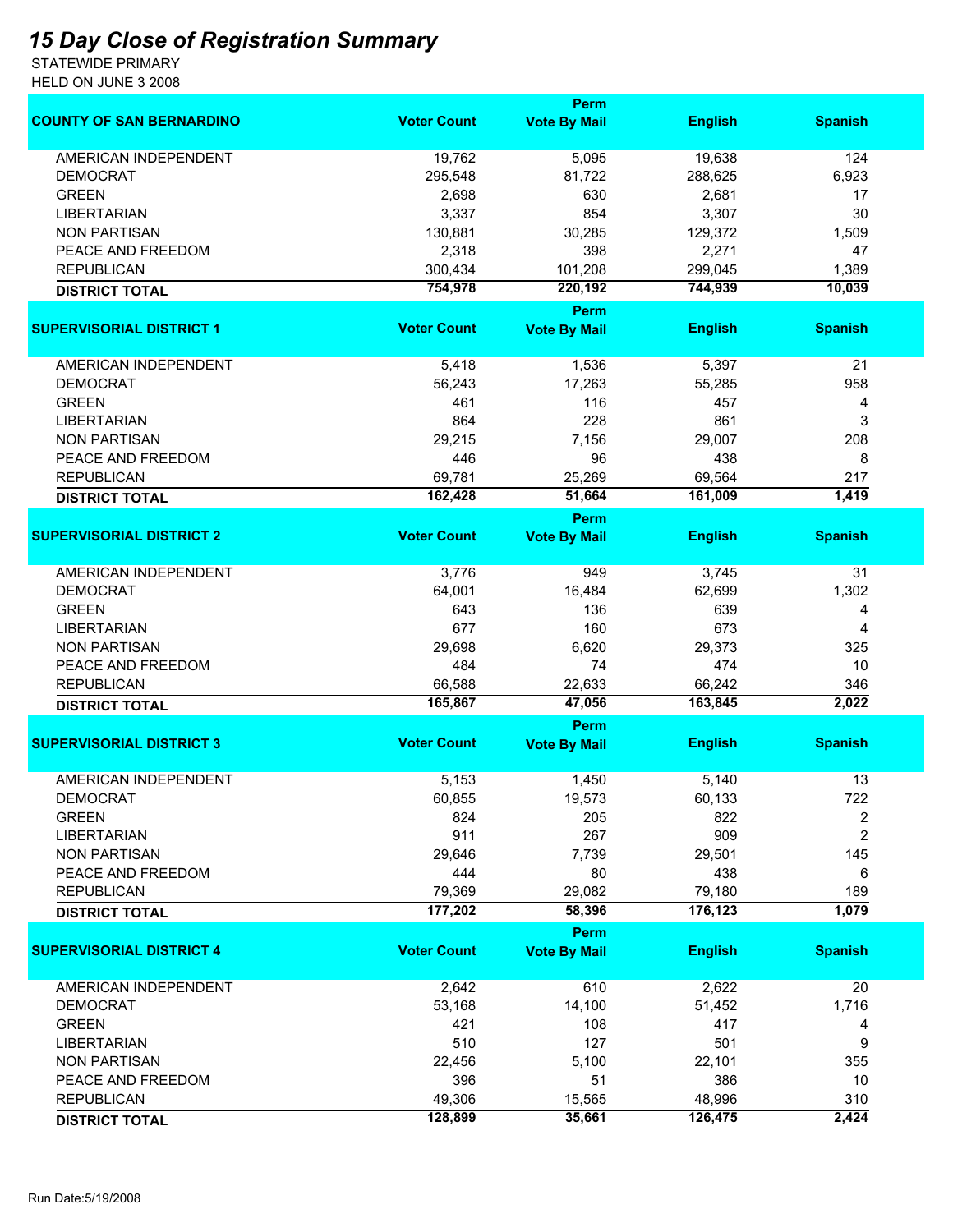|                                 |                    | <b>Perm</b>                        |                   |                  |
|---------------------------------|--------------------|------------------------------------|-------------------|------------------|
| <b>SUPERVISORIAL DISTRICT 5</b> | <b>Voter Count</b> | <b>Vote By Mail</b>                | <b>English</b>    | <b>Spanish</b>   |
| <b>AMERICAN INDEPENDENT</b>     | 2,773              | 550                                | 2,734             | 39               |
| <b>DEMOCRAT</b>                 | 61,281             | 14,302                             | 59,056            | 2,225            |
| <b>GREEN</b>                    | 349                | 65                                 | 346               | 3                |
| <b>LIBERTARIAN</b>              | 375                | 72                                 | 363               | 12               |
| <b>NON PARTISAN</b>             | 19,866             | 3,670                              | 19,390            | 476              |
| PEACE AND FREEDOM               | 548                | 97                                 | 535               | 13               |
|                                 |                    |                                    |                   |                  |
| <b>REPUBLICAN</b>               | 35,390<br>120,582  | 8,659                              | 35,063<br>117,487 | 327<br>3,095     |
| <b>DISTRICT TOTAL</b>           |                    | 27,415<br><b>Perm</b>              |                   |                  |
| <b>CONGRESSIONAL 25</b>         | <b>Voter Count</b> | <b>Vote By Mail</b>                | <b>English</b>    | <b>Spanish</b>   |
| AMERICAN INDEPENDENT            | 2,301              | 599                                | 2,287             | 14               |
| <b>DEMOCRAT</b>                 | 27,016             | 7,655                              | 26,469            | 547              |
| <b>GREEN</b>                    | 173                | 44                                 | 172               | 1                |
|                                 |                    |                                    |                   |                  |
| <b>LIBERTARIAN</b>              | 324                | 76                                 | 322               | 2                |
| <b>NON PARTISAN</b>             | 13,245             | 3,074                              | 13,132            | 113              |
| PEACE AND FREEDOM               | 200                | 43                                 | 196               | 4                |
| <b>REPUBLICAN</b>               | 26,033             | 8,687                              | 25,936            | 97               |
| <b>DISTRICT TOTAL</b>           | 69,292             | 20,178                             | 68,514            | $\overline{778}$ |
| <b>CONGRESSIONAL 26</b>         | <b>Voter Count</b> | <b>Perm</b><br><b>Vote By Mail</b> | <b>English</b>    | <b>Spanish</b>   |
|                                 |                    |                                    |                   |                  |
| <b>AMERICAN INDEPENDENT</b>     | 2,919              | 764                                | 2,901             | 18               |
| <b>DEMOCRAT</b>                 | 46,682             | 12,832                             | 45,979            | 703              |
| <b>GREEN</b>                    | 553                | 135                                | 550               | 3                |
| <b>LIBERTARIAN</b>              | 578                | 155                                | 575               | 3                |
| <b>NON PARTISAN</b>             | 22,607             | 5,331                              | 22,408            | 199              |
| PEACE AND FREEDOM               | 323                | 48                                 | 318               | 5                |
| <b>REPUBLICAN</b>               | 56,036             | 20,057                             | 55,803            | 233              |
| <b>DISTRICT TOTAL</b>           | 129,698            | 39,322                             | 128,534           | 1,164            |
|                                 |                    | <b>Perm</b>                        |                   |                  |
| <b>CONGRESSIONAL 41</b>         | <b>Voter Count</b> | <b>Vote By Mail</b>                | <b>English</b>    | <b>Spanish</b>   |
| <b>AMERICAN INDEPENDENT</b>     | 8,357              | 2,415                              | 8,335             | 22               |
| DEMOCRAT                        | 89,525             | 29,067                             | 88,451            | 1,074            |
| <b>GREEN</b>                    | 1,120              | 282                                | 1,114             | 6                |
| <b>LIBERTARIAN</b>              | 1,444              | 419                                | 1,441             | 3                |
| <b>NON PARTISAN</b>             | 45,935             | 11,935                             | 45,709            | 226              |
| PEACE AND FREEDOM               | 684                | 136                                | 676               | 8                |
| <b>REPUBLICAN</b>               | 123,670            | 45,760                             | 123,373           | 297              |
| <b>DISTRICT TOTAL</b>           | 270,735            | 90,014                             | 269,099           | 1,636            |
|                                 |                    | Perm                               |                   |                  |
| <b>CONGRESSIONAL 42</b>         | <b>Voter Count</b> | <b>Vote By Mail</b>                | <b>English</b>    | <b>Spanish</b>   |
| <b>AMERICAN INDEPENDENT</b>     | 1,311              | 317                                | 1,303             | 8                |
| <b>DEMOCRAT</b>                 | 22,873             | 6,354                              | 22,423            | 450              |
| <b>GREEN</b>                    | 190                | 49                                 | 188               | 2                |
|                                 |                    |                                    | 260               | 1                |
| <b>LIBERTARIAN</b>              | 261                | 69                                 |                   |                  |
| <b>NON PARTISAN</b>             | 11,737             | 2,863                              | 11,639            | 98               |
| PEACE AND FREEDOM               | 147                | 23                                 | 143               | 4                |
| <b>REPUBLICAN</b>               | 27,507             | 8,919                              | 27,399            | 108              |
| <b>DISTRICT TOTAL</b>           | 64,026             | 18,594                             | 63,355            | 671              |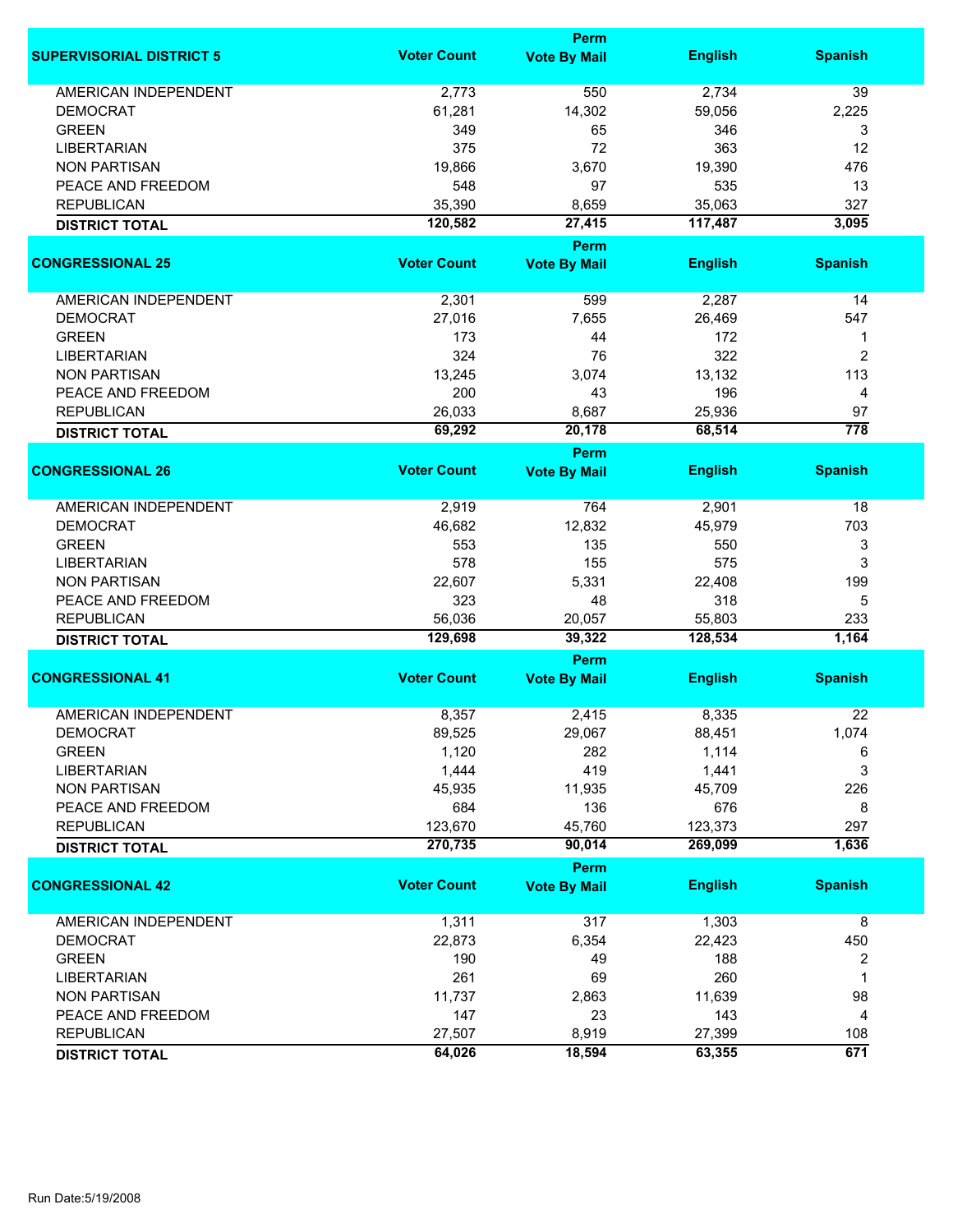|                               |                    | <b>Perm</b>                        |                  |                |
|-------------------------------|--------------------|------------------------------------|------------------|----------------|
| <b>CONGRESSIONAL 43</b>       | <b>Voter Count</b> | <b>Vote By Mail</b>                | <b>English</b>   | <b>Spanish</b> |
| <b>AMERICAN INDEPENDENT</b>   | 4,874              | 1,000                              | 4,812            | 62             |
| <b>DEMOCRAT</b>               | 109,452            | 25,814                             | 105,303          | 4,149          |
| <b>GREEN</b>                  | 662                | 120                                | 657              | 5              |
| <b>LIBERTARIAN</b>            | 730                | 135                                | 709              | 21             |
| <b>NON PARTISAN</b>           | 37,357             | 7,082                              | 36,484           | 873            |
|                               |                    | 148                                | 938              |                |
| PEACE AND FREEDOM             | 964                |                                    |                  | 26             |
| <b>REPUBLICAN</b>             | 67,188             | 17,785                             | 66,534           | 654            |
| <b>DISTRICT TOTAL</b>         | 221,227            | 52,084                             | 215,437          | 5,790          |
| <b>SENATORIAL DISTRICT 17</b> | <b>Voter Count</b> | <b>Perm</b><br><b>Vote By Mail</b> | <b>English</b>   | <b>Spanish</b> |
|                               |                    |                                    |                  |                |
| AMERICAN INDEPENDENT          | 3,937              | 1,101                              | 3,922            | 15             |
| <b>DEMOCRAT</b>               | 42,039             | 12,775                             | 41,303           | 736            |
| <b>GREEN</b>                  | 342                | 81                                 | 338              | 4              |
| <b>LIBERTARIAN</b>            | 656                | 182                                | 654              | 2              |
| <b>NON PARTISAN</b>           | 21,444             | 5,205                              | 21,279           | 165            |
| PEACE AND FREEDOM             | 344                | 68                                 | 336              | 8              |
| <b>REPUBLICAN</b>             | 54,959             | 19,841                             | 54,794           | 165            |
| <b>DISTRICT TOTAL</b>         | 123,721            | 39,253                             | 122,626          | 1,095          |
|                               |                    | <b>Perm</b>                        |                  |                |
| <b>SENATORIAL DISTRICT 18</b> | <b>Voter Count</b> | <b>Vote By Mail</b>                | <b>English</b>   | <b>Spanish</b> |
| <b>AMERICAN INDEPENDENT</b>   | 2,106              | 680                                | 2,099            | 7              |
| <b>DEMOCRAT</b>               | 18,950             | 6,382                              | 18,703           | 247            |
| <b>GREEN</b>                  | 226                | 70                                 | 226              | 0              |
| <b>LIBERTARIAN</b>            | 321                | 89                                 | 320              | 1              |
| <b>NON PARTISAN</b>           | 10,690             | 2,903                              | 10,645           | 45             |
| PEACE AND FREEDOM             | 141                | 36                                 | 141              | 0              |
| <b>REPUBLICAN</b>             | 21,068             | 8,137                              | 21,006           | 62             |
| <b>DISTRICT TOTAL</b>         | 53,502             | 18,297                             | 53,140           | 362            |
|                               |                    | Perm                               |                  |                |
| <b>SENATORIAL DISTRICT 29</b> | <b>Voter Count</b> | <b>Vote By Mail</b>                | <b>English</b>   | <b>Spanish</b> |
| AMERICAN INDEPENDENT          | 1,337              | 323                                | 1,328            | 9              |
| DEMOCRAT                      | 23,429             | 6,470                              | 22,931           | 498            |
| <b>GREEN</b>                  | 194                | 51                                 | 192              | 2              |
| <b>LIBERTARIAN</b>            | 263                | 70                                 | 262              | 1              |
| <b>NON PARTISAN</b>           | 11,968             | 2,902                              | 11,860           | 108            |
| PEACE AND FREEDOM             | 154                | 23                                 | 149              | 5              |
|                               |                    | 9,089                              |                  |                |
| <b>REPUBLICAN</b>             | 28,059<br>65,404   |                                    | 27,947<br>64,669 | 112<br>735     |
| <b>DISTRICT TOTAL</b>         |                    | 18,928<br><b>Perm</b>              |                  |                |
| <b>SENATORIAL DISTRICT 31</b> | <b>Voter Count</b> | <b>Vote By Mail</b>                | <b>English</b>   | <b>Spanish</b> |
| <b>AMERICAN INDEPENDENT</b>   | 7,032              | 1,888                              | 7,005            | 27             |
| <b>DEMOCRAT</b>               | 92,213             | 28,011                             | 91,219           | 994            |
|                               |                    |                                    |                  |                |
| <b>GREEN</b>                  | 1,203              | 286                                | 1,198            | 5              |
| <b>LIBERTARIAN</b>            | 1,259              | 351                                | 1,256            | 3              |
| <b>NON PARTISAN</b>           | 45,836             | 11,473                             | 45,602           | 234            |
| PEACE AND FREEDOM             | 608                | 107                                | 603              | 5              |
| <b>REPUBLICAN</b>             | 122,901            | 44,565                             | 122,566          | 335            |
| <b>DISTRICT TOTAL</b>         | 271,052            | 86,681                             | 269,449          | 1,603          |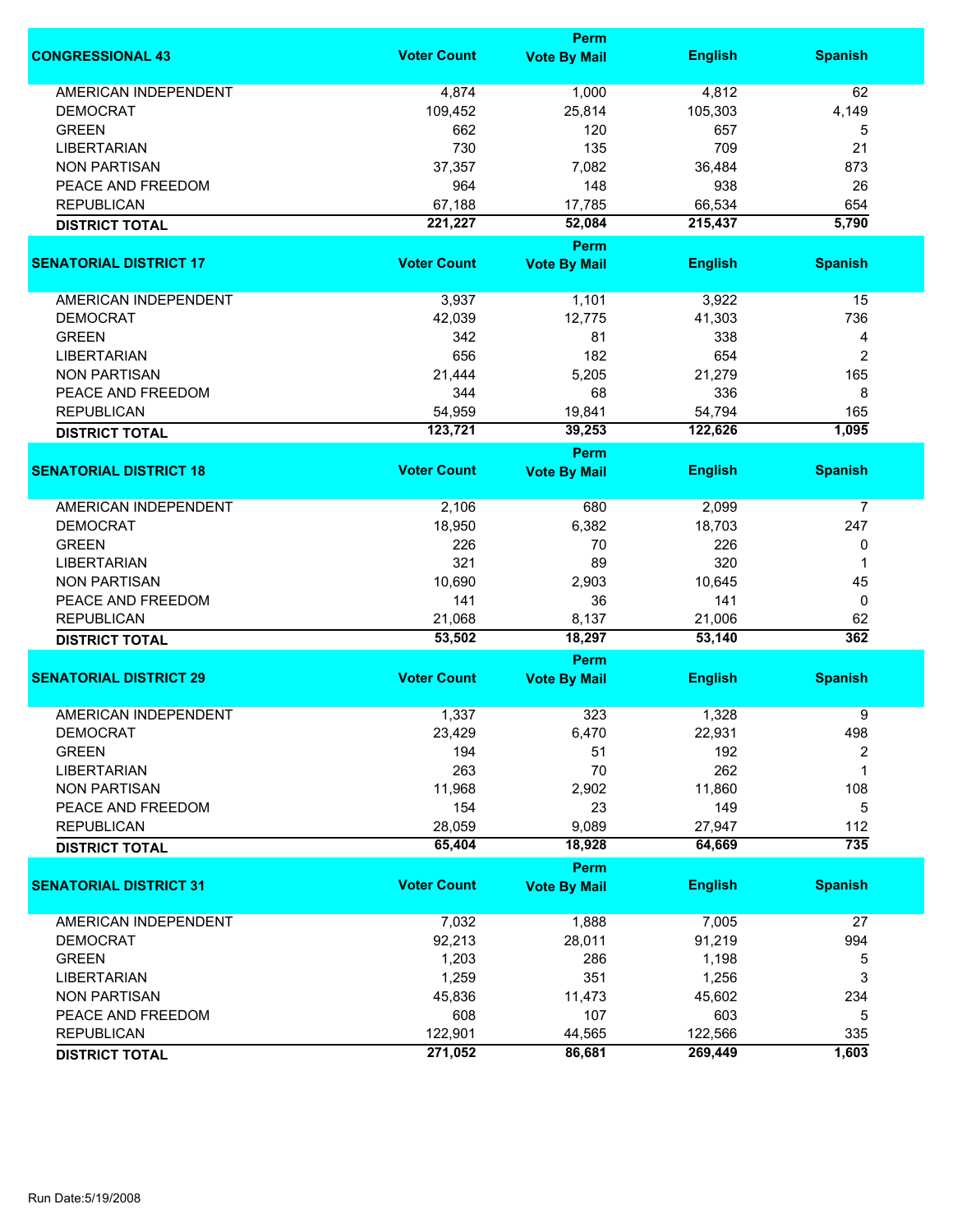|                               |                    | Perm                               |                |                         |
|-------------------------------|--------------------|------------------------------------|----------------|-------------------------|
| <b>SENATORIAL DISTRICT 32</b> | <b>Voter Count</b> | <b>Vote By Mail</b>                | <b>English</b> | <b>Spanish</b>          |
| <b>AMERICAN INDEPENDENT</b>   | 5,350              | 1,103                              | 5,284          | 66                      |
| <b>DEMOCRAT</b>               | 118,917            | 28,084                             | 114,469        | 4,448                   |
| <b>GREEN</b>                  | 733                | 142                                | 727            | 6                       |
| <b>LIBERTARIAN</b>            | 838                | 162                                | 815            | 23                      |
| <b>NON PARTISAN</b>           | 40,943             | 7,802                              | 39,986         | 957                     |
| PEACE AND FREEDOM             | 1,071              | 164                                | 1,042          | 29                      |
| <b>REPUBLICAN</b>             |                    |                                    |                |                         |
|                               | 73,447             | 19,576                             | 72,732         | 715                     |
| <b>DISTRICT TOTAL</b>         | 241,299            | 57,033                             | 235,055        | 6,244                   |
|                               |                    | Perm                               |                |                         |
| <b>ASSEMBLY DISTRICT 32</b>   | <b>Voter Count</b> | <b>Vote By Mail</b>                | <b>English</b> | <b>Spanish</b>          |
| AMERICAN INDEPENDENT          | 38                 | 9                                  | 38             | $\pmb{0}$               |
| <b>DEMOCRAT</b>               | 266                | 71                                 | 264            | 2                       |
| <b>GREEN</b>                  | 3                  | $\overline{2}$                     | 3              | 0                       |
| <b>LIBERTARIAN</b>            | 9                  | $\mathbf 0$                        | 9              | 0                       |
| <b>NON PARTISAN</b>           | 134                | 26                                 | 134            | 0                       |
| <b>REPUBLICAN</b>             | 260                | 83                                 | 260            |                         |
| <b>DISTRICT TOTAL</b>         | 710                | 191                                | 708            | 0<br>$\overline{2}$     |
|                               |                    |                                    |                |                         |
| <b>ASSEMBLY DISTRICT 34</b>   | <b>Voter Count</b> | <b>Perm</b><br><b>Vote By Mail</b> | <b>English</b> | <b>Spanish</b>          |
|                               |                    |                                    |                |                         |
| <b>AMERICAN INDEPENDENT</b>   | 883                | 264                                | 879            | 4                       |
| <b>DEMOCRAT</b>               | 7,925              | 2,676                              | 7,842          | 83                      |
| <b>GREEN</b>                  | 76                 | 26                                 | 76             | 0                       |
| <b>LIBERTARIAN</b>            | 112                | 29                                 | 112            | 0                       |
| <b>NON PARTISAN</b>           | 4,274              | 1,152                              | 4,253          | 21                      |
| PEACE AND FREEDOM             | 46                 | 12                                 | 46             | 0                       |
| <b>REPUBLICAN</b>             | 7,789              | 2,922                              | 7,771          | 18                      |
| <b>DISTRICT TOTAL</b>         | 21,105             | 7,081                              | 20,979         | $\overline{126}$        |
|                               |                    | <b>Perm</b>                        |                |                         |
| <b>ASSEMBLY DISTRICT 36</b>   | <b>Voter Count</b> | <b>Vote By Mail</b>                | <b>English</b> | <b>Spanish</b>          |
|                               |                    |                                    |                |                         |
| <b>AMERICAN INDEPENDENT</b>   | 2,211              | 612                                | 2,200          | 11                      |
| <b>DEMOCRAT</b>               | 25,419             | 7,504                              | 24,901         | 518                     |
| <b>GREEN</b>                  | 197                | 45                                 | 195            | 2                       |
| <b>LIBERTARIAN</b>            | 355                | 93                                 | 353            | $\overline{\mathbf{c}}$ |
| <b>NON PARTISAN</b>           | 12,479             | 3,056                              | 12,376         | 103                     |
| PEACE AND FREEDOM             | 195                | 41                                 | 191            | 4                       |
| <b>REPUBLICAN</b>             | 28,730             | 10,164                             | 28,627         | 103                     |
| <b>DISTRICT TOTAL</b>         | 69,586             | 21,515                             | 68,843         | 743                     |
|                               |                    | Perm                               |                |                         |
| <b>ASSEMBLY DISTRICT 59</b>   | <b>Voter Count</b> | <b>Vote By Mail</b>                | <b>English</b> | <b>Spanish</b>          |
| AMERICAN INDEPENDENT          | 3,651              | 1,042                              | 3,638          | 13                      |
| <b>DEMOCRAT</b>               | 38,936             | 12,349                             | 38,440         | 496                     |
| <b>GREEN</b>                  | 410                | 107                                | 407            | 3                       |
| <b>LIBERTARIAN</b>            | 636                | 189                                | 634            | 2                       |
|                               |                    |                                    |                |                         |
| <b>NON PARTISAN</b>           | 19,411             | 4,930                              | 19,296         | 115                     |
| PEACE AND FREEDOM             | 317                | 64                                 | 312            | 5                       |
| <b>REPUBLICAN</b>             | 54,368             | 20,135                             | 54,221         | 147                     |
| <b>DISTRICT TOTAL</b>         | 117,729            | 38,816                             | 116,948        | 781                     |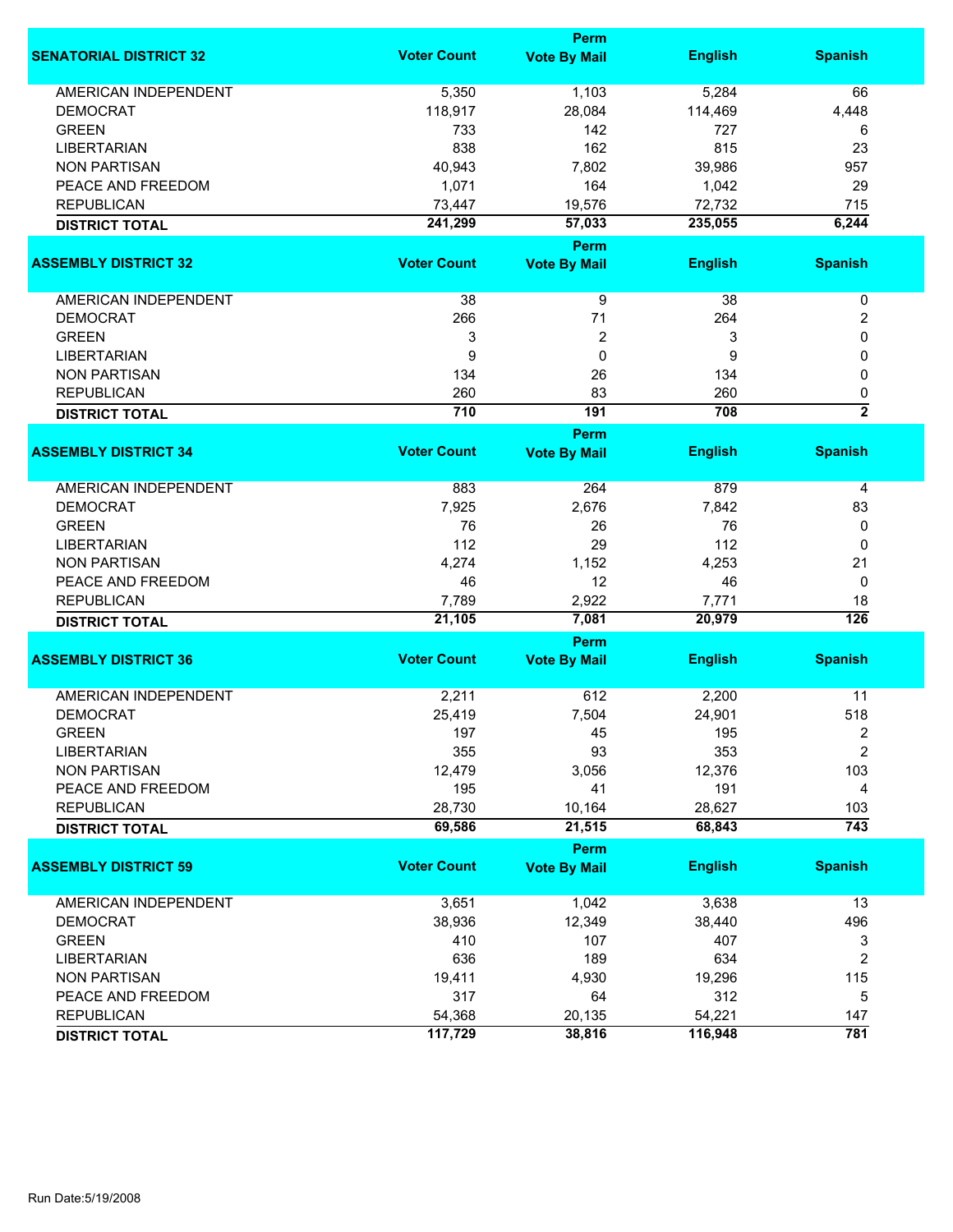|                             | <b>Perm</b>        |                     |                |                  |  |
|-----------------------------|--------------------|---------------------|----------------|------------------|--|
| <b>ASSEMBLY DISTRICT 60</b> | <b>Voter Count</b> | <b>Vote By Mail</b> | <b>English</b> | <b>Spanish</b>   |  |
| <b>AMERICAN INDEPENDENT</b> | 677                | 172                 | 674            | 3                |  |
| <b>DEMOCRAT</b>             | 11,279             | 3,373               | 11,143         | 136              |  |
| <b>GREEN</b>                | 105                | 23                  | 105            | 0                |  |
| <b>LIBERTARIAN</b>          | 160                | 48                  | 160            | 0                |  |
| <b>NON PARTISAN</b>         | 7,093              | 1,852               | 7,054          | 39               |  |
| PEACE AND FREEDOM           | 84                 | 10                  | 80             | 4                |  |
| <b>REPUBLICAN</b>           | 15,337             | 5,327               | 15,298         | 39               |  |
| <b>DISTRICT TOTAL</b>       | 34,735             | 10,805              | 34,514         | $\overline{221}$ |  |
|                             |                    | Perm                |                |                  |  |
| <b>ASSEMBLY DISTRICT 61</b> | <b>Voter Count</b> | <b>Vote By Mail</b> | <b>English</b> | <b>Spanish</b>   |  |
| AMERICAN INDEPENDENT        | 1,965              | 438                 | 1,948          | 17               |  |
| <b>DEMOCRAT</b>             | 41,902             | 10,739              | 40,322         | 1,580            |  |
| <b>GREEN</b>                | 317                | 86                  | 313            | 4                |  |
| <b>LIBERTARIAN</b>          | 350                | 79                  | 341            | 9                |  |
| <b>NON PARTISAN</b>         | 15,372             | 3,255               | 15,056         | 316              |  |
| PEACE AND FREEDOM           | 313                | 41                  | 307            | 6                |  |
| <b>REPUBLICAN</b>           | 33,987             | 10,255              | 33,716         | 271              |  |
| <b>DISTRICT TOTAL</b>       | 94,206             | 24,893              | 92,003         | 2,203            |  |
|                             |                    | <b>Perm</b>         |                |                  |  |
| <b>ASSEMBLY DISTRICT 62</b> | <b>Voter Count</b> | <b>Vote By Mail</b> | <b>English</b> | <b>Spanish</b>   |  |
| <b>AMERICAN INDEPENDENT</b> | 3,158              | 592                 | 3,112          | 46               |  |
| <b>DEMOCRAT</b>             | 72,942             | 16,247              | 70,026         | 2,916            |  |
| <b>GREEN</b>                | 394                | 58                  | 389            | 5                |  |
| <b>LIBERTARIAN</b>          | 454                | 87                  | 440            | 14               |  |
| <b>NON PARTISAN</b>         | 24,267             | 4,279               | 23,636         | 631              |  |
| PEACE AND FREEDOM           | 680                | 110                 | 661            | 19               |  |
| <b>REPUBLICAN</b>           | 40,126             | 9,500               | 39,690         | 436              |  |
| <b>DISTRICT TOTAL</b>       | 142,021            | 30,873              | 137,954        | 4,067            |  |
|                             |                    | Perm                |                |                  |  |
| <b>ASSEMBLY DISTRICT 63</b> | <b>Voter Count</b> | <b>Vote By Mail</b> | <b>English</b> | <b>Spanish</b>   |  |
| <b>AMERICAN INDEPENDENT</b> | 5,186              | 1,350               | 5,158          | 28               |  |
| DEMOCRAT                    | 79,804             | 22,451              | 78,721         | 1,083            |  |
| <b>GREEN</b>                | 875                | 188                 | 872            | 3                |  |
| <b>LIBERTARIAN</b>          | 895                | 222                 | 893            | 2                |  |
| <b>NON PARTISAN</b>         | 37,729             | 8,827               | 37,467         | 262              |  |
| PEACE AND FREEDOM           | 565                | 94                  | 556            | 9                |  |
| <b>REPUBLICAN</b>           | 92,032             | 31,953              | 91,702         | 330              |  |
| <b>DISTRICT TOTAL</b>       | 217,086            | 65,085              | 215,369        | 1,717            |  |
|                             |                    | Perm                |                |                  |  |
| <b>ASSEMBLY DISTRICT 65</b> | <b>Voter Count</b> | <b>Vote By Mail</b> | <b>English</b> | <b>Spanish</b>   |  |
| <b>AMERICAN INDEPENDENT</b> | 1,993              | 616                 | 1,991          | $\overline{2}$   |  |
| <b>DEMOCRAT</b>             | 17,075             | 6,312               | 16,966         | 109              |  |
| <b>GREEN</b>                | 321                | 95                  | 321            | 0                |  |
| <b>LIBERTARIAN</b>          | 366                | 107                 | 365            | 1                |  |
| <b>NON PARTISAN</b>         | 10,122             | 2,908               | 10,100         | 22               |  |
| PEACE AND FREEDOM           | 118                | 26                  | 118            | 0                |  |
| <b>REPUBLICAN</b>           | 27,805             | 10,869              | 27,760         | 45               |  |
| <b>DISTRICT TOTAL</b>       | 57,800             | 20,933              | 57,621         | $\overline{179}$ |  |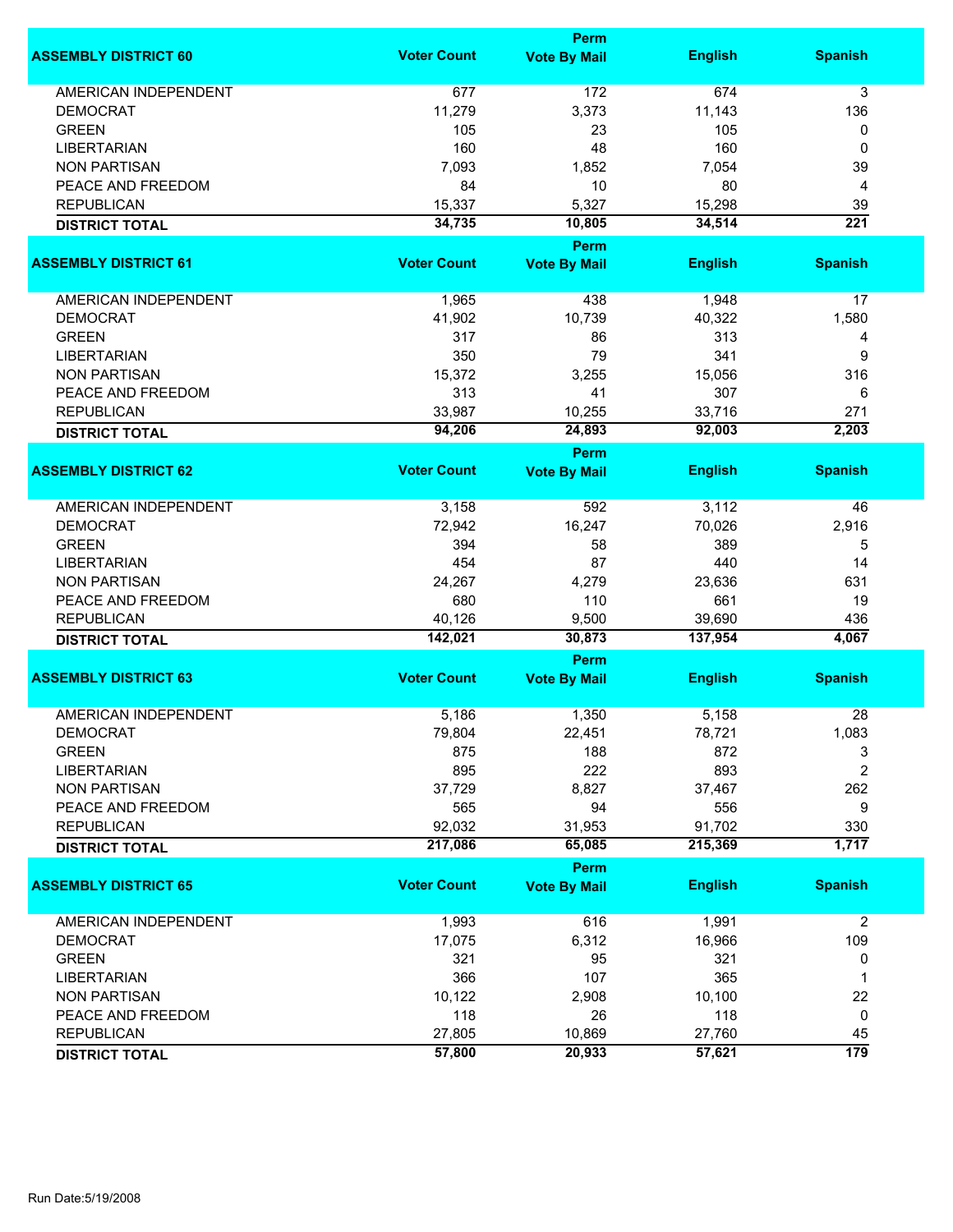|                               |                    | Perm                               |                   |                  |
|-------------------------------|--------------------|------------------------------------|-------------------|------------------|
| <b>STATE BOARD OF EQUAL 2</b> | <b>Voter Count</b> | <b>Vote By Mail</b>                | <b>English</b>    | <b>Spanish</b>   |
| <b>AMERICAN INDEPENDENT</b>   | 6,179              | 1,305                              | 6,111             | 68               |
| <b>DEMOCRAT</b>               | 133,679            | 32,525                             | 129,053           | 4,626            |
| <b>GREEN</b>                  | 883                | 183                                | 874               | 9                |
| <b>LIBERTARIAN</b>            | 1,023              | 229                                | 1,000             | 23               |
|                               |                    |                                    |                   |                  |
| <b>NON PARTISAN</b>           | 49,958             | 10,148                             | 48,963            | 995              |
| PEACE AND FREEDOM             | 1,110              | 165                                | 1,081             | 29               |
| <b>REPUBLICAN</b>             | 96,733             | 27,611                             | 95,959            | 774              |
| <b>DISTRICT TOTAL</b>         | 289,565            | 72,166                             | 283,041           | 6,524            |
| <b>STATE BOARD OF EQUAL 3</b> | <b>Voter Count</b> | <b>Perm</b><br><b>Vote By Mail</b> | <b>English</b>    | <b>Spanish</b>   |
|                               |                    |                                    |                   |                  |
| AMERICAN INDEPENDENT          | 13,583             | 3,790                              | 13,527            | 56               |
| <b>DEMOCRAT</b>               | 161,869            | 49,197                             | 159,572           | 2,297            |
| <b>GREEN</b>                  | 1,815              | 447                                | 1,807             | 8                |
| <b>LIBERTARIAN</b>            | 2,314              | 625                                | 2,307             | 7                |
| <b>NON PARTISAN</b>           | 80,923             | 20,137                             | 80,409            | 514              |
|                               |                    |                                    |                   |                  |
| PEACE AND FREEDOM             | 1,208              | 233                                | 1,190             | 18               |
| <b>REPUBLICAN</b>             | 203,701            | 73,597                             | 203,086           | 615              |
| <b>DISTRICT TOTAL</b>         | 465,413            | 148,026                            | 461,898           | 3,515            |
| <b>UNINCORPORATED AREA</b>    | <b>Voter Count</b> | <b>Perm</b><br><b>Vote By Mail</b> | <b>English</b>    | <b>Spanish</b>   |
|                               |                    |                                    |                   |                  |
| <b>AMERICAN INDEPENDENT</b>   | 3,791              | 1,165                              | 3,773             | 18               |
| <b>DEMOCRAT</b>               | 38,291             | 12,305                             | 37,467            | 824              |
| <b>GREEN</b>                  | 535                | 145                                | 532               | 3                |
| <b>LIBERTARIAN</b>            | 745                | 216                                | 737               | 8                |
| <b>NON PARTISAN</b>           | 19,930             | 5,490                              | 19,740            | 190              |
| PEACE AND FREEDOM             | 342                | 69                                 | 331               | 11               |
|                               |                    |                                    |                   |                  |
| <b>REPUBLICAN</b>             | 51,194<br>114,828  | 19,581<br>38,971                   | 51,020<br>113,600 | 174<br>1,228     |
| <b>DISTRICT TOTAL</b>         |                    | Perm                               |                   |                  |
| <b>CITY OF ADELANTO</b>       | <b>Voter Count</b> | <b>Vote By Mail</b>                | <b>English</b>    | <b>Spanish</b>   |
|                               |                    |                                    |                   |                  |
| <b>AMERICAN INDEPENDENT</b>   | 244                | 55                                 | 243               | 1                |
| <b>DEMOCRAT</b>               | 3,242              | 785                                | 3,122             | 120              |
| <b>GREEN</b>                  | 9                  | 1                                  | 9                 | 0                |
| <b>LIBERTARIAN</b>            | 26                 | 2                                  | 25                | 1                |
| <b>NON PARTISAN</b>           | 1,451              | 273                                | 1,430             | 21               |
| PEACE AND FREEDOM             | 25                 | 5                                  | 25                | 0                |
| <b>REPUBLICAN</b>             | 1,946              | 591                                | 1,925             | 21               |
| <b>DISTRICT TOTAL</b>         | 6,943              | 1,712                              | 6,779             | 164              |
|                               |                    | <b>Perm</b>                        |                   |                  |
| <b>TOWN OF APPLE VALLEY</b>   | <b>Voter Count</b> | <b>Vote By Mail</b>                | <b>English</b>    | <b>Spanish</b>   |
| AMERICAN INDEPENDENT          | 1,003              | 327                                | 1,001             | $\overline{2}$   |
| <b>DEMOCRAT</b>               | 9,651              | 3,293                              | 9,557             | 94               |
| <b>GREEN</b>                  | 77                 | 20                                 | 76                | 1                |
| <b>LIBERTARIAN</b>            | 127                | 35                                 | 127               | 0                |
| <b>NON PARTISAN</b>           |                    |                                    |                   |                  |
|                               | 4,987              | 1,269                              | 4,961             | 26               |
| PEACE AND FREEDOM             | 82                 | 21                                 | 81                | $\mathbf{1}$     |
| <b>REPUBLICAN</b>             | 15,541             | 6,027                              | 15,502            | 39               |
| <b>DISTRICT TOTAL</b>         | 31,468             | 10,992                             | 31,305            | $\overline{163}$ |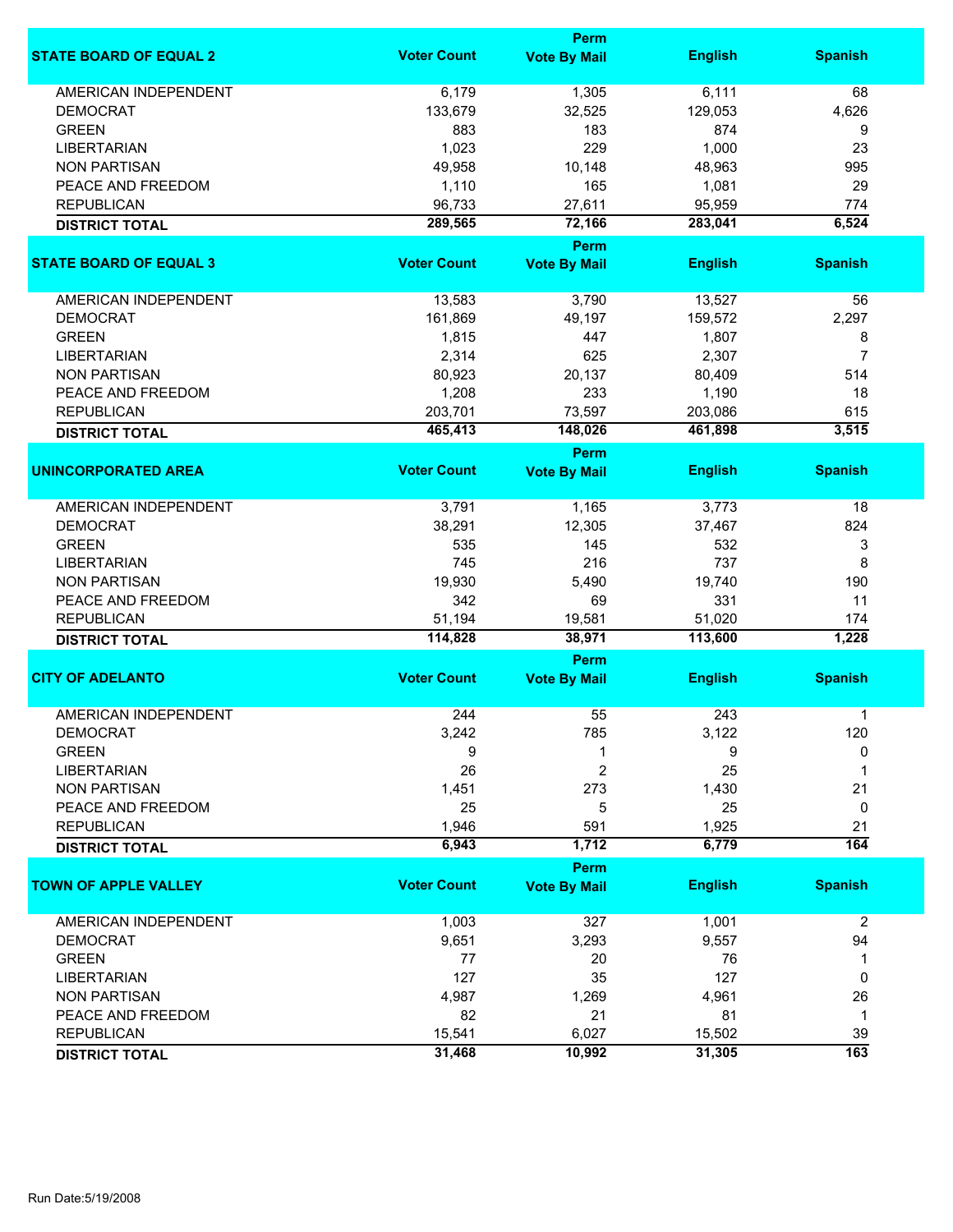|                              |                    | <b>Perm</b>         |                |                         |
|------------------------------|--------------------|---------------------|----------------|-------------------------|
| <b>CITY OF BARSTOW</b>       | <b>Voter Count</b> | <b>Vote By Mail</b> | <b>English</b> | <b>Spanish</b>          |
| <b>AMERICAN INDEPENDENT</b>  | 317                | 77                  | 313            | 4                       |
| <b>DEMOCRAT</b>              | 3,501              | 954                 | 3,466          | 35                      |
| <b>GREEN</b>                 | 23                 | 7                   | 23             | 0                       |
| <b>LIBERTARIAN</b>           | 30                 | 6                   | 30             | 0                       |
| <b>NON PARTISAN</b>          | 1,816              | 341                 | 1,805          | 11                      |
|                              |                    |                     | 17             |                         |
| PEACE AND FREEDOM            | 17                 | 5                   |                | 0                       |
| <b>REPUBLICAN</b>            | 2,818              | 797                 | 2,813          | 5                       |
| <b>DISTRICT TOTAL</b>        | 8,522              | 2,187               | 8,467          | $\overline{55}$         |
|                              |                    | <b>Perm</b>         |                |                         |
| <b>CITY OF BIG BEAR LAKE</b> | <b>Voter Count</b> | <b>Vote By Mail</b> | <b>English</b> | <b>Spanish</b>          |
| AMERICAN INDEPENDENT         | 79                 | 21                  | 79             | $\pmb{0}$               |
| <b>DEMOCRAT</b>              | 777                | 316                 | 773            | 4                       |
| <b>GREEN</b>                 | 21                 | 6                   | 21             | 0                       |
| <b>LIBERTARIAN</b>           | 28                 | 8                   | 28             | 0                       |
| <b>NON PARTISAN</b>          | 464                | 136                 | 463            |                         |
| PEACE AND FREEDOM            | 5                  | 1                   | 5              | 0                       |
|                              |                    | 790                 |                |                         |
| <b>REPUBLICAN</b>            | 1,715              |                     | 1,714          | 1<br>$\overline{\bf 6}$ |
| <b>DISTRICT TOTAL</b>        | 3,089              | 1,278               | 3,083          |                         |
| <b>CITY OF CHINO</b>         | <b>Voter Count</b> | Perm                | <b>English</b> | <b>Spanish</b>          |
|                              |                    | <b>Vote By Mail</b> |                |                         |
| <b>AMERICAN INDEPENDENT</b>  | 603                | 141                 | 598            | 5                       |
| <b>DEMOCRAT</b>              | 10,960             | 2,823               | 10,667         | 293                     |
| <b>GREEN</b>                 | 78                 | 24                  | 77             | 1                       |
| <b>LIBERTARIAN</b>           | 92                 | 21                  | 91             | 1                       |
| <b>NON PARTISAN</b>          | 4,363              | 960                 | 4,310          | 53                      |
| PEACE AND FREEDOM            | 59                 | 13                  | 59             | 0                       |
| <b>REPUBLICAN</b>            | 11,400             | 3,351               | 11,332         | 68                      |
| <b>DISTRICT TOTAL</b>        | 27,555             | 7,333               | 27,134         | 421                     |
|                              |                    | <b>Perm</b>         |                |                         |
| <b>CITY OF CHINO HILLS</b>   | <b>Voter Count</b> | <b>Vote By Mail</b> | <b>English</b> | <b>Spanish</b>          |
|                              |                    |                     |                |                         |
| <b>AMERICAN INDEPENDENT</b>  | 677                | 172                 | 674            | 3                       |
| <b>DEMOCRAT</b>              | 11,279             | 3,373               | 11,143         | 136                     |
| <b>GREEN</b>                 | 105                | 23                  | 105            | 0                       |
| <b>LIBERTARIAN</b>           | 160                | 48                  | 160            | 0                       |
| <b>NON PARTISAN</b>          | 7,093              | 1,852               | 7,054          | 39                      |
| PEACE AND FREEDOM            | 84                 | 10                  | 80             | 4                       |
| <b>REPUBLICAN</b>            | 15,337             | 5,327               | 15,298         | 39                      |
| <b>DISTRICT TOTAL</b>        | 34,735             | 10,805              | 34,514         | $\overline{221}$        |
|                              |                    | <b>Perm</b>         |                |                         |
| <b>CITY OF COLTON</b>        | <b>Voter Count</b> | <b>Vote By Mail</b> | <b>English</b> | <b>Spanish</b>          |
| <b>AMERICAN INDEPENDENT</b>  | 419                | 80                  | 416            | 3                       |
| <b>DEMOCRAT</b>              | 9,335              | 2,010               | 9,013          | 322                     |
| <b>GREEN</b>                 | 63                 | 16                  | 62             | 1                       |
| <b>LIBERTARIAN</b>           | 57                 | 11                  | 57             | 0                       |
| <b>NON PARTISAN</b>          | 3,172              | 575                 | 3,116          | 56                      |
| PEACE AND FREEDOM            | 56                 | 12                  | 56             | 0                       |
|                              |                    |                     |                |                         |
| <b>REPUBLICAN</b>            | 4,650              | 1,148               | 4,610          | 40                      |
| <b>DISTRICT TOTAL</b>        | 17,752             | 3,852               | 17,330         | 422                     |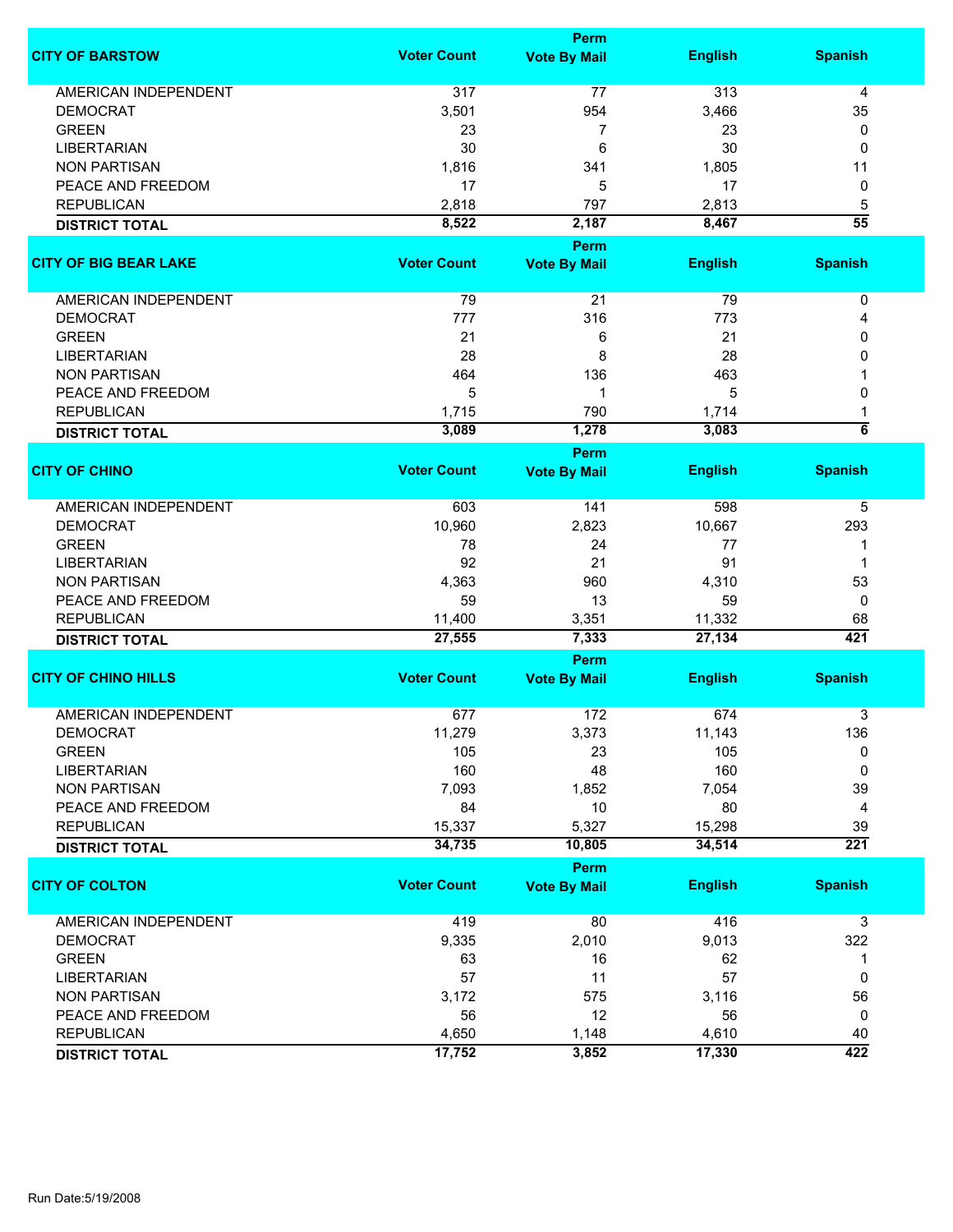|                              | <b>Perm</b>        |                       |                 |                        |  |
|------------------------------|--------------------|-----------------------|-----------------|------------------------|--|
| <b>CITY OF FONTANA</b>       | <b>Voter Count</b> | <b>Vote By Mail</b>   | <b>English</b>  | <b>Spanish</b>         |  |
| <b>AMERICAN INDEPENDENT</b>  | 1,201              | 252                   | 1,187           | 14                     |  |
| <b>DEMOCRAT</b>              | 27,310             | 6,184                 | 26,304          | 1,006                  |  |
| <b>GREEN</b>                 | 162                | 24                    | 159             | 3                      |  |
| <b>LIBERTARIAN</b>           | 176                | 31                    | 175             | 1                      |  |
| <b>NON PARTISAN</b>          | 10,558             | 1,978                 | 10,329          | 229                    |  |
| PEACE AND FREEDOM            | 243                | 32                    | 232             | 11                     |  |
|                              |                    |                       |                 |                        |  |
| <b>REPUBLICAN</b>            | 16,635             | 4,494                 | 16,459          | 176                    |  |
| <b>DISTRICT TOTAL</b>        | 56,285             | 12,995<br><b>Perm</b> | 54,845          | 1,440                  |  |
| <b>CITY OF GRAND TERRACE</b> | <b>Voter Count</b> | <b>Vote By Mail</b>   | <b>English</b>  | <b>Spanish</b>         |  |
|                              |                    |                       |                 |                        |  |
| AMERICAN INDEPENDENT         | 140                | 29                    | 139             | $\mathbf 1$            |  |
| <b>DEMOCRAT</b>              | 2,267              | 634                   | 2,254           | 13                     |  |
| <b>GREEN</b>                 | 30                 | $\overline{7}$        | 30              | 0                      |  |
| <b>LIBERTARIAN</b>           | 31                 | 9                     | 31              | 0                      |  |
| <b>NON PARTISAN</b>          | 939                | 199                   | 934             | 5                      |  |
| PEACE AND FREEDOM            | 20                 | 2                     | 20              | 0                      |  |
| <b>REPUBLICAN</b>            | 2,535              | 804                   | 2,530           | 5                      |  |
| <b>DISTRICT TOTAL</b>        | 5,962              | 1,684                 | 5,938           | $\overline{24}$        |  |
|                              |                    | <b>Perm</b>           |                 |                        |  |
| <b>CITY OF HESPERIA</b>      | <b>Voter Count</b> | <b>Vote By Mail</b>   | <b>English</b>  | <b>Spanish</b>         |  |
| <b>AMERICAN INDEPENDENT</b>  | 1,022              | 246                   | 1,018           | 4                      |  |
| <b>DEMOCRAT</b>              | 10,922             | 3,026                 | 10,672          | 250                    |  |
| <b>GREEN</b>                 | 76                 | 17                    | 75              | 1                      |  |
| <b>LIBERTARIAN</b>           | 207                | 58                    | 206             | 1                      |  |
| <b>NON PARTISAN</b>          | 5,622              | 1,196                 | 5,566           | 56                     |  |
| PEACE AND FREEDOM            | 92                 | 16                    | 91              | 1                      |  |
| <b>REPUBLICAN</b>            | 13,403             | 4,524                 | 13,356          | 47                     |  |
| <b>DISTRICT TOTAL</b>        | 31,344             | 9,083                 | 30,984          | 360                    |  |
|                              |                    | Perm                  |                 |                        |  |
| <b>CITY OF HIGHLAND</b>      | <b>Voter Count</b> | <b>Vote By Mail</b>   | <b>English</b>  | <b>Spanish</b>         |  |
| <b>AMERICAN INDEPENDENT</b>  | 566                | 114                   | 561             | 5                      |  |
| <b>DEMOCRAT</b>              | 8,436              | 2,249                 | 8,264           | 172                    |  |
| <b>GREEN</b>                 | 75                 | 15                    | 75              | 0                      |  |
| <b>LIBERTARIAN</b>           | 82                 | 20                    | 82              | 0                      |  |
| <b>NON PARTISAN</b>          | 3,535              | 769                   | 3,504           | 31                     |  |
| PEACE AND FREEDOM            | 64                 | $\overline{7}$        | 63              | 1                      |  |
|                              |                    |                       |                 |                        |  |
| <b>REPUBLICAN</b>            | 8,565<br>21,323    | 2,570<br>5,744        | 8,537<br>21,086 | 28<br>$\overline{237}$ |  |
| <b>DISTRICT TOTAL</b>        |                    | Perm                  |                 |                        |  |
| <b>CITY OF LOMA LINDA</b>    | <b>Voter Count</b> | <b>Vote By Mail</b>   | <b>English</b>  | <b>Spanish</b>         |  |
| AMERICAN INDEPENDENT         | 263                | 77                    | 263             | 0                      |  |
| <b>DEMOCRAT</b>              | 3,076              | 865                   | 3,052           | 24                     |  |
| <b>GREEN</b>                 | 39                 | 6                     | 39              | 0                      |  |
| <b>LIBERTARIAN</b>           | 45                 | 7                     | 45              | 0                      |  |
| <b>NON PARTISAN</b>          | 2,175              | 507                   | 2,166           | 9                      |  |
| PEACE AND FREEDOM            | 29                 | 6                     | 28              | 1                      |  |
|                              |                    |                       |                 |                        |  |
| <b>REPUBLICAN</b>            | 3,966              | 1,428                 | 3,951           | 15                     |  |
| <b>DISTRICT TOTAL</b>        | 9,593              | 2,896                 | 9,544           | $\overline{49}$        |  |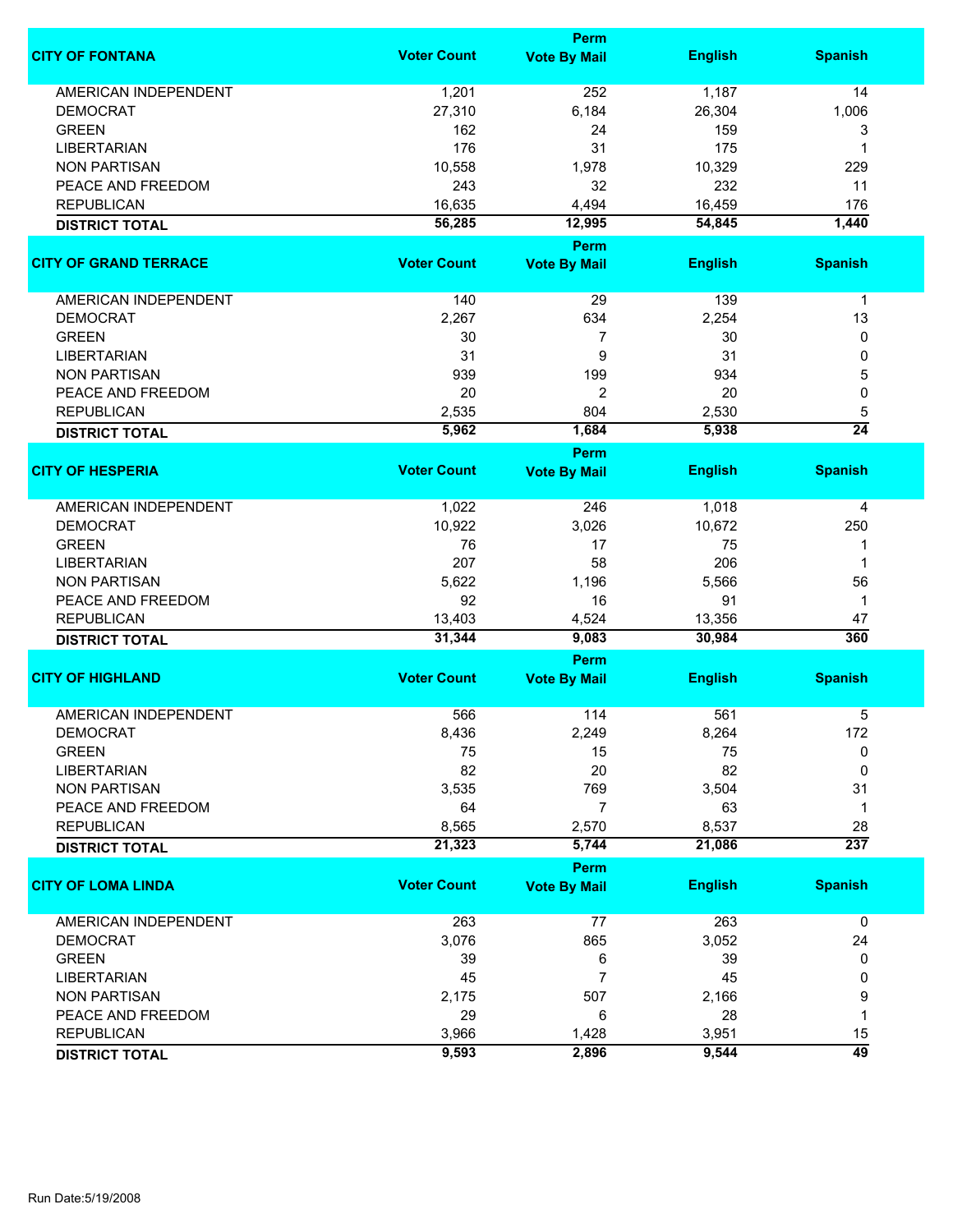|                                 | <b>Perm</b>        |                                    |                |                  |  |
|---------------------------------|--------------------|------------------------------------|----------------|------------------|--|
| <b>CITY OF MONTCLAIR</b>        | <b>Voter Count</b> | <b>Vote By Mail</b>                | <b>English</b> | <b>Spanish</b>   |  |
| <b>AMERICAN INDEPENDENT</b>     | 221                | 36                                 | 221            | 0                |  |
| <b>DEMOCRAT</b>                 | 5,616              | 1,285                              | 5,390          | 226              |  |
| <b>GREEN</b>                    | 40                 | 9                                  | 39             | 1                |  |
| <b>LIBERTARIAN</b>              | 63                 | 21                                 | 61             | $\overline{2}$   |  |
|                                 |                    |                                    |                |                  |  |
| <b>NON PARTISAN</b>             | 2,012              | 383                                | 1,943          | 69               |  |
| PEACE AND FREEDOM               | 62                 | 4                                  | 60             | $\overline{2}$   |  |
| <b>REPUBLICAN</b>               | 3,285              | 959                                | 3,242          | 43               |  |
| <b>DISTRICT TOTAL</b>           | 11,299             | 2,697                              | 10,956         | 343              |  |
| <b>CITY OF NEEDLES</b>          | <b>Voter Count</b> | <b>Perm</b><br><b>Vote By Mail</b> | <b>English</b> | <b>Spanish</b>   |  |
|                                 |                    |                                    |                |                  |  |
| AMERICAN INDEPENDENT            | 85                 | 28                                 | 85             | $\pmb{0}$        |  |
| <b>DEMOCRAT</b>                 | 825                | 270                                | 818            | 7                |  |
| <b>GREEN</b>                    | 1                  | 0                                  | 1              | 0                |  |
| <b>LIBERTARIAN</b>              | 8                  | 1                                  | 8              | 0                |  |
| <b>NON PARTISAN</b>             | 357                | 84                                 | 357            | 0                |  |
| PEACE AND FREEDOM               | 7                  | 1                                  | 7              | 0                |  |
| <b>REPUBLICAN</b>               | 559                | 209                                | 558            |                  |  |
|                                 | 1,842              | 593                                | 1,834          | ह                |  |
| <b>DISTRICT TOTAL</b>           |                    | Perm                               |                |                  |  |
| <b>CITY OF ONTARIO</b>          | <b>Voter Count</b> | <b>Vote By Mail</b>                | <b>English</b> | <b>Spanish</b>   |  |
| <b>AMERICAN INDEPENDENT</b>     | 1,069              | 248                                | 1,058          | 11               |  |
| <b>DEMOCRAT</b>                 | 23,715             | 6,257                              | 22,738         | 977              |  |
| <b>GREEN</b>                    | 185                | 46                                 | 184            | 1                |  |
| <b>LIBERTARIAN</b>              | 181                | 36                                 | 175            | 6                |  |
| <b>NON PARTISAN</b>             | 8,336              | 1,785                              | 8,160          | 176              |  |
| PEACE AND FREEDOM               | 176                | 23                                 | 173            | 3                |  |
| <b>REPUBLICAN</b>               | 17,699             | 5,463                              | 17,548         | 151              |  |
| <b>DISTRICT TOTAL</b>           | 51,361             | 13,858                             | 50,036         | 1,325            |  |
|                                 |                    | Perm                               |                |                  |  |
| <b>CITY OF RANCHO CUCAMONGA</b> | <b>Voter Count</b> | <b>Vote By Mail</b>                | <b>English</b> | <b>Spanish</b>   |  |
| <b>AMERICAN INDEPENDENT</b>     | 1,674              | 436                                | 1,662          | 12               |  |
| <b>DEMOCRAT</b>                 | 25,599             | 7,002                              | 25,314         | 285              |  |
| <b>GREEN</b>                    | 280                | 65                                 | 278            | 2                |  |
|                                 | 288                |                                    | 287            | 1                |  |
| <b>LIBERTARIAN</b>              |                    | 58                                 |                |                  |  |
| <b>NON PARTISAN</b>             | 13,010             | 3,057                              | 12,932         | 78               |  |
| PEACE AND FREEDOM               | 164                | 31                                 | 162            | $\overline{2}$   |  |
| <b>REPUBLICAN</b>               | 31,977             | 11,145                             | 31,843         | 134              |  |
| <b>DISTRICT TOTAL</b>           | 72,992             | 21,794                             | 72,478         | $\overline{514}$ |  |
| <b>CITY OF REDLANDS</b>         | <b>Voter Count</b> | Perm<br><b>Vote By Mail</b>        | <b>English</b> | <b>Spanish</b>   |  |
|                                 |                    |                                    |                |                  |  |
| <b>AMERICAN INDEPENDENT</b>     | 917                | 235                                | 914            | 3                |  |
| <b>DEMOCRAT</b>                 | 12,149             | 3,725                              | 11,998         | 151              |  |
| <b>GREEN</b>                    | 182                | 35                                 | 181            | 1                |  |
| <b>LIBERTARIAN</b>              | 170                | 52                                 | 170            | 0                |  |
| <b>NON PARTISAN</b>             | 5,719              | 1,393                              | 5,697          | 22               |  |
| PEACE AND FREEDOM               | 74                 | 13                                 | 73             | $\mathbf{1}$     |  |
| <b>REPUBLICAN</b>               | 16,574             | 5,723                              | 16,542         | 32               |  |
| <b>DISTRICT TOTAL</b>           | 35,785             | 11,176                             | 35,575         | $\overline{210}$ |  |
|                                 |                    |                                    |                |                  |  |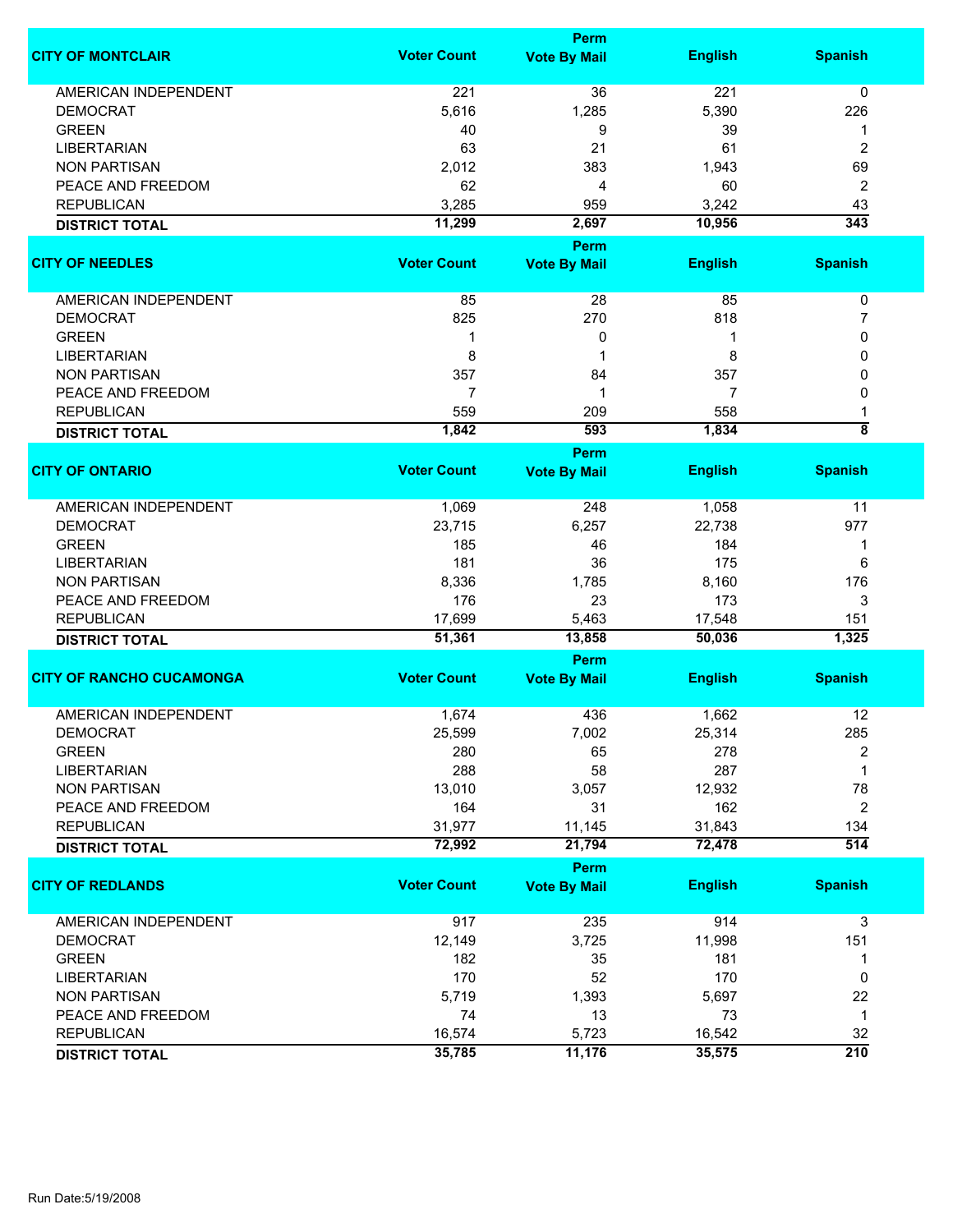|                                 |                    | Perm                        |                |                      |
|---------------------------------|--------------------|-----------------------------|----------------|----------------------|
| <b>CITY OF RIALTO</b>           | <b>Voter Count</b> | <b>Vote By Mail</b>         | <b>English</b> | <b>Spanish</b>       |
| <b>AMERICAN INDEPENDENT</b>     | 665                | 123                         | 653            | 12                   |
| <b>DEMOCRAT</b>                 | 16,923             | 3,956                       | 16,321         | 602                  |
| <b>GREEN</b>                    | 76                 | 12                          | 76             | 0                    |
| <b>LIBERTARIAN</b>              | 99                 | 17                          | 96             | 3                    |
|                                 |                    |                             |                |                      |
| <b>NON PARTISAN</b>             | 5,239              | 963                         | 5,122          | 117                  |
| PEACE AND FREEDOM               | 176                | 32                          | 173            | 3                    |
| <b>REPUBLICAN</b>               | 10,336             | 2,413                       | 10,245         | 91                   |
| <b>DISTRICT TOTAL</b>           | 33,514             | 7,516                       | 32,686         | 828                  |
|                                 |                    | Perm                        |                |                      |
| <b>CITY OF SAN BERNARDINO</b>   | <b>Voter Count</b> | <b>Vote By Mail</b>         | <b>English</b> | <b>Spanish</b>       |
| AMERICAN INDEPENDENT            | 1,792              | 405                         | 1,779          | 13                   |
| <b>DEMOCRAT</b>                 | 33,439             | 8,735                       | 32,582         | 857                  |
| <b>GREEN</b>                    | 221                | 42                          | 220            | 1                    |
| <b>LIBERTARIAN</b>              | 257                | 65                          | 253            | $\overline{4}$       |
| <b>NON PARTISAN</b>             | 11,164             | 2,347                       | 10,963         | 201                  |
|                                 |                    |                             |                |                      |
| PEACE AND FREEDOM               | 302                | 50                          | 298            | $\overline{4}$       |
| <b>REPUBLICAN</b>               | 22,598             | 6,635                       | 22,454         | 144                  |
| <b>DISTRICT TOTAL</b>           | 69,773             | 18,279                      | 68,549         | 1,224                |
|                                 |                    | Perm                        |                |                      |
| <b>CITY OF TWENTYNINE PALMS</b> | <b>Voter Count</b> | <b>Vote By Mail</b>         | <b>English</b> | <b>Spanish</b>       |
| <b>AMERICAN INDEPENDENT</b>     | 171                | 62                          | 171            | 0                    |
| <b>DEMOCRAT</b>                 | 1,514              | 552                         | 1,511          | 3                    |
| <b>GREEN</b>                    | 30                 | 11                          | 30             | 0                    |
| <b>LIBERTARIAN</b>              | 28                 | 8                           | 28             | 0                    |
| <b>NON PARTISAN</b>             | 1,243              | 355                         | 1,242          |                      |
| PEACE AND FREEDOM               | 20                 |                             | 20             |                      |
|                                 |                    | 5                           |                | 0                    |
| <b>REPUBLICAN</b>               | 2,349              | 883                         | 2,341          | 8<br>$\overline{12}$ |
| <b>DISTRICT TOTAL</b>           | 5,355              | 1,876                       | 5,343          |                      |
| <b>CITY OF UPLAND</b>           | <b>Voter Count</b> | Perm<br><b>Vote By Mail</b> | <b>English</b> | <b>Spanish</b>       |
|                                 |                    |                             |                |                      |
| <b>AMERICAN INDEPENDENT</b>     | 739                | 203                         | 734            | 5                    |
| <b>DEMOCRAT</b>                 | 12,476             | 3,603                       | 12,357         | 119                  |
| <b>GREEN</b>                    | 167                | 43                          | 167            | 0                    |
| <b>LIBERTARIAN</b>              | 141                | 51                          | 141            | 0                    |
| <b>NON PARTISAN</b>             | 5,926              | 1,440                       | 5,889          | 37                   |
| PEACE AND FREEDOM               | 72                 | 11                          | 72             | 0                    |
| <b>REPUBLICAN</b>               | 15,796             | 6,001                       | 15,753         | 43                   |
| <b>DISTRICT TOTAL</b>           | 35,317             | 11,352                      | 35,113         | $\overline{204}$     |
|                                 |                    | Perm                        |                |                      |
| <b>CITY OF VICTORVILLE</b>      | <b>Voter Count</b> | <b>Vote By Mail</b>         | <b>English</b> | <b>Spanish</b>       |
| AMERICAN INDEPENDENT            | 977                | 258                         | 970            | 7                    |
| <b>DEMOCRAT</b>                 | 14,206             | 3,939                       | 13,888         | 318                  |
| <b>GREEN</b>                    | 82                 | 20                          | 81             | 1                    |
| <b>LIBERTARIAN</b>              | 119                | 36                          | 118            | 1                    |
| <b>NON PARTISAN</b>             | 6,342              |                             | 6,279          | 63                   |
|                                 |                    | 1,445                       |                |                      |
| PEACE AND FREEDOM               | 103                | 18                          | 101            | 2                    |
| <b>REPUBLICAN</b>               | 12,306             | 3,939                       | 12,250         | 56                   |
| <b>DISTRICT TOTAL</b>           | 34,135             | 9,655                       | 33,687         | 448                  |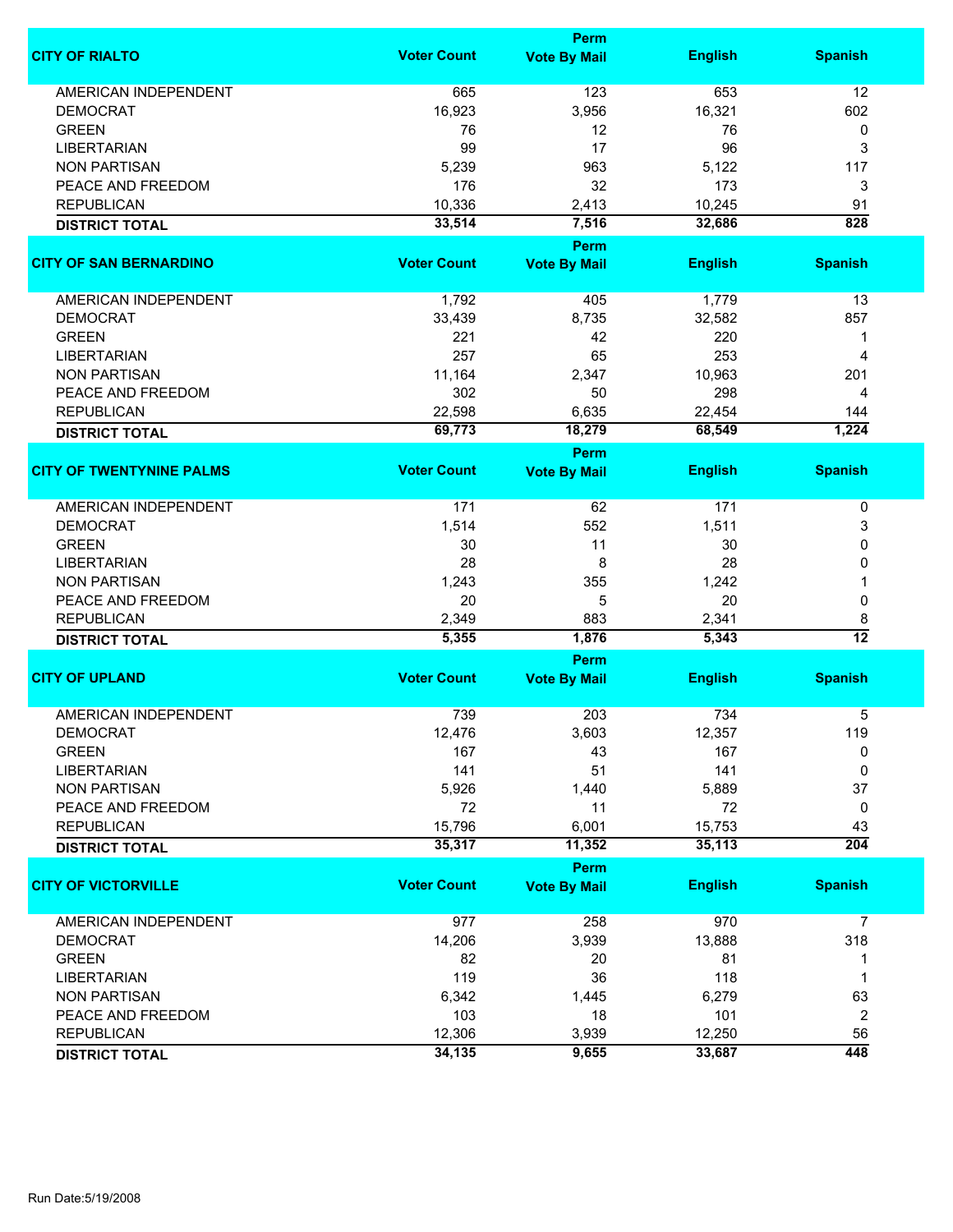|                                  | Perm               |                             |                |                      |
|----------------------------------|--------------------|-----------------------------|----------------|----------------------|
| <b>CITY OF YUCAIPA</b>           | <b>Voter Count</b> | <b>Vote By Mail</b>         | <b>English</b> | <b>Spanish</b>       |
| <b>AMERICAN INDEPENDENT</b>      | 781                | 199                         | 780            | $\mathbf{1}$         |
| <b>DEMOCRAT</b>                  | 7,307              | 2,459                       | 7,237          | 70                   |
| <b>GREEN</b>                     | 99                 | 19                          | 99             | 0                    |
| <b>LIBERTARIAN</b>               | 136                | 29                          | 136            | 0                    |
| <b>NON PARTISAN</b>              | 3,770              | 991                         | 3,759          | 11                   |
| PEACE AND FREEDOM                |                    |                             |                |                      |
|                                  | 34                 | 9                           | 34             | 0                    |
| <b>REPUBLICAN</b>                | 12,716             | 4,432                       | 12,696         | 20                   |
| <b>DISTRICT TOTAL</b>            | 24,843             | 8,138                       | 24,741         | 102                  |
| <b>TOWN OF YUCCA VALLEY</b>      | <b>Voter Count</b> | Perm<br><b>Vote By Mail</b> | <b>English</b> | <b>Spanish</b>       |
|                                  |                    |                             |                |                      |
| AMERICAN INDEPENDENT             | 346                | 106                         | 346            | 0                    |
| <b>DEMOCRAT</b>                  | 2,732              | 1,122                       | 2,717          | 15                   |
| <b>GREEN</b>                     | 42                 | 17                          | 42             | 0                    |
| <b>LIBERTARIAN</b>               | 41                 | 8                           | 40             |                      |
| <b>NON PARTISAN</b>              | 1,658              | 497                         | 1,651          | 7                    |
| PEACE AND FREEDOM                | 10                 | 2                           | 10             | 0                    |
|                                  |                    |                             |                |                      |
| <b>REPUBLICAN</b>                | 4,534              | 1,974                       | 4,526          | 8<br>$\overline{31}$ |
| <b>DISTRICT TOTAL</b>            | 9,363              | 3,726<br><b>Perm</b>        | 9,332          |                      |
| <b>CITY OF COLTON-DISTRICT 1</b> | <b>Voter Count</b> | <b>Vote By Mail</b>         | <b>English</b> | <b>Spanish</b>       |
| <b>AMERICAN INDEPENDENT</b>      | 55                 | 6                           | 54             | $\mathbf{1}$         |
| <b>DEMOCRAT</b>                  | 1,625              | 322                         | 1,553          | 72                   |
| <b>GREEN</b>                     | 11                 | $\mathbf 1$                 | 11             | 0                    |
| <b>LIBERTARIAN</b>               | 5                  | 0                           | 5              | 0                    |
| <b>NON PARTISAN</b>              | 549                | 106                         | 533            | 16                   |
|                                  |                    |                             |                |                      |
| PEACE AND FREEDOM                | 8                  | $\mathbf 1$                 | 8              | 0                    |
| <b>REPUBLICAN</b>                | 685                | 150                         | 676            | 9                    |
| <b>DISTRICT TOTAL</b>            | 2,938              | 586                         | 2,840          | $\overline{98}$      |
| <b>CITY OF COLTON-DISTRICT 2</b> | <b>Voter Count</b> | Perm<br><b>Vote By Mail</b> | <b>English</b> | <b>Spanish</b>       |
|                                  |                    |                             |                |                      |
| <b>AMERICAN INDEPENDENT</b>      | 71                 | 25                          | 70             | 1                    |
| DEMOCRAT                         | 1,914              | 425                         | 1,856          | 58                   |
| <b>GREEN</b>                     | 10                 | 3                           | 10             | 0                    |
| <b>LIBERTARIAN</b>               | 5                  | 1                           | 5              | 0                    |
| <b>NON PARTISAN</b>              | 489                | 88                          | 478            | 11                   |
| PEACE AND FREEDOM                | 4                  | 0                           | 4              | 0                    |
| <b>REPUBLICAN</b>                | 714                | 123                         | 708            | 6                    |
| <b>DISTRICT TOTAL</b>            | 3,207              | 665                         | 3,131          | $\overline{76}$      |
|                                  |                    | Perm                        |                |                      |
| <b>CITY OF COLTON-DISTRICT 3</b> | <b>Voter Count</b> | <b>Vote By Mail</b>         | <b>English</b> | <b>Spanish</b>       |
| <b>AMERICAN INDEPENDENT</b>      | 68                 | 11                          | 67             | $\mathbf{1}$         |
| <b>DEMOCRAT</b>                  | 1,488              | 316                         | 1,414          | 74                   |
| <b>GREEN</b>                     | 7                  | 1                           | 6              | 1                    |
| <b>LIBERTARIAN</b>               | 11                 | 3                           | 11             | 0                    |
| <b>NON PARTISAN</b>              | 427                | 65                          | 415            | 12                   |
| PEACE AND FREEDOM                | 15                 | $\mathbf 1$                 | 15             | 0                    |
| <b>REPUBLICAN</b>                | 511                | 112                         | 499            | 12                   |
|                                  | 2,527              | 509                         | 2,427          | $\overline{100}$     |
| <b>DISTRICT TOTAL</b>            |                    |                             |                |                      |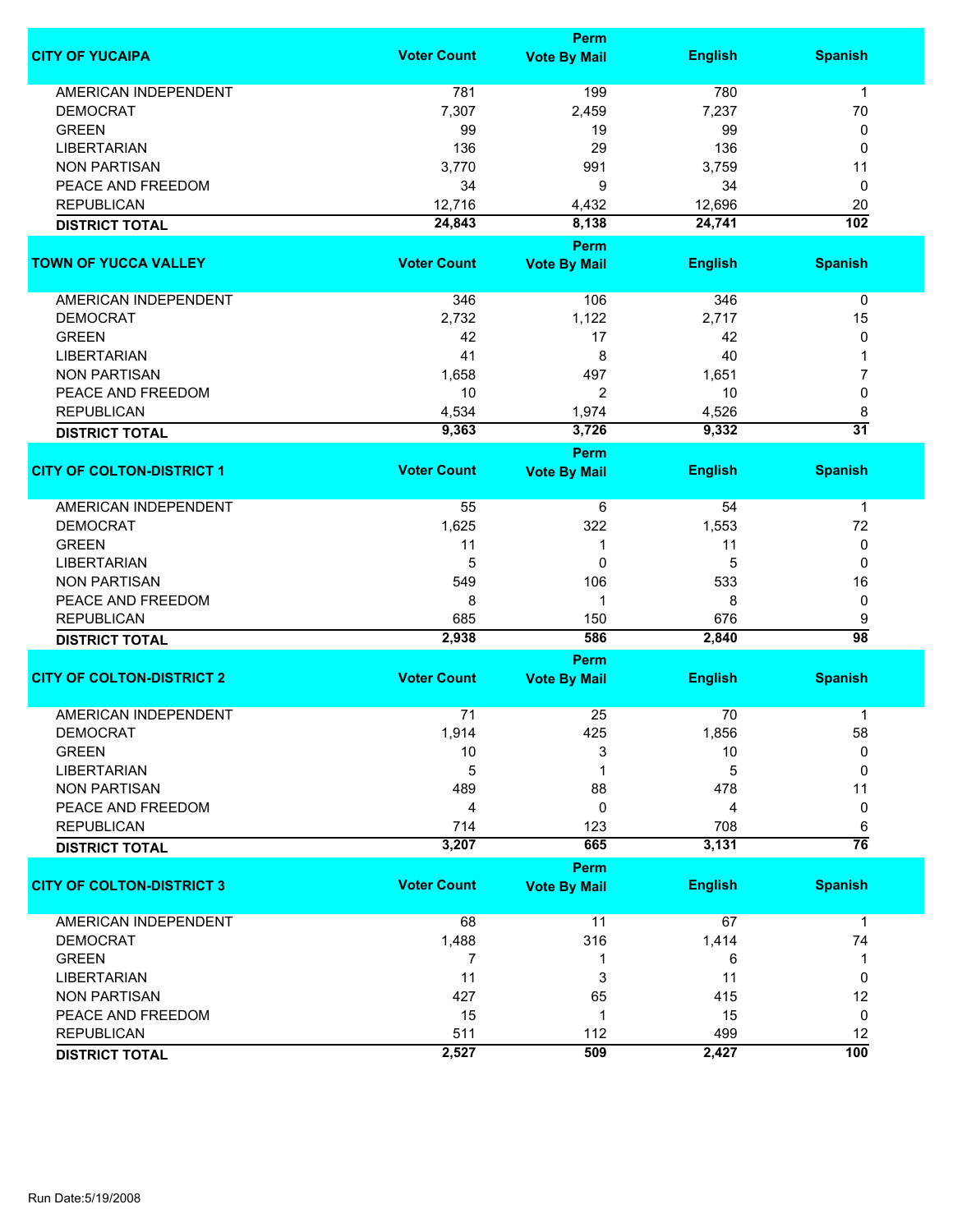|                                      |                    | <b>Perm</b>                        |                |                  |  |
|--------------------------------------|--------------------|------------------------------------|----------------|------------------|--|
| <b>CITY OF COLTON-DISTRICT 4</b>     | <b>Voter Count</b> | <b>Vote By Mail</b>                | <b>English</b> | <b>Spanish</b>   |  |
| <b>AMERICAN INDEPENDENT</b>          | 56                 | 7                                  | 56             | 0                |  |
| <b>DEMOCRAT</b>                      | 1,670              | 360                                | 1,591          | 79               |  |
| <b>GREEN</b>                         | 11                 | 2                                  | 11             | 0                |  |
| <b>LIBERTARIAN</b>                   | 9                  | 0                                  | 9              | 0                |  |
| <b>NON PARTISAN</b>                  | 412                | 63                                 | 401            | 11               |  |
| PEACE AND FREEDOM                    | 12                 | 4                                  | 12             | 0                |  |
| <b>REPUBLICAN</b>                    | 539                | 133                                | 532            | $\overline{7}$   |  |
| <b>DISTRICT TOTAL</b>                | 2,709              | 569                                | 2,612          | $\overline{97}$  |  |
|                                      |                    | <b>Perm</b>                        |                |                  |  |
| <b>CITY OF COLTON-DISTRICT 5</b>     | <b>Voter Count</b> | <b>Vote By Mail</b>                | <b>English</b> | <b>Spanish</b>   |  |
|                                      |                    |                                    |                |                  |  |
| AMERICAN INDEPENDENT                 | 94                 | 13                                 | 94             | 0                |  |
| <b>DEMOCRAT</b>                      | 1,350              | 314                                | 1,330          | 20               |  |
| <b>GREEN</b>                         | 14                 | 5                                  | 14             | 0                |  |
| <b>LIBERTARIAN</b>                   | 16                 | 4                                  | 16             | 0                |  |
| <b>NON PARTISAN</b>                  | 709                | 140                                | 706            | 3                |  |
| PEACE AND FREEDOM                    | 12                 | 4                                  | 12             | 0                |  |
| <b>REPUBLICAN</b>                    | 1,337              | 407                                | 1,335          | 2                |  |
|                                      | 3,532              | 887                                | 3,507          | $\overline{25}$  |  |
| <b>DISTRICT TOTAL</b>                |                    |                                    |                |                  |  |
| <b>CITY OF COLTON-DISTRICT 6</b>     | <b>Voter Count</b> | <b>Perm</b><br><b>Vote By Mail</b> | <b>English</b> | <b>Spanish</b>   |  |
|                                      |                    |                                    |                |                  |  |
| <b>AMERICAN INDEPENDENT</b>          | 75                 | 18                                 | 75             | 0                |  |
| <b>DEMOCRAT</b>                      | 1,288              | 273                                | 1,269          | 19               |  |
| <b>GREEN</b>                         | 10                 | 4                                  | 10             | 0                |  |
| <b>LIBERTARIAN</b>                   | 11                 | 3                                  | 11             | 0                |  |
| <b>NON PARTISAN</b>                  | 586                | 113                                | 583            | 3                |  |
| PEACE AND FREEDOM                    | 5                  | $\overline{2}$                     | 5              | 0                |  |
| <b>REPUBLICAN</b>                    | 864                | 223                                | 860            | 4                |  |
| <b>DISTRICT TOTAL</b>                | 2,839              | 636                                | 2,813          | $\overline{26}$  |  |
|                                      |                    | <b>Perm</b>                        |                |                  |  |
| <b>CITY OF SAN BERNARDINO-WARD 1</b> | <b>Voter Count</b> | <b>Vote By Mail</b>                | <b>English</b> | <b>Spanish</b>   |  |
|                                      |                    |                                    |                |                  |  |
| <b>AMERICAN INDEPENDENT</b>          | 178                | 26                                 | 177            | 1                |  |
| <b>DEMOCRAT</b>                      | 4,171              | 858                                | 4,005          | 166              |  |
| <b>GREEN</b>                         | 21                 | 3                                  | 21             | 0                |  |
| <b>LIBERTARIAN</b>                   | 22                 | 1                                  | 21             |                  |  |
| <b>NON PARTISAN</b>                  | 1,153              | 187                                | 1,115          | 38               |  |
| PEACE AND FREEDOM                    | 39                 | 4                                  | 39             | 0                |  |
| <b>REPUBLICAN</b>                    | 1,839              | 333                                | 1,830          | 9                |  |
| <b>DISTRICT TOTAL</b>                | 7,423              | 1,412                              | 7,208          | $\overline{215}$ |  |
|                                      |                    | <b>Perm</b>                        |                |                  |  |
| <b>CITY OF SAN BERNARDINO-WARD 2</b> | <b>Voter Count</b> | <b>Vote By Mail</b>                | <b>English</b> | <b>Spanish</b>   |  |
| <b>AMERICAN INDEPENDENT</b>          | 223                | 34                                 | 223            | 0                |  |
| <b>DEMOCRAT</b>                      | 3,865              | 898                                | 3,740          | 125              |  |
| <b>GREEN</b>                         | 17                 | 3                                  | 17             | 0                |  |
| <b>LIBERTARIAN</b>                   | 24                 | 5                                  | 23             | 1                |  |
| <b>NON PARTISAN</b>                  | 1,314              | 205                                | 1,275          | 39               |  |
| PEACE AND FREEDOM                    | 38                 | 12                                 | 38             | 0                |  |
| <b>REPUBLICAN</b>                    | 2,320              | 496                                | 2,295          | 25               |  |
| <b>DISTRICT TOTAL</b>                | 7,801              | 1,653                              | 7,611          | 190              |  |
|                                      |                    |                                    |                |                  |  |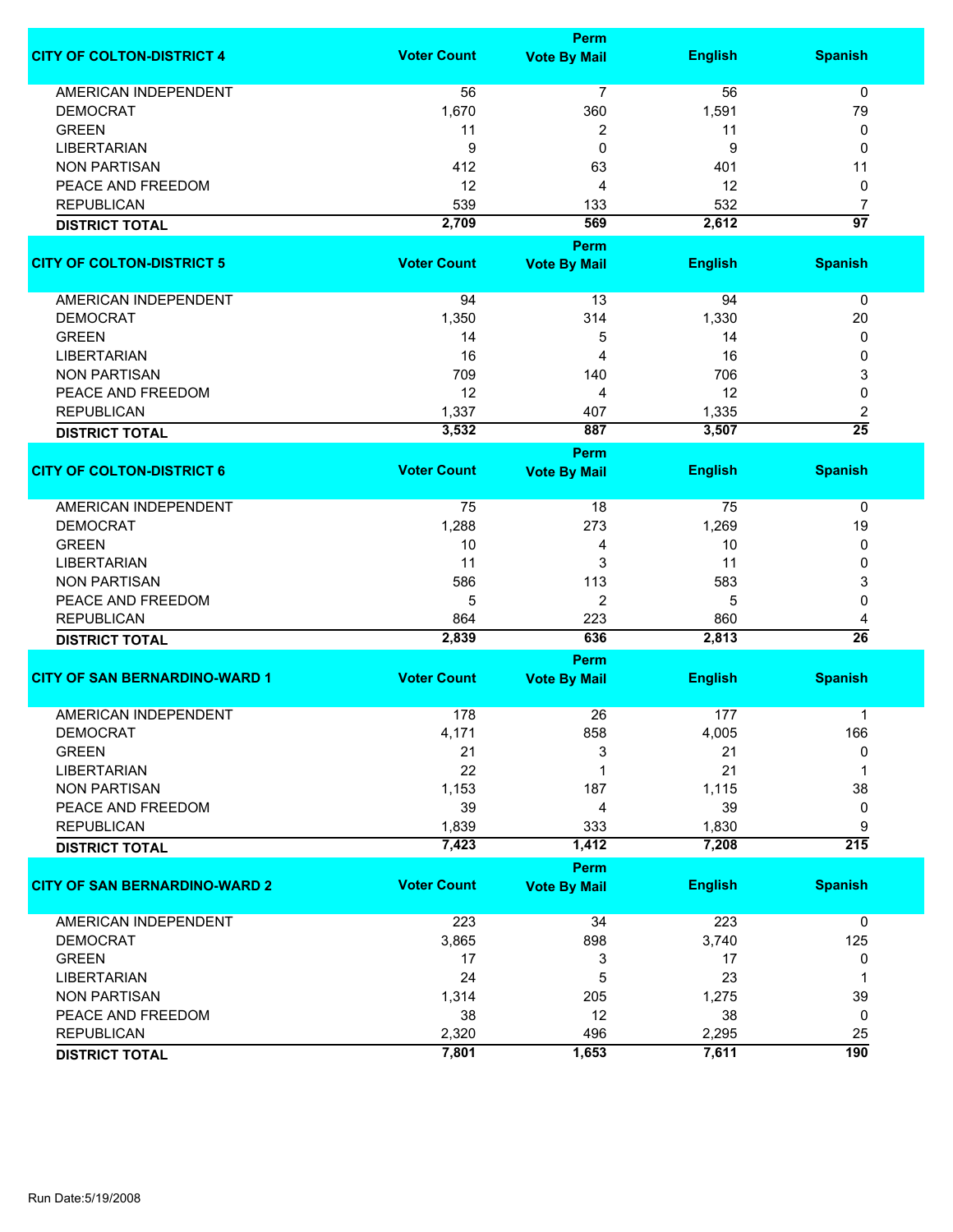|                                                |                    | Perm                        |                |                  |
|------------------------------------------------|--------------------|-----------------------------|----------------|------------------|
| <b>CITY OF SAN BERNARDINO-WARD 3</b>           | <b>Voter Count</b> | <b>Vote By Mail</b>         | <b>English</b> | <b>Spanish</b>   |
| <b>AMERICAN INDEPENDENT</b>                    | 198                | 45                          | 196            | $\overline{2}$   |
| <b>DEMOCRAT</b>                                | 4,207              | 1,135                       | 4,032          | 175              |
| <b>GREEN</b>                                   | 24                 | 3                           | 23             | 1                |
| <b>LIBERTARIAN</b>                             | 29                 | 12                          | 29             | 0                |
| <b>NON PARTISAN</b>                            | 1,436              | 316                         | 1,396          | 40               |
| PEACE AND FREEDOM                              | 36                 | 5                           | 36             | 0                |
|                                                |                    |                             |                |                  |
| <b>REPUBLICAN</b>                              | 2,205              | 641                         | 2,186          | 19               |
| <b>DISTRICT TOTAL</b>                          | 8,135              | 2,157                       | 7,898          | $\overline{237}$ |
| <b>CITY OF SAN BERNARDINO-WARD 4</b>           | <b>Voter Count</b> | Perm<br><b>Vote By Mail</b> | <b>English</b> | <b>Spanish</b>   |
|                                                |                    |                             |                |                  |
| AMERICAN INDEPENDENT                           | 342                | 111                         | 341            | $\mathbf{1}$     |
| <b>DEMOCRAT</b>                                | 5,225              | 1,707                       | 5,189          | 36               |
| <b>GREEN</b>                                   | 45                 | 12                          | 45             | 0                |
| <b>LIBERTARIAN</b>                             | 57                 | 18                          | 57             | 0                |
| <b>NON PARTISAN</b>                            | 1,902              | 521                         | 1,889          | 13               |
| PEACE AND FREEDOM                              | 42                 | 8                           | 42             | 0                |
| <b>REPUBLICAN</b>                              | 5,271              | 2,015                       | 5,255          | 16               |
|                                                | 12,884             | 4,392                       | 12,818         | 66               |
| <b>DISTRICT TOTAL</b>                          |                    | Perm                        |                |                  |
| <b>CITY OF SAN BERNARDINO-WARD 5</b>           | <b>Voter Count</b> | <b>Vote By Mail</b>         | <b>English</b> | <b>Spanish</b>   |
|                                                |                    |                             |                |                  |
| <b>AMERICAN INDEPENDENT</b>                    | 368                | 90                          | 367            | $\mathbf 1$      |
| <b>DEMOCRAT</b>                                | 5,532              | 1,469                       | 5,472          | 60               |
| <b>GREEN</b>                                   | 62                 | 13                          | 62             | 0                |
| <b>LIBERTARIAN</b>                             | 57                 | 15                          | 56             | 1                |
| <b>NON PARTISAN</b>                            | 2,336              | 511                         | 2,324          | 12               |
| PEACE AND FREEDOM                              | 56                 | 8                           | 55             | $\mathbf{1}$     |
| <b>REPUBLICAN</b>                              | 4,806              | 1,425                       | 4,786          | 20               |
| <b>DISTRICT TOTAL</b>                          | 13,217             | 3,531                       | 13,122         | 95               |
|                                                |                    | Perm                        |                |                  |
| <b>CITY OF SAN BERNARDINO-WARD 6</b>           | <b>Voter Count</b> | <b>Vote By Mail</b>         | <b>English</b> | <b>Spanish</b>   |
|                                                |                    |                             |                |                  |
| <b>AMERICAN INDEPENDENT</b><br><b>DEMOCRAT</b> | 199                | 33                          | 193            | 6<br>206         |
|                                                | 5,532              | 1,269                       | 5,326          |                  |
| <b>GREEN</b>                                   | 22                 |                             | 22             | 0                |
| <b>LIBERTARIAN</b>                             | 18                 | 5                           | 17             | 1                |
| <b>NON PARTISAN</b>                            | 1,308              | 233                         | 1,270          | 38               |
| PEACE AND FREEDOM                              | 42                 | 3                           | 42             | 0                |
| <b>REPUBLICAN</b>                              | 2,130              | 399                         | 2,103          | 27               |
| <b>DISTRICT TOTAL</b>                          | 9,251              | 1,943                       | 8,973          | $\overline{278}$ |
|                                                |                    | Perm                        |                |                  |
| <b>CITY OF SAN BERNARDINO-WARD 7</b>           | <b>Voter Count</b> | <b>Vote By Mail</b>         | <b>English</b> | <b>Spanish</b>   |
| AMERICAN INDEPENDENT                           | 284                | 66                          | 282            | $\overline{2}$   |
| <b>DEMOCRAT</b>                                | 4,907              | 1,399                       | 4,818          | 89               |
| <b>GREEN</b>                                   | 30                 | 7                           | 30             | 0                |
| <b>LIBERTARIAN</b>                             | 50                 | 9                           | 50             | 0                |
|                                                |                    |                             |                |                  |
| <b>NON PARTISAN</b>                            | 1,715              | 374                         | 1,694          | 21               |
| PEACE AND FREEDOM                              | 49                 | 10                          | 46             | 3                |
| <b>REPUBLICAN</b>                              | 4,027              | 1,326                       | 3,999          | 28               |
| <b>DISTRICT TOTAL</b>                          | 11,062             | 3,191                       | 10,919         | $\overline{143}$ |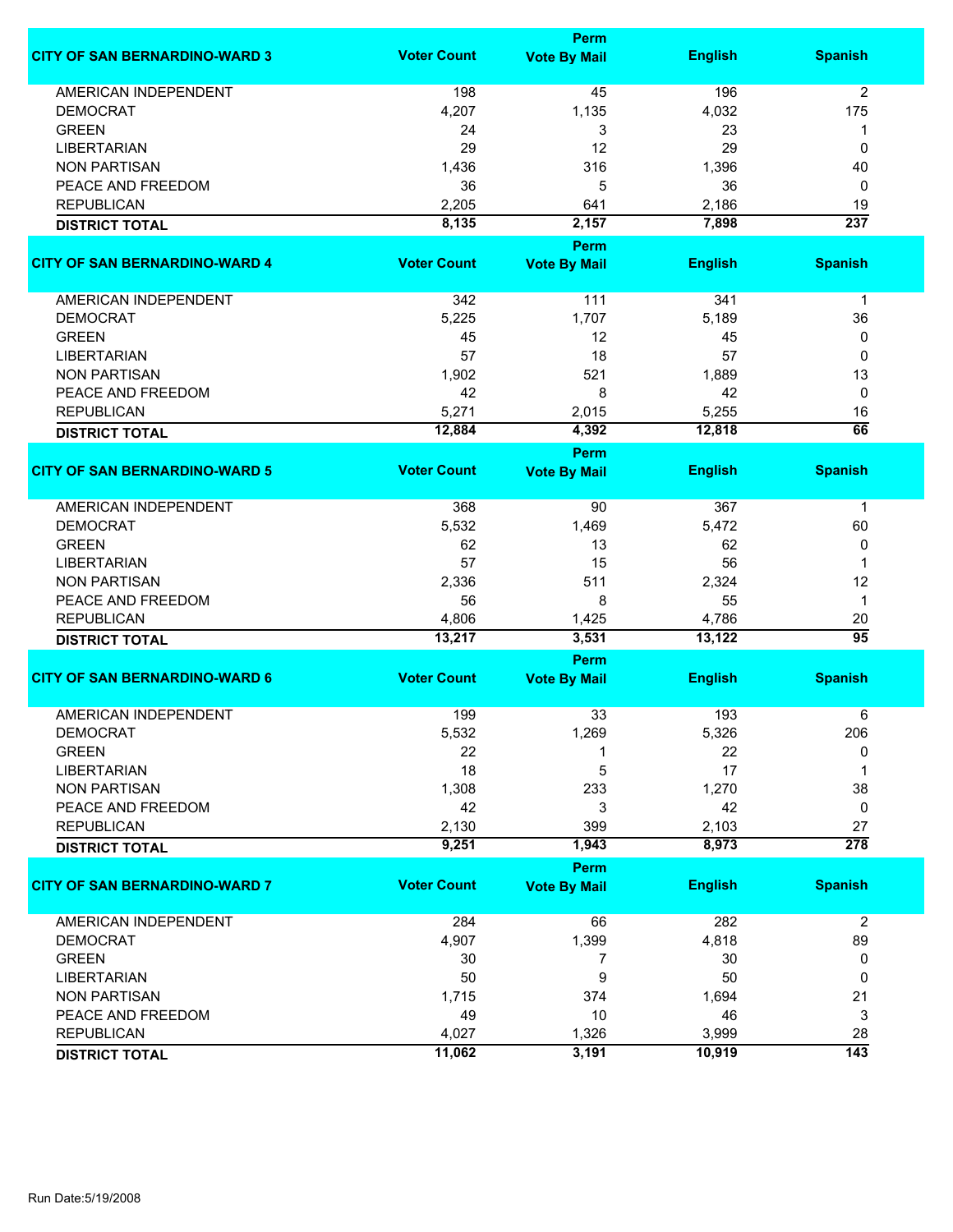|                                     |                     | <b>Perm</b>                 |                |                |
|-------------------------------------|---------------------|-----------------------------|----------------|----------------|
| <b>BD OF ED - AREA A</b>            | <b>Voter Count</b>  | <b>Vote By Mail</b>         | <b>English</b> | <b>Spanish</b> |
| <b>AMERICAN INDEPENDENT</b>         | 5,712               | 1,611                       | 5,691          | 21             |
| <b>DEMOCRAT</b>                     | 58,973              | 18,333                      | 57,998         | 975            |
| <b>GREEN</b>                        | 539                 | 139                         | 534            | 5              |
| <b>LIBERTARIAN</b>                  | 964                 | 267                         | 961            | 3              |
|                                     |                     |                             |                |                |
| <b>NON PARTISAN</b>                 | 30,535              | 7,592                       | 30,324         | 211            |
| PEACE AND FREEDOM                   | 461                 | 99                          | 453            | 8              |
| <b>REPUBLICAN</b>                   | 76,169              | 27,945                      | 75,942         | 227            |
| <b>DISTRICT TOTAL</b>               | 173,353             | 55,986<br>Perm              | 171,903        | 1,450          |
| <b>BD OF ED - AREA B</b>            | <b>Voter Count</b>  | <b>Vote By Mail</b>         | <b>English</b> | <b>Spanish</b> |
| AMERICAN INDEPENDENT                | 3,569               | 892                         | 3,542          | 27             |
| <b>DEMOCRAT</b>                     | 64,640              | 17,350                      | 63,170         | 1,470          |
| <b>GREEN</b>                        | 638                 | 156                         | 635            | 3              |
| <b>LIBERTARIAN</b>                  | 659                 | 163                         | 652            | 7              |
| <b>NON PARTISAN</b>                 | 28,451              | 6,504                       | 28,099         | 352            |
|                                     |                     |                             |                |                |
| PEACE AND FREEDOM                   | 459                 | 62                          | 451            | 8              |
| <b>REPUBLICAN</b>                   | 67,350              | 23,222                      | 66,999         | 351            |
| <b>DISTRICT TOTAL</b>               | 165,766             | 48,349<br>Perm              | 163,548        | 2,218          |
| <b>BD OF ED - AREA C</b>            | <b>Voter Count</b>  | <b>Vote By Mail</b>         | <b>English</b> | <b>Spanish</b> |
| AMERICAN INDEPENDENT                | 2,805               | 628                         | 2,778          | 27             |
| <b>DEMOCRAT</b>                     | 55,552              | 13,868                      | 53,760         | 1,792          |
| <b>GREEN</b>                        | 420                 | 87                          | 416            | 4              |
|                                     |                     |                             |                | $\overline{7}$ |
| <b>LIBERTARIAN</b>                  | 501                 | 110                         | 494            |                |
| <b>NON PARTISAN</b>                 | 24,334              | 5,197                       | 23,968         | 366            |
| PEACE AND FREEDOM                   | 465                 | 67                          | 449            | 16             |
| <b>REPUBLICAN</b>                   | 48,239              | 14,540                      | 47,908         | 331            |
| <b>DISTRICT TOTAL</b>               | 132,316             | 34,497                      | 129,773        | 2,543          |
|                                     |                     | Perm                        |                |                |
| <b>BD OF ED - AREA D</b>            | <b>Voter Count</b>  | <b>Vote By Mail</b>         | <b>English</b> | <b>Spanish</b> |
| <b>AMERICAN INDEPENDENT</b>         | 3,057               | 693                         | 3,027          | 30             |
| <b>DEMOCRAT</b>                     | 59,651              | 15,007                      | 57,936         | 1,715          |
| <b>GREEN</b>                        | 373                 | 74                          | 373            | 0              |
| <b>LIBERTARIAN</b>                  | 427                 | 95                          | 420            | $\overline{7}$ |
| <b>NON PARTISAN</b>                 | 19,966              | 4,019                       | 19,589         | 377            |
| PEACE AND FREEDOM                   | 559                 | 95                          | 550            | 9              |
| <b>REPUBLICAN</b>                   | 40,274              | 11,323                      | 40,002         | 272            |
| <b>DISTRICT TOTAL</b>               | 124,307             | 31,306                      | 121,897        | 2,410          |
|                                     |                     | Perm                        |                |                |
| <b>BD OF ED - AREA E</b>            | <b>Voter Count</b>  | <b>Vote By Mail</b>         | <b>English</b> | <b>Spanish</b> |
| <b>AMERICAN INDEPENDENT</b>         | 4,612               | 1,266                       | 4,593          | 19             |
| <b>DEMOCRAT</b>                     | 56,685              | 17,120                      | 55,714         | 971            |
| <b>GREEN</b>                        | 727                 | 174                         | 722            | 5              |
| <b>LIBERTARIAN</b>                  | 785                 | 218                         | 779            | 6              |
| <b>NON PARTISAN</b>                 | 27,561              | 6,939                       | 27,358         | 203            |
|                                     |                     |                             |                |                |
| PEACE AND FREEDOM                   | 374                 | 75                          | 368            | 6              |
| <b>REPUBLICAN</b>                   | 68,327              | 24,108                      | 68,119         | 208            |
| <b>DISTRICT TOTAL</b>               | 159,071             | 49,900                      | 157,653        | 1,418          |
| <b>BD OF ED - AREA 5 RIV (PRIM)</b> | <b>Voter Count</b>  | Perm<br><b>Vote By Mail</b> | <b>English</b> | <b>Spanish</b> |
| <b>NON PARTISAN</b>                 | 1                   | 1                           | 1              | 0              |
| <b>REPUBLICAN</b>                   |                     | 1                           |                |                |
|                                     | 1<br>$\overline{2}$ |                             |                | 0<br>0         |
| <b>DISTRICT TOTAL</b>               |                     | $\overline{2}$              | $\overline{2}$ |                |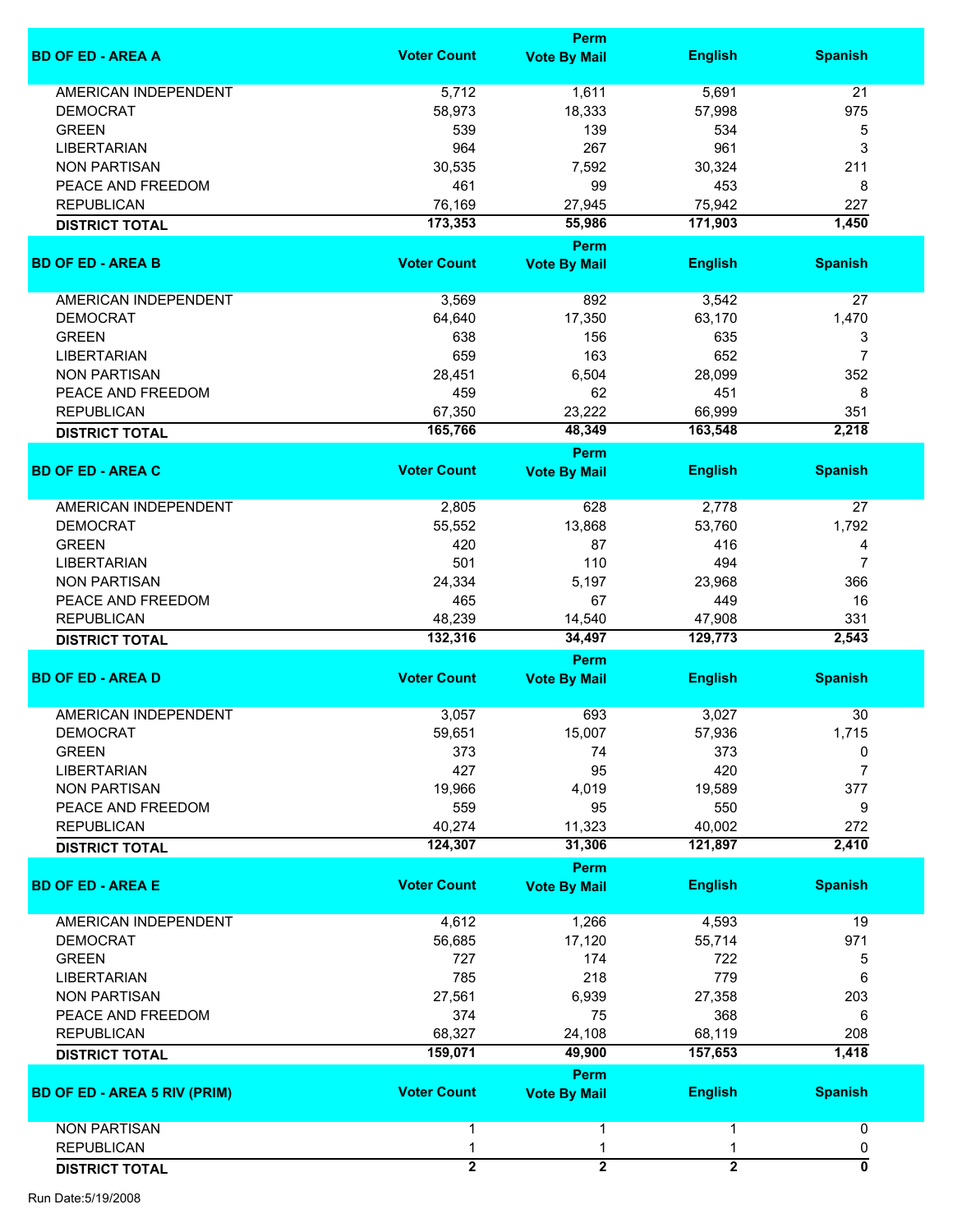|                                     |                    | Perm                |                |                           |  |  |
|-------------------------------------|--------------------|---------------------|----------------|---------------------------|--|--|
| <b>BD OF ED - AREA 7 KERN (GEN)</b> | <b>Voter Count</b> | <b>Vote By Mail</b> | <b>English</b> | <b>Spanish</b>            |  |  |
| <b>AMERICAN INDEPENDENT</b>         | 7                  | 5                   | $\overline{7}$ | 0                         |  |  |
| <b>DEMOCRAT</b>                     | 47                 | 44                  | 47             | 0                         |  |  |
| <b>GREEN</b>                        |                    | 0                   |                | 0                         |  |  |
| <b>LIBERTARIAN</b>                  | 1                  | 1                   | -1             | 0                         |  |  |
| <b>NON PARTISAN</b>                 | 33                 | 33                  | 33             | 0                         |  |  |
| <b>REPUBLICAN</b>                   | 74                 | 69                  | 74             | 0                         |  |  |
| <b>DISTRICT TOTAL</b>               | 163                | 152                 | 163            | $\overline{\mathfrak{o}}$ |  |  |
|                                     |                    |                     |                |                           |  |  |
|                                     |                    | Perm                |                |                           |  |  |
| <b>ADELANTO SCHOOL DISTRICT</b>     | <b>Voter Count</b> | <b>Vote By Mail</b> | <b>English</b> | <b>Spanish</b>            |  |  |
| AMERICAN INDEPENDENT                | 391                |                     | 390            |                           |  |  |
|                                     |                    | 100                 |                | 1                         |  |  |
| <b>DEMOCRAT</b>                     | 5,680              | 1,486               | 5,506          | 174                       |  |  |
| <b>GREEN</b>                        | 17                 | 2                   | 17             | 0                         |  |  |
| <b>LIBERTARIAN</b>                  | 46                 | 10                  | 45             | 1                         |  |  |
| <b>NON PARTISAN</b>                 | 2,495              | 559                 | 2,466          | 29                        |  |  |
| PEACE AND FREEDOM                   | 42                 | 10                  | 41             | 1                         |  |  |
| <b>REPUBLICAN</b>                   | 4,159              | 1,388               | 4,124          | 35                        |  |  |
| <b>DISTRICT TOTAL</b>               | 12,830             | 3,555               | 12,589         | 241                       |  |  |
|                                     |                    | Perm                |                |                           |  |  |
| <b>ALTA LOMA SCHOOL DISTRICT</b>    | <b>Voter Count</b> | <b>Vote By Mail</b> | <b>English</b> | <b>Spanish</b>            |  |  |
| <b>AMERICAN INDEPENDENT</b>         | 685                | 193                 | 680            | 5                         |  |  |
| <b>DEMOCRAT</b>                     | 9,426              | 2,739               | 9,344          | 82                        |  |  |
| <b>GREEN</b>                        | 118                | 27                  | 118            | 0                         |  |  |
| <b>LIBERTARIAN</b>                  | 120                | 25                  | 120            | 0                         |  |  |
| <b>NON PARTISAN</b>                 | 4,863              | 1,208               | 4,841          | 22                        |  |  |
| PEACE AND FREEDOM                   | 74                 | 14                  | 73             | 1                         |  |  |
| <b>REPUBLICAN</b>                   | 14,791             | 5,377               | 14,743         | 48                        |  |  |
|                                     | 30,077             | 9,583               | 29,919         | 158                       |  |  |
| <b>DISTRICT TOTAL</b>               |                    |                     |                |                           |  |  |
|                                     |                    | Perm                |                |                           |  |  |
| <b>CENTRAL SCHOOL DISTRICT</b>      | <b>Voter Count</b> | <b>Vote By Mail</b> | <b>English</b> | <b>Spanish</b>            |  |  |
| <b>AMERICAN INDEPENDENT</b>         | 410                | 102                 | 406            | 4                         |  |  |
| <b>DEMOCRAT</b>                     | 6,454              | 1,712               | 6,375          | 79                        |  |  |
| <b>GREEN</b>                        | 67                 | 15                  | 66             | 1                         |  |  |
| <b>LIBERTARIAN</b>                  | 73                 | 12                  | 73             | 0                         |  |  |
| <b>NON PARTISAN</b>                 | 3,161              | 674                 | 3,139          | 22                        |  |  |
| PEACE AND FREEDOM                   | 37                 | 4                   | 36             | 1                         |  |  |
| <b>REPUBLICAN</b>                   | 6,559              | 2,192               | 6,527          | 32                        |  |  |
| <b>DISTRICT TOTAL</b>               | 16,761             | 4,711               | 16,622         | $\overline{139}$          |  |  |
|                                     |                    | Perm                |                |                           |  |  |
| <b>CUCAMONGA SCHOOL DISTRICT</b>    | <b>Voter Count</b> | <b>Vote By Mail</b> | <b>English</b> | <b>Spanish</b>            |  |  |
|                                     |                    |                     |                |                           |  |  |
| <b>AMERICAN INDEPENDENT</b>         | 230                | 43                  | 227            | 3                         |  |  |
| <b>DEMOCRAT</b>                     | 3,956              | 946                 | 3,868          | 88                        |  |  |
| <b>GREEN</b>                        | 30                 | 5                   | 30             | 0                         |  |  |
| <b>LIBERTARIAN</b>                  | 30                 | 4                   | 30             | 0                         |  |  |
| <b>NON PARTISAN</b>                 | 1,736              | 311                 | 1,718          | 18                        |  |  |
| PEACE AND FREEDOM                   | 27                 | 5                   | 27             | 0                         |  |  |
| <b>REPUBLICAN</b>                   | 2,771              | 740                 | 2,746          | 25                        |  |  |
| <b>DISTRICT TOTAL</b>               | 8,780              | 2,054               | 8,646          | 134                       |  |  |
|                                     |                    |                     |                |                           |  |  |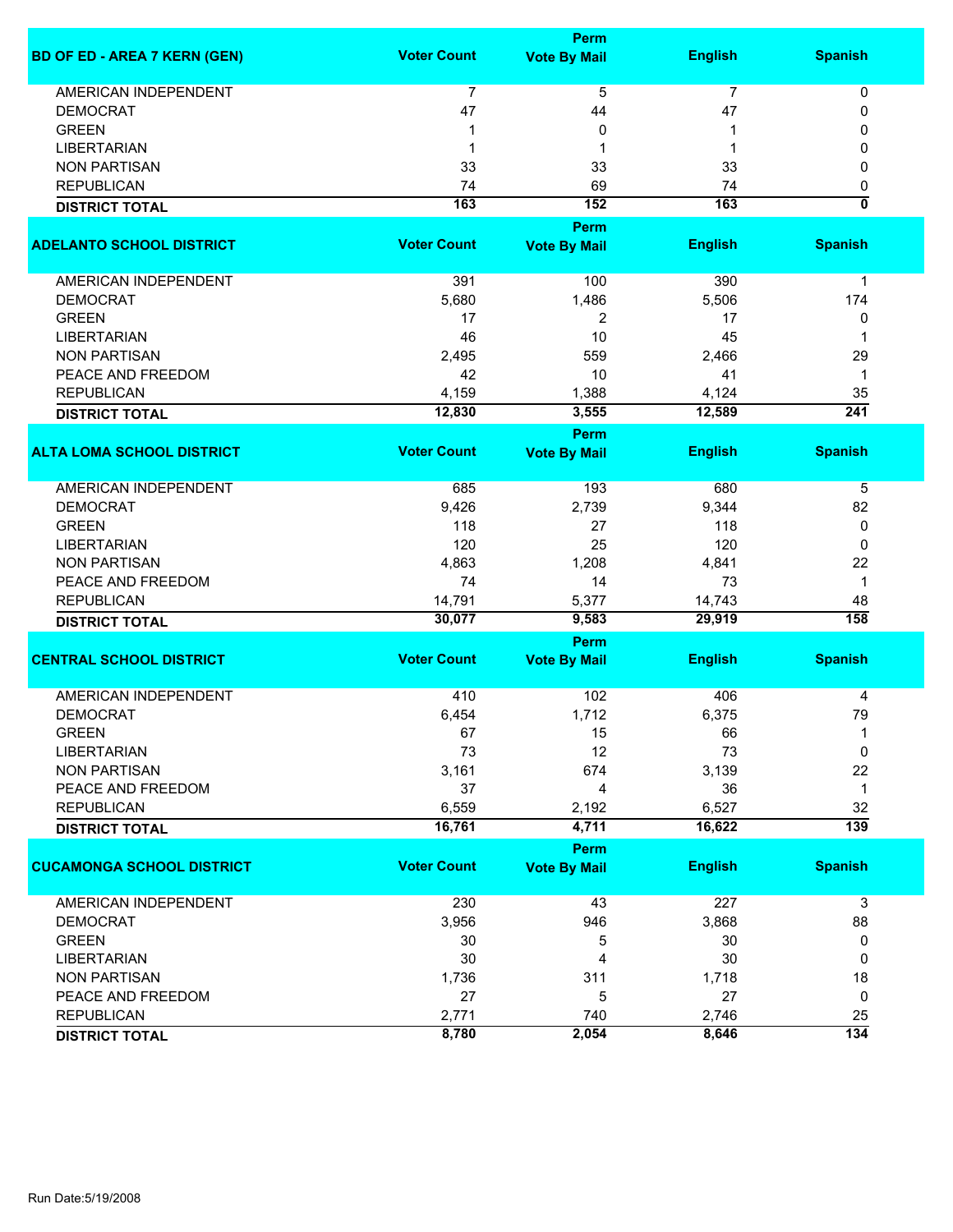|                                                |                    | <b>Perm</b>         |                |                     |
|------------------------------------------------|--------------------|---------------------|----------------|---------------------|
| <b>ETIWANDA SCHOOL DISTRICT</b>                | <b>Voter Count</b> | <b>Vote By Mail</b> | <b>English</b> | <b>Spanish</b>      |
| AMERICAN INDEPENDENT                           | 731                | 183                 | 728            | 3                   |
| <b>DEMOCRAT</b>                                | 12,986             | 3,367               | 12,866         | 120                 |
| <b>GREEN</b>                                   | 101                | 26                  | 100            | 1                   |
| <b>LIBERTARIAN</b>                             | 119                | 27                  | 118            | 1                   |
| <b>NON PARTISAN</b>                            | 6,397              | 1,549               | 6,353          | 44                  |
| PEACE AND FREEDOM                              | 74                 | 16                  | 74             | 0                   |
|                                                |                    |                     |                |                     |
| <b>REPUBLICAN</b>                              | 13,901             | 4,696               | 13,843         | 58                  |
| <b>DISTRICT TOTAL</b>                          | 34,309             | 9,864               | 34,082         | $\overline{227}$    |
|                                                | <b>Voter Count</b> | Perm                |                |                     |
| <b>HELENDALE SCHOOL DISTRICT</b>               |                    | <b>Vote By Mail</b> | <b>English</b> | <b>Spanish</b>      |
| <b>AMERICAN INDEPENDENT</b>                    | 84                 | 37                  | 84             | $\pmb{0}$           |
| <b>DEMOCRAT</b>                                | 824                | 337                 | 821            | 3                   |
| <b>GREEN</b>                                   | 3                  | 2                   | 3              | 0                   |
| <b>LIBERTARIAN</b>                             | 20                 | 5                   | 20             | 0                   |
| <b>NON PARTISAN</b>                            | 401                | 143                 | 401            | 0                   |
| PEACE AND FREEDOM                              | 3                  | 1                   | 3              | 0                   |
| <b>REPUBLICAN</b>                              | 1,629              | 703                 | 1,627          | 2                   |
|                                                |                    |                     |                | $\overline{\bf{5}}$ |
| <b>DISTRICT TOTAL</b>                          | 2,964              | 1,228               | 2,959          |                     |
| <b>MOUNTAIN VIEW SCHOOL DISTRICT</b>           | <b>Voter Count</b> | Perm                | <b>English</b> | <b>Spanish</b>      |
|                                                |                    | <b>Vote By Mail</b> |                |                     |
| <b>AMERICAN INDEPENDENT</b>                    | 169                | 46                  | 168            | $\mathbf 1$         |
| <b>DEMOCRAT</b>                                | 3,333              | 860                 | 3,238          | 95                  |
| <b>GREEN</b>                                   | 33                 | 10                  | 32             | 1                   |
| <b>LIBERTARIAN</b>                             | 36                 | 10                  | 35             | 1                   |
| <b>NON PARTISAN</b>                            | 1,334              | 298                 | 1,322          | 12                  |
| PEACE AND FREEDOM                              | 18                 | 4                   | 18             | 0                   |
| <b>REPUBLICAN</b>                              | 2,861              | 884                 | 2,846          | 15                  |
| <b>DISTRICT TOTAL</b>                          | 7,784              | 2,112               | 7,659          | $\overline{125}$    |
|                                                |                    | Perm                |                |                     |
| <b>MT BALDY JOINT SCHOOL DISTRICT</b>          | <b>Voter Count</b> | <b>Vote By Mail</b> | <b>English</b> | <b>Spanish</b>      |
|                                                |                    |                     |                |                     |
| <b>AMERICAN INDEPENDENT</b><br><b>DEMOCRAT</b> | 10<br>112          | 2<br>19             | 10<br>111      | 0                   |
| <b>GREEN</b>                                   |                    | 0                   |                | 0                   |
|                                                | 8                  |                     | 8              |                     |
| <b>LIBERTARIAN</b>                             | 4                  | 0                   | 4              | 0                   |
| <b>NON PARTISAN</b>                            | 49                 | 6                   | 49             | 0                   |
| PEACE AND FREEDOM                              | 1                  | 0                   | 1              | 0                   |
| <b>REPUBLICAN</b>                              | 106                | 28                  | 106            | 0                   |
| <b>DISTRICT TOTAL</b>                          | 290                | 55                  | 289            | 1                   |
|                                                |                    | Perm                |                |                     |
| <b>ONTARIO-MONTCLAIR SCHOOL DISTRICT</b>       | <b>Voter Count</b> | <b>Vote By Mail</b> | <b>English</b> | <b>Spanish</b>      |
| <b>AMERICAN INDEPENDENT</b>                    | 983                | 207                 | 973            | 10                  |
| <b>DEMOCRAT</b>                                | 23,497             | 5,991               | 22,424         | 1,073               |
| <b>GREEN</b>                                   | 180                | 47                  | 179            | 1                   |
| <b>LIBERTARIAN</b>                             | 193                | 45                  | 187            | 6                   |
| <b>NON PARTISAN</b>                            | 8,058              | 1,628               | 7,827          | 231                 |
| PEACE AND FREEDOM                              | 205                | 20                  | 199            | 6                   |
| <b>REPUBLICAN</b>                              | 15,759             | 4,749               | 15,586         | 173                 |
|                                                | 48,875             | 12,687              | 47,375         | 1,500               |
| <b>DISTRICT TOTAL</b>                          |                    |                     |                |                     |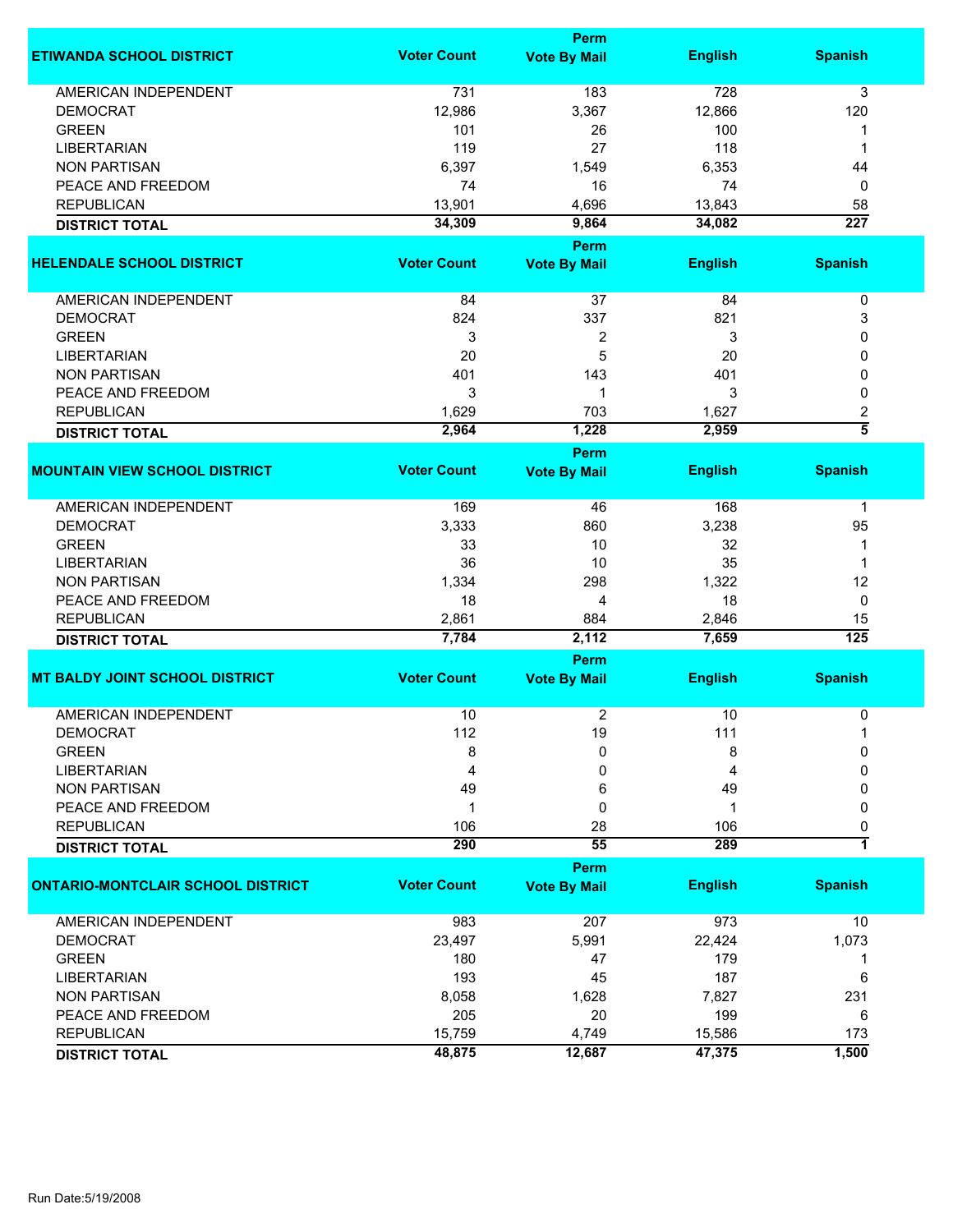|                             | <b>Perm</b>        |                     |                |                         |  |
|-----------------------------|--------------------|---------------------|----------------|-------------------------|--|
| ORO GRANDE SCHOOL DISTRICT  | <b>Voter Count</b> | <b>Vote By Mail</b> | <b>English</b> | <b>Spanish</b>          |  |
| AMERICAN INDEPENDENT        | 9                  | 9                   | 9              | 0                       |  |
| <b>DEMOCRAT</b>             | 95                 | 90                  | 93             | 2                       |  |
| <b>GREEN</b>                | 1                  | 1                   |                | 0                       |  |
| <b>LIBERTARIAN</b>          | 1                  | 1                   | 1              | 0                       |  |
|                             |                    |                     |                |                         |  |
| <b>NON PARTISAN</b>         | 59                 | 51                  | 58             |                         |  |
| PEACE AND FREEDOM           | $\overline{2}$     | $\overline{c}$      | 2              | 0                       |  |
| <b>REPUBLICAN</b>           | 108                | 91                  | 107            |                         |  |
| <b>DISTRICT TOTAL</b>       | 275                | 245                 | 271            | 4                       |  |
|                             |                    | Perm                |                |                         |  |
| <b>VICTOR ELEMENTARY</b>    | <b>Voter Count</b> | <b>Vote By Mail</b> | <b>English</b> | <b>Spanish</b>          |  |
|                             |                    |                     |                |                         |  |
| AMERICAN INDEPENDENT        | 933                | 254                 | 926            | 7                       |  |
| <b>DEMOCRAT</b>             | 12,620             | 3,566               | 12,361         | 259                     |  |
| <b>GREEN</b>                | 86                 | 19                  | 85             | -1                      |  |
| <b>LIBERTARIAN</b>          | 100                | 31                  | 99             | 1                       |  |
| <b>NON PARTISAN</b>         | 5,816              | 1,310               | 5,764          | 52                      |  |
| PEACE AND FREEDOM           | 86                 | 14                  | 84             | 2                       |  |
| <b>REPUBLICAN</b>           | 12,287             | 4,098               | 12,240         | 47                      |  |
| <b>DISTRICT TOTAL</b>       | 31,928             | 9,292               | 31,559         | 369                     |  |
|                             |                    | Perm                |                |                         |  |
| <b>APPLE VALLEY UNIFIED</b> | <b>Voter Count</b> | <b>Vote By Mail</b> | <b>English</b> | <b>Spanish</b>          |  |
|                             |                    |                     |                |                         |  |
| <b>AMERICAN INDEPENDENT</b> | 1,156              | 373                 | 1,154          | 2                       |  |
| <b>DEMOCRAT</b>             | 10,599             | 3,633               | 10,495         | 104                     |  |
| <b>GREEN</b>                | 93                 | 22                  | 92             | 1                       |  |
| <b>LIBERTARIAN</b>          | 165                | 48                  | 165            | 0                       |  |
| <b>NON PARTISAN</b>         | 5,703              | 1,476               | 5,675          | 28                      |  |
| PEACE AND FREEDOM           | 93                 | 23                  | 90             | 3                       |  |
| <b>REPUBLICAN</b>           | 17,579             | 6,797               | 17,539         | 40                      |  |
| <b>DISTRICT TOTAL</b>       | 35,388             | 12,372              | 35,210         | $\overline{178}$        |  |
|                             |                    | Perm                |                |                         |  |
| <b>BAKER VALLEY UNIFIED</b> | <b>Voter Count</b> | <b>Vote By Mail</b> | <b>English</b> | <b>Spanish</b>          |  |
|                             |                    |                     |                |                         |  |
| <b>AMERICAN INDEPENDENT</b> | $\overline{7}$     | $\mathbf 1$         | $\overline{7}$ | 0                       |  |
| <b>DEMOCRAT</b>             | 57                 | 16                  | 56             | 1                       |  |
| <b>GREEN</b>                | $\boldsymbol{2}$   | 1                   | 2              | 0                       |  |
| <b>LIBERTARIAN</b>          | 1                  | 1                   |                | 0                       |  |
| <b>NON PARTISAN</b>         | 58                 | 22                  | 54             | 4                       |  |
| PEACE AND FREEDOM           | 1                  | 1                   | -1             | 0                       |  |
| <b>REPUBLICAN</b>           | 51                 | 19                  | 51             | 0                       |  |
| <b>DISTRICT TOTAL</b>       | 177                | 61                  | 172            | $\overline{\bf 5}$      |  |
|                             |                    | <b>Perm</b>         |                |                         |  |
| <b>BARSTOW UNIFIED</b>      | <b>Voter Count</b> | <b>Vote By Mail</b> | <b>English</b> | <b>Spanish</b>          |  |
| <b>AMERICAN INDEPENDENT</b> | 509                | 125                 | 504            | $\overline{5}$          |  |
| <b>DEMOCRAT</b>             | 5,127              | 1,468               | 5,074          | 53                      |  |
| <b>GREEN</b>                | 37                 | 11                  | 37             | 0                       |  |
| <b>LIBERTARIAN</b>          | 61                 | 13                  | 61             | 0                       |  |
| <b>NON PARTISAN</b>         | 2,699              | 557                 | 2,686          | 13                      |  |
| PEACE AND FREEDOM           | 27                 | 8                   | 27             | 0                       |  |
| <b>REPUBLICAN</b>           |                    |                     |                |                         |  |
|                             | 4,654              | 1,485               | 4,644          | $10$<br>$\overline{81}$ |  |
| <b>DISTRICT TOTAL</b>       | 13,114             | 3,667               | 13,033         |                         |  |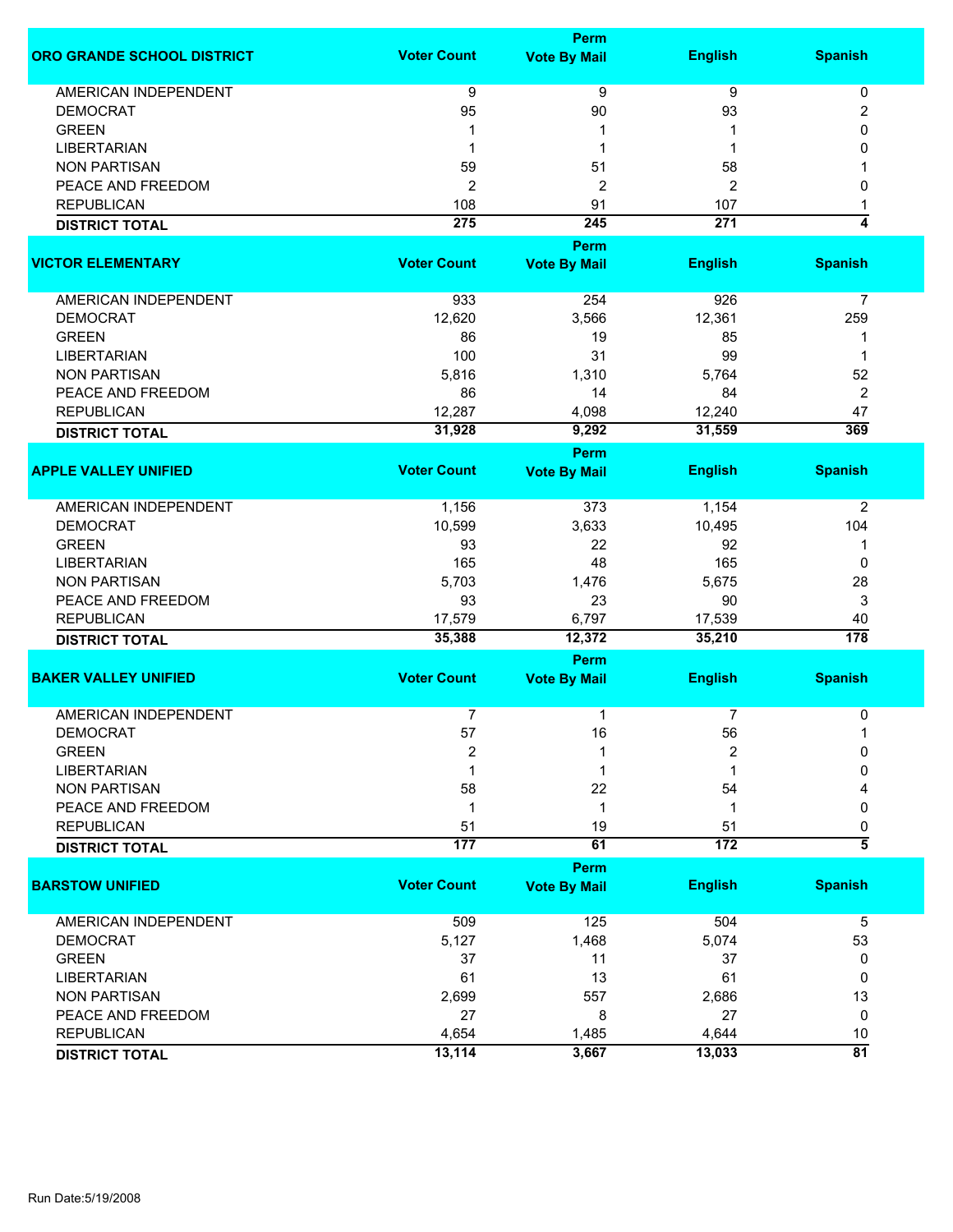|                                  |                     | <b>Perm</b>                 |                |                 |
|----------------------------------|---------------------|-----------------------------|----------------|-----------------|
| <b>BEAR VALLEY UNIFIED</b>       | <b>Voter Count</b>  | <b>Vote By Mail</b>         | <b>English</b> | <b>Spanish</b>  |
| <b>AMERICAN INDEPENDENT</b>      | 348                 | 110                         | 348            | 0               |
| <b>DEMOCRAT</b>                  | 2,720               | 1,028                       | 2,707          | 13              |
| <b>GREEN</b>                     | 72                  | 20                          | 72             | 0               |
| <b>LIBERTARIAN</b>               | 79                  |                             | 79             | 0               |
|                                  |                     | 25                          |                |                 |
| <b>NON PARTISAN</b>              | 1,732               | 526                         | 1,728          |                 |
| PEACE AND FREEDOM                | 25                  | 4                           | 25             | 0               |
| <b>REPUBLICAN</b>                | 5,022               | 2,193                       | 5,018          |                 |
| <b>DISTRICT TOTAL</b>            | 9,998               | 3,906                       | 9,977          | $\overline{21}$ |
| <b>BEAUMONT UNIFIED</b>          | <b>Voter Count</b>  | Perm<br><b>Vote By Mail</b> | <b>English</b> | <b>Spanish</b>  |
|                                  |                     |                             |                |                 |
| <b>NON PARTISAN</b>              | 1                   | 1                           |                | 0               |
| <b>REPUBLICAN</b>                | 1<br>$\overline{2}$ | 1<br>$\overline{2}$         | $\overline{2}$ | 0<br>0          |
| <b>DISTRICT TOTAL</b>            |                     | Perm                        |                |                 |
| <b>CHINO VALLEY UNIFIED</b>      | <b>Voter Count</b>  | <b>Vote By Mail</b>         | <b>English</b> | <b>Spanish</b>  |
| <b>AMERICAN INDEPENDENT</b>      | 1,438               | 346                         | 1,430          | 8               |
| <b>DEMOCRAT</b>                  | 25,478              | 7,044                       | 24,946         | 532             |
|                                  |                     |                             |                |                 |
| <b>GREEN</b>                     | 211                 | 53                          | 209            | 2               |
| <b>LIBERTARIAN</b>               | 276                 | 72                          | 274            | $\overline{2}$  |
| <b>NON PARTISAN</b>              | 12,757              | 3,107                       | 12,647         | 110             |
| PEACE AND FREEDOM                | 166                 | 27                          | 162            | 4               |
| <b>REPUBLICAN</b>                | 30,164              | 9,822                       | 30,046         | 118             |
| <b>DISTRICT TOTAL</b>            | 70,490              | 20,471                      | 69,714         | 776             |
|                                  |                     | Perm                        |                |                 |
| <b>COLTON JOINT UNIFIED</b>      | <b>Voter Count</b>  | <b>Vote By Mail</b>         | <b>English</b> | <b>Spanish</b>  |
| AMERICAN INDEPENDENT             | 882                 | 182                         | 871            | 11              |
| <b>DEMOCRAT</b>                  | 18,318              | 4,222                       | 17,696         | 622             |
| <b>GREEN</b>                     | 129                 | 26                          | 125            | 4               |
| <b>LIBERTARIAN</b>               | 131                 | 30                          | 127            | 4               |
|                                  |                     |                             |                |                 |
| <b>NON PARTISAN</b>              | 6,536               | 1,221                       | 6,395          | 141             |
| PEACE AND FREEDOM                | 125                 | 26                          | 121            | 4               |
| <b>REPUBLICAN</b>                | 11,855              | 3,147                       | 11,754         | 101             |
| <b>DISTRICT TOTAL</b>            | 37,976              | 8,854                       | 37,089         | 887             |
|                                  |                     | Perm                        |                |                 |
| <b>COLTON JOINT UNIFIED TA 1</b> | <b>Voter Count</b>  | <b>Vote By Mail</b>         | <b>English</b> | <b>Spanish</b>  |
| <b>AMERICAN INDEPENDENT</b>      | 301                 | 58                          | 295            | 6               |
| <b>DEMOCRAT</b>                  | 6,724               | 1,373                       | 6,409          | 315             |
| <b>GREEN</b>                     | 40                  | 3                           | 38             | 2               |
| <b>LIBERTARIAN</b>               | 42                  | $\overline{7}$              | 39             | 3               |
| <b>NON PARTISAN</b>              | 2,358               | 394                         | 2,276          | 82              |
| PEACE AND FREEDOM                | 47                  | 10                          | 43             | 4               |
| <b>REPUBLICAN</b>                | 4,161               | 856                         | 4,103          | 58              |
| <b>DISTRICT TOTAL</b>            | 13,673              | 2,701                       | 13,203         | 470             |
|                                  |                     | Perm                        |                |                 |
| <b>COLTON JOINT UNIFIED TA 2</b> | <b>Voter Count</b>  | <b>Vote By Mail</b>         | <b>English</b> | <b>Spanish</b>  |
| <b>AMERICAN INDEPENDENT</b>      | 417                 | 83                          | 413            | 4               |
|                                  |                     |                             |                |                 |
| <b>DEMOCRAT</b>                  | 8,982               | 2,108                       | 8,694          | 288             |
| <b>GREEN</b>                     | 57                  | 15                          | 55             | 2               |
| <b>LIBERTARIAN</b>               | 57                  | 14                          | 56             | 1               |
| <b>NON PARTISAN</b>              | 3,082               | 587                         | 3,030          | 52              |
| PEACE AND FREEDOM                | 56                  | 13                          | 56             | 0               |
| <b>REPUBLICAN</b>                | 4,853               | 1,368                       | 4,815          | 38              |
| <b>DISTRICT TOTAL</b>            | 17,504              | 4,188                       | 17,119         | 385             |
|                                  |                     |                             |                |                 |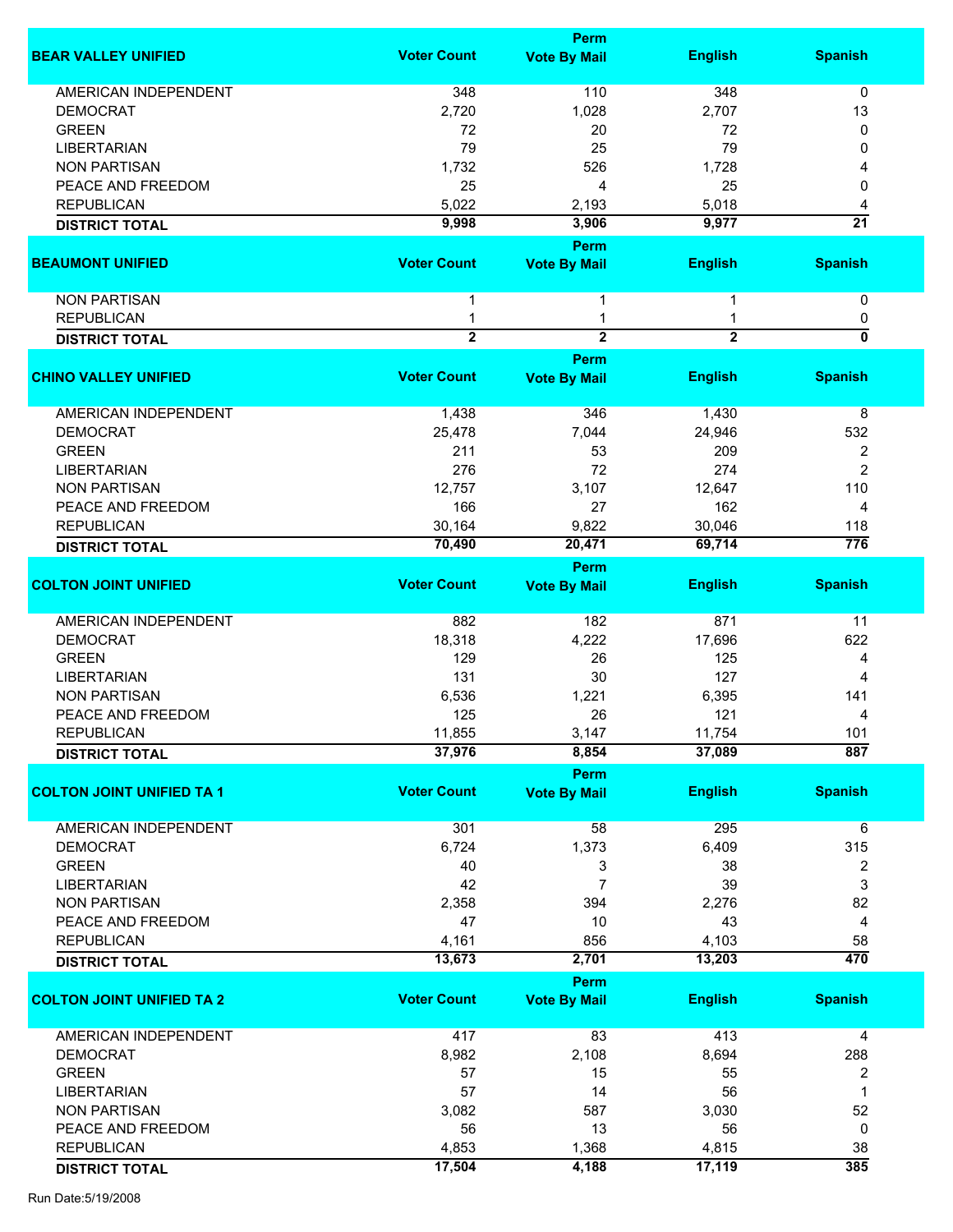|                                  |                    | <b>Perm</b>         |                |                       |
|----------------------------------|--------------------|---------------------|----------------|-----------------------|
| <b>COLTON JOINT UNIFIED TA 3</b> | <b>Voter Count</b> | <b>Vote By Mail</b> | <b>English</b> | <b>Spanish</b>        |
| <b>AMERICAN INDEPENDENT</b>      | 164                | 41                  | 163            | 1                     |
| <b>DEMOCRAT</b>                  | 2,612              | 741                 | 2,593          | 19                    |
| <b>GREEN</b>                     | 32                 | 8                   | 32             | 0                     |
| <b>LIBERTARIAN</b>               | 32                 | 9                   | 32             | 0                     |
| <b>NON PARTISAN</b>              | 1,096              | 240                 | 1,089          | 7                     |
|                                  |                    |                     |                |                       |
| PEACE AND FREEDOM                | 22                 | 3                   | 22             | 0                     |
| <b>REPUBLICAN</b>                | 2,841              | 923                 | 2,836          | 5                     |
| <b>DISTRICT TOTAL</b>            | 6,799              | 1,965               | 6,767          | $\overline{32}$       |
|                                  |                    | <b>Perm</b>         |                |                       |
| <b>FONTANA UNIFIED</b>           | <b>Voter Count</b> | <b>Vote By Mail</b> | <b>English</b> | <b>Spanish</b>        |
| AMERICAN INDEPENDENT             | 957                | 189                 | 942            | 15                    |
| <b>DEMOCRAT</b>                  | 22,623             | 4,967               | 21,547         | 1,076                 |
| <b>GREEN</b>                     | 146                | 19                  | 145            | 1                     |
| <b>LIBERTARIAN</b>               | 156                | 23                  | 152            | 4                     |
| <b>NON PARTISAN</b>              | 8,427              | 1,456               | 8,202          | 225                   |
| PEACE AND FREEDOM                | 254                | 31                  | 242            | 12                    |
|                                  |                    |                     |                |                       |
| <b>REPUBLICAN</b>                | 12,299             | 3,041               | 12,126         | 173                   |
| <b>DISTRICT TOTAL</b>            | 44,862             | 9,726               | 43,356         | 1,506                 |
| <b>HESPERIA UNIFIED</b>          | <b>Voter Count</b> | <b>Perm</b>         | <b>English</b> | <b>Spanish</b>        |
|                                  |                    | <b>Vote By Mail</b> |                |                       |
| <b>AMERICAN INDEPENDENT</b>      | 1,144              | 278                 | 1,139          | 5                     |
| <b>DEMOCRAT</b>                  | 12,072             | 3,384               | 11,799         | 273                   |
| <b>GREEN</b>                     | 91                 | 22                  | 89             | 2                     |
| <b>LIBERTARIAN</b>               | 235                | 65                  | 234            | 1                     |
| <b>NON PARTISAN</b>              | 6,265              | 1,367               | 6,205          | 60                    |
| PEACE AND FREEDOM                | 103                | 18                  | 102            | $\mathbf 1$           |
| <b>REPUBLICAN</b>                | 15,310             | 5,232               | 15,255         | 55                    |
| <b>DISTRICT TOTAL</b>            | 35,220             | 10,366              | 34,823         | 397                   |
|                                  |                    | <b>Perm</b>         |                |                       |
| <b>LUCERNE VALLEY UNIFIED</b>    | <b>Voter Count</b> | <b>Vote By Mail</b> | <b>English</b> | <b>Spanish</b>        |
| <b>AMERICAN INDEPENDENT</b>      |                    | 51                  |                |                       |
|                                  | 147                |                     | 147            | 0                     |
| <b>DEMOCRAT</b>                  | 853                | 357                 | 842            | 11                    |
| <b>GREEN</b>                     | 19                 | 5                   | 19             | 0                     |
| <b>LIBERTARIAN</b>               | 17                 | 4                   | 17             | 0                     |
| <b>NON PARTISAN</b>              | 459                | 145                 | 458            |                       |
| PEACE AND FREEDOM                | 6                  | 0                   | 6              | 0                     |
| <b>REPUBLICAN</b>                | 1,233              | 535                 | 1,225          | 8                     |
| <b>DISTRICT TOTAL</b>            | 2,734              | 1,097               | 2,714          | $\overline{20}$       |
|                                  |                    | Perm                |                |                       |
| <b>MORONGO UNIFIED</b>           | <b>Voter Count</b> | <b>Vote By Mail</b> | <b>English</b> | <b>Spanish</b>        |
| <b>AMERICAN INDEPENDENT</b>      | 973                | 364                 | 972            | $\mathbf 1$           |
| <b>DEMOCRAT</b>                  | 7,712              | 3,085               | 7,675          | 37                    |
| <b>GREEN</b>                     | 147                | 52                  | 147            | 0                     |
| <b>LIBERTARIAN</b>               | 147                | 48                  | 146            | 1                     |
| <b>NON PARTISAN</b>              | 4,979              | 1,538               | 4,970          | 9                     |
| PEACE AND FREEDOM                | 57                 | 13                  | 57             | 0                     |
| <b>REPUBLICAN</b>                | 10,844             | 4,584               | 10,821         |                       |
|                                  |                    |                     |                | 23<br>$\overline{71}$ |
| <b>DISTRICT TOTAL</b>            | 24,859             | 9,684               | 24,788         |                       |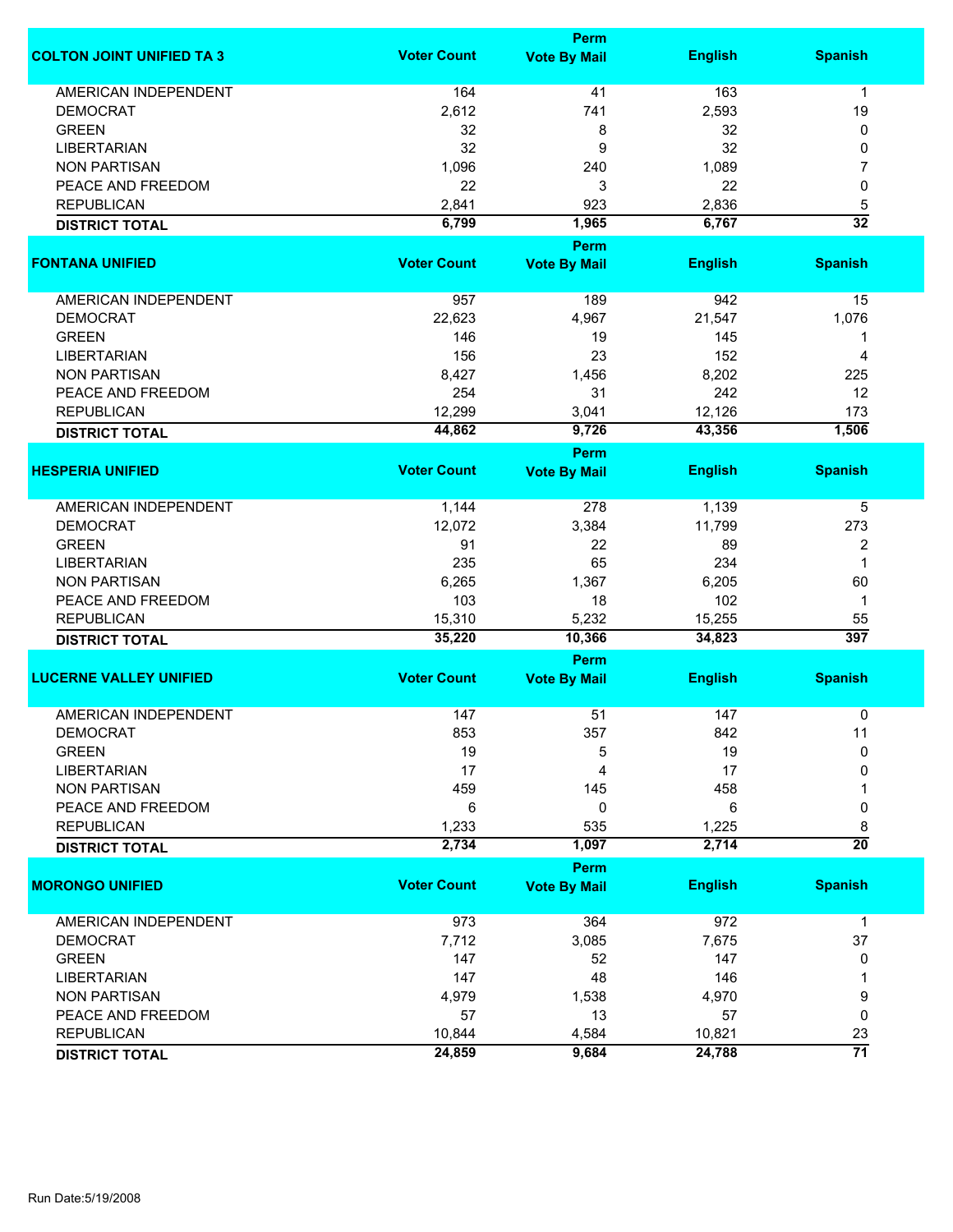|                             |                    | <b>Perm</b>                 |                 |                               |
|-----------------------------|--------------------|-----------------------------|-----------------|-------------------------------|
| <b>MUROC JOINT UNIFIED</b>  | <b>Voter Count</b> | <b>Vote By Mail</b>         | <b>English</b>  | <b>Spanish</b>                |
| AMERICAN INDEPENDENT        | 1                  | 1                           | 1               | 0                             |
| <b>DEMOCRAT</b>             | 2                  | 2                           | 2               | 0                             |
| <b>NON PARTISAN</b>         | 3                  | 3                           | 3               | 0                             |
| <b>REPUBLICAN</b>           | 6                  | 6                           | 6               | 0                             |
|                             | $\overline{12}$    | $\overline{12}$             | $\overline{12}$ | $\mathbf{0}$                  |
| <b>DISTRICT TOTAL</b>       |                    |                             |                 |                               |
|                             |                    | Perm                        |                 |                               |
| <b>NEEDLES UNIFIED</b>      | <b>Voter Count</b> | <b>Vote By Mail</b>         | <b>English</b>  | <b>Spanish</b>                |
| AMERICAN INDEPENDENT        | 112                | 37                          | 112             | 0                             |
| <b>DEMOCRAT</b>             | 1,082              | 421                         | 1,073           | 9                             |
| <b>GREEN</b>                | 3                  | 1                           | 3               | 0                             |
| <b>LIBERTARIAN</b>          | 13                 | 1                           | 13              | 0                             |
| <b>NON PARTISAN</b>         | 461                | 133                         | 461             | 0                             |
| PEACE AND FREEDOM           | $\overline{7}$     | 1                           | 7               | 0                             |
| <b>REPUBLICAN</b>           | 896                | 395                         | 895             | 1                             |
| <b>DISTRICT TOTAL</b>       | 2,574              | 989                         | 2,564           | $\overline{10}$               |
|                             |                    |                             |                 |                               |
| <b>NEEDLES UNIFIED TA 1</b> | <b>Voter Count</b> | Perm<br><b>Vote By Mail</b> | <b>English</b>  | <b>Spanish</b>                |
|                             |                    |                             |                 |                               |
| <b>DEMOCRAT</b>             | 6                  | 6                           | 6               | 0                             |
| <b>GREEN</b>                |                    | 1                           |                 | 0                             |
| <b>NON PARTISAN</b>         | 3                  | 3                           | 3               | 0                             |
| <b>REPUBLICAN</b>           | 12                 | 12                          | 12              | 0                             |
| <b>DISTRICT TOTAL</b>       | $\overline{22}$    | $\overline{22}$             | $\overline{22}$ | 0                             |
|                             |                    | Perm                        |                 |                               |
| <b>NEEDLES UNIFIED TA 2</b> | <b>Voter Count</b> | <b>Vote By Mail</b>         | <b>English</b>  | <b>Spanish</b>                |
|                             |                    |                             |                 |                               |
| AMERICAN INDEPENDENT        | 88                 | 31                          | 88              | 0                             |
| <b>DEMOCRAT</b>             | 837                | 280                         | 830             | 7                             |
| <b>GREEN</b>                | 1                  | 0                           |                 | 0                             |
| <b>LIBERTARIAN</b>          | 8                  |                             | 8               | 0                             |
| <b>NON PARTISAN</b>         | 360                | 87                          | 360             | 0                             |
| PEACE AND FREEDOM           | $\overline{7}$     | 1                           | $\overline{7}$  | 0                             |
| <b>REPUBLICAN</b>           | 568                | 218                         | 567             |                               |
| <b>DISTRICT TOTAL</b>       | 1,869              | 618                         | 1,861           | ŏ                             |
|                             |                    | <b>Perm</b>                 |                 |                               |
| <b>NEEDLES UNIFIED TA 3</b> | <b>Voter Count</b> | <b>Vote By Mail</b>         | <b>English</b>  | <b>Spanish</b>                |
| AMERICAN INDEPENDENT        | 24                 |                             | 24              |                               |
| <b>DEMOCRAT</b>             | 239                | 6<br>135                    | 237             | 0                             |
|                             |                    |                             |                 | $\overline{2}$<br>$\mathbf 0$ |
| <b>GREEN</b>                | 1                  | 0                           | 1               |                               |
| <b>LIBERTARIAN</b>          | 5                  | 0                           | 5               | 0                             |
| <b>NON PARTISAN</b>         | 98                 | 43                          | 98              | 0                             |
| <b>REPUBLICAN</b>           | 316                | 165                         | 316             | 0                             |
| <b>DISTRICT TOTAL</b>       | 683                | 349                         | 681             | $\overline{2}$                |
|                             |                    | Perm                        |                 |                               |
| <b>REDLANDS UNIFIED</b>     | <b>Voter Count</b> | <b>Vote By Mail</b>         | <b>English</b>  | <b>Spanish</b>                |
| AMERICAN INDEPENDENT        | 1,610              | 406                         | 1,604           | 6                             |
| <b>DEMOCRAT</b>             | 20,474             | 6,252                       | 20,247          | 227                           |
| <b>GREEN</b>                | 276                | 54                          | 275             | 1                             |
| <b>LIBERTARIAN</b>          | 288                | 83                          | 287             | 1                             |
| <b>NON PARTISAN</b>         | 10,416             | 2,609                       | 10,378          | 38                            |
| PEACE AND FREEDOM           | 129                | 23                          | 127             |                               |
|                             | 27,492             |                             |                 | 2                             |
| <b>REPUBLICAN</b>           |                    | 9,567                       | 27,432          | 60<br>335                     |
| <b>DISTRICT TOTAL</b>       | 60,685             | 18,994                      | 60,350          |                               |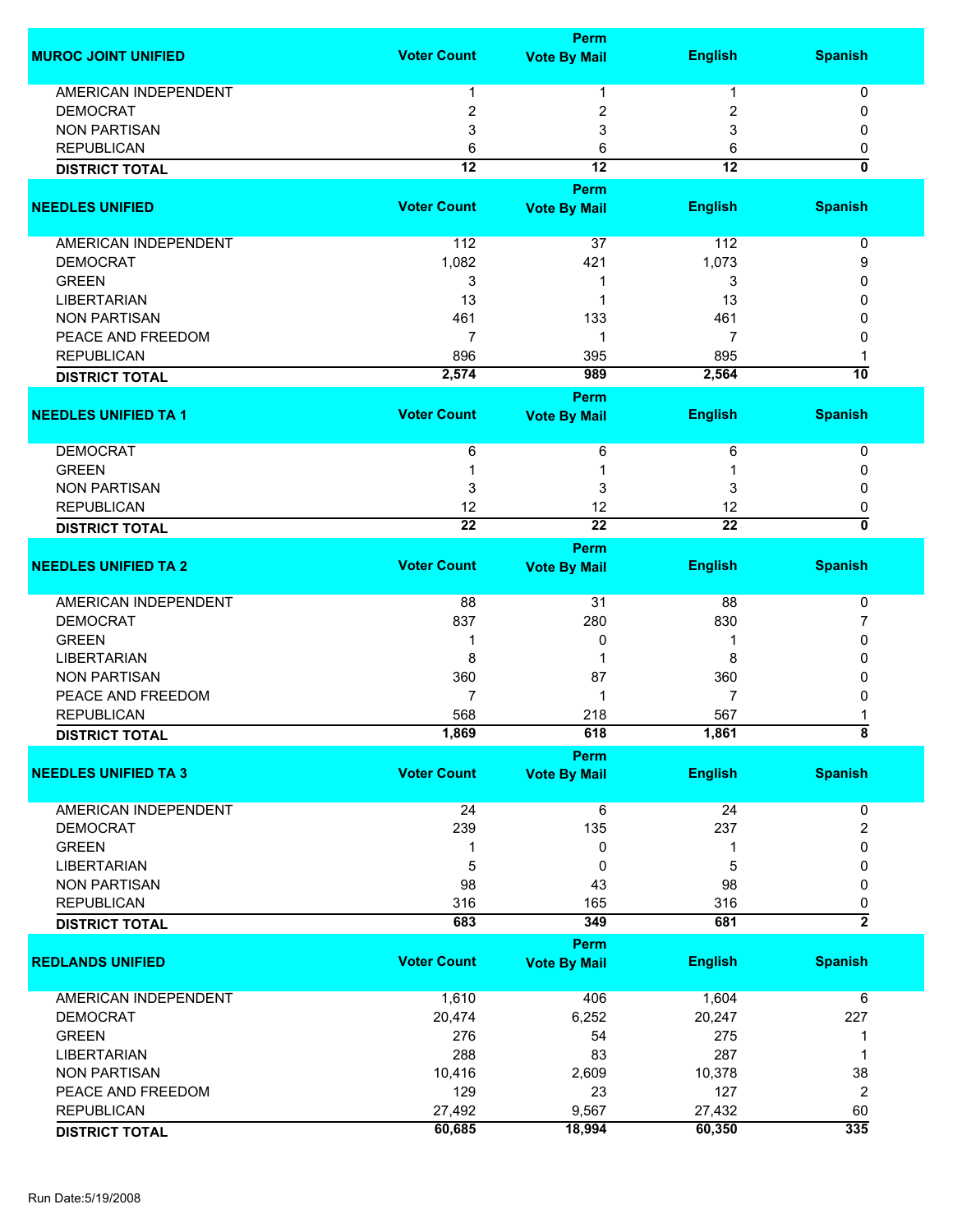|                                      | Perm               |                             |                |                      |
|--------------------------------------|--------------------|-----------------------------|----------------|----------------------|
| <b>RIALTO UNIFIED</b>                | <b>Voter Count</b> | <b>Vote By Mail</b>         | <b>English</b> | <b>Spanish</b>       |
| <b>AMERICAN INDEPENDENT</b>          | 835                | 152                         | 820            | 15                   |
| <b>DEMOCRAT</b>                      | 20,888             | 4,828                       | 20,140         | 748                  |
| <b>GREEN</b>                         | 93                 | 14                          | 93             | 0                    |
| <b>LIBERTARIAN</b>                   | 121                | 26                          | 118            | 3                    |
| <b>NON PARTISAN</b>                  | 6,336              | 1,173                       | 6,181          | 155                  |
| PEACE AND FREEDOM                    |                    |                             |                |                      |
|                                      | 194                | 33                          | 191            | 3                    |
| <b>REPUBLICAN</b>                    | 11,971             | 2,967                       | 11,861         | 110                  |
| <b>DISTRICT TOTAL</b>                | 40,438             | 9,193<br>Perm               | 39,404         | 1,034                |
| <b>RIM OF THE WORLD UNIFIED</b>      | <b>Voter Count</b> | <b>Vote By Mail</b>         | <b>English</b> | <b>Spanish</b>       |
|                                      |                    |                             |                |                      |
| AMERICAN INDEPENDENT                 | 490                | 144                         | 490            | 0                    |
| <b>DEMOCRAT</b>                      | 4,382              | 1,658                       | 4,361          | 21                   |
| <b>GREEN</b>                         | 111                | 33                          | 110            | 1                    |
| <b>LIBERTARIAN</b>                   | 126                | 46                          | 126            | 0                    |
| <b>NON PARTISAN</b>                  | 2,638              | 809                         | 2,634          | 4                    |
| PEACE AND FREEDOM                    | 35                 | 8                           | 35             | 0                    |
| <b>REPUBLICAN</b>                    | 8,858              | 3,576                       | 8,841          | 17                   |
| <b>DISTRICT TOTAL</b>                | 16,640             | 6,274                       | 16,597         | $\overline{43}$      |
|                                      |                    | <b>Perm</b>                 |                |                      |
| <b>RIM OF THE WORLD UNIFIED TA 1</b> | <b>Voter Count</b> | <b>Vote By Mail</b>         | <b>English</b> | <b>Spanish</b>       |
| <b>AMERICAN INDEPENDENT</b>          | 200                | 63                          | 200            | 0                    |
| <b>DEMOCRAT</b>                      | 1,729              | 657                         | 1,721          | 8                    |
| <b>GREEN</b>                         | 36                 | 9                           | 35             | 1                    |
| <b>LIBERTARIAN</b>                   | 53                 | 14                          | 53             | 0                    |
| <b>NON PARTISAN</b>                  | 934                | 277                         | 933            |                      |
| PEACE AND FREEDOM                    | 14                 | 4                           | 14             | 0                    |
| <b>REPUBLICAN</b>                    | 2,926              | 1,100                       | 2,921          |                      |
|                                      | 5,892              | 2,124                       | 5,877          | 5<br>$\overline{15}$ |
| <b>DISTRICT TOTAL</b>                |                    |                             |                |                      |
| <b>RIM OF THE WORLD UNIFIED TA 2</b> | <b>Voter Count</b> | Perm<br><b>Vote By Mail</b> | <b>English</b> | <b>Spanish</b>       |
|                                      |                    |                             |                |                      |
| <b>AMERICAN INDEPENDENT</b>          | 191                | 59                          | 191            | 0                    |
| <b>DEMOCRAT</b>                      | 1,753              | 658                         | 1,742          | 11                   |
| <b>GREEN</b>                         | 44                 | 13                          | 44             | 0                    |
| <b>LIBERTARIAN</b>                   | 47                 | 21                          | 47             | 0                    |
| <b>NON PARTISAN</b>                  | 1,129              | 375                         | 1,126          | 3                    |
| PEACE AND FREEDOM                    | 17                 | 3                           | 17             | 0                    |
| <b>REPUBLICAN</b>                    | 4,228              | 1,870                       | 4,216          | 12                   |
| <b>DISTRICT TOTAL</b>                | 7,409              | 2,999                       | 7,383          | $\overline{26}$      |
|                                      |                    | <b>Perm</b>                 |                |                      |
| <b>RIM OF THE WORLD UNIFIED TA 3</b> | <b>Voter Count</b> | <b>Vote By Mail</b>         | <b>English</b> | <b>Spanish</b>       |
| <b>AMERICAN INDEPENDENT</b>          | 99                 | 22                          | 99             | 0                    |
| <b>DEMOCRAT</b>                      | 900                | 343                         | 898            | 2                    |
| <b>GREEN</b>                         | 31                 | 11                          | 31             | 0                    |
| <b>LIBERTARIAN</b>                   | 26                 | 11                          | 26             | 0                    |
| <b>NON PARTISAN</b>                  | 575                | 157                         | 575            | 0                    |
| PEACE AND FREEDOM                    | 4                  | -1                          | 4              | 0                    |
| <b>REPUBLICAN</b>                    | 1,704              | 606                         | 1,704          | 0                    |
| <b>DISTRICT TOTAL</b>                | 3,339              | 1,151                       | 3,337          | $\overline{2}$       |
|                                      |                    |                             |                |                      |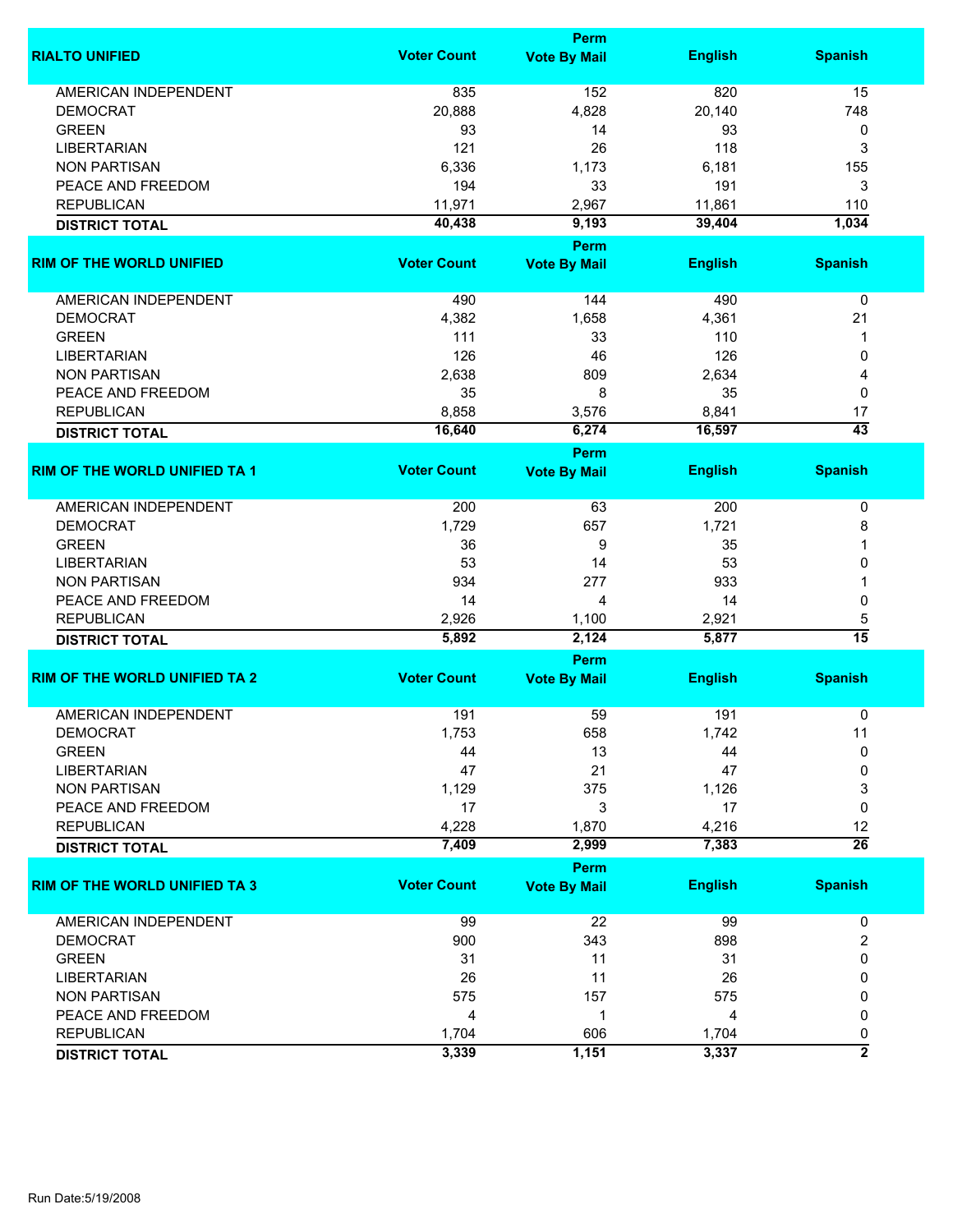| <b>Voter Count</b><br><b>English</b><br><b>Spanish</b><br><b>Vote By Mail</b><br><b>AMERICAN INDEPENDENT</b><br>541<br>2,222<br>2,207<br>15<br><b>DEMOCRAT</b><br>38,763<br>10,179<br>37,796<br>967<br><b>GREEN</b><br>280<br>280<br>60<br>0<br>302<br><b>LIBERTARIAN</b><br>306<br>69<br>4<br><b>NON PARTISAN</b><br>13,630<br>13,408<br>222<br>2,846<br>PEACE AND FREEDOM<br>365<br>359<br>62<br>6<br><b>REPUBLICAN</b><br>28,303<br>8,356<br>28,141<br>162<br>1,376<br>83,869<br>22,113<br>82,493<br><b>DISTRICT TOTAL</b><br>Perm<br><b>Voter Count</b><br><b>English</b><br><b>Spanish</b><br><b>Vote By Mail</b><br>AMERICAN INDEPENDENT<br>6<br>6<br>4<br>0<br><b>DEMOCRAT</b><br>45<br>42<br>45<br>0<br><b>GREEN</b><br>0<br>0<br>1<br>1<br><b>LIBERTARIAN</b><br>1<br>0<br>1<br>1<br><b>NON PARTISAN</b><br>30<br>30<br>30<br>0<br><b>REPUBLICAN</b><br>68<br>63<br>68<br>0<br>$\overline{\mathfrak{o}}$<br>151<br>140<br>151<br><b>DISTRICT TOTAL</b><br>Perm<br><b>Voter Count</b><br><b>English</b><br><b>Spanish</b><br><b>Vote By Mail</b><br><b>AMERICAN INDEPENDENT</b><br>90<br>27<br>90<br>0<br><b>DEMOCRAT</b><br>768<br>302<br>758<br>10<br><b>GREEN</b><br>2<br>$\overline{2}$<br>0<br>0<br>22<br>$\overline{7}$<br>22<br><b>LIBERTARIAN</b><br>0<br><b>NON PARTISAN</b><br>546<br>211<br>544<br>2<br>PEACE AND FREEDOM<br>9<br>9<br>3<br>0<br><b>REPUBLICAN</b><br>1,039<br>1,037<br>443<br>2<br>$\overline{14}$<br>2,476<br>993<br>2,462<br><b>DISTRICT TOTAL</b><br>Perm<br><b>Voter Count</b><br><b>English</b><br><b>Spanish</b><br><b>Vote By Mail</b><br><b>AMERICAN INDEPENDENT</b><br>22<br>22<br>5<br>0<br>160<br>58<br>157<br>3<br><b>DEMOCRAT</b><br><b>GREEN</b><br>0<br>0<br>1<br>1<br>5<br><b>LIBERTARIAN</b><br>0<br>5<br>O<br>133<br>133<br><b>NON PARTISAN</b><br>25<br>O<br>2<br>$\overline{2}$<br>PEACE AND FREEDOM<br>0<br>0<br><b>REPUBLICAN</b><br>261<br>86<br>261<br>0<br>$\overline{\overline{3}}$<br>584<br>174<br>581<br><b>DISTRICT TOTAL</b><br>Perm<br><b>Voter Count</b><br><b>Spanish</b><br><b>English</b><br><b>Vote By Mail</b><br>AMERICAN INDEPENDENT<br>34<br>5<br>34<br>0<br><b>DEMOCRAT</b><br>255<br>70<br>251<br>4<br><b>GREEN</b><br>0<br>1<br>1<br>0<br>9<br><b>LIBERTARIAN</b><br>2<br>9<br>0 |                                    | Perm |  |  |  |  |
|------------------------------------------------------------------------------------------------------------------------------------------------------------------------------------------------------------------------------------------------------------------------------------------------------------------------------------------------------------------------------------------------------------------------------------------------------------------------------------------------------------------------------------------------------------------------------------------------------------------------------------------------------------------------------------------------------------------------------------------------------------------------------------------------------------------------------------------------------------------------------------------------------------------------------------------------------------------------------------------------------------------------------------------------------------------------------------------------------------------------------------------------------------------------------------------------------------------------------------------------------------------------------------------------------------------------------------------------------------------------------------------------------------------------------------------------------------------------------------------------------------------------------------------------------------------------------------------------------------------------------------------------------------------------------------------------------------------------------------------------------------------------------------------------------------------------------------------------------------------------------------------------------------------------------------------------------------------------------------------------------------------------------------------------------------------------------------------------------------------------------------------------------------------------------------------------------------------------------------------------------------------|------------------------------------|------|--|--|--|--|
|                                                                                                                                                                                                                                                                                                                                                                                                                                                                                                                                                                                                                                                                                                                                                                                                                                                                                                                                                                                                                                                                                                                                                                                                                                                                                                                                                                                                                                                                                                                                                                                                                                                                                                                                                                                                                                                                                                                                                                                                                                                                                                                                                                                                                                                                  | <b>SAN BERNARDINO CITY UNIFIED</b> |      |  |  |  |  |
| <b>SIERRA SANDS UNIFIED</b><br><b>SILVER VALLEY UNIFIED</b><br><b>SILVER VALLEY UNIFIED TA 1</b><br><b>SILVER VALLEY UNIFIED TA 2</b>                                                                                                                                                                                                                                                                                                                                                                                                                                                                                                                                                                                                                                                                                                                                                                                                                                                                                                                                                                                                                                                                                                                                                                                                                                                                                                                                                                                                                                                                                                                                                                                                                                                                                                                                                                                                                                                                                                                                                                                                                                                                                                                            |                                    |      |  |  |  |  |
|                                                                                                                                                                                                                                                                                                                                                                                                                                                                                                                                                                                                                                                                                                                                                                                                                                                                                                                                                                                                                                                                                                                                                                                                                                                                                                                                                                                                                                                                                                                                                                                                                                                                                                                                                                                                                                                                                                                                                                                                                                                                                                                                                                                                                                                                  |                                    |      |  |  |  |  |
|                                                                                                                                                                                                                                                                                                                                                                                                                                                                                                                                                                                                                                                                                                                                                                                                                                                                                                                                                                                                                                                                                                                                                                                                                                                                                                                                                                                                                                                                                                                                                                                                                                                                                                                                                                                                                                                                                                                                                                                                                                                                                                                                                                                                                                                                  |                                    |      |  |  |  |  |
|                                                                                                                                                                                                                                                                                                                                                                                                                                                                                                                                                                                                                                                                                                                                                                                                                                                                                                                                                                                                                                                                                                                                                                                                                                                                                                                                                                                                                                                                                                                                                                                                                                                                                                                                                                                                                                                                                                                                                                                                                                                                                                                                                                                                                                                                  |                                    |      |  |  |  |  |
|                                                                                                                                                                                                                                                                                                                                                                                                                                                                                                                                                                                                                                                                                                                                                                                                                                                                                                                                                                                                                                                                                                                                                                                                                                                                                                                                                                                                                                                                                                                                                                                                                                                                                                                                                                                                                                                                                                                                                                                                                                                                                                                                                                                                                                                                  |                                    |      |  |  |  |  |
|                                                                                                                                                                                                                                                                                                                                                                                                                                                                                                                                                                                                                                                                                                                                                                                                                                                                                                                                                                                                                                                                                                                                                                                                                                                                                                                                                                                                                                                                                                                                                                                                                                                                                                                                                                                                                                                                                                                                                                                                                                                                                                                                                                                                                                                                  |                                    |      |  |  |  |  |
|                                                                                                                                                                                                                                                                                                                                                                                                                                                                                                                                                                                                                                                                                                                                                                                                                                                                                                                                                                                                                                                                                                                                                                                                                                                                                                                                                                                                                                                                                                                                                                                                                                                                                                                                                                                                                                                                                                                                                                                                                                                                                                                                                                                                                                                                  |                                    |      |  |  |  |  |
|                                                                                                                                                                                                                                                                                                                                                                                                                                                                                                                                                                                                                                                                                                                                                                                                                                                                                                                                                                                                                                                                                                                                                                                                                                                                                                                                                                                                                                                                                                                                                                                                                                                                                                                                                                                                                                                                                                                                                                                                                                                                                                                                                                                                                                                                  |                                    |      |  |  |  |  |
|                                                                                                                                                                                                                                                                                                                                                                                                                                                                                                                                                                                                                                                                                                                                                                                                                                                                                                                                                                                                                                                                                                                                                                                                                                                                                                                                                                                                                                                                                                                                                                                                                                                                                                                                                                                                                                                                                                                                                                                                                                                                                                                                                                                                                                                                  |                                    |      |  |  |  |  |
|                                                                                                                                                                                                                                                                                                                                                                                                                                                                                                                                                                                                                                                                                                                                                                                                                                                                                                                                                                                                                                                                                                                                                                                                                                                                                                                                                                                                                                                                                                                                                                                                                                                                                                                                                                                                                                                                                                                                                                                                                                                                                                                                                                                                                                                                  |                                    |      |  |  |  |  |
|                                                                                                                                                                                                                                                                                                                                                                                                                                                                                                                                                                                                                                                                                                                                                                                                                                                                                                                                                                                                                                                                                                                                                                                                                                                                                                                                                                                                                                                                                                                                                                                                                                                                                                                                                                                                                                                                                                                                                                                                                                                                                                                                                                                                                                                                  |                                    |      |  |  |  |  |
|                                                                                                                                                                                                                                                                                                                                                                                                                                                                                                                                                                                                                                                                                                                                                                                                                                                                                                                                                                                                                                                                                                                                                                                                                                                                                                                                                                                                                                                                                                                                                                                                                                                                                                                                                                                                                                                                                                                                                                                                                                                                                                                                                                                                                                                                  |                                    |      |  |  |  |  |
|                                                                                                                                                                                                                                                                                                                                                                                                                                                                                                                                                                                                                                                                                                                                                                                                                                                                                                                                                                                                                                                                                                                                                                                                                                                                                                                                                                                                                                                                                                                                                                                                                                                                                                                                                                                                                                                                                                                                                                                                                                                                                                                                                                                                                                                                  |                                    |      |  |  |  |  |
|                                                                                                                                                                                                                                                                                                                                                                                                                                                                                                                                                                                                                                                                                                                                                                                                                                                                                                                                                                                                                                                                                                                                                                                                                                                                                                                                                                                                                                                                                                                                                                                                                                                                                                                                                                                                                                                                                                                                                                                                                                                                                                                                                                                                                                                                  |                                    |      |  |  |  |  |
|                                                                                                                                                                                                                                                                                                                                                                                                                                                                                                                                                                                                                                                                                                                                                                                                                                                                                                                                                                                                                                                                                                                                                                                                                                                                                                                                                                                                                                                                                                                                                                                                                                                                                                                                                                                                                                                                                                                                                                                                                                                                                                                                                                                                                                                                  |                                    |      |  |  |  |  |
|                                                                                                                                                                                                                                                                                                                                                                                                                                                                                                                                                                                                                                                                                                                                                                                                                                                                                                                                                                                                                                                                                                                                                                                                                                                                                                                                                                                                                                                                                                                                                                                                                                                                                                                                                                                                                                                                                                                                                                                                                                                                                                                                                                                                                                                                  |                                    |      |  |  |  |  |
|                                                                                                                                                                                                                                                                                                                                                                                                                                                                                                                                                                                                                                                                                                                                                                                                                                                                                                                                                                                                                                                                                                                                                                                                                                                                                                                                                                                                                                                                                                                                                                                                                                                                                                                                                                                                                                                                                                                                                                                                                                                                                                                                                                                                                                                                  |                                    |      |  |  |  |  |
|                                                                                                                                                                                                                                                                                                                                                                                                                                                                                                                                                                                                                                                                                                                                                                                                                                                                                                                                                                                                                                                                                                                                                                                                                                                                                                                                                                                                                                                                                                                                                                                                                                                                                                                                                                                                                                                                                                                                                                                                                                                                                                                                                                                                                                                                  |                                    |      |  |  |  |  |
|                                                                                                                                                                                                                                                                                                                                                                                                                                                                                                                                                                                                                                                                                                                                                                                                                                                                                                                                                                                                                                                                                                                                                                                                                                                                                                                                                                                                                                                                                                                                                                                                                                                                                                                                                                                                                                                                                                                                                                                                                                                                                                                                                                                                                                                                  |                                    |      |  |  |  |  |
|                                                                                                                                                                                                                                                                                                                                                                                                                                                                                                                                                                                                                                                                                                                                                                                                                                                                                                                                                                                                                                                                                                                                                                                                                                                                                                                                                                                                                                                                                                                                                                                                                                                                                                                                                                                                                                                                                                                                                                                                                                                                                                                                                                                                                                                                  |                                    |      |  |  |  |  |
|                                                                                                                                                                                                                                                                                                                                                                                                                                                                                                                                                                                                                                                                                                                                                                                                                                                                                                                                                                                                                                                                                                                                                                                                                                                                                                                                                                                                                                                                                                                                                                                                                                                                                                                                                                                                                                                                                                                                                                                                                                                                                                                                                                                                                                                                  |                                    |      |  |  |  |  |
|                                                                                                                                                                                                                                                                                                                                                                                                                                                                                                                                                                                                                                                                                                                                                                                                                                                                                                                                                                                                                                                                                                                                                                                                                                                                                                                                                                                                                                                                                                                                                                                                                                                                                                                                                                                                                                                                                                                                                                                                                                                                                                                                                                                                                                                                  |                                    |      |  |  |  |  |
|                                                                                                                                                                                                                                                                                                                                                                                                                                                                                                                                                                                                                                                                                                                                                                                                                                                                                                                                                                                                                                                                                                                                                                                                                                                                                                                                                                                                                                                                                                                                                                                                                                                                                                                                                                                                                                                                                                                                                                                                                                                                                                                                                                                                                                                                  |                                    |      |  |  |  |  |
|                                                                                                                                                                                                                                                                                                                                                                                                                                                                                                                                                                                                                                                                                                                                                                                                                                                                                                                                                                                                                                                                                                                                                                                                                                                                                                                                                                                                                                                                                                                                                                                                                                                                                                                                                                                                                                                                                                                                                                                                                                                                                                                                                                                                                                                                  |                                    |      |  |  |  |  |
|                                                                                                                                                                                                                                                                                                                                                                                                                                                                                                                                                                                                                                                                                                                                                                                                                                                                                                                                                                                                                                                                                                                                                                                                                                                                                                                                                                                                                                                                                                                                                                                                                                                                                                                                                                                                                                                                                                                                                                                                                                                                                                                                                                                                                                                                  |                                    |      |  |  |  |  |
|                                                                                                                                                                                                                                                                                                                                                                                                                                                                                                                                                                                                                                                                                                                                                                                                                                                                                                                                                                                                                                                                                                                                                                                                                                                                                                                                                                                                                                                                                                                                                                                                                                                                                                                                                                                                                                                                                                                                                                                                                                                                                                                                                                                                                                                                  |                                    |      |  |  |  |  |
|                                                                                                                                                                                                                                                                                                                                                                                                                                                                                                                                                                                                                                                                                                                                                                                                                                                                                                                                                                                                                                                                                                                                                                                                                                                                                                                                                                                                                                                                                                                                                                                                                                                                                                                                                                                                                                                                                                                                                                                                                                                                                                                                                                                                                                                                  |                                    |      |  |  |  |  |
|                                                                                                                                                                                                                                                                                                                                                                                                                                                                                                                                                                                                                                                                                                                                                                                                                                                                                                                                                                                                                                                                                                                                                                                                                                                                                                                                                                                                                                                                                                                                                                                                                                                                                                                                                                                                                                                                                                                                                                                                                                                                                                                                                                                                                                                                  |                                    |      |  |  |  |  |
|                                                                                                                                                                                                                                                                                                                                                                                                                                                                                                                                                                                                                                                                                                                                                                                                                                                                                                                                                                                                                                                                                                                                                                                                                                                                                                                                                                                                                                                                                                                                                                                                                                                                                                                                                                                                                                                                                                                                                                                                                                                                                                                                                                                                                                                                  |                                    |      |  |  |  |  |
|                                                                                                                                                                                                                                                                                                                                                                                                                                                                                                                                                                                                                                                                                                                                                                                                                                                                                                                                                                                                                                                                                                                                                                                                                                                                                                                                                                                                                                                                                                                                                                                                                                                                                                                                                                                                                                                                                                                                                                                                                                                                                                                                                                                                                                                                  |                                    |      |  |  |  |  |
|                                                                                                                                                                                                                                                                                                                                                                                                                                                                                                                                                                                                                                                                                                                                                                                                                                                                                                                                                                                                                                                                                                                                                                                                                                                                                                                                                                                                                                                                                                                                                                                                                                                                                                                                                                                                                                                                                                                                                                                                                                                                                                                                                                                                                                                                  |                                    |      |  |  |  |  |
|                                                                                                                                                                                                                                                                                                                                                                                                                                                                                                                                                                                                                                                                                                                                                                                                                                                                                                                                                                                                                                                                                                                                                                                                                                                                                                                                                                                                                                                                                                                                                                                                                                                                                                                                                                                                                                                                                                                                                                                                                                                                                                                                                                                                                                                                  |                                    |      |  |  |  |  |
|                                                                                                                                                                                                                                                                                                                                                                                                                                                                                                                                                                                                                                                                                                                                                                                                                                                                                                                                                                                                                                                                                                                                                                                                                                                                                                                                                                                                                                                                                                                                                                                                                                                                                                                                                                                                                                                                                                                                                                                                                                                                                                                                                                                                                                                                  |                                    |      |  |  |  |  |
|                                                                                                                                                                                                                                                                                                                                                                                                                                                                                                                                                                                                                                                                                                                                                                                                                                                                                                                                                                                                                                                                                                                                                                                                                                                                                                                                                                                                                                                                                                                                                                                                                                                                                                                                                                                                                                                                                                                                                                                                                                                                                                                                                                                                                                                                  |                                    |      |  |  |  |  |
|                                                                                                                                                                                                                                                                                                                                                                                                                                                                                                                                                                                                                                                                                                                                                                                                                                                                                                                                                                                                                                                                                                                                                                                                                                                                                                                                                                                                                                                                                                                                                                                                                                                                                                                                                                                                                                                                                                                                                                                                                                                                                                                                                                                                                                                                  |                                    |      |  |  |  |  |
|                                                                                                                                                                                                                                                                                                                                                                                                                                                                                                                                                                                                                                                                                                                                                                                                                                                                                                                                                                                                                                                                                                                                                                                                                                                                                                                                                                                                                                                                                                                                                                                                                                                                                                                                                                                                                                                                                                                                                                                                                                                                                                                                                                                                                                                                  |                                    |      |  |  |  |  |
|                                                                                                                                                                                                                                                                                                                                                                                                                                                                                                                                                                                                                                                                                                                                                                                                                                                                                                                                                                                                                                                                                                                                                                                                                                                                                                                                                                                                                                                                                                                                                                                                                                                                                                                                                                                                                                                                                                                                                                                                                                                                                                                                                                                                                                                                  |                                    |      |  |  |  |  |
|                                                                                                                                                                                                                                                                                                                                                                                                                                                                                                                                                                                                                                                                                                                                                                                                                                                                                                                                                                                                                                                                                                                                                                                                                                                                                                                                                                                                                                                                                                                                                                                                                                                                                                                                                                                                                                                                                                                                                                                                                                                                                                                                                                                                                                                                  |                                    |      |  |  |  |  |
|                                                                                                                                                                                                                                                                                                                                                                                                                                                                                                                                                                                                                                                                                                                                                                                                                                                                                                                                                                                                                                                                                                                                                                                                                                                                                                                                                                                                                                                                                                                                                                                                                                                                                                                                                                                                                                                                                                                                                                                                                                                                                                                                                                                                                                                                  |                                    |      |  |  |  |  |
|                                                                                                                                                                                                                                                                                                                                                                                                                                                                                                                                                                                                                                                                                                                                                                                                                                                                                                                                                                                                                                                                                                                                                                                                                                                                                                                                                                                                                                                                                                                                                                                                                                                                                                                                                                                                                                                                                                                                                                                                                                                                                                                                                                                                                                                                  |                                    |      |  |  |  |  |
|                                                                                                                                                                                                                                                                                                                                                                                                                                                                                                                                                                                                                                                                                                                                                                                                                                                                                                                                                                                                                                                                                                                                                                                                                                                                                                                                                                                                                                                                                                                                                                                                                                                                                                                                                                                                                                                                                                                                                                                                                                                                                                                                                                                                                                                                  |                                    |      |  |  |  |  |
|                                                                                                                                                                                                                                                                                                                                                                                                                                                                                                                                                                                                                                                                                                                                                                                                                                                                                                                                                                                                                                                                                                                                                                                                                                                                                                                                                                                                                                                                                                                                                                                                                                                                                                                                                                                                                                                                                                                                                                                                                                                                                                                                                                                                                                                                  |                                    |      |  |  |  |  |
|                                                                                                                                                                                                                                                                                                                                                                                                                                                                                                                                                                                                                                                                                                                                                                                                                                                                                                                                                                                                                                                                                                                                                                                                                                                                                                                                                                                                                                                                                                                                                                                                                                                                                                                                                                                                                                                                                                                                                                                                                                                                                                                                                                                                                                                                  |                                    |      |  |  |  |  |
|                                                                                                                                                                                                                                                                                                                                                                                                                                                                                                                                                                                                                                                                                                                                                                                                                                                                                                                                                                                                                                                                                                                                                                                                                                                                                                                                                                                                                                                                                                                                                                                                                                                                                                                                                                                                                                                                                                                                                                                                                                                                                                                                                                                                                                                                  |                                    |      |  |  |  |  |
|                                                                                                                                                                                                                                                                                                                                                                                                                                                                                                                                                                                                                                                                                                                                                                                                                                                                                                                                                                                                                                                                                                                                                                                                                                                                                                                                                                                                                                                                                                                                                                                                                                                                                                                                                                                                                                                                                                                                                                                                                                                                                                                                                                                                                                                                  |                                    |      |  |  |  |  |
|                                                                                                                                                                                                                                                                                                                                                                                                                                                                                                                                                                                                                                                                                                                                                                                                                                                                                                                                                                                                                                                                                                                                                                                                                                                                                                                                                                                                                                                                                                                                                                                                                                                                                                                                                                                                                                                                                                                                                                                                                                                                                                                                                                                                                                                                  |                                    |      |  |  |  |  |
| 45<br>135<br><b>NON PARTISAN</b><br>136                                                                                                                                                                                                                                                                                                                                                                                                                                                                                                                                                                                                                                                                                                                                                                                                                                                                                                                                                                                                                                                                                                                                                                                                                                                                                                                                                                                                                                                                                                                                                                                                                                                                                                                                                                                                                                                                                                                                                                                                                                                                                                                                                                                                                          |                                    |      |  |  |  |  |
| PEACE AND FREEDOM<br>1<br>$\mathbf{1}$<br>0<br>1                                                                                                                                                                                                                                                                                                                                                                                                                                                                                                                                                                                                                                                                                                                                                                                                                                                                                                                                                                                                                                                                                                                                                                                                                                                                                                                                                                                                                                                                                                                                                                                                                                                                                                                                                                                                                                                                                                                                                                                                                                                                                                                                                                                                                 |                                    |      |  |  |  |  |
| <b>REPUBLICAN</b><br>350<br>352<br>111<br>2                                                                                                                                                                                                                                                                                                                                                                                                                                                                                                                                                                                                                                                                                                                                                                                                                                                                                                                                                                                                                                                                                                                                                                                                                                                                                                                                                                                                                                                                                                                                                                                                                                                                                                                                                                                                                                                                                                                                                                                                                                                                                                                                                                                                                      |                                    |      |  |  |  |  |
| $\overline{7}$<br>788<br>234<br>781                                                                                                                                                                                                                                                                                                                                                                                                                                                                                                                                                                                                                                                                                                                                                                                                                                                                                                                                                                                                                                                                                                                                                                                                                                                                                                                                                                                                                                                                                                                                                                                                                                                                                                                                                                                                                                                                                                                                                                                                                                                                                                                                                                                                                              | <b>DISTRICT TOTAL</b>              |      |  |  |  |  |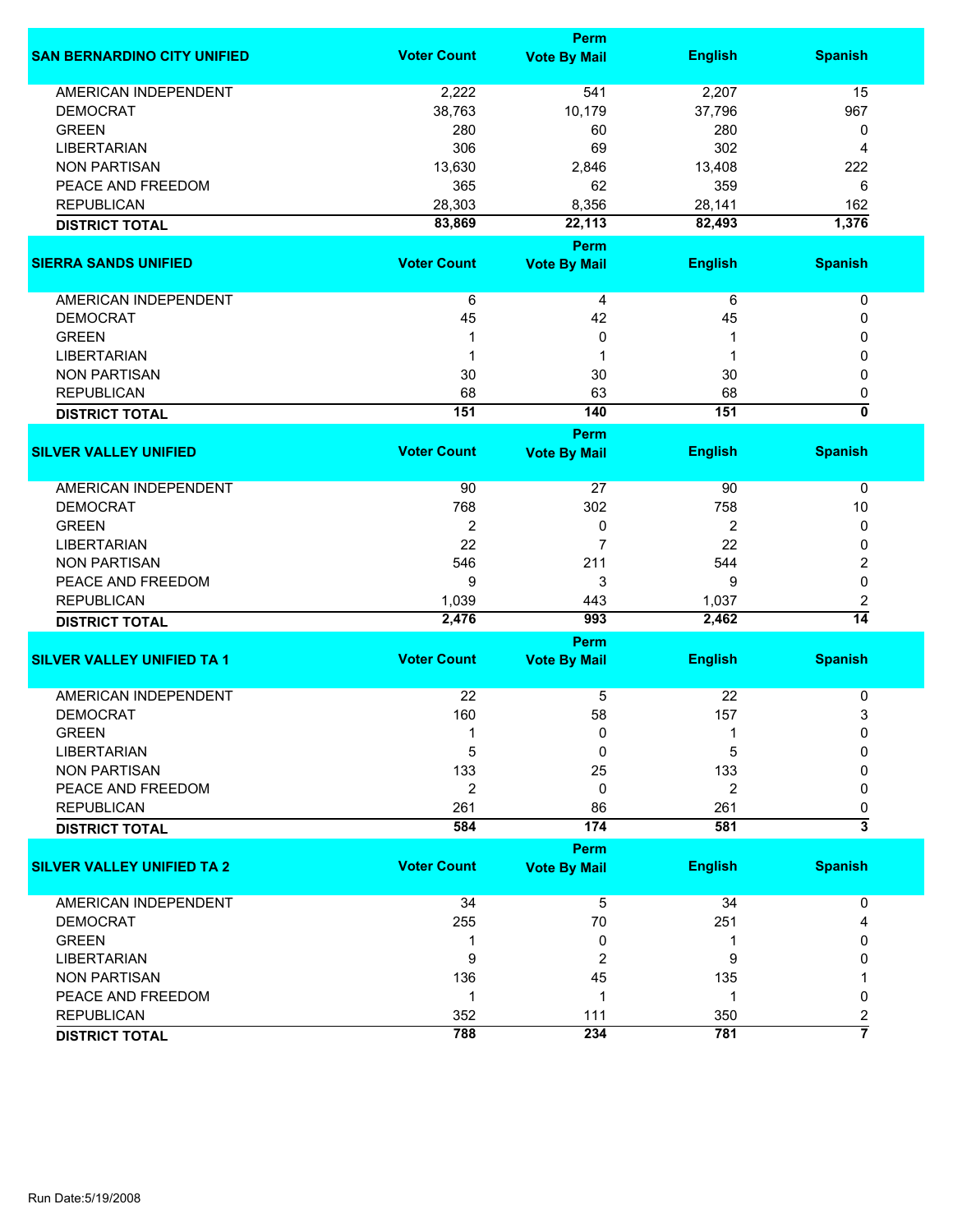|                                   |                    | Perm                |                |                         |
|-----------------------------------|--------------------|---------------------|----------------|-------------------------|
| <b>SILVER VALLEY UNIFIED TA 3</b> | <b>Voter Count</b> | <b>Vote By Mail</b> | <b>English</b> | <b>Spanish</b>          |
| <b>AMERICAN INDEPENDENT</b>       | 34                 | 17                  | 34             | 0                       |
| <b>DEMOCRAT</b>                   | 353                | 174                 | 350            | 3                       |
| <b>LIBERTARIAN</b>                | 8                  | 5                   | 8              | 0                       |
| <b>NON PARTISAN</b>               | 277                | 141                 | 276            |                         |
| PEACE AND FREEDOM                 | 6                  | 2                   | 6              | 0                       |
| <b>REPUBLICAN</b>                 | 426                | 246                 | 426            | 0                       |
|                                   | 1,104              | 585                 | 1,100          | 4                       |
| <b>DISTRICT TOTAL</b>             |                    |                     |                |                         |
|                                   |                    | Perm                |                |                         |
| <b>SNOWLINE JOINT UNIFIED</b>     | <b>Voter Count</b> | <b>Vote By Mail</b> | <b>English</b> | <b>Spanish</b>          |
|                                   |                    |                     |                |                         |
| AMERICAN INDEPENDENT              | 601                | 165                 | 600            | $\mathbf 1$             |
| <b>DEMOCRAT</b>                   | 4,541              | 1,537               | 4,488          | 53                      |
| <b>GREEN</b>                      | 70                 | 17                  | 70             | 0                       |
| <b>LIBERTARIAN</b>                | 148                | 35                  | 148            | 0                       |
| <b>NON PARTISAN</b>               | 2,798              | 780                 | 2,781          | 17                      |
| PEACE AND FREEDOM                 | 47                 | 10                  | 46             | $\mathbf 1$             |
| <b>REPUBLICAN</b>                 | 8,093              | 3,087               | 8,084          | 9                       |
| <b>DISTRICT TOTAL</b>             | 16,298             | 5,631               | 16,217         | $\overline{81}$         |
|                                   |                    | Perm                |                |                         |
| <b>TRONA JOINT UNIFIED</b>        | <b>Voter Count</b> | <b>Vote By Mail</b> | <b>English</b> | <b>Spanish</b>          |
|                                   |                    |                     |                |                         |
| AMERICAN INDEPENDENT              | 39                 | 10                  | 39             | 0                       |
| <b>DEMOCRAT</b>                   | 273                | 78                  | 271            | $\overline{2}$          |
| <b>GREEN</b>                      | 4                  | 3                   | 4              | 0                       |
| <b>LIBERTARIAN</b>                | 9                  | 0                   | 9              | $\Omega$                |
| <b>NON PARTISAN</b>               | 137                | 29                  | 137            | $\Omega$                |
| <b>REPUBLICAN</b>                 | 273                | 96                  | 273            | 0                       |
| <b>DISTRICT TOTAL</b>             | 735                | 216                 | 733            | $\overline{\mathbf{2}}$ |
|                                   |                    | Perm                |                |                         |
| <b>UPLAND UNIFIED</b>             | <b>Voter Count</b> | <b>Vote By Mail</b> | <b>English</b> | <b>Spanish</b>          |
|                                   |                    |                     |                |                         |
| <b>AMERICAN INDEPENDENT</b>       | 761                | 209                 | 756            | 5                       |
| <b>DEMOCRAT</b>                   | 12,327             | 3,573               | 12,211         | 116                     |
| <b>GREEN</b>                      | 164                | 41                  | 164            | 0                       |
| <b>LIBERTARIAN</b>                | 153                | 55                  | 153            | 0                       |
| <b>NON PARTISAN</b>               | 6,003              | 1,464               | 5,969          | 34                      |
| PEACE AND FREEDOM                 | 68                 | 8                   | 68             | 0                       |
| <b>REPUBLICAN</b>                 | 16,378             | 6,233               | 16,338         | 40                      |
| <b>DISTRICT TOTAL</b>             | 35,854             | 11,583              | 35,659         | 195                     |
|                                   |                    | Perm                |                |                         |
| YUCAIPA-CALIMESA JOINT UNIFIED    | <b>Voter Count</b> | <b>Vote By Mail</b> | <b>English</b> | <b>Spanish</b>          |
|                                   |                    |                     |                |                         |
| AMERICAN INDEPENDENT              | 799                | 204                 | 798            | $\mathbf{1}$            |
| <b>DEMOCRAT</b>                   | 7,461              | 2,533               | 7,389          | 72                      |
| <b>GREEN</b>                      | 103                | 22                  | 103            | 0                       |
| <b>LIBERTARIAN</b>                | 140                | 32                  | 140            | 0                       |
| <b>NON PARTISAN</b>               | 3,898              | 1,045               | 3,887          | 11                      |
| PEACE AND FREEDOM                 | 38                 | 9                   | 38             | 0                       |
| <b>REPUBLICAN</b>                 | 13,114             | 4,617               | 13,094         | 20                      |
| <b>DISTRICT TOTAL</b>             | 25,553             | 8,462               | 25,449         | 104                     |
|                                   |                    |                     |                |                         |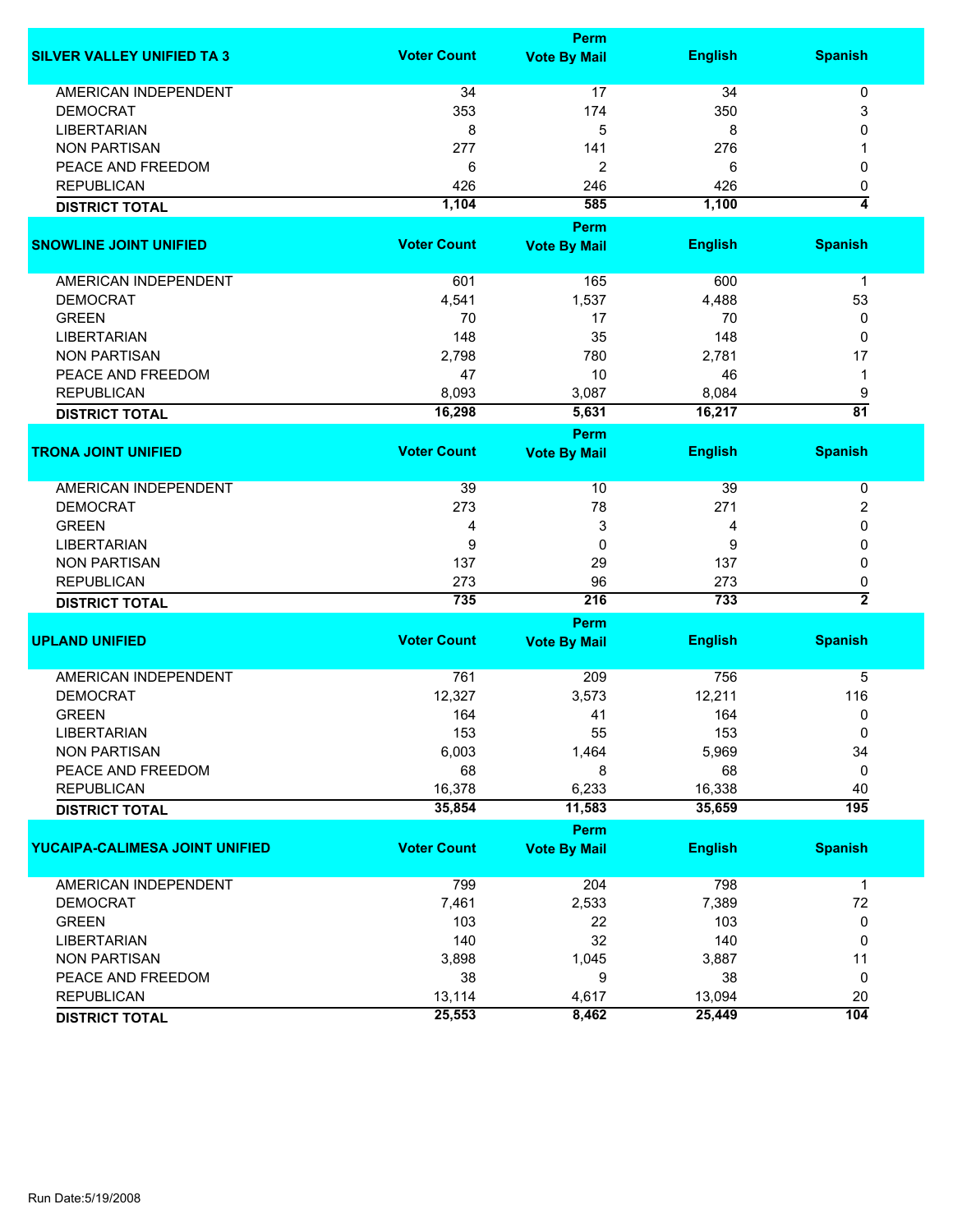|                                     | Perm               |                             |                |                  |  |
|-------------------------------------|--------------------|-----------------------------|----------------|------------------|--|
| <b>CHAFFEY JOINT UNION HIGH</b>     | <b>Voter Count</b> | <b>Vote By Mail</b>         | <b>English</b> | <b>Spanish</b>   |  |
| <b>AMERICAN INDEPENDENT</b>         | 3,218              | 776                         | 3,192          | 26               |  |
| <b>DEMOCRAT</b>                     | 59,764             | 15,634                      | 58,226         | 1,538            |  |
| <b>GREEN</b>                        | 537                | 130                         | 533            | 4                |  |
| <b>LIBERTARIAN</b>                  | 575                | 123                         | 567            | 8                |  |
| <b>NON PARTISAN</b>                 |                    |                             |                |                  |  |
|                                     | 25,598             | 5,674                       | 25,249         | 349              |  |
| PEACE AND FREEDOM                   | 436                | 63                          | 428            | 8                |  |
| <b>REPUBLICAN</b>                   | 56,748             | 18,666                      | 56,397         | 351              |  |
| <b>DISTRICT TOTAL</b>               | 146,876            | 41,066                      | 144,592        | 2,284            |  |
| <b>VICTOR VALLEY UNION HIGH</b>     | <b>Voter Count</b> | Perm<br><b>Vote By Mail</b> | <b>English</b> | <b>Spanish</b>   |  |
|                                     |                    |                             |                |                  |  |
| AMERICAN INDEPENDENT                | 1,417              | 400                         | 1,409          | 8                |  |
| <b>DEMOCRAT</b>                     | 19,219             | 5,479                       | 18,781         | 438              |  |
| <b>GREEN</b>                        | 107                | 24                          | 106            | 1                |  |
| <b>LIBERTARIAN</b>                  | 167                | 47                          | 165            | $\overline{2}$   |  |
| <b>NON PARTISAN</b>                 | 8,771              | 2,063                       | 8,689          | 82               |  |
| PEACE AND FREEDOM                   | 133                | 27                          | 130            | 3                |  |
| <b>REPUBLICAN</b>                   | 18,183             | 6,280                       | 18,098         | 85               |  |
|                                     |                    |                             |                | 619              |  |
| <b>DISTRICT TOTAL</b>               | 47,997             | 14,320<br>Perm              | 47,378         |                  |  |
| <b>BARSTOW COMMUNITY COLLEGE</b>    | <b>Voter Count</b> | <b>Vote By Mail</b>         | <b>English</b> | <b>Spanish</b>   |  |
|                                     |                    |                             |                |                  |  |
| <b>AMERICAN INDEPENDENT</b>         | 607                | 154                         | 602            | 5                |  |
| <b>DEMOCRAT</b>                     | 5,954              | 1,788                       | 5,890          | 64               |  |
| <b>GREEN</b>                        | 41                 | 12                          | 41             | 0                |  |
| <b>LIBERTARIAN</b>                  | 84                 | 21                          | 84             | 0                |  |
| <b>NON PARTISAN</b>                 | 3,306              | 793                         | 3,287          | 19               |  |
| PEACE AND FREEDOM                   | 37                 | 12                          | 37             | 0                |  |
| <b>REPUBLICAN</b>                   | 5,750              | 1,953                       | 5,738          | 12               |  |
| <b>DISTRICT TOTAL</b>               | 15,779             | 4,733                       | 15,679         | $\overline{100}$ |  |
|                                     |                    | Perm                        |                |                  |  |
| <b>CHAFFEY COMMUNITY COLLEGE</b>    | <b>Voter Count</b> | <b>Vote By Mail</b>         | <b>English</b> | <b>Spanish</b>   |  |
| AMERICAN INDEPENDENT                | 6,374              | 1,520                       | 6,320          | 54               |  |
| <b>DEMOCRAT</b>                     | 120,192            |                             |                |                  |  |
|                                     |                    | 31,218                      | 116,930        | 3,262            |  |
| <b>GREEN</b>                        | 1,058              | 243                         | 1,051          | 7                |  |
| <b>LIBERTARIAN</b>                  | 1,160              | 273                         | 1,146          | 14               |  |
| <b>NON PARTISAN</b>                 | 52,785             | 11,701                      | 52,067         | 718              |  |
| PEACE AND FREEDOM                   | 924                | 129                         | 900            | 24               |  |
| <b>REPUBLICAN</b>                   | 115,589            | 37,762                      | 114,907        | 682              |  |
| <b>DISTRICT TOTAL</b>               | 298,082            | 82,846                      | 293,321        | 4,761            |  |
|                                     |                    | <b>Perm</b>                 |                |                  |  |
| <b>COPPER MOUNTAIN COMM COLLEGE</b> | <b>Voter Count</b> | <b>Vote By Mail</b>         | <b>English</b> | <b>Spanish</b>   |  |
| <b>AMERICAN INDEPENDENT</b>         | 973                | 364                         | 972            | $\mathbf{1}$     |  |
| <b>DEMOCRAT</b>                     | 7,712              | 3,085                       | 7,675          | 37               |  |
| <b>GREEN</b>                        | 147                | 52                          | 147            | 0                |  |
| <b>LIBERTARIAN</b>                  | 147                | 48                          | 146            | 1                |  |
| <b>NON PARTISAN</b>                 | 4,979              | 1,538                       | 4,970          | 9                |  |
| PEACE AND FREEDOM                   | 57                 | 13                          | 57             | 0                |  |
| <b>REPUBLICAN</b>                   | 10,844             | 4,584                       | 10,821         | 23               |  |
|                                     |                    |                             |                | 71               |  |
| <b>DISTRICT TOTAL</b>               | 24,859             | 9,684                       | 24,788         |                  |  |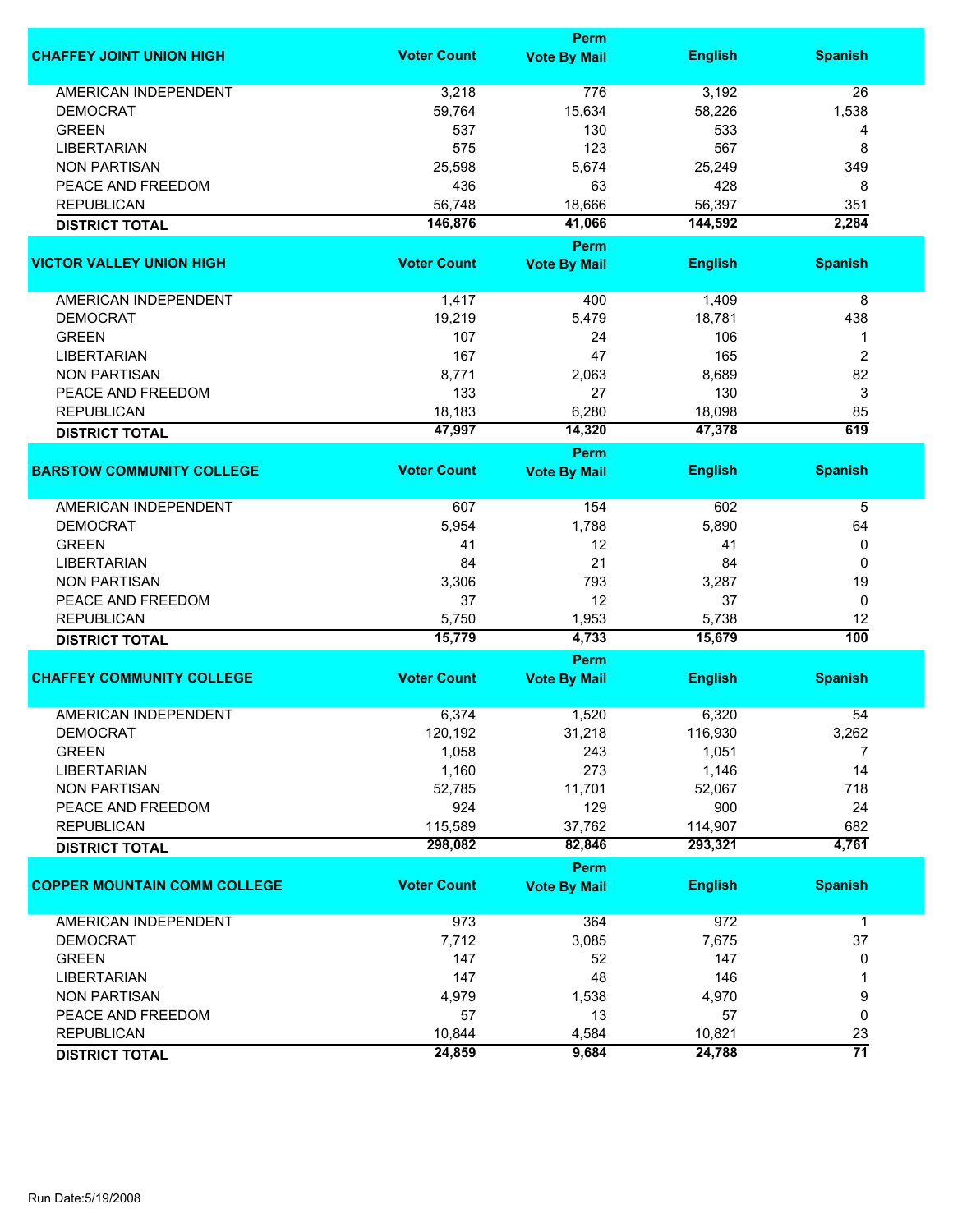|                                           |                    | Perm                        |                |                     |
|-------------------------------------------|--------------------|-----------------------------|----------------|---------------------|
| <b>KERN COMMUNITY COLLEGE</b>             | <b>Voter Count</b> | <b>Vote By Mail</b>         | <b>English</b> | <b>Spanish</b>      |
| AMERICAN INDEPENDENT                      | 45                 | 14                          | 45             | 0                   |
| <b>DEMOCRAT</b>                           | 318                | 120                         | 316            | 2                   |
| <b>GREEN</b>                              | 5                  | 3                           | 5              | 0                   |
| LIBERTARIAN                               | 10                 |                             | 10             | 0                   |
| <b>NON PARTISAN</b>                       | 167                | 59                          | 167            | 0                   |
|                                           |                    |                             |                |                     |
| <b>REPUBLICAN</b>                         | 341                | 159                         | 341            | 0<br>$\overline{2}$ |
| <b>DISTRICT TOTAL</b>                     | 886                | 356                         | 884            |                     |
|                                           |                    | Perm                        |                |                     |
| <b>PALO VERDE COMMUNITY COLLEGE - TA2</b> | <b>Voter Count</b> | <b>Vote By Mail</b>         | <b>English</b> | <b>Spanish</b>      |
| AMERICAN INDEPENDENT                      | 112                | 37                          | 112            | 0                   |
| <b>DEMOCRAT</b>                           | 1,082              | 421                         | 1,073          | 9                   |
| <b>GREEN</b>                              | 3                  |                             | 3              | 0                   |
| <b>LIBERTARIAN</b>                        | 13                 |                             | 13             | 0                   |
| <b>NON PARTISAN</b>                       | 461                | 133                         | 461            | 0                   |
| PEACE AND FREEDOM                         | 7                  |                             | 7              | 0                   |
|                                           |                    |                             | 895            |                     |
| <b>REPUBLICAN</b>                         | 896<br>2,574       | 395<br>989                  | 2,564          | 10                  |
| <b>DISTRICT TOTAL</b>                     |                    | Perm                        |                |                     |
| <b>SAN BERNARDINO COMMUNITY COLL</b>      | <b>Voter Count</b> | <b>Vote By Mail</b>         | <b>English</b> | <b>Spanish</b>      |
| <b>AMERICAN INDEPENDENT</b>               | 7,186              | 1,739                       | 7,138          | 48                  |
| <b>DEMOCRAT</b>                           | 113,006            | 30,700                      | 110,336        | 2,670               |
| <b>GREEN</b>                              | 1,064              | 229                         | 1,058          | 6                   |
| <b>LIBERTARIAN</b>                        | 1,191              | 311                         | 1,179          | 12                  |
| <b>NON PARTISAN</b>                       | 45,187             | 10,230                      | 44,612         | 575                 |
| PEACE AND FREEDOM                         | 911                | 165                         | 896            | 15                  |
|                                           |                    |                             |                |                     |
| <b>REPUBLICAN</b>                         | 106,616            | 34,424                      | 106,142        | 474                 |
| <b>DISTRICT TOTAL</b>                     | 275,161            | 77,798                      | 271,361        | 3,800               |
| <b>VICTOR VALLEY COMMUNITY COLL</b>       | <b>Voter Count</b> | Perm<br><b>Vote By Mail</b> | <b>English</b> | <b>Spanish</b>      |
|                                           |                    |                             |                |                     |
| <b>AMERICAN INDEPENDENT</b>               | 4,465              | 1,267                       | 4,449          | 16                  |
| <b>DEMOCRAT</b>                           | 47,284             | 14,390                      | 46,405         | 879                 |
| <b>GREEN</b>                              | 380                | 90                          | 376            | 4                   |
| <b>LIBERTARIAN</b>                        | 732                | 199                         | 729            | 3                   |
| <b>NON PARTISAN</b>                       | 23,996             | 5,831                       | 23,808         | 188                 |
| PEACE AND FREEDOM                         | 382                | 78                          | 374            | 8                   |
| <b>REPUBLICAN</b>                         | 60,398             | 21,931                      | 60,201         | 197                 |
| <b>DISTRICT TOTAL</b>                     | 137,637            | 43,786                      | 136,342        | 1,295               |
|                                           |                    | <b>Perm</b>                 |                |                     |
| <b>BIG BEAR AIRPORT DIST</b>              | <b>Voter Count</b> | <b>Vote By Mail</b>         | <b>English</b> | <b>Spanish</b>      |
| <b>AMERICAN INDEPENDENT</b>               | 328                | 101                         | 328            | $\mathbf 0$         |
| <b>DEMOCRAT</b>                           | 2,630              | 995                         | 2,617          | 13                  |
| <b>GREEN</b>                              | 64                 | 17                          | 64             | 0                   |
| <b>LIBERTARIAN</b>                        | 77                 | 25                          | 77             | 0                   |
| <b>NON PARTISAN</b>                       | 1,678              | 509                         | 1,674          | 4                   |
| PEACE AND FREEDOM                         | 23                 | 4                           | 23             | 0                   |
| <b>REPUBLICAN</b>                         | 4,837              | 2,124                       | 4,834          | 3                   |
| <b>DISTRICT TOTAL</b>                     | 9,637              | 3,775                       | 9,617          | $\overline{20}$     |
|                                           |                    | Perm                        |                |                     |
| YUCCA VALLEY AIRPORT DIST                 | <b>Voter Count</b> | <b>Vote By Mail</b>         | <b>English</b> | <b>Spanish</b>      |
| <b>DEMOCRAT</b>                           | 10                 | 5                           | 10             | 0                   |
| <b>NON PARTISAN</b>                       | 11                 | 3                           | 11             | 0                   |
| <b>REPUBLICAN</b>                         | 17                 | 9                           | 17             | 0                   |
| <b>DISTRICT TOTAL</b>                     | 38                 | 17                          | 38             | 0                   |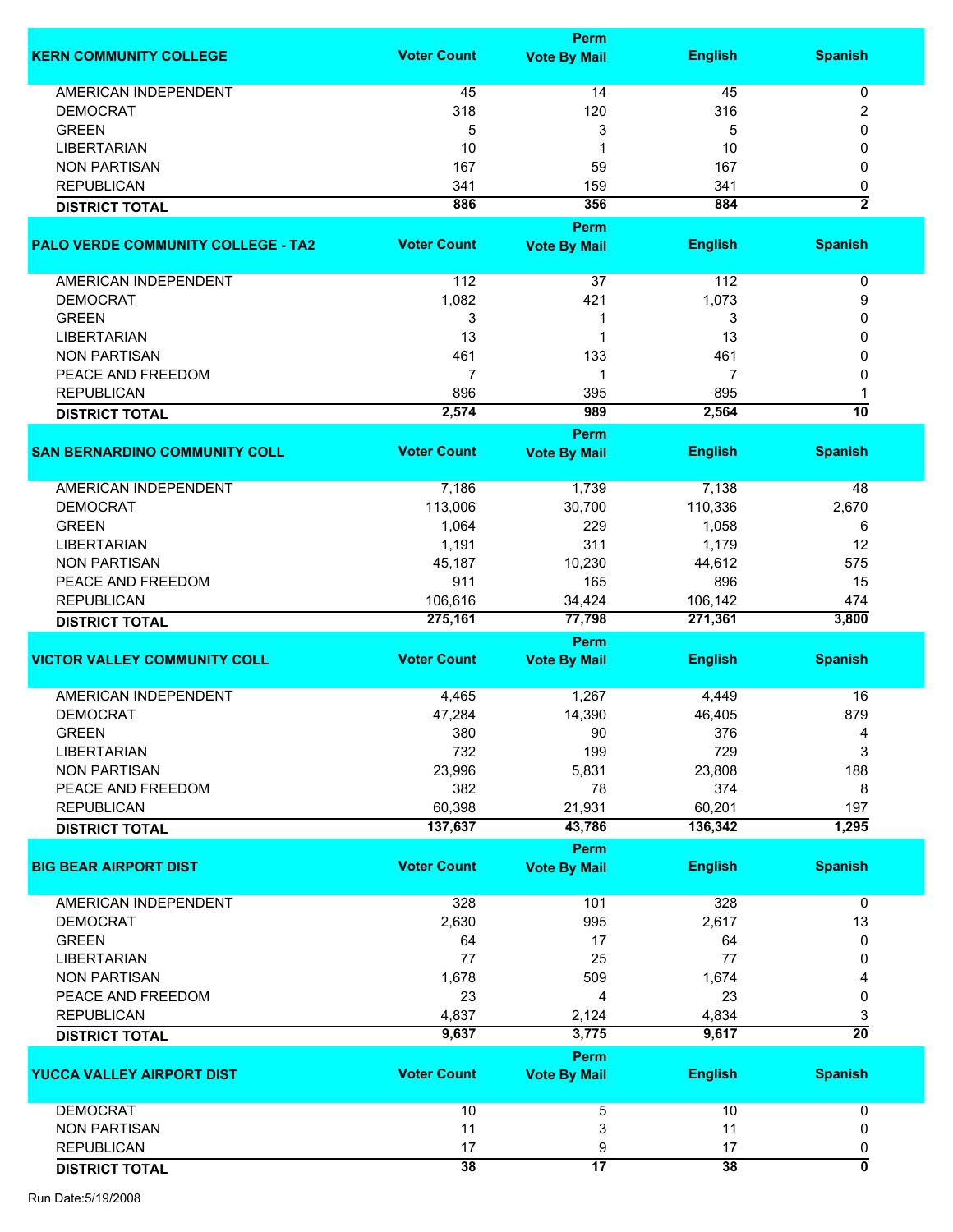|                             |                    | Perm                        |                  |                         |
|-----------------------------|--------------------|-----------------------------|------------------|-------------------------|
| <b>BAKER CSD</b>            | <b>Voter Count</b> | <b>Vote By Mail</b>         | <b>English</b>   | <b>Spanish</b>          |
| AMERICAN INDEPENDENT        | 6                  | 0                           | 6                | 0                       |
| <b>DEMOCRAT</b>             | 44                 | 6                           | 43               | 1                       |
| <b>GREEN</b>                | 1                  | 0                           | 1                | 0                       |
| <b>NON PARTISAN</b>         | 47                 | 11                          | 43               | 4                       |
| PEACE AND FREEDOM           | 1                  | -1                          | -1               | 0                       |
| <b>REPUBLICAN</b>           | 38                 | 9                           | 38               | 0                       |
| <b>DISTRICT TOTAL</b>       | 137                | $\overline{27}$             | $\overline{132}$ | $\overline{\bf{5}}$     |
|                             |                    | Perm                        |                  |                         |
| <b>BARSTOW HEIGHTS CSD</b>  | <b>Voter Count</b> | <b>Vote By Mail</b>         | <b>English</b>   | <b>Spanish</b>          |
| AMERICAN INDEPENDENT        | 42                 | 9                           | 42               | 0                       |
| <b>DEMOCRAT</b>             | 360                | 113                         | 355              | 5                       |
| <b>GREEN</b>                | 1                  | 1                           |                  | 0                       |
| <b>LIBERTARIAN</b>          | 4                  | 2                           | 4                | 0                       |
| <b>NON PARTISAN</b>         | 171                | 37                          | 171              | 0                       |
| PEACE AND FREEDOM           | 1                  | $\mathbf{0}$                |                  | $\mathbf{0}$            |
| <b>REPUBLICAN</b>           | 451                | 176                         | 449              | 2                       |
|                             | 1,030              | 338                         | 1,023            | $\overline{7}$          |
| <b>DISTRICT TOTAL</b>       |                    |                             |                  |                         |
| <b>BIG BEAR CITY CSD</b>    | <b>Voter Count</b> | Perm<br><b>Vote By Mail</b> | <b>English</b>   | <b>Spanish</b>          |
|                             |                    |                             |                  |                         |
| <b>AMERICAN INDEPENDENT</b> | 230                | 66                          | 230              | 0                       |
| <b>DEMOCRAT</b>             | 1,661              | 570                         | 1,653            | 8                       |
| <b>GREEN</b>                | 38                 | 9                           | 38               | 0                       |
| <b>LIBERTARIAN</b>          | 47                 | 16                          | 47               | 0                       |
| <b>NON PARTISAN</b>         | 1,116              | 320                         | 1,114            | 2                       |
| PEACE AND FREEDOM           | 16                 | 2                           | 16               | 0                       |
| <b>REPUBLICAN</b>           | 2,789              | 1,123                       | 2,788            | 1                       |
| <b>DISTRICT TOTAL</b>       | 5,897              | 2,106                       | 5,886            | 11                      |
|                             |                    | Perm                        |                  |                         |
| <b>BIG RIVER CSD</b>        | <b>Voter Count</b> | <b>Vote By Mail</b>         | <b>English</b>   | <b>Spanish</b>          |
|                             |                    |                             |                  |                         |
| <b>AMERICAN INDEPENDENT</b> | 19                 | 4                           | 19               | 0                       |
| <b>DEMOCRAT</b>             | 145                | 63                          | 143              | $\overline{\mathbf{c}}$ |
| <b>GREEN</b>                | 1                  | 0                           | 1                | 0                       |
| <b>LIBERTARIAN</b>          | 5                  | 0                           | 5                | 0                       |
| <b>NON PARTISAN</b>         | 61                 | 16                          | 61               | 0                       |
| <b>REPUBLICAN</b>           | 203                | 86                          | 203              | 0                       |
| <b>DISTRICT TOTAL</b>       | 434                | 169                         | 432              | $\overline{2}$          |
|                             |                    | <b>Perm</b>                 |                  |                         |
| <b>DAGGETT CSD</b>          | <b>Voter Count</b> | <b>Vote By Mail</b>         | <b>English</b>   | <b>Spanish</b>          |
|                             |                    |                             |                  |                         |
| <b>AMERICAN INDEPENDENT</b> | 10                 | 8                           | 10               | 0                       |
| <b>DEMOCRAT</b>             | 73                 | 61                          | 72               | 1                       |
| <b>LIBERTARIAN</b>          | $\overline{2}$     | $\overline{2}$              | $\overline{2}$   | 0                       |
| <b>NON PARTISAN</b>         | 38                 | 27                          | 38               | 0                       |
| PEACE AND FREEDOM           | $\mathbf 1$        | 1                           | -1               | 0                       |
| <b>REPUBLICAN</b>           | 71                 | 59                          | 71               | 0                       |
| <b>DISTRICT TOTAL</b>       | 195                | 158                         | 194              | 7                       |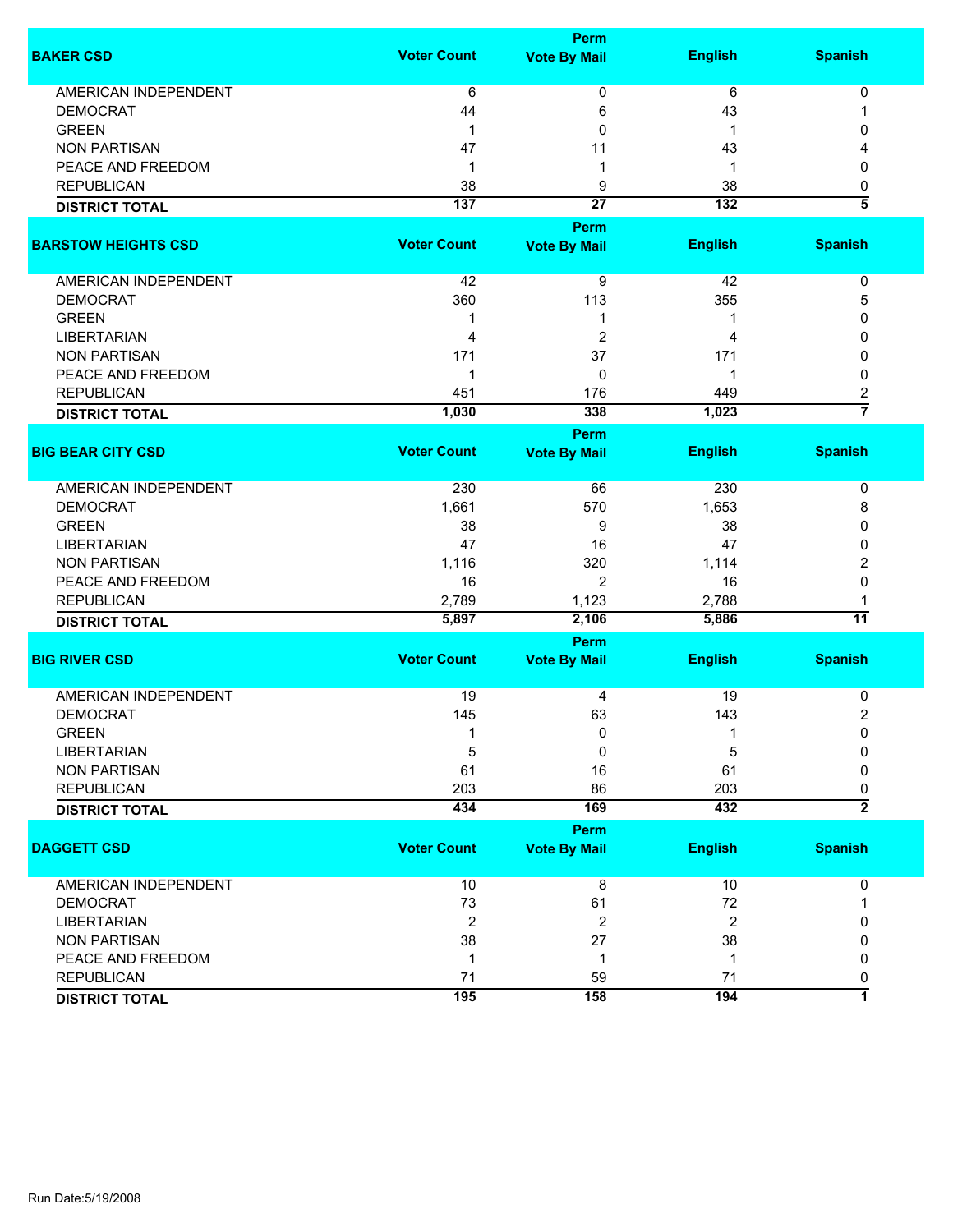|                                 |                         | Perm                        |                         |                           |
|---------------------------------|-------------------------|-----------------------------|-------------------------|---------------------------|
| <b>HELENDALE CSD</b>            | <b>Voter Count</b>      | <b>Vote By Mail</b>         | <b>English</b>          | <b>Spanish</b>            |
| <b>AMERICAN INDEPENDENT</b>     | 72                      | 29                          | 72                      | 0                         |
| <b>DEMOCRAT</b>                 | 790                     | 319                         | 788                     | $\overline{2}$            |
|                                 |                         |                             |                         |                           |
| <b>GREEN</b>                    | 3                       | $\overline{\mathbf{c}}$     | 3                       | 0                         |
| <b>LIBERTARIAN</b>              | 19                      | 5                           | 19                      | 0                         |
| <b>NON PARTISAN</b>             | 378                     | 126                         | 378                     | 0                         |
| PEACE AND FREEDOM               | 3                       | 1                           | 3                       | 0                         |
| <b>REPUBLICAN</b>               | 1,591                   | 673                         | 1,589                   | 2                         |
| <b>DISTRICT TOTAL</b>           | 2,856                   | 1,155                       | 2,852                   | 4                         |
|                                 |                         | Perm                        |                         |                           |
| <b>LAKE ARROWHEAD CSD</b>       | <b>Voter Count</b>      | <b>Vote By Mail</b>         | <b>English</b>          | <b>Spanish</b>            |
| AMERICAN INDEPENDENT            | 188                     | 58                          | 188                     | 0                         |
| <b>DEMOCRAT</b>                 | 1,732                   | 653                         | 1,721                   | 11                        |
| <b>GREEN</b>                    | 43                      | 13                          | 43                      | 0                         |
| <b>LIBERTARIAN</b>              | 47                      | 21                          | 47                      | 0                         |
| <b>NON PARTISAN</b>             | 1,106                   | 365                         | 1,103                   | 3                         |
| PEACE AND FREEDOM               | 17                      | 3                           | 17                      | 0                         |
| <b>REPUBLICAN</b>               | 4,171                   | 1,843                       | 4,159                   | 12                        |
|                                 | 7,304                   | 2,956                       | 7,278                   | $\overline{26}$           |
| <b>DISTRICT TOTAL</b>           |                         |                             |                         |                           |
|                                 |                         | Perm                        |                         |                           |
| <b>MORONGO VALLEY CSD</b>       | <b>Voter Count</b>      | <b>Vote By Mail</b>         | <b>English</b>          | <b>Spanish</b>            |
| AMERICAN INDEPENDENT            | 60                      | 21                          | 60                      | 0                         |
| <b>DEMOCRAT</b>                 | 580                     | 222                         | 576                     | 4                         |
| <b>GREEN</b>                    | 8                       | 2                           | 8                       | 0                         |
| <b>LIBERTARIAN</b>              | 18                      | 4                           | 18                      | 0                         |
|                                 | 326                     |                             | 326                     |                           |
| <b>NON PARTISAN</b>             |                         | 96                          |                         | 0                         |
| PEACE AND FREEDOM               | 1                       | 0                           |                         | 0                         |
| <b>REPUBLICAN</b>               | 716                     | 286                         | 713                     | 3                         |
| <b>DISTRICT TOTAL</b>           | 1,709                   | 631                         | 1,702                   | $\overline{7}$            |
|                                 |                         | <b>Perm</b>                 |                         |                           |
| <b>NEWBERRY CSD</b>             | <b>Voter Count</b>      | <b>Vote By Mail</b>         | <b>English</b>          | <b>Spanish</b>            |
| <b>AMERICAN INDEPENDENT</b>     | 41                      | 7                           | 41                      | 0                         |
| <b>DEMOCRAT</b>                 | 323                     | 91                          | 317                     | 6                         |
| <b>GREEN</b>                    | 1                       | 0                           |                         | $\mathbf{0}$              |
| <b>LIBERTARIAN</b>              | 10                      | 3                           | 10                      | 0                         |
|                                 |                         | 55                          | 179                     |                           |
| <b>NON PARTISAN</b>             | 180                     |                             |                         |                           |
| PEACE AND FREEDOM               | 1                       | 1                           | 1                       | 0                         |
| <b>REPUBLICAN</b>               | 440                     | 139                         | 438                     | 2                         |
| <b>DISTRICT TOTAL</b>           | 996                     | 296                         | 987                     | $\overline{9}$            |
| <b>PHELAN - PINON HILLS CSD</b> | <b>Voter Count</b>      | Perm<br><b>Vote By Mail</b> | <b>English</b>          | <b>Spanish</b>            |
|                                 |                         |                             |                         |                           |
| <b>AMERICAN INDEPENDENT</b>     | 392                     | 101                         | 391                     | 1                         |
| <b>DEMOCRAT</b>                 | 2,474                   | 833                         | 2,444                   | 30                        |
| <b>GREEN</b>                    | 29                      | 7                           | 29                      | 0                         |
| <b>LIBERTARIAN</b>              | 88                      | 20                          | 88                      | 0                         |
| <b>NON PARTISAN</b>             | 1,643                   | 441                         | 1,636                   | 7                         |
| PEACE AND FREEDOM               | 27                      | 9                           | 27                      | 0                         |
| <b>REPUBLICAN</b>               | 4,676                   | 1,748                       | 4,669                   | 7                         |
|                                 | 9,329                   | 3,159                       | 9,284                   | $\overline{45}$           |
| <b>DISTRICT TOTAL</b>           |                         |                             |                         |                           |
|                                 |                         | Perm                        |                         |                           |
| <b>RUBIDOUX CSD</b>             | <b>Voter Count</b>      | <b>Vote By Mail</b>         | <b>English</b>          | <b>Spanish</b>            |
| <b>NON PARTISAN</b>             | 0                       | 0                           | 0                       | 0                         |
| <b>DISTRICT TOTAL</b>           | $\overline{\mathbf{0}}$ | $\overline{\mathbf{0}}$     | $\overline{\mathbf{0}}$ | $\overline{\mathfrak{o}}$ |
|                                 |                         |                             |                         |                           |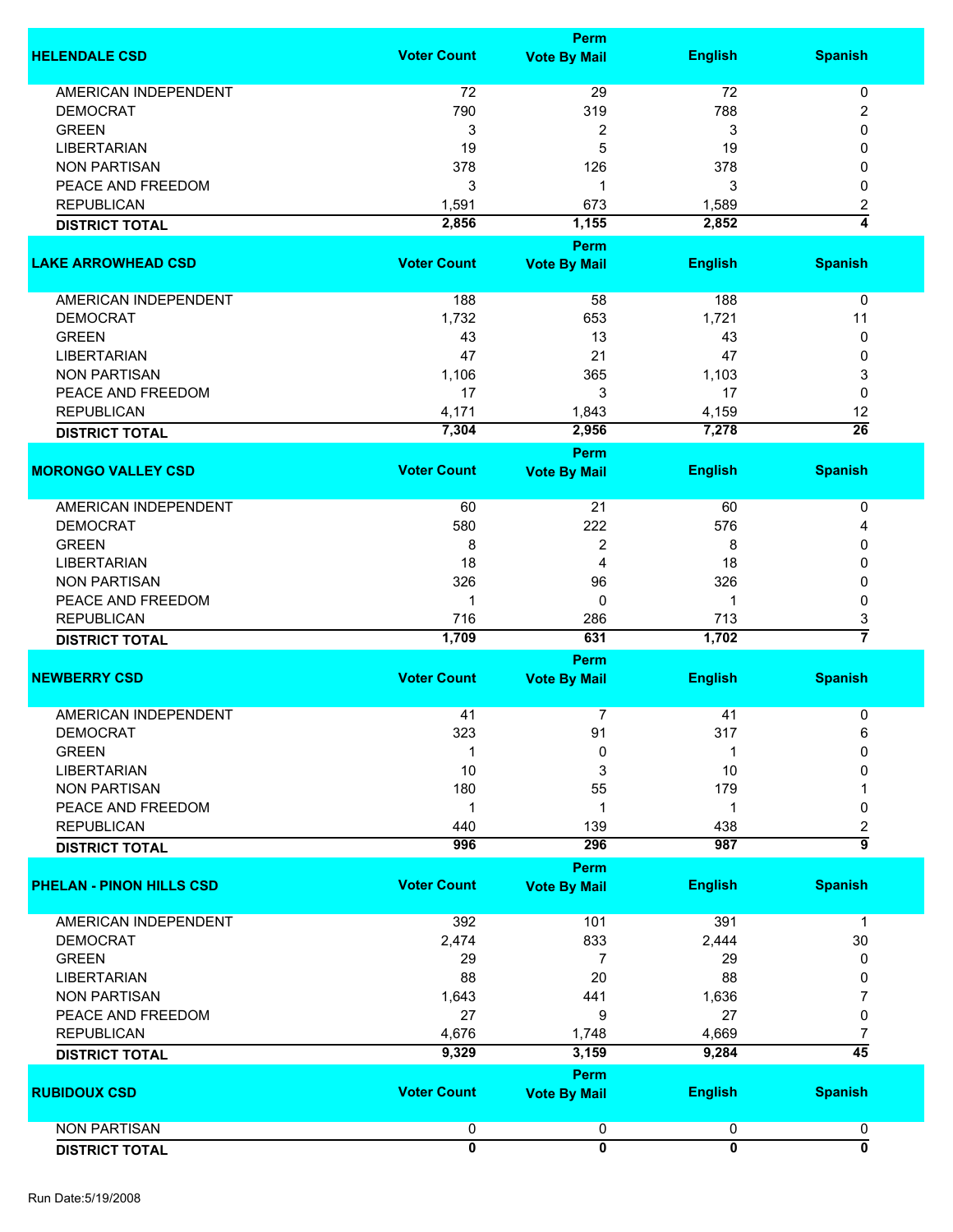|                                  |                    | Perm                |                |                           |
|----------------------------------|--------------------|---------------------|----------------|---------------------------|
| <b>YERMO CSD</b>                 | <b>Voter Count</b> | <b>Vote By Mail</b> | <b>English</b> | <b>Spanish</b>            |
| <b>AMERICAN INDEPENDENT</b>      | 24                 | 6                   | 24             | 0                         |
| <b>DEMOCRAT</b>                  | 175                | 53                  | 172            | 3                         |
| <b>GREEN</b>                     | 1                  | 0                   | 1              | $\Omega$                  |
| <b>LIBERTARIAN</b>               | 7                  | 1                   | 7              | 0                         |
| <b>NON PARTISAN</b>              | 156                | 28                  | 156            | 0                         |
| PEACE AND FREEDOM                | $\overline{2}$     | 1                   | 2              | 0                         |
| <b>REPUBLICAN</b>                | 255                | 88                  | 255            | 0                         |
| <b>DISTRICT TOTAL</b>            | 620                | 177                 | 617            | $\overline{\mathbf{3}}$   |
|                                  |                    | Perm                |                |                           |
| <b>APPLE VALLEY FOOTHILL CWD</b> | <b>Voter Count</b> | <b>Vote By Mail</b> | <b>English</b> | <b>Spanish</b>            |
| AMERICAN INDEPENDENT             | 9                  | 2                   | 9              | 0                         |
| <b>DEMOCRAT</b>                  | 72                 | 11                  | 70             | 2                         |
| <b>LIBERTARIAN</b>               | 1                  | 1                   | 1              | 0                         |
| <b>NON PARTISAN</b>              | 52                 | 11                  | 51             | 1                         |
| <b>REPUBLICAN</b>                | 116                | 28                  | 116            | 0                         |
| <b>DISTRICT TOTAL</b>            | 250                | 53                  | 247            | 3                         |
|                                  |                    | Perm                |                |                           |
| <b>APPLE VALLEY HEIGHTS CWD</b>  | <b>Voter Count</b> | <b>Vote By Mail</b> | <b>English</b> | <b>Spanish</b>            |
| AMERICAN INDEPENDENT             | 13                 | $\overline{2}$      | 13             | 0                         |
| <b>DEMOCRAT</b>                  | 80                 | 25                  | 80             | 0                         |
| <b>GREEN</b>                     | 2                  | 1                   | 2              | 0                         |
| LIBERTARIAN                      | 8                  | $\overline{2}$      | 8              | 0                         |
| <b>NON PARTISAN</b>              | 56                 | 18                  | 56             | 0                         |
| <b>REPUBLICAN</b>                | 174                | 78                  | 174            | 0                         |
| <b>DISTRICT TOTAL</b>            | 333                | 126                 | 333            | 0                         |
|                                  |                    | Perm                |                |                           |
| <b>ARROWBEAR PARK CWD</b>        | <b>Voter Count</b> | <b>Vote By Mail</b> | <b>English</b> | <b>Spanish</b>            |
| AMERICAN INDEPENDENT             | 17                 | 3                   | 17             | 0                         |
| <b>DEMOCRAT</b>                  | 111                | 49                  | 111            | 0                         |
| <b>GREEN</b>                     | 10                 | 6                   | 10             | 0                         |
| <b>LIBERTARIAN</b>               | 3                  | 1                   | 3              | 0                         |
| <b>NON PARTISAN</b>              | 76                 | 16                  | 76             | 0                         |
| <b>REPUBLICAN</b>                | 183                | 70                  | 183            | 0                         |
| <b>DISTRICT TOTAL</b>            | 400                | 145                 | 400            | $\overline{\mathfrak{o}}$ |
|                                  |                    | Perm                |                |                           |
| <b>CUCAMONGA VALLEY WD</b>       | <b>Voter Count</b> | <b>Vote By Mail</b> | <b>English</b> | <b>Spanish</b>            |
| <b>AMERICAN INDEPENDENT</b>      | 1,885              | 484                 | 1,871          | 14                        |
| <b>DEMOCRAT</b>                  | 30,647             | 8,211               | 30,188         | 459                       |
| <b>GREEN</b>                     | 308                | 71                  | 306            | 2                         |
| <b>LIBERTARIAN</b>               | 321                | 61                  | 319            | 2                         |
| <b>NON PARTISAN</b>              | 14,995             | 3,485               | 14,877         | 118                       |
| PEACE AND FREEDOM                | 203                | 39                  | 200            | 3                         |
| <b>REPUBLICAN</b>                | 35,320             | 12,088              | 35,156         | 164                       |
| <b>DISTRICT TOTAL</b>            | 83,679             | 24,439              | 82,917         | 762                       |
|                                  |                    | Perm                |                |                           |
| <b>JUNIPER-RIVIERA CWD</b>       | <b>Voter Count</b> | <b>Vote By Mail</b> | <b>English</b> | <b>Spanish</b>            |
| AMERICAN INDEPENDENT             | 10                 | 7                   | 10             | 0                         |
| <b>DEMOCRAT</b>                  | 61                 | 34                  | 60             |                           |
| <b>GREEN</b>                     |                    | 1                   |                | 0                         |
|                                  | 1                  |                     |                |                           |
| <b>LIBERTARIAN</b>               | 2                  | 2                   | 2              | 0                         |
| <b>NON PARTISAN</b>              | 52                 | 18                  | 52             | 0                         |
| <b>REPUBLICAN</b>                | 129                | 63                  | 129            | 0                         |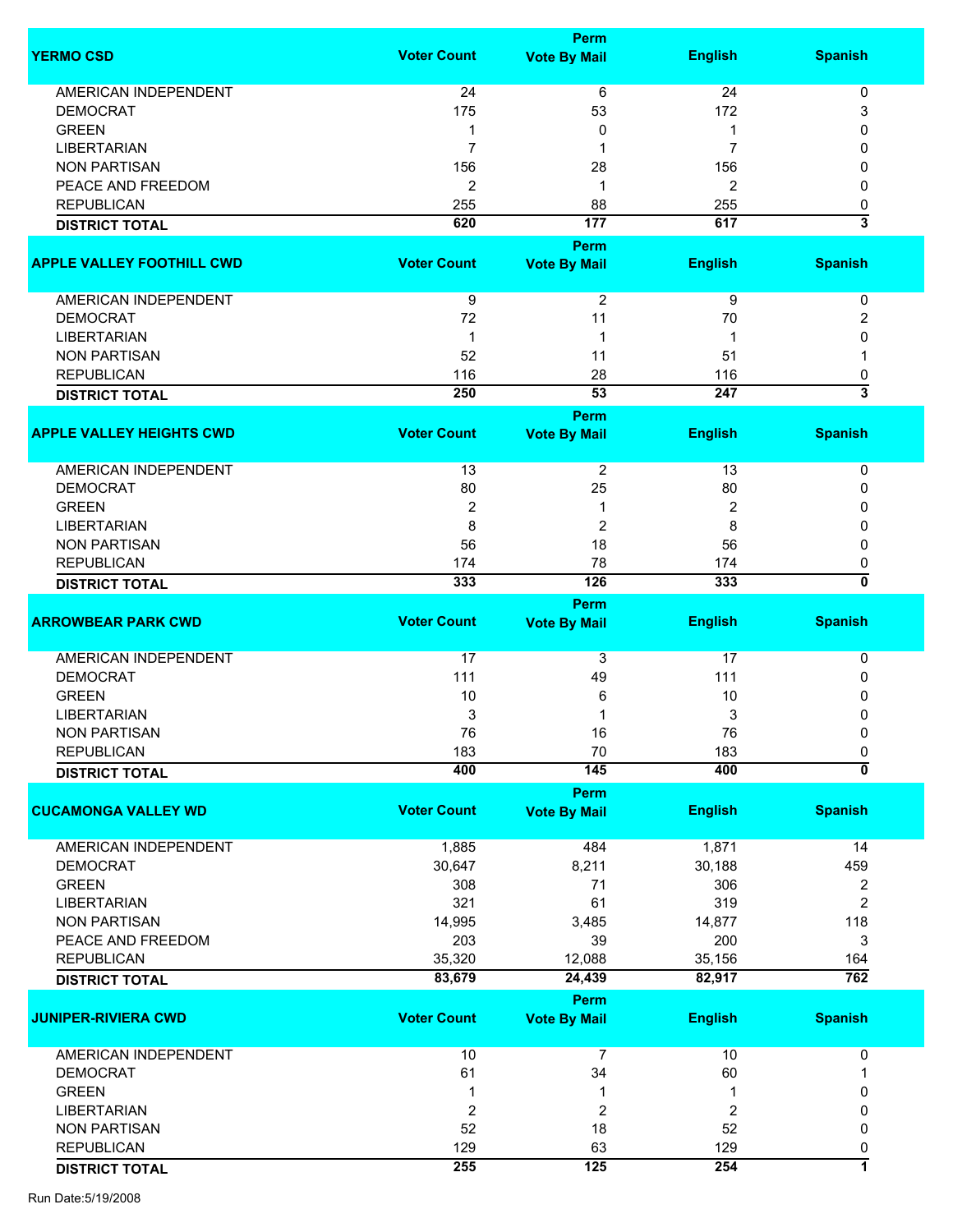|                             |                    | <b>Perm</b>                        |                |                           |
|-----------------------------|--------------------|------------------------------------|----------------|---------------------------|
| <b>MARIANA RANCHOS CWD</b>  | <b>Voter Count</b> | <b>Vote By Mail</b>                | <b>English</b> | <b>Spanish</b>            |
| <b>AMERICAN INDEPENDENT</b> | 33                 | 12                                 | 33             | $\pmb{0}$                 |
| <b>DEMOCRAT</b>             | 176                | 53                                 | 176            | 0                         |
| <b>GREEN</b>                | 5                  | 0                                  | 5              | 0                         |
| <b>LIBERTARIAN</b>          | 9                  | 2                                  | 9              | 0                         |
| <b>NON PARTISAN</b>         | 120                | 21                                 | 120            | 0                         |
| PEACE AND FREEDOM           | 3                  | 0                                  | 3              | 0                         |
| <b>REPUBLICAN</b>           |                    | 132                                |                |                           |
|                             | 409<br>755         | 220                                | 409<br>755     | 0<br>0                    |
| <b>DISTRICT TOTAL</b>       |                    |                                    |                |                           |
|                             |                    | Perm                               |                |                           |
| <b>THUNDERBIRD CWD</b>      | <b>Voter Count</b> | <b>Vote By Mail</b>                | <b>English</b> | <b>Spanish</b>            |
| AMERICAN INDEPENDENT        | 12                 | 3                                  | 12             | 0                         |
| <b>DEMOCRAT</b>             | 81                 | 16                                 | 79             | 2                         |
| <b>GREEN</b>                | 1                  | 0                                  | 1              | 0                         |
| <b>LIBERTARIAN</b>          | 4                  | 0                                  | 4              | 0                         |
| <b>NON PARTISAN</b>         | 64                 | 12                                 | 63             |                           |
| PEACE AND FREEDOM           | 1                  | 1                                  | 1              | 0                         |
| <b>REPUBLICAN</b>           | 188                | 55                                 | 188            | 0                         |
|                             | 351                | 87                                 | 348            | $\overline{\overline{3}}$ |
| <b>DISTRICT TOTAL</b>       |                    | <b>Perm</b>                        |                |                           |
| <b>APPLE VALLEY FPD</b>     | <b>Voter Count</b> | <b>Vote By Mail</b>                | <b>English</b> | <b>Spanish</b>            |
| <b>AMERICAN INDEPENDENT</b> | 1,138              | 367                                | 1,136          | 2                         |
| <b>DEMOCRAT</b>             | 10,557             | 3,613                              | 10,454         | 103                       |
| <b>GREEN</b>                | 91                 | 22                                 | 90             | 1                         |
| <b>LIBERTARIAN</b>          | 164                | 47                                 | 164            | $\Omega$                  |
| <b>NON PARTISAN</b>         | 5,660              | 1,462                              | 5,632          | 28                        |
|                             | 92                 | 23                                 |                |                           |
| PEACE AND FREEDOM           |                    |                                    | 89             | 3                         |
| <b>REPUBLICAN</b>           | 17,497<br>35,199   | 6,758<br>12,292                    | 17,457         | 40<br>$\overline{177}$    |
| <b>DISTRICT TOTAL</b>       |                    |                                    | 35,022         |                           |
|                             |                    | Perm                               |                |                           |
| <b>BARSTOW FPD</b>          | <b>Voter Count</b> | <b>Vote By Mail</b>                | <b>English</b> | <b>Spanish</b>            |
| <b>AMERICAN INDEPENDENT</b> | 454                | 108                                | 449            | 5                         |
| <b>DEMOCRAT</b>             | 4,817              | 1,344                              | 4,770          | 47                        |
| <b>GREEN</b>                | 35                 | 11                                 | 35             | 0                         |
| <b>LIBERTARIAN</b>          | 50                 | 8                                  | 50             | 0                         |
| <b>NON PARTISAN</b>         | 2,494              | 480                                | 2,481          | 13                        |
| PEACE AND FREEDOM           | 25                 | 7                                  | 25             | 0                         |
| <b>REPUBLICAN</b>           | 4,237              | 1,303                              | 4,227          | 10                        |
|                             | 12,112             | 3,261                              | 12,037         | $\overline{75}$           |
| <b>DISTRICT TOTAL</b>       |                    |                                    |                |                           |
| <b>BIG BEAR LAKE FPD</b>    | <b>Voter Count</b> | <b>Perm</b><br><b>Vote By Mail</b> | <b>English</b> | <b>Spanish</b>            |
|                             |                    |                                    |                |                           |
| AMERICAN INDEPENDENT        | 80                 | 22                                 | 80             | 0                         |
| <b>DEMOCRAT</b>             | 778                | 317                                | 774            | 4                         |
| <b>GREEN</b>                | 21                 | 6                                  | 21             | 0                         |
| <b>LIBERTARIAN</b>          | 28                 | 8                                  | 28             | 0                         |
| <b>NON PARTISAN</b>         | 465                | 137                                | 464            |                           |
| PEACE AND FREEDOM           | 5                  | 1                                  | 5              | 0                         |
| <b>REPUBLICAN</b>           | 1,722              | 797                                | 1,721          | 1                         |
| <b>DISTRICT TOTAL</b>       | 3,099              | 1,288                              | 3,093          | $\overline{6}$            |
|                             |                    |                                    |                |                           |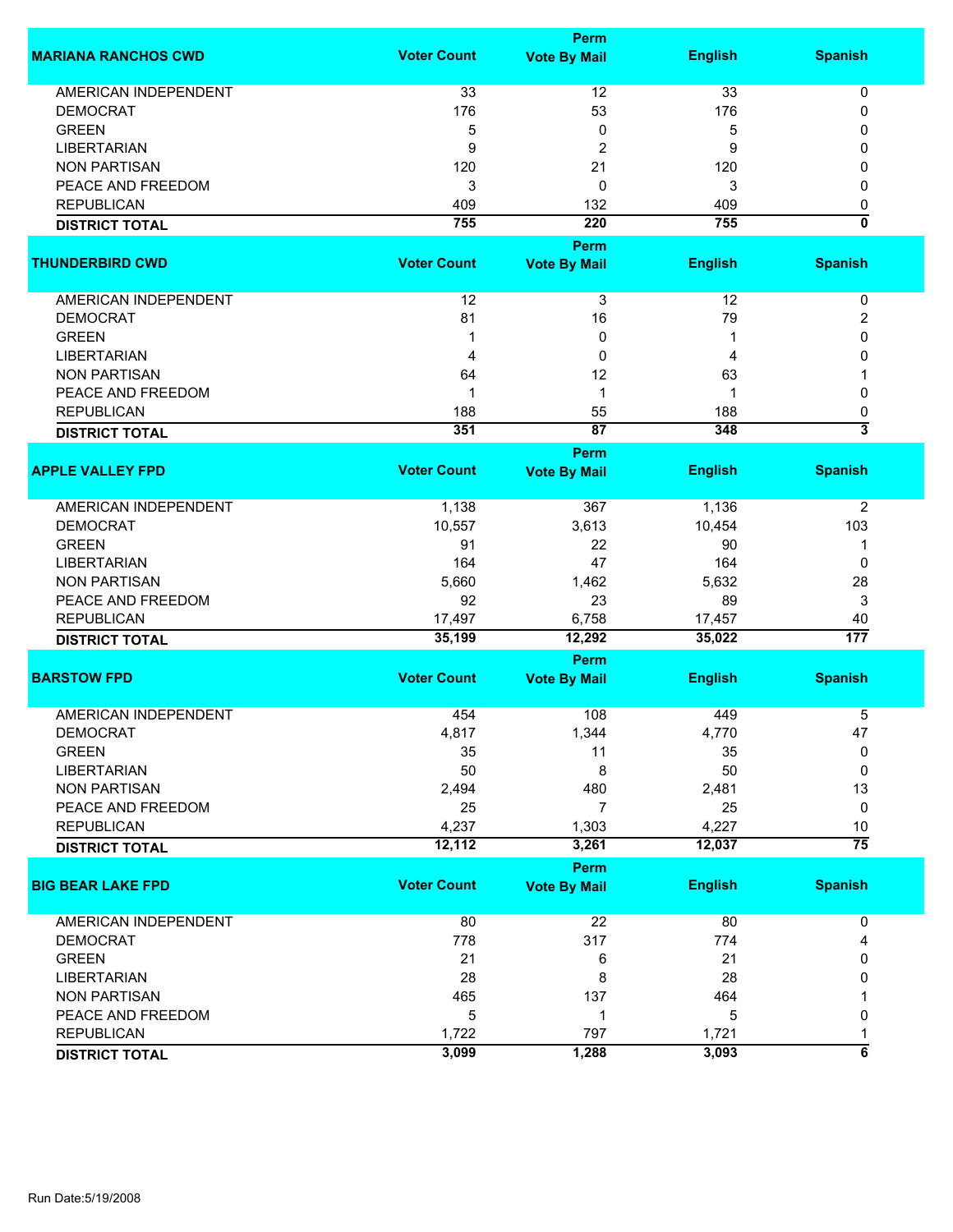|                                  |                    | Perm                        |                |                           |
|----------------------------------|--------------------|-----------------------------|----------------|---------------------------|
| <b>CENTRAL FPD</b>               | <b>Voter Count</b> | <b>Vote By Mail</b>         | <b>English</b> | <b>Spanish</b>            |
| <b>AMERICAN INDEPENDENT</b>      | 1,598              | 317                         | 1,575          | 23                        |
| <b>DEMOCRAT</b>                  | 35,413             | 7,754                       | 33,967         | 1,446                     |
| <b>GREEN</b>                     | 211                | 29                          | 208            | 3                         |
| <b>LIBERTARIAN</b>               | 246                | 39                          | 239            | 7                         |
| <b>NON PARTISAN</b>              | 13,498             | 2,443                       | 13,164         | 334                       |
| PEACE AND FREEDOM                |                    |                             | 320            |                           |
|                                  | 336                | 48                          |                | 16                        |
| <b>REPUBLICAN</b>                | 21,559             | 5,538                       | 21,310         | 249                       |
| <b>DISTRICT TOTAL</b>            | 72,861             | 16,168                      | 70,783         | 2,078                     |
| <b>CHINO VAL INDEPENDENT FPD</b> | <b>Voter Count</b> | Perm<br><b>Vote By Mail</b> | <b>English</b> | <b>Spanish</b>            |
|                                  |                    |                             |                |                           |
| <b>AMERICAN INDEPENDENT</b>      | 1,326              | 321                         | 1,318          | 8                         |
| <b>DEMOCRAT</b>                  | 23,089             | 6,413                       | 22,627         | 462                       |
| <b>GREEN</b>                     | 192                | 50                          | 190            | 2                         |
| <b>LIBERTARIAN</b>               | 263                | 69                          | 262            | 1                         |
| <b>NON PARTISAN</b>              | 11,845             | 2,890                       | 11,746         | 99                        |
| PEACE AND FREEDOM                | 149                | 23                          | 145            | 4                         |
| <b>REPUBLICAN</b>                | 27,822             | 9,017                       | 27,714         | 108                       |
| <b>DISTRICT TOTAL</b>            | 64,686             | 18,783                      | 64,002         | 684                       |
|                                  |                    | <b>Perm</b>                 |                |                           |
| <b>CREST FOREST FPD</b>          | <b>Voter Count</b> | <b>Vote By Mail</b>         | <b>English</b> | <b>Spanish</b>            |
| <b>AMERICAN INDEPENDENT</b>      | 253                | 76                          | 253            | 0                         |
| <b>DEMOCRAT</b>                  | 2,071              | 766                         | 2,057          | 14                        |
| <b>GREEN</b>                     | 40                 | 11                          | 39             | 1                         |
| <b>LIBERTARIAN</b>               | 67                 | 20                          | 67             | 0                         |
| <b>NON PARTISAN</b>              | 1,221              | 364                         | 1,219          | 2                         |
| PEACE AND FREEDOM                | 19                 | 4                           | 19             | 0                         |
| <b>REPUBLICAN</b>                | 3,860              | 1,450                       | 3,852          | 8                         |
| <b>DISTRICT TOTAL</b>            | 7,531              | 2,691                       | 7,506          | $\overline{25}$           |
|                                  |                    | Perm                        |                |                           |
| <b>FOREST FALLS FPD</b>          | <b>Voter Count</b> | <b>Vote By Mail</b>         | <b>English</b> | <b>Spanish</b>            |
| <b>AMERICAN INDEPENDENT</b>      | 18                 | 6                           | 18             | 0                         |
| DEMOCRAT                         | 169                | 48                          | 169            | 0                         |
| <b>GREEN</b>                     | 7                  |                             | 7              | 0                         |
| <b>LIBERTARIAN</b>               | 5                  | 2                           | 5              | 0                         |
| <b>NON PARTISAN</b>              | 101                | 23                          | 101            | 0                         |
| PEACE AND FREEDOM                | 4                  | 1                           | 4              | 0                         |
| <b>REPUBLICAN</b>                | 268                | 81                          | 268            | 0                         |
| <b>DISTRICT TOTAL</b>            | 572                | 162                         | 572            | $\overline{\mathfrak{o}}$ |
|                                  |                    | Perm                        |                |                           |
| <b>HESPERIA FPD</b>              | <b>Voter Count</b> | <b>Vote By Mail</b>         | <b>English</b> | <b>Spanish</b>            |
| <b>AMERICAN INDEPENDENT</b>      | 1,022              | 246                         | 1,018          | 4                         |
| <b>DEMOCRAT</b>                  | 10,923             | 3,026                       | 10,673         | 250                       |
| <b>GREEN</b>                     | 76                 | 17                          | 75             | 1                         |
| <b>LIBERTARIAN</b>               | 207                | 58                          | 206            | 1                         |
| <b>NON PARTISAN</b>              | 5,622              | 1,196                       | 5,566          | 56                        |
| PEACE AND FREEDOM                | 92                 | 16                          | 91             | $\mathbf 1$               |
| <b>REPUBLICAN</b>                | 13,409             | 4,528                       | 13,362         | 47                        |
|                                  |                    |                             |                |                           |
| <b>DISTRICT TOTAL</b>            | 31,351             | 9,087                       | 30,991         | 360                       |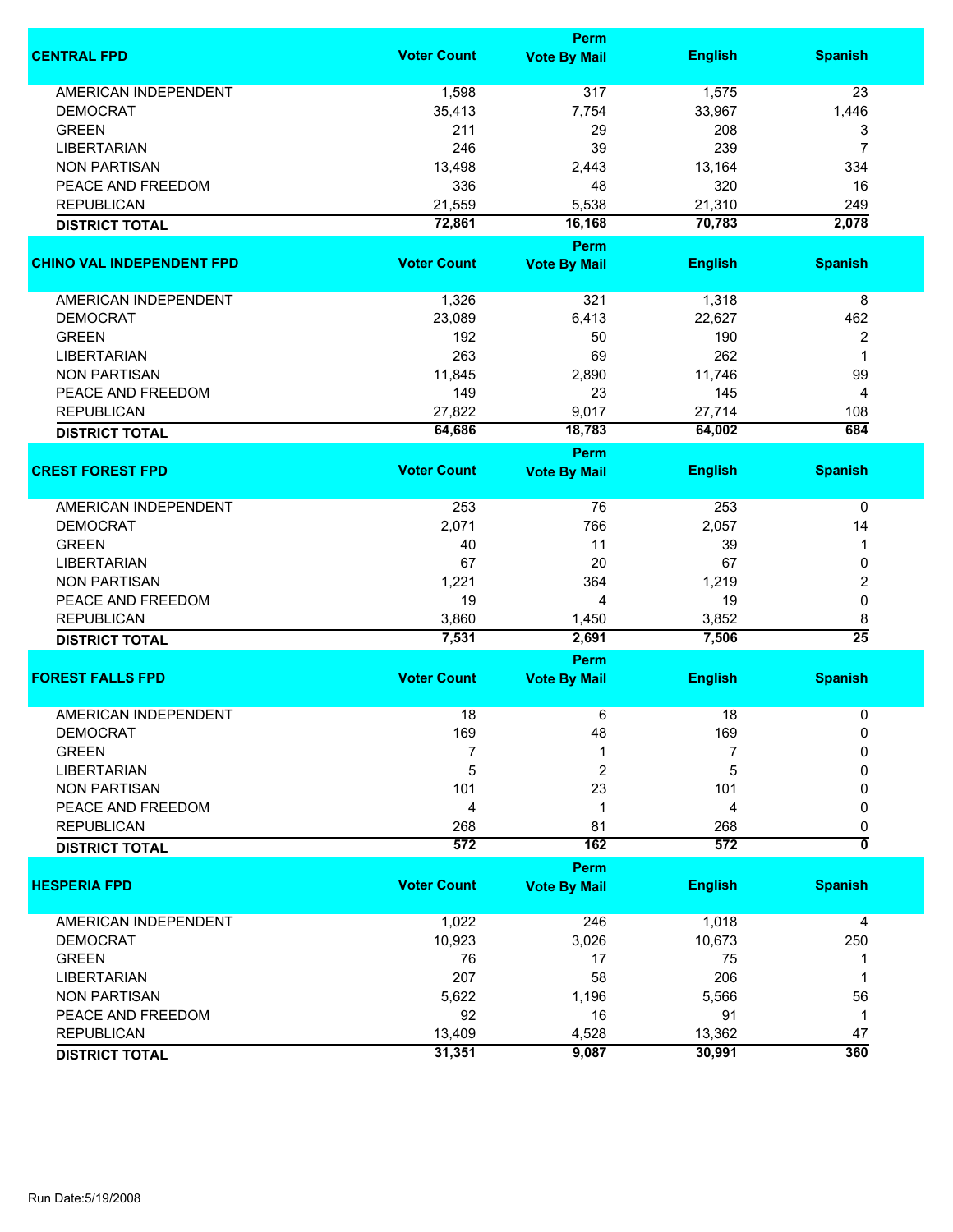|                             | Perm               |                       |                |                         |  |
|-----------------------------|--------------------|-----------------------|----------------|-------------------------|--|
| <b>LAKE ARROWHEAD FPD</b>   | <b>Voter Count</b> | <b>Vote By Mail</b>   | <b>English</b> | <b>Spanish</b>          |  |
| <b>AMERICAN INDEPENDENT</b> | 137                | 46                    | 137            | 0                       |  |
| <b>DEMOCRAT</b>             | 1,408              | 549                   | 1,403          | 5                       |  |
| <b>GREEN</b>                | 40                 | 11                    | 40             | 0                       |  |
| <b>LIBERTARIAN</b>          | 33                 | 15                    | 33             | 0                       |  |
| <b>NON PARTISAN</b>         | 841                | 288                   | 839            | 2                       |  |
| PEACE AND FREEDOM           | 12                 | 3                     | 12             | 0                       |  |
| <b>REPUBLICAN</b>           | 3,294              | 1,520                 | 3,285          |                         |  |
|                             | 5,765              | 2,432                 | 5,749          | 9<br>16                 |  |
| <b>DISTRICT TOTAL</b>       |                    | Perm                  |                |                         |  |
| <b>RANCHO CUCAMONGA FPD</b> | <b>Voter Count</b> | <b>Vote By Mail</b>   | <b>English</b> | <b>Spanish</b>          |  |
| <b>AMERICAN INDEPENDENT</b> | 1,675              | 436                   | 1,663          | 12                      |  |
| <b>DEMOCRAT</b>             | 25,600             | 7,003                 | 25,315         | 285                     |  |
| <b>GREEN</b>                | 280                | 65                    | 278            | 2                       |  |
| <b>LIBERTARIAN</b>          | 288                | 58                    | 287            | 1                       |  |
| <b>NON PARTISAN</b>         | 13,011             | 3,058                 | 12,933         | 78                      |  |
| PEACE AND FREEDOM           | 164                | 31                    | 162            | 2                       |  |
| <b>REPUBLICAN</b>           |                    |                       |                |                         |  |
|                             | 32,009             | 11,174                | 31,875         | 134<br>$\overline{514}$ |  |
| <b>DISTRICT TOTAL</b>       | 73,027             | 21,825<br><b>Perm</b> | 72,513         |                         |  |
| <b>VICTORVILLE FPD</b>      | <b>Voter Count</b> | <b>Vote By Mail</b>   | <b>English</b> | <b>Spanish</b>          |  |
| <b>AMERICAN INDEPENDENT</b> | 978                | 259                   | 971            | 7                       |  |
| <b>DEMOCRAT</b>             | 14,210             | 3,941                 | 13,892         | 318                     |  |
| <b>GREEN</b>                | 82                 |                       | 81             |                         |  |
|                             |                    | 20                    |                | 1                       |  |
| <b>LIBERTARIAN</b>          | 119                | 36                    | 118            | $\mathbf 1$             |  |
| <b>NON PARTISAN</b>         | 6,345              | 1,448                 | 6,282          | 63                      |  |
| PEACE AND FREEDOM           | 103                | 18                    | 101            | $\overline{2}$          |  |
| <b>REPUBLICAN</b>           | 12,315             | 3,946                 | 12,259         | 56                      |  |
| <b>DISTRICT TOTAL</b>       | 34,152             | 9,668                 | 33,704         | 448                     |  |
|                             | <b>Voter Count</b> | Perm                  | <b>English</b> |                         |  |
| <b>YUCCA VALLEY FPD</b>     |                    | <b>Vote By Mail</b>   |                | <b>Spanish</b>          |  |
| <b>AMERICAN INDEPENDENT</b> | 411                | 131                   | 411            | 0                       |  |
| DEMOCRAT                    | 3,187              | 1,275                 | 3,172          | 15                      |  |
| <b>GREEN</b>                | 49                 | 19                    | 49             | 0                       |  |
| <b>LIBERTARIAN</b>          | 49                 | 11                    | 48             |                         |  |
| <b>NON PARTISAN</b>         | 1,943              | 576                   | 1,936          | 7                       |  |
| PEACE AND FREEDOM           | 17                 | 3                     | 17             | 0                       |  |
| <b>REPUBLICAN</b>           | 5,105              | 2,207                 | 5,096          | 9                       |  |
| <b>DISTRICT TOTAL</b>       | 10,761             | 4,222                 | 10,729         | $\overline{32}$         |  |
|                             |                    | Perm                  |                |                         |  |
| <b>BEAR VALLEY COMM HD</b>  | <b>Voter Count</b> | <b>Vote By Mail</b>   | <b>English</b> | <b>Spanish</b>          |  |
| <b>AMERICAN INDEPENDENT</b> | 328                | 101                   | 328            | $\mathbf 0$             |  |
| <b>DEMOCRAT</b>             | 2,630              | 995                   | 2,617          | 13                      |  |
| <b>GREEN</b>                | 64                 | 17                    | 64             | 0                       |  |
| <b>LIBERTARIAN</b>          | 77                 | 25                    | 77             | 0                       |  |
| <b>NON PARTISAN</b>         | 1,678              | 509                   | 1,674          | 4                       |  |
| PEACE AND FREEDOM           | 23                 | 4                     | 23             | 0                       |  |
| <b>REPUBLICAN</b>           | 4,837              | 2,124                 | 4,834          | 3                       |  |
| <b>DISTRICT TOTAL</b>       | 9,637              | 3,775                 | 9,617          | $\overline{20}$         |  |
|                             |                    |                       |                |                         |  |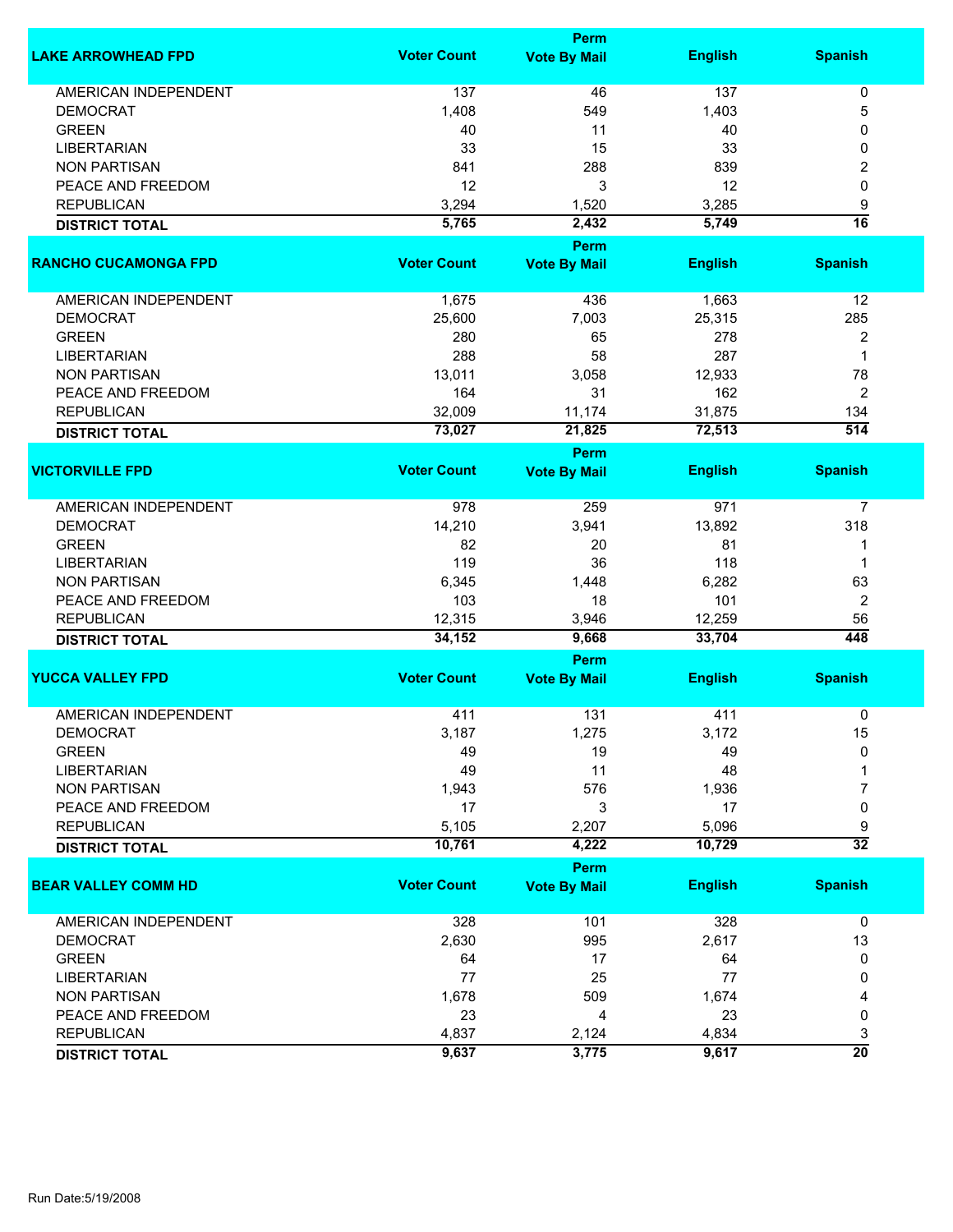|                                    |                    | Perm                        |                |                         |
|------------------------------------|--------------------|-----------------------------|----------------|-------------------------|
| <b>EAST KERN HD</b>                | <b>Voter Count</b> | <b>Vote By Mail</b>         | <b>English</b> | <b>Spanish</b>          |
| <b>AMERICAN INDEPENDENT</b>        | $\overline{2}$     | 1                           | $\overline{2}$ | 0                       |
| <b>DEMOCRAT</b>                    | 18                 | 17                          | 18             | 0                       |
| <b>LIBERTARIAN</b>                 | 1                  | 1                           |                | 0                       |
| <b>NON PARTISAN</b>                | 3                  | 3                           | 3              | 0                       |
| <b>REPUBLICAN</b>                  | 26                 | 25                          | 26             | 0                       |
|                                    | 50                 | $\overline{47}$             | 50             | $\overline{\mathbf{0}}$ |
| <b>DISTRICT TOTAL</b>              |                    |                             |                |                         |
|                                    |                    | Perm                        |                |                         |
| <b>HI-DESERT MEMORIAL HD</b>       | <b>Voter Count</b> | <b>Vote By Mail</b>         | <b>English</b> | <b>Spanish</b>          |
| AMERICAN INDEPENDENT               | 920                | 346                         | 919            | $\mathbf 1$             |
| <b>DEMOCRAT</b>                    | 7,192              | 2,896                       | 7,159          | 33                      |
| <b>GREEN</b>                       | 141                | 51                          | 141            | 0                       |
| <b>LIBERTARIAN</b>                 | 131                | 45                          | 130            | 1                       |
| <b>NON PARTISAN</b>                | 4,697              | 1,467                       | 4,688          | 9                       |
| PEACE AND FREEDOM                  | 56                 | 13                          | 56             | 0                       |
| <b>REPUBLICAN</b>                  | 10,202             | 4,351                       | 10,182         | 20                      |
|                                    | 23,339             | 9,169                       | 23,275         | $\overline{64}$         |
| <b>DISTRICT TOTAL</b>              |                    |                             |                |                         |
| <b>SAN BERNARDINO MOUNTAINS HD</b> |                    | Perm                        |                |                         |
|                                    | <b>Voter Count</b> | <b>Vote By Mail</b>         | <b>English</b> | <b>Spanish</b>          |
| <b>AMERICAN INDEPENDENT</b>        | 290                | 81                          | 290            | 0                       |
| <b>DEMOCRAT</b>                    | 2,653              | 1,001                       | 2,640          | 13                      |
| <b>GREEN</b>                       | 75                 | 24                          | 75             | 0                       |
| <b>LIBERTARIAN</b>                 | 73                 | 32                          | 73             | 0                       |
| <b>NON PARTISAN</b>                | 1,704              | 532                         | 1,701          | 3                       |
| PEACE AND FREEDOM                  | 21                 | 4                           | 21             | 0                       |
| <b>REPUBLICAN</b>                  | 5,932              | 2,476                       | 5,920          | 12                      |
| <b>DISTRICT TOTAL</b>              | 10,748             | 4,150                       | 10,720         | $\overline{28}$         |
|                                    |                    |                             |                |                         |
| <b>BIG BEAR MWD</b>                | <b>Voter Count</b> | Perm<br><b>Vote By Mail</b> | <b>English</b> | <b>Spanish</b>          |
|                                    |                    |                             |                |                         |
| <b>AMERICAN INDEPENDENT</b>        | 328                | 101                         | 328            | 0                       |
| <b>DEMOCRAT</b>                    | 2,630              | 995                         | 2,617          | 13                      |
| <b>GREEN</b>                       | 64                 | 17                          | 64             | 0                       |
| LIBERTARIAN                        | 77                 | 25                          | 77             | 0                       |
| <b>NON PARTISAN</b>                | 1,678              | 509                         | 1,674          |                         |
| PEACE AND FREEDOM                  | 23                 | 4                           | 23             | 0                       |
| <b>REPUBLICAN</b>                  | 4,837              | 2,124                       | 4,834          | 3                       |
| <b>DISTRICT TOTAL</b>              | 9,637              | 3,775                       | 9,617          | $\overline{20}$         |
|                                    |                    | Perm                        |                |                         |
| <b>BIG BEAR MWD - DIV 1</b>        | <b>Voter Count</b> | <b>Vote By Mail</b>         | <b>English</b> | <b>Spanish</b>          |
|                                    |                    |                             |                |                         |
| AMERICAN INDEPENDENT               | 70                 | 27                          | 70             | 0                       |
| <b>DEMOCRAT</b>                    | 513                | 215                         | 508            | 5                       |
| <b>GREEN</b>                       | 10                 | 3                           | 10             | 0                       |
| <b>LIBERTARIAN</b>                 | 14                 | 4                           | 14             | 0                       |
| <b>NON PARTISAN</b>                | 310                | 112                         | 309            |                         |
| PEACE AND FREEDOM                  | 5                  | 1                           | 5              | 0                       |
| <b>REPUBLICAN</b>                  | 909                | 427                         | 908            | 1                       |
| <b>DISTRICT TOTAL</b>              | 1,831              | 789                         | 1,824          | 7                       |
|                                    |                    |                             |                |                         |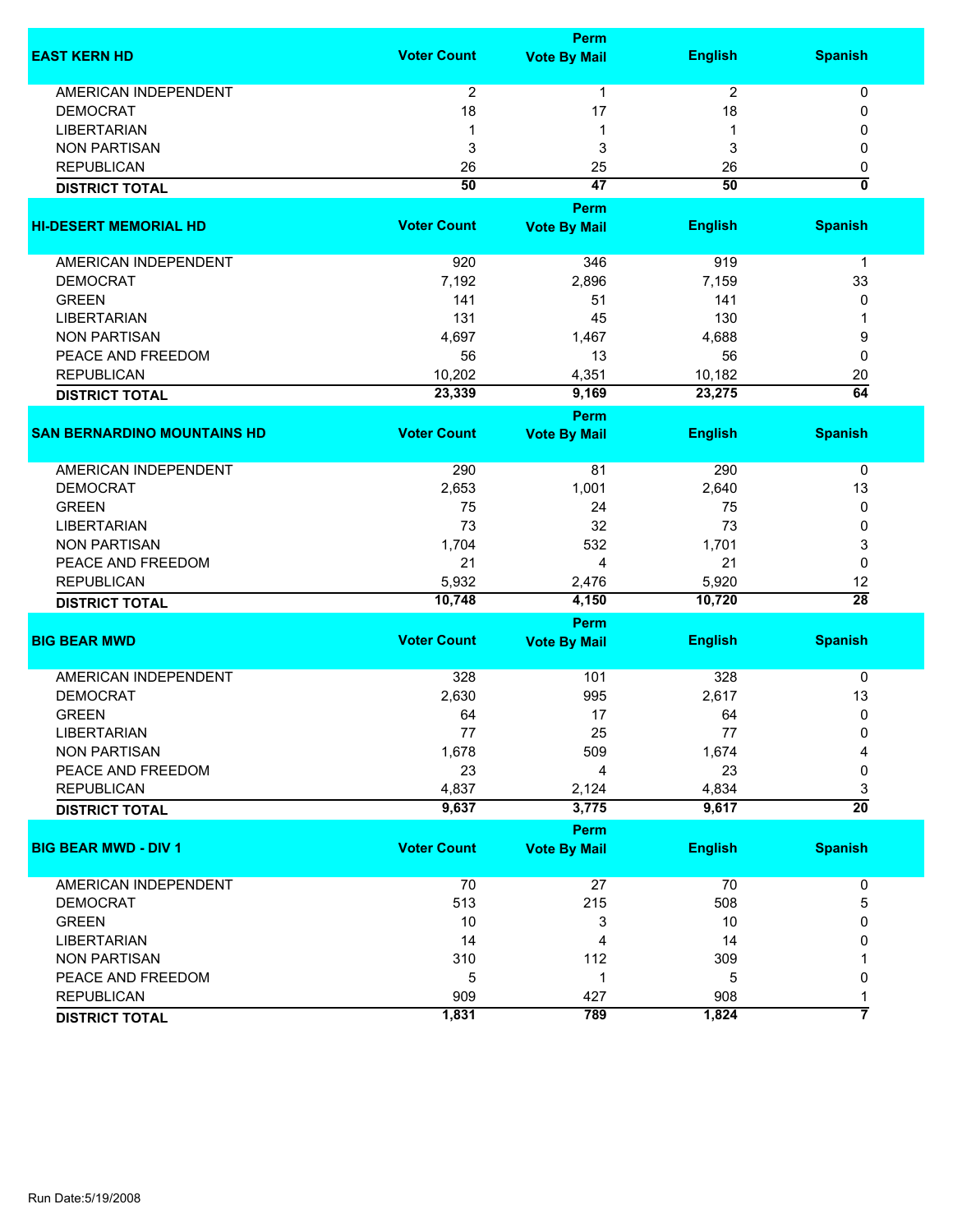|                                       |                    | <b>Perm</b>         |                |                                |
|---------------------------------------|--------------------|---------------------|----------------|--------------------------------|
| <b>BIG BEAR MWD - DIV 2</b>           | <b>Voter Count</b> | <b>Vote By Mail</b> | <b>English</b> | <b>Spanish</b>                 |
| <b>AMERICAN INDEPENDENT</b>           | 39                 | 12                  | 39             | 0                              |
| <b>DEMOCRAT</b>                       | 378                | 144                 | 375            | 3                              |
| <b>GREEN</b>                          | 11                 | 4                   | 11             | 0                              |
| <b>LIBERTARIAN</b>                    | 16                 | $\overline{7}$      | 16             | 0                              |
| <b>NON PARTISAN</b>                   | 248                | 62                  | 248            | 0                              |
| PEACE AND FREEDOM                     | 4                  | 1                   | 4              | 0                              |
|                                       |                    |                     |                |                                |
| <b>REPUBLICAN</b>                     | 806                | 379                 | 805            | 1                              |
| <b>DISTRICT TOTAL</b>                 | 1,502              | 609                 | 1,498          | 4                              |
|                                       |                    | <b>Perm</b>         |                |                                |
| <b>BIG BEAR MWD - DIV 3</b>           | <b>Voter Count</b> | <b>Vote By Mail</b> | <b>English</b> | <b>Spanish</b>                 |
| AMERICAN INDEPENDENT                  | 48                 | 12                  | 48             | $\pmb{0}$                      |
| <b>DEMOCRAT</b>                       | 491                | 209                 | 490            | 1                              |
| <b>GREEN</b>                          | 12                 | 2                   | 12             | 0                              |
| <b>LIBERTARIAN</b>                    | 13                 | 1                   | 13             | 0                              |
| <b>NON PARTISAN</b>                   | 274                | 94                  | 272            | 2                              |
| PEACE AND FREEDOM                     | 3                  | 0                   | 3              | 0                              |
| <b>REPUBLICAN</b>                     |                    | 503                 | 1,119          |                                |
|                                       | 1,119              | 821                 | 1,957          | 0<br>$\overline{\overline{3}}$ |
| <b>DISTRICT TOTAL</b>                 | 1,960              |                     |                |                                |
| <b>BIG BEAR MWD - DIV 4</b>           | <b>Voter Count</b> | <b>Perm</b>         | <b>English</b> | <b>Spanish</b>                 |
|                                       |                    | <b>Vote By Mail</b> |                |                                |
| <b>AMERICAN INDEPENDENT</b>           | 73                 | 22                  | 73             | 0                              |
| <b>DEMOCRAT</b>                       | 567                | 192                 | 565            | 2                              |
| <b>GREEN</b>                          | 14                 | 4                   | 14             | 0                              |
| <b>LIBERTARIAN</b>                    | 8                  | 2                   | 8              | 0                              |
| <b>NON PARTISAN</b>                   | 357                | 105                 | 357            | 0                              |
| PEACE AND FREEDOM                     | 4                  | 1                   | 4              | 0                              |
| <b>REPUBLICAN</b>                     | 861                | 359                 | 861            | 0                              |
| <b>DISTRICT TOTAL</b>                 | 1,884              | 685                 | 1,882          | $\overline{2}$                 |
|                                       |                    | <b>Perm</b>         |                |                                |
| <b>BIG BEAR MWD - DIV 5</b>           | <b>Voter Count</b> | <b>Vote By Mail</b> | <b>English</b> | <b>Spanish</b>                 |
|                                       |                    |                     |                |                                |
| <b>AMERICAN INDEPENDENT</b>           | 98                 | 28                  | 98             | 0                              |
| <b>DEMOCRAT</b>                       | 681                | 235                 | 679            | 2                              |
| <b>GREEN</b>                          | 17                 | 4                   | 17             | 0                              |
| <b>LIBERTARIAN</b>                    | 26                 | 11                  | 26             | 0                              |
| <b>NON PARTISAN</b>                   | 489                | 136                 | 488            |                                |
| PEACE AND FREEDOM                     | 7                  | 1                   | 7              | 0                              |
| <b>REPUBLICAN</b>                     | 1,142              | 456                 | 1,141          |                                |
| <b>DISTRICT TOTAL</b>                 | 2,460              | 871                 | 2,456          | 4                              |
|                                       |                    | <b>Perm</b>         |                |                                |
| <b>INLAND EMPIRE UTILITIES AGENCY</b> | <b>Voter Count</b> | <b>Vote By Mail</b> | <b>English</b> | <b>Spanish</b>                 |
| <b>AMERICAN INDEPENDENT</b>           | 6,338              | 1,504               | 6,284          | 54                             |
| <b>DEMOCRAT</b>                       | 119,331            | 30,945              | 116,079        | 3,252                          |
| <b>GREEN</b>                          | 1,050              | 240                 | 1,043          | 7                              |
| <b>LIBERTARIAN</b>                    | 1,152              | 272                 | 1,138          | 14                             |
| <b>NON PARTISAN</b>                   | 52,417             | 11,626              | 51,692         | 725                            |
| PEACE AND FREEDOM                     | 926                | 131                 | 902            | 24                             |
| <b>REPUBLICAN</b>                     | 114,838            | 37,469              | 114,162        | 676                            |
| <b>DISTRICT TOTAL</b>                 | 296,052            | 82,187              | 291,300        | 4,752                          |
|                                       |                    |                     |                |                                |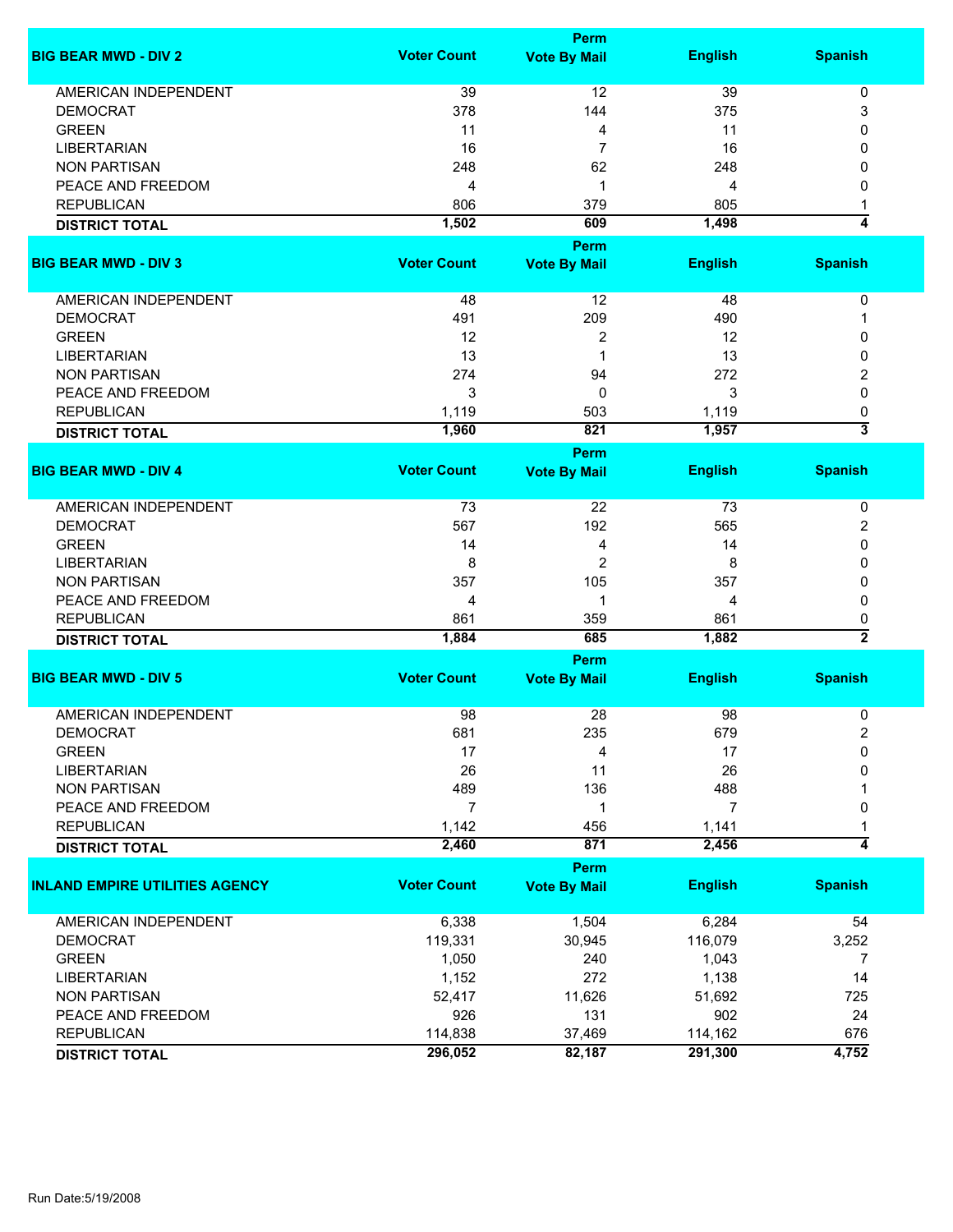|                                  |                    | Perm                |                |                  |
|----------------------------------|--------------------|---------------------|----------------|------------------|
| <b>IE UTILITIES AGENCY DIV 1</b> | <b>Voter Count</b> | <b>Vote By Mail</b> | <b>English</b> | <b>Spanish</b>   |
| <b>AMERICAN INDEPENDENT</b>      | 1,226              | 295                 | 1,220          | 6                |
| <b>DEMOCRAT</b>                  | 23,182             | 6,317               | 22,710         | 472              |
| <b>GREEN</b>                     | 247                | 63                  | 245            | 2                |
| <b>LIBERTARIAN</b>               | 266                | 86                  | 264            | $\overline{c}$   |
| <b>NON PARTISAN</b>              | 10,630             | 2,468               | 10,494         | 136              |
| PEACE AND FREEDOM                | 171                | 23                  | 168            | 3                |
| <b>REPUBLICAN</b>                | 25,188             | 8,981               | 25,081         | 107              |
| <b>DISTRICT TOTAL</b>            | 60,910             | 18,233              | 60,182         | $\overline{728}$ |
|                                  |                    | Perm                |                |                  |
| <b>IE UTILITIES AGENCY DIV 2</b> | <b>Voter Count</b> | <b>Vote By Mail</b> | <b>English</b> | <b>Spanish</b>   |
|                                  |                    |                     |                |                  |
| AMERICAN INDEPENDENT             | 1,020              | 235                 | 1,010          | 10               |
| <b>DEMOCRAT</b>                  | 22,555             | 5,959               | 21,609         | 946              |
| <b>GREEN</b>                     | 172                | 42                  | 171            | 1                |
| <b>LIBERTARIAN</b>               | 173                | 35                  | 167            | 6                |
| <b>NON PARTISAN</b>              | 7,870              | 1,691               | 7,699          | 171              |
| PEACE AND FREEDOM                | 161                | 23                  | 158            | 3                |
| <b>REPUBLICAN</b>                | 16,379             | 4,957               | 16,240         | 139              |
| <b>DISTRICT TOTAL</b>            | 48,330             | 12,942              | 47,054         | 1,276            |
|                                  |                    | Perm                |                |                  |
| <b>IE UTILITIES AGENCY DIV 3</b> | <b>Voter Count</b> | <b>Vote By Mail</b> | <b>English</b> | <b>Spanish</b>   |
| <b>AMERICAN INDEPENDENT</b>      | 1,190              | 299                 | 1,181          | 9                |
| <b>DEMOCRAT</b>                  | 20,403             | 5,577               | 19,982         | 421              |
| <b>GREEN</b>                     | 179                | 48                  | 178            | 1                |
| <b>LIBERTARIAN</b>               | 230                | 63                  | 229            | 1                |
| <b>NON PARTISAN</b>              | 10,260             | 2,471               | 10,175         | 85               |
| PEACE AND FREEDOM                | 138                | 16                  | 134            | 4                |
| <b>REPUBLICAN</b>                | 24,758             | 8,094               | 24,650         | 108              |
| <b>DISTRICT TOTAL</b>            | 57,158             | 16,568              | 56,529         | 629              |
|                                  |                    | Perm                |                |                  |
| <b>IE UTILITIES AGENCY DIV 4</b> | <b>Voter Count</b> | <b>Vote By Mail</b> | <b>English</b> | <b>Spanish</b>   |
| <b>AMERICAN INDEPENDENT</b>      | 1,121              | 218                 | 1,105          | 16               |
| <b>DEMOCRAT</b>                  | 25,055             | 5,559               | 23,966         | 1,089            |
| <b>GREEN</b>                     | 158                | 19                  | 157            |                  |
| <b>LIBERTARIAN</b>               | 179                | 29                  | 175            | 4                |
| <b>NON PARTISAN</b>              | 9,552              | 1,700               | 9,311          | 241              |
| PEACE AND FREEDOM                | 273                | 35                  | 261            | 12               |
| <b>REPUBLICAN</b>                | 14,647             | 3,747               | 14,470         | 177              |
| <b>DISTRICT TOTAL</b>            | 50,985             | 11,307              | 49,445         | 1,540            |
|                                  |                    | Perm                |                |                  |
| <b>IE UTILITIES AGENCY DIV 5</b> | <b>Voter Count</b> | <b>Vote By Mail</b> | <b>English</b> | <b>Spanish</b>   |
| <b>AMERICAN INDEPENDENT</b>      | 1,781              | 457                 | 1,768          | 13               |
| <b>DEMOCRAT</b>                  | 28,136             | 7,533               | 27,812         | 324              |
| <b>GREEN</b>                     | 294                | 68                  | 292            | 2                |
| <b>LIBERTARIAN</b>               | 304                | 59                  | 303            | 1                |
| <b>NON PARTISAN</b>              | 14,105             |                     | 14,013         | 92               |
|                                  |                    | 3,296               |                |                  |
| PEACE AND FREEDOM                | 183                | 34                  | 181            | $\overline{2}$   |
| <b>REPUBLICAN</b>                | 33,866             | 11,690              | 33,721         | 145              |
| <b>DISTRICT TOTAL</b>            | 78,669             | 23,137              | 78,090         | 579              |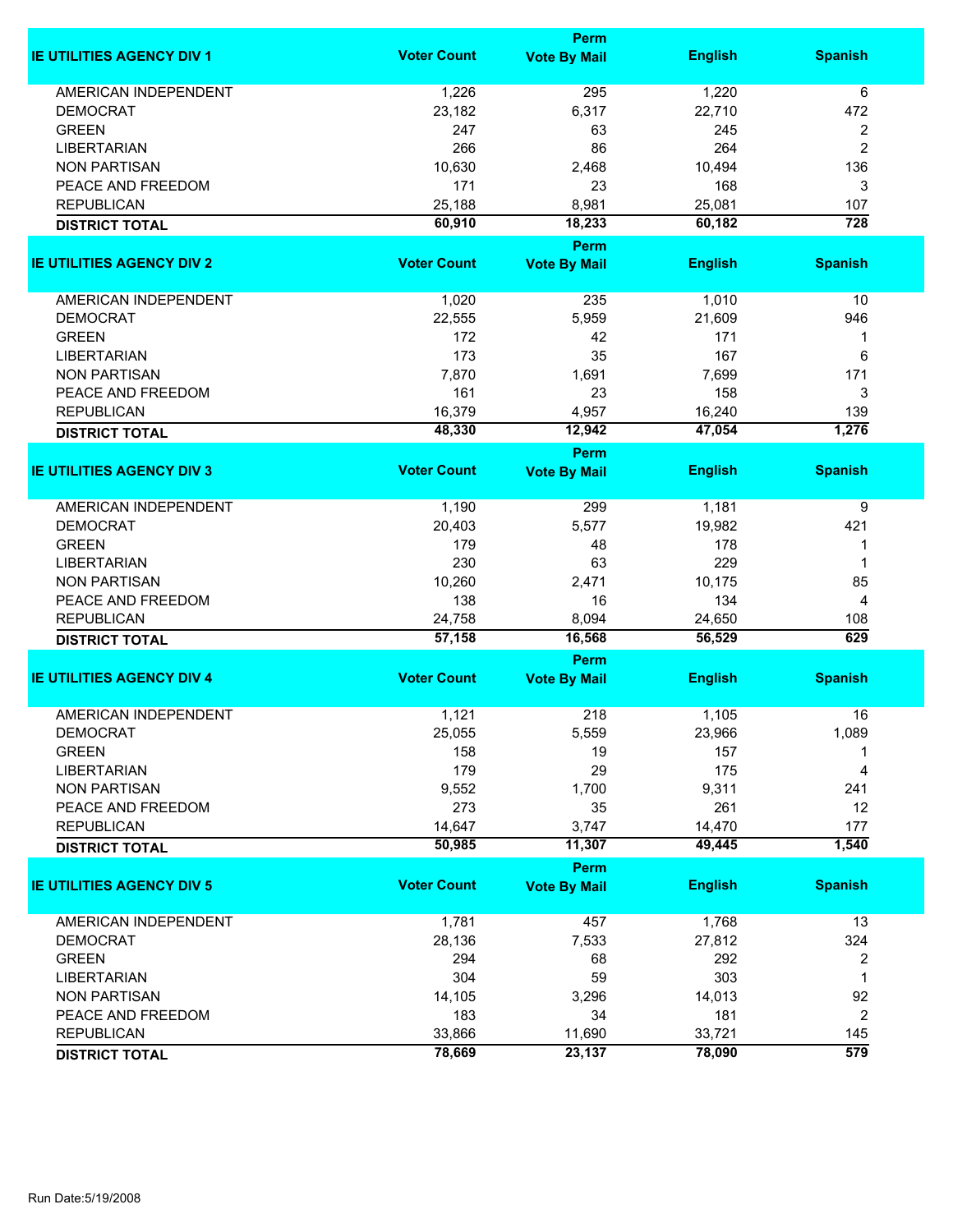|                                  |                    | Perm                        |                 |                |
|----------------------------------|--------------------|-----------------------------|-----------------|----------------|
| <b>SAN BERNARDINO VALLEY MWD</b> | <b>Voter Count</b> | <b>Vote By Mail</b>         | <b>English</b>  | <b>Spanish</b> |
| <b>AMERICAN INDEPENDENT</b>      | 6,297              | 1,477                       | 6,249           | 48             |
| <b>DEMOCRAT</b>                  | 106,013            | 28,062                      | 103,370         | 2,643          |
| <b>GREEN</b>                     | 866                | 175                         | 861             | 5              |
| <b>LIBERTARIAN</b>               | 977                | 236                         | 965             | 12             |
| <b>NON PARTISAN</b>              | 40,737             | 8,847                       | 40,178          | 559            |
|                                  |                    |                             |                 |                |
| PEACE AND FREEDOM                | 839                | 150                         | 824             | 15             |
| <b>REPUBLICAN</b>                | 92,164             | 28,463                      | 91,707          | 457            |
| <b>DISTRICT TOTAL</b>            | 247,893            | 67,410                      | 244,154         | 3,739          |
| <b>SAN BDNO VAL MWD - DIV 1</b>  | <b>Voter Count</b> | Perm<br><b>Vote By Mail</b> | <b>English</b>  | <b>Spanish</b> |
|                                  |                    |                             |                 |                |
| AMERICAN INDEPENDENT             | 890                | 179                         | 874             | 16             |
| <b>DEMOCRAT</b>                  | 22,219             | 5,285                       | 21,418          | 801            |
| <b>GREEN</b>                     | 101                | 17                          | 100             | 1              |
| <b>LIBERTARIAN</b>               | 123                | 26                          | 118             | 5              |
| <b>NON PARTISAN</b>              | 6,826              | 1,279                       | 6,663           | 163            |
| PEACE AND FREEDOM                | 203                | 36                          | 198             | 5              |
| <b>REPUBLICAN</b>                | 13,353             | 3,325                       | 13,228          | 125            |
| <b>DISTRICT TOTAL</b>            | 43,715             | 10,147                      | 42,599          | 1,116          |
|                                  |                    | <b>Perm</b>                 |                 |                |
| <b>SAN BDNO VAL MWD - DIV 2</b>  | <b>Voter Count</b> | <b>Vote By Mail</b>         | <b>English</b>  | <b>Spanish</b> |
| <b>AMERICAN INDEPENDENT</b>      | 901                | 162                         | 889             | 12             |
| <b>DEMOCRAT</b>                  | 21,639             | 4,590                       | 20,774          | 865            |
| <b>GREEN</b>                     | 105                | 16                          | 103             | 2              |
| <b>LIBERTARIAN</b>               | 116                | 19                          | 112             | $\overline{4}$ |
| <b>NON PARTISAN</b>              | 6,367              | 1,021                       | 6,176           | 191            |
| PEACE AND FREEDOM                | 150                | 22                          | 147             | 3              |
|                                  |                    |                             |                 |                |
| <b>REPUBLICAN</b>                | 9,799<br>39,077    | 1,994<br>7,824              | 9,683<br>37,884 | 116<br>1,193   |
| <b>DISTRICT TOTAL</b>            |                    | Perm                        |                 |                |
| <b>SAN BDNO VAL MWD - DIV 3</b>  | <b>Voter Count</b> | <b>Vote By Mail</b>         | <b>English</b>  | <b>Spanish</b> |
|                                  |                    |                             |                 |                |
| <b>AMERICAN INDEPENDENT</b>      | 1,328              | 359                         | 1,319           | 9              |
| <b>DEMOCRAT</b>                  | 21,141             | 6,039                       | 20,723          | 418            |
| <b>GREEN</b>                     | 175                | 44                          | 175             | 0              |
| <b>LIBERTARIAN</b>               | 197                | 50                          | 196             | 1              |
| <b>NON PARTISAN</b>              | 7,891              | 1,840                       | 7,791           | 100            |
| PEACE AND FREEDOM                | 206                | 42                          | 202             | 4              |
| <b>REPUBLICAN</b>                | 17,691             | 5,811                       | 17,596          | 95             |
| <b>DISTRICT TOTAL</b>            | 48,629             | 14,185                      | 48,002          | 627            |
|                                  |                    | <b>Perm</b>                 |                 |                |
| <b>SAN BDNO VAL MWD - DIV 4</b>  | <b>Voter Count</b> | <b>Vote By Mail</b>         | <b>English</b>  | <b>Spanish</b> |
| <b>AMERICAN INDEPENDENT</b>      | 1,515              | 379                         | 1,510           | 5              |
| <b>DEMOCRAT</b>                  | 20,557             | 6,065                       | 20,312          | 245            |
| <b>GREEN</b>                     | 269                | 54                          | 267             | 2              |
| <b>LIBERTARIAN</b>               | 276                | 79                          | 276             | 0              |
| <b>NON PARTISAN</b>              | 10,347             | 2,461                       | 10,303          | 44             |
| PEACE AND FREEDOM                | 146                | 29                          | 144             | 2              |
| <b>REPUBLICAN</b>                | 25,011             | 8,575                       | 24,950          | 61             |
|                                  | 58,121             | 17,642                      | 57,762          | 359            |
| <b>DISTRICT TOTAL</b>            |                    |                             |                 |                |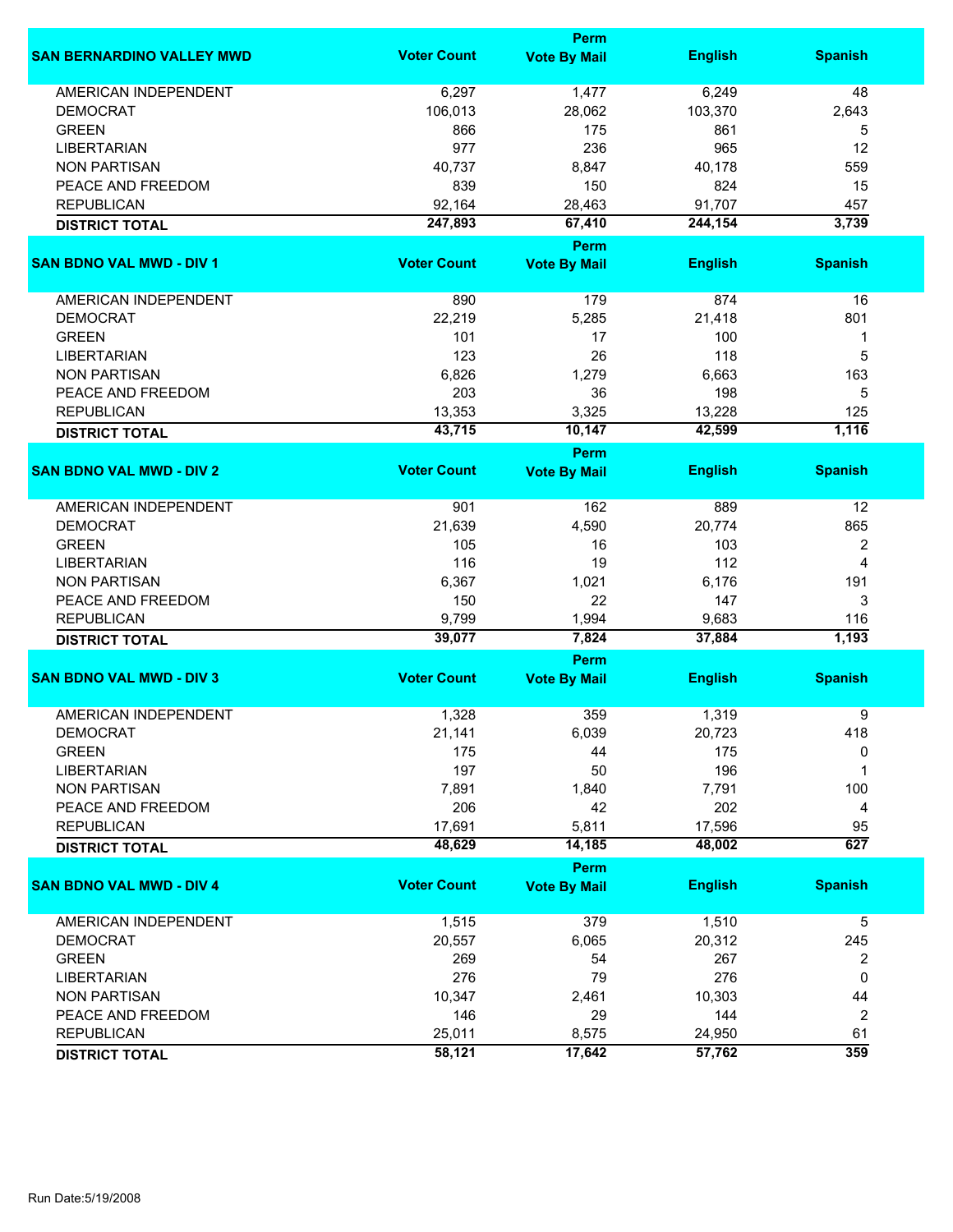|                                               |                    | <b>Perm</b>         |                |                 |
|-----------------------------------------------|--------------------|---------------------|----------------|-----------------|
| <b>SAN BDNO VAL MWD - DIV 5</b>               | <b>Voter Count</b> | <b>Vote By Mail</b> | <b>English</b> | <b>Spanish</b>  |
| AMERICAN INDEPENDENT                          | 1,663              | 398                 | 1,657          | 6               |
| <b>DEMOCRAT</b>                               | 20,457             | 6,083               | 20,143         | 314             |
| <b>GREEN</b>                                  | 216                | 44                  | 216            | 0               |
| <b>LIBERTARIAN</b>                            | 265                | 62                  | 263            | $\overline{2}$  |
| <b>NON PARTISAN</b>                           | 9,306              | 2,246               | 9,245          | 61              |
| PEACE AND FREEDOM                             |                    |                     | 133            |                 |
|                                               | 134                | 21                  |                | 1               |
| <b>REPUBLICAN</b>                             | 26,310             | 8,758               | 26,250         | 60              |
| <b>DISTRICT TOTAL</b>                         | 58,351             | 17,612              | 57,907         | 444             |
|                                               |                    | Perm                |                |                 |
| <b>BIG BEAR VALLEY PARK &amp; RECREATION</b>  | <b>Voter Count</b> | <b>Vote By Mail</b> | <b>English</b> | <b>Spanish</b>  |
| AMERICAN INDEPENDENT                          | 328                | 101                 | 328            | $\pmb{0}$       |
| <b>DEMOCRAT</b>                               | 2,630              | 995                 | 2,617          | 13              |
| <b>GREEN</b>                                  | 64                 | 17                  | 64             | 0               |
| <b>LIBERTARIAN</b>                            | 77                 | 25                  | 77             | 0               |
| <b>NON PARTISAN</b>                           | 1,678              | 509                 | 1,674          | 4               |
| PEACE AND FREEDOM                             | 23                 | 4                   | 23             | 0               |
| <b>REPUBLICAN</b>                             | 4,837              | 2,124               | 4,834          | 3               |
|                                               | 9,637              | 3,775               | 9,617          | $\overline{20}$ |
| <b>DISTRICT TOTAL</b>                         |                    | Perm                |                |                 |
| <b>BLOOMINGTON PARK &amp; RECREATION</b>      | <b>Voter Count</b> | <b>Vote By Mail</b> | <b>English</b> | <b>Spanish</b>  |
| <b>AMERICAN INDEPENDENT</b>                   | 150                | 26                  | 146            | 4               |
| <b>DEMOCRAT</b>                               | 3,268              | 648                 | 3,095          | 173             |
| <b>GREEN</b>                                  | 24                 | 1                   | 24             | 0               |
| <b>LIBERTARIAN</b>                            | 24                 | 3                   | 21             | 3               |
| <b>NON PARTISAN</b>                           | 1,158              |                     |                |                 |
|                                               |                    | 194                 | 1,104          | 54              |
| PEACE AND FREEDOM                             | 27                 | 5                   | 24             | 3               |
| <b>REPUBLICAN</b>                             | 2,296              | 450                 | 2,267          | 29              |
| <b>DISTRICT TOTAL</b>                         | 6,947              | 1,327               | 6,681          | 266             |
|                                               |                    | Perm                |                |                 |
| <b>HESPERIA PARK &amp; RECREATION</b>         | <b>Voter Count</b> | <b>Vote By Mail</b> | <b>English</b> | <b>Spanish</b>  |
| <b>AMERICAN INDEPENDENT</b>                   | 1,055              | 254                 | 1,051          | 4               |
| <b>DEMOCRAT</b>                               | 11,163             | 3,117               | 10,908         | 255             |
| <b>GREEN</b>                                  | 80                 | 18                  | 79             |                 |
| <b>LIBERTARIAN</b>                            | 216                | 61                  | 215            | 1               |
| <b>NON PARTISAN</b>                           | 5,760              | 1,228               | 5,703          | 57              |
| PEACE AND FREEDOM                             | 96                 | 17                  | 95             | 1               |
| <b>REPUBLICAN</b>                             | 13,904             | 4,718               | 13,854         | 50              |
| <b>DISTRICT TOTAL</b>                         | 32,274             | 9,413               | 31,905         | 369             |
|                                               |                    | Perm                |                |                 |
| <b>RIM OF THE WORLD PARK &amp; RECREATION</b> | <b>Voter Count</b> | <b>Vote By Mail</b> | <b>English</b> | <b>Spanish</b>  |
| AMERICAN INDEPENDENT                          | 465                | 134                 | 465            | 0               |
| <b>DEMOCRAT</b>                               | 4,185              | 1,581               | 4,164          | 21              |
| <b>GREEN</b>                                  | 109                | 33                  | 108            | 1               |
| <b>LIBERTARIAN</b>                            | 120                | 45                  | 120            | 0               |
| <b>NON PARTISAN</b>                           | 2,558              | 787                 | 2,554          | 4               |
| PEACE AND FREEDOM                             | 34                 | $\overline{7}$      | 34             | 0               |
|                                               |                    |                     |                |                 |
| <b>REPUBLICAN</b>                             | 8,552              | 3,462               | 8,535          | 17              |
| <b>DISTRICT TOTAL</b>                         | 16,023             | 6,049               | 15,980         | $\overline{43}$ |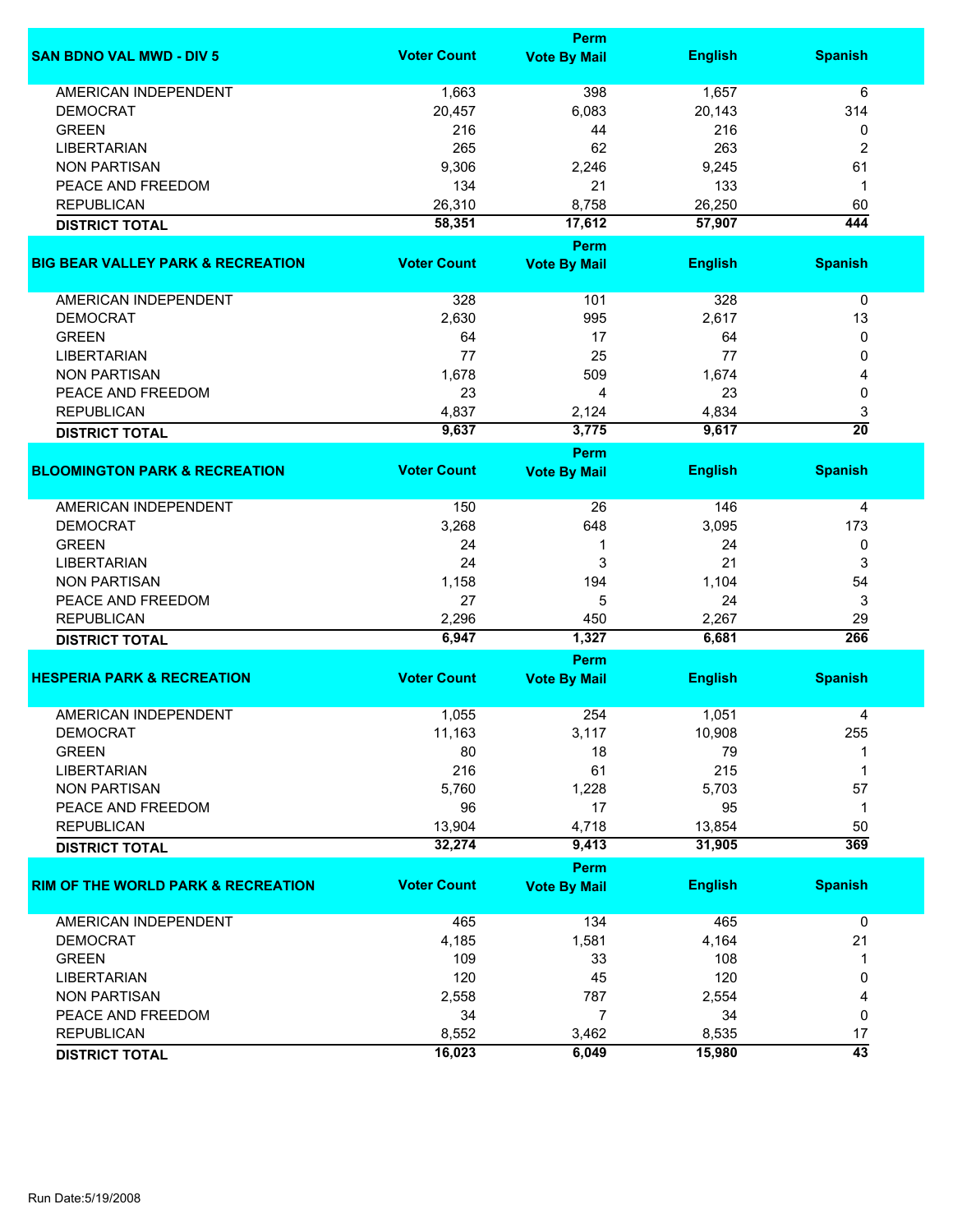|                                          |                    | Perm                        |                |                 |
|------------------------------------------|--------------------|-----------------------------|----------------|-----------------|
| <b>VICTORVILLE PARK &amp; RECREATION</b> | <b>Voter Count</b> | <b>Vote By Mail</b>         | <b>English</b> | <b>Spanish</b>  |
| <b>AMERICAN INDEPENDENT</b>              | 1,083              | 297                         | 1,076          | $\overline{7}$  |
| <b>DEMOCRAT</b>                          | 15,342             | 4,334                       | 15,016         | 326             |
| <b>GREEN</b>                             | 90                 | 22                          | 89             |                 |
| <b>LIBERTARIAN</b>                       | 126                | 38                          | 125            | 1               |
| <b>NON PARTISAN</b>                      | 6,933              | 1,620                       | 6,869          | 64              |
| PEACE AND FREEDOM                        | 106                | 19                          | 104            |                 |
|                                          |                    |                             |                | $\overline{2}$  |
| <b>REPUBLICAN</b>                        | 14,705             | 4,934                       | 14,643         | 62              |
| <b>DISTRICT TOTAL</b>                    | 38,385             | 11,264                      | 37,922         | 463             |
| <b>INLAND EMPIRE RCD</b>                 | <b>Voter Count</b> | Perm<br><b>Vote By Mail</b> | <b>English</b> | <b>Spanish</b>  |
|                                          |                    |                             |                |                 |
| AMERICAN INDEPENDENT                     | 12,780             | 3,060                       | 12,679         | 101             |
| <b>DEMOCRAT</b>                          | 224,038            | 59,133                      | 218,175        | 5,863           |
| <b>GREEN</b>                             | 1,956              | 424                         | 1,945          | 11              |
| <b>LIBERTARIAN</b>                       | 2,173              | 526                         | 2,147          | 26              |
| <b>NON PARTISAN</b>                      | 93,155             | 20,709                      | 91,876         | 1,279           |
| PEACE AND FREEDOM                        | 1,762              | 278                         | 1,723          | 39              |
| <b>REPUBLICAN</b>                        | 208,936            | 67,360                      | 207,809        | 1,127           |
|                                          |                    | 151,490                     |                | 8,446           |
| <b>DISTRICT TOTAL</b>                    | 544,800            |                             | 536,354        |                 |
| <b>MOJAVE DESERT RCD</b>                 | <b>Voter Count</b> | Perm<br><b>Vote By Mail</b> | <b>English</b> | <b>Spanish</b>  |
|                                          |                    |                             |                |                 |
| <b>AMERICAN INDEPENDENT</b>              | 6,427              | 1,907                       | 6,407          | 20              |
| <b>DEMOCRAT</b>                          | 64,214             | 20,612                      | 63,235         | 979             |
| <b>GREEN</b>                             | 669                | 181                         | 664            | 5               |
| <b>LIBERTARIAN</b>                       | 1,075              | 304                         | 1,071          | 4               |
| <b>NON PARTISAN</b>                      | 34,349             | 8,858                       | 34,130         | 219             |
| PEACE AND FREEDOM                        | 503                | 109                         | 495            | 8               |
| <b>REPUBLICAN</b>                        | 84,860             | 31,722                      | 84,618         | 242             |
| <b>DISTRICT TOTAL</b>                    | 192,097            | 63,693                      | 190,620        | 1,477           |
|                                          |                    | Perm                        |                |                 |
| <b>RIVERSIDE-CORONA RCD</b>              | <b>Voter Count</b> | <b>Vote By Mail</b>         | <b>English</b> | <b>Spanish</b>  |
|                                          |                    |                             |                |                 |
| <b>AMERICAN INDEPENDENT</b>              | 305                | 64                          | 304            | 1               |
| <b>DEMOCRAT</b>                          | 4,975              | 1,244                       | 4,925          | 50              |
| <b>GREEN</b>                             | 57                 | 16                          | 56             | 1               |
| <b>LIBERTARIAN</b>                       | 56                 | 16                          | 56             | 0               |
| <b>NON PARTISAN</b>                      | 2,298              | 476                         | 2,288          | 10              |
| PEACE AND FREEDOM                        | 39                 | 8                           | 39             | 0               |
| <b>REPUBLICAN</b>                        | 4,751              | 1,456                       | 4,739          | 12              |
| <b>DISTRICT TOTAL</b>                    | 12,481             | 3,280                       | 12,407         | $\overline{74}$ |
|                                          |                    | Perm                        |                |                 |
| <b>VICTORVILLE SANITARY DIST</b>         | <b>Voter Count</b> | <b>Vote By Mail</b>         | <b>English</b> | <b>Spanish</b>  |
| AMERICAN INDEPENDENT                     | 970                | 254                         | 963            | 7               |
| <b>DEMOCRAT</b>                          | 14,179             | 3,927                       | 13,861         | 318             |
| <b>GREEN</b>                             | 82                 | 20                          | 81             | 1               |
| <b>LIBERTARIAN</b>                       | 117                | 35                          | 116            | 1               |
| <b>NON PARTISAN</b>                      | 6,334              | 1,441                       | 6,271          | 63              |
| PEACE AND FREEDOM                        | 103                | 18                          | 101            | 2               |
| <b>REPUBLICAN</b>                        | 12,262             | 3,910                       | 12,206         | 56              |
|                                          | 34,047             | 9,605                       | 33,599         | 448             |
| <b>DISTRICT TOTAL</b>                    |                    |                             |                |                 |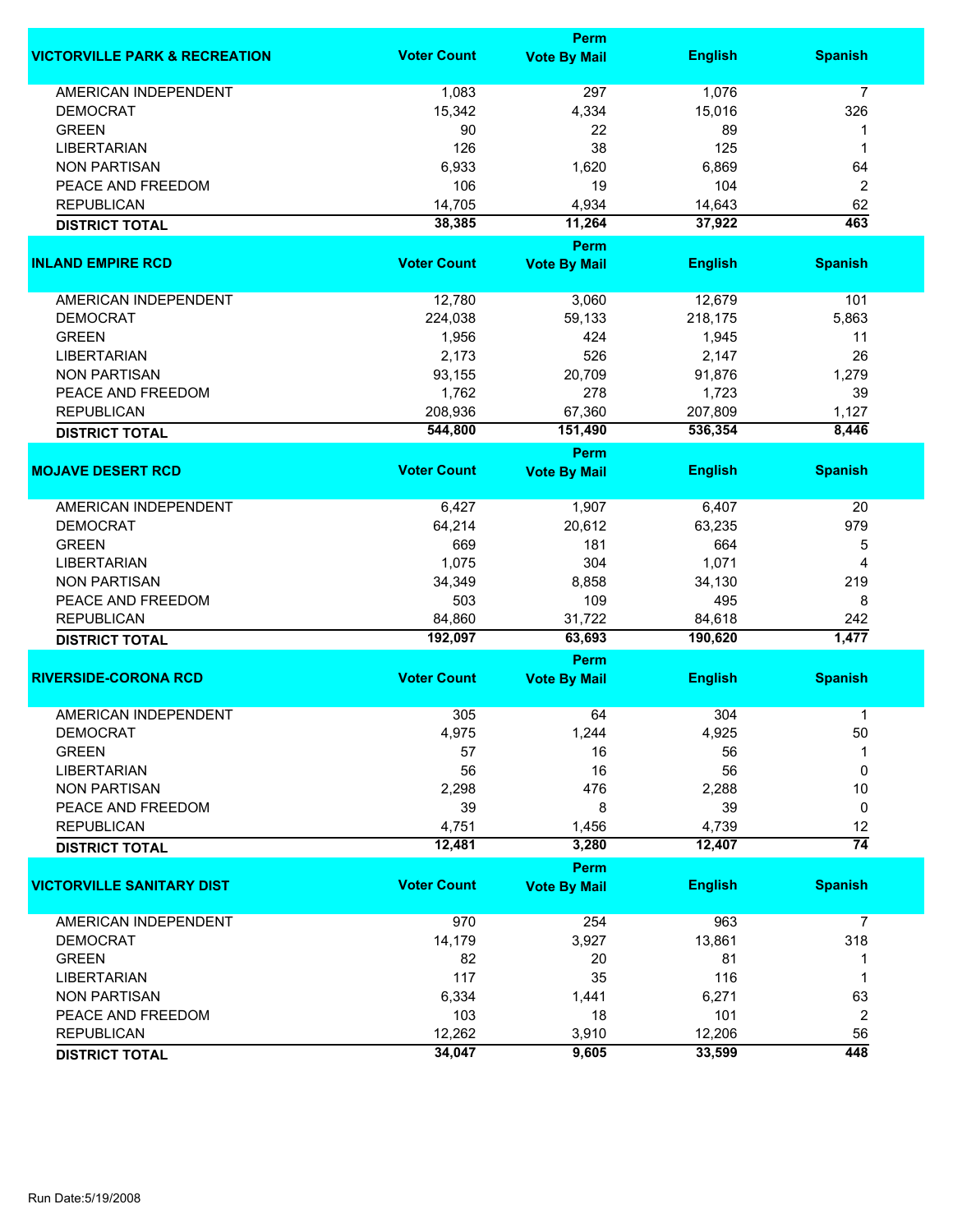|                                      |                    | <b>Perm</b>         |                |                         |
|--------------------------------------|--------------------|---------------------|----------------|-------------------------|
| <b>BIGHORN-DESERT VIEW WA</b>        | <b>Voter Count</b> | <b>Vote By Mail</b> | <b>English</b> | <b>Spanish</b>          |
| <b>AMERICAN INDEPENDENT</b>          | 84                 | 41                  | 84             | 0                       |
| <b>DEMOCRAT</b>                      | 515                | 234                 | 512            | 3                       |
| <b>GREEN</b>                         | 13                 | 4                   | 13             | 0                       |
| <b>LIBERTARIAN</b>                   | 14                 | 5                   | 14             | 0                       |
| <b>NON PARTISAN</b>                  | 321                | 131                 | 321            | 0                       |
| PEACE AND FREEDOM                    |                    |                     |                |                         |
|                                      | 2                  | 0                   | 2              | 0                       |
| <b>REPUBLICAN</b>                    | 591                | 274                 | 591            | 0                       |
| <b>DISTRICT TOTAL</b>                | 1,540              | 689                 | 1,537          | $\overline{\mathbf{3}}$ |
|                                      |                    | Perm                |                |                         |
| <b>CRESTLINE-LAKE ARROWHEAD WA</b>   | <b>Voter Count</b> | <b>Vote By Mail</b> | <b>English</b> | <b>Spanish</b>          |
| AMERICAN INDEPENDENT                 | 392                | 107                 | 392            | $\pmb{0}$               |
| <b>DEMOCRAT</b>                      | 3,290              | 1,230               | 3,271          | 19                      |
| <b>GREEN</b>                         | 80                 | 26                  | 79             | 1                       |
| <b>LIBERTARIAN</b>                   | 101                | 36                  | 101            | 0                       |
| <b>NON PARTISAN</b>                  | 1,980              | 572                 | 1,976          | 4                       |
| PEACE AND FREEDOM                    | 27                 | 6                   | 27             | 0                       |
|                                      |                    |                     |                |                         |
| <b>REPUBLICAN</b>                    | 6,065              | 2,226               | 6,054          | 11                      |
| <b>DISTRICT TOTAL</b>                | 11,935             | 4,203               | 11,900         | $\overline{35}$         |
|                                      |                    | Perm                |                |                         |
| <b>CRESTLINE-LAKE ARROWHEAD WA-1</b> | <b>Voter Count</b> | <b>Vote By Mail</b> | <b>English</b> | <b>Spanish</b>          |
| <b>AMERICAN INDEPENDENT</b>          | 93                 | 29                  | 93             | 0                       |
| <b>DEMOCRAT</b>                      | 631                | 234                 | 628            | 3                       |
| <b>GREEN</b>                         | 10                 | 5                   | 10             | 0                       |
| <b>LIBERTARIAN</b>                   | 19                 | 5                   | 19             | 0                       |
| <b>NON PARTISAN</b>                  | 348                | 99                  | 348            | 0                       |
| PEACE AND FREEDOM                    | 3                  | 1                   | 3              | 0                       |
|                                      |                    |                     |                |                         |
| <b>REPUBLICAN</b>                    | 1,024<br>2,128     | 343<br>716          | 1,021<br>2,122 | 3<br>$\overline{6}$     |
| <b>DISTRICT TOTAL</b>                |                    |                     |                |                         |
|                                      |                    | Perm                |                |                         |
| <b>CRESTLINE-LAKE ARROWHEAD WA-2</b> | <b>Voter Count</b> | <b>Vote By Mail</b> | <b>English</b> | <b>Spanish</b>          |
| <b>AMERICAN INDEPENDENT</b>          | 80                 | 24                  | 80             | 0                       |
| <b>DEMOCRAT</b>                      | 773                | 312                 | 768            | 5                       |
| <b>GREEN</b>                         | 16                 | 2                   | 15             |                         |
| <b>LIBERTARIAN</b>                   | 24                 | 4                   | 24             | 0                       |
| <b>NON PARTISAN</b>                  | 411                | 122                 | 410            |                         |
| PEACE AND FREEDOM                    | 9                  | 3                   | 9              | 0                       |
| <b>REPUBLICAN</b>                    | 1,367              | 570                 | 1,365          | 2                       |
| <b>DISTRICT TOTAL</b>                | 2,680              | 1,037               | 2,671          | $\overline{9}$          |
|                                      |                    | Perm                |                |                         |
| <b>CRESTLINE-LAKE ARROWHEAD WA-3</b> | <b>Voter Count</b> | <b>Vote By Mail</b> | <b>English</b> | <b>Spanish</b>          |
| <b>AMERICAN INDEPENDENT</b>          | 84                 | 24                  | 84             | 0                       |
| <b>DEMOCRAT</b>                      | 707                | 244                 | 701            | 6                       |
| <b>GREEN</b>                         | 15                 | 4                   | 15             | 0                       |
| <b>LIBERTARIAN</b>                   | 24                 | 11                  | 24             | 0                       |
|                                      |                    | 151                 | 481            |                         |
| <b>NON PARTISAN</b>                  | 482                |                     |                |                         |
| PEACE AND FREEDOM                    | 8                  | 0                   | 8              | 0                       |
| <b>REPUBLICAN</b>                    | 1,535              | 568                 | 1,532          | 3                       |
| <b>DISTRICT TOTAL</b>                | 2,855              | 1,002               | 2,845          | 10                      |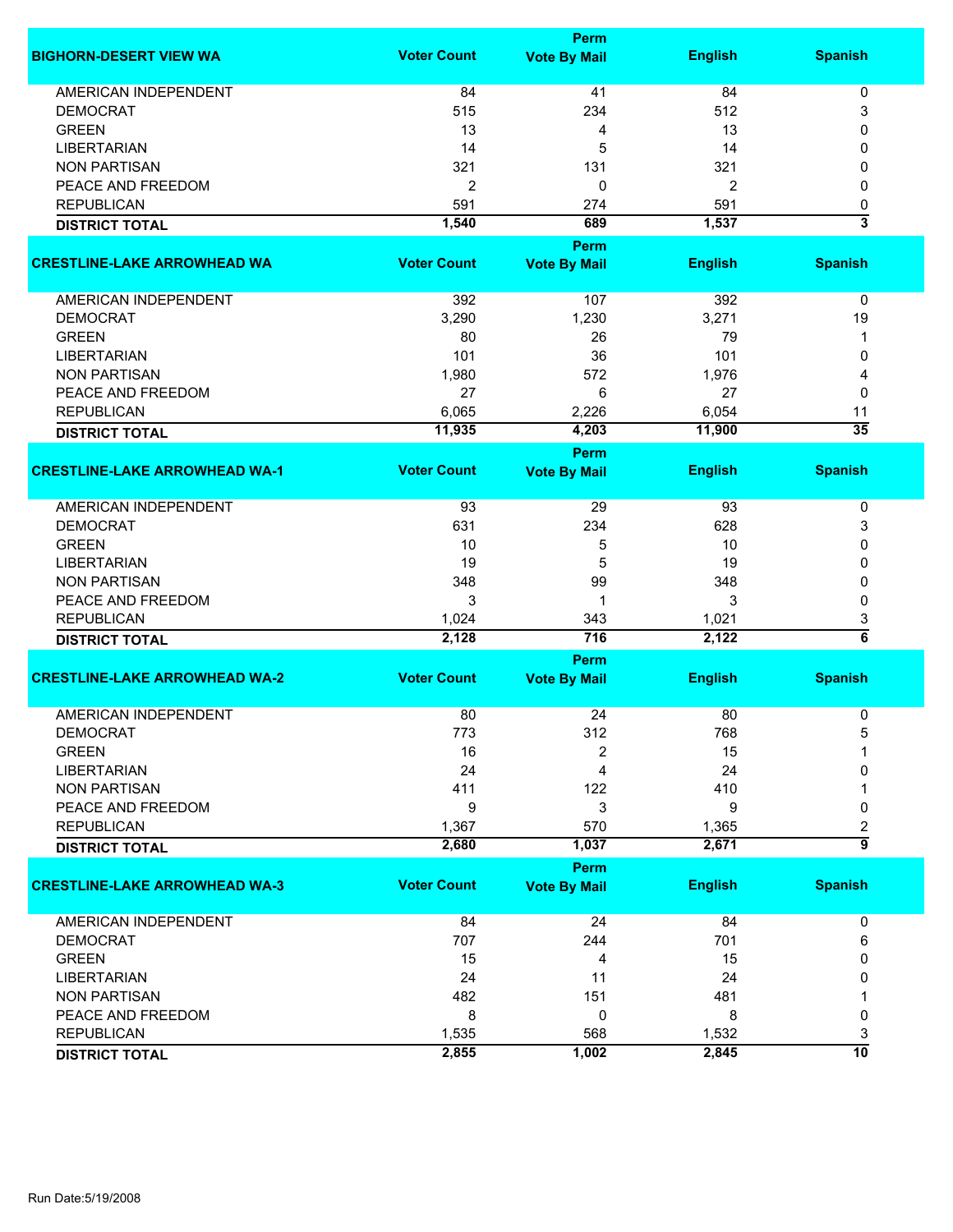|                                      |                    | Perm                        |                |                           |
|--------------------------------------|--------------------|-----------------------------|----------------|---------------------------|
| <b>CRESTLINE-LAKE ARROWHEAD WA-4</b> | <b>Voter Count</b> | <b>Vote By Mail</b>         | <b>English</b> | <b>Spanish</b>            |
| <b>AMERICAN INDEPENDENT</b>          | 75                 | 13                          | 75             | 0                         |
| <b>DEMOCRAT</b>                      | 630                | 232                         | 625            | 5                         |
| <b>GREEN</b>                         | 15                 | 7                           | 15             | 0                         |
| <b>LIBERTARIAN</b>                   | 17                 | 9                           | 17             | 0                         |
| <b>NON PARTISAN</b>                  | 421                | 105                         | 419            | 2                         |
|                                      |                    |                             | 6              | 0                         |
| PEACE AND FREEDOM                    | 6                  | 2                           |                |                           |
| <b>REPUBLICAN</b>                    | 1,149              | 390                         | 1,146          | 3                         |
| <b>DISTRICT TOTAL</b>                | 2,313              | 758                         | 2,303          | $\overline{10}$           |
|                                      |                    | Perm                        |                |                           |
| <b>CRESTLINE-LAKE ARROWHEAD WA-5</b> | <b>Voter Count</b> | <b>Vote By Mail</b>         | <b>English</b> | <b>Spanish</b>            |
| AMERICAN INDEPENDENT                 | 60                 | 17                          | 60             | 0                         |
| <b>DEMOCRAT</b>                      | 549                | 208                         | 549            | 0                         |
| <b>GREEN</b>                         | 24                 | 8                           | 24             | 0                         |
| <b>LIBERTARIAN</b>                   | 17                 | 7                           | 17             | 0                         |
| <b>NON PARTISAN</b>                  | 318                | 95                          | 318            | 0                         |
| PEACE AND FREEDOM                    | 1                  | 0                           | 1              | 0                         |
| <b>REPUBLICAN</b>                    | 990                | 355                         | 990            | 0                         |
|                                      | 1,959              | 690                         | 1,959          | $\overline{\mathfrak{o}}$ |
| <b>DISTRICT TOTAL</b>                |                    |                             |                |                           |
| <b>MOJAVE WATER AGENCY</b>           | <b>Voter Count</b> | Perm<br><b>Vote By Mail</b> | <b>English</b> | <b>Spanish</b>            |
|                                      |                    |                             |                |                           |
| <b>AMERICAN INDEPENDENT</b>          | 5,670              | 1,647                       | 5,648          | 22                        |
| <b>DEMOCRAT</b>                      | 57,549             | 17,950                      | 56,581         | 968                       |
| <b>GREEN</b>                         | 489                | 130                         | 485            | 4                         |
| <b>LIBERTARIAN</b>                   | 876                | 239                         | 872            | 4                         |
| <b>NON PARTISAN</b>                  | 29,872             | 7,386                       | 29,663         | 209                       |
| PEACE AND FREEDOM                    | 442                | 97                          | 434            | 8                         |
| <b>REPUBLICAN</b>                    | 71,903             | 26,419                      | 71,684         | 219                       |
| <b>DISTRICT TOTAL</b>                | 166,801            | 53,868                      | 165,367        | 1,434                     |
|                                      |                    | Perm                        |                |                           |
| <b>MOJAVE WATER AGENCY - DIV 1</b>   | <b>Voter Count</b> | <b>Vote By Mail</b>         | <b>English</b> | <b>Spanish</b>            |
| <b>AMERICAN INDEPENDENT</b>          | 827                | 221                         | 824            | 3                         |
| <b>DEMOCRAT</b>                      | 8,672              | 2,490                       | 8,457          | 215                       |
| <b>GREEN</b>                         | 44                 | 8                           | 44             | 0                         |
| <b>LIBERTARIAN</b>                   | 147                | 33                          | 146            | 1                         |
| <b>NON PARTISAN</b>                  | 4,442              | 1,127                       | 4,402          | 40                        |
| PEACE AND FREEDOM                    | 77                 | 20                          | 75             | $\overline{2}$            |
| <b>REPUBLICAN</b>                    | 9,452              |                             | 9,408          | 44                        |
|                                      | 23,661             | 3,348                       |                | 305                       |
| <b>DISTRICT TOTAL</b>                |                    | 7,247                       | 23,356         |                           |
| <b>MOJAVE WATER AGENCY - DIV 2</b>   | <b>Voter Count</b> | Perm                        | <b>English</b> | <b>Spanish</b>            |
|                                      |                    | <b>Vote By Mail</b>         |                |                           |
| <b>AMERICAN INDEPENDENT</b>          | 1,051              | 374                         | 1,050          | $\mathbf{1}$              |
| <b>DEMOCRAT</b>                      | 7,566              | 2,985                       | 7,514          | 52                        |
| <b>GREEN</b>                         | 140                | 46                          | 140            | 0                         |
| <b>LIBERTARIAN</b>                   | 158                | 47                          | 157            | 1                         |
| <b>NON PARTISAN</b>                  | 4,617              | 1,415                       | 4,602          | 15                        |
| PEACE AND FREEDOM                    | 57                 | 11                          | 55             | $\overline{c}$            |
| <b>REPUBLICAN</b>                    | 11,224             | 4,759                       | 11,199         | 25                        |
| <b>DISTRICT TOTAL</b>                | 24,813             | 9,637                       | 24,717         | $\overline{96}$           |
|                                      |                    |                             |                |                           |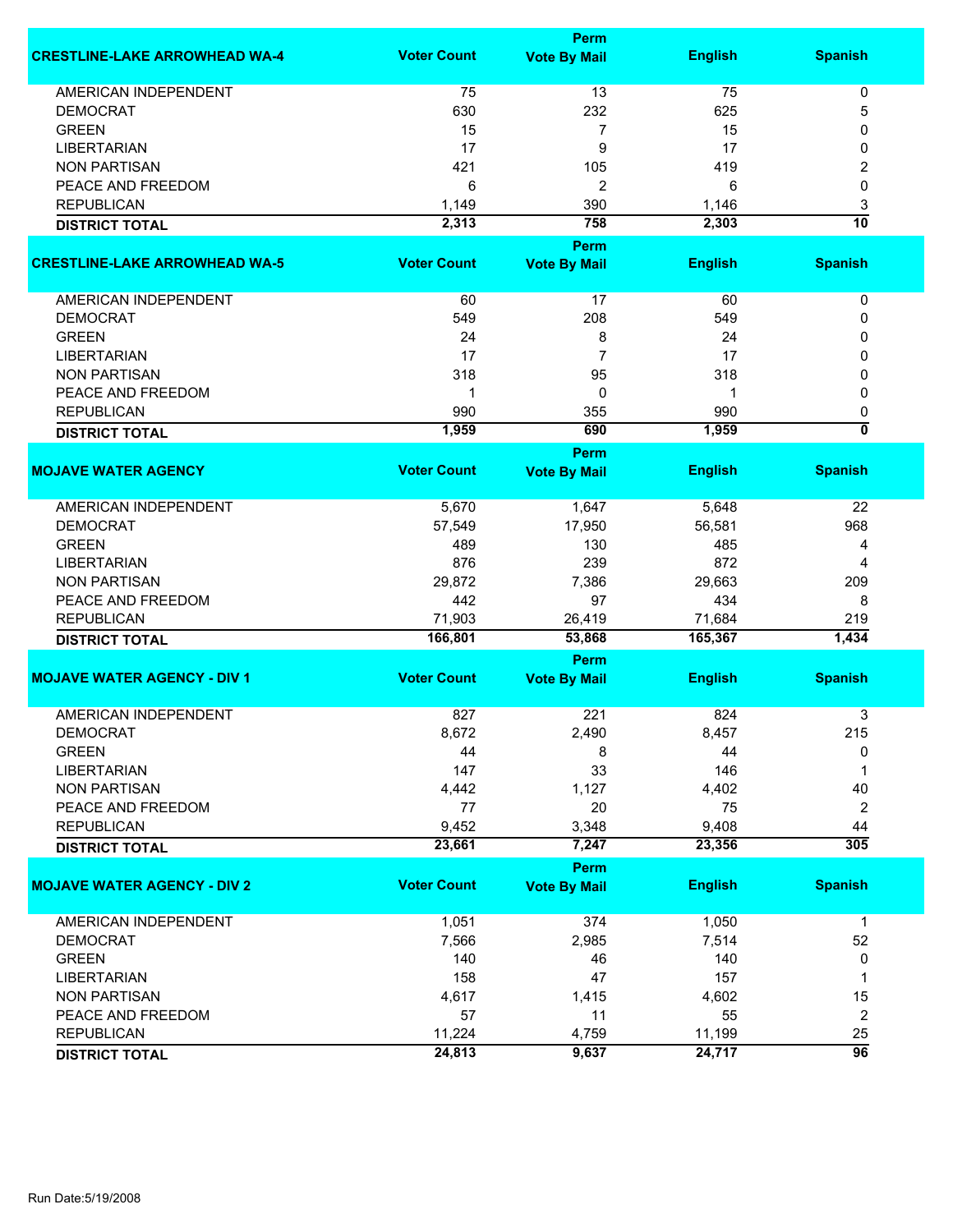|                                    |                         | <b>Perm</b>             |                         |                           |
|------------------------------------|-------------------------|-------------------------|-------------------------|---------------------------|
| <b>MOJAVE WATER AGENCY - DIV 3</b> | <b>Voter Count</b>      | <b>Vote By Mail</b>     | <b>English</b>          | <b>Spanish</b>            |
| <b>AMERICAN INDEPENDENT</b>        | 895                     | 234                     | 891                     | 4                         |
| <b>DEMOCRAT</b>                    | 8,408                   | 2,585                   | 8,262                   | 146                       |
| <b>GREEN</b>                       | 69                      | 18                      | 67                      | 2                         |
| <b>LIBERTARIAN</b>                 | 181                     | 48                      | 180                     | 1                         |
| <b>NON PARTISAN</b>                | 4,613                   | 1,080                   | 4,580                   | 33                        |
| PEACE AND FREEDOM                  | 68                      | 12                      | 67                      | 1                         |
| <b>REPUBLICAN</b>                  | 12,983                  | 4,743                   | 12,952                  | 31                        |
| <b>DISTRICT TOTAL</b>              | 27,217                  | 8,720                   | 26,999                  | $\overline{218}$          |
|                                    |                         | <b>Perm</b>             |                         |                           |
| <b>MOJAVE WATER AGENCY - DIV 4</b> | <b>Voter Count</b>      | <b>Vote By Mail</b>     | <b>English</b>          | <b>Spanish</b>            |
| AMERICAN INDEPENDENT               | 714                     | 195                     | 710                     | 4                         |
| <b>DEMOCRAT</b>                    | 10,234                  | 2,911                   | 10,052                  | 182                       |
| <b>GREEN</b>                       | 71                      | 14                      | 70                      | 1                         |
| <b>LIBERTARIAN</b>                 | 83                      | 26                      | 83                      | 0                         |
| <b>NON PARTISAN</b>                | 4,620                   | 1,052                   | 4,580                   | 40                        |
| PEACE AND FREEDOM                  | 56                      | 10                      | 54                      | $\boldsymbol{2}$          |
| <b>REPUBLICAN</b>                  | 10,327                  | 3,473                   | 10,293                  | 34                        |
| <b>DISTRICT TOTAL</b>              | 26,105                  | 7,681                   | 25,842                  | 263                       |
|                                    |                         | <b>Perm</b>             |                         |                           |
| <b>MOJAVE WATER AGENCY - DIV 5</b> | <b>Voter Count</b>      | <b>Vote By Mail</b>     | <b>English</b>          | <b>Spanish</b>            |
|                                    |                         |                         |                         |                           |
| AMERICAN INDEPENDENT               | 818                     | 256                     | 817                     | $\mathbf 1$               |
| <b>DEMOCRAT</b>                    | 7,646                   | 2,519                   | 7,574                   | 72                        |
| <b>GREEN</b>                       | 66                      | 16                      | 65                      | 1                         |
| <b>LIBERTARIAN</b>                 | 101                     | 30                      | 101                     | 0                         |
| <b>NON PARTISAN</b>                | 4,099                   | 1,028                   | 4,079                   | 20                        |
| PEACE AND FREEDOM                  | 66                      | 16                      | 66                      | 0                         |
| <b>REPUBLICAN</b>                  | 12,578                  | 4,660                   | 12,552                  | 26                        |
| <b>DISTRICT TOTAL</b>              | 25,374                  | 8,525                   | 25,254                  | $\overline{120}$          |
|                                    |                         | Perm                    |                         |                           |
| <b>MOJAVE WATER AGENCY - DIV 6</b> | <b>Voter Count</b>      | <b>Vote By Mail</b>     | <b>English</b>          | <b>Spanish</b>            |
| AMERICAN INDEPENDENT               | 639                     | 177                     | 633                     | 6                         |
| <b>DEMOCRAT</b>                    | 6,973                   | 2,092                   | 6,870                   | 103                       |
| <b>GREEN</b>                       | 45                      | 15                      | 45                      | 0                         |
| <b>LIBERTARIAN</b>                 | 68                      | 18                      | 67                      | 1                         |
| <b>NON PARTISAN</b>                | 3,559                   | 816                     | 3,534                   | 25                        |
| PEACE AND FREEDOM                  | 50                      | 13                      | 50                      | 0                         |
| <b>REPUBLICAN</b>                  | 5,889                   | 2,003                   | 5,868                   | 21                        |
| <b>DISTRICT TOTAL</b>              | 17,223                  | 5,134                   | 17,067                  | 156                       |
|                                    |                         | Perm                    |                         |                           |
| <b>MOJAVE WATER AGENCY - DIV 7</b> | <b>Voter Count</b>      | <b>Vote By Mail</b>     | <b>English</b>          | <b>Spanish</b>            |
| <b>AMERICAN INDEPENDENT</b>        | 726                     | 190                     | 723                     | 3                         |
| <b>DEMOCRAT</b>                    | 8,050                   | 2,368                   | 7,852                   | 198                       |
| <b>GREEN</b>                       | 54                      | 13                      | 54                      | 0                         |
| <b>LIBERTARIAN</b>                 | 138                     | 37                      | 138                     | 0                         |
| <b>NON PARTISAN</b>                | 3,922                   | 868                     | 3,886                   | 36                        |
| PEACE AND FREEDOM                  | 68                      | 15                      | 67                      | 1                         |
| <b>REPUBLICAN</b>                  | 9,450                   | 3,433                   | 9,412                   | 38                        |
| <b>DISTRICT TOTAL</b>              | 22,408                  | 6,924                   | 22,132                  | $\overline{276}$          |
|                                    |                         | Perm                    |                         |                           |
| <b>SAN GORGONIO PASS WA</b>        | <b>Voter Count</b>      | <b>Vote By Mail</b>     | <b>English</b>          | <b>Spanish</b>            |
| <b>NON PARTISAN</b>                | 0                       | 0                       | 0                       | 0                         |
| <b>DISTRICT TOTAL</b>              | $\overline{\mathbf{0}}$ | $\overline{\mathbf{0}}$ | $\overline{\mathbf{0}}$ | $\overline{\mathfrak{o}}$ |
|                                    |                         |                         |                         |                           |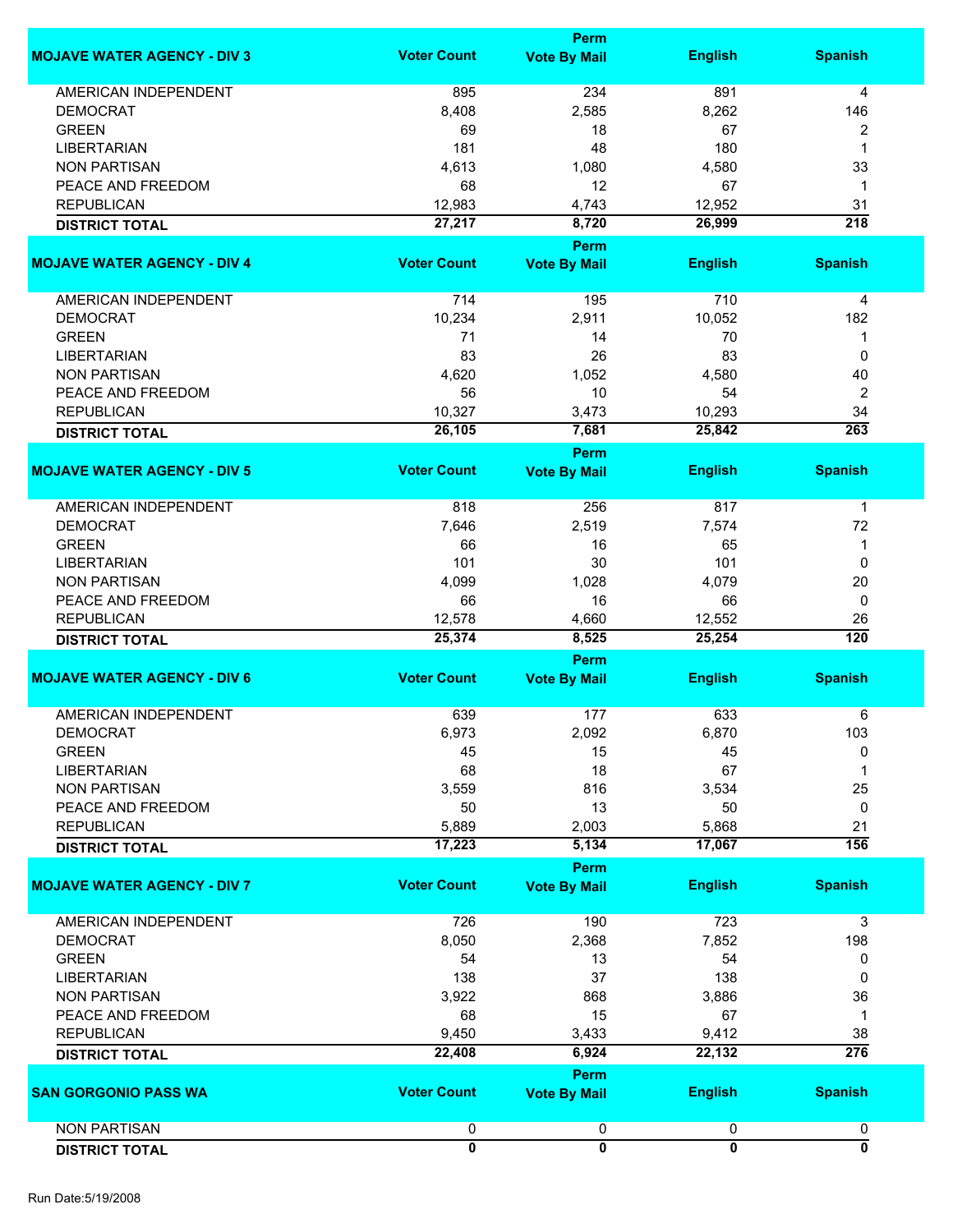|                                            |                    | Perm                        |                  |                |
|--------------------------------------------|--------------------|-----------------------------|------------------|----------------|
| <b>CHINO BASIN WCD</b>                     | <b>Voter Count</b> | <b>Vote By Mail</b>         | <b>English</b>   | <b>Spanish</b> |
| <b>AMERICAN INDEPENDENT</b>                | 3,310              | 791                         | 3,280            | 30             |
| <b>DEMOCRAT</b>                            | 63,950             | 16,658                      | 62,047           | 1,903          |
| <b>GREEN</b>                               | 588                | 146                         | 583              | 5              |
| <b>LIBERTARIAN</b>                         | 603                | 146                         | 594              | 9              |
| <b>NON PARTISAN</b>                        | 26,151             | 5,665                       | 25,746           | 405            |
|                                            |                    |                             |                  |                |
| PEACE AND FREEDOM                          | 452                | 56                          | 443              | 9              |
| <b>REPUBLICAN</b>                          | 57,512             | 18,232                      | 57,142           | 370            |
| <b>DISTRICT TOTAL</b>                      | 152,566            | 41,694                      | 149,835          | 2,731          |
| <b>CHINO BASIN WCD - DIV 1</b>             | <b>Voter Count</b> | Perm<br><b>Vote By Mail</b> | <b>English</b>   | <b>Spanish</b> |
|                                            |                    |                             |                  |                |
| AMERICAN INDEPENDENT                       | 574                | 139                         | 568              | 6              |
| <b>DEMOCRAT</b>                            | 10,648             | 2,849                       | 10,431           | 217            |
| <b>GREEN</b>                               | 125                | 28                          | 125              | 0              |
| <b>LIBERTARIAN</b>                         | 129                | 45                          | 128              | 1              |
| <b>NON PARTISAN</b>                        | 4,536              | 990                         | 4,467            | 69             |
| PEACE AND FREEDOM                          | 64                 | $\overline{7}$              | 63               | $\mathbf{1}$   |
| <b>REPUBLICAN</b>                          | 10,413             | 3,772                       | 10,367           | 46             |
|                                            |                    |                             |                  |                |
| <b>DISTRICT TOTAL</b>                      | 26,489             | 7,830                       | 26,149           | 340            |
| <b>CHINO BASIN WCD - DIV 2</b>             | <b>Voter Count</b> | Perm<br><b>Vote By Mail</b> | <b>English</b>   | <b>Spanish</b> |
|                                            |                    |                             |                  |                |
| <b>AMERICAN INDEPENDENT</b>                | 653                | 178                         | 647              | 6              |
| <b>DEMOCRAT</b>                            | 10,578             | 2,706                       | 10,441           | 137            |
| <b>GREEN</b>                               | 125                | 31                          | 124              | 1              |
| <b>LIBERTARIAN</b>                         | 105                | 21                          | 105              | 0              |
| <b>NON PARTISAN</b>                        | 4,997              | 1,056                       | 4,954            | 43             |
| PEACE AND FREEDOM                          | 62                 | 5                           | 62               | 0              |
|                                            | 10,224             |                             |                  |                |
| <b>REPUBLICAN</b><br><b>DISTRICT TOTAL</b> | 26,744             | 3,218<br>7,215              | 10,171<br>26,504 | 53<br>240      |
|                                            |                    | Perm                        |                  |                |
| <b>CHINO BASIN WCD - DIV 3</b>             | <b>Voter Count</b> | <b>Vote By Mail</b>         | <b>English</b>   | <b>Spanish</b> |
|                                            |                    |                             |                  |                |
| <b>AMERICAN INDEPENDENT</b>                | 364                | 79                          | 359              | 5              |
| <b>DEMOCRAT</b>                            | 8,393              | 2,216                       | 7,987            | 406            |
| <b>GREEN</b>                               | 73                 | 15                          | 73               | 0              |
| <b>LIBERTARIAN</b>                         | 69                 | 9                           | 67               | $\overline{2}$ |
| <b>NON PARTISAN</b>                        | 2,707              | 581                         | 2,633            | 74             |
| PEACE AND FREEDOM                          | 54                 | 6                           | 53               | $\mathbf{1}$   |
| <b>REPUBLICAN</b>                          | 5,520              | 1,641                       | 5,462            | 58             |
| <b>DISTRICT TOTAL</b>                      | 17,180             | 4,547                       | 16,634           | 546            |
|                                            |                    | Perm                        |                  |                |
| <b>CHINO BASIN WCD - DIV 4</b>             | <b>Voter Count</b> | <b>Vote By Mail</b>         | <b>English</b>   | <b>Spanish</b> |
| <b>AMERICAN INDEPENDENT</b>                | 333                | 70                          | 330              | 3              |
| <b>DEMOCRAT</b>                            | 7,435              | 1,937                       | 7,120            | 315            |
| <b>GREEN</b>                               | 44                 | 9                           | 44               | 0              |
| <b>LIBERTARIAN</b>                         | 52                 | 8                           | 50               | $\overline{2}$ |
| <b>NON PARTISAN</b>                        | 2,798              | 524                         | 2,738            | 60             |
| PEACE AND FREEDOM                          | 72                 | 9                           | 71               | $\mathbf{1}$   |
|                                            |                    |                             |                  |                |
| <b>REPUBLICAN</b>                          | 4,981              | 1,398                       | 4,932            | 49             |
| <b>DISTRICT TOTAL</b>                      | 15,715             | 3,955                       | 15,285           | 430            |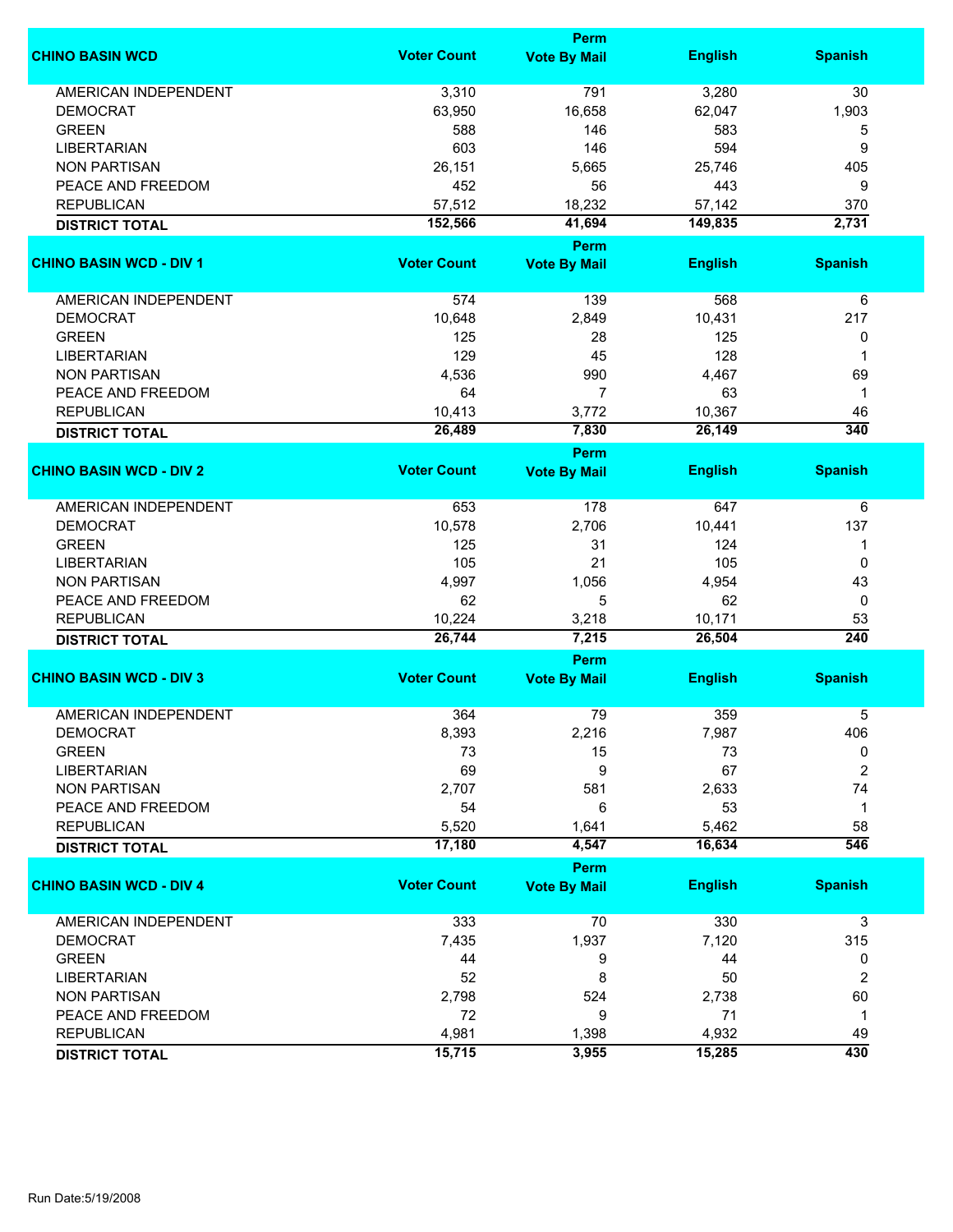|                                       |                    | Perm                        |                |                            |
|---------------------------------------|--------------------|-----------------------------|----------------|----------------------------|
| <b>CHINO BASIN WCD - DIV 5</b>        | <b>Voter Count</b> | <b>Vote By Mail</b>         | <b>English</b> | <b>Spanish</b>             |
| <b>AMERICAN INDEPENDENT</b>           | 392                | 86                          | 390            | $\overline{2}$             |
| <b>DEMOCRAT</b>                       | 9,066              | 2,182                       | 8,696          | 370                        |
| <b>GREEN</b>                          | 58                 | 16                          | 57             | 1                          |
| <b>LIBERTARIAN</b>                    | 73                 | 17                          | 71             | $\overline{2}$             |
| <b>NON PARTISAN</b>                   | 3,267              | 681                         | 3,194          | 73                         |
| PEACE AND FREEDOM                     |                    |                             |                |                            |
|                                       | 83                 | 11                          | 81             | 2                          |
| <b>REPUBLICAN</b>                     | 7,520              | 2,221                       | 7,443          | 77                         |
| <b>DISTRICT TOTAL</b>                 | 20,459             | 5,214                       | 19,932         | 527                        |
| <b>CHINO BASIN WCD - DIV 6</b>        | <b>Voter Count</b> | Perm<br><b>Vote By Mail</b> | <b>English</b> | <b>Spanish</b>             |
|                                       |                    |                             |                |                            |
| AMERICAN INDEPENDENT                  | 515                | 129                         | 513            | $\overline{2}$             |
| <b>DEMOCRAT</b>                       | 10,028             | 2,693                       | 9,743          | 285                        |
| <b>GREEN</b>                          | 86                 | 25                          | 84             | 2                          |
| <b>LIBERTARIAN</b>                    | 85                 | 26                          | 83             | $\overline{2}$             |
| <b>NON PARTISAN</b>                   | 3,893              | 902                         | 3,848          | 45                         |
| PEACE AND FREEDOM                     | 67                 | 13                          | 66             | 1                          |
| <b>REPUBLICAN</b>                     | 9,540              | 3,022                       | 9,489          | 51                         |
|                                       |                    |                             |                | 388                        |
| <b>DISTRICT TOTAL</b>                 | 24,214             | 6,810<br><b>Perm</b>        | 23,826         |                            |
| <b>CHINO BASIN WCD - DIV 7</b>        | <b>Voter Count</b> | <b>Vote By Mail</b>         | <b>English</b> | <b>Spanish</b>             |
|                                       |                    |                             |                |                            |
| <b>AMERICAN INDEPENDENT</b>           | 479                | 110                         | 473            | 6                          |
| <b>DEMOCRAT</b>                       | 7,802              | 2,075                       | 7,629          | 173                        |
| <b>GREEN</b>                          | 77                 | 22                          | 76             | 1                          |
| <b>LIBERTARIAN</b>                    | 90                 | 20                          | 90             | 0                          |
| <b>NON PARTISAN</b>                   | 3,953              | 931                         | 3,912          | 41                         |
| PEACE AND FREEDOM                     | 50                 | 5                           | 47             | 3                          |
| <b>REPUBLICAN</b>                     | 9,314              | 2,960                       | 9,278          | 36                         |
|                                       | 21,765             | 6,123                       | 21,505         | 260                        |
| <b>DISTRICT TOTAL</b>                 |                    | Perm                        |                |                            |
| <b>SAN BERNARDINO VALLEY WCD</b>      | <b>Voter Count</b> | <b>Vote By Mail</b>         | <b>English</b> | <b>Spanish</b>             |
|                                       |                    |                             |                |                            |
| <b>AMERICAN INDEPENDENT</b>           | 2,493              | 643                         | 2,481          | 12                         |
| <b>DEMOCRAT</b>                       | 35,775             | 10,709                      | 35,216         | 559                        |
| <b>GREEN</b>                          | 366                | 73                          | 364            | 2                          |
| <b>LIBERTARIAN</b>                    | 400                | 110                         | 398            | $\overline{2}$             |
| <b>NON PARTISAN</b>                   | 15,915             | 3,809                       | 15,805         | 110                        |
| PEACE AND FREEDOM                     | 282                | 50                          | 276            | 6                          |
| <b>REPUBLICAN</b>                     | 38,952             | 13,235                      | 38,841         | 111                        |
| <b>DISTRICT TOTAL</b>                 | 94,183             | 28,629                      | 93,381         | 802                        |
|                                       |                    | Perm                        |                |                            |
| <b>SAN BERNARDINO VLY WCD - DIV 1</b> | <b>Voter Count</b> | <b>Vote By Mail</b>         | <b>English</b> | <b>Spanish</b>             |
| AMERICAN INDEPENDENT                  | 418                | 109                         | 417            | $\mathbf 1$                |
| <b>DEMOCRAT</b>                       | 5,692              | 1,840                       | 5,638          | 54                         |
| <b>GREEN</b>                          | 105                | 22                          | 104            | 1                          |
| <b>LIBERTARIAN</b>                    | 77                 | 25                          | 77             | 0                          |
| <b>NON PARTISAN</b>                   | 2,710              | 706                         | 2,699          | 11                         |
| PEACE AND FREEDOM                     | 32                 | 4                           | 31             | $\mathbf{1}$               |
|                                       |                    |                             |                |                            |
| <b>REPUBLICAN</b>                     | 8,579              | 3,115                       | 8,560          | 19                         |
| <b>DISTRICT TOTAL</b>                 | 17,613             | 5,821                       | 17,526         | $\overline{\overline{87}}$ |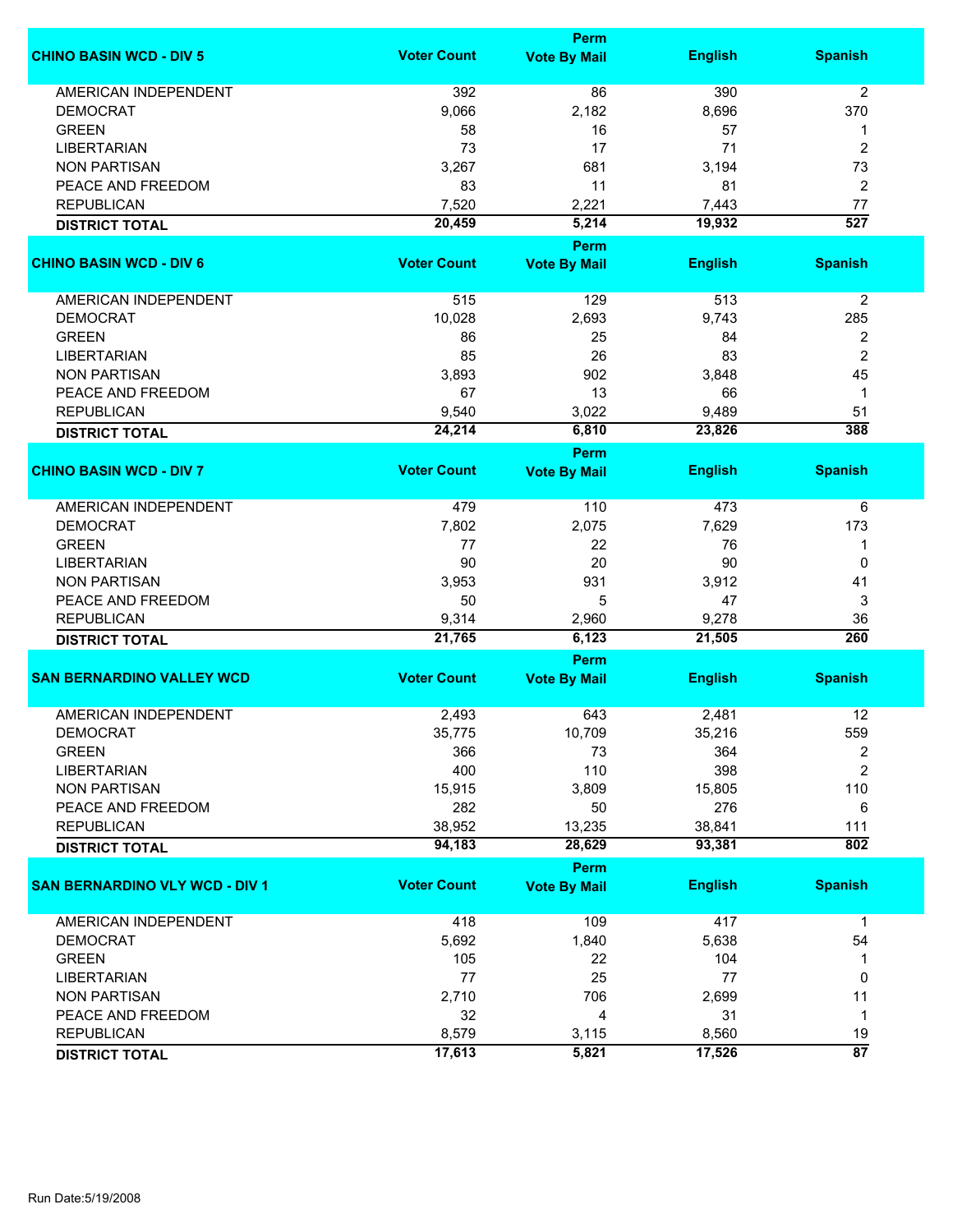|                                       | <b>Perm</b>        |                             |                |                        |  |
|---------------------------------------|--------------------|-----------------------------|----------------|------------------------|--|
| <b>SAN BERNARDINO VLY WCD - DIV 2</b> | <b>Voter Count</b> | <b>Vote By Mail</b>         | <b>English</b> | <b>Spanish</b>         |  |
| AMERICAN INDEPENDENT                  | 313                | 82                          | 312            | 1                      |  |
| <b>DEMOCRAT</b>                       | 4,395              | 981                         | 4,269          | 126                    |  |
| <b>GREEN</b>                          | 33                 | 8                           | 33             | 0                      |  |
| <b>LIBERTARIAN</b>                    | 42                 | 13                          | 42             | 0                      |  |
| <b>NON PARTISAN</b>                   | 1,942              | 329                         | 1,919          | 23                     |  |
| PEACE AND FREEDOM                     | 32                 | 3                           | 31             | 1                      |  |
|                                       |                    |                             |                |                        |  |
| <b>REPUBLICAN</b>                     | 3,596              | 932                         | 3,579          | 17                     |  |
| <b>DISTRICT TOTAL</b>                 | 10,353             | 2,348                       | 10,185         | $\overline{168}$       |  |
|                                       |                    | <b>Perm</b>                 |                |                        |  |
| <b>SAN BERNARDINO VLY WCD - DIV 3</b> | <b>Voter Count</b> | <b>Vote By Mail</b>         | <b>English</b> | <b>Spanish</b>         |  |
| AMERICAN INDEPENDENT                  | 462                | 99                          | 457            | 5                      |  |
| <b>DEMOCRAT</b>                       | 6,543              | 1,909                       | 6,460          | 83                     |  |
| <b>GREEN</b>                          | 58                 | 13                          | 58             | 0                      |  |
| <b>LIBERTARIAN</b>                    | 72                 | 18                          | 72             | 0                      |  |
| <b>NON PARTISAN</b>                   | 2,743              | 653                         | 2,727          | 16                     |  |
|                                       |                    |                             |                |                        |  |
| PEACE AND FREEDOM                     | 40                 | 5                           | 40             | 0                      |  |
| <b>REPUBLICAN</b>                     | 7,462              | 2,397                       | 7,441          | 21                     |  |
| <b>DISTRICT TOTAL</b>                 | 17,380             | 5,094                       | 17,255         | $\overline{125}$       |  |
|                                       |                    | Perm                        |                |                        |  |
| <b>SAN BERNARDINO VLY WCD - DIV 4</b> | <b>Voter Count</b> | <b>Vote By Mail</b>         | <b>English</b> | <b>Spanish</b>         |  |
| <b>AMERICAN INDEPENDENT</b>           | 216                | 48                          | 214            | $\overline{2}$         |  |
| <b>DEMOCRAT</b>                       | 4,160              | 1,102                       | 4,053          | 107                    |  |
| <b>GREEN</b>                          | 22                 | 4                           | 22             | 0                      |  |
| <b>LIBERTARIAN</b>                    | 33                 | 10                          | 32             | 1                      |  |
| <b>NON PARTISAN</b>                   | 1,434              | 304                         | 1,407          | 27                     |  |
| PEACE AND FREEDOM                     | 51                 | 9                           | 48             | 3                      |  |
|                                       |                    |                             |                |                        |  |
| <b>REPUBLICAN</b>                     | 2,634              | 812                         | 2,621          | 13<br>$\overline{153}$ |  |
| <b>DISTRICT TOTAL</b>                 | 8,550              | 2,289                       | 8,397          |                        |  |
|                                       |                    | <b>Perm</b>                 |                |                        |  |
| <b>SAN BERNARDINO VLY WCD - DIV 5</b> | <b>Voter Count</b> | <b>Vote By Mail</b>         | <b>English</b> | <b>Spanish</b>         |  |
| <b>AMERICAN INDEPENDENT</b>           | 423                | 102                         | 422            | 1                      |  |
| <b>DEMOCRAT</b>                       | 5,437              | 1,645                       | 5,374          | 63                     |  |
| <b>GREEN</b>                          | 64                 | 7                           | 64             | $\mathbf{0}$           |  |
| <b>LIBERTARIAN</b>                    | 82                 | 19                          | 81             |                        |  |
| <b>NON PARTISAN</b>                   | 2,490              | 583                         | 2,483          | 7                      |  |
| PEACE AND FREEDOM                     | 36                 | 8                           | 36             | 0                      |  |
| <b>REPUBLICAN</b>                     | 6,902              | 2,230                       | 6,892          | 10                     |  |
| <b>DISTRICT TOTAL</b>                 | 15,434             | 4,594                       | 15,352         | $\overline{82}$        |  |
|                                       |                    |                             |                |                        |  |
| <b>SAN BERNARDINO VLY WCD - DIV 6</b> | <b>Voter Count</b> | Perm<br><b>Vote By Mail</b> | <b>English</b> | <b>Spanish</b>         |  |
|                                       |                    |                             |                |                        |  |
| <b>AMERICAN INDEPENDENT</b>           | 321                | 109                         | 320            | $\mathbf 1$            |  |
| <b>DEMOCRAT</b>                       | 5,124              | 1,865                       | 5,064          | 60                     |  |
| <b>GREEN</b>                          | 38                 | 14                          | 38             | 0                      |  |
| <b>LIBERTARIAN</b>                    | 40                 | 13                          | 40             | 0                      |  |
| <b>NON PARTISAN</b>                   | 1,841              | 551                         | 1,830          | 11                     |  |
| PEACE AND FREEDOM                     | 49                 | 13                          | 49             | 0                      |  |
| <b>REPUBLICAN</b>                     | 4,930              | 1,988                       | 4,912          | 18                     |  |
|                                       | 12,343             | 4,553                       | 12,253         | 90                     |  |
| <b>DISTRICT TOTAL</b>                 |                    |                             |                |                        |  |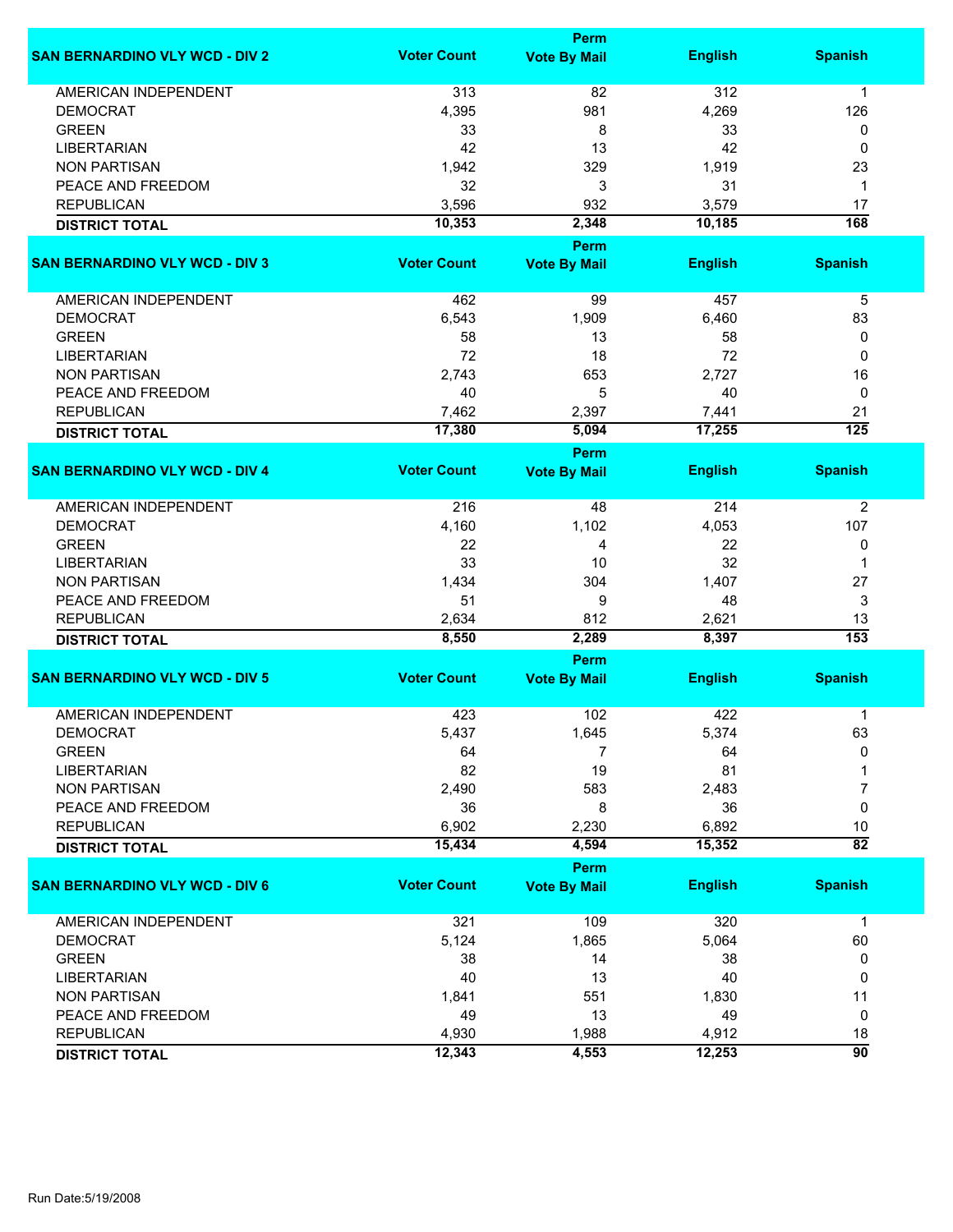|                                       |                    | Perm                |                |                           |
|---------------------------------------|--------------------|---------------------|----------------|---------------------------|
| <b>SAN BERNARDINO VLY WCD - DIV 7</b> | <b>Voter Count</b> | <b>Vote By Mail</b> | <b>English</b> | <b>Spanish</b>            |
| <b>AMERICAN INDEPENDENT</b>           | 340                | 94                  | 339            | $\mathbf 1$               |
| <b>DEMOCRAT</b>                       | 4,424              | 1,367               | 4,358          | 66                        |
| <b>GREEN</b>                          | 46                 | 5                   | 45             | 1                         |
| <b>LIBERTARIAN</b>                    | 54                 | 12                  | 54             | 0                         |
| <b>NON PARTISAN</b>                   | 2,755              | 683                 | 2,740          | 15                        |
| PEACE AND FREEDOM                     | 42                 | 8                   | 41             | 1                         |
| <b>REPUBLICAN</b>                     | 4,849              | 1,761               | 4,836          | 13                        |
| <b>DISTRICT TOTAL</b>                 | 12,510             | 3,930               | 12,413         | 97                        |
|                                       |                    | Perm                |                |                           |
| <b>BEAUMONT-CHERRY VALLEY WD</b>      | <b>Voter Count</b> | <b>Vote By Mail</b> | <b>English</b> | <b>Spanish</b>            |
| <b>DEMOCRAT</b>                       | 1                  | 1                   | 1              | 0                         |
| <b>NON PARTISAN</b>                   | 0                  | 0                   | 0              | 0                         |
| <b>REPUBLICAN</b>                     |                    |                     |                | 0                         |
| <b>DISTRICT TOTAL</b>                 | $\overline{2}$     | $\overline{2}$      | $\overline{2}$ | $\overline{\mathfrak{o}}$ |
|                                       |                    | Perm                |                |                           |
| <b>CRESTLINE VILLAGE WD</b>           | <b>Voter Count</b> | <b>Vote By Mail</b> | <b>English</b> | <b>Spanish</b>            |
| AMERICAN INDEPENDENT                  | 141                | 46                  | 141            | 0                         |
| <b>DEMOCRAT</b>                       | 1,217              | 469                 | 1,211          | 6                         |
| <b>GREEN</b>                          | 26                 | 7                   | 25             |                           |
| <b>LIBERTARIAN</b>                    | 38                 | 10                  | 38             | 0                         |
| <b>NON PARTISAN</b>                   | 657                | 188                 | 656            |                           |
| PEACE AND FREEDOM                     | 12                 | 3                   | 12             | 0                         |
| <b>REPUBLICAN</b>                     | 2,062              | 788                 | 2,058          | 4                         |
|                                       | 4,153              | 1,511               | 4,141          | $\overline{12}$           |
| <b>DISTRICT TOTAL</b>                 |                    | Perm                |                |                           |
| <b>EAST VALLEY WD</b>                 | <b>Voter Count</b> | <b>Vote By Mail</b> | <b>English</b> | <b>Spanish</b>            |
| <b>AMERICAN INDEPENDENT</b>           | 1,000              | 261                 | 992            | 8                         |
| <b>DEMOCRAT</b>                       | 15,582             | 4,616               | 15,300         | 282                       |
| <b>GREEN</b>                          | 123                | 31                  | 123            | 0                         |
| <b>LIBERTARIAN</b>                    | 139                | 37                  | 139            | 0                         |
| <b>NON PARTISAN</b>                   | 6,068              | 1,445               | 6,009          | 59                        |
| PEACE AND FREEDOM                     | 131                | 22                  | 129            | 2                         |
| <b>REPUBLICAN</b>                     | 14,486             | 4,783               | 14,433         | 53                        |
| <b>DISTRICT TOTAL</b>                 | 37,529             | 11,195              | 37,125         | 404                       |
|                                       |                    | <b>Perm</b>         |                |                           |
| <b>HESPERIA WD</b>                    | <b>Voter Count</b> | <b>Vote By Mail</b> | <b>English</b> | <b>Spanish</b>            |
| AMERICAN INDEPENDENT                  | 1,017              | 244                 | 1,013          | 4                         |
| <b>DEMOCRAT</b>                       | 10,891             | 3,021               | 10,641         | 250                       |
| <b>GREEN</b>                          | 75                 | 17                  | 74             | 1                         |
| <b>LIBERTARIAN</b>                    | 207                | 58                  | 206            | 1                         |
| <b>NON PARTISAN</b>                   | 5,607              | 1,194               | 5,551          | 56                        |
| PEACE AND FREEDOM                     | 91                 | 16                  | 91             | 0                         |
| <b>REPUBLICAN</b>                     | 13,376             | 4,544               | 13,329         | 47                        |
| <b>DISTRICT TOTAL</b>                 | 31,264             | 9,094               | 30,905         | 359                       |
|                                       |                    |                     |                |                           |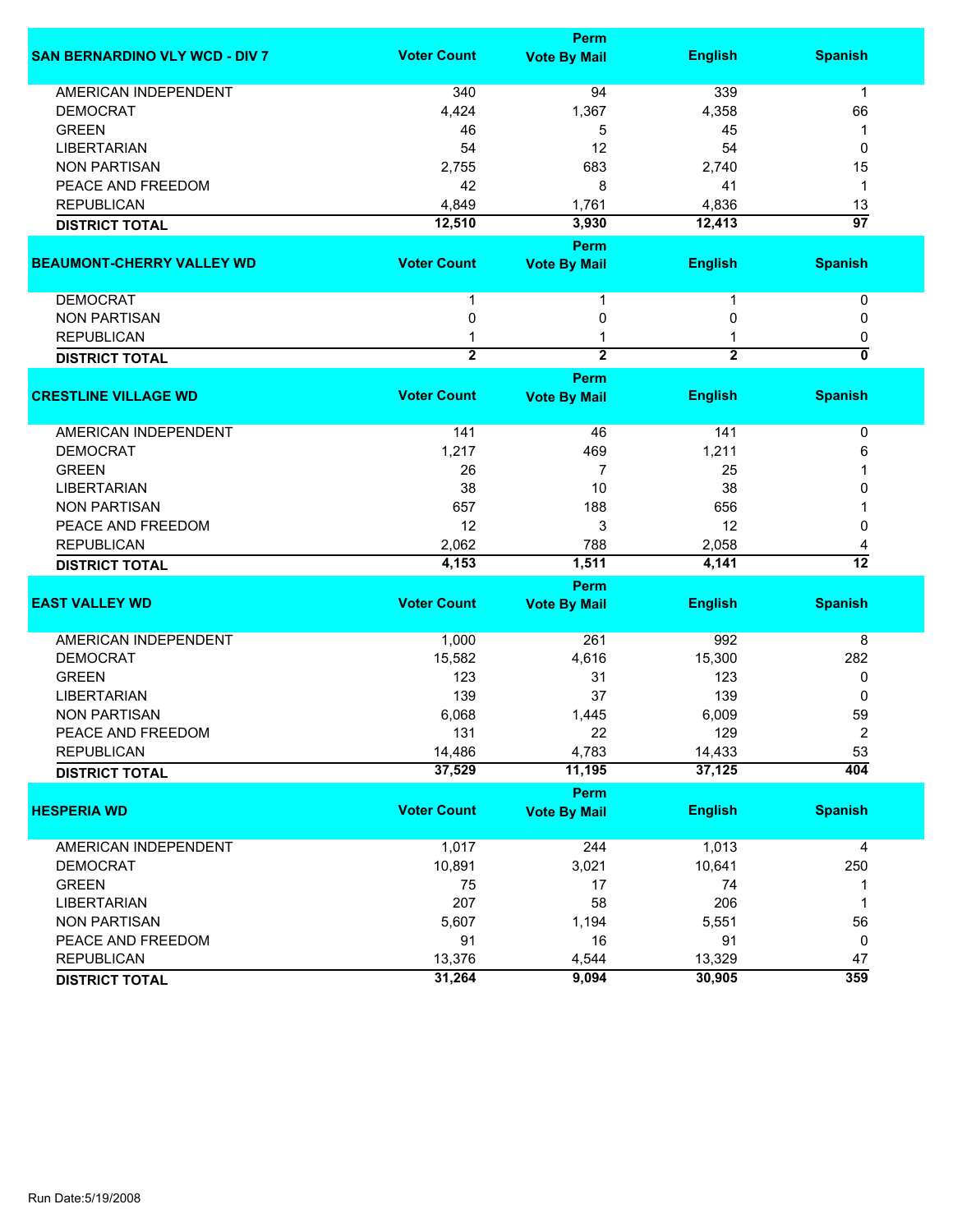|                               |                    | Perm                |                |                           |
|-------------------------------|--------------------|---------------------|----------------|---------------------------|
| <b>HI-DESERT WD</b>           | <b>Voter Count</b> | <b>Vote By Mail</b> | <b>English</b> | <b>Spanish</b>            |
| <b>AMERICAN INDEPENDENT</b>   | 409                | 129                 | 409            | 0                         |
| <b>DEMOCRAT</b>               | 3,170              | 1,273               | 3,155          | 15                        |
| <b>GREEN</b>                  | 47                 | 19                  | 47             | 0                         |
| <b>LIBERTARIAN</b>            | 49                 | 11                  | 48             | 1                         |
| <b>NON PARTISAN</b>           | 1,930              | 574                 | 1,923          | 7                         |
| PEACE AND FREEDOM             | 17                 | 3                   |                |                           |
|                               |                    |                     | 17             | 0                         |
| <b>REPUBLICAN</b>             | 5,060              | 2,186               | 5,051          | 9                         |
| <b>DISTRICT TOTAL</b>         | 10,682             | 4,195               | 10,650         | $\overline{32}$           |
|                               |                    | Perm                |                |                           |
| <b>INDIAN WELLS VALLEY WD</b> | <b>Voter Count</b> | <b>Vote By Mail</b> | <b>English</b> | <b>Spanish</b>            |
| AMERICAN INDEPENDENT          | 4                  | 3                   | 4              | 0                         |
| <b>DEMOCRAT</b>               | 27                 | 25                  | 27             | 0                         |
| <b>GREEN</b>                  | $\mathbf 1$        | $\mathbf 0$         | 1              | 0                         |
| <b>NON PARTISAN</b>           | 27                 | 27                  | 27             | 0                         |
| <b>REPUBLICAN</b>             | 42                 | 38                  | 42             | 0                         |
|                               | 101                | $\overline{93}$     | 101            | $\overline{\mathfrak{o}}$ |
| <b>DISTRICT TOTAL</b>         |                    |                     |                |                           |
|                               | <b>Voter Count</b> | Perm                |                |                           |
| <b>JOSHUA BASIN WD</b>        |                    | <b>Vote By Mail</b> | <b>English</b> | <b>Spanish</b>            |
| AMERICAN INDEPENDENT          | 167                | 73                  | 166            | 1                         |
| <b>DEMOCRAT</b>               | 1,395              | 581                 | 1,385          | 10                        |
| <b>GREEN</b>                  | 40                 | 16                  | 40             | 0                         |
| <b>LIBERTARIAN</b>            | 29                 | 14                  | 29             | 0                         |
| <b>NON PARTISAN</b>           | 828                | 277                 | 828            | 0                         |
| PEACE AND FREEDOM             | 15                 | 5                   | 15             | 0                         |
| <b>REPUBLICAN</b>             | 1,514              | 678                 | 1,511          | 3                         |
| <b>DISTRICT TOTAL</b>         | 3,988              | 1,644               | 3,974          | $\overline{14}$           |
|                               |                    | Perm                |                |                           |
| <b>MONTE VISTA WD</b>         | <b>Voter Count</b> | <b>Vote By Mail</b> | <b>English</b> | <b>Spanish</b>            |
|                               |                    |                     |                |                           |
| <b>AMERICAN INDEPENDENT</b>   | 329                | 63                  | 328            | 1                         |
| <b>DEMOCRAT</b>               | 7,936              | 1,885               | 7,611          | 325                       |
| <b>GREEN</b>                  | 57                 | 17                  | 55             | $\overline{2}$            |
| LIBERTARIAN                   | 85                 | 24                  | 83             | 2                         |
| <b>NON PARTISAN</b>           | 2,920              | 571                 | 2,831          | 89                        |
| PEACE AND FREEDOM             | 79                 | $\overline{7}$      | 76             | 3                         |
| <b>REPUBLICAN</b>             | 5,560              | 1,644               | 5,503          | 57                        |
| <b>DISTRICT TOTAL</b>         | 16,966             | 4,211               | 16,487         | 479                       |
|                               |                    | Perm                |                |                           |
| <b>ODESSA WATER DISTRICT</b>  | <b>Voter Count</b> | <b>Vote By Mail</b> | <b>English</b> | <b>Spanish</b>            |
|                               |                    |                     |                |                           |
| AMERICAN INDEPENDENT          | 317                | 77                  | 313            | 4                         |
| <b>DEMOCRAT</b>               | 3,501              | 954                 | 3,466          | 35                        |
| <b>GREEN</b>                  | 23                 | 7                   | 23             | 0                         |
| <b>LIBERTARIAN</b>            | 30                 | 6                   | 30             | 0                         |
| <b>NON PARTISAN</b>           | 1,816              | 341                 | 1,805          | 11                        |
| PEACE AND FREEDOM             | 17                 | 5                   | 17             | 0                         |
| <b>REPUBLICAN</b>             | 2,818              | 797                 | 2,813          | 5                         |
| <b>DISTRICT TOTAL</b>         | 8,522              | 2,187               | 8,467          | $\overline{55}$           |
|                               |                    |                     |                |                           |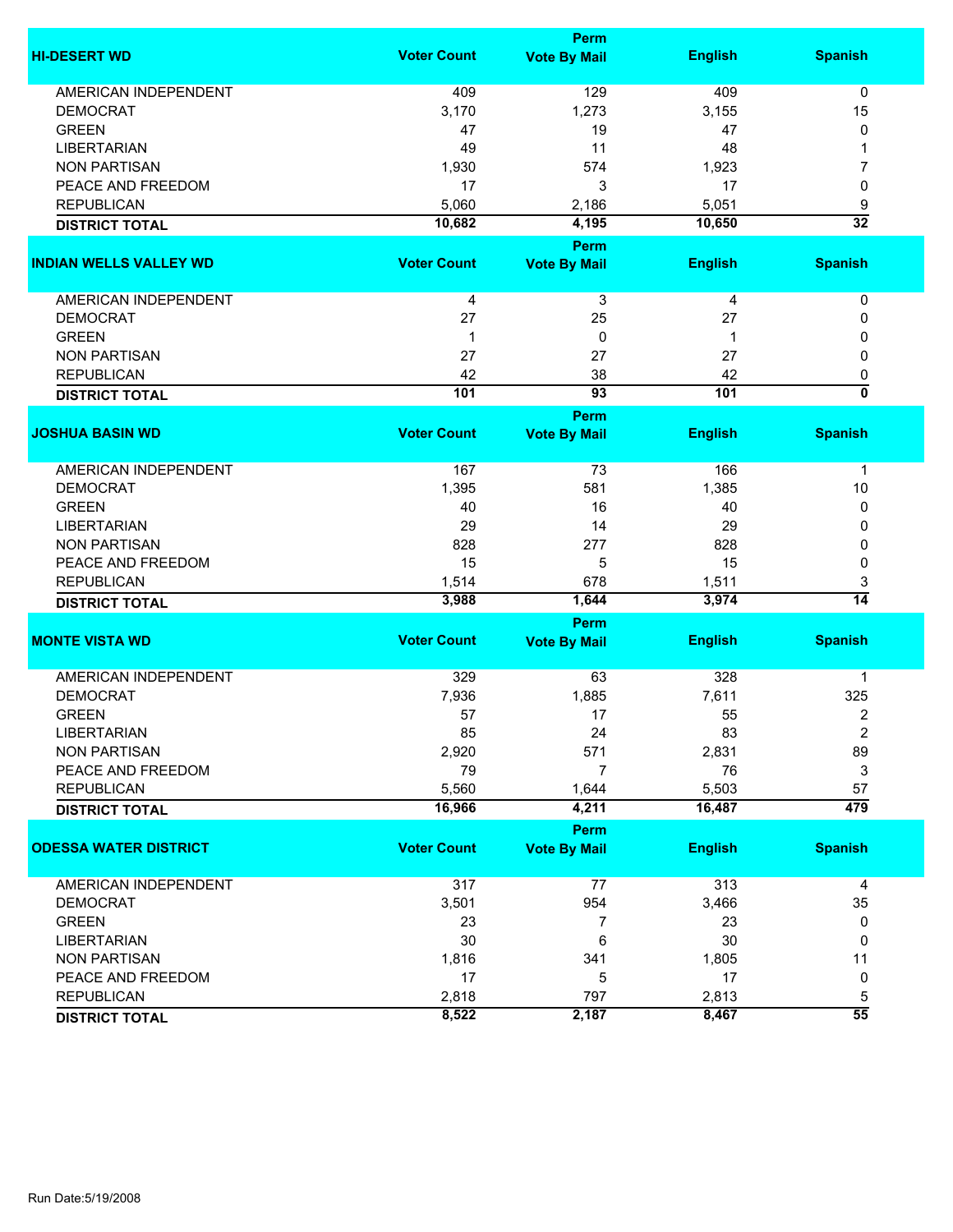|                                    |                    | <b>Perm</b>         |                |                              |
|------------------------------------|--------------------|---------------------|----------------|------------------------------|
| <b>RAND COMMUNITIES WD</b>         | <b>Voter Count</b> | <b>Vote By Mail</b> | <b>English</b> | <b>Spanish</b>               |
| <b>AMERICAN INDEPENDENT</b>        | $\overline{2}$     | $\mathbf{1}$        | 2              | 0                            |
| <b>DEMOCRAT</b>                    | 18                 | 17                  | 18             | 0                            |
| <b>LIBERTARIAN</b>                 | -1                 | 1                   |                | 0                            |
| <b>NON PARTISAN</b>                | 3                  | 3                   | 3              | 0                            |
|                                    |                    |                     |                |                              |
| <b>REPUBLICAN</b>                  | 26                 | 25                  | 26             | 0<br>$\overline{\mathbf{0}}$ |
| <b>DISTRICT TOTAL</b>              | 50                 | $\overline{47}$     | 50             |                              |
|                                    |                    | <b>Perm</b>         |                |                              |
| <b>RUNNING SPRINGS WD</b>          | <b>Voter Count</b> | <b>Vote By Mail</b> | <b>English</b> | <b>Spanish</b>               |
| AMERICAN INDEPENDENT               | 69                 | 16                  | 69             | 0                            |
| <b>DEMOCRAT</b>                    | 698                | 262                 | 696            | 2                            |
| <b>GREEN</b>                       | 17                 | 5                   | 17             | 0                            |
| <b>LIBERTARIAN</b>                 | 18                 | 10                  | 18             | 0                            |
| <b>NON PARTISAN</b>                | 446                | 128                 | 446            | 0                            |
| PEACE AND FREEDOM                  | 4                  | 1                   | 4              | 0                            |
| <b>REPUBLICAN</b>                  | 1,325              | 458                 | 1,325          | 0                            |
|                                    | 2,577              | 880                 | 2,575          | $\overline{2}$               |
| <b>DISTRICT TOTAL</b>              |                    |                     |                |                              |
|                                    |                    | Perm                |                |                              |
| <b>TWENTYNINE PALMS WD</b>         | <b>Voter Count</b> | <b>Vote By Mail</b> | <b>English</b> | <b>Spanish</b>               |
| AMERICAN INDEPENDENT               | 184                | 65                  | 184            | 0                            |
| <b>DEMOCRAT</b>                    | 1,614              | 581                 | 1,611          | 3                            |
| <b>GREEN</b>                       | 33                 | 11                  | 33             | 0                            |
| <b>LIBERTARIAN</b>                 | 34                 | 10                  | 34             | 0                            |
| <b>NON PARTISAN</b>                | 1,270              | 334                 | 1,269          |                              |
| PEACE AND FREEDOM                  | 21                 | 5                   | 21             | 0                            |
| <b>REPUBLICAN</b>                  | 2,410              | 886                 | 2,402          | 8                            |
|                                    | 5,566              | 1,892               | 5,554          | $\overline{12}$              |
| <b>DISTRICT TOTAL</b>              |                    |                     |                |                              |
|                                    |                    | Perm                |                |                              |
| <b>VICTORVILLE WD</b>              | <b>Voter Count</b> | <b>Vote By Mail</b> | <b>English</b> | <b>Spanish</b>               |
| <b>AMERICAN INDEPENDENT</b>        | 1,053              | 277                 | 1,046          | 7                            |
| <b>DEMOCRAT</b>                    | 15,071             | 4,159               | 14,742         | 329                          |
| <b>GREEN</b>                       | 96                 | 22                  | 95             | 1                            |
| LIBERTARIAN                        | 132                | 38                  | 131            | 1                            |
| <b>NON PARTISAN</b>                | 6,801              | 1,538               | 6,734          | 67                           |
| PEACE AND FREEDOM                  | 110                | 18                  | 107            | 3                            |
| <b>REPUBLICAN</b>                  | 13,314             | 4,210               | 13,257         | 57                           |
| <b>DISTRICT TOTAL</b>              | 36,577             | 10,262              | 36,112         | 465                          |
|                                    |                    | <b>Perm</b>         |                |                              |
| <b>VICTORVILLE WD - IMP DIST 1</b> | <b>Voter Count</b> | <b>Vote By Mail</b> | <b>English</b> | <b>Spanish</b>               |
|                                    |                    |                     |                |                              |
| <b>AMERICAN INDEPENDENT</b>        | 833                | 216                 | 826            | $\overline{7}$               |
| <b>DEMOCRAT</b>                    | 11,727             | 3,203               | 11,468         | 259                          |
| <b>GREEN</b>                       | 77                 | 18                  | 76             | 1                            |
| <b>LIBERTARIAN</b>                 | 92                 | 28                  | 91             | 1                            |
| <b>NON PARTISAN</b>                | 5,274              | 1,157               | 5,221          | 53                           |
| PEACE AND FREEDOM                  | 85                 | 13                  | 83             | $\overline{2}$               |
| <b>REPUBLICAN</b>                  | 9,908              | 3,088               | 9,866          | 42                           |
| <b>DISTRICT TOTAL</b>              | 27,996             | 7,723               | 27,631         | 365                          |
|                                    |                    |                     |                |                              |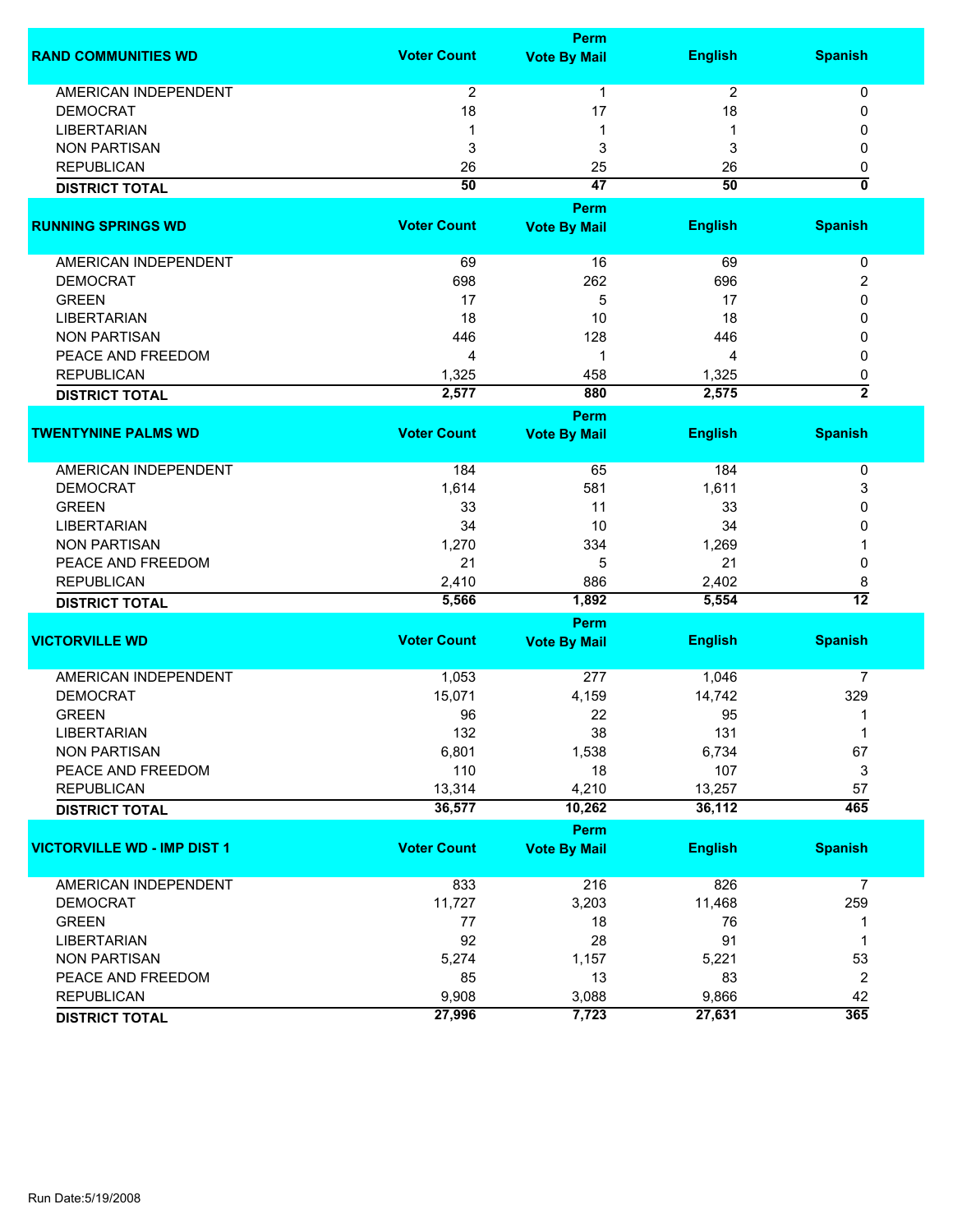|                                    | Perm               |                             |                |                      |  |
|------------------------------------|--------------------|-----------------------------|----------------|----------------------|--|
| <b>VICTORVILLE WD - IMP DIST 2</b> | <b>Voter Count</b> | <b>Vote By Mail</b>         | <b>English</b> | <b>Spanish</b>       |  |
| <b>AMERICAN INDEPENDENT</b>        | 220                | 61                          | 220            | $\mathbf 0$          |  |
| <b>DEMOCRAT</b>                    | 3,344              | 956                         | 3,274          | 70                   |  |
| <b>GREEN</b>                       | 19                 | 4                           | 19             | 0                    |  |
| <b>LIBERTARIAN</b>                 | 40                 | 10                          | 40             | 0                    |  |
| <b>NON PARTISAN</b>                | 1,527              | 381                         | 1,513          | 14                   |  |
| PEACE AND FREEDOM                  | 25                 | 5                           | 24             | 1                    |  |
|                                    |                    |                             |                |                      |  |
| <b>REPUBLICAN</b>                  | 3,406              | 1,122                       | 3,391          | 15                   |  |
| <b>DISTRICT TOTAL</b>              | 8,581              | 2,539                       | 8,481          | $\overline{100}$     |  |
| <b>YUCAIPA VALLEY WD</b>           | <b>Voter Count</b> | Perm                        | <b>English</b> | <b>Spanish</b>       |  |
|                                    |                    | <b>Vote By Mail</b>         |                |                      |  |
| AMERICAN INDEPENDENT               | 786                | 199                         | 785            | $\mathbf{1}$         |  |
| <b>DEMOCRAT</b>                    | 7,335              | 2,482                       | 7,263          | 72                   |  |
| <b>GREEN</b>                       | 101                | 20                          | 101            | 0                    |  |
| <b>LIBERTARIAN</b>                 | 136                | 29                          | 136            | $\mathbf 0$          |  |
| <b>NON PARTISAN</b>                | 3,781              | 997                         | 3,770          | 11                   |  |
| PEACE AND FREEDOM                  | 36                 | 9                           | 36             | 0                    |  |
| <b>REPUBLICAN</b>                  | 12,831             |                             | 12,811         | 20                   |  |
|                                    |                    | 4,501                       |                |                      |  |
| <b>DISTRICT TOTAL</b>              | 25,006             | 8,237                       | 24,902         | 104                  |  |
| <b>YUCAIPA VALLEY WD - DIV 1</b>   | <b>Voter Count</b> | Perm<br><b>Vote By Mail</b> | <b>English</b> | <b>Spanish</b>       |  |
|                                    |                    |                             |                |                      |  |
| <b>AMERICAN INDEPENDENT</b>        | 221                | 49                          | 221            | 0                    |  |
| <b>DEMOCRAT</b>                    | 1,895              | 582                         | 1,867          | 28                   |  |
| <b>GREEN</b>                       | 30                 | 5                           | 30             | 0                    |  |
| <b>LIBERTARIAN</b>                 | 37                 | 6                           | 37             | 0                    |  |
| <b>NON PARTISAN</b>                | 1,033              | 256                         | 1,032          |                      |  |
| PEACE AND FREEDOM                  | 12                 | 3                           | 12             | 0                    |  |
| <b>REPUBLICAN</b>                  |                    |                             | 3,226          |                      |  |
|                                    | 3,232<br>6,460     | 1,116<br>2,017              | 6,425          | 6<br>$\overline{35}$ |  |
| <b>DISTRICT TOTAL</b>              |                    | Perm                        |                |                      |  |
| <b>YUCAIPA VALLEY WD - DIV 2</b>   | <b>Voter Count</b> | <b>Vote By Mail</b>         | <b>English</b> | <b>Spanish</b>       |  |
|                                    |                    |                             |                |                      |  |
| <b>AMERICAN INDEPENDENT</b>        | 174                | 49                          | 173            | 1                    |  |
| <b>DEMOCRAT</b>                    | 1,585              | 496                         | 1,574          | 11                   |  |
| <b>GREEN</b>                       | 27                 | 7                           | 27             | 0                    |  |
| <b>LIBERTARIAN</b>                 | 34                 | 11                          | 34             | 0                    |  |
| <b>NON PARTISAN</b>                | 877                | 231                         | 876            |                      |  |
| PEACE AND FREEDOM                  | 7                  | 3                           | 7              | 0                    |  |
| <b>REPUBLICAN</b>                  | 2,674              | 912                         | 2,672          | 2                    |  |
| <b>DISTRICT TOTAL</b>              | 5,378              | 1,709                       | 5,363          | $\overline{15}$      |  |
|                                    |                    | Perm                        |                |                      |  |
| <b>YUCAIPA VALLEY WD - DIV 3</b>   | <b>Voter Count</b> | <b>Vote By Mail</b>         | <b>English</b> | <b>Spanish</b>       |  |
| AMERICAN INDEPENDENT               | 174                | 43                          | 174            | 0                    |  |
| <b>DEMOCRAT</b>                    | 1,739              | 684                         | 1,733          | 6                    |  |
| <b>GREEN</b>                       | 18                 | 2                           | 18             | 0                    |  |
| <b>LIBERTARIAN</b>                 | 24                 | 2                           | 24             | 0                    |  |
| <b>NON PARTISAN</b>                | 833                | 266                         | 829            | 4                    |  |
| PEACE AND FREEDOM                  | 8                  | 1                           | 8              | 0                    |  |
|                                    |                    |                             |                |                      |  |
| <b>REPUBLICAN</b>                  | 3,593              | 1,374                       | 3,588          | 5<br>$\overline{15}$ |  |
| <b>DISTRICT TOTAL</b>              | 6,389              | 2,372                       | 6,374          |                      |  |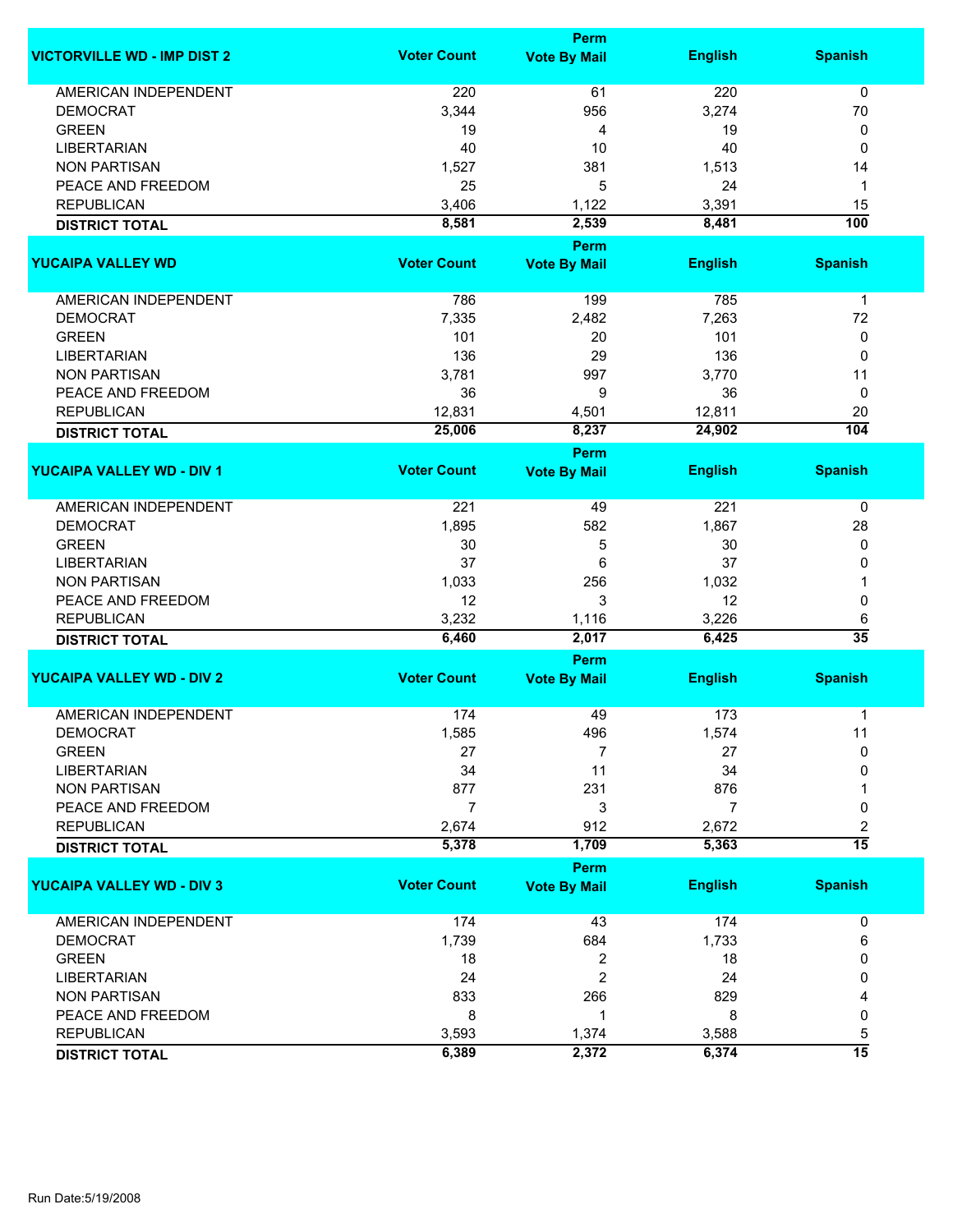|                                   | Perm               |                                    |                |                         |  |
|-----------------------------------|--------------------|------------------------------------|----------------|-------------------------|--|
| <b>YUCAIPA VALLEY WD - DIV 4</b>  | <b>Voter Count</b> | <b>Vote By Mail</b>                | <b>English</b> | <b>Spanish</b>          |  |
| AMERICAN INDEPENDENT              | 157                | 35                                 | 157            | 0                       |  |
| <b>DEMOCRAT</b>                   | 1,531              | 486                                | 1,505          | 26                      |  |
| <b>GREEN</b>                      | 22                 | 6                                  | 22             | 0                       |  |
| <b>LIBERTARIAN</b>                | 35                 | 9                                  | 35             | 0                       |  |
| <b>NON PARTISAN</b>               | 720                | 160                                | 715            | 5                       |  |
| PEACE AND FREEDOM                 | 8                  | 1                                  | 8              | 0                       |  |
| <b>REPUBLICAN</b>                 | 2,056              | 636                                | 2,049          | 7                       |  |
|                                   | 4,529              | 1,333                              | 4,491          | $\overline{38}$         |  |
| <b>DISTRICT TOTAL</b>             |                    |                                    |                |                         |  |
|                                   |                    | Perm                               |                |                         |  |
| <b>YUCAIPA VALLEY WD - DIV 5</b>  | <b>Voter Count</b> | <b>Vote By Mail</b>                | <b>English</b> | <b>Spanish</b>          |  |
| AMERICAN INDEPENDENT              | 60                 | 23                                 | 60             | 0                       |  |
| <b>DEMOCRAT</b>                   | 585                | 234                                | 584            | 1                       |  |
| <b>GREEN</b>                      | 4                  | 0                                  | 4              | 0                       |  |
| <b>LIBERTARIAN</b>                | 6                  | 1                                  | 6              | 0                       |  |
| <b>NON PARTISAN</b>               | 318                | 84                                 | 318            | 0                       |  |
| PEACE AND FREEDOM                 | 1                  | 1                                  | 1              | 0                       |  |
| <b>REPUBLICAN</b>                 | 1,276              | 463                                | 1,276          | 0                       |  |
| <b>DISTRICT TOTAL</b>             | 2,250              | 806                                | 2,249          | 7                       |  |
|                                   |                    | Perm                               |                |                         |  |
| <b>WEST VALLEY WD</b>             | <b>Voter Count</b> | <b>Vote By Mail</b>                | <b>English</b> | <b>Spanish</b>          |  |
| <b>AMERICAN INDEPENDENT</b>       | 516                | 97                                 | 507            | 9                       |  |
| <b>DEMOCRAT</b>                   | 12,474             | 2,958                              | 12,051         | 423                     |  |
| <b>GREEN</b>                      | 57                 | 7                                  | 56             | 1                       |  |
| <b>LIBERTARIAN</b>                | 75                 | 16                                 | 71             | 4                       |  |
| <b>NON PARTISAN</b>               | 4,066              | 824                                | 3,965          | 101                     |  |
| PEACE AND FREEDOM                 | 92                 | 17                                 | 89             | 3                       |  |
| <b>REPUBLICAN</b>                 | 7,889              | 2,040                              | 7,808          | 81                      |  |
| <b>DISTRICT TOTAL</b>             | 25,169             | 5,959                              | 24,547         | 622                     |  |
|                                   |                    | Perm                               |                |                         |  |
| <b>WEST VALLEY VECTOR CONTROL</b> | <b>Voter Count</b> | <b>Vote By Mail</b>                | <b>English</b> | <b>Spanish</b>          |  |
| <b>AMERICAN INDEPENDENT</b>       | 4,316              | 1,046                              | 4,284          | 32                      |  |
| <b>DEMOCRAT</b>                   | 78,767             | 21,102                             | 76,766         | 2,001                   |  |
| <b>GREEN</b>                      | 701                | 173                                | 695            | 6                       |  |
| <b>LIBERTARIAN</b>                | 798                | 185                                | 788            | 10                      |  |
| <b>NON PARTISAN</b>               | 35,466             | 8,157                              | 35,033         | 433                     |  |
| PEACE AND FREEDOM                 |                    | 82                                 | 548            | 12                      |  |
|                                   | 560                |                                    |                |                         |  |
| <b>REPUBLICAN</b>                 | 81,283             | 26,710                             | 80,839         | 444                     |  |
| <b>DISTRICT TOTAL</b>             | 201,891            | 57,455                             | 198,953        | 2,938                   |  |
| <b>COUNTY SERVICE AREA 9</b>      | <b>Voter Count</b> | <b>Perm</b><br><b>Vote By Mail</b> | <b>English</b> | <b>Spanish</b>          |  |
| <b>AMERICAN INDEPENDENT</b>       | 274                | 66                                 | 273            | $\mathbf 1$             |  |
| <b>DEMOCRAT</b>                   | 1,679              | 543                                | 1,657          | 22                      |  |
| <b>GREEN</b>                      | 15                 | 4                                  | 15             | 0                       |  |
| <b>LIBERTARIAN</b>                | 44                 | 9                                  | 44             | 0                       |  |
| <b>NON PARTISAN</b>               | 1,091              | 279                                | 1,086          | 5                       |  |
| PEACE AND FREEDOM                 | 17                 | 6                                  | 17             | 0                       |  |
| <b>REPUBLICAN</b>                 | 3,040              | 1,127                              | 3,038          | $\overline{\mathbf{c}}$ |  |
| <b>DISTRICT TOTAL</b>             | 6,160              | 2,034                              | 6,130          | $\overline{30}$         |  |
|                                   |                    |                                    |                |                         |  |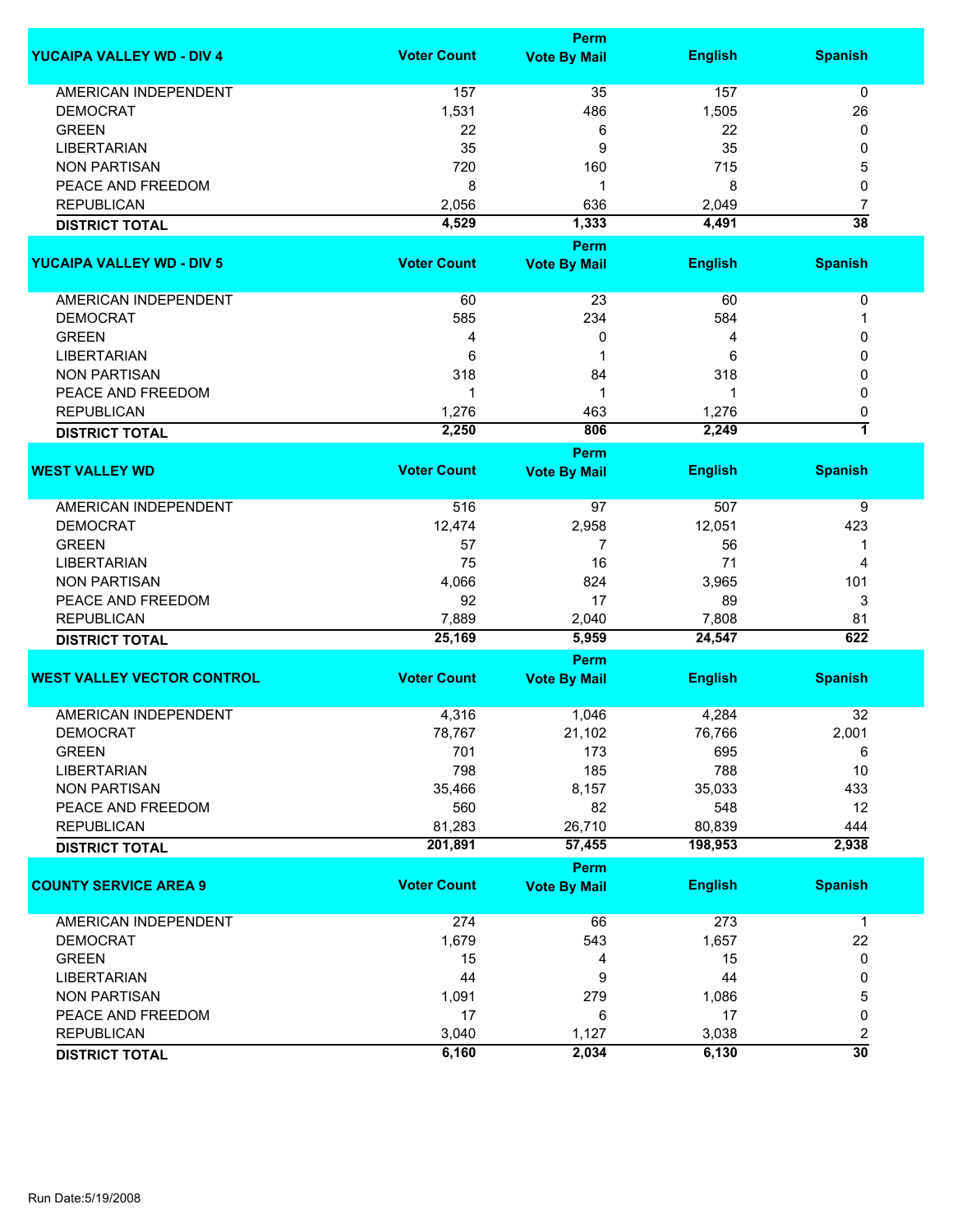|                                      |                    | <b>Perm</b>         |                |                      |
|--------------------------------------|--------------------|---------------------|----------------|----------------------|
| <b>COUNTY SERVICE AREA 20</b>        | <b>Voter Count</b> | <b>Vote By Mail</b> | <b>English</b> | <b>Spanish</b>       |
| <b>AMERICAN INDEPENDENT</b>          | 152                | 60                  | 151            | 1                    |
| <b>DEMOCRAT</b>                      | 1,300              | 514                 | 1,292          | 8                    |
| <b>GREEN</b>                         | 33                 | 10                  | 33             | 0                    |
| <b>LIBERTARIAN</b>                   | 26                 | 11                  | 26             | 0                    |
| <b>NON PARTISAN</b>                  | 790                | 254                 | 790            | 0                    |
| PEACE AND FREEDOM                    | 14                 | 4                   | 14             | 0                    |
| <b>REPUBLICAN</b>                    | 1,432              |                     | 1,429          |                      |
|                                      |                    | 610                 |                | 3<br>$\overline{12}$ |
| <b>DISTRICT TOTAL</b>                | 3,747              | 1,463               | 3,735          |                      |
|                                      |                    | <b>Perm</b>         |                |                      |
| <b>COUNTY SERVICE AREA 29</b>        | <b>Voter Count</b> | <b>Vote By Mail</b> | <b>English</b> | <b>Spanish</b>       |
| AMERICAN INDEPENDENT                 | 148                | 46                  | 148            | 0                    |
| <b>DEMOCRAT</b>                      | 781                | 278                 | 769            | 12                   |
| <b>GREEN</b>                         | 18                 | 3                   | 18             | $\mathbf 0$          |
| <b>LIBERTARIAN</b>                   | 14                 | $\overline{2}$      | 14             | 0                    |
| <b>NON PARTISAN</b>                  | 422                | 107                 | 421            |                      |
| PEACE AND FREEDOM                    | 6                  | 0                   | 6              | 0                    |
| <b>REPUBLICAN</b>                    | 1,153              | 449                 | 1,145          | 8                    |
|                                      | 2,542              | 885                 | 2,521          | $\overline{21}$      |
| <b>DISTRICT TOTAL</b>                |                    |                     |                |                      |
|                                      |                    | <b>Perm</b>         |                |                      |
| <b>COUNTY SERVICE AREA 30</b>        | <b>Voter Count</b> | <b>Vote By Mail</b> | <b>English</b> | <b>Spanish</b>       |
| <b>AMERICAN INDEPENDENT</b>          | 2                  | 1                   | $\overline{2}$ | 0                    |
| <b>DEMOCRAT</b>                      | 18                 | 17                  | 18             | 0                    |
| <b>LIBERTARIAN</b>                   | 1                  | 1                   | 1              | 0                    |
| <b>NON PARTISAN</b>                  | 3                  | 3                   | 3              | 0                    |
| <b>REPUBLICAN</b>                    | 26                 | 25                  | 26             | 0                    |
| <b>DISTRICT TOTAL</b>                | 50                 | $\overline{47}$     | 50             | 0                    |
|                                      |                    | <b>Perm</b>         |                |                      |
| <b>COUNTY SERVICE AREA 38</b>        | <b>Voter Count</b> | <b>Vote By Mail</b> | <b>English</b> | <b>Spanish</b>       |
|                                      |                    |                     |                |                      |
| <b>AMERICAN INDEPENDENT</b>          | 1,562              | 517                 | 1,555          | 7                    |
| <b>DEMOCRAT</b>                      | 15,813             | 5,452               | 15,606         | 207                  |
| <b>GREEN</b>                         | 187                | 57                  | 186            | 1                    |
| LIBERTARIAN                          | 264                | 77                  | 262            | 2                    |
| <b>NON PARTISAN</b>                  | 7,990              | 2,281               | 7,940          | 50                   |
| PEACE AND FREEDOM                    | 123                | 24                  | 120            | 3                    |
| <b>REPUBLICAN</b>                    | 22,571             | 8,956               | 22,523         | 48                   |
| <b>DISTRICT TOTAL</b>                | 48,510             | 17,364              | 48,192         | $\overline{318}$     |
|                                      |                    |                     |                |                      |
|                                      |                    | Perm                |                |                      |
| <b>COUNTY SERVICE AREA 38 ZONE M</b> | <b>Voter Count</b> | <b>Vote By Mail</b> | <b>English</b> | <b>Spanish</b>       |
| <b>AMERICAN INDEPENDENT</b>          | 11                 | 3                   | 11             | 0                    |
| <b>DEMOCRAT</b>                      | 65                 | 32                  | 63             | 2                    |
| <b>GREEN</b>                         | $\overline{c}$     | 2                   | 2              | 0                    |
| <b>LIBERTARIAN</b>                   | $\overline{2}$     | 1                   | $\overline{2}$ | 0                    |
| <b>NON PARTISAN</b>                  | 54                 | 23                  | 54             | 0                    |
| PEACE AND FREEDOM                    | 4                  | 0                   | 4              | 0                    |
| <b>REPUBLICAN</b>                    | 222                | 99                  | 222            | 0                    |
| <b>DISTRICT TOTAL</b>                | 360                | 160                 | 358            | $\overline{2}$       |
|                                      |                    |                     |                |                      |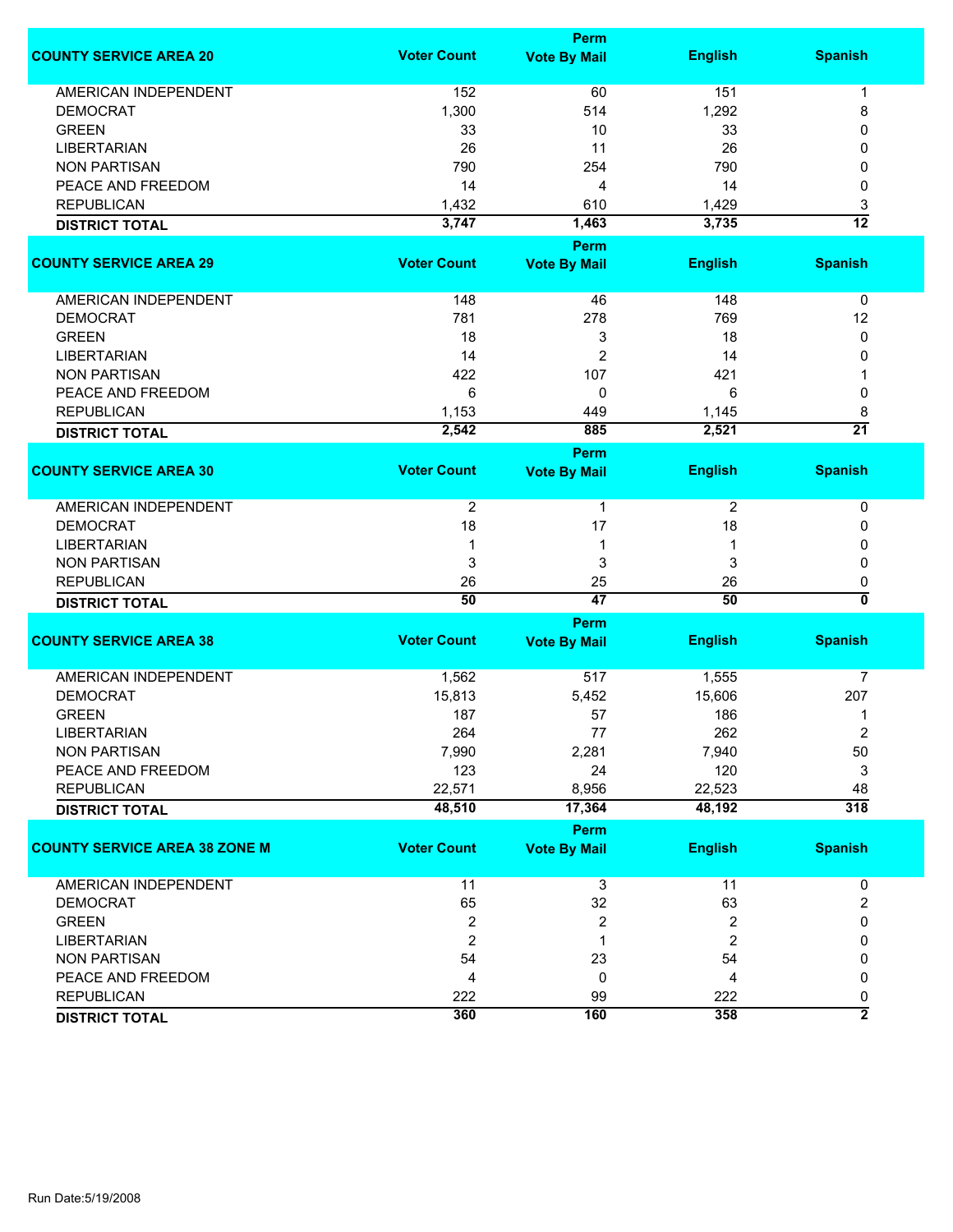|                                          |                       | Perm                        |                       |                      |
|------------------------------------------|-----------------------|-----------------------------|-----------------------|----------------------|
| <b>COUNTY SERVICE AREA 56</b>            | <b>Voter Count</b>    | <b>Vote By Mail</b>         | <b>English</b>        | <b>Spanish</b>       |
| <b>AMERICAN INDEPENDENT</b>              | 193                   | 58                          | 193                   | $\mathbf 0$          |
| <b>DEMOCRAT</b>                          | 1,500                 | 540                         | 1,490                 | 10                   |
| <b>GREEN</b>                             | 47                    | 12                          | 47                    | 0                    |
| <b>LIBERTARIAN</b>                       | 74                    | 20                          | 74                    | 0                    |
| <b>NON PARTISAN</b>                      | 959                   | 300                         | 956                   | 3                    |
| PEACE AND FREEDOM                        | 16                    | 3                           | 16                    | 0                    |
| <b>REPUBLICAN</b>                        |                       |                             |                       |                      |
|                                          | 3,006<br>5,795        | 1,180<br>2,113              | 2,999<br>5,775        | 7<br>$\overline{20}$ |
| <b>DISTRICT TOTAL</b>                    |                       |                             |                       |                      |
| <b>COUNTY SERVICE AREA 56 ZONE F-1</b>   | <b>Voter Count</b>    | Perm<br><b>Vote By Mail</b> | <b>English</b>        | <b>Spanish</b>       |
|                                          |                       |                             |                       |                      |
| <b>AMERICAN INDEPENDENT</b>              | 118                   | 35                          | 118                   | 0                    |
| <b>DEMOCRAT</b>                          | 793                   | 290                         | 785                   | 8                    |
| <b>GREEN</b>                             | 14                    | 3                           | 14                    | 0                    |
| <b>LIBERTARIAN</b>                       | 44                    | 11                          | 44                    | 0                    |
| <b>NON PARTISAN</b>                      | 552                   | 162                         | 550                   | 2                    |
| PEACE AND FREEDOM                        | 10                    | 3                           | 10                    | 0                    |
| <b>REPUBLICAN</b>                        | 1,634                 | 622                         | 1,629                 | 5                    |
| <b>DISTRICT TOTAL</b>                    | 3,165                 | 1,126                       | 3,150                 | $\overline{15}$      |
|                                          |                       | <b>Perm</b>                 |                       |                      |
| <b>COUNTY SERVICE AREA 70 ZONE HL</b>    | <b>Voter Count</b>    | <b>Vote By Mail</b>         | <b>English</b>        | <b>Spanish</b>       |
| <b>AMERICAN INDEPENDENT</b>              | $\mathbf{1}$          | $\mathbf{1}$                | $\mathbf{1}$          | 0                    |
| <b>DEMOCRAT</b>                          | 26                    | 25                          | 26                    | 0                    |
| <b>NON PARTISAN</b>                      | 6                     | 6                           | 6                     | 0                    |
|                                          |                       |                             |                       |                      |
| <b>REPUBLICAN</b>                        | 40<br>$\overline{73}$ | 31<br>63                    | 40<br>$\overline{73}$ | 0<br>0               |
| <b>DISTRICT TOTAL</b>                    |                       |                             |                       |                      |
| <b>COUNTY SERVICE AREA 70 ZONE J</b>     | <b>Voter Count</b>    | Perm                        | <b>English</b>        | <b>Spanish</b>       |
|                                          |                       | <b>Vote By Mail</b>         |                       |                      |
| <b>AMERICAN INDEPENDENT</b>              | 30                    | 10                          | 29                    | 1                    |
| <b>DEMOCRAT</b>                          | 315                   | 88                          | 314                   | 1                    |
| <b>GREEN</b>                             | 3                     |                             | 3                     | 0                    |
| <b>LIBERTARIAN</b>                       | 4                     | 1                           | 4                     | 0                    |
| <b>NON PARTISAN</b>                      | 223                   | 67                          | 223                   | 0                    |
| PEACE AND FREEDOM                        | $\overline{2}$        | 0                           | 2                     | 0                    |
| <b>REPUBLICAN</b>                        | 642                   | 258                         | 640                   | 2                    |
| <b>DISTRICT TOTAL</b>                    | 1,219                 | 425                         | 1,215                 | $\overline{4}$       |
|                                          |                       | <b>Perm</b>                 |                       |                      |
| <b>COUNTY SERVICE AREA 70 ZONE L A-C</b> | <b>Voter Count</b>    | <b>Vote By Mail</b>         | <b>English</b>        | <b>Spanish</b>       |
| <b>AMERICAN INDEPENDENT</b>              | 307                   | 85                          | 306                   | $\mathbf 1$          |
| <b>DEMOCRAT</b>                          | 1,958                 | 643                         | 1,932                 | 26                   |
| <b>GREEN</b>                             | 23                    | 6                           | 23                    | 0                    |
| <b>LIBERTARIAN</b>                       | 77                    | 18                          | 77                    | 0                    |
| <b>NON PARTISAN</b>                      | 1,349                 | 354                         | 1,343                 | 6                    |
|                                          |                       |                             |                       |                      |
| PEACE AND FREEDOM                        | 25                    | 8                           | 25                    | 0                    |
| <b>REPUBLICAN</b>                        | 3,780                 | 1,397                       | 3,773                 | 7                    |
| <b>DISTRICT TOTAL</b>                    | 7,519                 | 2,511                       | 7,479                 | $\overline{40}$      |
|                                          |                       | Perm                        |                       |                      |
| <b>COUNTY SERVICE AREA 70 ZONE M</b>     | <b>Voter Count</b>    | <b>Vote By Mail</b>         | <b>English</b>        | <b>Spanish</b>       |
| <b>AMERICAN INDEPENDENT</b>              | 28                    | 11                          | 28                    | 0                    |
| <b>DEMOCRAT</b>                          | 177                   | 76                          | 176                   |                      |
| <b>GREEN</b>                             | 4                     | 1                           | 4                     | 0                    |
| <b>NON PARTISAN</b>                      | 92                    | 28                          | 92                    | 0                    |
| <b>REPUBLICAN</b>                        | 153                   | 48                          | 153                   | 0                    |
| <b>DISTRICT TOTAL</b>                    | 454                   | 164                         | 453                   | 7                    |
|                                          |                       |                             |                       |                      |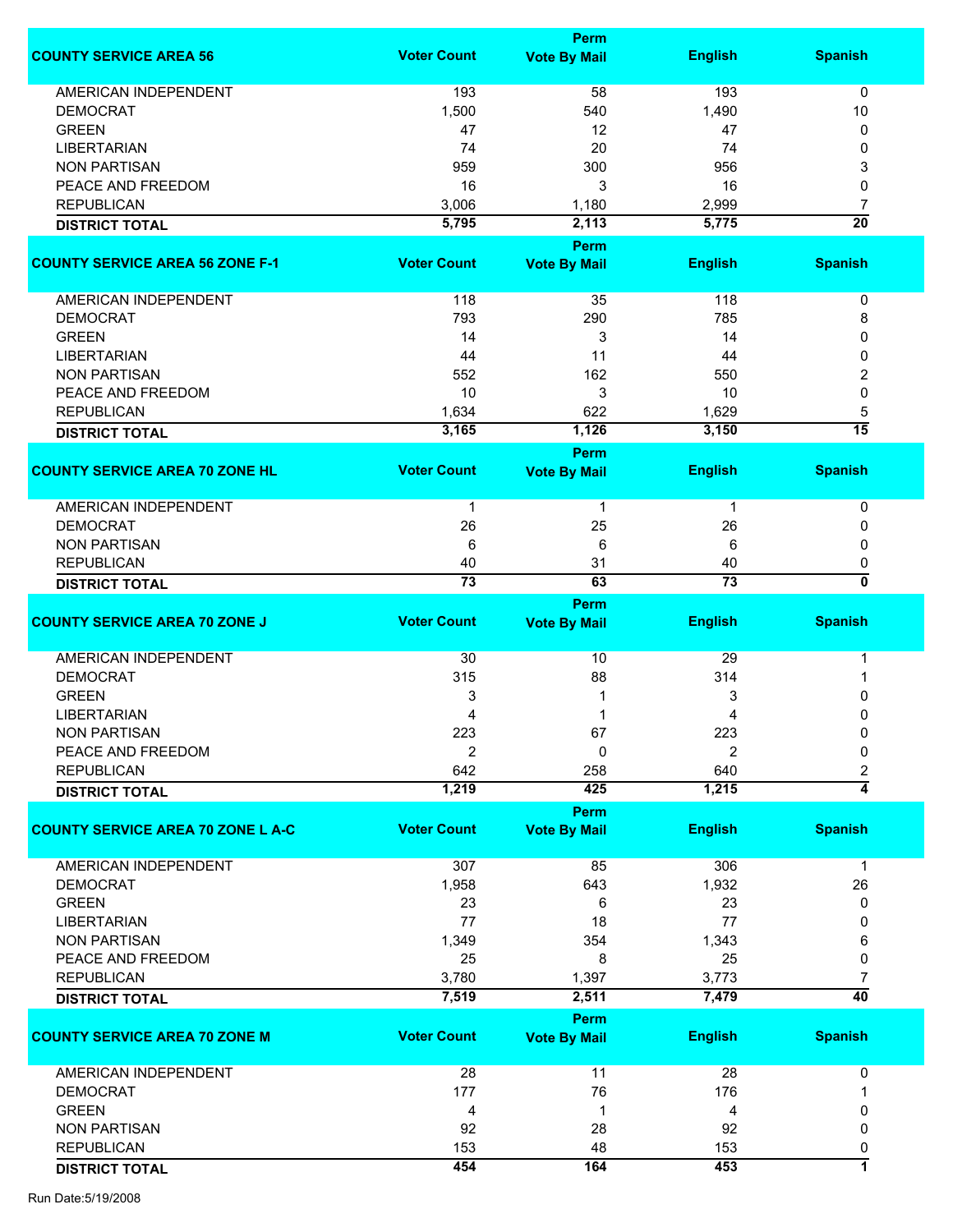|                                         |                    | <b>Perm</b>                        |                |                           |
|-----------------------------------------|--------------------|------------------------------------|----------------|---------------------------|
| <b>COUNTY SERVICE AREA 70 ZONE PM1</b>  | <b>Voter Count</b> | <b>Vote By Mail</b>                | <b>English</b> | <b>Spanish</b>            |
| AMERICAN INDEPENDENT                    | 190                | 59                                 | 190            | 0                         |
| <b>DEMOCRAT</b>                         | 1,750              | 658                                | 1,739          | 11                        |
| <b>GREEN</b>                            | 44                 | 13                                 | 44             | 0                         |
| <b>LIBERTARIAN</b>                      | 47                 | 21                                 | 47             | 0                         |
|                                         |                    |                                    |                |                           |
| <b>NON PARTISAN</b>                     | 1,128              | 375                                | 1,125          | 3                         |
| PEACE AND FREEDOM                       | 17                 | 3                                  | 17             | 0                         |
| <b>REPUBLICAN</b>                       | 4,228              | 1,870                              | 4,216          | 12                        |
| <b>DISTRICT TOTAL</b>                   | 7,404              | 2,999                              | 7,378          | $\overline{26}$           |
|                                         |                    | Perm                               |                |                           |
| <b>COUNTY SERVICE AREA 70 ZONE R-44</b> | <b>Voter Count</b> | <b>Vote By Mail</b>                | <b>English</b> | <b>Spanish</b>            |
| <b>NON PARTISAN</b>                     | 0                  | 0                                  | 0              | 0                         |
| <b>REPUBLICAN</b>                       | 6                  | 4                                  | 6              | 0                         |
| <b>DISTRICT TOTAL</b>                   | $\overline{6}$     | $\overline{\mathbf{4}}$            | $\overline{6}$ | $\overline{\mathfrak{o}}$ |
|                                         |                    | Perm                               |                |                           |
| <b>COUNTY SERVICE AREA 70 ZONE P6</b>   | <b>Voter Count</b> | <b>Vote By Mail</b>                | <b>English</b> | <b>Spanish</b>            |
| <b>AMERICAN INDEPENDENT</b>             | 12                 | 5                                  | 12             | 0                         |
| <b>DEMOCRAT</b>                         | 72                 | 22                                 | 68             | 4                         |
| <b>LIBERTARIAN</b>                      | $\boldsymbol{2}$   | 0                                  | 2              | 0                         |
| <b>NON PARTISAN</b>                     | 54                 | 10                                 | 53             |                           |
| PEACE AND FREEDOM                       | $\overline{2}$     | 0                                  | 1              |                           |
| <b>REPUBLICAN</b>                       | 116                | 44                                 | 115            |                           |
|                                         | 258                | 81                                 | 251            | 7                         |
| <b>DISTRICT TOTAL</b>                   |                    |                                    |                |                           |
| <b>COUNTY SERVICE AREA 70 ZONE R-3</b>  | <b>Voter Count</b> | <b>Perm</b><br><b>Vote By Mail</b> | <b>English</b> | <b>Spanish</b>            |
| <b>AMERICAN INDEPENDENT</b>             | 17                 | 3                                  | 17             | 0                         |
| <b>DEMOCRAT</b>                         | 125                | 39                                 | 125            | 0                         |
| <b>GREEN</b>                            | $\overline{2}$     | 1                                  | $\overline{2}$ | 0                         |
| <b>LIBERTARIAN</b>                      | 3                  | 0                                  | 3              | 0                         |
| <b>NON PARTISAN</b>                     | 95                 | 19                                 | 94             |                           |
| PEACE AND FREEDOM                       | -1                 | 0                                  |                | 0                         |
|                                         |                    |                                    |                |                           |
| <b>REPUBLICAN</b>                       | 186                | 49                                 | 186            | 0                         |
| <b>DISTRICT TOTAL</b>                   | 429                | 111                                | 428            |                           |
|                                         |                    | <b>Perm</b>                        |                |                           |
| <b>COUNTY SERVICE AREA 70 ZONE R15</b>  | <b>Voter Count</b> | <b>Vote By Mail</b>                | <b>English</b> | <b>Spanish</b>            |
| <b>AMERICAN INDEPENDENT</b>             | 64                 | 28                                 | 64             | 0                         |
| <b>DEMOCRAT</b>                         | 368                | 131                                | 366            | 2                         |
| <b>GREEN</b>                            | 5                  | 1                                  | 5              | 0                         |
| <b>LIBERTARIAN</b>                      | 10                 | 5                                  | 10             | 0                         |
| <b>NON PARTISAN</b>                     | 217                | 73                                 | 216            |                           |
| PEACE AND FREEDOM                       | $\overline{2}$     | 0                                  | 2              | 0                         |
| <b>REPUBLICAN</b>                       | 386                | 167                                | 386            | 0                         |
|                                         | 1,052              | 405                                | 1,049          | 3                         |
| <b>DISTRICT TOTAL</b>                   |                    |                                    |                |                           |
| <b>COUNTY SERVICE AREA 70 ZONE S7</b>   | <b>Voter Count</b> | <b>Perm</b><br><b>Vote By Mail</b> | <b>English</b> | <b>Spanish</b>            |
|                                         |                    |                                    |                |                           |
| <b>AMERICAN INDEPENDENT</b>             | 37                 | 4                                  | 37             | 0                         |
| <b>DEMOCRAT</b>                         | 465                | 114                                | 460            | 5                         |
| <b>GREEN</b>                            | 3                  | 0                                  | 3              | 0                         |
| <b>LIBERTARIAN</b>                      | 7                  | 0                                  | 7              | 0                         |
| <b>NON PARTISAN</b>                     | 259                | 32                                 | 258            |                           |
| PEACE AND FREEDOM                       | 2                  | 0                                  | $\overline{c}$ | 0                         |
|                                         |                    |                                    | 399            |                           |
| <b>REPUBLICAN</b>                       | 399                | 106                                |                | 0<br>$\overline{\bf 6}$   |
| <b>DISTRICT TOTAL</b>                   | 1,172              | 256                                | 1,166          |                           |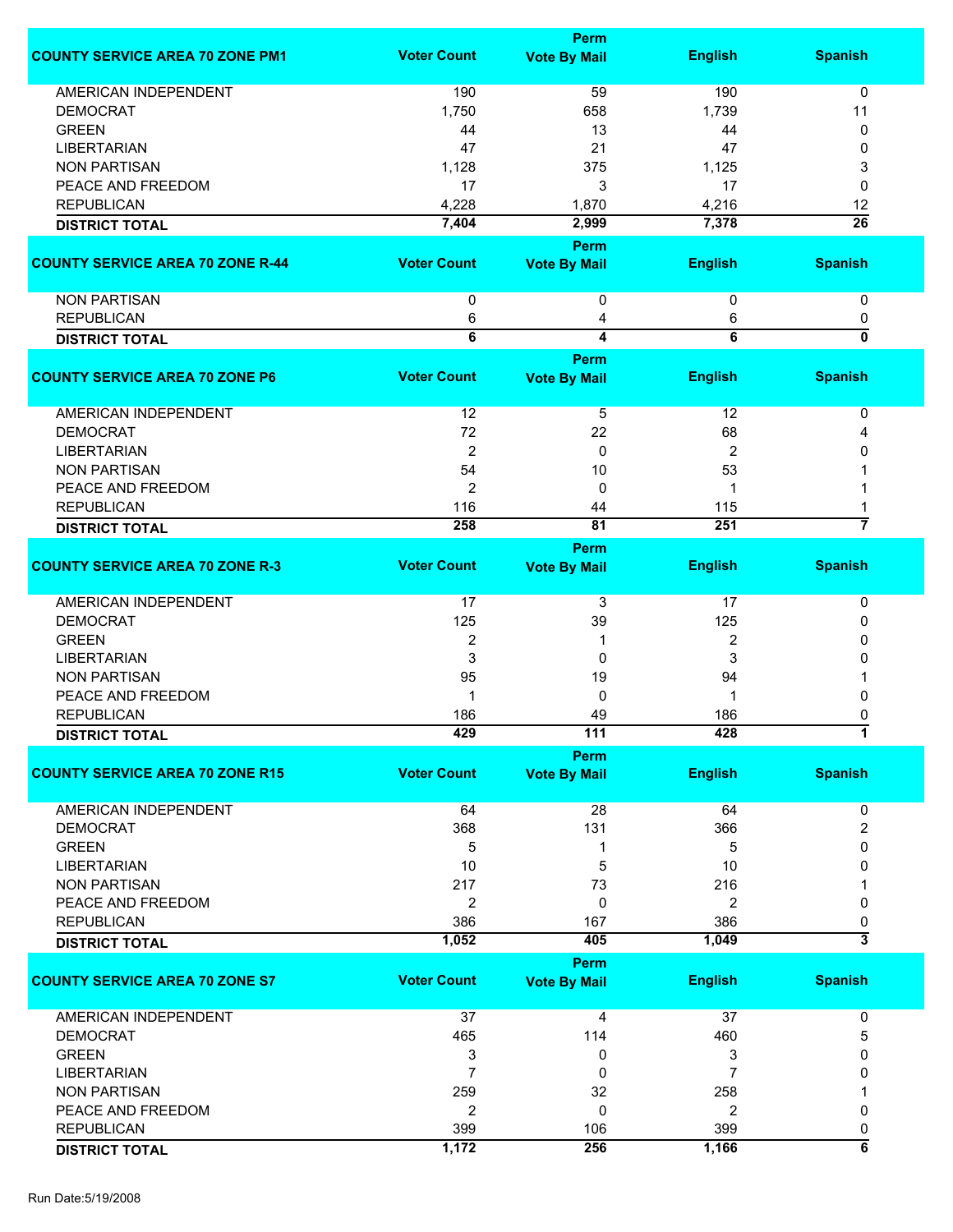|                                        | Perm               |                     |                |                 |  |
|----------------------------------------|--------------------|---------------------|----------------|-----------------|--|
| <b>COUNTY SERVICE AREA 70 ZONE TV4</b> | <b>Voter Count</b> | <b>Vote By Mail</b> | <b>English</b> | <b>Spanish</b>  |  |
| <b>AMERICAN INDEPENDENT</b>            | 28                 | 11                  | 28             | 0               |  |
| <b>DEMOCRAT</b>                        | 189                | 84                  | 188            | 1               |  |
| <b>GREEN</b>                           | 4                  | 1                   | 4              | 0               |  |
| <b>NON PARTISAN</b>                    | 98                 | 29                  | 98             | $\mathbf{0}$    |  |
| <b>REPUBLICAN</b>                      | 162                | 53                  | 162            |                 |  |
|                                        | 481                | 178                 | 480            | 0<br>1          |  |
| <b>DISTRICT TOTAL</b>                  |                    |                     |                |                 |  |
|                                        |                    | Perm                |                |                 |  |
| <b>COUNTY SERVICE AREA 70 ZONE TV5</b> | <b>Voter Count</b> | <b>Vote By Mail</b> | <b>English</b> | <b>Spanish</b>  |  |
| AMERICAN INDEPENDENT                   | 206                | 90                  | 205            | $\mathbf 1$     |  |
| <b>DEMOCRAT</b>                        | 1,396              | 549                 | 1,390          | 6               |  |
| <b>GREEN</b>                           | 32                 | 11                  | 32             | 0               |  |
| <b>LIBERTARIAN</b>                     | 37                 | 18                  | 37             | 0               |  |
| <b>NON PARTISAN</b>                    | 896                | 295                 | 895            |                 |  |
| PEACE AND FREEDOM                      | 13                 | 4                   | 13             | 0               |  |
| <b>REPUBLICAN</b>                      | 1,641              | 722                 | 1,640          |                 |  |
|                                        | 4,221              | 1,689               | 4,212          | 5               |  |
| <b>DISTRICT TOTAL</b>                  |                    |                     |                |                 |  |
|                                        |                    | Perm                |                |                 |  |
| <b>CENSUS TRACT 01.03</b>              | <b>Voter Count</b> | <b>Vote By Mail</b> | <b>English</b> | <b>Spanish</b>  |  |
| AMERICAN INDEPENDENT                   | 26                 | 1                   | 26             | 0               |  |
| <b>DEMOCRAT</b>                        | 704                | 226                 | 699            | 5               |  |
| <b>GREEN</b>                           | 7                  | 1                   | 7              | 0               |  |
| <b>LIBERTARIAN</b>                     | $\overline{7}$     | 3                   | $\overline{7}$ | 0               |  |
| <b>NON PARTISAN</b>                    | 401                | 99                  | 397            | 4               |  |
| PEACE AND FREEDOM                      | 3                  | 1                   | 3              | 0               |  |
| <b>REPUBLICAN</b>                      | 828                | 290                 | 825            | 3               |  |
| <b>DISTRICT TOTAL</b>                  | 1,976              | 621                 | 1,964          | $\overline{12}$ |  |
|                                        |                    | Perm                |                |                 |  |
| <b>CENSUS TRACT 01.04</b>              | <b>Voter Count</b> |                     | <b>English</b> | <b>Spanish</b>  |  |
|                                        |                    | <b>Vote By Mail</b> |                |                 |  |
| <b>AMERICAN INDEPENDENT</b>            | 59                 | 10                  | 59             | 0               |  |
| <b>DEMOCRAT</b>                        | 1,183              | 340                 | 1,169          | 14              |  |
| <b>GREEN</b>                           | 4                  | 0                   | 4              | 0               |  |
| LIBERTARIAN                            | 10                 | 1                   | 10             | 0               |  |
| <b>NON PARTISAN</b>                    | 734                | 184                 | 728            | 6               |  |
| PEACE AND FREEDOM                      | 14                 | 4                   | 14             | 0               |  |
| <b>REPUBLICAN</b>                      | 1,302              | 417                 | 1,300          | 2               |  |
| <b>DISTRICT TOTAL</b>                  | 3,306              | 956                 | 3,284          | $\overline{22}$ |  |
|                                        |                    |                     |                |                 |  |
| <b>CENSUS TRACT 01.05</b>              |                    | Perm                |                |                 |  |
|                                        | <b>Voter Count</b> | <b>Vote By Mail</b> | <b>English</b> | <b>Spanish</b>  |  |
| AMERICAN INDEPENDENT                   | 51                 | 13                  | 51             | 0               |  |
| <b>DEMOCRAT</b>                        | 906                | 276                 | 897            | 9               |  |
| <b>GREEN</b>                           | 6                  | 1                   | 6              | 0               |  |
| <b>LIBERTARIAN</b>                     | 16                 | 8                   | 16             | 0               |  |
| <b>NON PARTISAN</b>                    | 654                | 181                 | 652            | 2               |  |
| PEACE AND FREEDOM                      | 4                  | 1                   | 3              | 1               |  |
| <b>REPUBLICAN</b>                      | 1,274              | 437                 | 1,272          | 2               |  |
| <b>DISTRICT TOTAL</b>                  | 2,911              | 917                 | 2,897          | $\overline{14}$ |  |
|                                        |                    |                     |                |                 |  |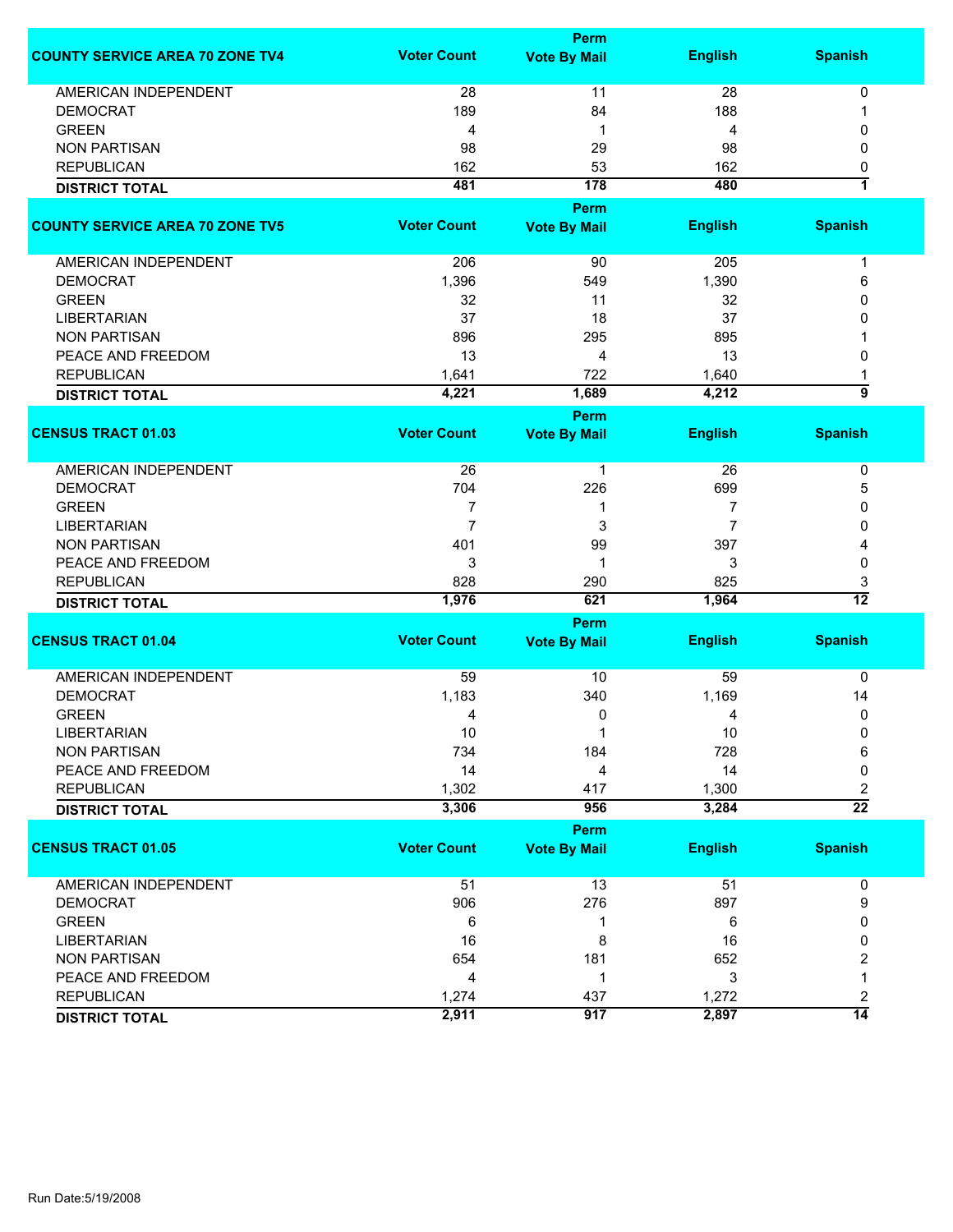|                             |                    | <b>Perm</b>          |                |                          |
|-----------------------------|--------------------|----------------------|----------------|--------------------------|
| <b>CENSUS TRACT 01.06</b>   | <b>Voter Count</b> | <b>Vote By Mail</b>  | <b>English</b> | <b>Spanish</b>           |
| <b>AMERICAN INDEPENDENT</b> | 95                 | 23                   | 95             | 0                        |
| <b>DEMOCRAT</b>             | 1,804              | 588                  | 1,789          | 15                       |
| <b>GREEN</b>                | 14                 | 2                    | 14             | 0                        |
| <b>LIBERTARIAN</b>          | 24                 | 5                    | 24             | 0                        |
| <b>NON PARTISAN</b>         | 1,332              | 381                  | 1,329          | 3                        |
| PEACE AND FREEDOM           | 9                  | 0                    | 9              | 0                        |
| <b>REPUBLICAN</b>           | 2,643              | 999                  | 2,637          |                          |
|                             |                    |                      |                | 6<br>$\overline{24}$     |
| <b>DISTRICT TOTAL</b>       | 5,921              | 1,998<br><b>Perm</b> | 5,897          |                          |
| <b>CENSUS TRACT 01.07</b>   | <b>Voter Count</b> | <b>Vote By Mail</b>  | <b>English</b> | <b>Spanish</b>           |
| AMERICAN INDEPENDENT        | 43                 | 9                    | 43             | 0                        |
| <b>DEMOCRAT</b>             | 502                | 157                  | 497            | 5                        |
| <b>GREEN</b>                | 5                  | 0                    | 5              | 0                        |
| <b>LIBERTARIAN</b>          | 12                 | 4                    | 12             | 0                        |
| <b>NON PARTISAN</b>         | 257                | 56                   | 255            | 2                        |
| PEACE AND FREEDOM           | 4                  | 0                    | 4              | 0                        |
|                             |                    |                      |                |                          |
| <b>REPUBLICAN</b>           | 786                | 281<br>507           | 784            | 2<br>$\overline{9}$      |
| <b>DISTRICT TOTAL</b>       | 1,609              | <b>Perm</b>          | 1,600          |                          |
| <b>CENSUS TRACT 01.08</b>   | <b>Voter Count</b> | <b>Vote By Mail</b>  | <b>English</b> | <b>Spanish</b>           |
| AMERICAN INDEPENDENT        | 45                 | 13                   | 44             | 1                        |
| <b>DEMOCRAT</b>             | 775                | 198                  | 774            | 1                        |
| <b>GREEN</b>                | 5                  | 1                    | 5              | 0                        |
| <b>LIBERTARIAN</b>          | 12                 | $\overline{c}$       | 12             | 0                        |
| <b>NON PARTISAN</b>         | 410                | 81                   | 409            |                          |
| PEACE AND FREEDOM           | 3                  | 1                    | 3              | 0                        |
|                             |                    |                      |                |                          |
| <b>REPUBLICAN</b>           | 1,099              | 337<br>633           | 1,096          | 3<br>$\overline{\bf{6}}$ |
| <b>DISTRICT TOTAL</b>       | 2,349              |                      | 2,343          |                          |
|                             |                    | Perm                 |                |                          |
| <b>CENSUS TRACT 01.09</b>   | <b>Voter Count</b> | <b>Vote By Mail</b>  | <b>English</b> | <b>Spanish</b>           |
| <b>AMERICAN INDEPENDENT</b> | 124                | 26                   | 124            | 0                        |
| <b>DEMOCRAT</b>             | 1,111              | 301                  | 1,101          | 10                       |
| <b>GREEN</b>                | 13                 | 3                    | 13             | 0                        |
| <b>LIBERTARIAN</b>          | 30                 | 7                    | 30             | 0                        |
| <b>NON PARTISAN</b>         | 713                | 173                  | 711            | 2                        |
| PEACE AND FREEDOM           | 8                  | 1                    | 8              | $\mathbf 0$              |
| <b>REPUBLICAN</b>           | 1,814              | 608                  | 1,808          | 6                        |
| <b>DISTRICT TOTAL</b>       | 3,813              | 1,119                | 3,795          | $\overline{18}$          |
|                             |                    | <b>Perm</b>          |                |                          |
| <b>CENSUS TRACT 01.10</b>   | <b>Voter Count</b> | <b>Vote By Mail</b>  | <b>English</b> | <b>Spanish</b>           |
| <b>AMERICAN INDEPENDENT</b> | 86                 | 20                   | 85             | $\mathbf 1$              |
| <b>DEMOCRAT</b>             | 1,560              | 427                  | 1,504          | 56                       |
| <b>GREEN</b>                | 27                 | 6                    | 27             | 0                        |
| <b>LIBERTARIAN</b>          | 16                 | 4                    | 16             | 0                        |
| <b>NON PARTISAN</b>         | 829                | 208                  | 813            | 16                       |
| PEACE AND FREEDOM           | 19                 | 1                    | 16             | 3                        |
| <b>REPUBLICAN</b>           | 1,650              | 580                  | 1,642          | 8                        |
| <b>DISTRICT TOTAL</b>       | 4,187              | 1,246                | 4,103          | $\overline{84}$          |
|                             |                    |                      |                |                          |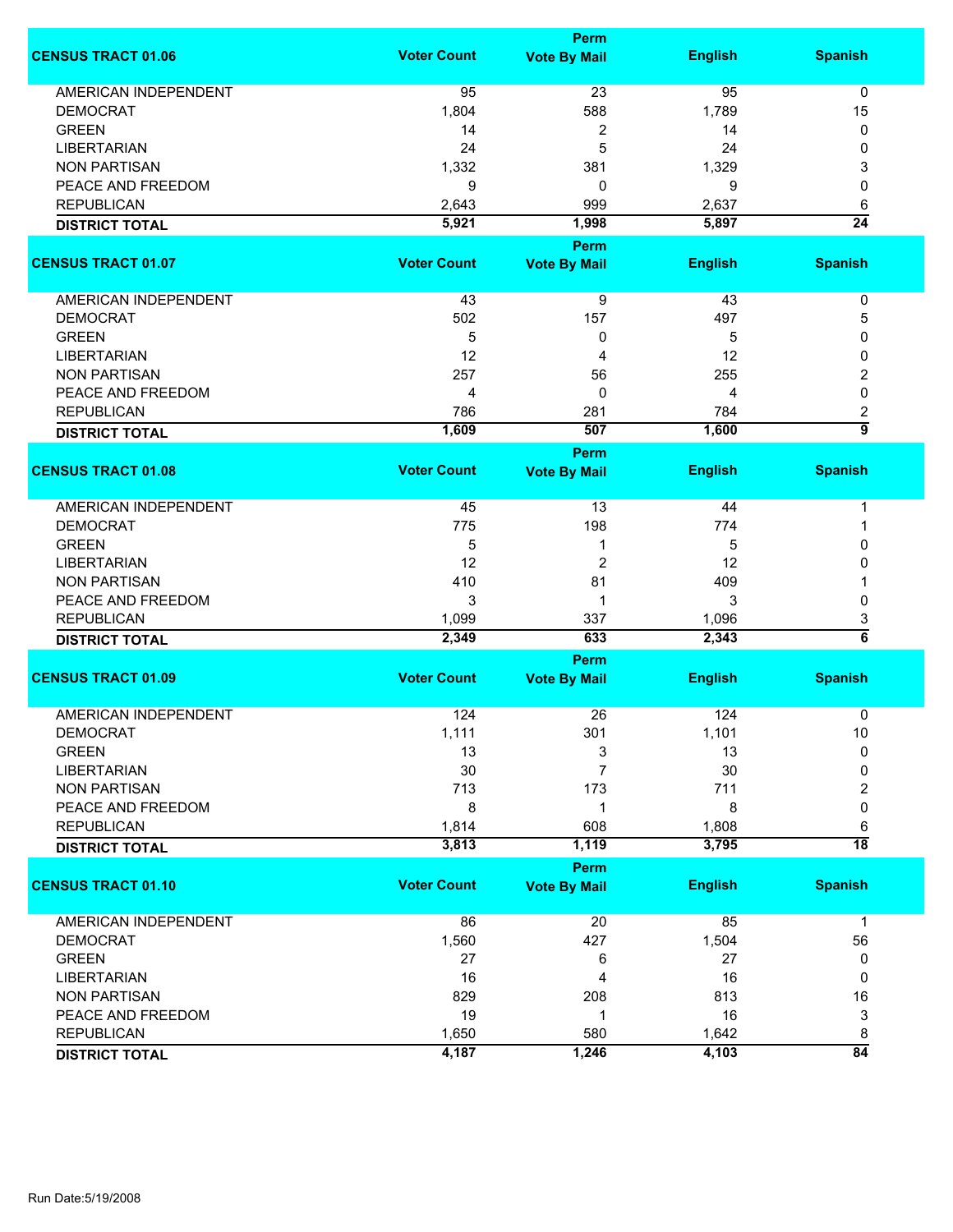|                             |                    | <b>Perm</b>         |                |                          |
|-----------------------------|--------------------|---------------------|----------------|--------------------------|
| <b>CENSUS TRACT 01.11</b>   | <b>Voter Count</b> | <b>Vote By Mail</b> | <b>English</b> | <b>Spanish</b>           |
| <b>AMERICAN INDEPENDENT</b> | 33                 | 16                  | 33             | $\pmb{0}$                |
| <b>DEMOCRAT</b>             | 354                | 104                 | 351            | 3                        |
| <b>GREEN</b>                | 6                  | 4                   | 6              | 0                        |
| <b>LIBERTARIAN</b>          | 11                 | 4                   | 11             | 0                        |
| <b>NON PARTISAN</b>         | 216                | 74                  | 216            | 0                        |
|                             |                    | 0                   |                |                          |
| PEACE AND FREEDOM           | 5                  |                     | 5              | 0                        |
| <b>REPUBLICAN</b>           | 718                | 243                 | 716            | 2<br>$\overline{\bf{5}}$ |
| <b>DISTRICT TOTAL</b>       | 1,343              | 445                 | 1,338          |                          |
|                             |                    | Perm                |                |                          |
| <b>CENSUS TRACT 01.12</b>   | <b>Voter Count</b> | <b>Vote By Mail</b> | <b>English</b> | <b>Spanish</b>           |
| AMERICAN INDEPENDENT        | 123                | 43                  | 122            | 1                        |
| <b>DEMOCRAT</b>             | 2,474              | 782                 | 2,456          | 18                       |
| <b>GREEN</b>                | 18                 | 5                   | 18             | 0                        |
| <b>LIBERTARIAN</b>          | 23                 | 10                  | 23             | 0                        |
| <b>NON PARTISAN</b>         | 1,605              | 433                 | 1,602          | 3                        |
| PEACE AND FREEDOM           | 15                 | 1                   | 15             | 0                        |
| <b>REPUBLICAN</b>           | 3,388              | 1,192               | 3,383          | 5                        |
| <b>DISTRICT TOTAL</b>       | 7,646              | 2,466               | 7,619          | $\overline{27}$          |
|                             |                    | Perm                |                |                          |
| <b>CENSUS TRACT 02.01</b>   | <b>Voter Count</b> | <b>Vote By Mail</b> | <b>English</b> | <b>Spanish</b>           |
| <b>AMERICAN INDEPENDENT</b> | 24                 | 3                   | 24             | 0                        |
| <b>DEMOCRAT</b>             | 675                | 141                 | 662            | 13                       |
| <b>GREEN</b>                | 7                  | 2                   | 7              | 0                        |
| <b>LIBERTARIAN</b>          | $\overline{2}$     | 1                   | 2              | 0                        |
| <b>NON PARTISAN</b>         | 259                | 50                  | 253            | 6                        |
| PEACE AND FREEDOM           | 8                  | 0                   | 8              | 0                        |
| <b>REPUBLICAN</b>           | 367                | 100                 | 361            | 6                        |
| <b>DISTRICT TOTAL</b>       | 1,342              | 297                 | 1,317          | $\overline{25}$          |
|                             |                    | <b>Perm</b>         |                |                          |
| <b>CENSUS TRACT 02.02</b>   | <b>Voter Count</b> | <b>Vote By Mail</b> | <b>English</b> | <b>Spanish</b>           |
| <b>AMERICAN INDEPENDENT</b> | 148                | 26                  | 148            | 0                        |
| <b>DEMOCRAT</b>             | 3,405              | 807                 | 3,246          | 159                      |
| <b>GREEN</b>                | 27                 | $\overline{7}$      | 26             | 1                        |
| <b>LIBERTARIAN</b>          | 47                 | 15                  | 46             | 1                        |
| <b>NON PARTISAN</b>         | 1,169              | 209                 | 1,124          | 45                       |
| PEACE AND FREEDOM           | 30                 | 3                   | 29             | $\mathbf 1$              |
| <b>REPUBLICAN</b>           | 1,915              | 574                 | 1,895          | 20                       |
| <b>DISTRICT TOTAL</b>       | 6,741              | 1,641               | 6,514          | $\overline{227}$         |
|                             |                    | <b>Perm</b>         |                |                          |
| <b>CENSUS TRACT 03.01</b>   | <b>Voter Count</b> | <b>Vote By Mail</b> | <b>English</b> | <b>Spanish</b>           |
| <b>AMERICAN INDEPENDENT</b> | 21                 | $\overline{2}$      | 21             | 0                        |
| <b>DEMOCRAT</b>             | 754                | 139                 | 726            | 28                       |
| <b>GREEN</b>                | 3                  | 0                   | 3              | 0                        |
| <b>LIBERTARIAN</b>          | $\overline{7}$     | $\overline{c}$      | 6              | 1                        |
| <b>NON PARTISAN</b>         | 296                | 59                  | 285            | 11                       |
| PEACE AND FREEDOM           | 17                 | 1                   | 16             | 1                        |
| <b>REPUBLICAN</b>           | 374                | 101                 | 365            | 9                        |
| <b>DISTRICT TOTAL</b>       | 1,472              | 304                 | 1,422          | $\overline{50}$          |
|                             |                    |                     |                |                          |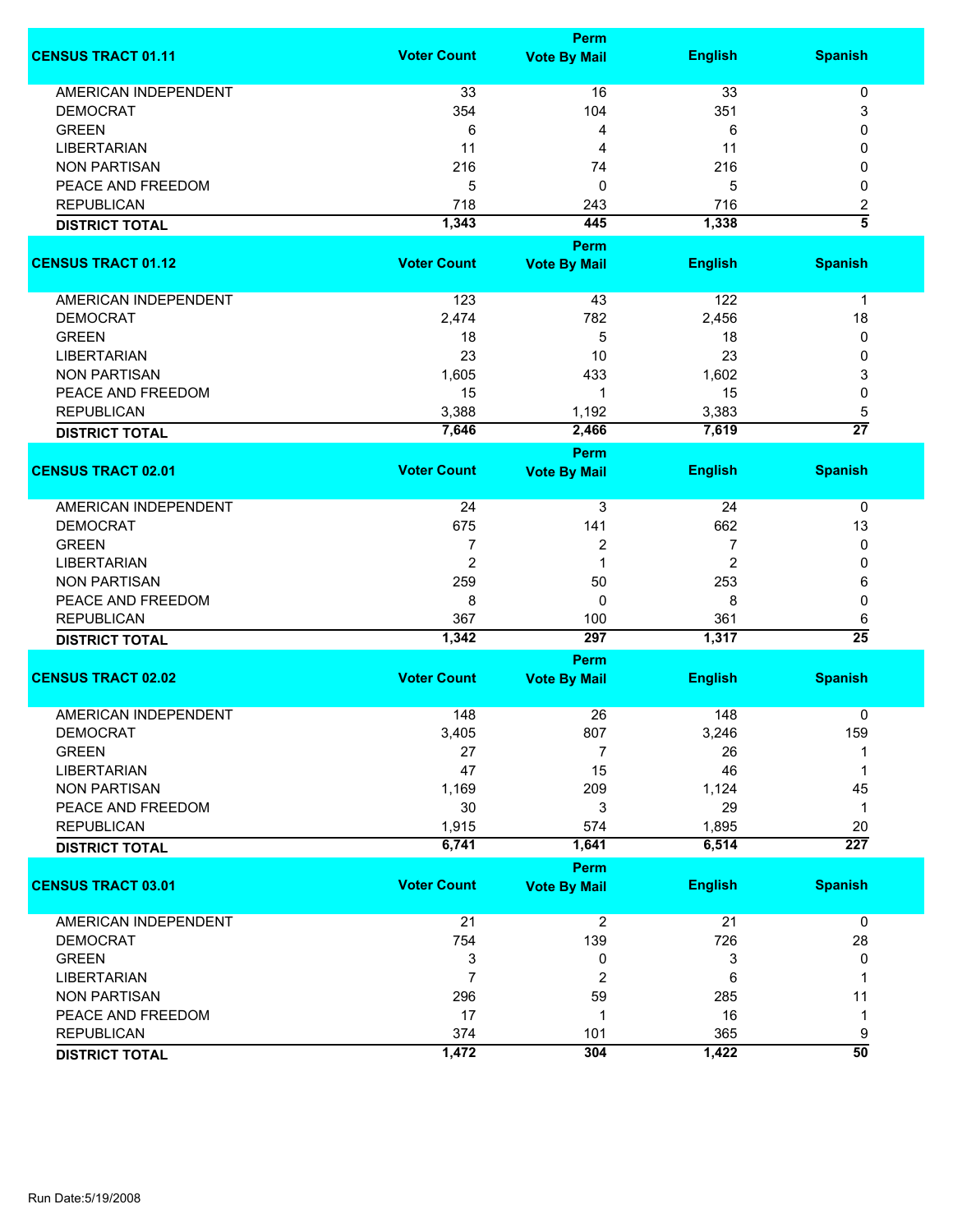|                             |                    | <b>Perm</b>                 |                |                 |
|-----------------------------|--------------------|-----------------------------|----------------|-----------------|
| <b>CENSUS TRACT 03.03</b>   | <b>Voter Count</b> | <b>Vote By Mail</b>         | <b>English</b> | <b>Spanish</b>  |
| <b>AMERICAN INDEPENDENT</b> | 23                 | $\mathbf{1}$                | 22             | $\mathbf{1}$    |
| <b>DEMOCRAT</b>             | 749                | 147                         | 706            | 43              |
| <b>GREEN</b>                | 4                  | 1                           | 4              | 0               |
| <b>LIBERTARIAN</b>          | 5                  | 2                           | 5              | 0               |
| <b>NON PARTISAN</b>         | 274                | 42                          | 265            | 9               |
|                             |                    |                             |                |                 |
| PEACE AND FREEDOM           | 9                  | 0                           | 9              | 0               |
| <b>REPUBLICAN</b>           | 469                | 132                         | 462            | 7               |
| <b>DISTRICT TOTAL</b>       | 1,533              | 325                         | 1,473          | $\overline{60}$ |
|                             |                    | <b>Perm</b>                 |                |                 |
| <b>CENSUS TRACT 03.04</b>   | <b>Voter Count</b> | <b>Vote By Mail</b>         | <b>English</b> | <b>Spanish</b>  |
| AMERICAN INDEPENDENT        | 32                 | 9                           | 32             | 0               |
| <b>DEMOCRAT</b>             | 810                | 214                         | 776            | 34              |
| <b>GREEN</b>                | 5                  | 3                           | 5              | 0               |
| <b>LIBERTARIAN</b>          | 5                  | $\overline{2}$              | 5              | 0               |
| <b>NON PARTISAN</b>         | 297                | 79                          | 288            | 9               |
| PEACE AND FREEDOM           | 8                  | 1                           | 7              | 1               |
| <b>REPUBLICAN</b>           | 687                | 197                         | 678            | 9               |
|                             | 1,844              | 505                         | 1,791          | $\overline{53}$ |
| <b>DISTRICT TOTAL</b>       |                    |                             |                |                 |
| <b>CENSUS TRACT 04.01</b>   | <b>Voter Count</b> | Perm<br><b>Vote By Mail</b> | <b>English</b> | <b>Spanish</b>  |
|                             |                    |                             |                |                 |
| <b>AMERICAN INDEPENDENT</b> | 70                 | 16                          | 69             | 1               |
| <b>DEMOCRAT</b>             | 1,117              | 285                         | 1,091          | 26              |
| <b>GREEN</b>                | 15                 | 7                           | 14             | 1               |
| <b>LIBERTARIAN</b>          | 12                 | $\mathbf 1$                 | 12             | 0               |
| <b>NON PARTISAN</b>         | 468                | 76                          | 457            | 11              |
| PEACE AND FREEDOM           | 2                  | 1                           | 2              | 0               |
| <b>REPUBLICAN</b>           | 1,312              | 371                         | 1,311          | 1               |
| <b>DISTRICT TOTAL</b>       | 2,996              | 757                         | 2,956          | $\overline{40}$ |
|                             |                    | <b>Perm</b>                 |                |                 |
| <b>CENSUS TRACT 04.02</b>   | <b>Voter Count</b> | <b>Vote By Mail</b>         | <b>English</b> | <b>Spanish</b>  |
|                             |                    |                             |                |                 |
| <b>AMERICAN INDEPENDENT</b> | 86                 | 26                          | 86             | 0               |
| <b>DEMOCRAT</b>             | 1,576              | 426                         | 1,534          | 42              |
| <b>GREEN</b>                | 10                 | 2                           | 10             | 0               |
| <b>LIBERTARIAN</b>          | 14                 | 1                           | 14             | 0               |
| <b>NON PARTISAN</b>         | 597                | 149                         | 592            | 5               |
| PEACE AND FREEDOM           | 8                  | 1                           | 8              | 0               |
| <b>REPUBLICAN</b>           | 1,664              | 521                         | 1,660          | 4               |
| <b>DISTRICT TOTAL</b>       | 3,955              | 1,126                       | 3,904          | $\overline{51}$ |
|                             |                    | <b>Perm</b>                 |                |                 |
| <b>CENSUS TRACT 05.00</b>   | <b>Voter Count</b> | <b>Vote By Mail</b>         | <b>English</b> | <b>Spanish</b>  |
| <b>AMERICAN INDEPENDENT</b> | 152                | 27                          | 149            | 3               |
| <b>DEMOCRAT</b>             | 2,866              | 686                         | 2,796          | 70              |
| <b>GREEN</b>                | 21                 | 6                           | 21             | 0               |
| <b>LIBERTARIAN</b>          | 28                 | 5                           | 28             | 0               |
| <b>NON PARTISAN</b>         | 1,197              | 259                         | 1,188          |                 |
|                             |                    |                             |                | 9               |
| PEACE AND FREEDOM           | 13                 | $\overline{2}$              | 13             | 0               |
| <b>REPUBLICAN</b>           | 3,004              | 874                         | 2,986          | 18              |
| <b>DISTRICT TOTAL</b>       | 7,281              | 1,859                       | 7,181          | 100             |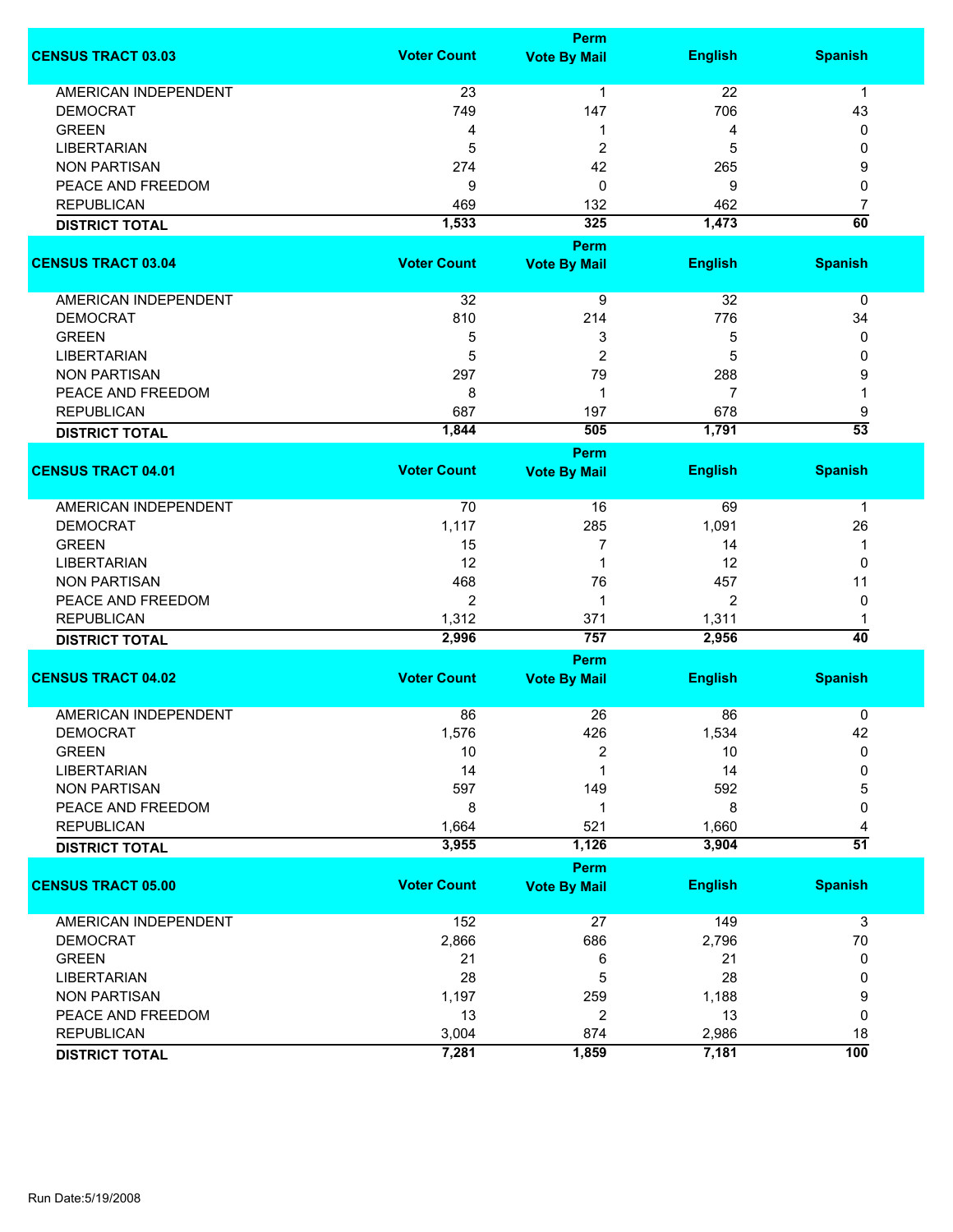|                             |                    | Perm                |                |                    |
|-----------------------------|--------------------|---------------------|----------------|--------------------|
| <b>CENSUS TRACT 06.01</b>   | <b>Voter Count</b> | <b>Vote By Mail</b> | <b>English</b> | <b>Spanish</b>     |
| AMERICAN INDEPENDENT        | 90                 | 13                  | 89             | 1                  |
| <b>DEMOCRAT</b>             | 1,776              | 431                 | 1,727          | 49                 |
| <b>GREEN</b>                | 12                 | 1                   | 12             | 0                  |
| <b>LIBERTARIAN</b>          | 16                 | $\overline{c}$      | 15             | 1                  |
| <b>NON PARTISAN</b>         | 621                | 123                 | 610            | 11                 |
| PEACE AND FREEDOM           | 8                  | 3                   | 8              | 0                  |
| <b>REPUBLICAN</b>           | 1,782              | 537                 | 1,768          | 14                 |
| <b>DISTRICT TOTAL</b>       | 4,305              | 1,110               | 4,229          | $\overline{76}$    |
|                             |                    |                     |                |                    |
|                             |                    | Perm                |                |                    |
| <b>CENSUS TRACT 06.02</b>   | <b>Voter Count</b> | <b>Vote By Mail</b> | <b>English</b> | <b>Spanish</b>     |
| AMERICAN INDEPENDENT        | 45                 | 12                  | 45             | 0                  |
| <b>DEMOCRAT</b>             | 1,331              | 301                 | 1,253          | 78                 |
| <b>GREEN</b>                | 5                  |                     | 5              | 0                  |
| <b>LIBERTARIAN</b>          | $\overline{7}$     | 1                   | $\overline{7}$ | 0                  |
| <b>NON PARTISAN</b>         | 440                | 68                  | 430            | 10                 |
| PEACE AND FREEDOM           | 10                 | $\overline{2}$      | 10             | 0                  |
| <b>REPUBLICAN</b>           | 822                | 173                 | 804            | 18                 |
| <b>DISTRICT TOTAL</b>       | 2,660              | 558                 | 2,554          | 106                |
|                             |                    | Perm                |                |                    |
| <b>CENSUS TRACT 07.00</b>   | <b>Voter Count</b> | <b>Vote By Mail</b> | <b>English</b> | <b>Spanish</b>     |
| <b>AMERICAN INDEPENDENT</b> | 4                  |                     | 4              | 0                  |
| <b>DEMOCRAT</b>             | 42                 | 8                   | 40             | 2                  |
| <b>NON PARTISAN</b>         | 22                 | 6                   | 22             | 0                  |
| <b>REPUBLICAN</b>           | 65                 | 33                  | 65             | 0                  |
| <b>DISTRICT TOTAL</b>       | $\overline{133}$   | 48                  | 131            | $\overline{2}$     |
|                             |                    | Perm                |                |                    |
| <b>CENSUS TRACT 08.04</b>   | <b>Voter Count</b> | <b>Vote By Mail</b> | <b>English</b> | <b>Spanish</b>     |
|                             |                    |                     |                |                    |
| <b>AMERICAN INDEPENDENT</b> | 54                 | 15                  | 54             | 0                  |
| <b>DEMOCRAT</b>             | 483                | 139                 | 479            | 4                  |
| <b>GREEN</b>                | 10                 | 2                   | 10             | 0                  |
| <b>LIBERTARIAN</b>          | 17                 | 5                   | 17             | 0                  |
| <b>NON PARTISAN</b>         | 367                | 85                  | 367            | 0                  |
| PEACE AND FREEDOM           | $\overline{2}$     | 0                   | 2              | 0                  |
| <b>REPUBLICAN</b>           | 1,196              | 439                 | 1,195          |                    |
| <b>DISTRICT TOTAL</b>       | 2,129              | 685                 | 2,124          | $\overline{\bf 5}$ |
|                             |                    | Perm                |                |                    |
| <b>CENSUS TRACT 08.05</b>   | <b>Voter Count</b> | <b>Vote By Mail</b> | <b>English</b> | <b>Spanish</b>     |
|                             |                    |                     |                |                    |
| AMERICAN INDEPENDENT        | 94                 | 30                  | 94             | 0                  |
| <b>DEMOCRAT</b>             | 1,449              | 517                 | 1,446          | 3                  |
| <b>GREEN</b>                | 13                 | 5                   | 13             | 0                  |
| <b>LIBERTARIAN</b>          | 13                 | 7                   | 13             | 0                  |
| <b>NON PARTISAN</b>         | 769                | 212                 | 766            | 3                  |
| PEACE AND FREEDOM           | 9                  | 1                   | 9              | 0                  |
| <b>REPUBLICAN</b>           | 2,565              | 1,098               | 2,564          | 1                  |
| <b>DISTRICT TOTAL</b>       | 4,912              | 1,870               | 4,905          | 7                  |
|                             |                    |                     |                |                    |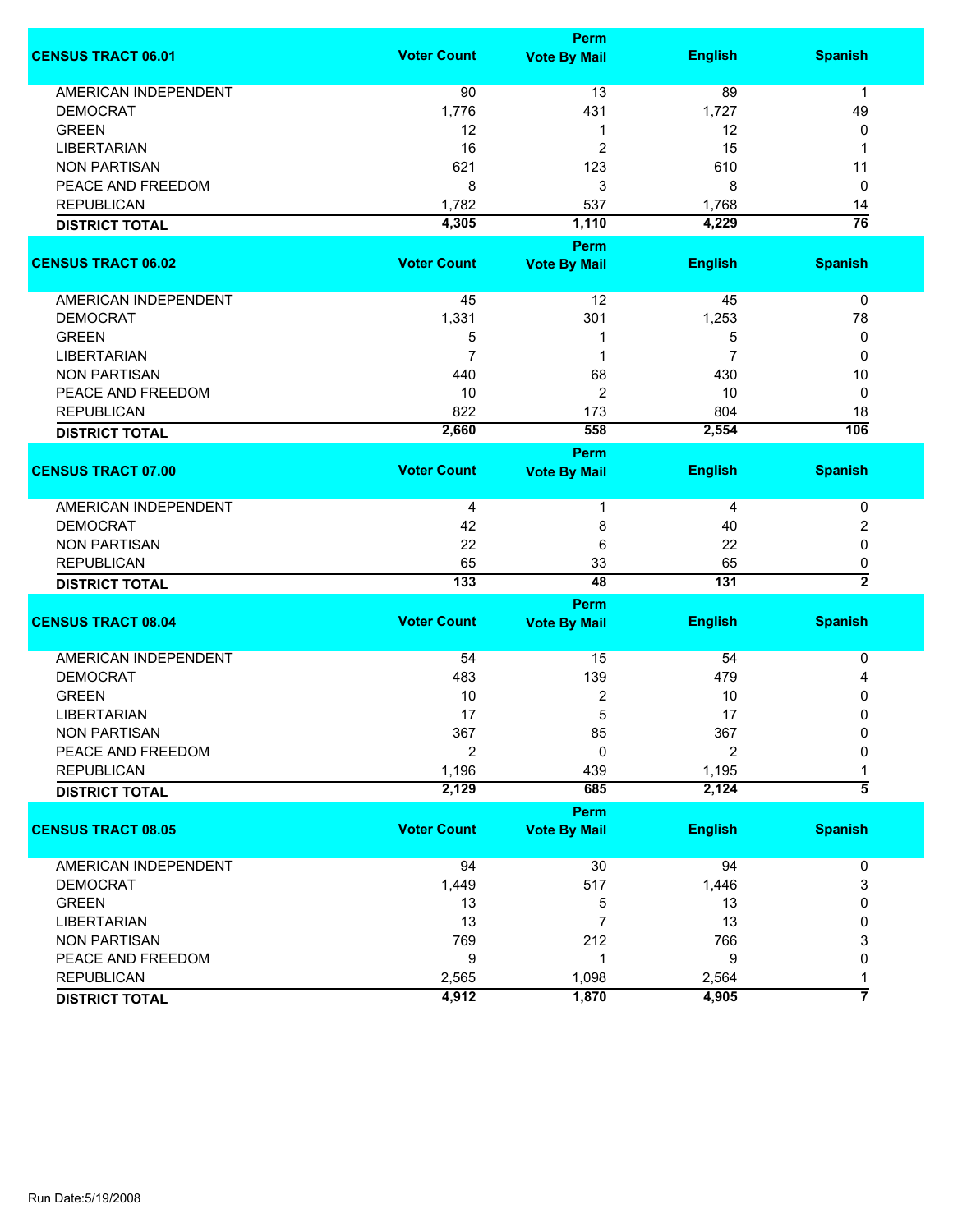|                                                |                    | <b>Perm</b>                        |                |                 |
|------------------------------------------------|--------------------|------------------------------------|----------------|-----------------|
| <b>CENSUS TRACT 08.06</b>                      | <b>Voter Count</b> | <b>Vote By Mail</b>                | <b>English</b> | <b>Spanish</b>  |
| <b>AMERICAN INDEPENDENT</b>                    | 92                 | 18                                 | 91             | $\mathbf{1}$    |
| <b>DEMOCRAT</b>                                | 1,485              | 538                                | 1,475          | 10              |
| <b>GREEN</b>                                   | 22                 | 7                                  | 22             | 0               |
| <b>LIBERTARIAN</b>                             | 14                 | 7                                  | 14             | 0               |
| <b>NON PARTISAN</b>                            | 712                | 197                                | 709            | 3               |
|                                                |                    |                                    |                |                 |
| PEACE AND FREEDOM                              | 9                  | 3                                  | 9              | 0               |
| <b>REPUBLICAN</b>                              | 2,441              | 1,035                              | 2,434          | 7               |
| <b>DISTRICT TOTAL</b>                          | 4,775              | 1,805                              | 4,754          | $\overline{21}$ |
| <b>CENSUS TRACT 08.07</b>                      | <b>Voter Count</b> | <b>Perm</b><br><b>Vote By Mail</b> | <b>English</b> | <b>Spanish</b>  |
|                                                |                    |                                    |                |                 |
| AMERICAN INDEPENDENT                           | 96                 | 25                                 | 96             | 0               |
| <b>DEMOCRAT</b>                                | 1,446              | 494                                | 1,436          | 10              |
| <b>GREEN</b>                                   | 9                  | 2                                  | 9              | 0               |
| <b>LIBERTARIAN</b>                             | 24                 | 9                                  | 24             | 0               |
| <b>NON PARTISAN</b>                            | 769                | 242                                | 768            |                 |
| PEACE AND FREEDOM                              | 9                  | 3                                  | 9              | 0               |
| <b>REPUBLICAN</b>                              | 2,842              | 1,188                              | 2,838          | 4               |
|                                                | 5,195              | 1,963                              | 5,180          | $\overline{15}$ |
| <b>DISTRICT TOTAL</b>                          |                    | <b>Perm</b>                        |                |                 |
| <b>CENSUS TRACT 08.08</b>                      | <b>Voter Count</b> | <b>Vote By Mail</b>                | <b>English</b> | <b>Spanish</b>  |
|                                                |                    |                                    |                |                 |
| <b>AMERICAN INDEPENDENT</b>                    | 53                 | 15                                 | 53             | 0               |
| <b>DEMOCRAT</b>                                | 1,129              | 304                                | 1,120          | 9               |
| <b>GREEN</b>                                   | 20                 | 5                                  | 20             | 0               |
| <b>LIBERTARIAN</b>                             | 8                  | 2                                  | 8              | 0               |
| <b>NON PARTISAN</b>                            | 516                | 114                                | 513            | 3               |
| PEACE AND FREEDOM                              | 8                  | 0                                  | 8              | 0               |
| <b>REPUBLICAN</b>                              | 1,277              | 446                                | 1,271          | 6               |
| <b>DISTRICT TOTAL</b>                          | 3,011              | 886                                | 2,993          | $\overline{18}$ |
|                                                |                    | Perm                               |                |                 |
| <b>CENSUS TRACT 08.09</b>                      | <b>Voter Count</b> | <b>Vote By Mail</b>                | <b>English</b> | <b>Spanish</b>  |
|                                                |                    |                                    |                |                 |
| <b>AMERICAN INDEPENDENT</b><br><b>DEMOCRAT</b> | 121                | 33                                 | 119            | $\overline{2}$  |
|                                                | 1,839              | 619                                | 1,828          | 11              |
| <b>GREEN</b>                                   | 33                 | 6                                  | 33             | 0               |
| <b>LIBERTARIAN</b>                             | 20                 | 7                                  | 20             | 0               |
| <b>NON PARTISAN</b>                            | 821                | 218                                | 815            | 6               |
| PEACE AND FREEDOM                              | 10                 | 1                                  | 10             | 0               |
| <b>REPUBLICAN</b>                              | 2,466              | 1,005                              | 2,458          | 8               |
| <b>DISTRICT TOTAL</b>                          | 5,310              | 1,889                              | 5,283          | $\overline{27}$ |
|                                                |                    | Perm                               |                |                 |
| <b>CENSUS TRACT 08.10</b>                      | <b>Voter Count</b> | <b>Vote By Mail</b>                | <b>English</b> | <b>Spanish</b>  |
| AMERICAN INDEPENDENT                           | 121                | 32                                 | 119            | $\overline{2}$  |
| <b>DEMOCRAT</b>                                | 2,015              | 422                                | 1,979          | 36              |
| <b>GREEN</b>                                   | 23                 | 3                                  | 23             | 0               |
| <b>LIBERTARIAN</b>                             | 21                 | 6                                  | 21             | 0               |
| <b>NON PARTISAN</b>                            |                    |                                    | 976            |                 |
|                                                | 985                | 193                                |                | 9               |
| PEACE AND FREEDOM                              | 9                  | 0                                  | 9              | 0               |
| <b>REPUBLICAN</b>                              | 1,707              | 515                                | 1,701          | 6               |
| <b>DISTRICT TOTAL</b>                          | 4,881              | 1,171                              | 4,828          | $\overline{53}$ |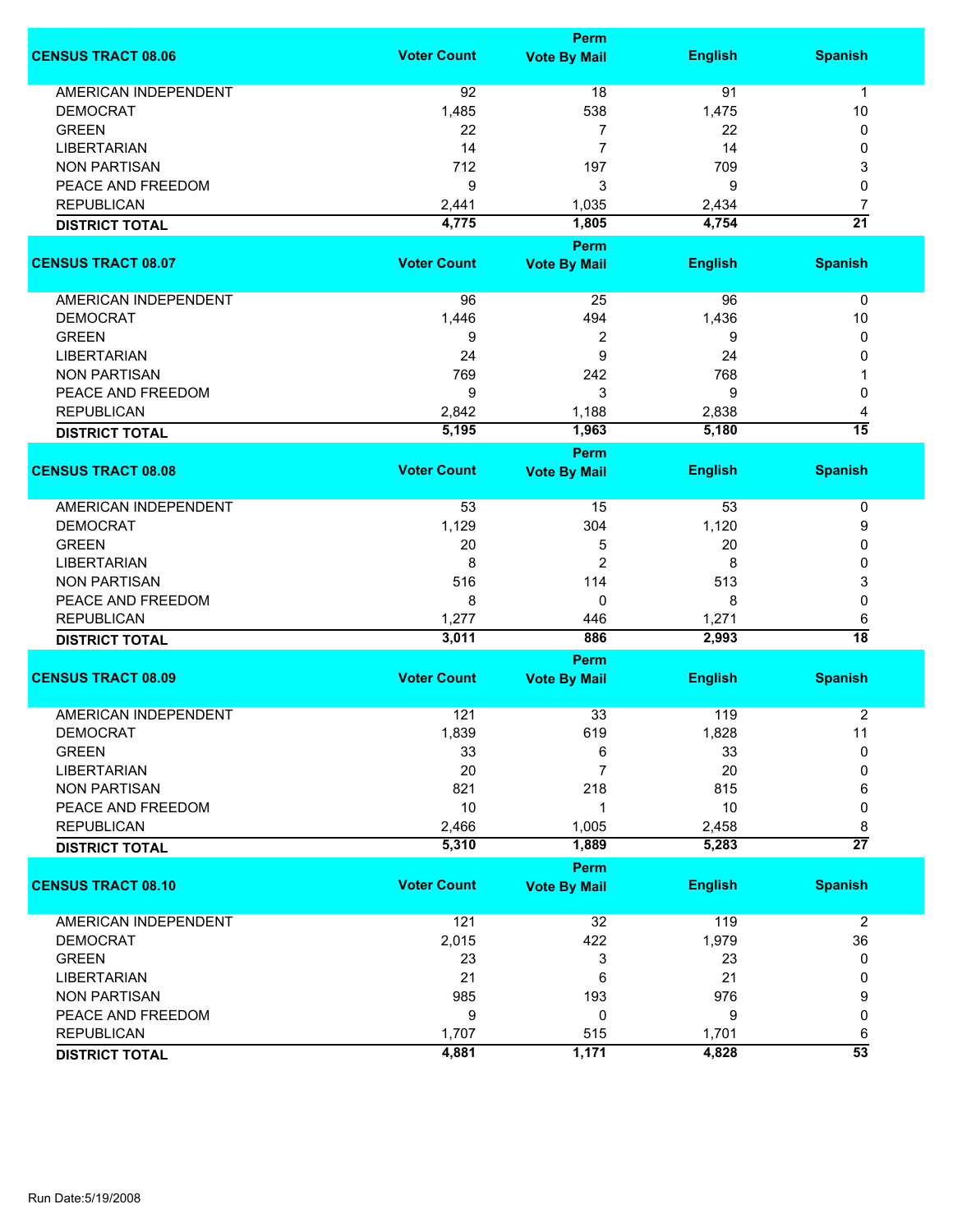|                             |                    | <b>Perm</b>                        |                |                       |
|-----------------------------|--------------------|------------------------------------|----------------|-----------------------|
| <b>CENSUS TRACT 08.11</b>   | <b>Voter Count</b> | <b>Vote By Mail</b>                | <b>English</b> | <b>Spanish</b>        |
| <b>AMERICAN INDEPENDENT</b> | 51                 | 14                                 | 51             | 0                     |
| <b>DEMOCRAT</b>             | 1,141              | 234                                | 1,124          | 17                    |
| <b>GREEN</b>                | 16                 | 4                                  | 16             | 0                     |
| <b>LIBERTARIAN</b>          | 24                 | 8                                  | 24             | 0                     |
|                             |                    |                                    |                |                       |
| <b>NON PARTISAN</b>         | 542                | 99                                 | 539            | 3                     |
| PEACE AND FREEDOM           | 5                  | 1                                  | 5              | 0                     |
| <b>REPUBLICAN</b>           | 1,003              | 269                                | 1,001          | $\overline{c}$        |
| <b>DISTRICT TOTAL</b>       | 2,782              | 629                                | 2,760          | $\overline{22}$       |
|                             |                    | <b>Perm</b>                        |                |                       |
| <b>CENSUS TRACT 08.12</b>   | <b>Voter Count</b> | <b>Vote By Mail</b>                | <b>English</b> | <b>Spanish</b>        |
| <b>AMERICAN INDEPENDENT</b> | 55                 | 11                                 | 55             | 0                     |
| <b>DEMOCRAT</b>             | 636                | 178                                | 628            | 8                     |
| <b>GREEN</b>                | 5                  | 1                                  | 5              | 0                     |
| <b>LIBERTARIAN</b>          | 14                 | $\overline{c}$                     | 14             | 0                     |
| <b>NON PARTISAN</b>         | 327                | 55                                 | 324            | 3                     |
|                             | 4                  | 0                                  |                | 0                     |
| PEACE AND FREEDOM           |                    |                                    | 4              |                       |
| <b>REPUBLICAN</b>           | 995                | 370                                | 989            | 6                     |
| <b>DISTRICT TOTAL</b>       | 2,036              | 617                                | 2,019          | $\overline{17}$       |
|                             |                    | <b>Perm</b>                        |                |                       |
| <b>CENSUS TRACT 09.00</b>   | <b>Voter Count</b> | <b>Vote By Mail</b>                | <b>English</b> | <b>Spanish</b>        |
| <b>AMERICAN INDEPENDENT</b> | 110                | 36                                 | 110            | 0                     |
| <b>DEMOCRAT</b>             | 1,946              | 457                                | 1,923          | 23                    |
| <b>GREEN</b>                | 29                 | 10                                 | 29             | 0                     |
| <b>LIBERTARIAN</b>          | 17                 | 5                                  | 17             | 0                     |
| <b>NON PARTISAN</b>         | 796                | 154                                | 787            | 9                     |
| PEACE AND FREEDOM           | 12                 | 2                                  | 12             | 0                     |
| <b>REPUBLICAN</b>           | 1,470              | 428                                | 1,461          | 9                     |
|                             | 4,380              | 1,092                              | 4,339          | 41                    |
| <b>DISTRICT TOTAL</b>       |                    |                                    |                |                       |
| <b>CENSUS TRACT 10.00</b>   | <b>Voter Count</b> | <b>Perm</b><br><b>Vote By Mail</b> | <b>English</b> | <b>Spanish</b>        |
|                             |                    |                                    |                |                       |
| <b>AMERICAN INDEPENDENT</b> | 78                 | 20                                 | 77             | 1                     |
| <b>DEMOCRAT</b>             | 1,402              | 344                                | 1,350          | 52                    |
| <b>GREEN</b>                | 9                  | 5                                  | 9              | 0                     |
| <b>LIBERTARIAN</b>          | 9                  | 4                                  | 9              | 0                     |
| <b>NON PARTISAN</b>         | 502                | 102                                | 489            | 13                    |
| PEACE AND FREEDOM           | 13                 | 2                                  | 13             | 0                     |
| <b>REPUBLICAN</b>           | 936                | 269                                | 927            | 9                     |
| <b>DISTRICT TOTAL</b>       | 2,949              | 746                                | 2,874          | $\overline{75}$       |
|                             |                    | <b>Perm</b>                        |                |                       |
| <b>CENSUS TRACT 11.00</b>   | <b>Voter Count</b> | <b>Vote By Mail</b>                | <b>English</b> | <b>Spanish</b>        |
| AMERICAN INDEPENDENT        | 109                | 26                                 | 107            | $\overline{2}$        |
| <b>DEMOCRAT</b>             | 2,223              | 626                                | 2,166          | 57                    |
| <b>GREEN</b>                | 20                 | 6                                  | 20             | 0                     |
| <b>LIBERTARIAN</b>          | 21                 | 3                                  | 21             | 0                     |
| <b>NON PARTISAN</b>         | 633                | 160                                | 625            | 8                     |
| PEACE AND FREEDOM           | $\overline{7}$     | 0                                  | 7              | 0                     |
| <b>REPUBLICAN</b>           |                    |                                    |                |                       |
|                             | 2,058              | 685                                | 2,045          | 13<br>$\overline{80}$ |
| <b>DISTRICT TOTAL</b>       | 5,071              | 1,506                              | 4,991          |                       |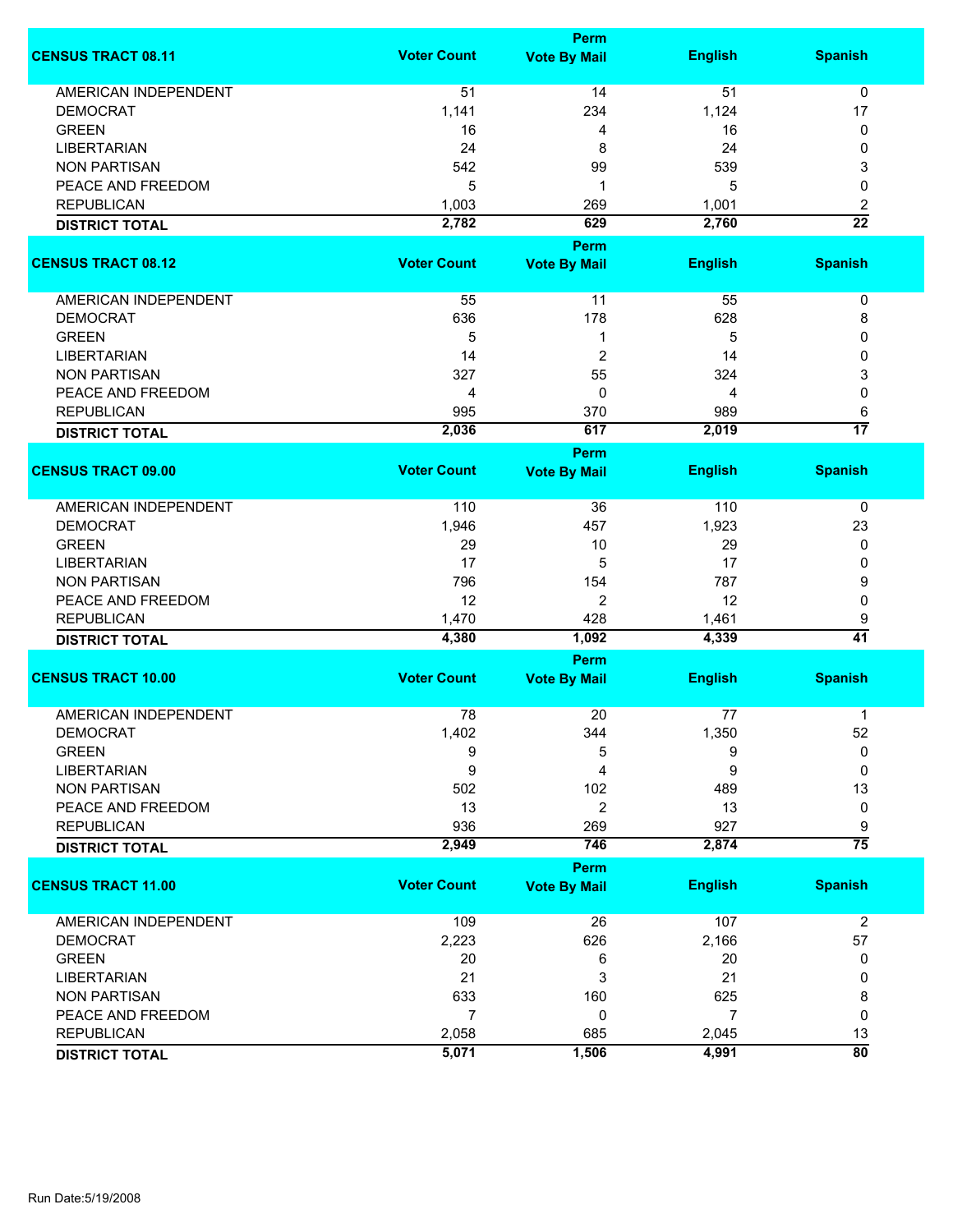|                             |                    | <b>Perm</b>         |                |                         |
|-----------------------------|--------------------|---------------------|----------------|-------------------------|
| <b>CENSUS TRACT 12.00</b>   | <b>Voter Count</b> | <b>Vote By Mail</b> | <b>English</b> | <b>Spanish</b>          |
| <b>AMERICAN INDEPENDENT</b> | 65                 | 10                  | 65             | 0                       |
| <b>DEMOCRAT</b>             | 882                | 245                 | 859            | 23                      |
| <b>GREEN</b>                | 12                 | 1                   | 12             | 0                       |
| <b>LIBERTARIAN</b>          | $\overline{7}$     | 1                   | 7              | 0                       |
| <b>NON PARTISAN</b>         | 314                | 64                  | 313            | 1                       |
| PEACE AND FREEDOM           | 9                  | 0                   | 9              | 0                       |
| <b>REPUBLICAN</b>           | 840                | 238                 | 832            | 8                       |
| <b>DISTRICT TOTAL</b>       | 2,129              | 559                 | 2,097          | $\overline{32}$         |
|                             |                    | Perm                |                |                         |
| <b>CENSUS TRACT 13.01</b>   | <b>Voter Count</b> | <b>Vote By Mail</b> | <b>English</b> | <b>Spanish</b>          |
|                             |                    |                     |                |                         |
| AMERICAN INDEPENDENT        | 64                 | 15                  | 64             | 0                       |
| <b>DEMOCRAT</b>             | 1,723              | 472                 | 1,619          | 104                     |
| <b>GREEN</b>                | 12                 | 3                   | 12             | 0                       |
| <b>LIBERTARIAN</b>          | 10                 | $\overline{2}$      | 9              | 1                       |
| <b>NON PARTISAN</b>         | 516                | 104                 | 496            | 20                      |
| PEACE AND FREEDOM           | 16                 | 1                   | 16             | 0                       |
| <b>REPUBLICAN</b>           | 825                | 232                 | 819            | 6                       |
| <b>DISTRICT TOTAL</b>       | 3,166              | 829                 | 3,035          | 131                     |
|                             |                    | Perm                |                |                         |
| <b>CENSUS TRACT 13.03</b>   | <b>Voter Count</b> | <b>Vote By Mail</b> | <b>English</b> | <b>Spanish</b>          |
| <b>AMERICAN INDEPENDENT</b> | 75                 | 18                  | 74             | 1                       |
| <b>DEMOCRAT</b>             | 1,926              | 490                 | 1,792          | 134                     |
| <b>GREEN</b>                | 12                 | 1                   | 12             | 0                       |
| <b>LIBERTARIAN</b>          | 12                 | 1                   | 11             | 1                       |
| <b>NON PARTISAN</b>         | 636                | 135                 | 611            | 25                      |
| PEACE AND FREEDOM           | 12                 | 3                   | 11             | 1                       |
| <b>REPUBLICAN</b>           | 980                | 260                 | 965            | 15                      |
| <b>DISTRICT TOTAL</b>       | 3,653              | 908                 | 3,476          | 177                     |
|                             |                    | <b>Perm</b>         |                |                         |
| <b>CENSUS TRACT 13.04</b>   | <b>Voter Count</b> | <b>Vote By Mail</b> | <b>English</b> | <b>Spanish</b>          |
| <b>AMERICAN INDEPENDENT</b> | 71                 | 18                  | 71             | 0                       |
| <b>DEMOCRAT</b>             | 1,427              | 401                 | 1,395          | 32                      |
| <b>GREEN</b>                | 10                 | 2                   | 10             | 0                       |
| <b>LIBERTARIAN</b>          | 14                 | 2                   | 14             | 0                       |
| <b>NON PARTISAN</b>         | 564                | 116                 | 561            | 3                       |
| PEACE AND FREEDOM           | 14                 | $\overline{2}$      | 14             | 0                       |
| <b>REPUBLICAN</b>           | 1,018              | 293                 | 1,008          | 10                      |
| <b>DISTRICT TOTAL</b>       | 3,118              | 834                 | 3,073          | $\overline{45}$         |
|                             |                    | <b>Perm</b>         |                |                         |
| <b>CENSUS TRACT 14.00</b>   | <b>Voter Count</b> | <b>Vote By Mail</b> | <b>English</b> | <b>Spanish</b>          |
| <b>AMERICAN INDEPENDENT</b> | 9                  | 0                   | 8              | 1                       |
| <b>DEMOCRAT</b>             | 326                | 111                 | 318            | 8                       |
| <b>GREEN</b>                | 3                  | 2                   | 3              | 0                       |
| <b>LIBERTARIAN</b>          | 6                  | 0                   | 6              | 0                       |
| <b>NON PARTISAN</b>         | 131                | 34                  | 128            | 3                       |
| PEACE AND FREEDOM           | $\overline{2}$     | 0                   | $\overline{2}$ | 0                       |
| <b>REPUBLICAN</b>           | 206                | 59                  | 204            | $\overline{\mathbf{c}}$ |
| <b>DISTRICT TOTAL</b>       | 683                | 206                 | 669            | $\overline{14}$         |
|                             |                    |                     |                |                         |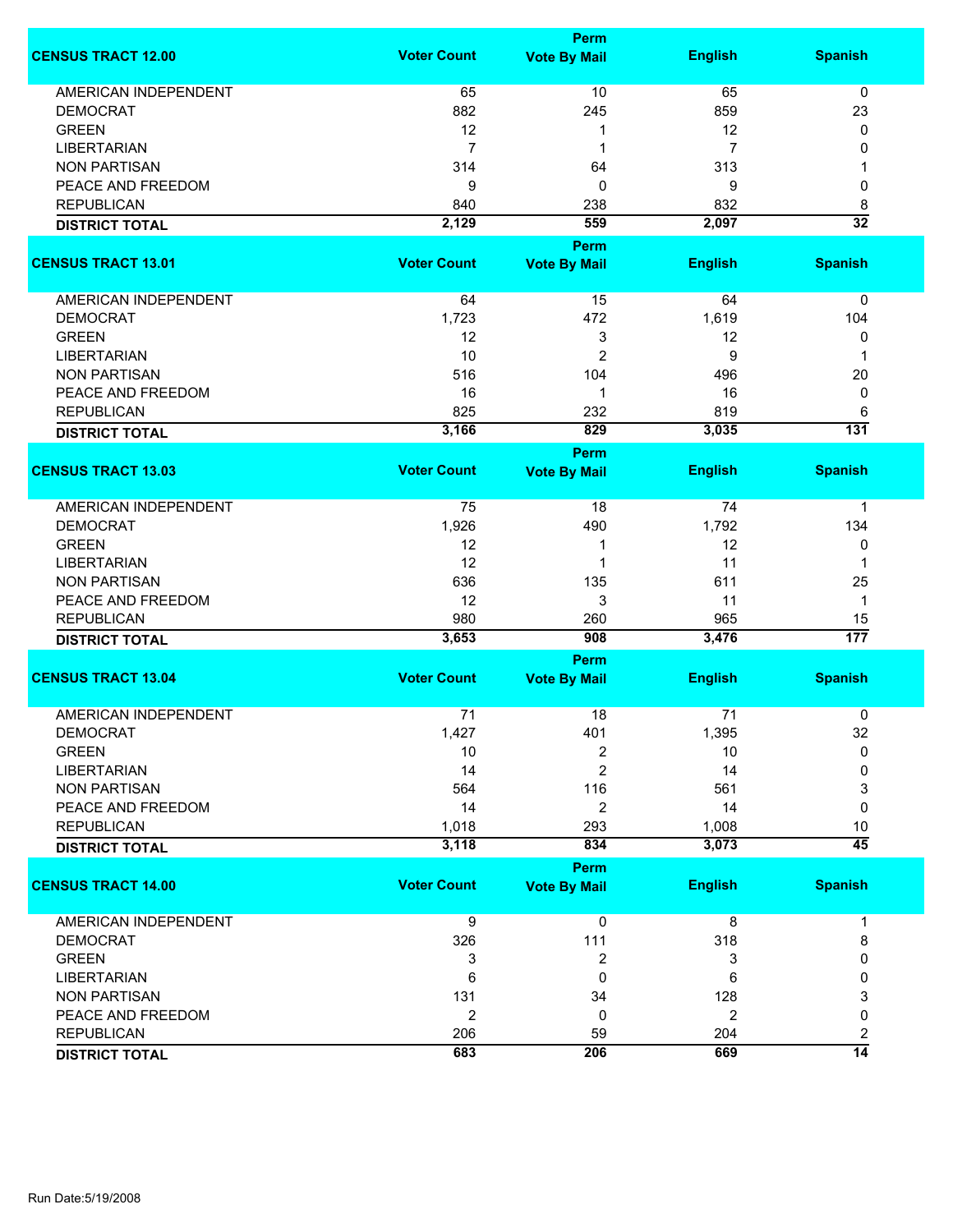|                             |                    | <b>Perm</b>                        |                |                        |
|-----------------------------|--------------------|------------------------------------|----------------|------------------------|
| <b>CENSUS TRACT 15.00</b>   | <b>Voter Count</b> | <b>Vote By Mail</b>                | <b>English</b> | <b>Spanish</b>         |
| <b>AMERICAN INDEPENDENT</b> | 42                 | 10                                 | 41             | $\mathbf 1$            |
| <b>DEMOCRAT</b>             | 1,313              | 272                                | 1,233          | 80                     |
| <b>GREEN</b>                | 14                 | 2                                  | 14             | 0                      |
| <b>LIBERTARIAN</b>          | 13                 | $\overline{c}$                     | 13             | 0                      |
| <b>NON PARTISAN</b>         | 477                | 84                                 | 460            | 17                     |
| PEACE AND FREEDOM           | 8                  | 2                                  | 8              | 0                      |
|                             |                    |                                    |                |                        |
| <b>REPUBLICAN</b>           | 611                | 167                                | 597            | 14<br>$\overline{112}$ |
| <b>DISTRICT TOTAL</b>       | 2,478              | 539                                | 2,366          |                        |
|                             |                    | Perm                               |                |                        |
| <b>CENSUS TRACT 16.00</b>   | <b>Voter Count</b> | <b>Vote By Mail</b>                | <b>English</b> | <b>Spanish</b>         |
| AMERICAN INDEPENDENT        | 16                 | 3                                  | 16             | 0                      |
| <b>DEMOCRAT</b>             | 542                | 133                                | 496            | 46                     |
| <b>GREEN</b>                | $\overline{2}$     | 0                                  | 2              | 0                      |
| <b>LIBERTARIAN</b>          | $\mathbf 1$        | 0                                  | 1              | 0                      |
| <b>NON PARTISAN</b>         | 186                | 39                                 | 179            | 7                      |
| PEACE AND FREEDOM           | 8                  | 0                                  | 7              | 1                      |
| <b>REPUBLICAN</b>           | 291                | 64                                 | 289            | 2                      |
|                             | 1,046              | 239                                | 990            | $\overline{56}$        |
| <b>DISTRICT TOTAL</b>       |                    |                                    |                |                        |
| <b>CENSUS TRACT 17.01</b>   | <b>Voter Count</b> | <b>Perm</b><br><b>Vote By Mail</b> | <b>English</b> | <b>Spanish</b>         |
|                             |                    |                                    |                |                        |
| <b>AMERICAN INDEPENDENT</b> | 108                | 25                                 | 106            | 2                      |
| <b>DEMOCRAT</b>             | 2,511              | 647                                | 2,409          | 102                    |
| <b>GREEN</b>                | 15                 | 5                                  | 15             | 0                      |
| <b>LIBERTARIAN</b>          | 13                 | 4                                  | 13             | 0                      |
| <b>NON PARTISAN</b>         | 943                | 173                                | 918            | 25                     |
| PEACE AND FREEDOM           | 26                 | 3                                  | 26             | 0                      |
| <b>REPUBLICAN</b>           | 1,995              | 631                                | 1,979          | 16                     |
| <b>DISTRICT TOTAL</b>       | 5,611              | 1,488                              | 5,466          | $\overline{145}$       |
|                             |                    | <b>Perm</b>                        |                |                        |
| <b>CENSUS TRACT 17.02</b>   | <b>Voter Count</b> | <b>Vote By Mail</b>                | <b>English</b> | <b>Spanish</b>         |
|                             |                    |                                    |                |                        |
| <b>AMERICAN INDEPENDENT</b> | 36                 | 10                                 | 36             | 0                      |
| <b>DEMOCRAT</b>             | 689                | 246                                | 677            | 12                     |
| <b>GREEN</b>                | 6                  | $\overline{2}$                     | 6              | $\mathbf 0$            |
| <b>LIBERTARIAN</b>          | 5                  | $\overline{2}$                     | 5              | 0                      |
| <b>NON PARTISAN</b>         | 267                | 68                                 | 266            |                        |
| PEACE AND FREEDOM           | 5                  | 0                                  | 5              | 0                      |
| <b>REPUBLICAN</b>           | 960                | 379                                | 954            | 6                      |
| <b>DISTRICT TOTAL</b>       | 1,968              | 707                                | 1,949          | 19                     |
|                             |                    | <b>Perm</b>                        |                |                        |
| <b>CENSUS TRACT 17.03</b>   | <b>Voter Count</b> | <b>Vote By Mail</b>                | <b>English</b> | <b>Spanish</b>         |
| <b>AMERICAN INDEPENDENT</b> | 61                 | 19                                 | 61             | $\mathbf 0$            |
| <b>DEMOCRAT</b>             | 1,108              | 319                                | 1,082          | 26                     |
| <b>GREEN</b>                | 16                 | 4                                  | 16             | 0                      |
| <b>LIBERTARIAN</b>          | 12                 | 8                                  | 12             | 0                      |
| <b>NON PARTISAN</b>         | 424                | 99                                 | 420            | 4                      |
| PEACE AND FREEDOM           | $\overline{7}$     | $\boldsymbol{2}$                   | $\overline{7}$ | 0                      |
| <b>REPUBLICAN</b>           | 1,214              | 369                                | 1,208          | 6                      |
| <b>DISTRICT TOTAL</b>       | 2,842              | 820                                | 2,806          | $\overline{36}$        |
|                             |                    |                                    |                |                        |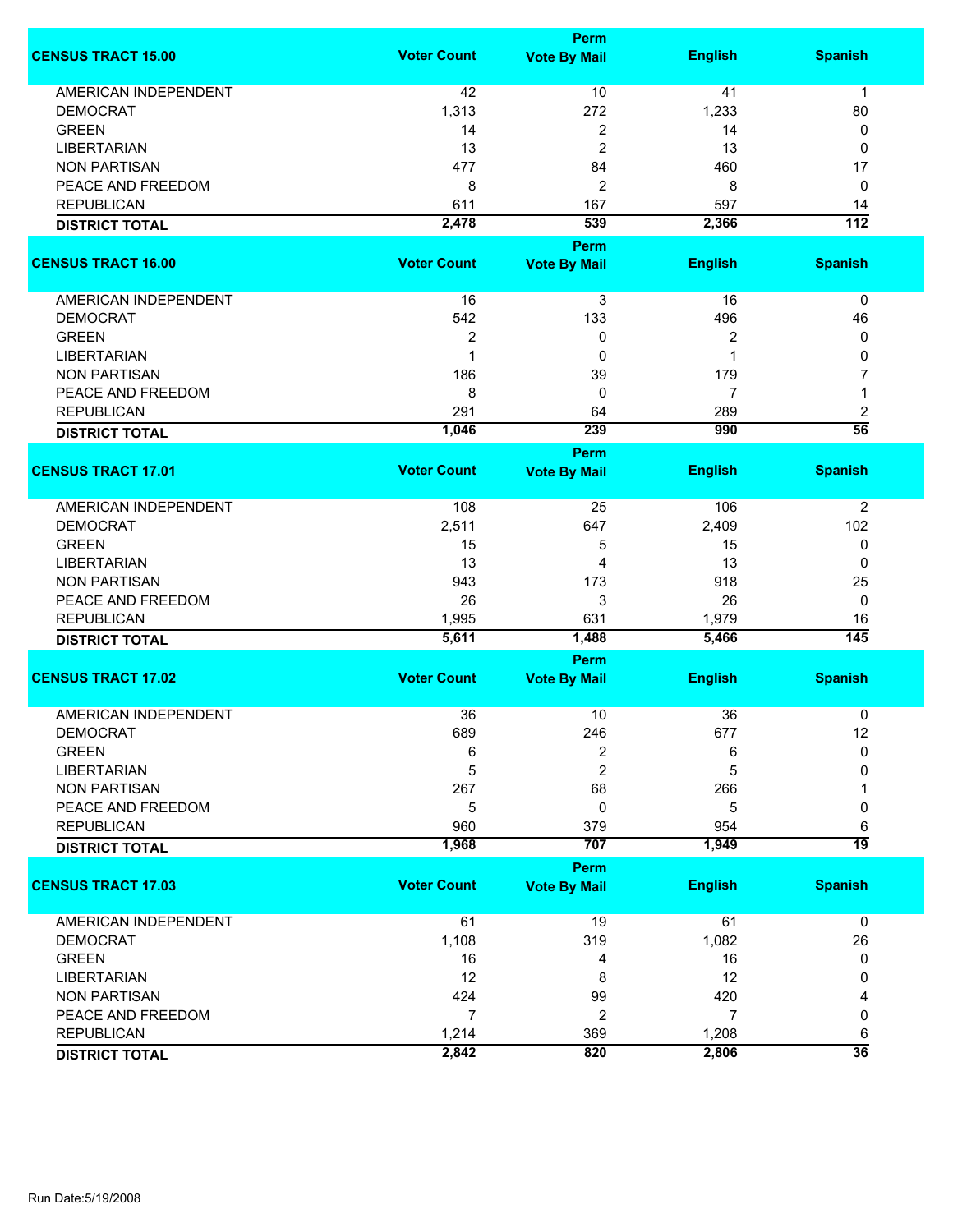|                             | <b>Perm</b>        |                                    |                |                      |
|-----------------------------|--------------------|------------------------------------|----------------|----------------------|
| <b>CENSUS TRACT 18.01</b>   | <b>Voter Count</b> | <b>Vote By Mail</b>                | <b>English</b> | <b>Spanish</b>       |
| <b>AMERICAN INDEPENDENT</b> | 56                 | 7                                  | 55             | $\mathbf{1}$         |
| <b>DEMOCRAT</b>             | 1,593              | 439                                | 1,470          | 123                  |
| <b>GREEN</b>                | 9                  | 2                                  | 9              | 0                    |
| <b>LIBERTARIAN</b>          | 12                 | 1                                  | 10             | 2                    |
| <b>NON PARTISAN</b>         | 454                | 89                                 | 432            | 22                   |
|                             |                    |                                    |                |                      |
| PEACE AND FREEDOM           | 16                 | 2                                  | 16             | 0                    |
| <b>REPUBLICAN</b>           | 741                | 182                                | 729            | 12                   |
| <b>DISTRICT TOTAL</b>       | 2,881              | $\overline{722}$                   | 2,721          | 160                  |
| <b>CENSUS TRACT 18.02</b>   | <b>Voter Count</b> | <b>Perm</b><br><b>Vote By Mail</b> | <b>English</b> | <b>Spanish</b>       |
| AMERICAN INDEPENDENT        | 144                | 34                                 | 144            | 0                    |
| <b>DEMOCRAT</b>             | 3,304              | 883                                | 3,193          | 111                  |
| <b>GREEN</b>                | 23                 | 6                                  | 23             | 0                    |
| <b>LIBERTARIAN</b>          | 20                 | 3                                  | 19             | 1                    |
| <b>NON PARTISAN</b>         | 1,187              | 282                                | 1,171          | 16                   |
|                             |                    |                                    |                |                      |
| PEACE AND FREEDOM           | 20                 | 3                                  | 19             | 1                    |
| <b>REPUBLICAN</b>           | 2,826              | 945                                | 2,806          | 20                   |
| <b>DISTRICT TOTAL</b>       | 7,524              | 2,156                              | 7,375          | $\overline{149}$     |
|                             |                    | <b>Perm</b>                        |                |                      |
| <b>CENSUS TRACT 18.03</b>   | <b>Voter Count</b> | <b>Vote By Mail</b>                | <b>English</b> | <b>Spanish</b>       |
| AMERICAN INDEPENDENT        | 22                 | 7                                  | 22             | 0                    |
| <b>DEMOCRAT</b>             | 482                | 149                                | 467            | 15                   |
| <b>GREEN</b>                | 5                  | 2                                  | 5              | 0                    |
| <b>LIBERTARIAN</b>          | 5                  | 1                                  | 5              | 0                    |
| <b>NON PARTISAN</b>         | 149                | 33                                 | 147            | 2                    |
| PEACE AND FREEDOM           | $\overline{2}$     | $\mathbf 0$                        | 2              | 0                    |
| <b>REPUBLICAN</b>           | 427                |                                    | 424            |                      |
|                             | 1,092              | 161<br>353                         | 1,072          | 3<br>$\overline{20}$ |
| <b>DISTRICT TOTAL</b>       |                    |                                    |                |                      |
| <b>CENSUS TRACT 19.00</b>   | <b>Voter Count</b> | Perm<br><b>Vote By Mail</b>        | <b>English</b> | <b>Spanish</b>       |
|                             |                    |                                    |                |                      |
| <b>AMERICAN INDEPENDENT</b> | 202                | 51                                 | 202            | 0                    |
| DEMOCRAT                    | 3,386              | 901                                | 3,325          | 61                   |
| <b>GREEN</b>                | 21                 | 8                                  | 20             | 1                    |
| <b>LIBERTARIAN</b>          | 31                 | 5                                  | 31             | 0                    |
| <b>NON PARTISAN</b>         | 1,545              | 387                                | 1,530          | 15                   |
| PEACE AND FREEDOM           | 29                 | 4                                  | 29             | 0                    |
| <b>REPUBLICAN</b>           | 3,931              | 1,214                              | 3,916          | 15                   |
| <b>DISTRICT TOTAL</b>       | 9,145              | 2,570                              | 9,053          | $\overline{92}$      |
|                             |                    | <b>Perm</b>                        |                |                      |
| <b>CENSUS TRACT 20.02</b>   | <b>Voter Count</b> | <b>Vote By Mail</b>                | <b>English</b> | <b>Spanish</b>       |
| <b>AMERICAN INDEPENDENT</b> | 130                | 44                                 | 129            | $\mathbf 1$          |
| <b>DEMOCRAT</b>             | 1,811              | 533                                | 1,796          | 15                   |
| <b>GREEN</b>                | 27                 | 6                                  | 27             | 0                    |
| <b>LIBERTARIAN</b>          | 25                 | 4                                  | 25             | 0                    |
| <b>NON PARTISAN</b>         | 1,021              | 280                                | 1,017          | 4                    |
| PEACE AND FREEDOM           | 21                 | 5                                  | 20             | 1                    |
| <b>REPUBLICAN</b>           | 3,486              | 1,297                              | 3,479          | 7                    |
|                             | 6,521              | 2,169                              | 6,493          | $\overline{28}$      |
| <b>DISTRICT TOTAL</b>       |                    |                                    |                |                      |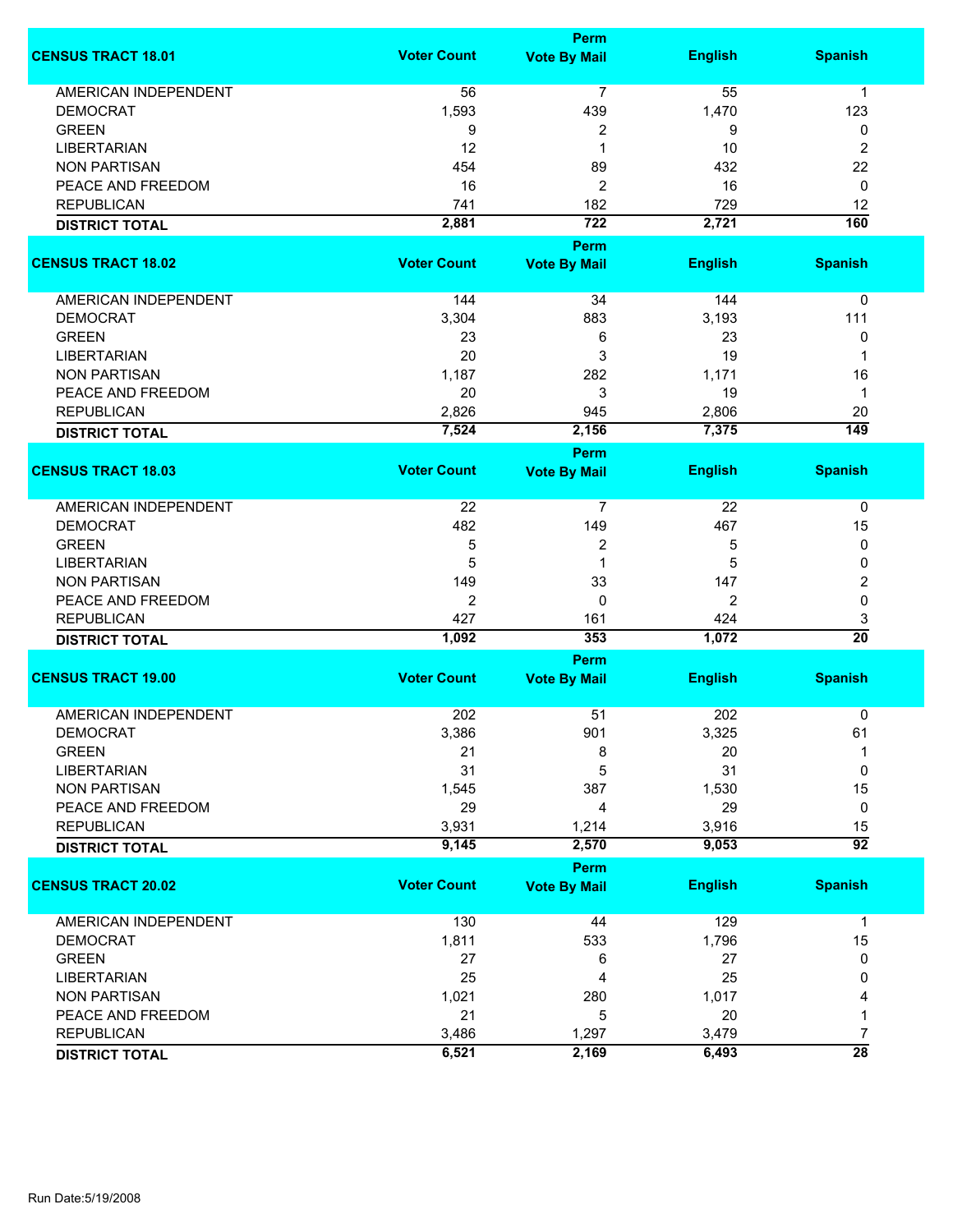|                             |                    | Perm                        |                |                 |
|-----------------------------|--------------------|-----------------------------|----------------|-----------------|
| <b>CENSUS TRACT 20.03</b>   | <b>Voter Count</b> | <b>Vote By Mail</b>         | <b>English</b> | <b>Spanish</b>  |
| <b>AMERICAN INDEPENDENT</b> | 166                | 39                          | 166            | $\mathbf 0$     |
| <b>DEMOCRAT</b>             | 2,355              | 783                         | 2,338          | 17              |
| <b>GREEN</b>                | 32                 | 11                          | 32             | 0               |
| <b>LIBERTARIAN</b>          | 30                 | 8                           | 30             | 0               |
| <b>NON PARTISAN</b>         | 1,198              | 329                         | 1,194          | 4               |
| PEACE AND FREEDOM           | 17                 | 3                           | 17             | 0               |
|                             |                    |                             |                |                 |
| <b>REPUBLICAN</b>           | 4,200              | 1,660                       | 4,195          | 5               |
| <b>DISTRICT TOTAL</b>       | 7,998              | 2,833                       | 7,972          | $\overline{26}$ |
| <b>CENSUS TRACT 20.04</b>   | <b>Voter Count</b> | Perm<br><b>Vote By Mail</b> | <b>English</b> | <b>Spanish</b>  |
|                             |                    |                             |                |                 |
| AMERICAN INDEPENDENT        | 119                | 28                          | 118            | $\mathbf{1}$    |
| <b>DEMOCRAT</b>             | 1,432              | 352                         | 1,420          | 12              |
| <b>GREEN</b>                | 18                 | 5                           | 18             | 0               |
| <b>LIBERTARIAN</b>          | 13                 | 0                           | 13             | 0               |
| <b>NON PARTISAN</b>         | 793                | 169                         | 791            | 2               |
| PEACE AND FREEDOM           | 9                  | 0                           | 9              | 0               |
| <b>REPUBLICAN</b>           | 1,957              | 694                         | 1,949          | 8               |
|                             | 4,341              | 1,248                       | 4,318          | $\overline{23}$ |
| <b>DISTRICT TOTAL</b>       |                    | <b>Perm</b>                 |                |                 |
| <b>CENSUS TRACT 20.05</b>   | <b>Voter Count</b> | <b>Vote By Mail</b>         | <b>English</b> | <b>Spanish</b>  |
| <b>AMERICAN INDEPENDENT</b> | 249                | 77                          | 246            |                 |
|                             |                    |                             |                | 3               |
| <b>DEMOCRAT</b>             | 3,763              | 1,071                       | 3,716          | 47              |
| <b>GREEN</b>                | 38                 | 7                           | 37             | $\mathbf 1$     |
| <b>LIBERTARIAN</b>          | 42                 | 8                           | 42             | 0               |
| <b>NON PARTISAN</b>         | 1,717              | 395                         | 1,705          | 12              |
| PEACE AND FREEDOM           | 21                 | 5                           | 20             | $\mathbf{1}$    |
| <b>REPUBLICAN</b>           | 4,148              | 1,450                       | 4,129          | 19              |
| <b>DISTRICT TOTAL</b>       | 9,978              | 3,013                       | 9,895          | $\overline{83}$ |
|                             |                    | Perm                        |                |                 |
| <b>CENSUS TRACT 20.06</b>   | <b>Voter Count</b> | <b>Vote By Mail</b>         | <b>English</b> | <b>Spanish</b>  |
| <b>AMERICAN INDEPENDENT</b> | 144                | 39                          | 143            | 1               |
| <b>DEMOCRAT</b>             | 2,705              | 707                         | 2,688          | 17              |
| <b>GREEN</b>                | 23                 | 9                           | 23             | 0               |
| <b>LIBERTARIAN</b>          | 27                 | 9                           | 27             | 0               |
| <b>NON PARTISAN</b>         | 1,427              | 318                         | 1,417          | 10              |
| PEACE AND FREEDOM           | 13                 | 1                           | 13             | 0               |
| <b>REPUBLICAN</b>           | 2,675              | 856                         | 2,665          | 10              |
|                             | 7,014              |                             | 6,976          | $\overline{38}$ |
| <b>DISTRICT TOTAL</b>       |                    | 1,939                       |                |                 |
| <b>CENSUS TRACT 20.07</b>   | <b>Voter Count</b> | Perm<br><b>Vote By Mail</b> | <b>English</b> | <b>Spanish</b>  |
| <b>AMERICAN INDEPENDENT</b> |                    |                             |                |                 |
|                             | 317                | 94                          | 314            | 3               |
| <b>DEMOCRAT</b>             | 5,082              | 1,334                       | 5,039          | 43              |
| <b>GREEN</b>                | 63                 | 14                          | 62             | 1               |
| <b>LIBERTARIAN</b>          | 56                 | 12                          | 55             | $\mathbf 1$     |
| <b>NON PARTISAN</b>         | 2,679              | 673                         | 2,664          | 15              |
| PEACE AND FREEDOM           | 26                 | $\overline{7}$              | 26             | 0               |
| <b>REPUBLICAN</b>           | 6,234              | 2,148                       | 6,196          | 38              |
| <b>DISTRICT TOTAL</b>       | 14,457             | 4,282                       | 14,356         | 101             |
|                             |                    |                             |                |                 |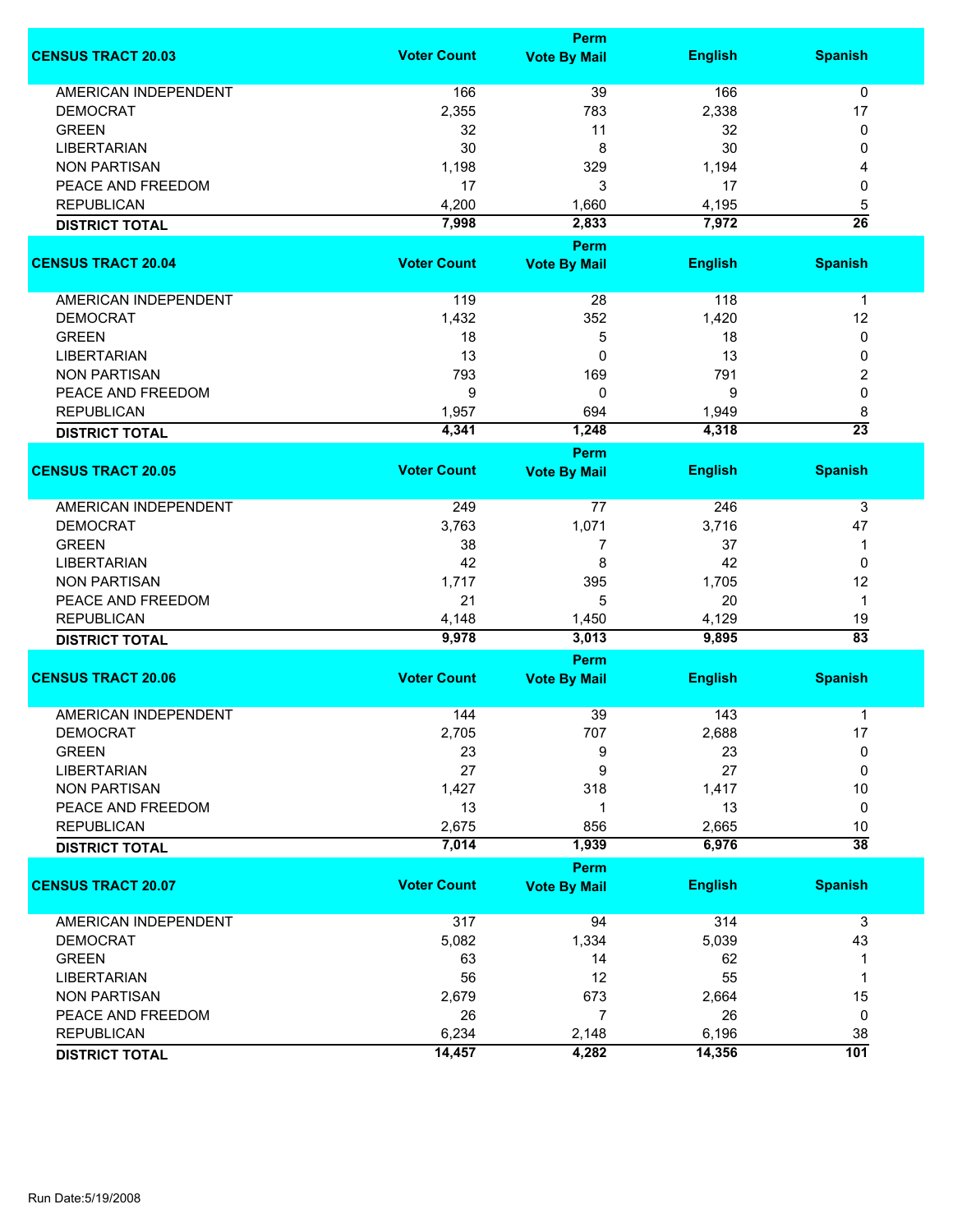|                             | Perm               |                     |                |                      |  |
|-----------------------------|--------------------|---------------------|----------------|----------------------|--|
| <b>CENSUS TRACT 020.08</b>  | <b>Voter Count</b> | <b>Vote By Mail</b> | <b>English</b> | <b>Spanish</b>       |  |
| <b>AMERICAN INDEPENDENT</b> | 106                | 21                  | 105            | $\mathbf{1}$         |  |
| <b>DEMOCRAT</b>             | 2,536              | 530                 | 2,497          | 39                   |  |
| <b>GREEN</b>                | 14                 | 3                   | 14             | 0                    |  |
| <b>LIBERTARIAN</b>          | 16                 | 1                   | 16             | 0                    |  |
| <b>NON PARTISAN</b>         | 1,094              | 238                 | 1,080          | 14                   |  |
| PEACE AND FREEDOM           | 19                 | 3                   | 19             | 0                    |  |
| <b>REPUBLICAN</b>           |                    |                     |                |                      |  |
|                             | 1,864              | 523                 | 1,853          | 11                   |  |
| <b>DISTRICT TOTAL</b>       | 5,649              | 1,319<br>Perm       | 5,584          | 65                   |  |
| <b>CENSUS TRACT 020.09</b>  | <b>Voter Count</b> | <b>Vote By Mail</b> | <b>English</b> | <b>Spanish</b>       |  |
|                             |                    |                     |                |                      |  |
| AMERICAN INDEPENDENT        | 219                | 46                  | 219            | $\pmb{0}$            |  |
| <b>DEMOCRAT</b>             | 3,174              | 885                 | 3,147          | 27                   |  |
| <b>GREEN</b>                | 31                 | 6                   | 31             | 0                    |  |
| <b>LIBERTARIAN</b>          | 36                 | 10                  | 36             | 0                    |  |
| <b>NON PARTISAN</b>         | 1,686              | 443                 | 1,678          | 8                    |  |
| PEACE AND FREEDOM           | 17                 | 3                   | 17             | 0                    |  |
| <b>REPUBLICAN</b>           | 4,755              | 1,641               | 4,741          | 14                   |  |
| <b>DISTRICT TOTAL</b>       | 9,918              | 3,034               | 9,869          | 49                   |  |
|                             |                    | <b>Perm</b>         |                |                      |  |
| <b>CENSUS TRACT 020.10</b>  | <b>Voter Count</b> | <b>Vote By Mail</b> | <b>English</b> | <b>Spanish</b>       |  |
| <b>AMERICAN INDEPENDENT</b> | 81                 | 17                  | 81             | 0                    |  |
| <b>DEMOCRAT</b>             | 1,180              | 327                 | 1,175          | 5                    |  |
| <b>GREEN</b>                | 3                  | 3                   | 3              | 0                    |  |
| <b>LIBERTARIAN</b>          | 9                  | $\overline{2}$      | 9              | 0                    |  |
| <b>NON PARTISAN</b>         | 536                | 131                 | 533            | 3                    |  |
| PEACE AND FREEDOM           | 5                  | 0                   | 5              | 0                    |  |
|                             |                    |                     |                |                      |  |
| <b>REPUBLICAN</b>           | 1,129<br>2,943     | 357<br>837          | 1,126<br>2,932 | 3<br>$\overline{11}$ |  |
| <b>DISTRICT TOTAL</b>       |                    | <b>Perm</b>         |                |                      |  |
| <b>CENSUS TRACT 021.00</b>  | <b>Voter Count</b> | <b>Vote By Mail</b> | <b>English</b> | <b>Spanish</b>       |  |
|                             |                    |                     |                |                      |  |
| <b>AMERICAN INDEPENDENT</b> | 268                | 54                  | 264            | 4                    |  |
| <b>DEMOCRAT</b>             | 4,384              | 1,046               | 4,296          | 88                   |  |
| <b>GREEN</b>                | 40                 | 5                   | 40             | 0                    |  |
| <b>LIBERTARIAN</b>          | 38                 | 4                   | 38             | 0                    |  |
| <b>NON PARTISAN</b>         | 2,053              | 370                 | 2,031          | 22                   |  |
| PEACE AND FREEDOM           | 30                 | 5                   | 30             | 0                    |  |
| <b>REPUBLICAN</b>           | 3,242              | 903                 | 3,218          | 24                   |  |
| <b>DISTRICT TOTAL</b>       | 10,055             | 2,387               | 9,917          | $\overline{138}$     |  |
|                             |                    | Perm                |                |                      |  |
| <b>CENSUS TRACT 022.01</b>  | <b>Voter Count</b> | <b>Vote By Mail</b> | <b>English</b> | <b>Spanish</b>       |  |
| AMERICAN INDEPENDENT        | 95                 | 25                  | 94             | $\mathbf{1}$         |  |
| <b>DEMOCRAT</b>             | 1,890              | 508                 | 1,832          | 58                   |  |
| <b>GREEN</b>                | 22                 | 6                   | 21             | 1                    |  |
| <b>LIBERTARIAN</b>          | 20                 | 9                   | 19             | 1                    |  |
| <b>NON PARTISAN</b>         | 754                | 157                 | 748            | 6                    |  |
| PEACE AND FREEDOM           | 9                  | 3                   | 9              | 0                    |  |
| <b>REPUBLICAN</b>           | 1,600              | 503                 | 1,590          | 10                   |  |
| <b>DISTRICT TOTAL</b>       | 4,390              | 1,211               | 4,313          | $\overline{77}$      |  |
|                             |                    |                     |                |                      |  |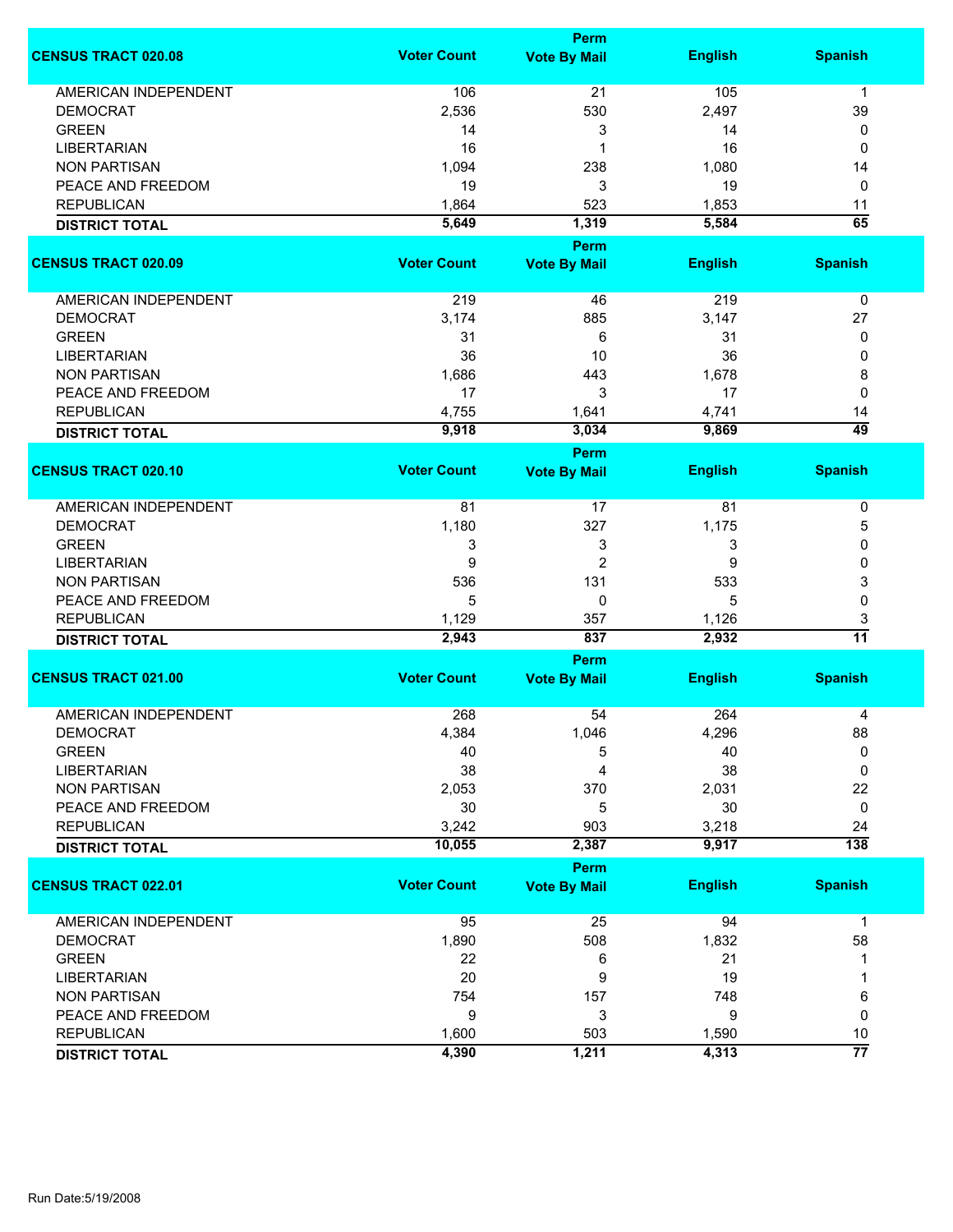|                             |                    | <b>Perm</b>         |                |                  |
|-----------------------------|--------------------|---------------------|----------------|------------------|
| <b>CENSUS TRACT 022.03</b>  | <b>Voter Count</b> | <b>Vote By Mail</b> | <b>English</b> | <b>Spanish</b>   |
| <b>AMERICAN INDEPENDENT</b> | 17                 | 6                   | 17             | $\pmb{0}$        |
| <b>DEMOCRAT</b>             | 234                | 54                  | 231            | 3                |
| <b>GREEN</b>                |                    | 0                   | 1              | 0                |
|                             | 1                  |                     |                |                  |
| <b>LIBERTARIAN</b>          | $\overline{2}$     | 0                   | $\overline{c}$ | 0                |
| <b>NON PARTISAN</b>         | 105                | 20                  | 105            | 0                |
| PEACE AND FREEDOM           | 3                  | 2                   | 3              | 0                |
| <b>REPUBLICAN</b>           | 167                | 51                  | 166            | 1                |
| <b>DISTRICT TOTAL</b>       | 529                | 133                 | 525            | 4                |
|                             |                    | Perm                |                |                  |
| <b>CENSUS TRACT 022.04</b>  | <b>Voter Count</b> | <b>Vote By Mail</b> | <b>English</b> | <b>Spanish</b>   |
| AMERICAN INDEPENDENT        | 37                 | 4                   | 35             | $\overline{2}$   |
| <b>DEMOCRAT</b>             | 745                | 143                 | 705            | 40               |
| <b>GREEN</b>                | 10                 | 2                   | 10             | 0                |
| <b>LIBERTARIAN</b>          | $\overline{7}$     | 0                   | 7              | 0                |
| <b>NON PARTISAN</b>         | 314                | 48                  | 307            | 7                |
|                             |                    |                     |                |                  |
| PEACE AND FREEDOM           | 9                  | 1                   | 8              | 1                |
| <b>REPUBLICAN</b>           | 366                | 77                  | 363            | 3                |
| <b>DISTRICT TOTAL</b>       | 1,488              | 275                 | 1,435          | $\overline{53}$  |
|                             |                    | Perm                |                |                  |
| <b>CENSUS TRACT 023.01</b>  | <b>Voter Count</b> | <b>Vote By Mail</b> | <b>English</b> | <b>Spanish</b>   |
| <b>AMERICAN INDEPENDENT</b> | 53                 | 12                  | 53             | 0                |
| <b>DEMOCRAT</b>             | 1,291              | 230                 | 1,233          | 58               |
| <b>GREEN</b>                | 9                  | 1                   | 9              | 0                |
| <b>LIBERTARIAN</b>          | 11                 | 2                   | 11             | 0                |
| <b>NON PARTISAN</b>         | 516                | 85                  | 492            | 24               |
| PEACE AND FREEDOM           | 17                 | 1                   | 16             | 1                |
| <b>REPUBLICAN</b>           | 635                | 146                 | 629            | 6                |
| <b>DISTRICT TOTAL</b>       | 2,532              | 477                 | 2,443          | $\overline{89}$  |
|                             |                    | <b>Perm</b>         |                |                  |
| <b>CENSUS TRACT 23.02</b>   | <b>Voter Count</b> | <b>Vote By Mail</b> | <b>English</b> | <b>Spanish</b>   |
|                             |                    |                     |                |                  |
| <b>AMERICAN INDEPENDENT</b> | 67                 | 9                   | 66             | 1                |
| <b>DEMOCRAT</b>             | 1,605              | 332                 | 1,523          | 82               |
| <b>GREEN</b>                | 11                 | 0                   | 11             | 0                |
| <b>LIBERTARIAN</b>          | 8                  | 0                   | 8              | 0                |
| <b>NON PARTISAN</b>         | 570                | 96                  | 561            | 9                |
| PEACE AND FREEDOM           | 16                 | 4                   | 15             | 1                |
| <b>REPUBLICAN</b>           | 859                | 203                 | 845            | 14               |
| <b>DISTRICT TOTAL</b>       | 3,136              | 644                 | 3,029          | 107              |
|                             |                    | <b>Perm</b>         |                |                  |
| <b>CENSUS TRACT 23.03</b>   | <b>Voter Count</b> | <b>Vote By Mail</b> | <b>English</b> | <b>Spanish</b>   |
| <b>AMERICAN INDEPENDENT</b> | 231                | 57                  | 229            | $\overline{2}$   |
| <b>DEMOCRAT</b>             | 4,554              | 1,127               | 4,465          | 89               |
| <b>GREEN</b>                | 25                 | 0                   | 25             | 0                |
| <b>LIBERTARIAN</b>          | 37                 | 8                   | 37             | 0                |
| <b>NON PARTISAN</b>         | 1,885              | 397                 | 1,864          | 21               |
| PEACE AND FREEDOM           | 32                 | 5                   | 31             | 1                |
| <b>REPUBLICAN</b>           | 3,336              | 1,071               | 3,320          | 16               |
|                             | 10,100             |                     |                | $\overline{129}$ |
| <b>DISTRICT TOTAL</b>       |                    | 2,665               | 9,971          |                  |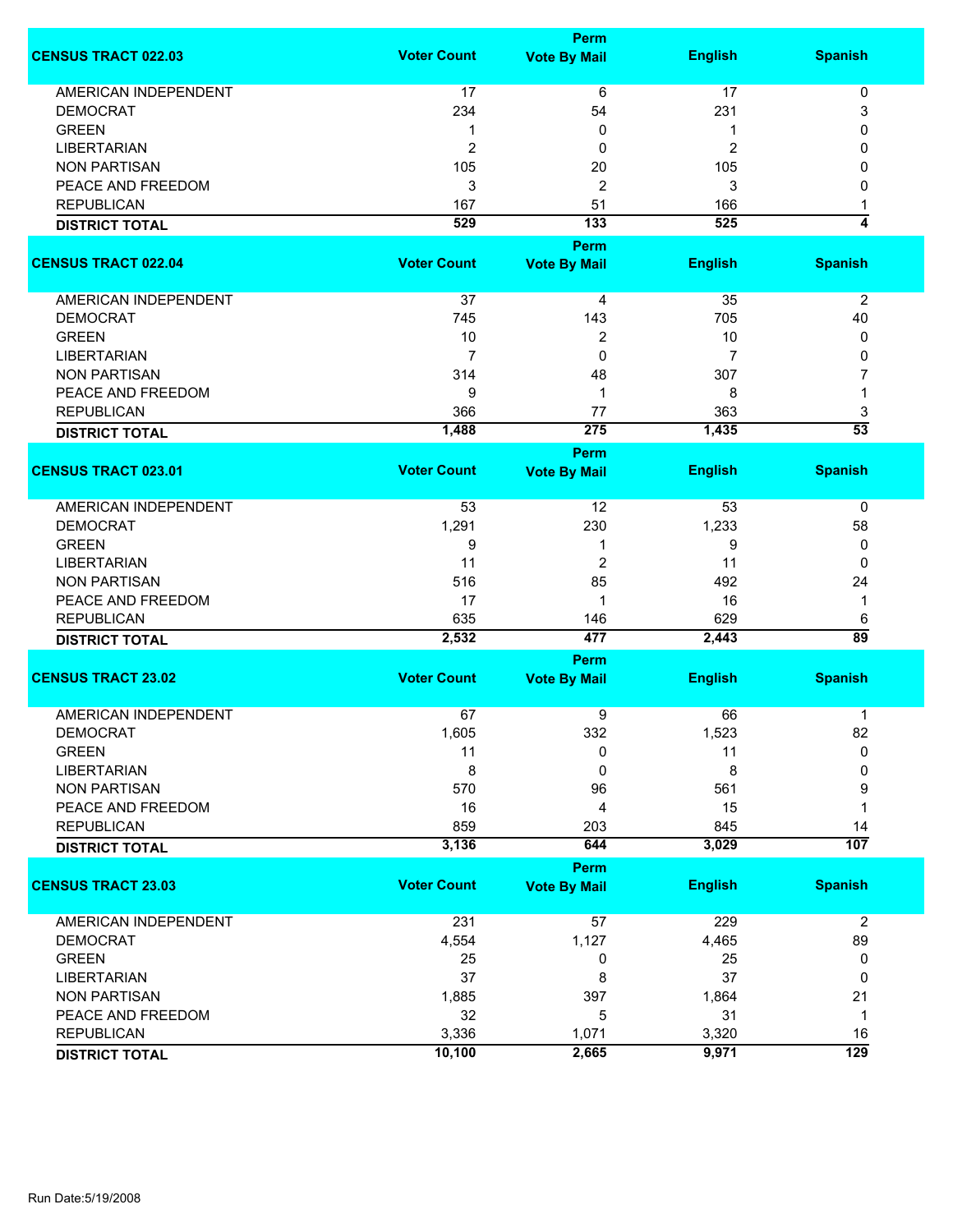|                             |                    | Perm                |                |                 |
|-----------------------------|--------------------|---------------------|----------------|-----------------|
| <b>CENSUS TRACT 24.01</b>   | <b>Voter Count</b> | <b>Vote By Mail</b> | <b>English</b> | <b>Spanish</b>  |
| <b>AMERICAN INDEPENDENT</b> | 50                 | $\overline{9}$      | 50             | 0               |
| <b>DEMOCRAT</b>             | 938                | 157                 | 868            | 70              |
| <b>GREEN</b>                | 4                  | 0                   | 4              | 0               |
| <b>LIBERTARIAN</b>          | 9                  | 1                   | $\overline{7}$ | $\overline{c}$  |
| <b>NON PARTISAN</b>         | 377                | 50                  | 364            | 13              |
| PEACE AND FREEDOM           | 14                 |                     |                | $\mathbf 1$     |
|                             |                    | 1                   | 13             |                 |
| <b>REPUBLICAN</b>           | 432                | 73                  | 418            | 14              |
| <b>DISTRICT TOTAL</b>       | 1,824              | 291                 | 1,724          | 100             |
|                             |                    | Perm                |                |                 |
| <b>CENSUS TRACT 24.02</b>   | <b>Voter Count</b> | <b>Vote By Mail</b> | <b>English</b> | <b>Spanish</b>  |
| AMERICAN INDEPENDENT        | 29                 | $\overline{7}$      | 29             | 0               |
| <b>DEMOCRAT</b>             | 855                | 144                 | 800            | 55              |
| <b>GREEN</b>                | 8                  | 0                   | 8              | 0               |
| <b>LIBERTARIAN</b>          | 9                  | $\overline{c}$      | 8              | 1               |
| <b>NON PARTISAN</b>         | 295                | 33                  | 284            | 11              |
| PEACE AND FREEDOM           | 14                 | $\overline{c}$      | 14             | 0               |
| <b>REPUBLICAN</b>           | 433                | 76                  | 423            | 10              |
|                             | 1,643              | 264                 | 1,566          | $\overline{77}$ |
| <b>DISTRICT TOTAL</b>       |                    |                     |                |                 |
| <b>CENSUS TRACT 25.01</b>   | <b>Voter Count</b> | Perm                |                |                 |
|                             |                    | <b>Vote By Mail</b> | <b>English</b> | <b>Spanish</b>  |
| <b>AMERICAN INDEPENDENT</b> | 26                 | 5                   | 25             | $\mathbf 1$     |
| <b>DEMOCRAT</b>             | 817                | 166                 | 766            | 51              |
| <b>GREEN</b>                | 5                  | 0                   | 5              | 0               |
| <b>LIBERTARIAN</b>          | 6                  | 0                   | 6              | 0               |
| <b>NON PARTISAN</b>         | 271                | 43                  | 263            | 8               |
| PEACE AND FREEDOM           | 14                 | 3                   | 12             | 2               |
| <b>REPUBLICAN</b>           | 283                | 54                  | 274            | 9               |
| <b>DISTRICT TOTAL</b>       | 1,422              | 271                 | 1,351          | $\overline{71}$ |
|                             |                    | <b>Perm</b>         |                |                 |
| <b>CENSUS TRACT 25.02</b>   | <b>Voter Count</b> | <b>Vote By Mail</b> | <b>English</b> | <b>Spanish</b>  |
|                             |                    |                     |                |                 |
| <b>AMERICAN INDEPENDENT</b> | 41                 | 8                   | 39             | $\overline{2}$  |
| <b>DEMOCRAT</b>             | 986                | 211                 | 919            | 67              |
| <b>GREEN</b>                | 6                  | 0                   | 6              | 0               |
| <b>LIBERTARIAN</b>          | 4                  | 0                   | 4              | 0               |
| <b>NON PARTISAN</b>         | 356                | 61                  | 341            | 15              |
| PEACE AND FREEDOM           | 9                  | 1                   | 9              | 0               |
| <b>REPUBLICAN</b>           | 413                | 91                  | 403            | 10              |
| <b>DISTRICT TOTAL</b>       | 1,815              | 372                 | 1,721          | $\overline{94}$ |
|                             |                    | Perm                |                |                 |
| <b>CENSUS TRACT 26.01</b>   | <b>Voter Count</b> | <b>Vote By Mail</b> | <b>English</b> | <b>Spanish</b>  |
| <b>AMERICAN INDEPENDENT</b> | 67                 | 20                  | 67             | $\mathbf 0$     |
| <b>DEMOCRAT</b>             | 1,430              | 375                 | 1,369          | 61              |
| <b>GREEN</b>                | 9                  | 4                   | 8              | 1               |
| <b>LIBERTARIAN</b>          | 10                 | 4                   | 10             | 0               |
| <b>NON PARTISAN</b>         | 554                | 115                 | 539            | 15              |
| PEACE AND FREEDOM           | 14                 | 3                   | 13             | 1               |
| <b>REPUBLICAN</b>           | 909                | 271                 | 901            | 8               |
| <b>DISTRICT TOTAL</b>       | 2,993              | 792                 | 2,907          | $\overline{86}$ |
|                             |                    |                     |                |                 |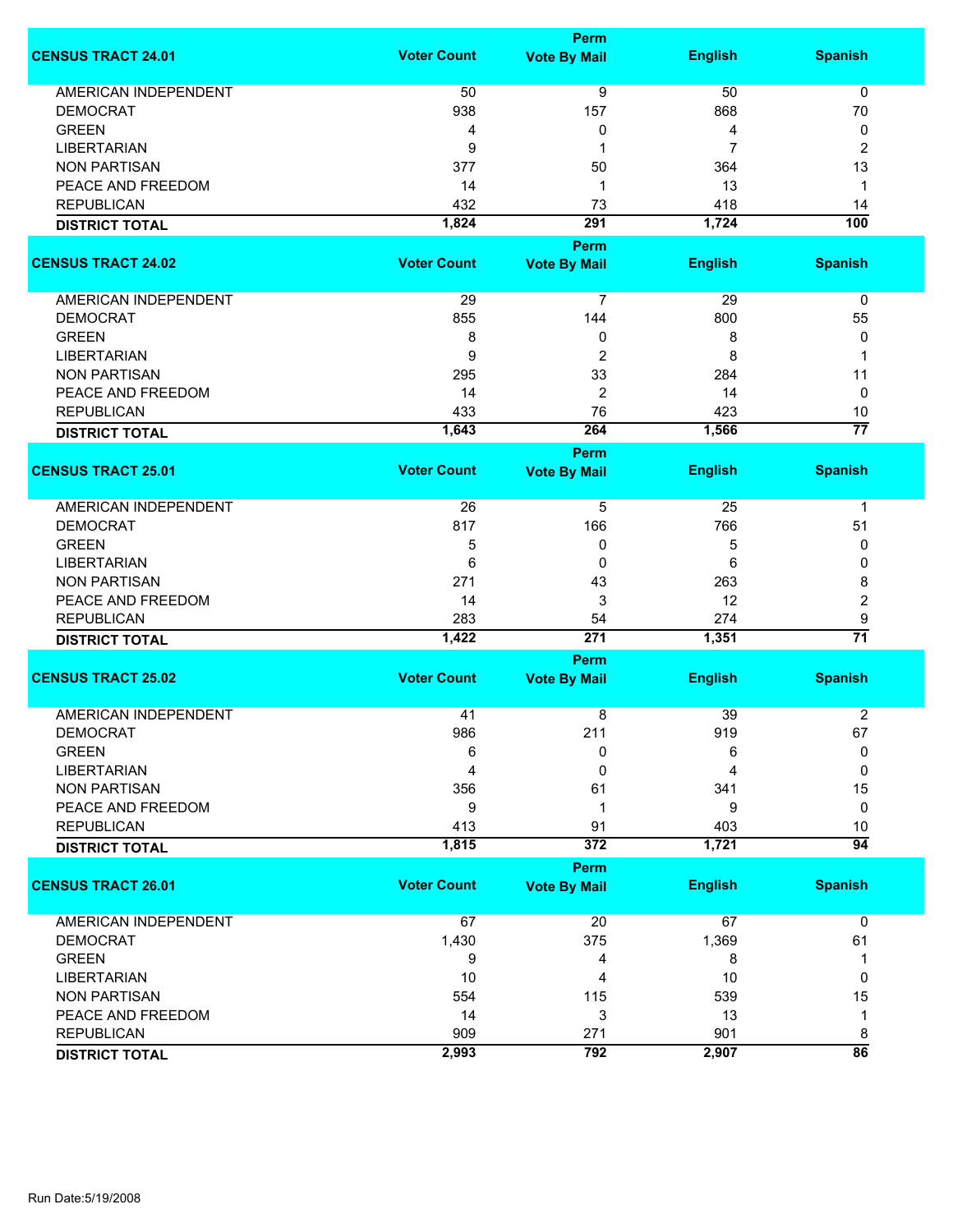|                             | Perm               |                     |                |                 |  |
|-----------------------------|--------------------|---------------------|----------------|-----------------|--|
| <b>CENSUS TRACT 26.02</b>   | <b>Voter Count</b> | <b>Vote By Mail</b> | <b>English</b> | <b>Spanish</b>  |  |
| <b>AMERICAN INDEPENDENT</b> | 47                 | 4                   | 47             | $\mathbf 0$     |  |
| <b>DEMOCRAT</b>             | 1,168              | 213                 | 1,119          | 49              |  |
| <b>GREEN</b>                | 8                  | 1                   | 7              | 1               |  |
| <b>LIBERTARIAN</b>          | 9                  | $\overline{c}$      | 9              | 0               |  |
| <b>NON PARTISAN</b>         | 411                | 81                  | 404            | 7               |  |
| PEACE AND FREEDOM           | 16                 | 4                   | 16             | 0               |  |
| <b>REPUBLICAN</b>           | 538                | 108                 | 527            | 11              |  |
|                             | 2,197              | 413                 | 2,129          | 68              |  |
| <b>DISTRICT TOTAL</b>       |                    | Perm                |                |                 |  |
| <b>CENSUS TRACT 26.03</b>   | <b>Voter Count</b> | <b>Vote By Mail</b> | <b>English</b> | <b>Spanish</b>  |  |
| AMERICAN INDEPENDENT        | 131                | 26                  | 128            | 3               |  |
| <b>DEMOCRAT</b>             | 3,070              | 562                 | 2,949          | 121             |  |
| <b>GREEN</b>                | 10                 | $\overline{2}$      | 10             | 0               |  |
| <b>LIBERTARIAN</b>          | 19                 | 3                   | 19             | 0               |  |
| <b>NON PARTISAN</b>         | 1,140              | 187                 | 1,103          | 37              |  |
| PEACE AND FREEDOM           |                    | 1                   | 23             |                 |  |
|                             | 23                 |                     |                | 0               |  |
| <b>REPUBLICAN</b>           | 1,509              | 313                 | 1,481          | 28              |  |
| <b>DISTRICT TOTAL</b>       | 5,902              | 1,094               | 5,713          | 189             |  |
|                             | <b>Voter Count</b> | <b>Perm</b>         |                |                 |  |
| <b>CENSUS TRACT 27.01</b>   |                    | <b>Vote By Mail</b> | <b>English</b> | <b>Spanish</b>  |  |
| AMERICAN INDEPENDENT        | 131                | 31                  | 129            | 2               |  |
| <b>DEMOCRAT</b>             | 2,878              | 802                 | 2,828          | 50              |  |
| <b>GREEN</b>                | 13                 | 3                   | 13             | 0               |  |
| <b>LIBERTARIAN</b>          | 11                 | $\overline{2}$      | 10             | 1               |  |
| <b>NON PARTISAN</b>         | 1,168              | 250                 | 1,155          | 13              |  |
| PEACE AND FREEDOM           | 17                 | $\overline{7}$      | 17             | 0               |  |
| <b>REPUBLICAN</b>           | 1,994              | 635                 | 1,978          | 16              |  |
| <b>DISTRICT TOTAL</b>       | 6,212              | 1,730               | 6,130          | $\overline{82}$ |  |
|                             |                    | Perm                |                |                 |  |
| <b>CENSUS TRACT 27.02</b>   | <b>Voter Count</b> | <b>Vote By Mail</b> | <b>English</b> | <b>Spanish</b>  |  |
|                             |                    |                     |                |                 |  |
| <b>AMERICAN INDEPENDENT</b> | 98                 | 28                  | 98             | 0               |  |
| DEMOCRAT                    | 2,433              | 702                 | 2,384          | 49              |  |
| <b>GREEN</b>                | 14                 | 2                   | 14             | 0               |  |
| <b>LIBERTARIAN</b>          | 12                 | $\overline{2}$      | 12             | 0               |  |
| <b>NON PARTISAN</b>         | 753                | 208                 | 741            | 12              |  |
| PEACE AND FREEDOM           | 16                 | 0                   | 16             | $\mathbf 0$     |  |
| <b>REPUBLICAN</b>           | 1,675              | 602                 | 1,664          | 11              |  |
| <b>DISTRICT TOTAL</b>       | 5,001              | 1,544               | 4,929          | $\overline{72}$ |  |
|                             |                    | Perm                |                |                 |  |
| <b>CENSUS TRACT 28.00</b>   | <b>Voter Count</b> | <b>Vote By Mail</b> | <b>English</b> | <b>Spanish</b>  |  |
| <b>AMERICAN INDEPENDENT</b> | 61                 | 13                  | 59             | $\overline{2}$  |  |
| <b>DEMOCRAT</b>             | 1,388              | 234                 | 1,331          | 57              |  |
| <b>GREEN</b>                | 7                  | 1                   | $\overline{7}$ | 0               |  |
| <b>LIBERTARIAN</b>          | 12                 | 4                   | 12             | 0               |  |
| <b>NON PARTISAN</b>         | 549                | 80                  | 531            | 18              |  |
| PEACE AND FREEDOM           | 13                 | $\mathbf 1$         | 12             | $\mathbf{1}$    |  |
| <b>REPUBLICAN</b>           | 715                | 133                 | 703            | 12              |  |
| <b>DISTRICT TOTAL</b>       | 2,745              | 466                 | 2,655          | 90              |  |
|                             |                    |                     |                |                 |  |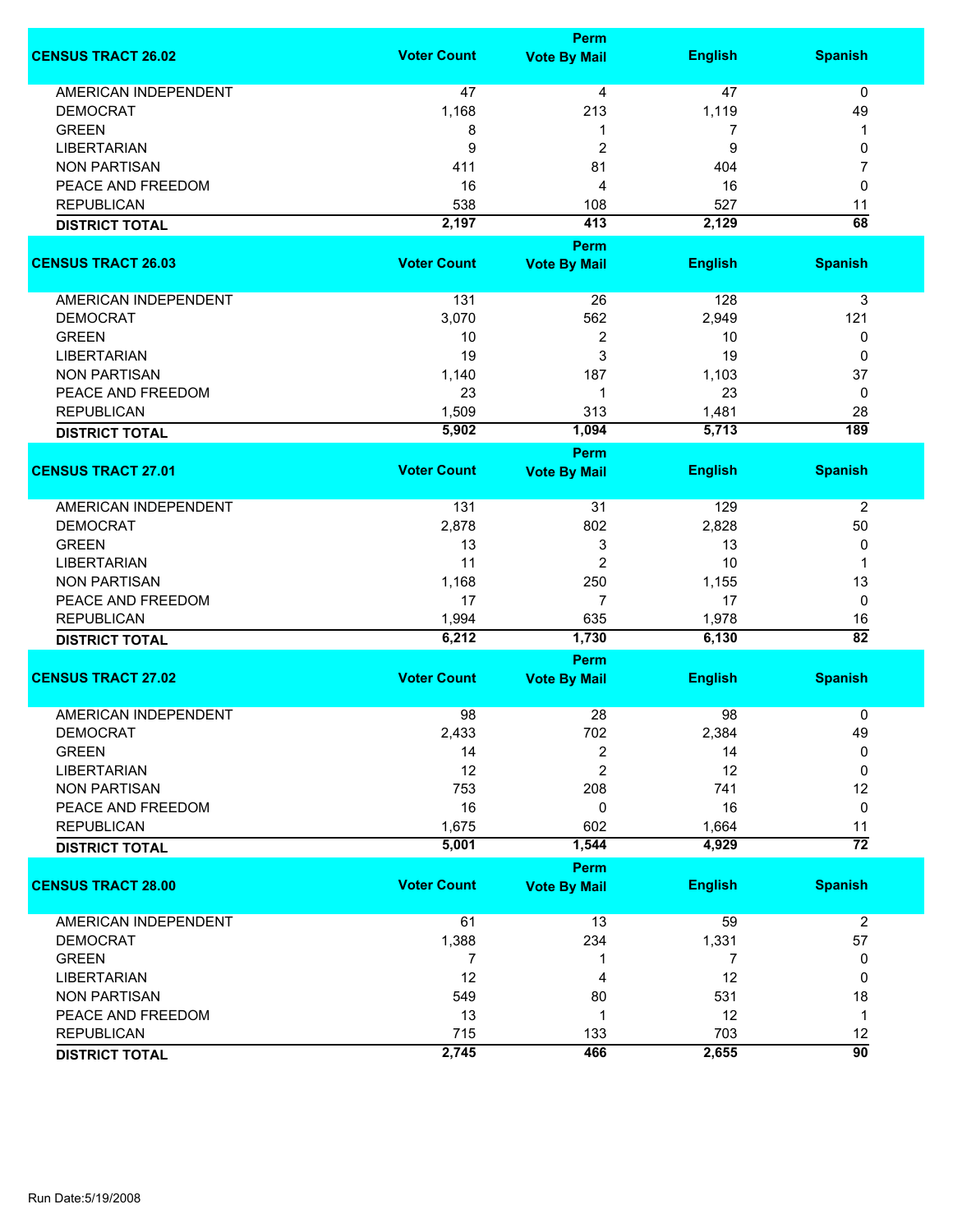|                             |                    | Perm                |                |                 |
|-----------------------------|--------------------|---------------------|----------------|-----------------|
| <b>CENSUS TRACT 29.01</b>   | <b>Voter Count</b> | <b>Vote By Mail</b> | <b>English</b> | <b>Spanish</b>  |
| AMERICAN INDEPENDENT        | 26                 | 6                   | 25             | 1               |
| <b>DEMOCRAT</b>             | 551                | 124                 | 517            | 34              |
| <b>GREEN</b>                | 4                  | 0                   | 4              | 0               |
| <b>LIBERTARIAN</b>          | -1                 | 0                   | 1              | 0               |
|                             |                    |                     |                |                 |
| <b>NON PARTISAN</b>         | 216                | 34                  | 210            | 6               |
| PEACE AND FREEDOM           | 9                  | $\overline{c}$      | 8              | 1               |
| <b>REPUBLICAN</b>           | 315                | 85                  | 307            | 8               |
| <b>DISTRICT TOTAL</b>       | 1,122              | 251                 | 1,072          | $\overline{50}$ |
|                             |                    | <b>Perm</b>         |                |                 |
| <b>CENSUS TRACT 29.02</b>   | <b>Voter Count</b> | <b>Vote By Mail</b> | <b>English</b> | <b>Spanish</b>  |
| AMERICAN INDEPENDENT        | 25                 | 6                   | 25             | 0               |
| <b>DEMOCRAT</b>             | 938                | 226                 | 898            | 40              |
| <b>GREEN</b>                | 7                  | 1                   | 7              | 0               |
| <b>LIBERTARIAN</b>          | $\overline{7}$     | 1                   | $\overline{7}$ | 0               |
|                             |                    |                     |                |                 |
| <b>NON PARTISAN</b>         | 286                | 48                  | 278            | 8               |
| PEACE AND FREEDOM           | 7                  | 1                   | 7              | 0               |
| <b>REPUBLICAN</b>           | 480                | 121                 | 476            | 4               |
| <b>DISTRICT TOTAL</b>       | 1,750              | 404                 | 1,698          | $\overline{52}$ |
|                             |                    | Perm                |                |                 |
| <b>CENSUS TRACT 30.00</b>   | <b>Voter Count</b> | <b>Vote By Mail</b> | <b>English</b> | <b>Spanish</b>  |
| <b>AMERICAN INDEPENDENT</b> | 12                 | 1                   | 12             | $\mathbf 0$     |
| <b>DEMOCRAT</b>             | 447                | 114                 | 417            | 30              |
| <b>GREEN</b>                | 4                  | 1                   | 4              | 0               |
| <b>LIBERTARIAN</b>          | 3                  | 1                   | 3              | 0               |
| <b>NON PARTISAN</b>         | 155                | 25                  | 150            | 5               |
| PEACE AND FREEDOM           | 5                  | 1                   | 5              | 0               |
| <b>REPUBLICAN</b>           | 237                | 65                  | 232            | 5               |
|                             | 863                | 208                 | 823            | 40              |
| <b>DISTRICT TOTAL</b>       |                    |                     |                |                 |
|                             |                    | <b>Perm</b>         |                |                 |
| <b>CENSUS TRACT 31.00</b>   | <b>Voter Count</b> | <b>Vote By Mail</b> | <b>English</b> | <b>Spanish</b>  |
| <b>AMERICAN INDEPENDENT</b> | 43                 | 5                   | 43             | 0               |
| <b>DEMOCRAT</b>             | 1,024              | 228                 | 966            | 58              |
| <b>GREEN</b>                | 9                  | 0                   | 9              | 0               |
| <b>LIBERTARIAN</b>          | 6                  | 0                   | 6              | 0               |
| <b>NON PARTISAN</b>         | 407                | 53                  | 395            | 12              |
| PEACE AND FREEDOM           |                    |                     | 18             |                 |
|                             | 19                 | 1                   |                | 1               |
| <b>REPUBLICAN</b>           | 543                | 118                 | 534            | 9               |
| <b>DISTRICT TOTAL</b>       | 2,051              | 405                 | 1,971          | $\overline{80}$ |
|                             |                    | <b>Perm</b>         |                |                 |
| <b>CENSUS TRACT 32.00</b>   | <b>Voter Count</b> | <b>Vote By Mail</b> | <b>English</b> | <b>Spanish</b>  |
| AMERICAN INDEPENDENT        | 61                 | 12                  | 61             | $\mathbf 0$     |
| <b>DEMOCRAT</b>             | 1,271              | 314                 | 1,219          | 52              |
| <b>GREEN</b>                | 7                  | 1                   | 7              | 0               |
| <b>LIBERTARIAN</b>          | 9                  | 1                   | 8              | 1               |
| <b>NON PARTISAN</b>         | 432                | 79                  | 423            | 9               |
| PEACE AND FREEDOM           | 4                  | 0                   | 3              | 1               |
| <b>REPUBLICAN</b>           | 759                | 226                 | 751            | 8               |
|                             | 2,543              | 633                 | 2,472          | $\overline{71}$ |
| <b>DISTRICT TOTAL</b>       |                    |                     |                |                 |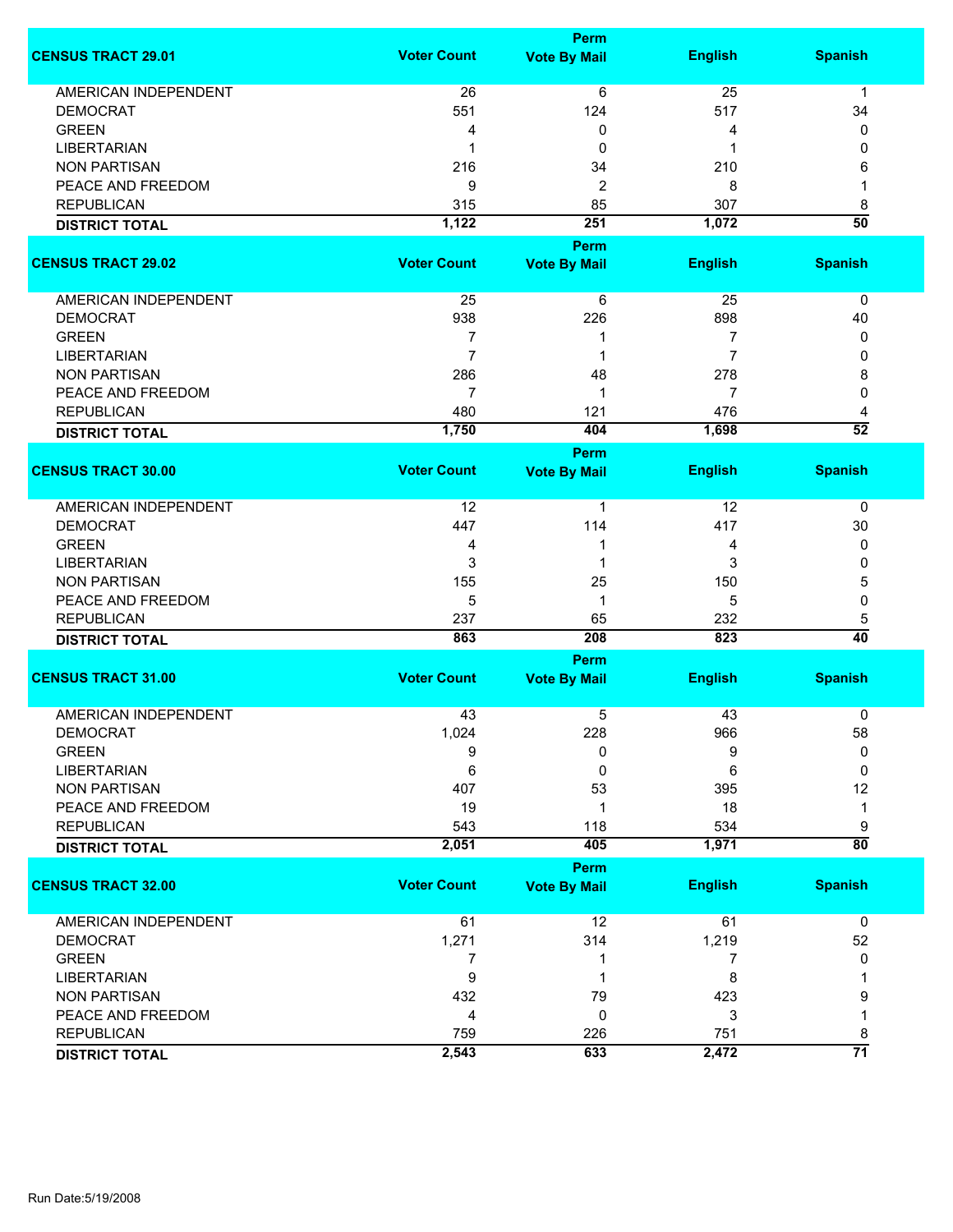|                             |                    | <b>Perm</b>         |                |                  |
|-----------------------------|--------------------|---------------------|----------------|------------------|
| <b>CENSUS TRACT 33.00</b>   | <b>Voter Count</b> | <b>Vote By Mail</b> | <b>English</b> | <b>Spanish</b>   |
| <b>AMERICAN INDEPENDENT</b> | 54                 | 17                  | 52             | $\overline{2}$   |
| <b>DEMOCRAT</b>             | 1,461              | 422                 | 1,381          | 80               |
| <b>GREEN</b>                | 11                 | 4                   | 10             | 1                |
| <b>LIBERTARIAN</b>          | $\overline{2}$     | 1                   | $\overline{c}$ | 0                |
| <b>NON PARTISAN</b>         |                    |                     |                |                  |
|                             | 484                | 88                  | 469            | 15               |
| PEACE AND FREEDOM           | 9                  | 1                   | 8              | 1                |
| <b>REPUBLICAN</b>           | 828                | 215                 | 819            | 9                |
| <b>DISTRICT TOTAL</b>       | 2,849              | 748                 | 2,741          | $\overline{108}$ |
|                             |                    | <b>Perm</b>         |                |                  |
| <b>CENSUS TRACT 34.00</b>   | <b>Voter Count</b> | <b>Vote By Mail</b> | <b>English</b> | <b>Spanish</b>   |
| AMERICAN INDEPENDENT        | 54                 | 5                   | 53             | $\mathbf 1$      |
| <b>DEMOCRAT</b>             | 1,113              | 207                 | 1,068          | 45               |
| <b>GREEN</b>                | 6                  | 1                   | 6              | 0                |
| <b>LIBERTARIAN</b>          | 9                  | 0                   | 9              | 0                |
|                             |                    |                     |                |                  |
| <b>NON PARTISAN</b>         | 418                | 72                  | 399            | 19               |
| PEACE AND FREEDOM           | 25                 | 4                   | 25             | 0                |
| <b>REPUBLICAN</b>           | 719                | 113                 | 714            | 5                |
| <b>DISTRICT TOTAL</b>       | 2,344              | 402                 | 2,274          | $\overline{70}$  |
|                             |                    | <b>Perm</b>         |                |                  |
| <b>CENSUS TRACT 34.01</b>   | <b>Voter Count</b> | <b>Vote By Mail</b> | <b>English</b> | <b>Spanish</b>   |
| <b>AMERICAN INDEPENDENT</b> | 46                 | 4                   | 45             | $\mathbf 1$      |
| <b>DEMOCRAT</b>             | 1,043              | 255                 | 998            | 45               |
| <b>GREEN</b>                | 9                  | 1                   | 9              | 0                |
| <b>LIBERTARIAN</b>          | $\overline{7}$     | 0                   | 7              | 0                |
| <b>NON PARTISAN</b>         | 341                | 47                  | 335            | 6                |
| PEACE AND FREEDOM           | 10                 | 1                   | 10             | 0                |
| <b>REPUBLICAN</b>           | 643                | 165                 | 635            | 8                |
|                             | 2,099              | 473                 | 2,039          | $\overline{60}$  |
| <b>DISTRICT TOTAL</b>       |                    | <b>Perm</b>         |                |                  |
| <b>CENSUS TRACT 34.02</b>   | <b>Voter Count</b> | <b>Vote By Mail</b> | <b>English</b> | <b>Spanish</b>   |
| <b>AMERICAN INDEPENDENT</b> | 20                 | 5                   | 20             | 0                |
|                             |                    |                     |                |                  |
| <b>DEMOCRAT</b>             | 373                | 90                  | 353            | 20               |
| <b>GREEN</b>                | $\overline{2}$     | 0                   | 2              | $\mathbf{0}$     |
| <b>LIBERTARIAN</b>          | 3                  |                     | 3              | 0                |
| <b>NON PARTISAN</b>         | 159                | 23                  | 156            | 3                |
| PEACE AND FREEDOM           | 5                  | 1                   | 5              | 0                |
| <b>REPUBLICAN</b>           | 277                | 64                  | 273            |                  |
| <b>DISTRICT TOTAL</b>       | 839                | 184                 | 812            | $\overline{27}$  |
|                             |                    | <b>Perm</b>         |                |                  |
| <b>CENSUS TRACT 34.03</b>   | <b>Voter Count</b> | <b>Vote By Mail</b> | <b>English</b> | <b>Spanish</b>   |
| <b>AMERICAN INDEPENDENT</b> | 4                  | 0                   | 4              | 0                |
| <b>DEMOCRAT</b>             | 132                | 33                  | 125            | 7                |
| <b>LIBERTARIAN</b>          | $\mathbf 1$        | 0                   | 1              | 0                |
| <b>NON PARTISAN</b>         | 49                 | 10                  | 48             |                  |
| PEACE AND FREEDOM           | 1                  | 0                   | 1              | 0                |
| <b>REPUBLICAN</b>           |                    |                     |                |                  |
|                             | 107                | 35                  | 106            | 1<br>9           |
| <b>DISTRICT TOTAL</b>       | 294                | 78                  | 285            |                  |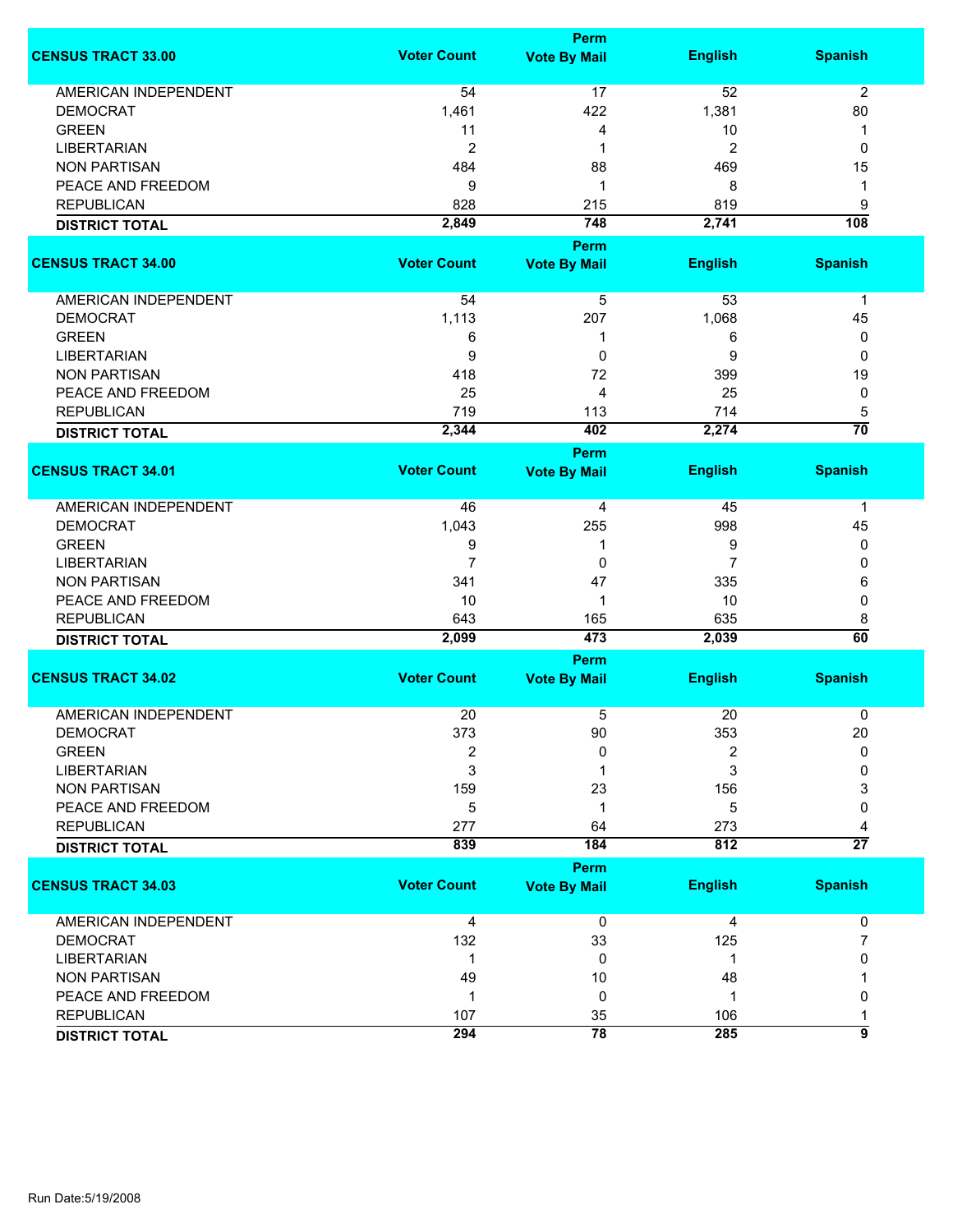|                             | <b>Perm</b>        |                                    |                |                  |  |
|-----------------------------|--------------------|------------------------------------|----------------|------------------|--|
| <b>CENSUS TRACT 35.01</b>   | <b>Voter Count</b> | <b>Vote By Mail</b>                | <b>English</b> | <b>Spanish</b>   |  |
| <b>AMERICAN INDEPENDENT</b> | 95                 | 18                                 | 93             | $\overline{2}$   |  |
| <b>DEMOCRAT</b>             | 2,179              | 476                                | 2,080          | 99               |  |
| <b>GREEN</b>                | 14                 | 3                                  | 14             | 0                |  |
| <b>LIBERTARIAN</b>          | 10                 | 1                                  | 10             | 0                |  |
| <b>NON PARTISAN</b>         | 684                | 104                                | 667            | 17               |  |
| PEACE AND FREEDOM           | 29                 |                                    | 29             |                  |  |
|                             |                    | 4                                  |                | 0                |  |
| <b>REPUBLICAN</b>           | 1,380              | 259                                | 1,373          | 7                |  |
| <b>DISTRICT TOTAL</b>       | 4,391              | 865<br><b>Perm</b>                 | 4,266          | $\overline{125}$ |  |
| <b>CENSUS TRACT 35.02</b>   | <b>Voter Count</b> | <b>Vote By Mail</b>                | <b>English</b> | <b>Spanish</b>   |  |
| AMERICAN INDEPENDENT        | 89                 | 9                                  | 86             | 3                |  |
| <b>DEMOCRAT</b>             | 2,648              | 477                                | 2,547          | 101              |  |
| <b>GREEN</b>                | 7                  | 1                                  | 7              | 0                |  |
| <b>LIBERTARIAN</b>          | 18                 | 4                                  | 17             | 1                |  |
| <b>NON PARTISAN</b>         | 804                | 127                                | 785            | 19               |  |
| PEACE AND FREEDOM           | 28                 | 4                                  | 27             | 1                |  |
|                             |                    |                                    |                |                  |  |
| <b>REPUBLICAN</b>           | 1,514              | 311                                | 1,502          | 12               |  |
| <b>DISTRICT TOTAL</b>       | 5,108              | 933                                | 4,971          | 137              |  |
| <b>CENSUS TRACT 36.01</b>   | <b>Voter Count</b> | <b>Perm</b><br><b>Vote By Mail</b> | <b>English</b> | <b>Spanish</b>   |  |
|                             |                    |                                    |                |                  |  |
| AMERICAN INDEPENDENT        | 112                | 16                                 | $111$          | 1                |  |
| <b>DEMOCRAT</b>             | 2,872              | 626                                | 2,738          | 134              |  |
| <b>GREEN</b>                | 19                 | 3                                  | 19             | 0                |  |
| <b>LIBERTARIAN</b>          | 18                 | $\overline{2}$                     | 18             | 0                |  |
| <b>NON PARTISAN</b>         | 959                | 186                                | 927            | 32               |  |
| PEACE AND FREEDOM           | 24                 | $\overline{7}$                     | 24             | 0                |  |
| <b>REPUBLICAN</b>           | 1,645              | 334                                | 1,626          | 19               |  |
| <b>DISTRICT TOTAL</b>       | 5,649              | 1,174                              | 5,463          | 186              |  |
|                             |                    | <b>Perm</b>                        |                |                  |  |
| <b>CENSUS TRACT 36.02</b>   | <b>Voter Count</b> | <b>Vote By Mail</b>                | <b>English</b> | <b>Spanish</b>   |  |
|                             |                    |                                    |                |                  |  |
| <b>AMERICAN INDEPENDENT</b> | 87                 | 15                                 | 86             | 1                |  |
| DEMOCRAT                    | 2,202              | 489                                | 2,101          | 101              |  |
| <b>GREEN</b>                | 13                 | 0                                  | 13             | 0                |  |
| <b>LIBERTARIAN</b>          | 10                 | 0                                  | 8              | $\overline{2}$   |  |
| <b>NON PARTISAN</b>         | 679                | 121                                | 657            | 22               |  |
| PEACE AND FREEDOM           | 20                 | $\overline{c}$                     | 19             | $\mathbf 1$      |  |
| <b>REPUBLICAN</b>           | 1,484              | 275                                | 1,463          | 21               |  |
| <b>DISTRICT TOTAL</b>       | 4,495              | 902                                | 4,347          | $\overline{148}$ |  |
|                             |                    | Perm                               |                |                  |  |
| <b>CENSUS TRACT 37.00</b>   | <b>Voter Count</b> | <b>Vote By Mail</b>                | <b>English</b> | <b>Spanish</b>   |  |
| <b>AMERICAN INDEPENDENT</b> | 29                 | 8                                  | 27             | $\overline{2}$   |  |
| <b>DEMOCRAT</b>             | 517                | 148                                | 495            | 22               |  |
| <b>GREEN</b>                | $\overline{2}$     | 0                                  | 2              | 0                |  |
| <b>LIBERTARIAN</b>          | 4                  | $\overline{2}$                     | 4              | 0                |  |
| <b>NON PARTISAN</b>         | 154                | 20                                 | 150            |                  |  |
| PEACE AND FREEDOM           | 5                  | 1                                  | 4              | 1                |  |
| <b>REPUBLICAN</b>           | 319                | 57                                 | 315            | 4                |  |
|                             | 1,030              | 236                                | 997            | $\overline{33}$  |  |
| <b>DISTRICT TOTAL</b>       |                    |                                    |                |                  |  |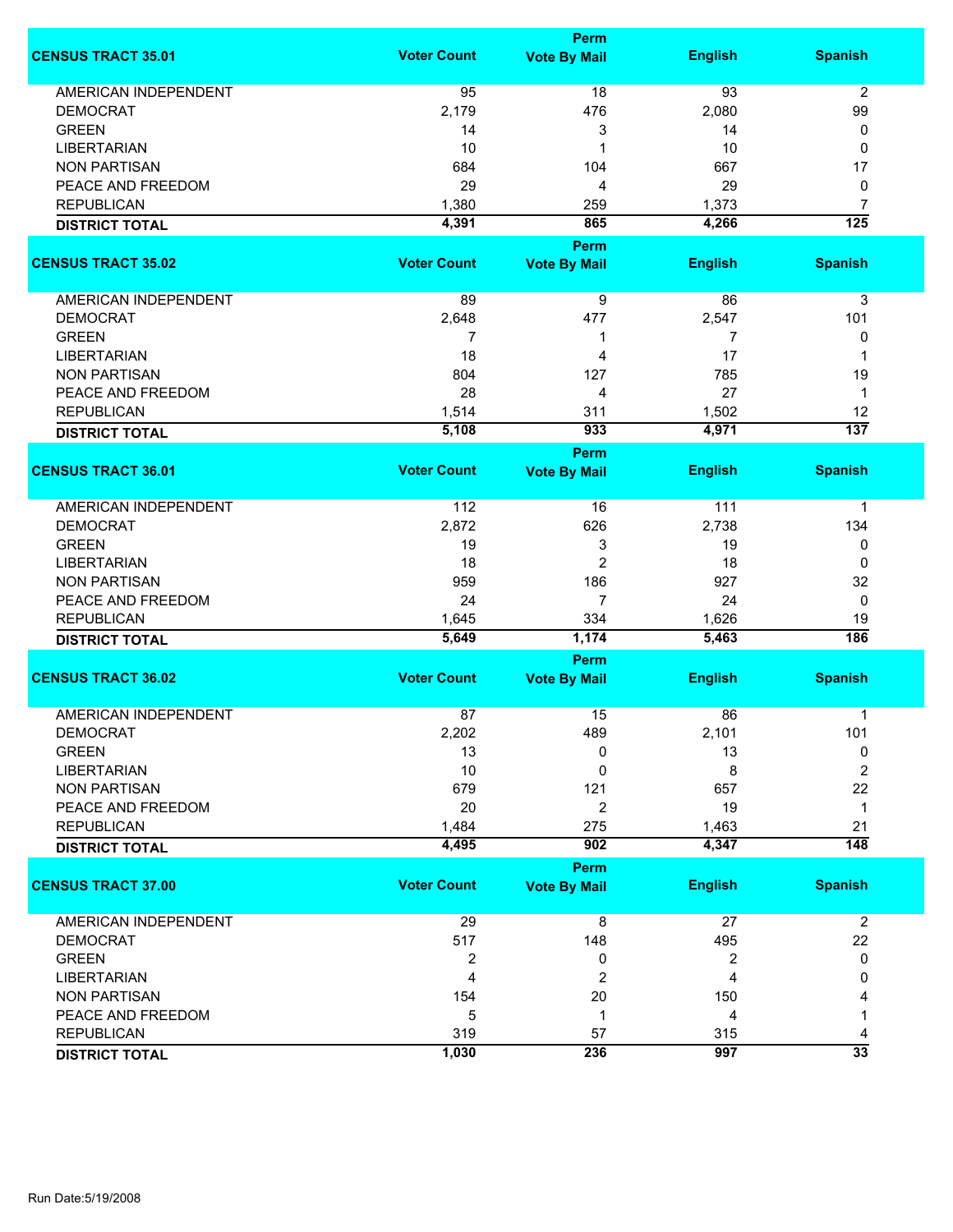|                             |                    | <b>Perm</b>         |                  |                  |
|-----------------------------|--------------------|---------------------|------------------|------------------|
| <b>CENSUS TRACT 38.00</b>   | <b>Voter Count</b> | <b>Vote By Mail</b> | <b>English</b>   | <b>Spanish</b>   |
| <b>AMERICAN INDEPENDENT</b> | 109                | 20                  | 107              | $\overline{2}$   |
| <b>DEMOCRAT</b>             | 2,931              | 683                 | 2,836            | 95               |
| <b>GREEN</b>                | 10                 | 2                   | 10               | 0                |
| <b>LIBERTARIAN</b>          | 17                 | 4                   | 17               | 0                |
| <b>NON PARTISAN</b>         | 714                | 150                 | 700              | 14               |
|                             |                    |                     |                  |                  |
| PEACE AND FREEDOM           | 22                 | 4                   | 21               | 1                |
| <b>REPUBLICAN</b>           | 1,543              | 413                 | 1,527            | 16               |
| <b>DISTRICT TOTAL</b>       | 5,346              | 1,276               | 5,218            | $\overline{128}$ |
| <b>CENSUS TRACT 39.00</b>   | <b>Voter Count</b> | <b>Perm</b>         | <b>English</b>   | <b>Spanish</b>   |
|                             |                    | <b>Vote By Mail</b> |                  |                  |
| AMERICAN INDEPENDENT        | 26                 | 5                   | 26               | 0                |
| <b>DEMOCRAT</b>             | 806                | 185                 | 768              | 38               |
| <b>GREEN</b>                | $\boldsymbol{2}$   | 0                   | $\boldsymbol{2}$ | 0                |
| <b>LIBERTARIAN</b>          | 6                  | 0                   | 5                | 1                |
| <b>NON PARTISAN</b>         | 258                | 46                  | 252              | 6                |
| PEACE AND FREEDOM           | 14                 | 3                   | 14               | 0                |
| <b>REPUBLICAN</b>           | 410                | 107                 | 403              | 7                |
|                             | 1,522              | 346                 | 1,470            | $\overline{52}$  |
| <b>DISTRICT TOTAL</b>       |                    | <b>Perm</b>         |                  |                  |
| <b>CENSUS TRACT 40.00</b>   | <b>Voter Count</b> | <b>Vote By Mail</b> | <b>English</b>   | <b>Spanish</b>   |
| <b>AMERICAN INDEPENDENT</b> | 106                | 26                  | 103              | 3                |
| <b>DEMOCRAT</b>             | 2,104              | 470                 | 2,000            | 104              |
| <b>GREEN</b>                | 13                 | 2                   | 13               | 0                |
| <b>LIBERTARIAN</b>          | 22                 | 4                   | 21               | 1                |
|                             | 787                |                     | 761              |                  |
| <b>NON PARTISAN</b>         |                    | 144                 |                  | 26               |
| PEACE AND FREEDOM           | 14                 | 3                   | 12               | $\overline{2}$   |
| <b>REPUBLICAN</b>           | 1,520              | 367                 | 1,502            | 18               |
| <b>DISTRICT TOTAL</b>       | 4,566              | 1,016               | 4,412            | 154              |
|                             |                    | Perm                |                  |                  |
| <b>CENSUS TRACT 41.00</b>   | <b>Voter Count</b> | <b>Vote By Mail</b> | <b>English</b>   | <b>Spanish</b>   |
| <b>AMERICAN INDEPENDENT</b> | 115                | 17                  | 112              | 3                |
| <b>DEMOCRAT</b>             | 2,003              | 383                 | 1,886            | 117              |
| <b>GREEN</b>                | 9                  | 2                   | 9                | 0                |
| <b>LIBERTARIAN</b>          | 15                 | 1                   | 15               | 0                |
| <b>NON PARTISAN</b>         | 778                | 116                 | 756              | 22               |
| PEACE AND FREEDOM           | 29                 | 4                   | 29               | 0                |
| <b>REPUBLICAN</b>           | 1,278              | 233                 | 1,269            | 9                |
| <b>DISTRICT TOTAL</b>       | 4,227              | 756                 | 4,076            | $\overline{151}$ |
|                             |                    | Perm                |                  |                  |
| <b>CENSUS TRACT 42.01</b>   | <b>Voter Count</b> | <b>Vote By Mail</b> | <b>English</b>   | <b>Spanish</b>   |
| AMERICAN INDEPENDENT        | 36                 | 4                   | 36               | $\mathbf 0$      |
| <b>DEMOCRAT</b>             | 1,401              | 325                 | 1,363            | 38               |
| <b>GREEN</b>                | 5                  | 0                   | 5                | 0                |
| <b>LIBERTARIAN</b>          |                    | 0                   |                  | 0                |
| <b>NON PARTISAN</b>         | 306                | 59                  | 299              | 7                |
| PEACE AND FREEDOM           | 8                  | 1                   | 8                | 0                |
| <b>REPUBLICAN</b>           | 468                | 59                  | 463              | 5                |
| <b>DISTRICT TOTAL</b>       | 2,225              | 448                 | 2,175            | $\overline{50}$  |
|                             |                    |                     |                  |                  |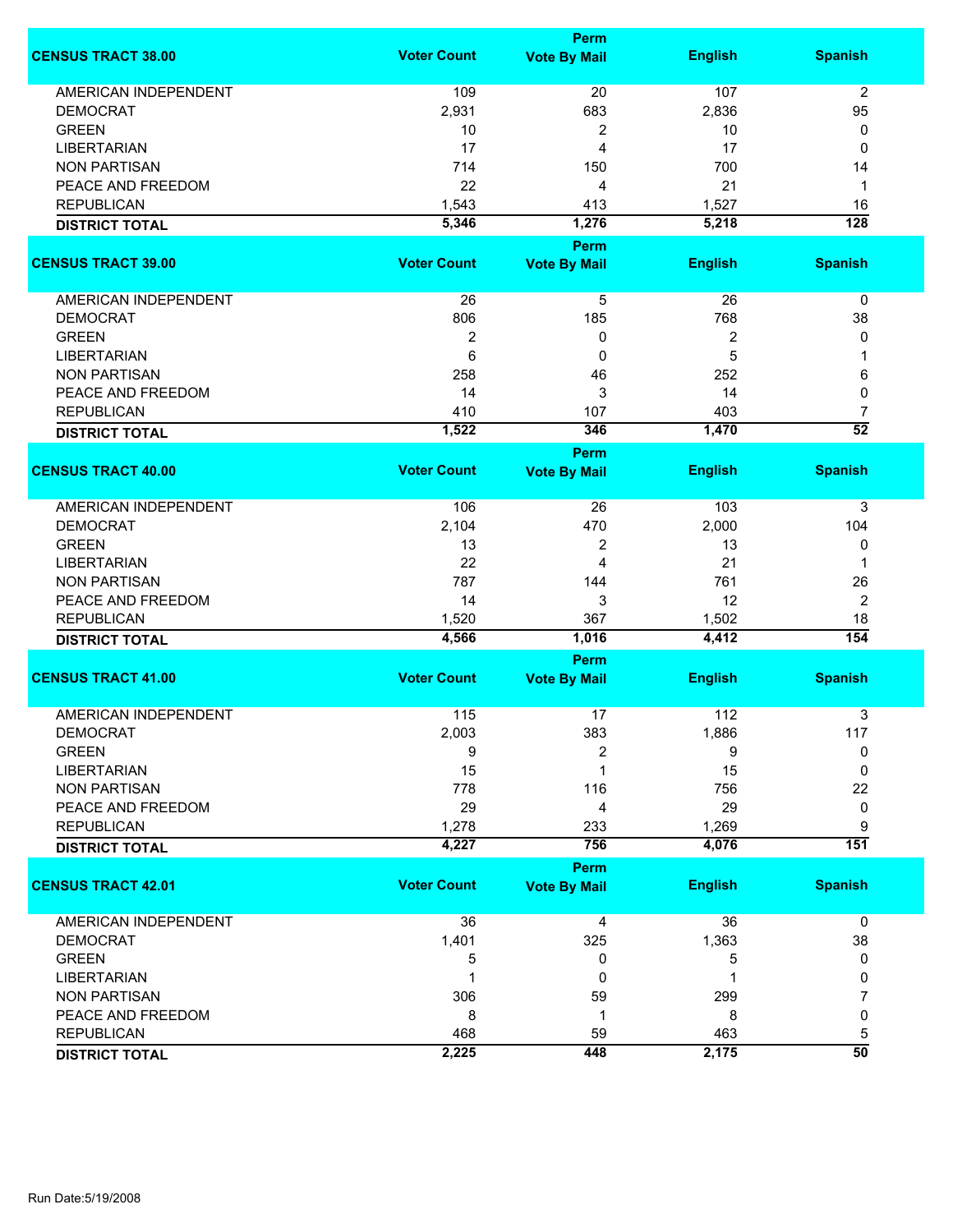|                             |                    | <b>Perm</b>                        |                |                 |
|-----------------------------|--------------------|------------------------------------|----------------|-----------------|
| <b>CENSUS TRACT 42.02</b>   | <b>Voter Count</b> | <b>Vote By Mail</b>                | <b>English</b> | <b>Spanish</b>  |
| <b>AMERICAN INDEPENDENT</b> | 44                 | 8                                  | 43             | $\mathbf{1}$    |
| <b>DEMOCRAT</b>             | 1,256              | 260                                | 1,220          | 36              |
| <b>GREEN</b>                | 7                  | 0                                  | 7              | 0               |
| <b>LIBERTARIAN</b>          | 5                  | 0                                  | 4              | 1               |
| <b>NON PARTISAN</b>         | 229                | 44                                 | 222            | 7               |
| PEACE AND FREEDOM           | 4                  | 0                                  | 4              | 0               |
|                             |                    |                                    |                |                 |
| <b>REPUBLICAN</b>           | 391                | 54                                 | 390            | 1               |
| <b>DISTRICT TOTAL</b>       | 1,936              | 366                                | 1,890          | $\overline{46}$ |
|                             |                    | <b>Perm</b>                        |                |                 |
| <b>CENSUS TRACT 43.00</b>   | <b>Voter Count</b> | <b>Vote By Mail</b>                | <b>English</b> | <b>Spanish</b>  |
| <b>AMERICAN INDEPENDENT</b> | 71                 | 10                                 | 69             | $\overline{2}$  |
| <b>DEMOCRAT</b>             | 2,019              | 492                                | 1,944          | 75              |
| <b>GREEN</b>                | 4                  | 0                                  | 4              | 0               |
| <b>LIBERTARIAN</b>          | 4                  | 1                                  | 4              | 0               |
| <b>NON PARTISAN</b>         | 386                | 72                                 | 372            | 14              |
| PEACE AND FREEDOM           | 16                 | 2                                  | 16             | 0               |
| <b>REPUBLICAN</b>           | 637                | 142                                | 632            | 5               |
|                             | 3,137              | 719                                | 3,041          | $\overline{96}$ |
| <b>DISTRICT TOTAL</b>       |                    |                                    |                |                 |
| <b>CENSUS TRACT 44.01</b>   | <b>Voter Count</b> | <b>Perm</b><br><b>Vote By Mail</b> | <b>English</b> | <b>Spanish</b>  |
| <b>AMERICAN INDEPENDENT</b> | 25                 | 3                                  | 24             | 1               |
| <b>DEMOCRAT</b>             | 688                | 174                                | 659            | 29              |
| <b>GREEN</b>                | 6                  | 1                                  | 6              | 0               |
| <b>LIBERTARIAN</b>          | 6                  | 3                                  | 6              | 0               |
| <b>NON PARTISAN</b>         | 203                | 23                                 | 197            | 6               |
| PEACE AND FREEDOM           | 7                  | 1                                  | 7              | 0               |
| <b>REPUBLICAN</b>           | 357                | 93                                 | 354            | 3               |
| <b>DISTRICT TOTAL</b>       | 1,292              | 298                                | 1,253          | $\overline{39}$ |
|                             |                    | <b>Perm</b>                        |                |                 |
| <b>CENSUS TRACT 44.02</b>   | <b>Voter Count</b> | <b>Vote By Mail</b>                | <b>English</b> | <b>Spanish</b>  |
| <b>AMERICAN INDEPENDENT</b> | 66                 | 12                                 | 65             | 1               |
| <b>DEMOCRAT</b>             | 1,672              | 370                                | 1,594          | 78              |
| <b>GREEN</b>                | 4                  | 1                                  | 4              | 0               |
| <b>LIBERTARIAN</b>          | 12                 | 5                                  | 12             | 0               |
| <b>NON PARTISAN</b>         | 484                | 73                                 | 466            | 18              |
| PEACE AND FREEDOM           |                    |                                    |                |                 |
|                             | 13                 | 1                                  | 13             | 0               |
| <b>REPUBLICAN</b>           | 813<br>3,064       | 189<br>651                         | 804<br>2,958   | 9<br>106        |
| <b>DISTRICT TOTAL</b>       |                    |                                    |                |                 |
| <b>CENSUS TRACT 45.02</b>   | <b>Voter Count</b> | <b>Perm</b><br><b>Vote By Mail</b> | <b>English</b> | <b>Spanish</b>  |
| <b>AMERICAN INDEPENDENT</b> | 251                | 66                                 | 248            | 3               |
| <b>DEMOCRAT</b>             | 3,363              | 901                                | 3,328          | 35              |
| <b>GREEN</b>                | 32                 | 11                                 | 32             | 0               |
| <b>LIBERTARIAN</b>          | 44                 | 12                                 | 44             | 0               |
| <b>NON PARTISAN</b>         | 1,396              | 314                                | 1,384          | 12              |
| PEACE AND FREEDOM           | 26                 | 8                                  | 25             | $\mathbf 1$     |
| <b>REPUBLICAN</b>           | 2,968              | 900                                | 2,952          | 16              |
|                             | 8,080              | 2,212                              | 8,013          | $\overline{67}$ |
| <b>DISTRICT TOTAL</b>       |                    |                                    |                |                 |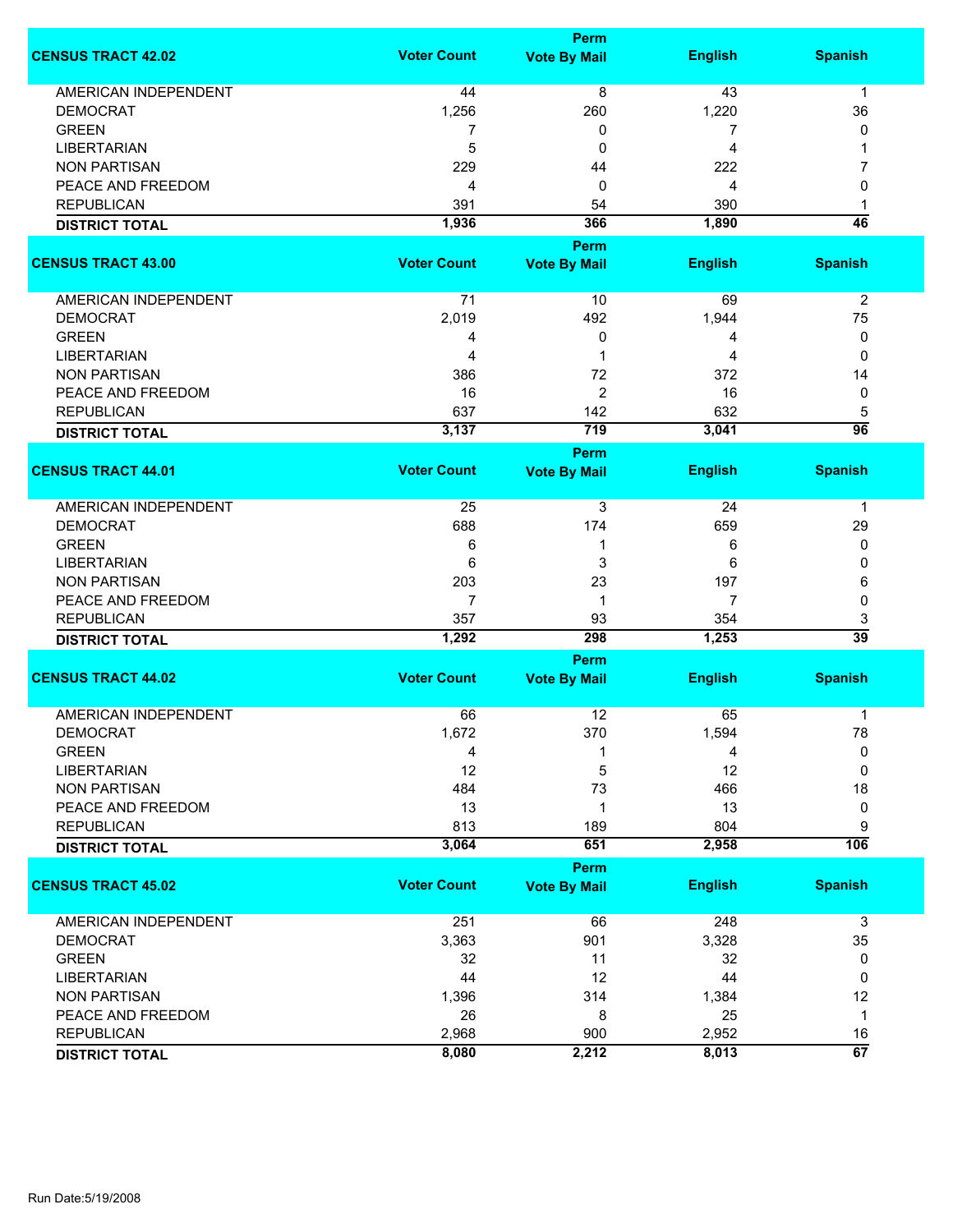|                             | Perm               |                             |                |                      |  |
|-----------------------------|--------------------|-----------------------------|----------------|----------------------|--|
| <b>CENSUS TRACT 45.03</b>   | <b>Voter Count</b> | <b>Vote By Mail</b>         | <b>English</b> | <b>Spanish</b>       |  |
| <b>AMERICAN INDEPENDENT</b> | 46                 | 16                          | 46             | 0                    |  |
| <b>DEMOCRAT</b>             | 573                | 163                         | 569            | 4                    |  |
| <b>GREEN</b>                | 10                 | 2                           | 10             | 0                    |  |
| <b>LIBERTARIAN</b>          | $\overline{4}$     | 1                           | 4              | 0                    |  |
|                             |                    |                             |                |                      |  |
| <b>NON PARTISAN</b>         | 268                | 73                          | 266            | 2                    |  |
| PEACE AND FREEDOM           | 7                  | 1                           | 7              | 0                    |  |
| <b>REPUBLICAN</b>           | 788                | 255                         | 785            | 3                    |  |
| <b>DISTRICT TOTAL</b>       | 1,696              | 511                         | 1,687          | 5                    |  |
|                             |                    | <b>Perm</b>                 |                |                      |  |
| <b>CENSUS TRACT 45.04</b>   | <b>Voter Count</b> | <b>Vote By Mail</b>         | <b>English</b> | <b>Spanish</b>       |  |
| AMERICAN INDEPENDENT        | 106                | 24                          | 106            | 0                    |  |
| <b>DEMOCRAT</b>             | 1,340              | 391                         | 1,327          | 13                   |  |
| <b>GREEN</b>                | 16                 | 4                           | 16             | 0                    |  |
| <b>LIBERTARIAN</b>          | 9                  | $\overline{2}$              | 9              | 0                    |  |
| <b>NON PARTISAN</b>         | 583                | 124                         | 582            | 1                    |  |
| PEACE AND FREEDOM           | 13                 | $\overline{2}$              | 13             | 0                    |  |
| <b>REPUBLICAN</b>           | 1,338              | 422                         | 1,335          |                      |  |
|                             |                    |                             |                | 3<br>$\overline{17}$ |  |
| <b>DISTRICT TOTAL</b>       | 3,405              | 969                         | 3,388          |                      |  |
| <b>CENSUS TRACT 46.01</b>   | <b>Voter Count</b> | Perm<br><b>Vote By Mail</b> | <b>English</b> | <b>Spanish</b>       |  |
|                             |                    |                             |                |                      |  |
| <b>AMERICAN INDEPENDENT</b> | 77                 | 22                          | 77             | 0                    |  |
| <b>DEMOCRAT</b>             | 1,183              | 286                         | 1,165          | 18                   |  |
| <b>GREEN</b>                | 14                 | $\overline{c}$              | 14             | 0                    |  |
| <b>LIBERTARIAN</b>          | 10                 | 5                           | 10             | 0                    |  |
| <b>NON PARTISAN</b>         | 544                | 123                         | 540            | 4                    |  |
| PEACE AND FREEDOM           | 11                 | 0                           | 11             | 0                    |  |
|                             |                    |                             |                |                      |  |
| <b>REPUBLICAN</b>           | 955<br>2,794       | 305<br>743                  | 951<br>2,768   | 4<br>$\overline{26}$ |  |
| <b>DISTRICT TOTAL</b>       |                    | Perm                        |                |                      |  |
| <b>CENSUS TRACT 46.02</b>   | <b>Voter Count</b> | <b>Vote By Mail</b>         | <b>English</b> | <b>Spanish</b>       |  |
|                             |                    |                             |                |                      |  |
| AMERICAN INDEPENDENT        | 109                | 27                          | 109            | 0                    |  |
| <b>DEMOCRAT</b>             | 1,993              | 530                         | 1,952          | 41                   |  |
| <b>GREEN</b>                | 15                 | 3                           | 15             | 0                    |  |
| <b>LIBERTARIAN</b>          | 21                 | 3                           | 20             | 1                    |  |
| <b>NON PARTISAN</b>         | 683                | 139                         | 672            | 11                   |  |
| PEACE AND FREEDOM           | 16                 | 2                           | 16             | 0                    |  |
| <b>REPUBLICAN</b>           | 1,479              | 397                         | 1,469          | 10                   |  |
| <b>DISTRICT TOTAL</b>       | 4,316              | 1,101                       | 4,253          | $\overline{63}$      |  |
|                             |                    | <b>Perm</b>                 |                |                      |  |
| <b>CENSUS TRACT 47.00</b>   | <b>Voter Count</b> | <b>Vote By Mail</b>         | <b>English</b> | <b>Spanish</b>       |  |
| <b>AMERICAN INDEPENDENT</b> | 38                 | 12                          | 38             | 0                    |  |
| <b>DEMOCRAT</b>             | 927                | 204                         | 894            | 33                   |  |
| <b>GREEN</b>                | 3                  | 1                           | 3              | 0                    |  |
| <b>LIBERTARIAN</b>          | 5                  | 1                           | 5              | 0                    |  |
| <b>NON PARTISAN</b>         | 244                | 41                          | 232            | 12                   |  |
| PEACE AND FREEDOM           | 5                  | 1                           | 5              | 0                    |  |
| <b>REPUBLICAN</b>           | 340                | 56                          | 334            | 6                    |  |
|                             | 1,562              | 316                         | 1,511          | $\overline{51}$      |  |
| <b>DISTRICT TOTAL</b>       |                    |                             |                |                      |  |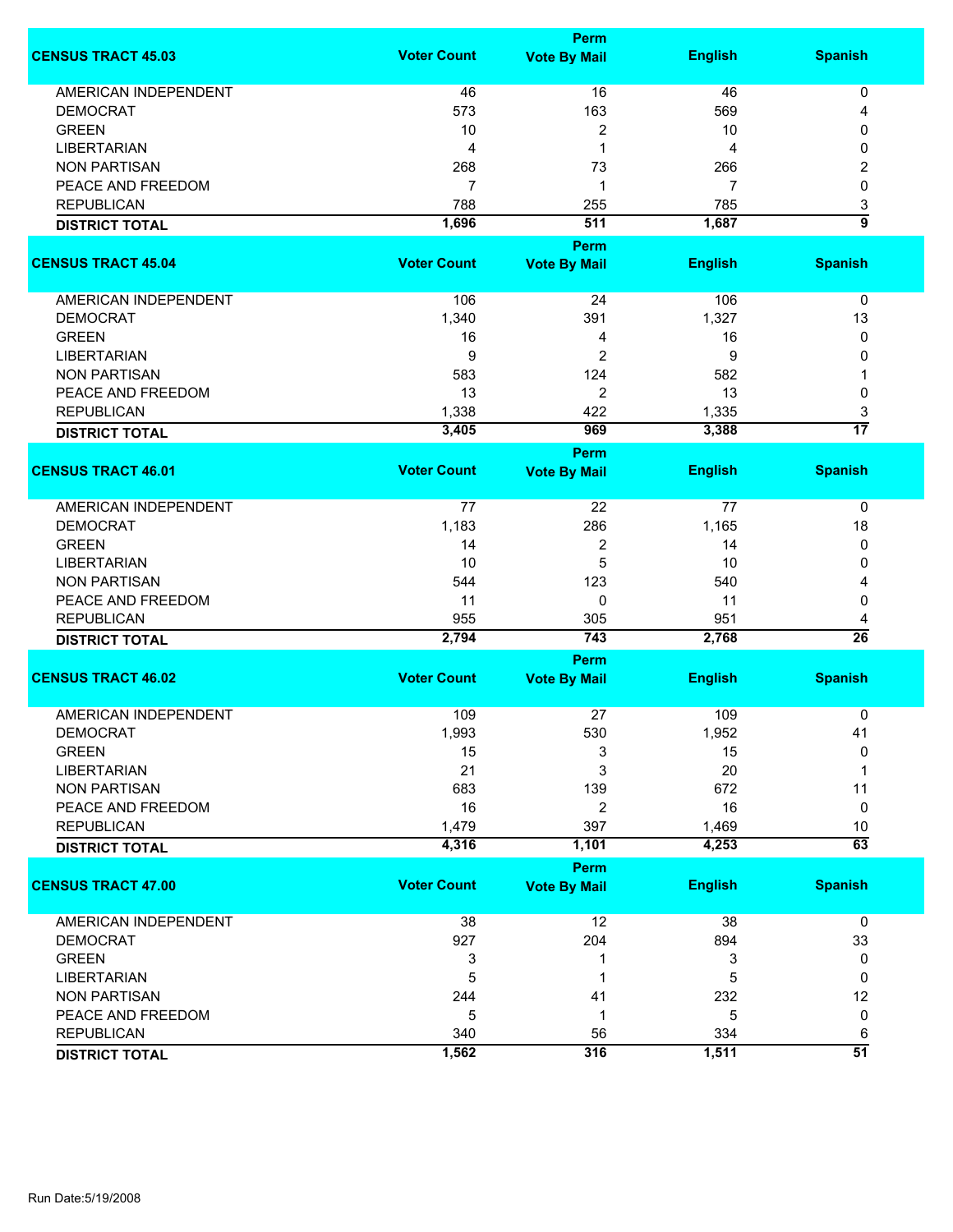|                             |                    | <b>Perm</b>                 |                |                 |
|-----------------------------|--------------------|-----------------------------|----------------|-----------------|
| <b>CENSUS TRACT 48.00</b>   | <b>Voter Count</b> | <b>Vote By Mail</b>         | <b>English</b> | <b>Spanish</b>  |
| <b>AMERICAN INDEPENDENT</b> | 18                 | $\mathbf 1$                 | 18             | 0               |
| <b>DEMOCRAT</b>             | 488                | 79                          | 464            | 24              |
| <b>GREEN</b>                | 2                  | 1                           | 2              | 0               |
| <b>LIBERTARIAN</b>          | $\overline{2}$     | 0                           | 2              | 0               |
|                             |                    |                             |                |                 |
| <b>NON PARTISAN</b>         | 104                | 6                           | 102            | 2               |
| PEACE AND FREEDOM           | 1                  | 0                           | 1              | 0               |
| <b>REPUBLICAN</b>           | 173                | 22                          | 171            | 2               |
| <b>DISTRICT TOTAL</b>       | 788                | 109                         | 760            | $\overline{28}$ |
|                             |                    | <b>Perm</b>                 |                |                 |
| <b>CENSUS TRACT 49.00</b>   | <b>Voter Count</b> | <b>Vote By Mail</b>         | <b>English</b> | <b>Spanish</b>  |
| AMERICAN INDEPENDENT        | 40                 | $\overline{7}$              | 39             | 1               |
| <b>DEMOCRAT</b>             | 928                | 179                         | 876            | 52              |
| <b>GREEN</b>                | 8                  | 1                           | 8              | 0               |
| <b>LIBERTARIAN</b>          | 5                  | $\overline{\mathbf{c}}$     | 5              | 0               |
| <b>NON PARTISAN</b>         | 275                | 39                          | 257            | 18              |
| PEACE AND FREEDOM           | 11                 | 1                           | 11             | 0               |
| <b>REPUBLICAN</b>           | 418                | 70                          | 412            | 6               |
|                             | 1,685              | 299                         | 1,608          | $\overline{77}$ |
| <b>DISTRICT TOTAL</b>       |                    |                             |                |                 |
| <b>CENSUS TRACT 50.00</b>   | <b>Voter Count</b> | Perm<br><b>Vote By Mail</b> | <b>English</b> | <b>Spanish</b>  |
|                             |                    |                             |                |                 |
| <b>AMERICAN INDEPENDENT</b> | 11                 | 2                           | 11             | 0               |
| <b>DEMOCRAT</b>             | 374                | 112                         | 357            | 17              |
| <b>GREEN</b>                | 4                  | 0                           | 4              | 0               |
| <b>LIBERTARIAN</b>          | $\overline{2}$     | 1                           | $\overline{2}$ | 0               |
| <b>NON PARTISAN</b>         | 83                 | 7                           | 80             | 3               |
| PEACE AND FREEDOM           | 4                  | 0                           | 4              | 0               |
| <b>REPUBLICAN</b>           | 137                | 31                          | 133            | 4               |
| <b>DISTRICT TOTAL</b>       | 615                | 153                         | 591            | $\overline{24}$ |
|                             |                    | Perm                        |                |                 |
| <b>CENSUS TRACT 51.00</b>   | <b>Voter Count</b> | <b>Vote By Mail</b>         | <b>English</b> | <b>Spanish</b>  |
|                             |                    |                             |                |                 |
| <b>AMERICAN INDEPENDENT</b> | 91                 | 24                          | 91             | 0               |
| <b>DEMOCRAT</b>             | 1,537              | 461                         | 1,519          | 18              |
| <b>GREEN</b>                | 10                 | 3                           | 10             | 0               |
| <b>LIBERTARIAN</b>          | 13                 | 2                           | 13             | 0               |
| <b>NON PARTISAN</b>         | 557                | 128                         | 552            | 5               |
| PEACE AND FREEDOM           | 17                 | 3                           | 17             | 0               |
| <b>REPUBLICAN</b>           | 1,580              | 544                         | 1,572          | 8               |
| <b>DISTRICT TOTAL</b>       | 3,805              | 1,165                       | 3,774          | $\overline{31}$ |
|                             |                    | Perm                        |                |                 |
| <b>CENSUS TRACT 52.00</b>   | <b>Voter Count</b> | <b>Vote By Mail</b>         | <b>English</b> | <b>Spanish</b>  |
| AMERICAN INDEPENDENT        | 44                 | 13                          | 44             | 0               |
| <b>DEMOCRAT</b>             | 744                | 213                         | 731            | 13              |
| <b>GREEN</b>                | 5                  | 1                           | 5              | 0               |
| <b>LIBERTARIAN</b>          | 8                  | 1                           | 8              | 0               |
| <b>NON PARTISAN</b>         | 273                | 55                          | 272            |                 |
| PEACE AND FREEDOM           | 3                  | 0                           | 3              | 0               |
| <b>REPUBLICAN</b>           | 621                | 228                         | 618            | 3               |
|                             | 1,698              | 511                         | 1,681          | $\overline{17}$ |
| <b>DISTRICT TOTAL</b>       |                    |                             |                |                 |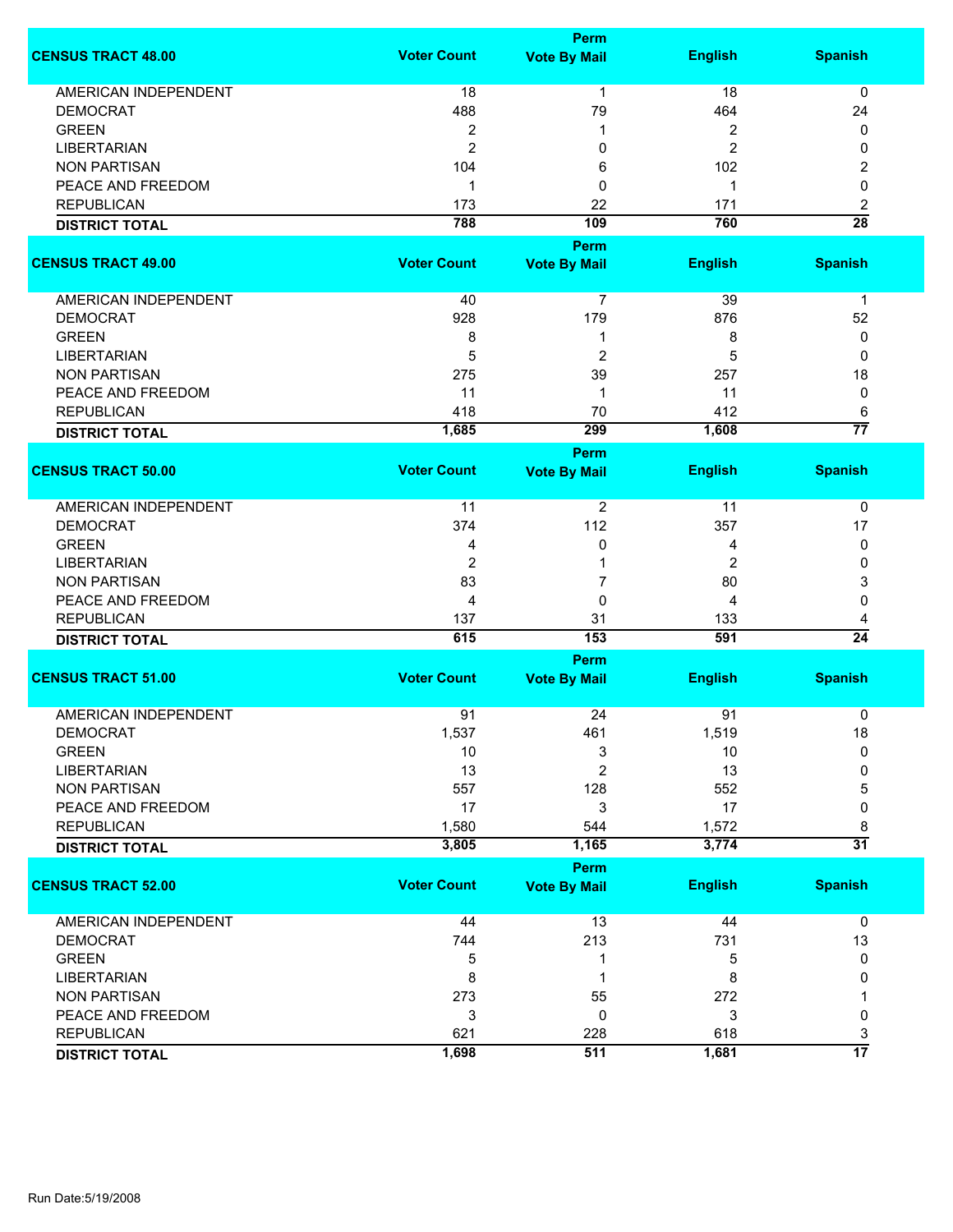|                             |                    | Perm                |                |                 |
|-----------------------------|--------------------|---------------------|----------------|-----------------|
| <b>CENSUS TRACT 53.00</b>   | <b>Voter Count</b> | <b>Vote By Mail</b> | <b>English</b> | <b>Spanish</b>  |
| <b>AMERICAN INDEPENDENT</b> | 42                 | 6                   | 42             | 0               |
| <b>DEMOCRAT</b>             | 810                | 234                 | 779            | 31              |
|                             |                    |                     |                |                 |
| <b>GREEN</b>                | 8                  | 1                   | 8              | 0               |
| <b>LIBERTARIAN</b>          | 9                  | $\overline{2}$      | 9              | 0               |
| <b>NON PARTISAN</b>         | 280                | 46                  | 272            | 8               |
| PEACE AND FREEDOM           | 11                 | 1                   | 10             | $\mathbf 1$     |
| <b>REPUBLICAN</b>           | 518                | 138                 | 511            | $\overline{7}$  |
| <b>DISTRICT TOTAL</b>       | 1,678              | 428                 | 1,631          | $\overline{47}$ |
|                             |                    | Perm                |                |                 |
| <b>CENSUS TRACT 54.00</b>   | <b>Voter Count</b> | <b>Vote By Mail</b> | <b>English</b> | <b>Spanish</b>  |
|                             |                    |                     |                |                 |
| AMERICAN INDEPENDENT        | 47                 | 5                   | 47             | 0               |
| <b>DEMOCRAT</b>             | 876                | 179                 | 842            | 34              |
| <b>GREEN</b>                | 6                  | 0                   | 6              |                 |
|                             |                    |                     |                | 0               |
| <b>LIBERTARIAN</b>          | 5                  | 1                   | 5              | 0               |
| <b>NON PARTISAN</b>         | 295                | 55                  | 285            | 10              |
| PEACE AND FREEDOM           | 8                  | 5                   | 8              | 0               |
| <b>REPUBLICAN</b>           | 478                | 98                  | 469            | 9               |
| <b>DISTRICT TOTAL</b>       | 1,715              | 343                 | 1,662          | $\overline{53}$ |
|                             |                    | Perm                |                |                 |
| <b>CENSUS TRACT 55.00</b>   | <b>Voter Count</b> | <b>Vote By Mail</b> | <b>English</b> | <b>Spanish</b>  |
|                             |                    |                     |                |                 |
| <b>AMERICAN INDEPENDENT</b> | 63                 | 8                   | 63             | 0               |
| <b>DEMOCRAT</b>             | 929                | 184                 | 897            | 32              |
| <b>GREEN</b>                | 5                  | 2                   | 5              | 0               |
| <b>LIBERTARIAN</b>          | 5                  | $\overline{c}$      | 5              | $\Omega$        |
| <b>NON PARTISAN</b>         | 337                | 37                  | 327            | 10              |
| PEACE AND FREEDOM           | 9                  | 1                   | 9              | 0               |
| <b>REPUBLICAN</b>           | 582                | 86                  | 575            | 7               |
| <b>DISTRICT TOTAL</b>       | 1,930              | 320                 | 1,881          | 49              |
|                             |                    |                     |                |                 |
|                             |                    | Perm                |                |                 |
| <b>CENSUS TRACT 56.00</b>   | <b>Voter Count</b> | <b>Vote By Mail</b> | <b>English</b> | <b>Spanish</b>  |
| <b>AMERICAN INDEPENDENT</b> | 44                 | 6                   | 44             | 0               |
| <b>DEMOCRAT</b>             |                    |                     | 827            |                 |
|                             | 853                | 132                 |                | 26              |
| <b>GREEN</b>                | 4                  | 0                   | 4              | 0               |
| <b>LIBERTARIAN</b>          | 6                  | 0                   | 5              |                 |
| <b>NON PARTISAN</b>         | 324                | 40                  | 317            | 7               |
| PEACE AND FREEDOM           | 12                 | 3                   | 12             | 0               |
| <b>REPUBLICAN</b>           | 488                | 81                  | 484            | 4               |
| <b>DISTRICT TOTAL</b>       | 1,731              | 262                 | 1,693          | $\overline{38}$ |
|                             |                    | Perm                |                |                 |
| <b>CENSUS TRACT 57.00</b>   | <b>Voter Count</b> | <b>Vote By Mail</b> | <b>English</b> | <b>Spanish</b>  |
|                             |                    |                     |                |                 |
| AMERICAN INDEPENDENT        | 10                 | $\overline{2}$      | 10             | $\mathbf 0$     |
| <b>DEMOCRAT</b>             | 248                | 87                  | 234            | 14              |
| <b>GREEN</b>                | 1                  | 0                   | -1             | 0               |
| <b>NON PARTISAN</b>         | 74                 | 18                  | 70             |                 |
|                             |                    |                     |                | 4               |
| PEACE AND FREEDOM           | $\mathbf 1$        | $\mathbf 0$         | 1              | 0               |
| <b>REPUBLICAN</b>           | 120                | 32                  | 120            | 0               |
| <b>DISTRICT TOTAL</b>       | 454                | 139                 | 436            | $\overline{18}$ |
|                             |                    |                     |                |                 |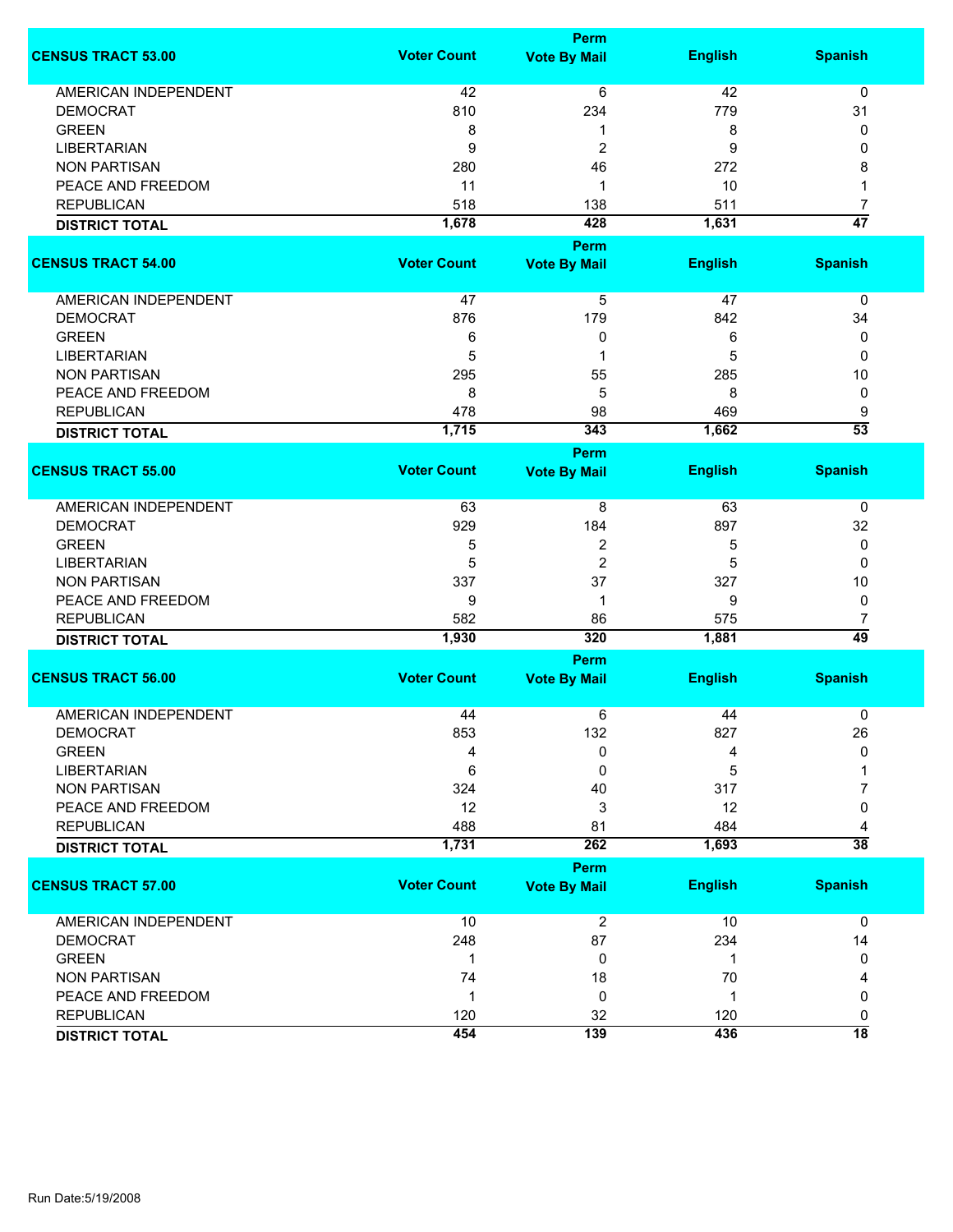|                             |                    | <b>Perm</b>         |                |                          |
|-----------------------------|--------------------|---------------------|----------------|--------------------------|
| <b>CENSUS TRACT 58.00</b>   | <b>Voter Count</b> | <b>Vote By Mail</b> | <b>English</b> | <b>Spanish</b>           |
| <b>AMERICAN INDEPENDENT</b> | 29                 | 4                   | 29             | 0                        |
| <b>DEMOCRAT</b>             | 571                | 86                  | 554            | 17                       |
| <b>GREEN</b>                | 4                  | 0                   | 4              | 0                        |
| <b>LIBERTARIAN</b>          | 3                  | 0                   | 3              | 0                        |
| <b>NON PARTISAN</b>         | 168                | 24                  | 165            | 3                        |
|                             |                    |                     |                |                          |
| PEACE AND FREEDOM           | 4                  | 0                   | 4              | 0                        |
| <b>REPUBLICAN</b>           | 305                | 46                  | 304            | 1                        |
| <b>DISTRICT TOTAL</b>       | 1,084              | 160                 | 1,063          | $\overline{21}$          |
|                             |                    | Perm                |                |                          |
| <b>CENSUS TRACT 59.00</b>   | <b>Voter Count</b> | <b>Vote By Mail</b> | <b>English</b> | <b>Spanish</b>           |
| AMERICAN INDEPENDENT        | 6                  | $\mathbf{1}$        | 6              | 0                        |
| <b>DEMOCRAT</b>             | 158                | 37                  | 155            | 3                        |
| <b>LIBERTARIAN</b>          | $\overline{2}$     | 0                   | 2              | 0                        |
| <b>NON PARTISAN</b>         | 48                 | 11                  | 47             | 1                        |
| PEACE AND FREEDOM           | 3                  | 0                   | 3              | 0                        |
| <b>REPUBLICAN</b>           |                    |                     | 86             |                          |
|                             | 86<br>303          | 18<br>67            | 299            | 0<br>$\overline{\bf{4}}$ |
| <b>DISTRICT TOTAL</b>       |                    |                     |                |                          |
|                             |                    | <b>Perm</b>         |                |                          |
| <b>CENSUS TRACT 60.00</b>   | <b>Voter Count</b> | <b>Vote By Mail</b> | <b>English</b> | <b>Spanish</b>           |
| <b>AMERICAN INDEPENDENT</b> | 13                 | 4                   | 13             | 0                        |
| <b>DEMOCRAT</b>             | 191                | 53                  | 190            | 1                        |
| <b>LIBERTARIAN</b>          | 2                  | 0                   | $\overline{2}$ | 0                        |
| <b>NON PARTISAN</b>         | 65                 | 17                  | 64             |                          |
| PEACE AND FREEDOM           | $\mathbf{1}$       | 0                   | 1              | 0                        |
| <b>REPUBLICAN</b>           | 117                | 29                  | 116            | 1                        |
|                             | 389                | 103                 | 386            | $\overline{\mathbf{3}}$  |
| <b>DISTRICT TOTAL</b>       |                    |                     |                |                          |
|                             |                    | <b>Perm</b>         |                |                          |
| <b>CENSUS TRACT 61.00</b>   | <b>Voter Count</b> | <b>Vote By Mail</b> | <b>English</b> | <b>Spanish</b>           |
| <b>AMERICAN INDEPENDENT</b> | 99                 | 43                  | 99             | 0                        |
| <b>DEMOCRAT</b>             | 1,400              | 692                 | 1,376          | 24                       |
| <b>GREEN</b>                | 10                 | 5                   | 10             | 0                        |
| LIBERTARIAN                 | 14                 | 5                   | 14             | 0                        |
| <b>NON PARTISAN</b>         | 531                | 203                 | 529            | $\overline{2}$           |
| PEACE AND FREEDOM           | 15                 | 5                   | 15             | 0                        |
| <b>REPUBLICAN</b>           | 1,366              | 665                 | 1,362          | 4                        |
| <b>DISTRICT TOTAL</b>       | 3,435              | 1,618               | 3,405          | $\overline{30}$          |
|                             |                    |                     |                |                          |
| <b>CENSUS TRACT 62.01</b>   | <b>Voter Count</b> | <b>Perm</b>         |                | <b>Spanish</b>           |
|                             |                    | <b>Vote By Mail</b> | <b>English</b> |                          |
| <b>AMERICAN INDEPENDENT</b> | 38                 | 13                  | 38             | 0                        |
| <b>DEMOCRAT</b>             | 630                | 236                 | 618            | 12                       |
| <b>GREEN</b>                | $\overline{c}$     | 0                   | 2              | 0                        |
| <b>LIBERTARIAN</b>          | $\overline{7}$     | 1                   | 7              | 0                        |
| <b>NON PARTISAN</b>         | 213                | 65                  | 208            | 5                        |
| PEACE AND FREEDOM           | $\overline{7}$     | $\overline{2}$      | 5              | 2                        |
| <b>REPUBLICAN</b>           | 510                | 223                 | 507            | 3                        |
| <b>DISTRICT TOTAL</b>       | 1,407              | 540                 | 1,385          | $\overline{22}$          |
|                             |                    |                     |                |                          |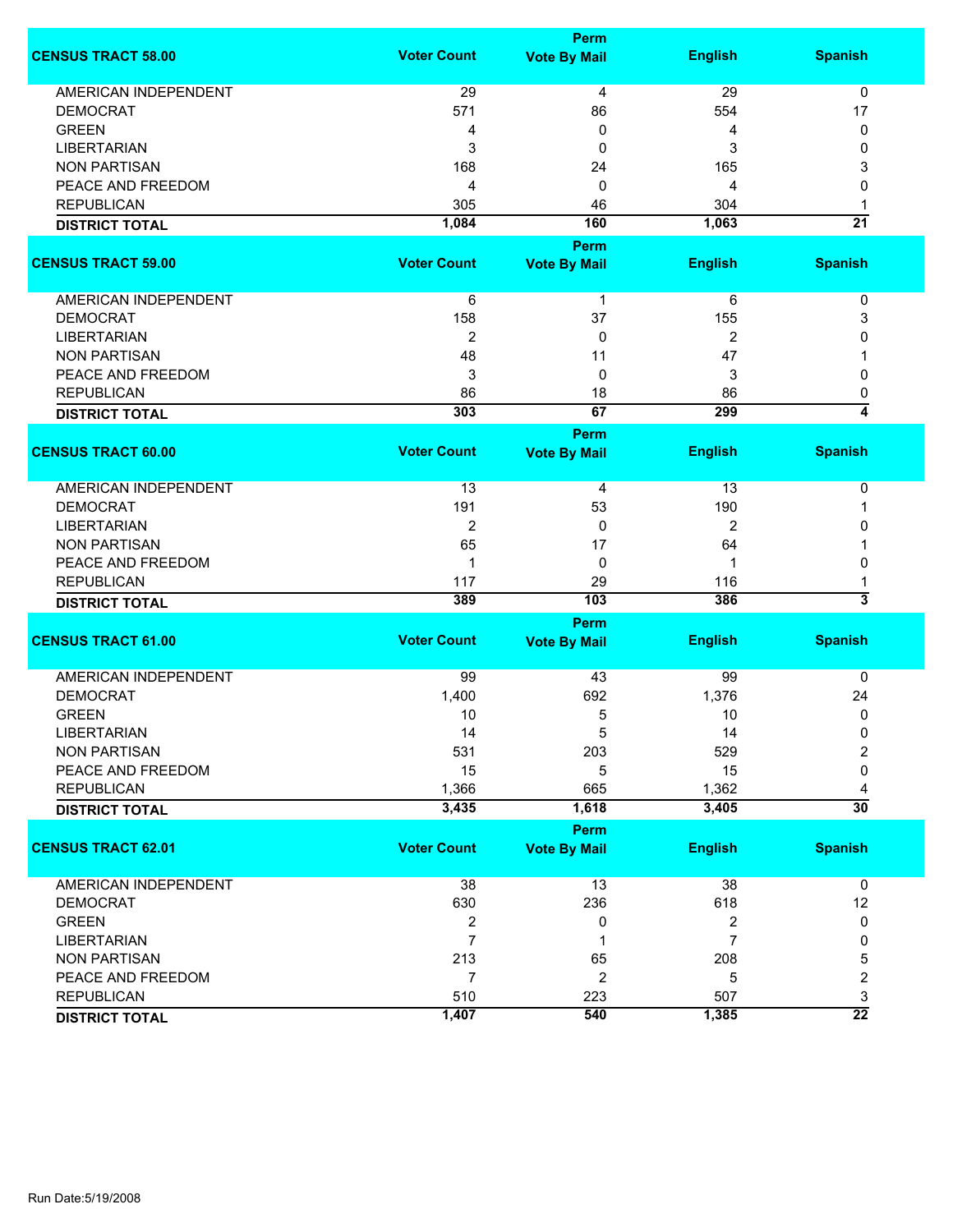|                             |                    | <b>Perm</b>         |                |                 |
|-----------------------------|--------------------|---------------------|----------------|-----------------|
| <b>CENSUS TRACT 62.02</b>   | <b>Voter Count</b> | <b>Vote By Mail</b> | <b>English</b> | <b>Spanish</b>  |
| <b>AMERICAN INDEPENDENT</b> | 69                 | 18                  | 67             | $\overline{2}$  |
| <b>DEMOCRAT</b>             | 1,139              | 267                 | 1,125          | 14              |
| <b>GREEN</b>                | 3                  | 0                   | 3              | 0               |
| <b>LIBERTARIAN</b>          | 10                 | 4                   | 10             | 0               |
| <b>NON PARTISAN</b>         | 323                | 74                  | 318            | 5               |
| PEACE AND FREEDOM           | 17                 | 4                   | 17             | 0               |
|                             |                    |                     |                |                 |
| <b>REPUBLICAN</b>           | 842                | 238                 | 839            | 3               |
| <b>DISTRICT TOTAL</b>       | 2,403              | 605<br><b>Perm</b>  | 2,379          | $\overline{24}$ |
| <b>CENSUS TRACT 63.01</b>   | <b>Voter Count</b> | <b>Vote By Mail</b> | <b>English</b> | <b>Spanish</b>  |
|                             |                    |                     |                |                 |
| AMERICAN INDEPENDENT        | 38                 | $\overline{7}$      | 38             | 0               |
| <b>DEMOCRAT</b>             | 732                | 219                 | 720            | 12              |
| <b>GREEN</b>                | 3                  | 1                   | 3              | 0               |
| <b>LIBERTARIAN</b>          | $\overline{7}$     | $\overline{c}$      | 6              | 1               |
| <b>NON PARTISAN</b>         | 229                | 53                  | 223            | 6               |
| PEACE AND FREEDOM           | 6                  | 2                   | 6              | 0               |
| <b>REPUBLICAN</b>           | 448                | 139                 | 446            | 2               |
| <b>DISTRICT TOTAL</b>       | 1,463              | 423                 | 1,442          | $\overline{21}$ |
|                             |                    | <b>Perm</b>         |                |                 |
| <b>CENSUS TRACT 63.02</b>   | <b>Voter Count</b> | <b>Vote By Mail</b> | <b>English</b> | <b>Spanish</b>  |
| AMERICAN INDEPENDENT        | 67                 | 18                  | 67             | 0               |
| <b>DEMOCRAT</b>             | 1,128              | 312                 | 1,095          | 33              |
| <b>GREEN</b>                | 9                  | 1                   | 9              | 0               |
| <b>LIBERTARIAN</b>          | 10                 | 4                   | 10             | 0               |
| <b>NON PARTISAN</b>         | 468                | 95                  | 463            | 5               |
| PEACE AND FREEDOM           | 13                 | 3                   | 13             | 0               |
| <b>REPUBLICAN</b>           | 773                | 249                 | 768            | 5               |
| <b>DISTRICT TOTAL</b>       | 2,468              | 682                 | 2,425          | $\overline{43}$ |
|                             |                    | <b>Perm</b>         |                |                 |
| <b>CENSUS TRACT 64.01</b>   | <b>Voter Count</b> | <b>Vote By Mail</b> | <b>English</b> | <b>Spanish</b>  |
| <b>AMERICAN INDEPENDENT</b> | 19                 | 3                   | 19             | 0               |
| <b>DEMOCRAT</b>             | 322                | 60                  | 308            | 14              |
| <b>GREEN</b>                |                    | 0                   |                | $\mathbf{0}$    |
| <b>LIBERTARIAN</b>          |                    | 0                   |                | 0               |
| <b>NON PARTISAN</b>         | 104                | 14                  | 101            | 3               |
| PEACE AND FREEDOM           | 8                  | 1                   | 8              | 0               |
| <b>REPUBLICAN</b>           | 190                | 43                  | 189            |                 |
| <b>DISTRICT TOTAL</b>       | 645                | 121                 | 627            | $\overline{18}$ |
|                             |                    | Perm                |                |                 |
| <b>CENSUS TRACT 64.02</b>   | <b>Voter Count</b> | <b>Vote By Mail</b> | <b>English</b> | <b>Spanish</b>  |
| <b>AMERICAN INDEPENDENT</b> | 37                 | 9                   | 37             | 0               |
| <b>DEMOCRAT</b>             | 610                | 140                 | 587            | 23              |
| <b>GREEN</b>                | $\boldsymbol{2}$   | 1                   | 2              | 0               |
| <b>LIBERTARIAN</b>          | 3                  | 0                   | 3              | 0               |
| <b>NON PARTISAN</b>         | 256                | 43                  | 250            | 6               |
| PEACE AND FREEDOM           | 5                  | 0                   | 5              | 0               |
| <b>REPUBLICAN</b>           | 393                | 112                 | 391            | 2               |
| <b>DISTRICT TOTAL</b>       | 1,306              | 305                 | 1,275          | $\overline{31}$ |
|                             |                    |                     |                |                 |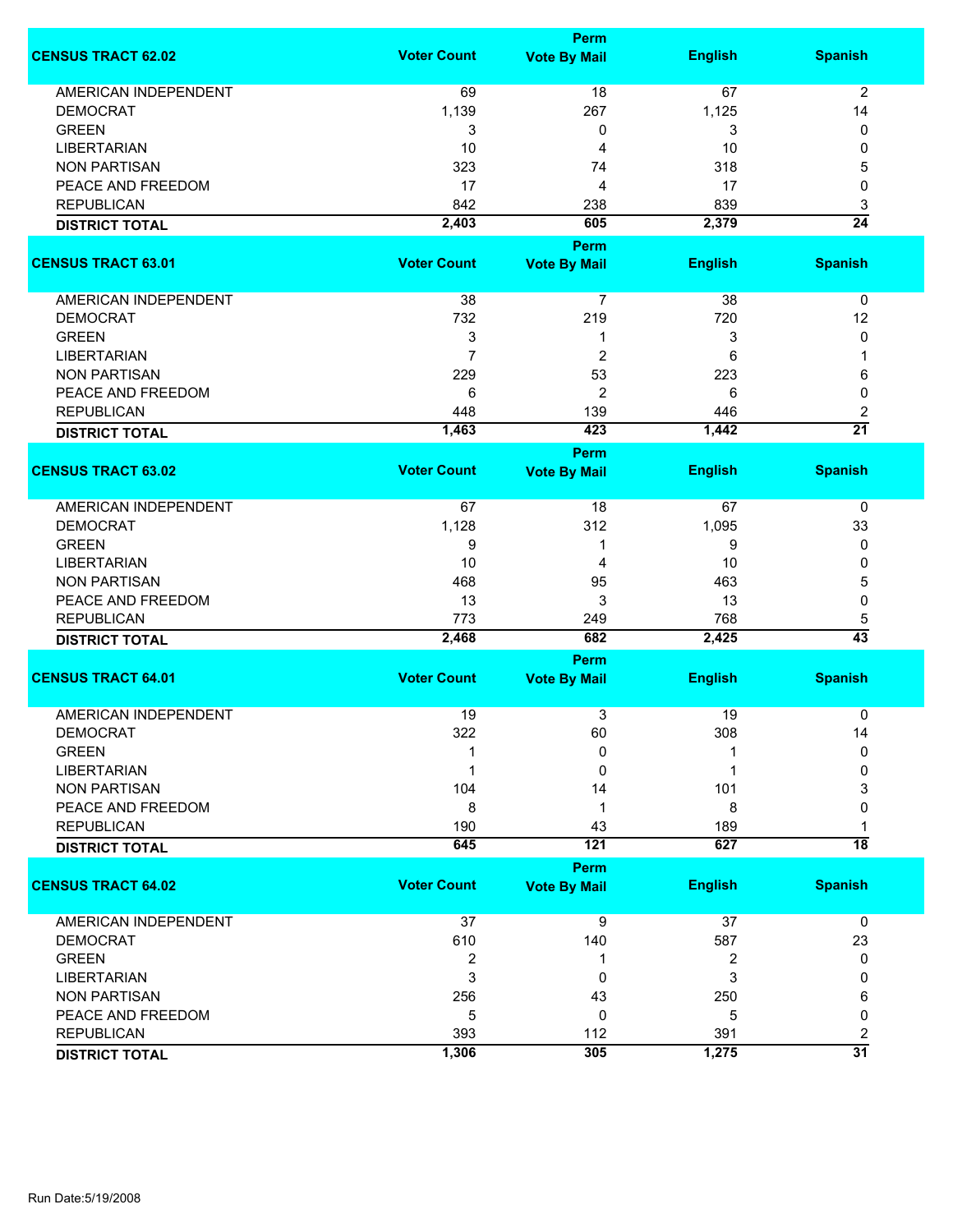|                             |                    | <b>Perm</b>                 |                |                      |  |  |
|-----------------------------|--------------------|-----------------------------|----------------|----------------------|--|--|
| <b>CENSUS TRACT 65.00</b>   | <b>Voter Count</b> | <b>Vote By Mail</b>         | <b>English</b> | <b>Spanish</b>       |  |  |
| <b>AMERICAN INDEPENDENT</b> | 33                 | $\overline{3}$              | 32             | $\mathbf 1$          |  |  |
| <b>DEMOCRAT</b>             | 812                | 145                         | 779            | 33                   |  |  |
| <b>GREEN</b>                | $\overline{7}$     | 3                           | 7              | 0                    |  |  |
| <b>LIBERTARIAN</b>          | $\overline{4}$     | 0                           | 4              | 0                    |  |  |
| <b>NON PARTISAN</b>         | 279                | 31                          | 270            | 9                    |  |  |
| PEACE AND FREEDOM           | 17                 | 0                           | 16             | 1                    |  |  |
|                             |                    |                             |                |                      |  |  |
| <b>REPUBLICAN</b>           | 451                | 84                          | 449            | 2<br>$\overline{46}$ |  |  |
| <b>DISTRICT TOTAL</b>       | 1,603              | 266                         | 1,557          |                      |  |  |
|                             |                    | Perm                        |                |                      |  |  |
| <b>CENSUS TRACT 66.00</b>   | <b>Voter Count</b> | <b>Vote By Mail</b>         | <b>English</b> | <b>Spanish</b>       |  |  |
| AMERICAN INDEPENDENT        | 113                | 26                          | 110            | 3                    |  |  |
| <b>DEMOCRAT</b>             | 2,938              | 641                         | 2,835          | 103                  |  |  |
| <b>GREEN</b>                | 15                 | 3                           | 15             | 0                    |  |  |
| <b>LIBERTARIAN</b>          | 10                 | 1                           | 9              | 1                    |  |  |
| <b>NON PARTISAN</b>         | 762                | 131                         | 738            | 24                   |  |  |
| PEACE AND FREEDOM           | 9                  | 4                           | 9              | 0                    |  |  |
| <b>REPUBLICAN</b>           | 1,189              | 267                         | 1,178          | 11                   |  |  |
|                             | 5,036              | 1,073                       | 4,894          | $\overline{142}$     |  |  |
| <b>DISTRICT TOTAL</b>       |                    |                             |                |                      |  |  |
| <b>CENSUS TRACT 67.00</b>   | <b>Voter Count</b> | Perm<br><b>Vote By Mail</b> | <b>English</b> | <b>Spanish</b>       |  |  |
|                             |                    |                             |                |                      |  |  |
| <b>AMERICAN INDEPENDENT</b> | 39                 | 12                          | 39             | 0                    |  |  |
| <b>DEMOCRAT</b>             | 824                | 163                         | 783            | 41                   |  |  |
| <b>GREEN</b>                | 1                  | 0                           | 1              | 0                    |  |  |
| <b>LIBERTARIAN</b>          | 5                  | 2                           | 5              | 0                    |  |  |
| <b>NON PARTISAN</b>         | 232                | 46                          | 227            | 5                    |  |  |
| PEACE AND FREEDOM           | 5                  | 0                           | 5              | 0                    |  |  |
| <b>REPUBLICAN</b>           | 317                | 68                          | 311            | 6                    |  |  |
| <b>DISTRICT TOTAL</b>       | 1,423              | 291                         | 1,371          | $\overline{52}$      |  |  |
|                             | Perm               |                             |                |                      |  |  |
| <b>CENSUS TRACT 68.00</b>   | <b>Voter Count</b> | <b>Vote By Mail</b>         | <b>English</b> | <b>Spanish</b>       |  |  |
| <b>AMERICAN INDEPENDENT</b> | 9                  | 0                           | 9              | 0                    |  |  |
| <b>DEMOCRAT</b>             | 165                | 35                          | 159            | 6                    |  |  |
| <b>GREEN</b>                | 3                  | 1                           | 3              | 0                    |  |  |
| <b>LIBERTARIAN</b>          |                    | 0                           |                | 0                    |  |  |
| <b>NON PARTISAN</b>         | 56                 | 11                          | 56             | 0                    |  |  |
| PEACE AND FREEDOM           | $\overline{2}$     | 0                           | $\overline{2}$ | 0                    |  |  |
| <b>REPUBLICAN</b>           | 73                 | 18                          | 73             | 0                    |  |  |
|                             | 309                | 65                          | 303            | $\overline{\bf 6}$   |  |  |
| <b>DISTRICT TOTAL</b>       |                    |                             |                |                      |  |  |
| <b>CENSUS TRACT 69.00</b>   | <b>Voter Count</b> | <b>Perm</b>                 |                |                      |  |  |
|                             |                    | <b>Vote By Mail</b>         | <b>English</b> | <b>Spanish</b>       |  |  |
| <b>AMERICAN INDEPENDENT</b> | 15                 | 1                           | 15             | 0                    |  |  |
| <b>DEMOCRAT</b>             | 685                | 152                         | 653            | 32                   |  |  |
| <b>GREEN</b>                | 3                  | 1                           | 3              | 0                    |  |  |
| <b>LIBERTARIAN</b>          | 2                  | 0                           | 2              | 0                    |  |  |
| <b>NON PARTISAN</b>         | 150                | 21                          | 147            | 3                    |  |  |
| PEACE AND FREEDOM           | 6                  | 1                           | 6              | 0                    |  |  |
| <b>REPUBLICAN</b>           | 186                | 38                          | 183            | 3                    |  |  |
| <b>DISTRICT TOTAL</b>       | 1,047              | 214                         | 1,009          | $\overline{38}$      |  |  |
|                             |                    |                             |                |                      |  |  |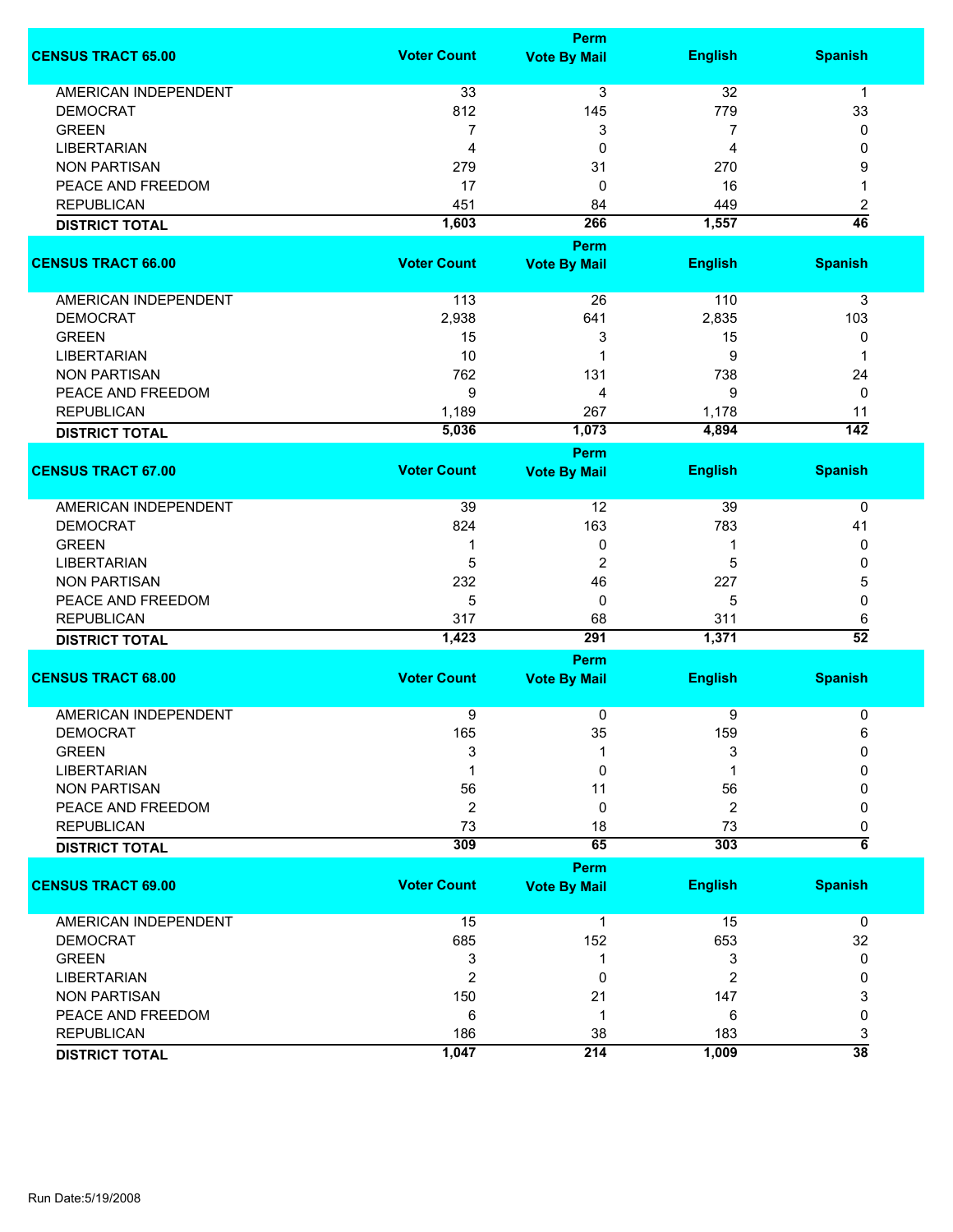|                                                |                    | <b>Perm</b>                 |                |                 |
|------------------------------------------------|--------------------|-----------------------------|----------------|-----------------|
| <b>CENSUS TRACT 70.00</b>                      | <b>Voter Count</b> | <b>Vote By Mail</b>         | <b>English</b> | <b>Spanish</b>  |
| <b>AMERICAN INDEPENDENT</b>                    | 54                 | 10                          | 53             | $\mathbf 1$     |
| <b>DEMOCRAT</b>                                | 1,415              | 324                         | 1,349          | 66              |
| <b>GREEN</b>                                   | 8                  | 1                           | 7              | 1               |
| <b>LIBERTARIAN</b>                             | 10                 | 2                           | 10             | 0               |
| <b>NON PARTISAN</b>                            | 416                | 52                          | 404            | 12              |
|                                                |                    |                             |                |                 |
| PEACE AND FREEDOM                              | 13                 | $\overline{c}$              | 13             | 0               |
| <b>REPUBLICAN</b>                              | 468                | 100                         | 459            | 9               |
| <b>DISTRICT TOTAL</b>                          | 2,384              | 491                         | 2,295          | $\overline{89}$ |
|                                                |                    | Perm                        |                |                 |
| <b>CENSUS TRACT 71.01</b>                      | <b>Voter Count</b> | <b>Vote By Mail</b>         | <b>English</b> | <b>Spanish</b>  |
| AMERICAN INDEPENDENT                           | 49                 | 9                           | 49             | 0               |
| <b>DEMOCRAT</b>                                | 786                | 166                         | 775            | 11              |
| <b>GREEN</b>                                   | 6                  | 2                           | 6              | 0               |
| <b>LIBERTARIAN</b>                             | 6                  | $\overline{2}$              | 6              | 0               |
| <b>NON PARTISAN</b>                            | 376                | 75                          | 374            | 2               |
| PEACE AND FREEDOM                              | $\overline{2}$     | 1                           | 2              | $\mathbf 0$     |
| <b>REPUBLICAN</b>                              | 514                | 116                         | 509            | 5               |
|                                                |                    | 371                         | 1,721          | $\overline{18}$ |
| <b>DISTRICT TOTAL</b>                          | 1,739              |                             |                |                 |
| <b>CENSUS TRACT 71.02</b>                      | <b>Voter Count</b> | Perm<br><b>Vote By Mail</b> | <b>English</b> | <b>Spanish</b>  |
|                                                |                    |                             |                |                 |
| <b>AMERICAN INDEPENDENT</b>                    | 114                | 17                          | 113            | 1               |
| <b>DEMOCRAT</b>                                | 1,810              | 372                         | 1,793          | 17              |
| <b>GREEN</b>                                   | 26                 | 7                           | 25             | 1               |
| <b>LIBERTARIAN</b>                             | 14                 | 4                           | 14             | 0               |
| <b>NON PARTISAN</b>                            | 842                | 141                         | 839            | 3               |
| PEACE AND FREEDOM                              | 17                 | 3                           | 17             | 0               |
| <b>REPUBLICAN</b>                              | 1,514              | 404                         | 1,511          | 3               |
| <b>DISTRICT TOTAL</b>                          | 4,337              | 948                         | 4,312          | $\overline{25}$ |
|                                                |                    | <b>Perm</b>                 |                |                 |
| <b>CENSUS TRACT 71.04</b>                      | <b>Voter Count</b> | <b>Vote By Mail</b>         | <b>English</b> | <b>Spanish</b>  |
|                                                |                    |                             |                |                 |
| <b>AMERICAN INDEPENDENT</b><br><b>DEMOCRAT</b> | 43<br>821          | 9<br>245                    | 43<br>817      | 0<br>4          |
| <b>GREEN</b>                                   |                    |                             |                | 0               |
|                                                | 8                  | 3                           | 8              |                 |
| <b>LIBERTARIAN</b>                             | 17                 | 6                           | 17             | 0               |
| <b>NON PARTISAN</b>                            | 363                | 84                          | 363            | 0               |
| PEACE AND FREEDOM                              | 10                 | 1                           | 10             | 0               |
| <b>REPUBLICAN</b>                              | 1,140              | 382                         | 1,138          | 2               |
| <b>DISTRICT TOTAL</b>                          | 2,402              | 730                         | 2,396          | $\overline{6}$  |
|                                                |                    | <b>Perm</b>                 |                |                 |
| <b>CENSUS TRACT 71.05</b>                      | <b>Voter Count</b> | <b>Vote By Mail</b>         | <b>English</b> | <b>Spanish</b>  |
| <b>AMERICAN INDEPENDENT</b>                    | 42                 | 11                          | 42             | 0               |
| <b>DEMOCRAT</b>                                | 495                | 159                         | 489            | 6               |
| <b>GREEN</b>                                   | 5                  | 2                           | 5              | 0               |
| <b>LIBERTARIAN</b>                             | 6                  | 2                           | 6              | 0               |
| <b>NON PARTISAN</b>                            | 291                | 79                          | 289            | 2               |
| PEACE AND FREEDOM                              | 3                  | $\overline{2}$              | 3              | 0               |
| <b>REPUBLICAN</b>                              | 547                | 216                         | 546            | 1               |
|                                                | 1,389              | 471                         | 1,380          | $\overline{9}$  |
| <b>DISTRICT TOTAL</b>                          |                    |                             |                |                 |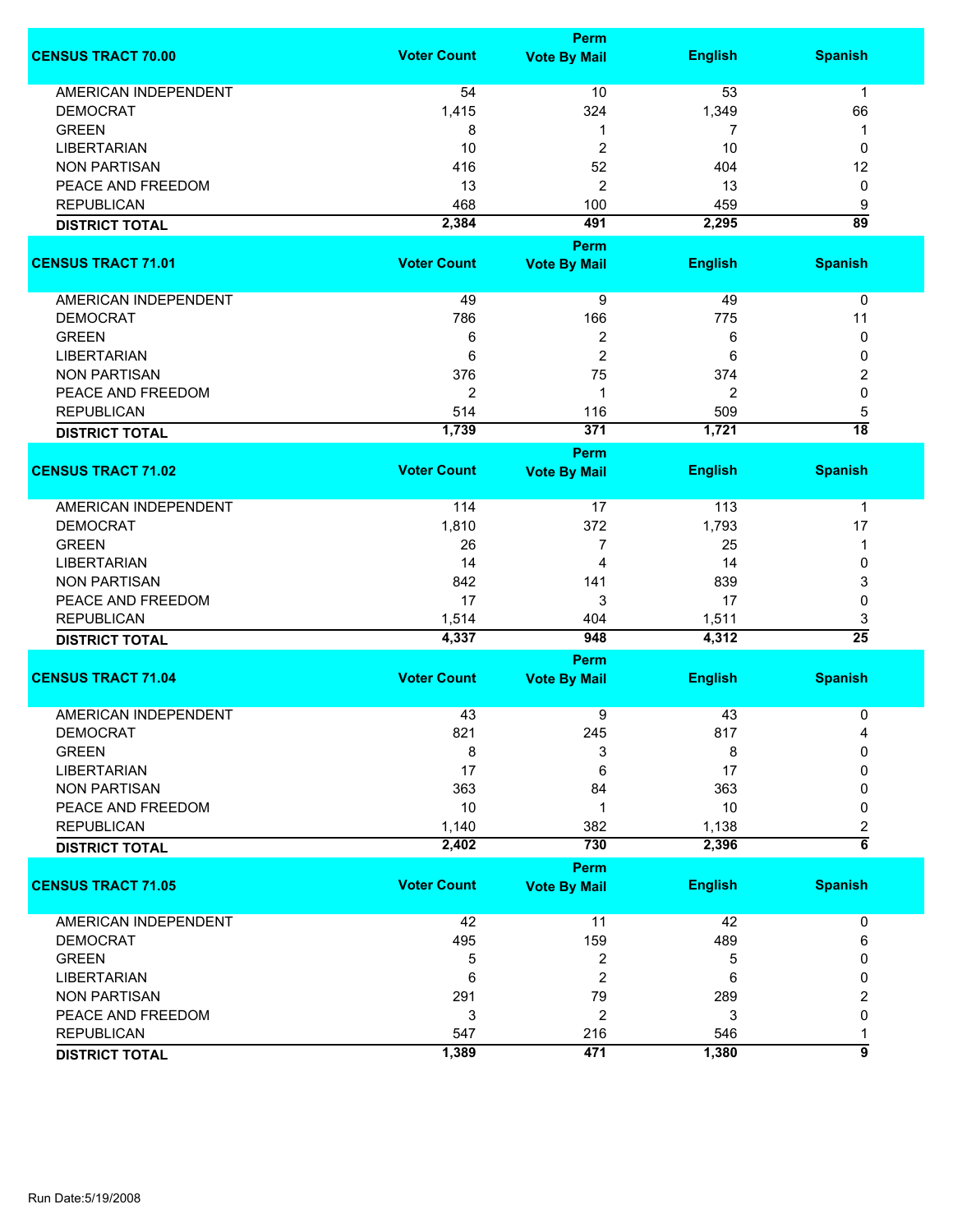|                             |                    | <b>Perm</b>                 |                |                      |
|-----------------------------|--------------------|-----------------------------|----------------|----------------------|
| <b>CENSUS TRACT 71.06</b>   | <b>Voter Count</b> | <b>Vote By Mail</b>         | <b>English</b> | <b>Spanish</b>       |
| <b>AMERICAN INDEPENDENT</b> | 45                 | $\overline{8}$              | 45             | 0                    |
| <b>DEMOCRAT</b>             | 759                | 211                         | 752            | 7                    |
| <b>GREEN</b>                | 8                  | 1                           | 8              | 0                    |
| <b>LIBERTARIAN</b>          | 8                  | 1                           | 8              | 0                    |
| <b>NON PARTISAN</b>         | 277                | 59                          | 276            |                      |
|                             |                    |                             |                |                      |
| PEACE AND FREEDOM           | 5                  | 0                           | 5              | 0                    |
| <b>REPUBLICAN</b>           | 768                | 224                         | 767            | 1                    |
| <b>DISTRICT TOTAL</b>       | 1,870              | 504                         | 1,861          | 5                    |
|                             |                    | <b>Perm</b>                 |                |                      |
| <b>CENSUS TRACT 72.00</b>   | <b>Voter Count</b> | <b>Vote By Mail</b>         | <b>English</b> | <b>Spanish</b>       |
| AMERICAN INDEPENDENT        | 68                 | 16                          | 67             | 1                    |
| <b>DEMOCRAT</b>             | 924                | 330                         | 898            | 26                   |
| <b>GREEN</b>                | 3                  | 0                           | 3              | 0                    |
| <b>LIBERTARIAN</b>          | 9                  | 4                           | 9              | 0                    |
| <b>NON PARTISAN</b>         | 431                | 128                         | 425            | 6                    |
| PEACE AND FREEDOM           | 6                  | $\overline{2}$              | 6              | 0                    |
|                             |                    |                             |                |                      |
| <b>REPUBLICAN</b>           | 599                | 224                         | 597            | 2<br>$\overline{35}$ |
| <b>DISTRICT TOTAL</b>       | 2,040              | 704                         | 2,005          |                      |
| <b>CENSUS TRACT 73.01</b>   | <b>Voter Count</b> | Perm<br><b>Vote By Mail</b> | <b>English</b> | <b>Spanish</b>       |
|                             |                    |                             |                |                      |
| <b>AMERICAN INDEPENDENT</b> | 151                | 42                          | 151            | 0                    |
| <b>DEMOCRAT</b>             | 1,717              | 522                         | 1,690          | 27                   |
| <b>GREEN</b>                | 22                 | 3                           | 22             | 0                    |
| <b>LIBERTARIAN</b>          | 27                 | 5                           | 27             | 0                    |
| <b>NON PARTISAN</b>         | 1,106              | 262                         | 1,103          | 3                    |
| PEACE AND FREEDOM           | 20                 | 3                           | 19             | 1                    |
| <b>REPUBLICAN</b>           | 1,711              | 611                         | 1,704          | 7                    |
|                             | 4,754              | 1,448                       | 4,716          | $\overline{38}$      |
| <b>DISTRICT TOTAL</b>       |                    | <b>Perm</b>                 |                |                      |
| <b>CENSUS TRACT 73.02</b>   | <b>Voter Count</b> | <b>Vote By Mail</b>         | <b>English</b> | <b>Spanish</b>       |
|                             |                    |                             |                |                      |
| <b>AMERICAN INDEPENDENT</b> | 103                | 33                          | 103            | 0                    |
| <b>DEMOCRAT</b>             | 1,416              | 441                         | 1,410          | 6                    |
| <b>GREEN</b>                | 18                 | 3                           | 18             | 0                    |
| <b>LIBERTARIAN</b>          | 23                 | 7                           | 23             | 0                    |
| <b>NON PARTISAN</b>         | 1,078              | 303                         | 1,071          | 7                    |
| PEACE AND FREEDOM           | 11                 | 4                           | 11             | 0                    |
| <b>REPUBLICAN</b>           | 2,331              | 936                         | 2,326          | 5                    |
| <b>DISTRICT TOTAL</b>       | 4,980              | 1,727                       | 4,962          | $\overline{18}$      |
|                             |                    | <b>Perm</b>                 |                |                      |
| <b>CENSUS TRACT 74.03</b>   | <b>Voter Count</b> | <b>Vote By Mail</b>         | <b>English</b> | <b>Spanish</b>       |
| <b>AMERICAN INDEPENDENT</b> | 74                 | 21                          | 74             | 0                    |
| <b>DEMOCRAT</b>             | 1,350              | 396                         | 1,335          | 15                   |
| <b>GREEN</b>                | 10                 | 2                           | 10             | 0                    |
| <b>LIBERTARIAN</b>          | 6                  | 1                           | 6              | 0                    |
| <b>NON PARTISAN</b>         | 483                | 103                         | 482            |                      |
| PEACE AND FREEDOM           | 8                  | 1                           | 8              | 0                    |
| <b>REPUBLICAN</b>           | 1,282              | 456                         | 1,275          | 7                    |
|                             | 3,213              | 980                         | 3,190          | $\overline{23}$      |
| <b>DISTRICT TOTAL</b>       |                    |                             |                |                      |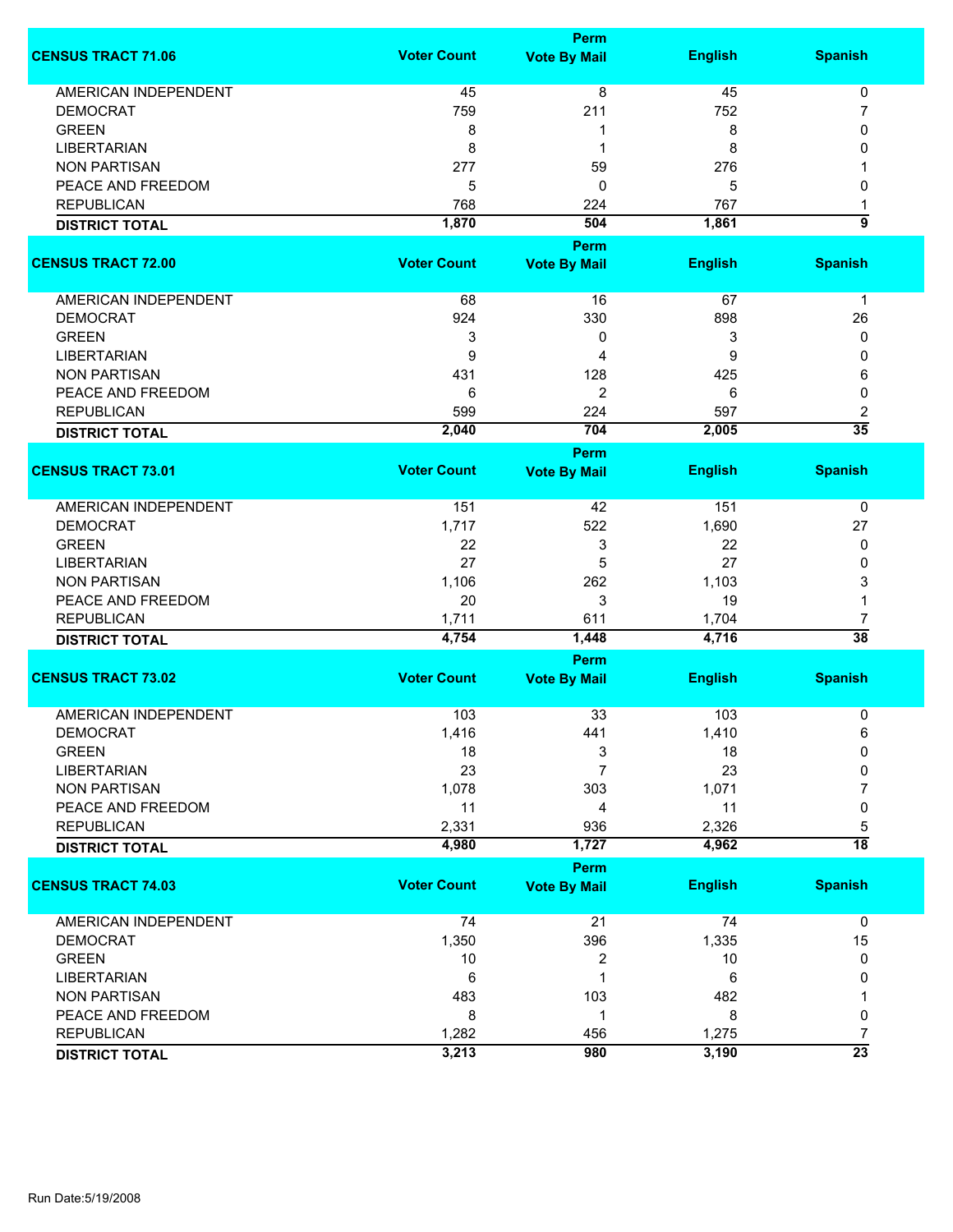|                             |                    | Perm                |                |                 |  |  |
|-----------------------------|--------------------|---------------------|----------------|-----------------|--|--|
| <b>CENSUS TRACT 74.04</b>   | <b>Voter Count</b> | <b>Vote By Mail</b> | <b>English</b> | <b>Spanish</b>  |  |  |
| <b>AMERICAN INDEPENDENT</b> | 65                 | 16                  | 65             | 0               |  |  |
| <b>DEMOCRAT</b>             | 1,039              | 320                 | 1,036          | 3               |  |  |
| <b>GREEN</b>                | 12                 |                     | 12             | $\mathbf{0}$    |  |  |
|                             |                    | 5                   |                |                 |  |  |
| <b>LIBERTARIAN</b>          | 12                 | 3                   | 12             | 0               |  |  |
| <b>NON PARTISAN</b>         | 398                | 110                 | 397            |                 |  |  |
| PEACE AND FREEDOM           | 8                  | 0                   | 8              | 0               |  |  |
| <b>REPUBLICAN</b>           | 1,167              | 419                 | 1,166          | 1               |  |  |
| <b>DISTRICT TOTAL</b>       | 2,701              | 873                 | 2,696          | 3               |  |  |
|                             |                    | Perm                |                |                 |  |  |
| <b>CENSUS TRACT 74.06</b>   | <b>Voter Count</b> | <b>Vote By Mail</b> | <b>English</b> | <b>Spanish</b>  |  |  |
| AMERICAN INDEPENDENT        | 151                | 43                  | 148            | 3               |  |  |
| <b>DEMOCRAT</b>             | 2,068              | 593                 | 2,035          | 33              |  |  |
| <b>GREEN</b>                | 14                 | 1                   | 14             | 0               |  |  |
| <b>LIBERTARIAN</b>          | 20                 | 4                   | 20             | 0               |  |  |
|                             |                    |                     |                |                 |  |  |
| <b>NON PARTISAN</b>         | 775                | 171                 | 767            | 8               |  |  |
| PEACE AND FREEDOM           | 19                 | 3                   | 19             | 0               |  |  |
| <b>REPUBLICAN</b>           | 1,839              | 552                 | 1,833          | 6               |  |  |
| <b>DISTRICT TOTAL</b>       | 4,886              | 1,367               | 4,836          | $\overline{50}$ |  |  |
|                             |                    | Perm                |                |                 |  |  |
| <b>CENSUS TRACT 74.07</b>   | <b>Voter Count</b> | <b>Vote By Mail</b> | <b>English</b> | <b>Spanish</b>  |  |  |
| AMERICAN INDEPENDENT        | 26                 | 3                   | 26             | 0               |  |  |
| <b>DEMOCRAT</b>             | 426                | 100                 | 420            | 6               |  |  |
|                             |                    |                     |                | 0               |  |  |
| <b>GREEN</b>                | 2                  | 1                   | 2              |                 |  |  |
| <b>LIBERTARIAN</b>          | 5                  | 0                   | 5              | 0               |  |  |
| <b>NON PARTISAN</b>         | 161                | 31                  | 160            |                 |  |  |
| PEACE AND FREEDOM           | 2                  | 1                   | 2              | 0               |  |  |
| <b>REPUBLICAN</b>           | 262                | 73                  | 260            | 2               |  |  |
| <b>DISTRICT TOTAL</b>       | 884                | 209                 | 875            | $\overline{9}$  |  |  |
|                             | Perm               |                     |                |                 |  |  |
| <b>CENSUS TRACT 74.08</b>   | <b>Voter Count</b> | <b>Vote By Mail</b> | <b>English</b> | <b>Spanish</b>  |  |  |
| <b>AMERICAN INDEPENDENT</b> | 19                 | 6                   | 19             | 0               |  |  |
| <b>DEMOCRAT</b>             | 533                | 133                 | 515            | 18              |  |  |
| <b>GREEN</b>                | 4                  |                     | 4              | $\mathbf{0}$    |  |  |
| <b>LIBERTARIAN</b>          | 2                  | 0                   | 2              | 0               |  |  |
|                             |                    |                     |                |                 |  |  |
| <b>NON PARTISAN</b>         | 188                | 45                  | 184            |                 |  |  |
| PEACE AND FREEDOM           | $\overline{2}$     | 0                   | $\overline{2}$ | 0               |  |  |
| <b>REPUBLICAN</b>           | 374                | 97                  | 372            | 2               |  |  |
| <b>DISTRICT TOTAL</b>       | 1,122              | 282                 | 1,098          | $\overline{24}$ |  |  |
|                             |                    | Perm                |                |                 |  |  |
| <b>CENSUS TRACT 75.00</b>   | <b>Voter Count</b> | <b>Vote By Mail</b> | <b>English</b> | <b>Spanish</b>  |  |  |
| <b>AMERICAN INDEPENDENT</b> | 12                 | 9                   | 12             | 0               |  |  |
| <b>DEMOCRAT</b>             | 83                 | 63                  | 83             | 0               |  |  |
| <b>GREEN</b>                | 3                  | 1                   | 3              | 0               |  |  |
| <b>LIBERTARIAN</b>          | $\overline{2}$     | 2                   | 2              | 0               |  |  |
|                             |                    |                     |                |                 |  |  |
| <b>NON PARTISAN</b>         | 44                 | 31                  | 43             |                 |  |  |
| PEACE AND FREEDOM           | 4                  | 3                   | 4              | 0               |  |  |
| <b>REPUBLICAN</b>           | 58                 | 42                  | 58             | 0               |  |  |
| <b>DISTRICT TOTAL</b>       | 206                | 151                 | 205            | 7               |  |  |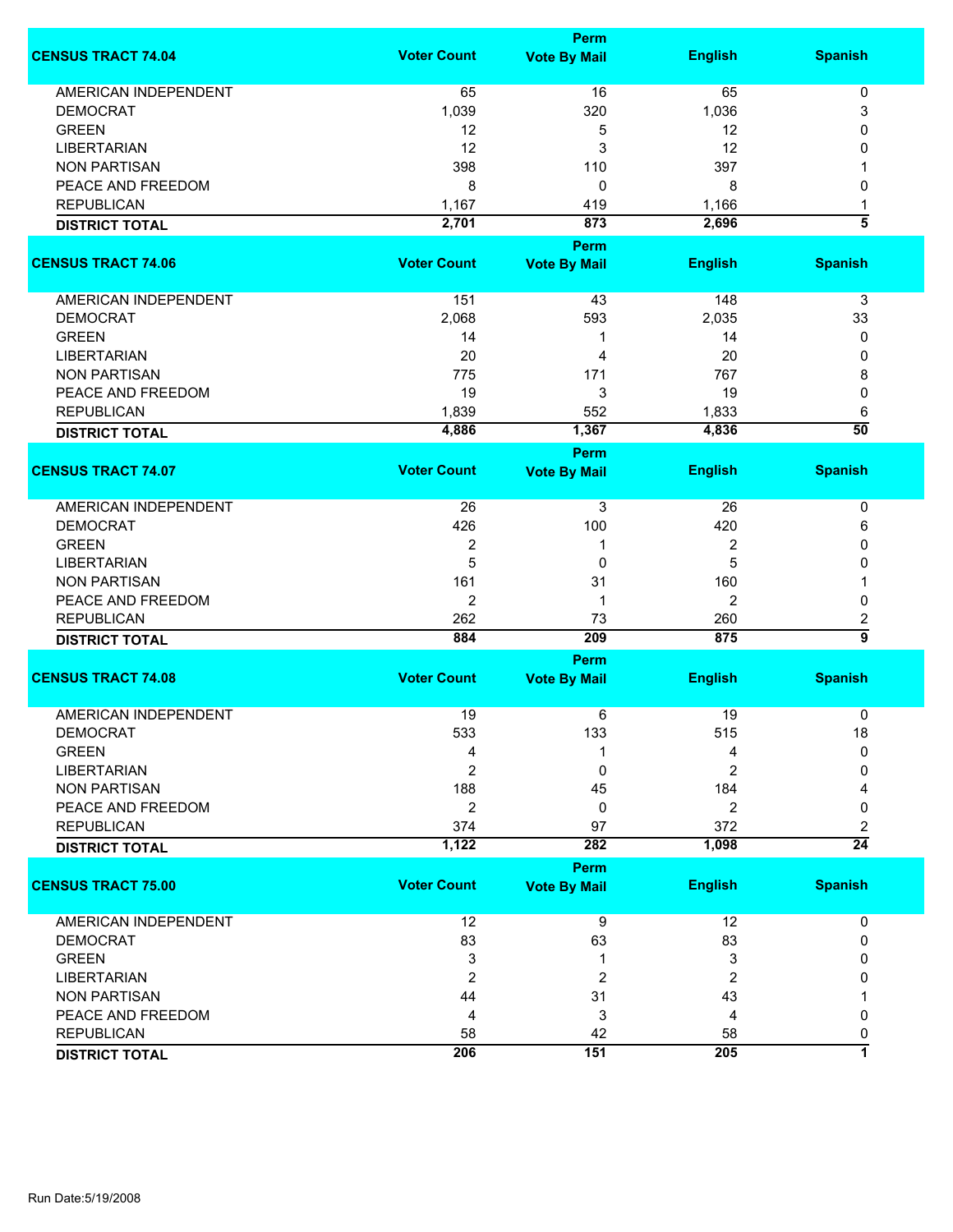| <b>CENSUS TRACT 76.01</b> | <b>Voter Count</b>      | <b>Perm</b><br><b>Vote By Mail</b> | <b>English</b> | <b>Spanish</b>  |
|---------------------------|-------------------------|------------------------------------|----------------|-----------------|
| AMERICAN INDEPENDENT      | 41                      | 8                                  | 41             | 0               |
| <b>DEMOCRAT</b>           | 747                     | 144                                | 715            | 32              |
|                           |                         |                                    |                |                 |
| <b>GREEN</b>              | 4                       | 0                                  | 4              | 0               |
| <b>LIBERTARIAN</b>        | 4                       | 2                                  | 4              | 0               |
| <b>NON PARTISAN</b>       | 272                     | 36                                 | 269            | 3               |
| PEACE AND FREEDOM         | 8                       | 2                                  | 8              | 0               |
| <b>REPUBLICAN</b>         | 494                     | 102                                | 490            | 4               |
| <b>DISTRICT TOTAL</b>     | 1,570                   | 294                                | 1,531          | $\overline{39}$ |
|                           |                         | Perm                               |                |                 |
| <b>CENSUS TRACT 76.02</b> | <b>Voter Count</b>      | <b>Vote By Mail</b>                | <b>English</b> | <b>Spanish</b>  |
| AMERICAN INDEPENDENT      | 76                      | 17                                 | 76             | $\mathbf 0$     |
| <b>DEMOCRAT</b>           | 1,561                   | 379                                | 1,524          | 37              |
| <b>GREEN</b>              | 14                      | 0                                  | 14             | 0               |
| <b>LIBERTARIAN</b>        | 12                      | 1                                  | 12             | 0               |
|                           |                         |                                    |                |                 |
| <b>NON PARTISAN</b>       | 624                     | 99                                 | 616            | 8               |
| PEACE AND FREEDOM         | 13                      | 1                                  | 12             |                 |
| <b>REPUBLICAN</b>         | 1,165                   | 279                                | 1,159          | 6               |
| <b>DISTRICT TOTAL</b>     | 3,465                   | 776                                | 3,413          | $\overline{52}$ |
|                           |                         | Perm                               |                |                 |
| <b>CENSUS TRACT 77.00</b> | <b>Voter Count</b>      | <b>Vote By Mail</b>                | <b>English</b> | <b>Spanish</b>  |
| <b>NON PARTISAN</b>       | 0                       | 0                                  | 0              | 0               |
| <b>DISTRICT TOTAL</b>     | $\overline{\mathbf{0}}$ | $\overline{\mathbf{0}}$            | $\overline{0}$ | 0               |
|                           |                         | Perm                               |                |                 |
| <b>CENSUS TRACT 78.00</b> | <b>Voter Count</b>      | <b>Vote By Mail</b>                | <b>English</b> | <b>Spanish</b>  |
| AMERICAN INDEPENDENT      | 73                      | 22                                 | 72             | $\mathbf 1$     |
| <b>DEMOCRAT</b>           | 643                     | 158                                | 640            | 3               |
| <b>GREEN</b>              | 10                      | 3                                  | 10             | 0               |
| <b>LIBERTARIAN</b>        | 10                      | 6                                  | 10             | 0               |
| <b>NON PARTISAN</b>       | 400                     | 77                                 | 399            |                 |
|                           |                         |                                    |                |                 |
| PEACE AND FREEDOM         | 4                       | 0                                  | 4              | 0               |
| <b>REPUBLICAN</b>         | 787                     | 236                                | 783            |                 |
| <b>DISTRICT TOTAL</b>     | 1,927                   | 502                                | 1,918          | A               |
|                           |                         | <b>Perm</b>                        |                |                 |
| <b>CENSUS TRACT 79.01</b> | <b>Voter Count</b>      | <b>Vote By Mail</b>                | <b>English</b> | <b>Spanish</b>  |
| AMERICAN INDEPENDENT      | 118                     | 19                                 | 116            | $\overline{2}$  |
| <b>DEMOCRAT</b>           | 1,485                   | 468                                | 1,474          | 11              |
| <b>GREEN</b>              | 17                      | 4                                  | 17             | 0               |
| <b>LIBERTARIAN</b>        | 17                      | 4                                  | 17             | 0               |
| <b>NON PARTISAN</b>       | 653                     | 179                                | 652            |                 |
| PEACE AND FREEDOM         | 8                       | 1                                  | 8              | 0               |
| <b>REPUBLICAN</b>         | 2,123                   | 736                                | 2,118          | 5               |
|                           | 4,421                   | 1,411                              | 4,402          | $\overline{19}$ |
| <b>DISTRICT TOTAL</b>     |                         | Perm                               |                |                 |
| <b>CENSUS TRACT 79.02</b> | <b>Voter Count</b>      | <b>Vote By Mail</b>                | <b>English</b> | <b>Spanish</b>  |
|                           |                         |                                    |                |                 |
| AMERICAN INDEPENDENT      | 150                     | 30                                 | 150            | $\mathbf 0$     |
| <b>DEMOCRAT</b>           | 2,095                   | 666                                | 2,079          | 16              |
| <b>GREEN</b>              | 19                      | 7                                  | 19             | 0               |
| <b>LIBERTARIAN</b>        | 25                      | 9                                  | 25             | 0               |
| <b>NON PARTISAN</b>       | 945                     | 259                                | 942            | 3               |
| PEACE AND FREEDOM         | 6                       | 0                                  | 6              | 0               |
|                           |                         |                                    |                |                 |
| <b>REPUBLICAN</b>         | 2,752                   | 938                                | 2,746          | 6               |
| <b>DISTRICT TOTAL</b>     | 5,992                   | 1,909                              | 5,967          | $\overline{25}$ |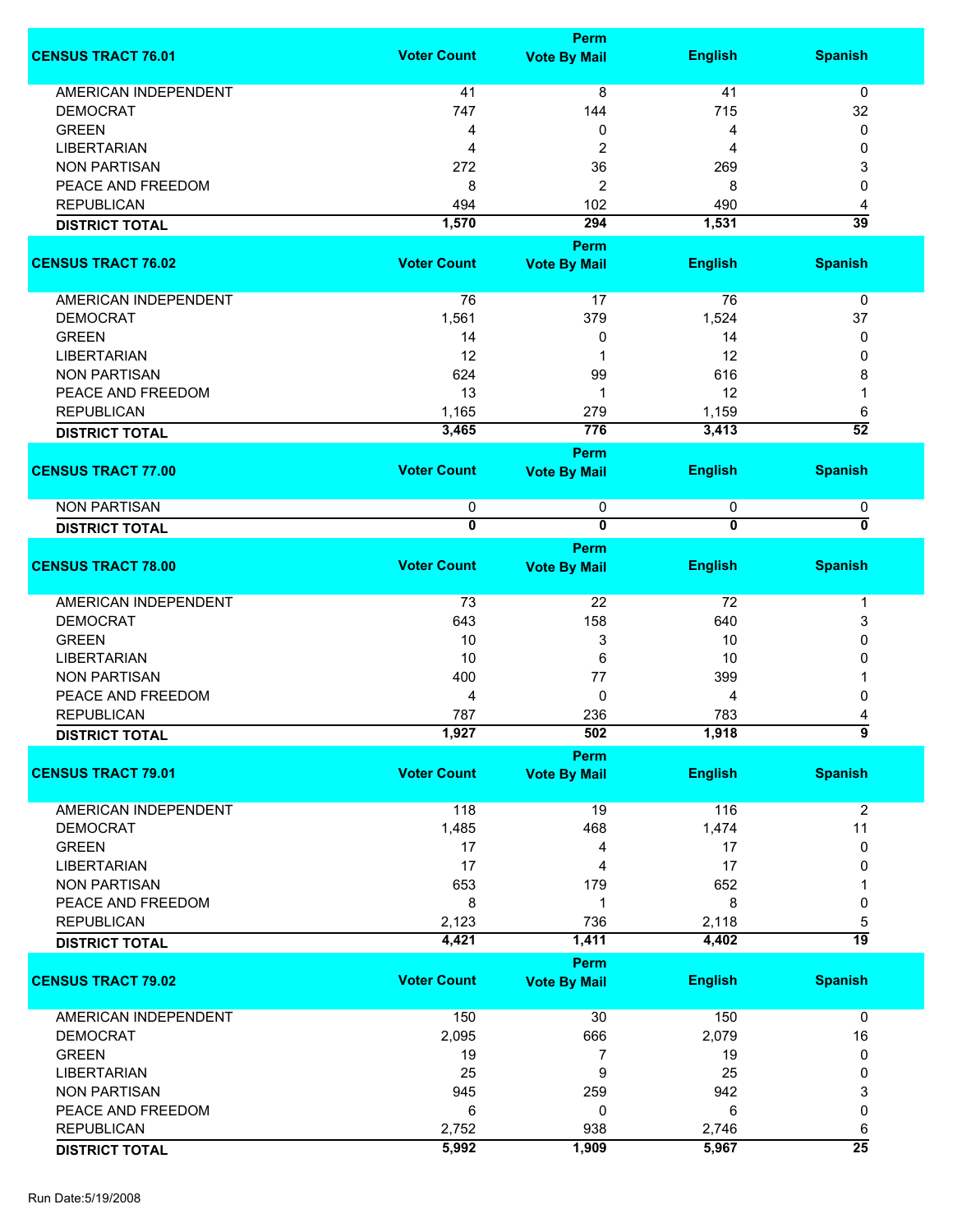|                                          |                    | <b>Perm</b>                        |                |                     |
|------------------------------------------|--------------------|------------------------------------|----------------|---------------------|
| <b>CENSUS TRACT 80.01</b>                | <b>Voter Count</b> | <b>Vote By Mail</b>                | <b>English</b> | <b>Spanish</b>      |
| <b>AMERICAN INDEPENDENT</b>              | 79                 | 25                                 | 79             | $\mathbf 0$         |
| <b>DEMOCRAT</b>                          | 1,175              | 259                                | 1,135          | 40                  |
| <b>GREEN</b>                             | 3                  | 0                                  | 3              | 0                   |
| <b>LIBERTARIAN</b>                       | 10                 | 5                                  | 10             | 0                   |
| <b>NON PARTISAN</b>                      | 436                | 72                                 | 432            | 4                   |
| PEACE AND FREEDOM                        | $\overline{7}$     | 1                                  | 7              | 0                   |
| <b>REPUBLICAN</b>                        | 940                | 257                                | 938            | 2                   |
| <b>DISTRICT TOTAL</b>                    | 2,650              | 619                                | 2,604          | $\overline{46}$     |
|                                          |                    | Perm                               |                |                     |
| <b>CENSUS TRACT 80.02</b>                | <b>Voter Count</b> |                                    | <b>English</b> | <b>Spanish</b>      |
|                                          |                    | <b>Vote By Mail</b>                |                |                     |
| <b>AMERICAN INDEPENDENT</b>              | 77                 | 18                                 | 76             | 1                   |
| <b>DEMOCRAT</b>                          | 1,158              | 264                                | 1,110          | 48                  |
| <b>GREEN</b>                             | 8                  | 1                                  | 8              | 0                   |
| <b>LIBERTARIAN</b>                       | 8                  | 0                                  | 8              | 0                   |
| <b>NON PARTISAN</b>                      | 412                | 70                                 | 401            | 11                  |
| PEACE AND FREEDOM                        | 8                  | 1                                  | 7              | 1                   |
| <b>REPUBLICAN</b>                        | 640                | 150                                | 635            | 5                   |
| <b>DISTRICT TOTAL</b>                    | 2,311              | 504                                | 2,245          | 66                  |
|                                          |                    | <b>Perm</b>                        |                |                     |
| <b>CENSUS TRACT 81.00</b>                | <b>Voter Count</b> | <b>Vote By Mail</b>                | <b>English</b> | <b>Spanish</b>      |
| <b>AMERICAN INDEPENDENT</b>              | 48                 | 9                                  | 48             | 0                   |
| <b>DEMOCRAT</b>                          | 499                | 141                                | 497            | 2                   |
| <b>GREEN</b>                             | 15                 | 4                                  | 15             | 0                   |
| <b>LIBERTARIAN</b>                       | 13                 | 3                                  | 13             | 0                   |
| <b>NON PARTISAN</b>                      | 308                | 73                                 | 307            |                     |
| PEACE AND FREEDOM                        | -1                 | 1                                  | -1             | 0                   |
| <b>REPUBLICAN</b>                        | 554                | 156                                | 553            | 1                   |
| <b>DISTRICT TOTAL</b>                    | 1,438              | 387                                | 1,434          | 4                   |
|                                          |                    | <b>Perm</b>                        |                |                     |
| <b>CENSUS TRACT 82.00</b>                | <b>Voter Count</b> | <b>Vote By Mail</b>                | <b>English</b> | <b>Spanish</b>      |
| <b>AMERICAN INDEPENDENT</b>              | 83                 | 20                                 | 83             | 0                   |
| <b>DEMOCRAT</b>                          | 1,053              | 366                                | 1,048          | 5                   |
| <b>GREEN</b>                             | 35                 | 6                                  | 35             | $\Omega$            |
| <b>LIBERTARIAN</b>                       | 15                 | 6                                  | 15             | 0                   |
|                                          | 500                |                                    |                |                     |
| <b>NON PARTISAN</b><br>PEACE AND FREEDOM |                    | 125                                | 499            |                     |
|                                          | 8                  | 2                                  | 8              | 0                   |
| <b>REPUBLICAN</b>                        | 1,506              | 562                                | 1,503          | 3<br>$\overline{9}$ |
| <b>DISTRICT TOTAL</b>                    | 3,200              | 1,087                              | 3,191          |                     |
| <b>CENSUS TRACT 83.01</b>                | <b>Voter Count</b> | <b>Perm</b><br><b>Vote By Mail</b> | <b>English</b> | <b>Spanish</b>      |
|                                          |                    |                                    |                |                     |
| <b>AMERICAN INDEPENDENT</b>              | 89                 | 19                                 | 89             | 0                   |
| <b>DEMOCRAT</b>                          | 1,179              | 368                                | 1,171          | 8                   |
| <b>GREEN</b>                             | 20                 | 4                                  | 19             |                     |
| <b>LIBERTARIAN</b>                       | 19                 | 4                                  | 19             | 0                   |
| <b>NON PARTISAN</b>                      | 615                | 142                                | 615            | 0                   |
| PEACE AND FREEDOM                        | 9                  | 0                                  | 9              | 0                   |
| <b>REPUBLICAN</b>                        | 1,727              | 597                                | 1,724          | 3                   |
| <b>DISTRICT TOTAL</b>                    | 3,658              | 1,134                              | 3,646          | $\overline{12}$     |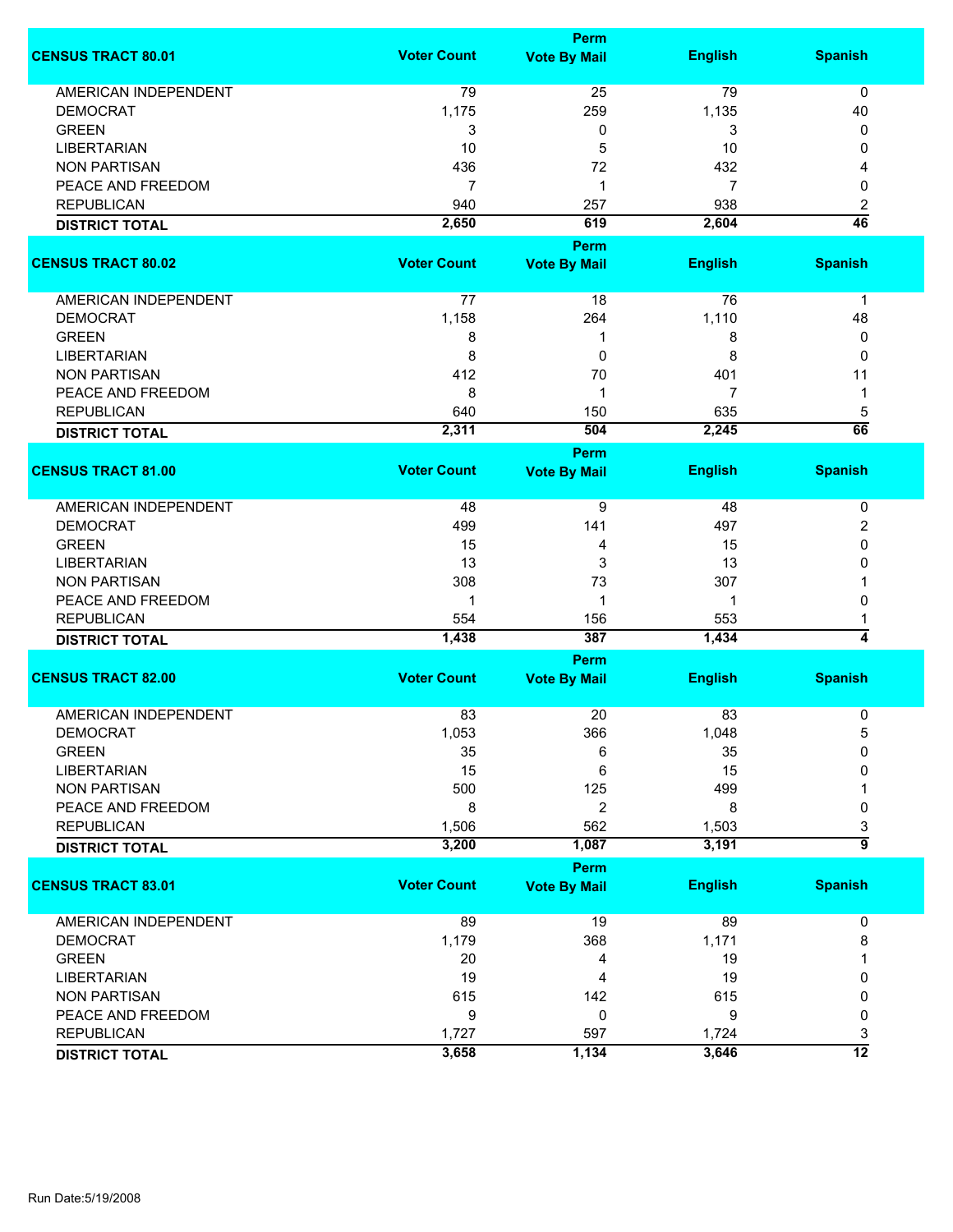|                             | <b>Perm</b>        |                     |                |                    |  |
|-----------------------------|--------------------|---------------------|----------------|--------------------|--|
| <b>CENSUS TRACT 83.02</b>   | <b>Voter Count</b> | <b>Vote By Mail</b> | <b>English</b> | <b>Spanish</b>     |  |
| <b>AMERICAN INDEPENDENT</b> | 48                 | 18                  | 48             | 0                  |  |
| <b>DEMOCRAT</b>             | 646                | 232                 | 643            | 3                  |  |
| <b>GREEN</b>                | 8                  | 1                   | 8              | 0                  |  |
| <b>LIBERTARIAN</b>          | 8                  | 1                   | 8              | 0                  |  |
| <b>NON PARTISAN</b>         | 329                | 102                 | 329            | 0                  |  |
| PEACE AND FREEDOM           | $\overline{2}$     | 0                   |                | 0                  |  |
|                             |                    |                     | 2              |                    |  |
| <b>REPUBLICAN</b>           | 1,176              | 435                 | 1,173          | 3                  |  |
| <b>DISTRICT TOTAL</b>       | 2,217              | 789                 | 2,211          | $\overline{\bf 6}$ |  |
|                             | <b>Voter Count</b> | <b>Perm</b>         |                |                    |  |
| <b>CENSUS TRACT 84.01</b>   |                    | <b>Vote By Mail</b> | <b>English</b> | <b>Spanish</b>     |  |
| AMERICAN INDEPENDENT        | 123                | 28                  | 123            | 0                  |  |
| <b>DEMOCRAT</b>             | 1,673              | 497                 | 1,649          | 24                 |  |
| <b>GREEN</b>                | 21                 | $\overline{2}$      | 21             | 0                  |  |
| <b>LIBERTARIAN</b>          | 18                 | $\overline{2}$      | 18             | 0                  |  |
| <b>NON PARTISAN</b>         | 786                | 160                 | 785            |                    |  |
| PEACE AND FREEDOM           | 14                 | 4                   | 14             | 0                  |  |
| <b>REPUBLICAN</b>           | 1,846              | 575                 | 1,840          | 6                  |  |
|                             | 4,481              | 1,268               | 4,450          | $\overline{31}$    |  |
| <b>DISTRICT TOTAL</b>       |                    | <b>Perm</b>         |                |                    |  |
| <b>CENSUS TRACT 84.02</b>   | <b>Voter Count</b> | <b>Vote By Mail</b> | <b>English</b> | <b>Spanish</b>     |  |
|                             |                    |                     |                |                    |  |
| <b>AMERICAN INDEPENDENT</b> | 76                 | 19                  | 76             | 0                  |  |
| <b>DEMOCRAT</b>             | 1,313              | 485                 | 1,307          | 6                  |  |
| <b>GREEN</b>                | 13                 | 0                   | 13             | 0                  |  |
| <b>LIBERTARIAN</b>          | 23                 | 5                   | 23             | 0                  |  |
| <b>NON PARTISAN</b>         | 526                | 144                 | 525            |                    |  |
| PEACE AND FREEDOM           | 8                  | $\overline{2}$      | 8              | 0                  |  |
| <b>REPUBLICAN</b>           | 1,825              | 657                 | 1,825          | 0                  |  |
| <b>DISTRICT TOTAL</b>       | 3,784              | 1,312               | 3,777          | 7                  |  |
|                             |                    | Perm                |                |                    |  |
| <b>CENSUS TRACT 84.03</b>   | <b>Voter Count</b> | <b>Vote By Mail</b> | <b>English</b> | <b>Spanish</b>     |  |
| <b>AMERICAN INDEPENDENT</b> | 92                 | 18                  | 92             | 0                  |  |
| <b>DEMOCRAT</b>             | 1,127              | 385                 | 1,125          | 2                  |  |
| <b>GREEN</b>                | 11                 | 3                   | 11             | 0                  |  |
| <b>LIBERTARIAN</b>          | 19                 | 8                   | 19             | 0                  |  |
| <b>NON PARTISAN</b>         | 530                | 154                 | 529            |                    |  |
| PEACE AND FREEDOM           | 4                  | 0                   | 4              | 0                  |  |
| <b>REPUBLICAN</b>           | 1,945              | 692                 | 1,944          |                    |  |
|                             | 3,728              | 1,260               | 3,724          | 4                  |  |
| <b>DISTRICT TOTAL</b>       |                    | <b>Perm</b>         |                |                    |  |
| <b>CENSUS TRACT 84.04</b>   | <b>Voter Count</b> | <b>Vote By Mail</b> | <b>English</b> | <b>Spanish</b>     |  |
|                             |                    |                     |                |                    |  |
| <b>AMERICAN INDEPENDENT</b> | 33                 | 9                   | 32             | 1                  |  |
| <b>DEMOCRAT</b>             | 386                | 88                  | 378            | 8                  |  |
| <b>GREEN</b>                | 11                 | 2                   | 11             | 0                  |  |
| <b>LIBERTARIAN</b>          | 4                  | 1                   | 4              | 0                  |  |
| <b>NON PARTISAN</b>         | 203                | 36                  | 203            | 0                  |  |
| PEACE AND FREEDOM           | $\overline{2}$     | 0                   | $\overline{2}$ | 0                  |  |
| <b>REPUBLICAN</b>           | 372                | 85                  | 370            | 2                  |  |
| <b>DISTRICT TOTAL</b>       | 1,011              | 221                 | 1,000          | $\overline{11}$    |  |
|                             |                    |                     |                |                    |  |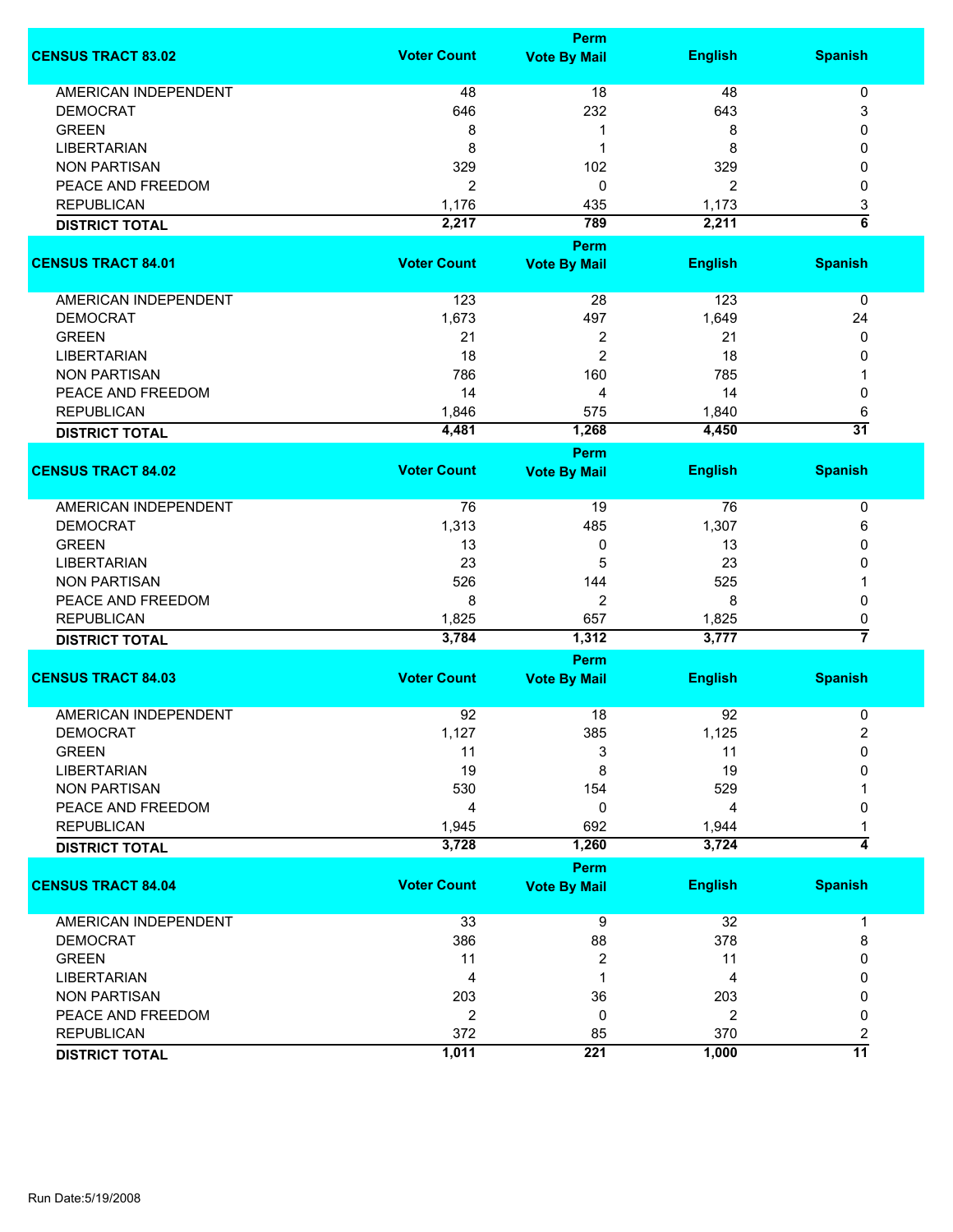|                             | Perm               |                             |                |                    |
|-----------------------------|--------------------|-----------------------------|----------------|--------------------|
| <b>CENSUS TRACT 85.00</b>   | <b>Voter Count</b> | <b>Vote By Mail</b>         | <b>English</b> | <b>Spanish</b>     |
| <b>AMERICAN INDEPENDENT</b> | 118                | 36                          | 118            | 0                  |
| <b>DEMOCRAT</b>             | 1,496              | 534                         | 1,494          | 2                  |
| <b>GREEN</b>                | 27                 | 9                           | 27             | 0                  |
| <b>LIBERTARIAN</b>          | 23                 | 9                           | 23             | 0                  |
| <b>NON PARTISAN</b>         | 792                | 252                         | 791            |                    |
| PEACE AND FREEDOM           | $\overline{7}$     |                             | 7              |                    |
|                             |                    | 2                           |                | 0                  |
| <b>REPUBLICAN</b>           | 3,468              | 1,387                       | 3,463          | 5                  |
| <b>DISTRICT TOTAL</b>       | 5,931              | 2,229                       | 5,923          | $\overline{\bf 8}$ |
| <b>CENSUS TRACT 86.00</b>   | <b>Voter Count</b> | Perm<br><b>Vote By Mail</b> | <b>English</b> | <b>Spanish</b>     |
|                             |                    |                             |                |                    |
| <b>AMERICAN INDEPENDENT</b> | 125                | 33                          | 125            | 0                  |
| <b>DEMOCRAT</b>             | 1,337              | 374                         | 1,323          | 14                 |
| <b>GREEN</b>                | 13                 | 2                           | 13             | 0                  |
| <b>LIBERTARIAN</b>          | 23                 | 6                           | 22             | 1                  |
| <b>NON PARTISAN</b>         | 696                | 171                         | 694            | 2                  |
| PEACE AND FREEDOM           | 6                  | 0                           | 6              | 0                  |
| <b>REPUBLICAN</b>           | 2,002              | 645                         | 2,001          | 1                  |
| <b>DISTRICT TOTAL</b>       | 4,202              | 1,231                       | 4,184          | $\overline{18}$    |
|                             |                    | <b>Perm</b>                 |                |                    |
| <b>CENSUS TRACT 87.03</b>   | <b>Voter Count</b> | <b>Vote By Mail</b>         | <b>English</b> | <b>Spanish</b>     |
| AMERICAN INDEPENDENT        | 165                | 48                          | 165            | 0                  |
| <b>DEMOCRAT</b>             | 1,431              | 590                         | 1,425          | 6                  |
| <b>GREEN</b>                | 13                 | 2                           | 13             | 0                  |
| <b>LIBERTARIAN</b>          | 22                 | $\overline{c}$              | 22             | 0                  |
| <b>NON PARTISAN</b>         | 801                | 262                         | 799            | 2                  |
|                             |                    |                             |                |                    |
| PEACE AND FREEDOM           | 9                  | 1                           | 9              | 0                  |
| <b>REPUBLICAN</b>           | 3,457              | 1,374                       | 3,455          | 2                  |
| <b>DISTRICT TOTAL</b>       | 5,898              | 2,279                       | 5,888          | $\overline{10}$    |
| <b>CENSUS TRACT 87.04</b>   | <b>Voter Count</b> | Perm<br><b>Vote By Mail</b> | <b>English</b> | <b>Spanish</b>     |
|                             |                    |                             |                |                    |
| <b>AMERICAN INDEPENDENT</b> | 143                | 27                          | 143            | 0                  |
| DEMOCRAT                    | 1,253              | 381                         | 1,237          | 16                 |
| <b>GREEN</b>                | 17                 | 4                           | 17             | $\mathbf 0$        |
| <b>LIBERTARIAN</b>          | 20                 | 3                           | 20             | 0                  |
| <b>NON PARTISAN</b>         | 626                | 142                         | 625            |                    |
| PEACE AND FREEDOM           | $\overline{7}$     | 3                           | 7              | 0                  |
| <b>REPUBLICAN</b>           | 1,874              | 633                         | 1,870          | 4                  |
| <b>DISTRICT TOTAL</b>       | 3,940              | 1,193                       | 3,919          | $\overline{21}$    |
|                             |                    | Perm                        |                |                    |
| <b>CENSUS TRACT 87.05</b>   | <b>Voter Count</b> | <b>Vote By Mail</b>         | <b>English</b> | <b>Spanish</b>     |
| <b>AMERICAN INDEPENDENT</b> | 73                 | 14                          | 73             | $\mathbf 0$        |
| <b>DEMOCRAT</b>             | 594                | 157                         | 581            | 13                 |
| <b>GREEN</b>                | 9                  | 2                           | 9              | 0                  |
| <b>LIBERTARIAN</b>          | 15                 | 2                           | 15             | 0                  |
| <b>NON PARTISAN</b>         | 284                | 58                          | 284            | 0                  |
| PEACE AND FREEDOM           | 4                  | 1                           | 4              | 0                  |
| <b>REPUBLICAN</b>           | 776                | 251                         | 773            | 3                  |
|                             | 1,755              | 485                         | 1,739          | $\overline{16}$    |
| <b>DISTRICT TOTAL</b>       |                    |                             |                |                    |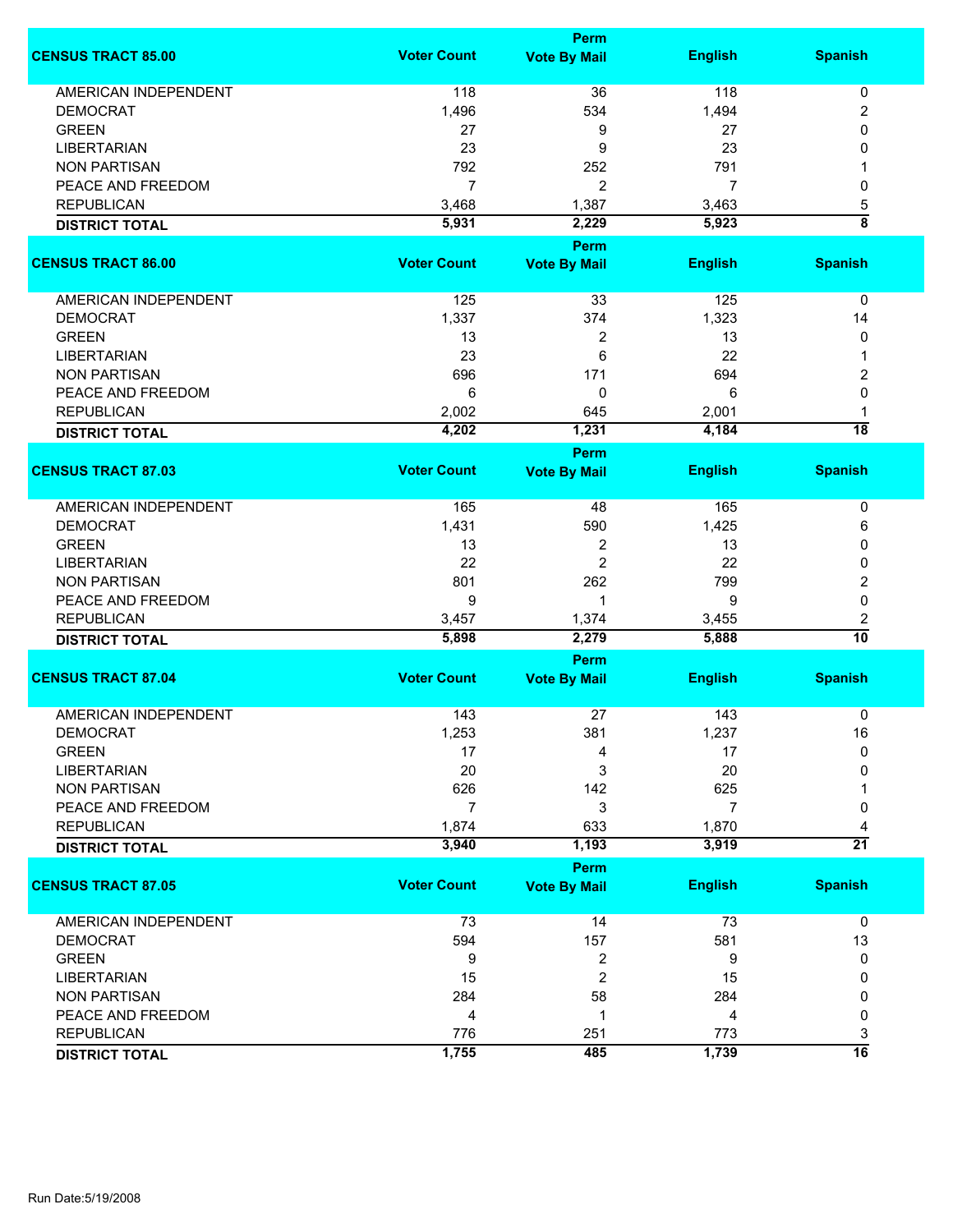|                             |                    | <b>Perm</b>         |                |                         |
|-----------------------------|--------------------|---------------------|----------------|-------------------------|
| <b>CENSUS TRACT 87.06</b>   | <b>Voter Count</b> | <b>Vote By Mail</b> | <b>English</b> | <b>Spanish</b>          |
| <b>AMERICAN INDEPENDENT</b> | 155                | 48                  | 155            | 0                       |
| <b>DEMOCRAT</b>             | 1,554              | 577                 | 1,548          | 6                       |
| <b>GREEN</b>                | 19                 | 4                   | 19             | 0                       |
| <b>LIBERTARIAN</b>          | 21                 | 7                   |                |                         |
|                             |                    |                     | 21             | 0                       |
| <b>NON PARTISAN</b>         | 852                | 265                 | 849            | 3                       |
| PEACE AND FREEDOM           | 5                  | 1                   | 5              | 0                       |
| <b>REPUBLICAN</b>           | 3,036              | 1,161               | 3,033          | 3                       |
| <b>DISTRICT TOTAL</b>       | 5,642              | 2,063               | 5,630          | $\overline{12}$         |
|                             |                    | Perm                |                |                         |
| <b>CENSUS TRACT 87.07</b>   | <b>Voter Count</b> | <b>Vote By Mail</b> | <b>English</b> | <b>Spanish</b>          |
| AMERICAN INDEPENDENT        | 118                | 29                  | 117            | $\mathbf 1$             |
| <b>DEMOCRAT</b>             | 1,232              | 417                 | 1,210          | 22                      |
| <b>GREEN</b>                | 15                 | 6                   | 15             | 0                       |
| <b>LIBERTARIAN</b>          | 26                 | 7                   |                |                         |
|                             |                    |                     | 26             | 0                       |
| <b>NON PARTISAN</b>         | 552                | 131                 | 547            | 5                       |
| PEACE AND FREEDOM           | 5                  | 0                   | 5              | 0                       |
| <b>REPUBLICAN</b>           | 1,517              | 481                 | 1,513          | 4                       |
| <b>DISTRICT TOTAL</b>       | 3,465              | 1,071               | 3,433          | $\overline{32}$         |
|                             |                    | Perm                |                |                         |
| <b>CENSUS TRACT 87.08</b>   | <b>Voter Count</b> | <b>Vote By Mail</b> | <b>English</b> | <b>Spanish</b>          |
|                             |                    |                     |                |                         |
| AMERICAN INDEPENDENT        | 50                 | 16                  | 50             | 0                       |
| <b>DEMOCRAT</b>             | 538                | 184                 | 536            | 2                       |
| <b>GREEN</b>                | 11                 | 1                   | 11             | 0                       |
| <b>LIBERTARIAN</b>          | 10                 | 3                   | 10             | 0                       |
| <b>NON PARTISAN</b>         | 226                | 45                  | 226            | 0                       |
| PEACE AND FREEDOM           | 1                  | 0                   |                | 0                       |
| <b>REPUBLICAN</b>           | 943                | 285                 | 941            | 2                       |
| <b>DISTRICT TOTAL</b>       | 1,779              | 534                 | 1,775          | 4                       |
|                             |                    | Perm                |                |                         |
| <b>CENSUS TRACT 88.00</b>   | <b>Voter Count</b> | <b>Vote By Mail</b> | <b>English</b> | <b>Spanish</b>          |
| AMERICAN INDEPENDENT        | 91                 | 24                  | 91             |                         |
|                             |                    |                     |                | 0                       |
| <b>DEMOCRAT</b>             | 773                | 204                 | 766            | $\overline{7}$          |
| <b>GREEN</b>                | 18                 | 2                   | 18             | 0                       |
| <b>LIBERTARIAN</b>          | 26                 | 8                   | 26             | 0                       |
| <b>NON PARTISAN</b>         | 480                | 122                 | 480            | 0                       |
| PEACE AND FREEDOM           | $\overline{7}$     | 3                   | $\overline{7}$ | 0                       |
| <b>REPUBLICAN</b>           | 1,346              | 425                 | 1,344          | $\overline{\mathbf{c}}$ |
| <b>DISTRICT TOTAL</b>       | 2,741              | 788                 | 2,732          | $\overline{9}$          |
|                             |                    | Perm                |                |                         |
| <b>CENSUS TRACT 89.01</b>   | <b>Voter Count</b> | <b>Vote By Mail</b> | <b>English</b> | <b>Spanish</b>          |
|                             |                    |                     |                |                         |
| AMERICAN INDEPENDENT        | 45                 | 14                  | 45             | 0                       |
| <b>DEMOCRAT</b>             | 318                | 120                 | 316            | 2                       |
| <b>GREEN</b>                | 5                  | 3                   | 5              | 0                       |
| <b>LIBERTARIAN</b>          | 10                 |                     | 10             | 0                       |
| <b>NON PARTISAN</b>         | 167                | 59                  | 167            | 0                       |
| <b>REPUBLICAN</b>           | 341                | 159                 | 341            | 0                       |
| <b>DISTRICT TOTAL</b>       | 886                | 356                 | 884            | $\overline{2}$          |
|                             |                    |                     |                |                         |
|                             |                    | Perm                |                |                         |
| <b>CENSUS TRACT 91.02</b>   | <b>Voter Count</b> | <b>Vote By Mail</b> | <b>English</b> | <b>Spanish</b>          |
| <b>NON PARTISAN</b>         | $\pmb{0}$          | 0                   | 0              | 0                       |
| <b>DISTRICT TOTAL</b>       | $\overline{0}$     | $\overline{0}$      | $\overline{0}$ | ō                       |
|                             |                    |                     |                |                         |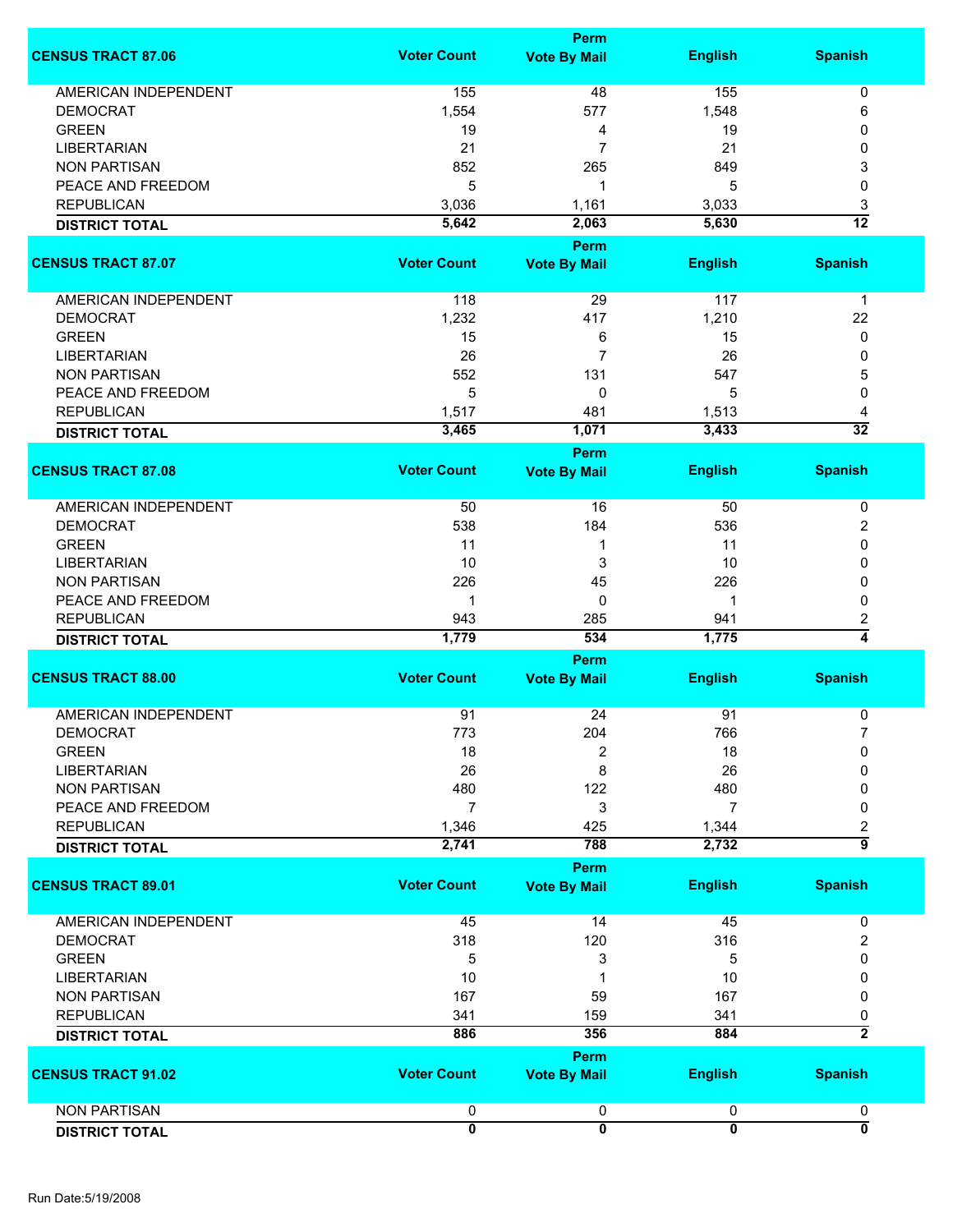|                             |                    | Perm                        |                |                  |
|-----------------------------|--------------------|-----------------------------|----------------|------------------|
| <b>CENSUS TRACT 91.04</b>   | <b>Voter Count</b> | <b>Vote By Mail</b>         | <b>English</b> | <b>Spanish</b>   |
| <b>AMERICAN INDEPENDENT</b> | 388                | 90                          | 387            | 1                |
| <b>DEMOCRAT</b>             | 5,161              | 1,291                       | 4,994          | 167              |
| <b>GREEN</b>                | 23                 | 5                           | 23             | 0                |
| <b>LIBERTARIAN</b>          | 46                 | 10                          | 45             | 1                |
| <b>NON PARTISAN</b>         | 2,361              | 482                         | 2,332          | 29               |
|                             |                    |                             |                |                  |
| PEACE AND FREEDOM           | 36                 | 8                           | 35             | 1                |
| <b>REPUBLICAN</b>           | 3,470              | 1,109                       | 3,441          | 29               |
| <b>DISTRICT TOTAL</b>       | 11,485             | 2,995                       | 11,257         | $\overline{228}$ |
| <b>CENSUS TRACT 91.05</b>   | <b>Voter Count</b> | Perm<br><b>Vote By Mail</b> | <b>English</b> | <b>Spanish</b>   |
|                             |                    |                             |                |                  |
| AMERICAN INDEPENDENT        | 235                | 66                          | 235            | $\pmb{0}$        |
| <b>DEMOCRAT</b>             | 3,222              | 949                         | 3,160          | 62               |
| <b>GREEN</b>                | 15                 | 4                           | 15             | 0                |
| <b>LIBERTARIAN</b>          | 34                 | $\overline{7}$              | 34             | 0                |
| <b>NON PARTISAN</b>         | 1,534              | 403                         | 1,518          | 16               |
| PEACE AND FREEDOM           | 27                 | 6                           | 25             | $\overline{2}$   |
| <b>REPUBLICAN</b>           | 3,594              |                             | 3,578          | 16               |
|                             |                    | 1,214                       |                | $\overline{96}$  |
| <b>DISTRICT TOTAL</b>       | 8,661              | 2,649<br><b>Perm</b>        | 8,565          |                  |
| <b>CENSUS TRACT 91.06</b>   | <b>Voter Count</b> | <b>Vote By Mail</b>         | <b>English</b> | <b>Spanish</b>   |
|                             |                    |                             |                |                  |
| <b>AMERICAN INDEPENDENT</b> | 234                | 56                          | 233            | $\mathbf 1$      |
| <b>DEMOCRAT</b>             | 1,427              | 446                         | 1,409          | 18               |
| <b>GREEN</b>                | 12                 | 2                           | 12             | 0                |
| <b>LIBERTARIAN</b>          | 39                 | 8                           | 39             | 0                |
| <b>NON PARTISAN</b>         | 929                | 235                         | 926            | 3                |
| PEACE AND FREEDOM           | 15                 | 5                           | 15             | 0                |
| <b>REPUBLICAN</b>           | 2,584              | 970                         | 2,582          | 2                |
| <b>DISTRICT TOTAL</b>       | 5,240              | 1,722                       | 5,216          | $\overline{24}$  |
|                             |                    | Perm                        |                |                  |
| <b>CENSUS TRACT 91.07</b>   | <b>Voter Count</b> | <b>Vote By Mail</b>         | <b>English</b> | <b>Spanish</b>   |
| <b>AMERICAN INDEPENDENT</b> | 116                | 35                          | 116            | 0                |
| <b>DEMOCRAT</b>             | 788                | 289                         | 780            | 8                |
| <b>GREEN</b>                | 14                 | 3                           | 14             | $\Omega$         |
| <b>LIBERTARIAN</b>          | 44                 | 11                          | 44             | 0                |
| <b>NON PARTISAN</b>         | 552                | 162                         | 550            | 2                |
|                             | 10                 |                             | 10             |                  |
| PEACE AND FREEDOM           |                    | 3                           |                | 0                |
| <b>REPUBLICAN</b>           | 1,620              | 617                         | 1,617          | 3                |
| <b>DISTRICT TOTAL</b>       | 3,144              | 1,120                       | 3,131          | $\overline{13}$  |
| <b>CENSUS TRACT 92.00</b>   | <b>Voter Count</b> | Perm<br><b>Vote By Mail</b> | <b>English</b> | <b>Spanish</b>   |
|                             |                    |                             |                |                  |
| <b>AMERICAN INDEPENDENT</b> | 112                | 39                          | 112            | 0                |
| <b>DEMOCRAT</b>             | 1,065              | 392                         | 1,060          | 5                |
| <b>GREEN</b>                | 44                 | 10                          | 44             | 0                |
| <b>LIBERTARIAN</b>          | 39                 | 12                          | 39             | 0                |
| <b>NON PARTISAN</b>         | 601                | 202                         | 600            |                  |
| PEACE AND FREEDOM           | 11                 | 0                           | 11             | 0                |
| <b>REPUBLICAN</b>           | 1,923              | 841                         | 1,920          | 3                |
|                             | 3,795              | 1,496                       | 3,786          | $\overline{9}$   |
| <b>DISTRICT TOTAL</b>       |                    |                             |                |                  |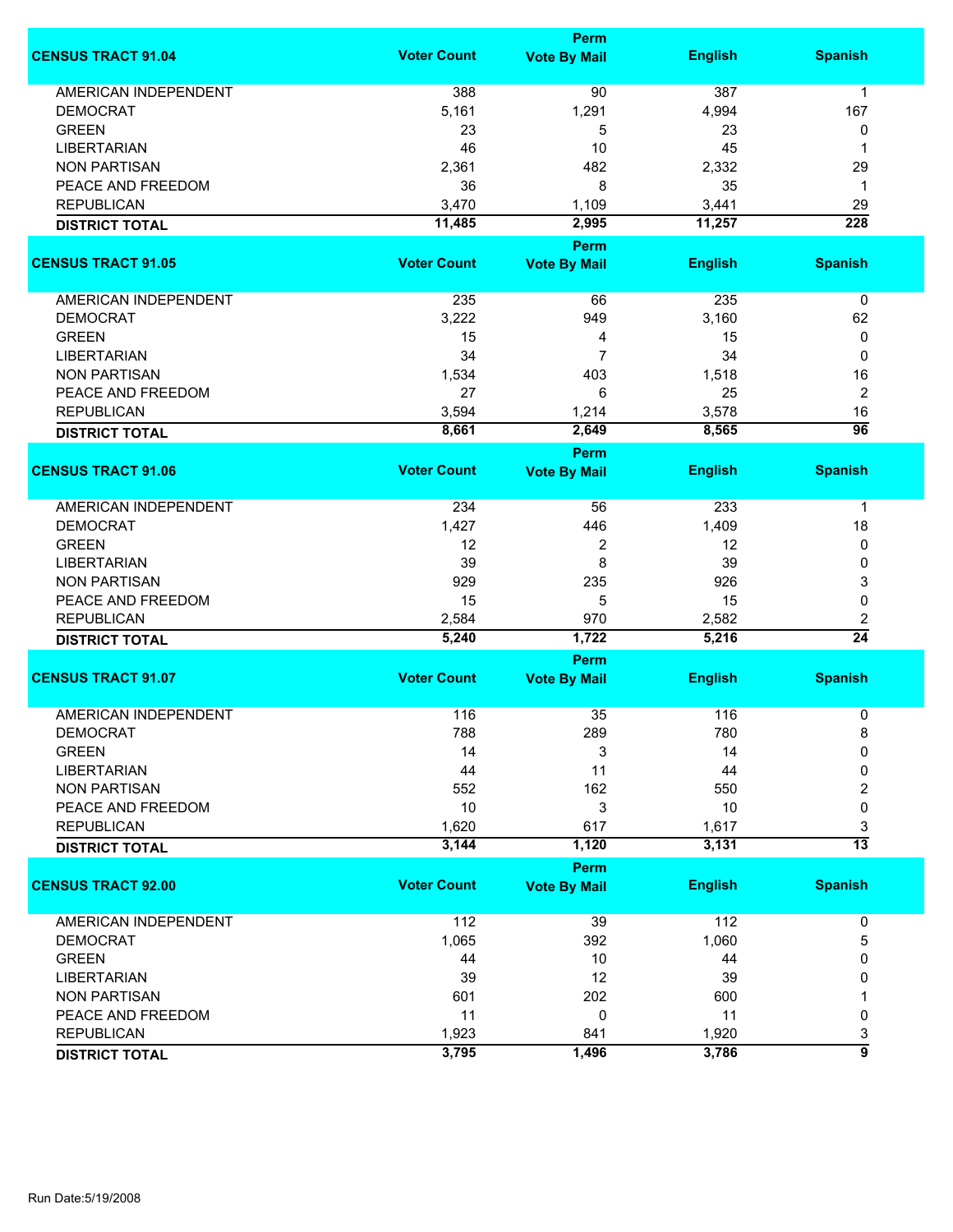|                                           |                    | Perm                |                |                         |
|-------------------------------------------|--------------------|---------------------|----------------|-------------------------|
| <b>CENSUS TRACT 93.00</b>                 | <b>Voter Count</b> | <b>Vote By Mail</b> | <b>English</b> | <b>Spanish</b>          |
| <b>AMERICAN INDEPENDENT</b>               | 23                 | 5                   | 23             | $\pmb{0}$               |
| <b>DEMOCRAT</b>                           | 206                | 81                  | 203            | 3                       |
| <b>GREEN</b>                              | 1                  | 0                   | 1              | 0                       |
| <b>LIBERTARIAN</b>                        | 4                  | 0                   | 4              | 0                       |
|                                           |                    |                     |                |                         |
| <b>NON PARTISAN</b>                       | 107                | 27                  | 107            | 0                       |
| PEACE AND FREEDOM                         | $\overline{2}$     | 1                   | $\overline{2}$ | 0                       |
| <b>REPUBLICAN</b>                         | 200                | 83                  | 198            | 2                       |
| <b>DISTRICT TOTAL</b>                     | 543                | 197                 | 538            | $\overline{\bf 5}$      |
|                                           |                    | <b>Perm</b>         |                |                         |
| <b>CENSUS TRACT 94.00</b>                 | <b>Voter Count</b> | <b>Vote By Mail</b> | <b>English</b> | <b>Spanish</b>          |
| AMERICAN INDEPENDENT                      | 44                 | 6                   | 43             | 1                       |
| <b>DEMOCRAT</b>                           | 452                | 109                 | 448            | 4                       |
| <b>GREEN</b>                              | 7                  | 4                   | 7              | 0                       |
|                                           | 3                  |                     | 3              |                         |
| <b>LIBERTARIAN</b><br><b>NON PARTISAN</b> |                    | 2                   |                | 0                       |
|                                           | 208                | 39                  | 207            |                         |
| PEACE AND FREEDOM                         | 3                  | 0                   | 3              | 0                       |
| <b>REPUBLICAN</b>                         | 260                | 64                  | 259            |                         |
| <b>DISTRICT TOTAL</b>                     | 977                | 224                 | 970            | 7                       |
|                                           |                    | <b>Perm</b>         |                |                         |
| <b>CENSUS TRACT 95.00</b>                 | <b>Voter Count</b> | <b>Vote By Mail</b> | <b>English</b> | <b>Spanish</b>          |
| <b>AMERICAN INDEPENDENT</b>               | 104                | 29                  | 101            | 3                       |
| <b>DEMOCRAT</b>                           | 1,051              | 325                 | 1,037          | 14                      |
| <b>GREEN</b>                              | 7                  | 3                   | 7              | 0                       |
| <b>LIBERTARIAN</b>                        | 11                 | 0                   | 11             | 0                       |
| <b>NON PARTISAN</b>                       | 573                | 103                 | 571            | 2                       |
| PEACE AND FREEDOM                         | 4                  | 2                   | 4              | 0                       |
| <b>REPUBLICAN</b>                         | 838                | 234                 | 837            |                         |
| <b>DISTRICT TOTAL</b>                     | 2,588              | 696                 | 2,568          | $\overline{20}$         |
|                                           |                    | Perm                |                |                         |
| <b>CENSUS TRACT 97.07</b>                 | <b>Voter Count</b> | <b>Vote By Mail</b> | <b>English</b> | <b>Spanish</b>          |
|                                           |                    |                     |                |                         |
| <b>AMERICAN INDEPENDENT</b>               | 81                 | 41                  | 81             | 0                       |
| <b>DEMOCRAT</b>                           | 1,054              | 503                 | 1,044          | $10$                    |
| <b>GREEN</b>                              | 5                  | 3                   | 5              | $\mathbf 0$             |
| <b>LIBERTARIAN</b>                        | 7                  | $\overline{c}$      | 7              | 0                       |
| <b>NON PARTISAN</b>                       | 393                | 152                 | 392            |                         |
| PEACE AND FREEDOM                         | 6                  | 2                   | 6              | 0                       |
| <b>REPUBLICAN</b>                         | 1,821              | 988                 | 1,816          | 5                       |
| <b>DISTRICT TOTAL</b>                     | 3,367              | 1,691               | 3,351          | $\overline{16}$         |
|                                           |                    | <b>Perm</b>         |                |                         |
| <b>CENSUS TRACT 97.08</b>                 | <b>Voter Count</b> | <b>Vote By Mail</b> | <b>English</b> | <b>Spanish</b>          |
| AMERICAN INDEPENDENT                      | 98                 | 37                  | 98             | 0                       |
| <b>DEMOCRAT</b>                           | 596                | 207                 | 592            | 4                       |
| <b>GREEN</b>                              | 12                 | $\overline{c}$      | 12             | 0                       |
| <b>LIBERTARIAN</b>                        | 26                 | 9                   | 26             | 0                       |
| <b>NON PARTISAN</b>                       | 419                | 115                 | 418            |                         |
| PEACE AND FREEDOM                         | 8                  | 0                   | $\overline{7}$ |                         |
| <b>REPUBLICAN</b>                         | 1,210              | 461                 | 1,210          | 0                       |
|                                           | 2,369              | 831                 | 2,363          | $\overline{\mathbf{6}}$ |
| <b>DISTRICT TOTAL</b>                     |                    |                     |                |                         |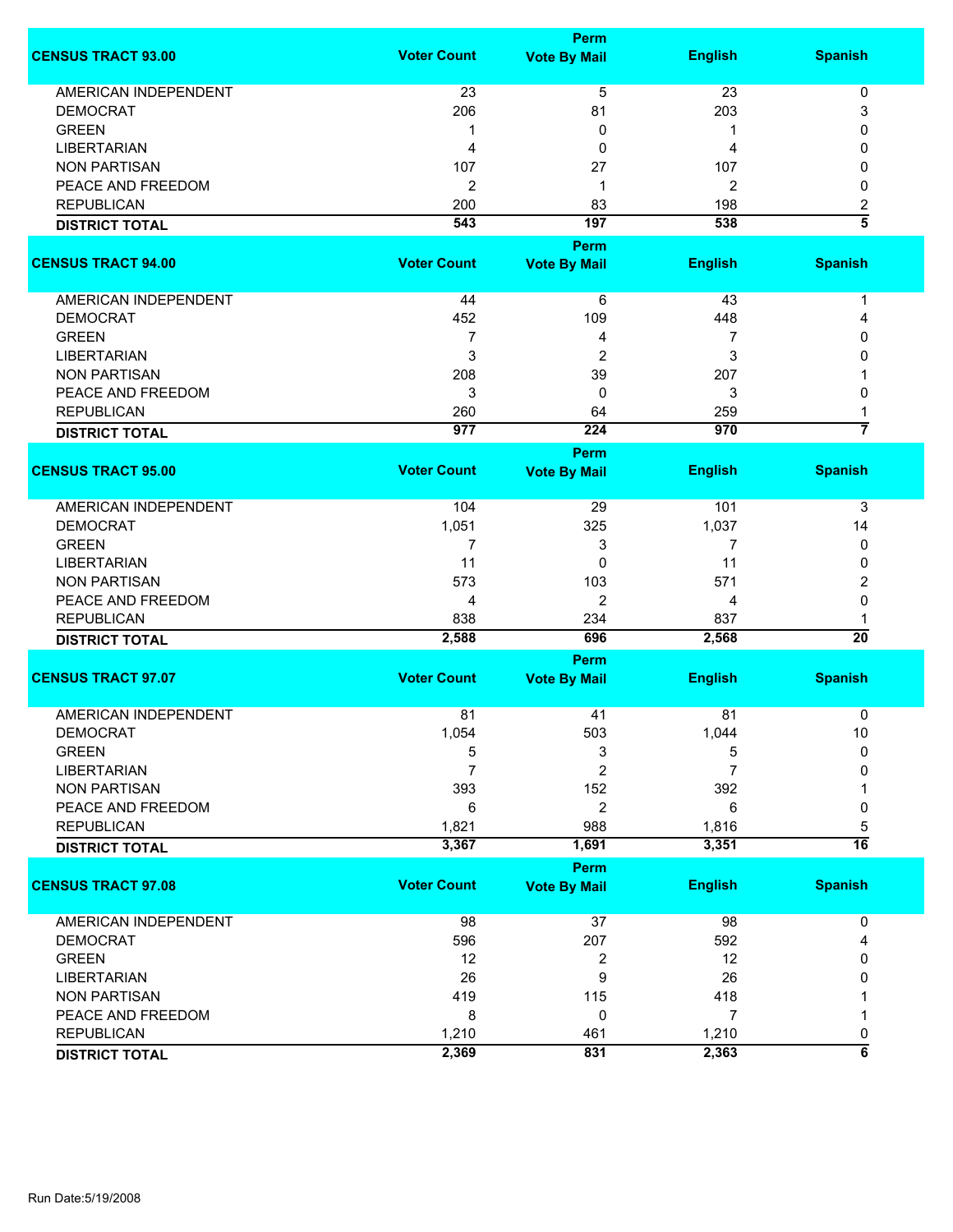|                             |                    | <b>Perm</b>         |                |                 |
|-----------------------------|--------------------|---------------------|----------------|-----------------|
| <b>CENSUS TRACT 97.09</b>   | <b>Voter Count</b> | <b>Vote By Mail</b> | <b>English</b> | <b>Spanish</b>  |
| <b>AMERICAN INDEPENDENT</b> | 84                 | 20                  | 83             | $\mathbf{1}$    |
| <b>DEMOCRAT</b>             | 843                | 228                 | 831            | 12              |
| <b>GREEN</b>                | 4                  | 0                   | 4              | 0               |
| <b>LIBERTARIAN</b>          | 16                 | 3                   | 16             | 0               |
| <b>NON PARTISAN</b>         |                    | 77                  |                |                 |
|                             | 463                |                     | 458            | 5               |
| PEACE AND FREEDOM           | 8                  | 3                   | 7              | 1               |
| <b>REPUBLICAN</b>           | 993                | 315                 | 985            | 8               |
| <b>DISTRICT TOTAL</b>       | 2,411              | 646                 | 2,384          | $\overline{27}$ |
|                             |                    | <b>Perm</b>         |                |                 |
| <b>CENSUS TRACT 97.10</b>   | <b>Voter Count</b> | <b>Vote By Mail</b> | <b>English</b> | <b>Spanish</b>  |
| AMERICAN INDEPENDENT        | 106                | 26                  | 105            | $\mathbf 1$     |
| <b>DEMOCRAT</b>             | 804                | 214                 | 795            | 9               |
| <b>GREEN</b>                | $\overline{2}$     | 1                   | 2              | 0               |
| <b>LIBERTARIAN</b>          | 11                 | 1                   | 11             | 0               |
| <b>NON PARTISAN</b>         | 451                | 101                 | 447            | 4               |
| PEACE AND FREEDOM           | $\overline{7}$     | 0                   | 7              | 0               |
|                             |                    |                     |                |                 |
| <b>REPUBLICAN</b>           | 888                | 255                 | 887            | 1               |
| <b>DISTRICT TOTAL</b>       | 2,269              | 598                 | 2,254          | $\overline{15}$ |
| <b>CENSUS TRACT 97.11</b>   | <b>Voter Count</b> | <b>Perm</b>         | <b>English</b> | <b>Spanish</b>  |
|                             |                    | <b>Vote By Mail</b> |                |                 |
| <b>AMERICAN INDEPENDENT</b> | 141                | 61                  | 141            | 0               |
| <b>DEMOCRAT</b>             | 1,426              | 558                 | 1,422          | 4               |
| <b>GREEN</b>                | 13                 | 1                   | 13             | 0               |
| <b>LIBERTARIAN</b>          | 12                 | 5                   | 12             | 0               |
| <b>NON PARTISAN</b>         | 704                | 217                 | 700            | 4               |
| PEACE AND FREEDOM           | 8                  | 3                   | 8              | 0               |
| <b>REPUBLICAN</b>           | 2,590              | 1,132               | 2,585          | 5               |
| <b>DISTRICT TOTAL</b>       | 4,894              | 1,977               | 4,881          | 13              |
|                             |                    | Perm                |                |                 |
| <b>CENSUS TRACT 97.12</b>   | <b>Voter Count</b> | <b>Vote By Mail</b> | <b>English</b> | <b>Spanish</b>  |
|                             |                    |                     |                |                 |
| <b>AMERICAN INDEPENDENT</b> | 87                 | 22                  | 87             | 0               |
| <b>DEMOCRAT</b>             | 771                | 231                 | 762            | 9               |
| <b>GREEN</b>                | 8                  | 2                   | 8              | 0               |
| <b>LIBERTARIAN</b>          | 10                 | 2                   | 10             | 0               |
| <b>NON PARTISAN</b>         | 466                | 96                  | 463            | 3               |
| PEACE AND FREEDOM           | 5                  | 0                   | 5              | 0               |
| <b>REPUBLICAN</b>           | 943                | 266                 | 941            | 2               |
| <b>DISTRICT TOTAL</b>       | 2,290              | 619                 | 2,276          | $\overline{14}$ |
|                             |                    | Perm                |                |                 |
| <b>CENSUS TRACT 97.13</b>   | <b>Voter Count</b> | <b>Vote By Mail</b> | <b>English</b> | <b>Spanish</b>  |
| AMERICAN INDEPENDENT        | 98                 | 25                  | 98             | 0               |
| <b>DEMOCRAT</b>             | 851                | 232                 | 839            | 12              |
| <b>GREEN</b>                | 10                 | 2                   | 9              | 1               |
| <b>LIBERTARIAN</b>          | 19                 | 4                   | 19             | 0               |
| <b>NON PARTISAN</b>         | 488                | 101                 | 486            | 2               |
| PEACE AND FREEDOM           | 17                 | 6                   | 17             | 0               |
| <b>REPUBLICAN</b>           | 1,334              | 427                 | 1,328          | 6               |
|                             | 2,817              | 797                 | 2,796          | $\overline{21}$ |
| <b>DISTRICT TOTAL</b>       |                    |                     |                |                 |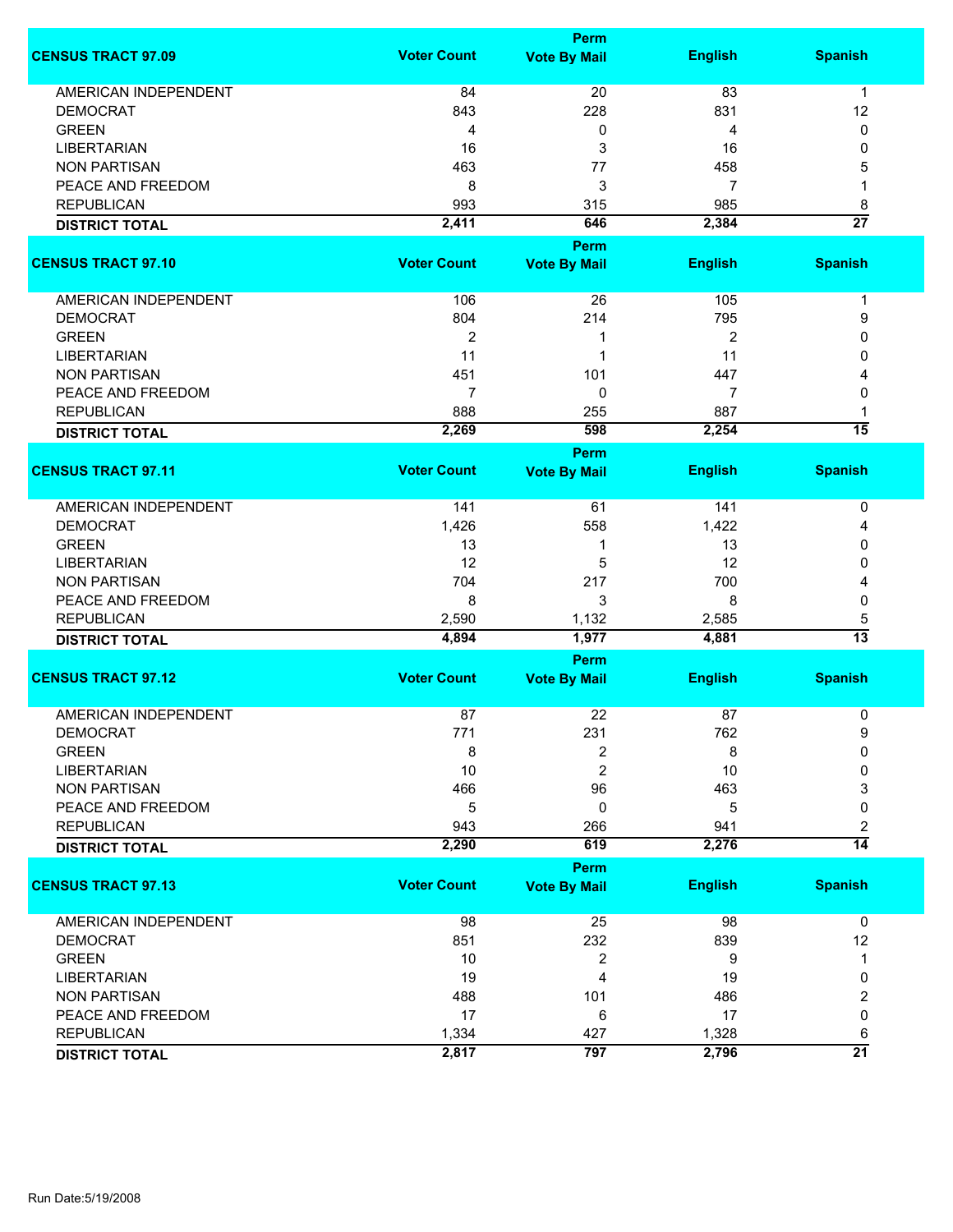|                             |                    | <b>Perm</b>                        |                |                     |
|-----------------------------|--------------------|------------------------------------|----------------|---------------------|
| <b>CENSUS TRACT 97.14</b>   | <b>Voter Count</b> | <b>Vote By Mail</b>                | <b>English</b> | <b>Spanish</b>      |
| <b>AMERICAN INDEPENDENT</b> | 67                 | 18                                 | 67             | 0                   |
| <b>DEMOCRAT</b>             | 573                | 173                                | 565            | 8                   |
| <b>GREEN</b>                | 3                  | 0                                  | 3              | 0                   |
| <b>LIBERTARIAN</b>          | 9                  | 3                                  | 9              | 0                   |
| <b>NON PARTISAN</b>         | 269                | 53                                 | 268            | 1                   |
|                             |                    | 1                                  |                |                     |
| PEACE AND FREEDOM           | 3                  |                                    | 3              | 0                   |
| <b>REPUBLICAN</b>           | 818                | 282                                | 817            | 1                   |
| <b>DISTRICT TOTAL</b>       | 1,742              | 530                                | 1,732          | 10                  |
|                             |                    | Perm                               |                |                     |
| <b>CENSUS TRACT 97.15</b>   | <b>Voter Count</b> | <b>Vote By Mail</b>                | <b>English</b> | <b>Spanish</b>      |
| AMERICAN INDEPENDENT        | 137                | 50                                 | 137            | 0                   |
| <b>DEMOCRAT</b>             | 1,177              | 422                                | 1,166          | 11                  |
| <b>GREEN</b>                | 11                 | 3                                  | 11             | 0                   |
| <b>LIBERTARIAN</b>          | 18                 | 8                                  | 18             | 0                   |
| <b>NON PARTISAN</b>         | 614                | 181                                | 610            |                     |
|                             |                    |                                    |                | 4                   |
| PEACE AND FREEDOM           | $\overline{7}$     | $\overline{2}$                     | 7              | 0                   |
| <b>REPUBLICAN</b>           | 2,494              | 1,031                              | 2,490          | 4                   |
| <b>DISTRICT TOTAL</b>       | 4,458              | 1,697                              | 4,439          | 19                  |
|                             |                    | Perm                               |                |                     |
| <b>CENSUS TRACT 97.16</b>   | <b>Voter Count</b> | <b>Vote By Mail</b>                | <b>English</b> | <b>Spanish</b>      |
| <b>AMERICAN INDEPENDENT</b> | 83                 | 23                                 | 83             | 0                   |
| <b>DEMOCRAT</b>             | 900                | 269                                | 888            | 12                  |
| <b>GREEN</b>                | 7                  | 1                                  | 7              | 0                   |
| <b>LIBERTARIAN</b>          | 10                 | 6                                  | 10             | 0                   |
| <b>NON PARTISAN</b>         | 501                | 113                                | 500            | 1                   |
|                             |                    |                                    |                |                     |
| PEACE AND FREEDOM           | 14                 | 3                                  | 14             | 0                   |
| <b>REPUBLICAN</b>           | 1,130              | 403                                | 1,127          | 3<br>16             |
| <b>DISTRICT TOTAL</b>       | 2,645              | 818                                | 2,629          |                     |
|                             |                    | <b>Perm</b>                        |                |                     |
| <b>CENSUS TRACT 97.17</b>   | <b>Voter Count</b> | <b>Vote By Mail</b>                | <b>English</b> | <b>Spanish</b>      |
| <b>AMERICAN INDEPENDENT</b> | 49                 | 18                                 | 49             | 0                   |
| <b>DEMOCRAT</b>             | 604                | 230                                | 602            | 2                   |
| <b>GREEN</b>                | 7                  | 2                                  |                | 0                   |
| <b>LIBERTARIAN</b>          | 8                  | 1                                  | 8              | 0                   |
| <b>NON PARTISAN</b>         | 363                | 101                                | 363            | 0                   |
| PEACE AND FREEDOM           | $\overline{2}$     | 1                                  | 2              | 0                   |
| <b>REPUBLICAN</b>           | 1,234              | 427                                | 1,231          | 3                   |
| <b>DISTRICT TOTAL</b>       | 2,267              | 780                                | 2,262          | $\overline{\bf{5}}$ |
|                             |                    |                                    |                |                     |
| <b>CENSUS TRACT 98.00</b>   | <b>Voter Count</b> | <b>Perm</b><br><b>Vote By Mail</b> | <b>English</b> | <b>Spanish</b>      |
|                             |                    |                                    |                |                     |
| <b>AMERICAN INDEPENDENT</b> | 40                 | 13                                 | 39             | $\mathbf 1$         |
| <b>DEMOCRAT</b>             | 545                | 137                                | 533            | 12                  |
| <b>GREEN</b>                | 4                  | 1                                  | 4              | 0                   |
| <b>LIBERTARIAN</b>          | 4                  | 3                                  | 3              |                     |
| <b>NON PARTISAN</b>         | 260                | 60                                 | 259            |                     |
| PEACE AND FREEDOM           | 6                  | $\overline{2}$                     | 6              | 0                   |
| <b>REPUBLICAN</b>           | 328                | 76                                 | 325            | 3                   |
| <b>DISTRICT TOTAL</b>       | 1,187              | 292                                | 1,169          | 18                  |
|                             |                    |                                    |                |                     |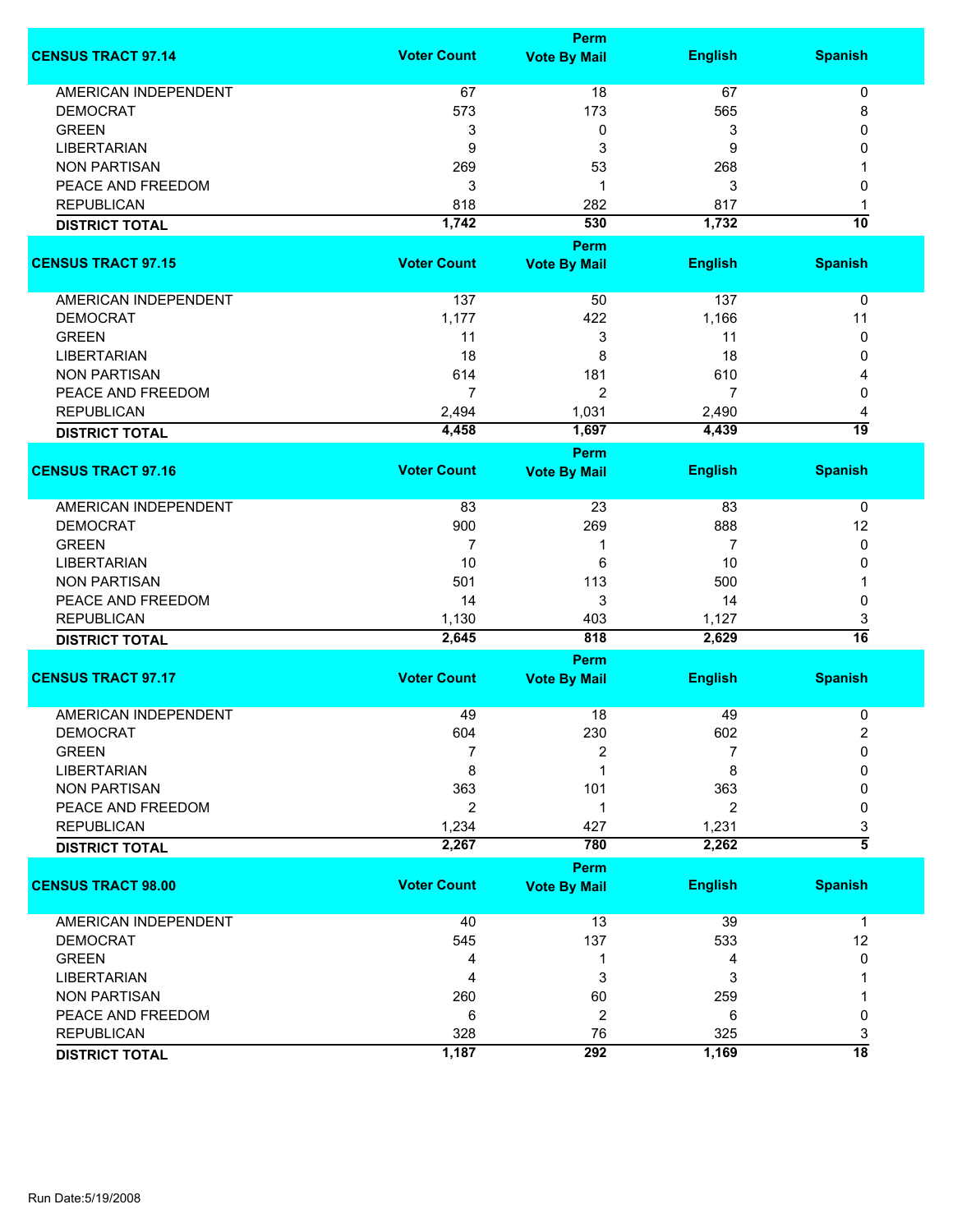|                             | Perm               |                                    |                |                      |  |
|-----------------------------|--------------------|------------------------------------|----------------|----------------------|--|
| <b>CENSUS TRACT 99.01</b>   | <b>Voter Count</b> | <b>Vote By Mail</b>                | <b>English</b> | <b>Spanish</b>       |  |
| <b>AMERICAN INDEPENDENT</b> | 153                | 35                                 | 152            | $\mathbf{1}$         |  |
| <b>DEMOCRAT</b>             | 2,266              | 614                                | 2,219          | 47                   |  |
| <b>GREEN</b>                | 9                  | 3                                  | 8              | 1                    |  |
| <b>LIBERTARIAN</b>          | 15                 | 5                                  | 15             | 0                    |  |
| <b>NON PARTISAN</b>         | 1,025              | 189                                | 1,013          | 12                   |  |
| PEACE AND FREEDOM           | 21                 | $\overline{c}$                     | 21             | 0                    |  |
| <b>REPUBLICAN</b>           | 1,607              | 489                                | 1,599          |                      |  |
|                             |                    |                                    |                | 8<br>$\overline{69}$ |  |
| <b>DISTRICT TOTAL</b>       | 5,096              | 1,337<br>Perm                      | 5,027          |                      |  |
| <b>CENSUS TRACT 99.02</b>   | <b>Voter Count</b> | <b>Vote By Mail</b>                | <b>English</b> | <b>Spanish</b>       |  |
| <b>AMERICAN INDEPENDENT</b> | 212                | 62                                 | 210            | $\overline{2}$       |  |
| <b>DEMOCRAT</b>             | 3,492              | 937                                | 3,424          | 68                   |  |
| <b>GREEN</b>                | 26                 | 2                                  | 26             | 0                    |  |
| <b>LIBERTARIAN</b>          | 34                 | 10                                 | 34             | 0                    |  |
|                             |                    |                                    |                |                      |  |
| <b>NON PARTISAN</b>         | 1,546              | 351                                | 1,532          | 14                   |  |
| PEACE AND FREEDOM           | 15                 | 3                                  | 14             | 1                    |  |
| <b>REPUBLICAN</b>           | 3,148              | 955                                | 3,139          | 9                    |  |
| <b>DISTRICT TOTAL</b>       | 8,473              | 2,320                              | 8,379          | $\overline{94}$      |  |
| <b>CENSUS TRACT 99.03</b>   | <b>Voter Count</b> | <b>Perm</b><br><b>Vote By Mail</b> | <b>English</b> | <b>Spanish</b>       |  |
| AMERICAN INDEPENDENT        | 145                | 31                                 | 143            | $\overline{2}$       |  |
| <b>DEMOCRAT</b>             | 1,451              | 439                                | 1,423          | 28                   |  |
| <b>GREEN</b>                | 13                 | 3                                  | 13             | 0                    |  |
| <b>LIBERTARIAN</b>          | 8                  | $\overline{c}$                     | 8              | 0                    |  |
| <b>NON PARTISAN</b>         | 700                | 147                                | 690            | 10                   |  |
| PEACE AND FREEDOM           | 11                 | 1                                  | 11             | 0                    |  |
| <b>REPUBLICAN</b>           | 1,437              | 474                                |                |                      |  |
|                             | 3,765              | 1,097                              | 1,431<br>3,719 | 6<br>$\overline{46}$ |  |
| <b>DISTRICT TOTAL</b>       |                    | Perm                               |                |                      |  |
| <b>CENSUS TRACT 100.03</b>  | <b>Voter Count</b> | <b>Vote By Mail</b>                | <b>English</b> | <b>Spanish</b>       |  |
| <b>AMERICAN INDEPENDENT</b> | 176                | 49                                 | 175            | 1                    |  |
| DEMOCRAT                    | 2,280              | 666                                | 2,216          | 64                   |  |
| <b>GREEN</b>                | 14                 | 4                                  | 14             | 0                    |  |
| <b>LIBERTARIAN</b>          | 15                 | 4                                  | 15             | 0                    |  |
| <b>NON PARTISAN</b>         | 1,010              | 237                                | 1,002          | 8                    |  |
| PEACE AND FREEDOM           | 19                 | 3                                  | 19             | $\mathbf 0$          |  |
| <b>REPUBLICAN</b>           | 2,270              | 726                                | 2,260          | 10                   |  |
|                             | 5,784              | 1,689                              | 5,701          | $\overline{83}$      |  |
| <b>DISTRICT TOTAL</b>       |                    | Perm                               |                |                      |  |
| <b>CENSUS TRACT 100.04</b>  | <b>Voter Count</b> | <b>Vote By Mail</b>                | <b>English</b> | <b>Spanish</b>       |  |
| <b>AMERICAN INDEPENDENT</b> | 109                | 42                                 | 109            | 0                    |  |
| <b>DEMOCRAT</b>             | 1,149              | 402                                | 1,141          | 8                    |  |
| <b>GREEN</b>                | 8                  | 2                                  | 8              | 0                    |  |
| <b>LIBERTARIAN</b>          | 8                  | 3                                  | 8              | 0                    |  |
| <b>NON PARTISAN</b>         | 592                | 175                                | 591            |                      |  |
| PEACE AND FREEDOM           | 3                  | 1                                  | 3              | 0                    |  |
| <b>REPUBLICAN</b>           | 2,428              | 1,016                              | 2,422          | 6                    |  |
|                             | 4,297              | 1,641                              | 4,282          | $\overline{15}$      |  |
| <b>DISTRICT TOTAL</b>       |                    |                                    |                |                      |  |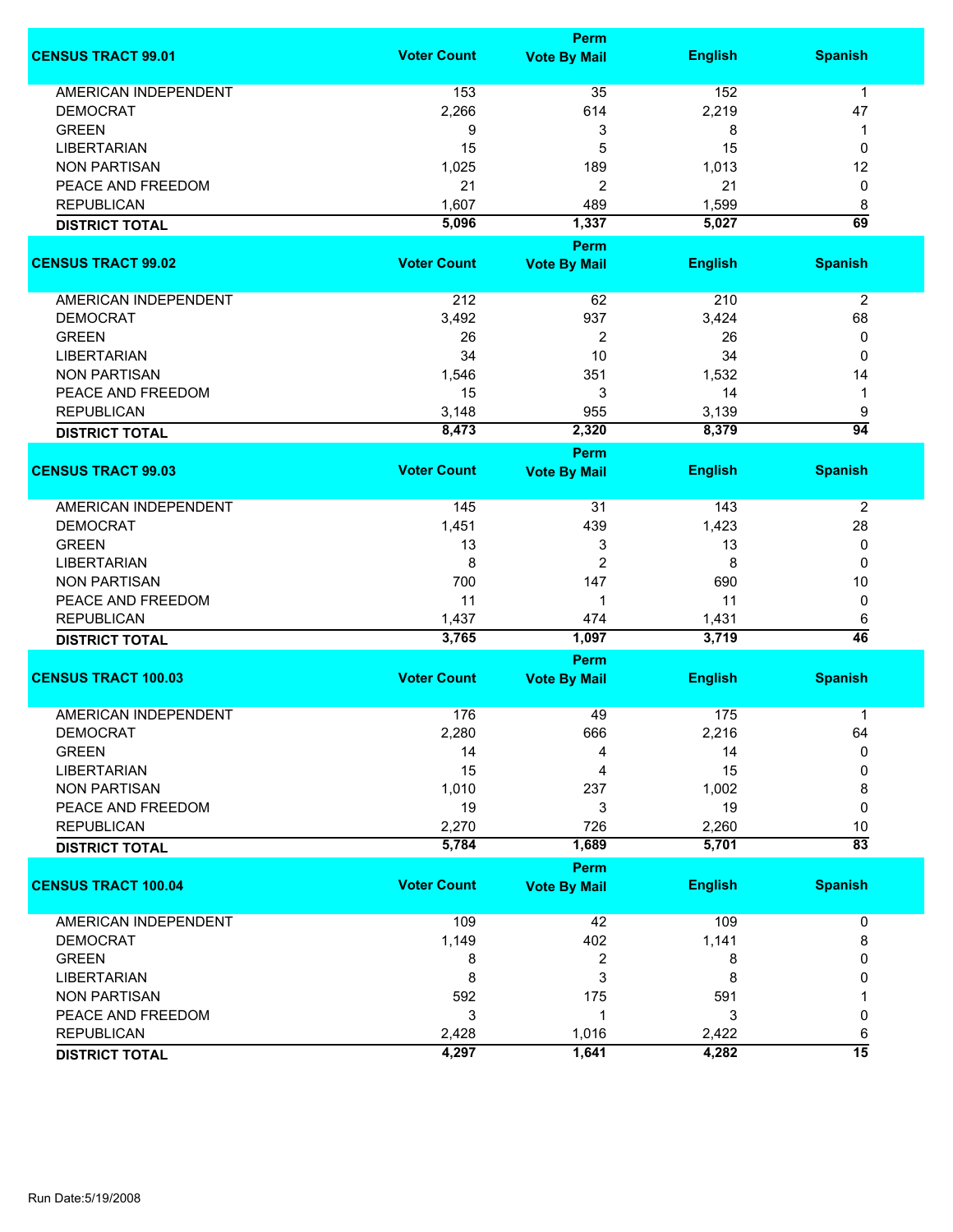|                             |                    | <b>Perm</b>                 |                |                      |
|-----------------------------|--------------------|-----------------------------|----------------|----------------------|
| <b>CENSUS TRACT 100.09</b>  | <b>Voter Count</b> | <b>Vote By Mail</b>         | <b>English</b> | <b>Spanish</b>       |
| <b>AMERICAN INDEPENDENT</b> | 39                 | 9                           | 39             | 0                    |
| <b>DEMOCRAT</b>             | 447                | 143                         | 436            | 11                   |
| <b>GREEN</b>                |                    |                             |                |                      |
|                             | 5                  | 3                           | 5              | 0                    |
| <b>LIBERTARIAN</b>          | 17                 | 3                           | 17             | 0                    |
| <b>NON PARTISAN</b>         | 202                | 58                          | 200            | 2                    |
| PEACE AND FREEDOM           | 3                  | 0                           | 3              | 0                    |
| <b>REPUBLICAN</b>           | 587                | 213                         | 586            | 1                    |
| <b>DISTRICT TOTAL</b>       | 1,300              | 429                         | 1,286          | $\overline{14}$      |
|                             |                    | <b>Perm</b>                 |                |                      |
| <b>CENSUS TRACT 100.10</b>  | <b>Voter Count</b> | <b>Vote By Mail</b>         | <b>English</b> | <b>Spanish</b>       |
| AMERICAN INDEPENDENT        | 59                 | 11                          | 59             | $\mathbf 0$          |
| <b>DEMOCRAT</b>             | 776                | 203                         | 756            | 20                   |
| <b>GREEN</b>                | 4                  | 1                           | 4              | 0                    |
| <b>LIBERTARIAN</b>          | 17                 | 4                           | 17             | 0                    |
| <b>NON PARTISAN</b>         | 367                | 87                          |                |                      |
|                             |                    |                             | 361            | 6                    |
| PEACE AND FREEDOM           | 4                  | 0                           | 4              | 0                    |
| <b>REPUBLICAN</b>           | 875                | 295                         | 870            | 5                    |
| <b>DISTRICT TOTAL</b>       | 2,102              | 601                         | 2,071          | $\overline{31}$      |
|                             |                    | <b>Perm</b>                 |                |                      |
| <b>CENSUS TRACT 100.11</b>  | <b>Voter Count</b> | <b>Vote By Mail</b>         | <b>English</b> | <b>Spanish</b>       |
| <b>AMERICAN INDEPENDENT</b> | 61                 | 14                          | 61             | 0                    |
| <b>DEMOCRAT</b>             | 530                | 125                         | 518            | 12                   |
| <b>GREEN</b>                | 2                  | 0                           | 2              | 0                    |
| <b>LIBERTARIAN</b>          | 3                  | 0                           | 3              | 0                    |
| <b>NON PARTISAN</b>         | 311                | 45                          | 308            | 3                    |
| PEACE AND FREEDOM           | 3                  | $\mathbf{0}$                | 3              | 0                    |
| <b>REPUBLICAN</b>           | 523                | 149                         | 521            |                      |
|                             | 1,433              | 333                         | 1,416          | 2<br>$\overline{17}$ |
| <b>DISTRICT TOTAL</b>       |                    |                             |                |                      |
| <b>CENSUS TRACT 100.12</b>  | <b>Voter Count</b> | Perm<br><b>Vote By Mail</b> | <b>English</b> | <b>Spanish</b>       |
|                             |                    |                             |                |                      |
| <b>AMERICAN INDEPENDENT</b> | 54                 | 13                          | 54             | 0                    |
| <b>DEMOCRAT</b>             | 680                | 190                         | 664            | 16                   |
| <b>GREEN</b>                | 4                  |                             | 4              | 0                    |
| <b>LIBERTARIAN</b>          | 16                 | 3                           | 16             | 0                    |
| <b>NON PARTISAN</b>         | 368                | 78                          | 363            | 5                    |
| PEACE AND FREEDOM           | 3                  | 1                           | 3              | 0                    |
| <b>REPUBLICAN</b>           | 845                | 271                         | 843            | 2                    |
| <b>DISTRICT TOTAL</b>       | 1,970              | 557                         | 1,947          | $\overline{23}$      |
|                             |                    | Perm                        |                |                      |
| <b>CENSUS TRACT 100.13</b>  | <b>Voter Count</b> | <b>Vote By Mail</b>         | <b>English</b> | <b>Spanish</b>       |
| AMERICAN INDEPENDENT        | 116                | 25                          | 115            | $\mathbf 1$          |
| <b>DEMOCRAT</b>             | 1,048              | 304                         | 1,021          | 27                   |
| <b>GREEN</b>                | 11                 | 3                           | 11             | 0                    |
| <b>LIBERTARIAN</b>          | 22                 | $\overline{7}$              | 22             | 0                    |
| <b>NON PARTISAN</b>         | 579                | 124                         | 573            | 6                    |
| PEACE AND FREEDOM           | 10                 | 2                           | 10             | 0                    |
| <b>REPUBLICAN</b>           | 1,317              | 449                         | 1,312          | 5                    |
|                             | 3,103              | 914                         | 3,064          | $\overline{39}$      |
| <b>DISTRICT TOTAL</b>       |                    |                             |                |                      |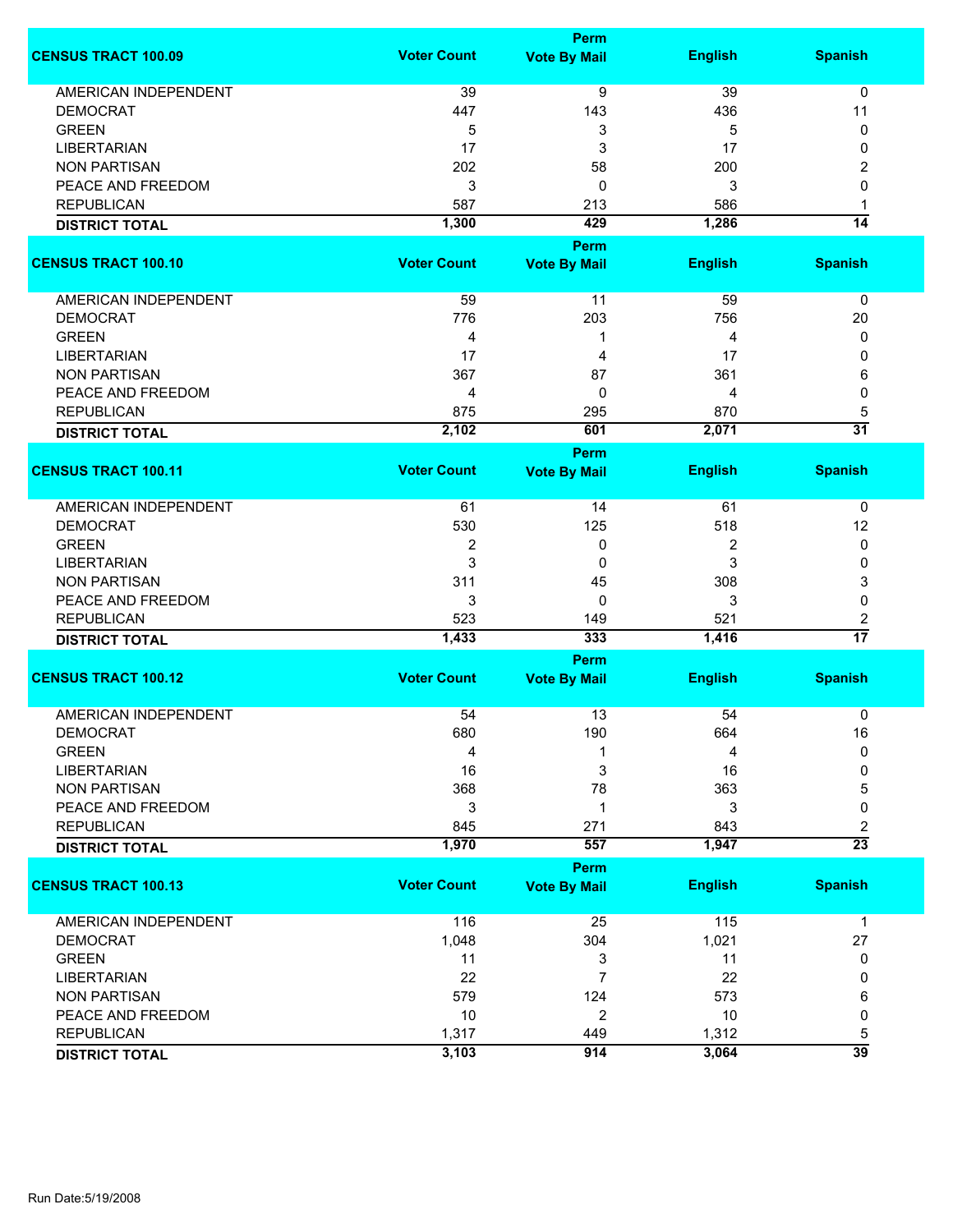|                             |                    | Perm                |                |                 |
|-----------------------------|--------------------|---------------------|----------------|-----------------|
| <b>CENSUS TRACT 100.14</b>  | <b>Voter Count</b> | <b>Vote By Mail</b> | <b>English</b> | <b>Spanish</b>  |
| <b>AMERICAN INDEPENDENT</b> | 51                 | $\overline{8}$      | 51             | 0               |
| <b>DEMOCRAT</b>             | 501                | 119                 | 488            | 13              |
| <b>GREEN</b>                | 4                  | 0                   | 4              | 0               |
| <b>LIBERTARIAN</b>          | 13                 | 5                   | 13             | 0               |
| <b>NON PARTISAN</b>         | 234                | 44                  | 232            | 2               |
|                             |                    |                     |                |                 |
| PEACE AND FREEDOM           | 8                  | 3                   | 8              | 0               |
| <b>REPUBLICAN</b>           | 373                | 121                 | 371            | 2               |
| <b>DISTRICT TOTAL</b>       | 1,184              | 300                 | 1,167          | $\overline{17}$ |
|                             |                    | Perm                |                |                 |
| <b>CENSUS TRACT 100.15</b>  | <b>Voter Count</b> | <b>Vote By Mail</b> | <b>English</b> | <b>Spanish</b>  |
| AMERICAN INDEPENDENT        | 59                 | 14                  | 59             | 0               |
| <b>DEMOCRAT</b>             | 703                | 179                 | 684            | 19              |
| <b>GREEN</b>                | 6                  | 0                   | 6              | 0               |
| <b>LIBERTARIAN</b>          | 10                 | 4                   | 10             | 0               |
|                             |                    |                     |                |                 |
| <b>NON PARTISAN</b>         | 362                | 77                  | 359            | 3               |
| PEACE AND FREEDOM           | 6                  | 0                   | 6              | 0               |
| <b>REPUBLICAN</b>           | 820                | 257                 | 813            | 7               |
| <b>DISTRICT TOTAL</b>       | 1,966              | 531                 | 1,937          | $\overline{29}$ |
|                             |                    | Perm                |                |                 |
| <b>CENSUS TRACT 100.16</b>  | <b>Voter Count</b> | <b>Vote By Mail</b> | <b>English</b> | <b>Spanish</b>  |
| <b>AMERICAN INDEPENDENT</b> | 68                 | 17                  | 68             | 0               |
| <b>DEMOCRAT</b>             | 647                | 152                 | 627            | 20              |
| <b>GREEN</b>                | 4                  | 0                   | 4              | 0               |
| <b>LIBERTARIAN</b>          | 19                 | 5                   | 19             | 0               |
| <b>NON PARTISAN</b>         | 317                | 49                  | 313            | 4               |
| PEACE AND FREEDOM           | 9                  | 3                   | 9              | 0               |
| <b>REPUBLICAN</b>           | 649                | 184                 | 648            | 1               |
| <b>DISTRICT TOTAL</b>       | 1,713              | 410                 | 1,688          | $\overline{25}$ |
|                             |                    | Perm                |                |                 |
| <b>CENSUS TRACT 100.17</b>  | <b>Voter Count</b> | <b>Vote By Mail</b> | <b>English</b> | <b>Spanish</b>  |
|                             |                    |                     |                |                 |
| <b>AMERICAN INDEPENDENT</b> | 147                | 34                  | 146            | $\mathbf 1$     |
| <b>DEMOCRAT</b>             | 1,496              | 430                 | 1,458          | 38              |
| <b>GREEN</b>                | 16                 | 4                   | 15             |                 |
| <b>LIBERTARIAN</b>          | 29                 | 8                   | 28             |                 |
| <b>NON PARTISAN</b>         | 837                | 182                 | 829            | 8               |
| PEACE AND FREEDOM           | 16                 | 2                   | 16             | 0               |
| <b>REPUBLICAN</b>           | 2,327              | 825                 | 2,321          | 6               |
| <b>DISTRICT TOTAL</b>       | 4,868              | 1,485               | 4,813          | $\overline{55}$ |
|                             |                    | Perm                |                |                 |
| <b>CENSUS TRACT 100.18</b>  | <b>Voter Count</b> | <b>Vote By Mail</b> | <b>English</b> | <b>Spanish</b>  |
| <b>AMERICAN INDEPENDENT</b> | 63                 | 13                  | 61             | $\overline{2}$  |
| <b>DEMOCRAT</b>             | 802                | 198                 | 787            | 15              |
| <b>GREEN</b>                | 4                  | 1                   | 4              | 0               |
| <b>LIBERTARIAN</b>          | 11                 | 3                   | 11             | 0               |
| <b>NON PARTISAN</b>         | 414                | 91                  | 410            | 4               |
| PEACE AND FREEDOM           | 5                  | 0                   | 4              |                 |
| <b>REPUBLICAN</b>           | 942                | 340                 | 938            | 4               |
| <b>DISTRICT TOTAL</b>       | 2,241              | 646                 | 2,215          | $\overline{26}$ |
|                             |                    |                     |                |                 |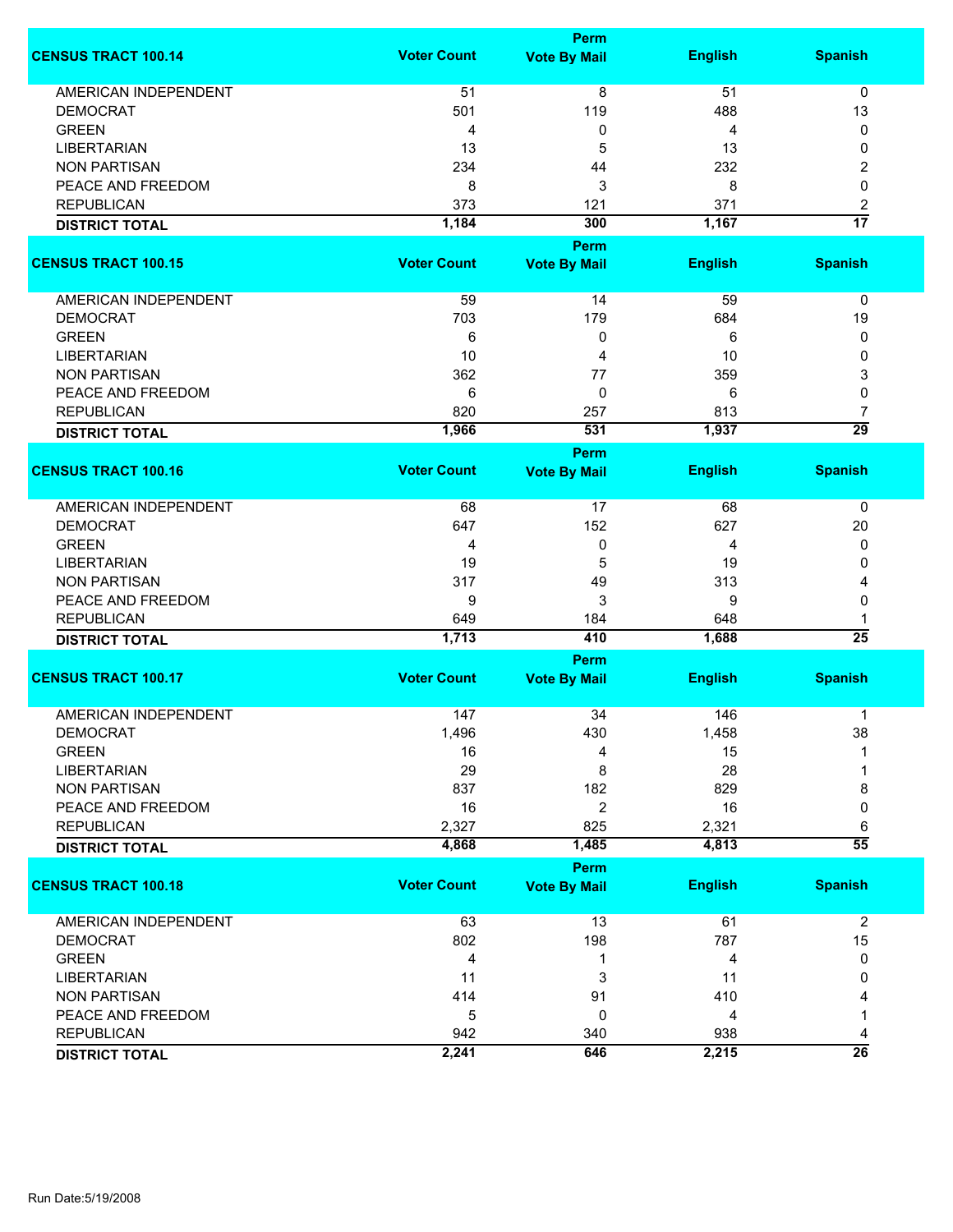|                             |                    | <b>Perm</b>         |                |                      |
|-----------------------------|--------------------|---------------------|----------------|----------------------|
| <b>CENSUS TRACT 100.19</b>  | <b>Voter Count</b> | <b>Vote By Mail</b> | <b>English</b> | <b>Spanish</b>       |
| <b>AMERICAN INDEPENDENT</b> | 62                 | 21                  | 61             | $\mathbf{1}$         |
| <b>DEMOCRAT</b>             | 716                | 210                 | 699            | 17                   |
| <b>GREEN</b>                | 3                  | 0                   | 3              | 0                    |
| <b>LIBERTARIAN</b>          | 12                 | 6                   | 12             | 0                    |
| <b>NON PARTISAN</b>         | 320                | 81                  | 317            | 3                    |
| PEACE AND FREEDOM           | 4                  | 1                   | 4              | 0                    |
| <b>REPUBLICAN</b>           |                    |                     |                |                      |
|                             | 845                | 295                 | 840            | 5<br>$\overline{26}$ |
| <b>DISTRICT TOTAL</b>       | 1,962              | 614                 | 1,936          |                      |
|                             |                    | <b>Perm</b>         |                |                      |
| <b>CENSUS TRACT 100.20</b>  | <b>Voter Count</b> | <b>Vote By Mail</b> | <b>English</b> | <b>Spanish</b>       |
| AMERICAN INDEPENDENT        | 77                 | 27                  | 77             | 0                    |
| <b>DEMOCRAT</b>             | 806                | 224                 | 791            | 15                   |
| <b>GREEN</b>                | 9                  | 3                   | 8              | 1                    |
| <b>LIBERTARIAN</b>          | 16                 | $\overline{2}$      | 16             | 0                    |
| <b>NON PARTISAN</b>         | 454                | 89                  | 452            | 2                    |
| PEACE AND FREEDOM           | $\overline{2}$     | 0                   | $\overline{2}$ | 0                    |
| <b>REPUBLICAN</b>           | 908                | 293                 | 907            | 1                    |
|                             | 2,272              | 638                 | 2,253          | 19                   |
| <b>DISTRICT TOTAL</b>       |                    |                     |                |                      |
|                             |                    | <b>Perm</b>         |                |                      |
| <b>CENSUS TRACT 100.21</b>  | <b>Voter Count</b> | <b>Vote By Mail</b> | <b>English</b> | <b>Spanish</b>       |
| <b>AMERICAN INDEPENDENT</b> | 89                 | 26                  | 89             | 0                    |
| <b>DEMOCRAT</b>             | 908                | 282                 | 893            | 15                   |
| <b>GREEN</b>                | 9                  | 3                   | 9              | 0                    |
| <b>LIBERTARIAN</b>          | 23                 | 8                   | 23             | 0                    |
| <b>NON PARTISAN</b>         | 454                | 96                  | 448            | 6                    |
| PEACE AND FREEDOM           | 11                 | $\overline{2}$      | 11             | 0                    |
| <b>REPUBLICAN</b>           | 1,416              | 506                 | 1,413          | 3                    |
| <b>DISTRICT TOTAL</b>       | 2,910              | 923                 | 2,886          | $\overline{24}$      |
|                             |                    | <b>Perm</b>         |                |                      |
| <b>CENSUS TRACT 100.22</b>  | <b>Voter Count</b> | <b>Vote By Mail</b> | <b>English</b> | <b>Spanish</b>       |
|                             |                    |                     |                |                      |
| <b>AMERICAN INDEPENDENT</b> | 61                 | 19                  | 61             | 0                    |
| <b>DEMOCRAT</b>             | 614                | 191                 | 610            | 4                    |
| <b>GREEN</b>                | 5                  | 1                   | 5              | 0                    |
| <b>LIBERTARIAN</b>          | 8                  | 0                   | 8              | 0                    |
| <b>NON PARTISAN</b>         | 341                | 64                  | 338            | 3                    |
| PEACE AND FREEDOM           | 9                  | 2                   | 9              | 0                    |
| <b>REPUBLICAN</b>           | 967                | 314                 | 967            | 0                    |
| <b>DISTRICT TOTAL</b>       | 2,005              | 591                 | 1,998          | $\overline{7}$       |
|                             |                    | <b>Perm</b>         |                |                      |
| <b>CENSUS TRACT 100.23</b>  | <b>Voter Count</b> | <b>Vote By Mail</b> | <b>English</b> | <b>Spanish</b>       |
| <b>AMERICAN INDEPENDENT</b> | 76                 | 13                  | 76             | 0                    |
| <b>DEMOCRAT</b>             | 794                | 219                 | 775            | 19                   |
| <b>GREEN</b>                | 3                  | 2                   | 3              | 0                    |
| <b>LIBERTARIAN</b>          | 20                 | 4                   | 20             | 0                    |
| <b>NON PARTISAN</b>         | 405                | 80                  | 403            | 2                    |
| PEACE AND FREEDOM           | 5                  | 2                   | 5              | 0                    |
| <b>REPUBLICAN</b>           | 1,108              | 357                 | 1,101          | 7                    |
|                             | 2,411              | 677                 | 2,383          | $\overline{28}$      |
| <b>DISTRICT TOTAL</b>       |                    |                     |                |                      |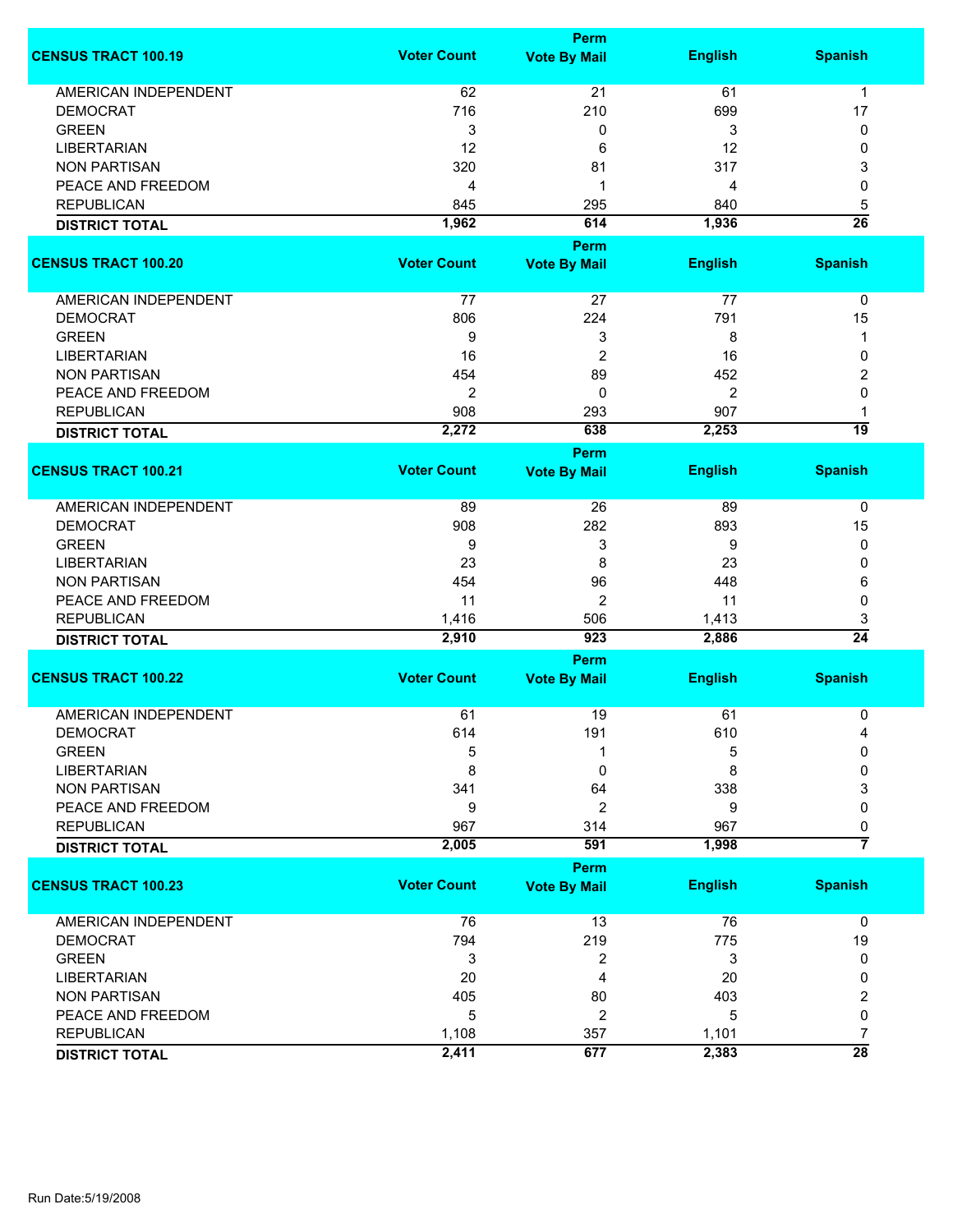|                             |                    | Perm                |                |                 |
|-----------------------------|--------------------|---------------------|----------------|-----------------|
| <b>CENSUS TRACT 100.24</b>  | <b>Voter Count</b> | <b>Vote By Mail</b> | <b>English</b> | <b>Spanish</b>  |
| AMERICAN INDEPENDENT        | 88                 | 20                  | 88             | 0               |
| <b>DEMOCRAT</b>             | 723                | 258                 | 714            | 9               |
| <b>GREEN</b>                | 4                  | 0                   | 4              | 0               |
| <b>LIBERTARIAN</b>          | 13                 | 5                   | 13             | 0               |
| <b>NON PARTISAN</b>         | 397                | 135                 | 395            |                 |
| PEACE AND FREEDOM           |                    |                     |                | 2               |
|                             | 8                  | 0                   | 8              | 0               |
| <b>REPUBLICAN</b>           | 1,245              | 548                 | 1,244          | 1               |
| <b>DISTRICT TOTAL</b>       | 2,478              | 966                 | 2,466          | $\overline{12}$ |
|                             |                    | Perm                |                |                 |
| <b>CENSUS TRACT 103.00</b>  | <b>Voter Count</b> | <b>Vote By Mail</b> | <b>English</b> | <b>Spanish</b>  |
| AMERICAN INDEPENDENT        | 64                 | 15                  | 64             | 0               |
| <b>DEMOCRAT</b>             | 612                | 220                 | 605            | 7               |
| <b>GREEN</b>                | 4                  | 2                   | 4              | 0               |
| <b>LIBERTARIAN</b>          | 15                 | 6                   | 15             | 0               |
| <b>NON PARTISAN</b>         | 430                | 186                 | 424            | 6               |
| PEACE AND FREEDOM           | $\overline{7}$     | 2                   | $\overline{7}$ | 0               |
| <b>REPUBLICAN</b>           | 798                | 338                 | 796            | 2               |
| <b>DISTRICT TOTAL</b>       | 1,930              | 769                 | 1,915          | $\overline{15}$ |
|                             |                    | Perm                |                |                 |
| <b>CENSUS TRACT 104.02</b>  | <b>Voter Count</b> | <b>Vote By Mail</b> | <b>English</b> | <b>Spanish</b>  |
|                             |                    |                     |                |                 |
| AMERICAN INDEPENDENT        | 6                  | 4                   | 6              | 0               |
| <b>DEMOCRAT</b>             | 60                 | 33                  | 60             | 0               |
| <b>GREEN</b>                | 1                  | 0                   | 1              | 0               |
| <b>LIBERTARIAN</b>          |                    | 1                   | 1              | 0               |
| <b>NON PARTISAN</b>         | 89                 | 52                  | 89             | 0               |
| <b>REPUBLICAN</b>           | 142                | 84                  | 142            | 0               |
| <b>DISTRICT TOTAL</b>       | 299                | 174                 | 299            | 0               |
|                             |                    | Perm                |                |                 |
| <b>CENSUS TRACT 104.03</b>  | <b>Voter Count</b> | <b>Vote By Mail</b> | <b>English</b> | <b>Spanish</b>  |
| <b>AMERICAN INDEPENDENT</b> | 155                | 59                  | 154            | 1               |
| <b>DEMOCRAT</b>             | 1,305              | 517                 | 1,297          | 8               |
| <b>GREEN</b>                | 29                 | 8                   | 29             | 0               |
| <b>LIBERTARIAN</b>          | 27                 | 12                  | 27             | 0               |
| <b>NON PARTISAN</b>         | 795                | 252                 | 795            | 0               |
| PEACE AND FREEDOM           | 14                 | 4                   | 14             | 0               |
| <b>REPUBLICAN</b>           | 1,436              | 601                 | 1,433          | 3               |
| <b>DISTRICT TOTAL</b>       | 3,761              | 1,453               | 3,749          | $\overline{12}$ |
|                             |                    | Perm                |                |                 |
| <b>CENSUS TRACT 104.05</b>  | <b>Voter Count</b> | <b>Vote By Mail</b> | <b>English</b> | <b>Spanish</b>  |
|                             |                    |                     |                |                 |
| AMERICAN INDEPENDENT        | 203                | 94                  | 203            | 0               |
| <b>DEMOCRAT</b>             | 1,468              | 654                 | 1,460          | 8               |
| <b>GREEN</b>                | 24                 | 7                   | 24             | 0               |
| <b>LIBERTARIAN</b>          | 36                 | 14                  | 36             | 0               |
| <b>NON PARTISAN</b>         | 869                | 329                 | 868            |                 |
| PEACE AND FREEDOM           | 4                  | 0                   | 4              | 0               |
| <b>REPUBLICAN</b>           | 1,798              | 851                 | 1,794          | 4               |
| <b>DISTRICT TOTAL</b>       | 4,402              | 1,949               | 4,389          | $\overline{13}$ |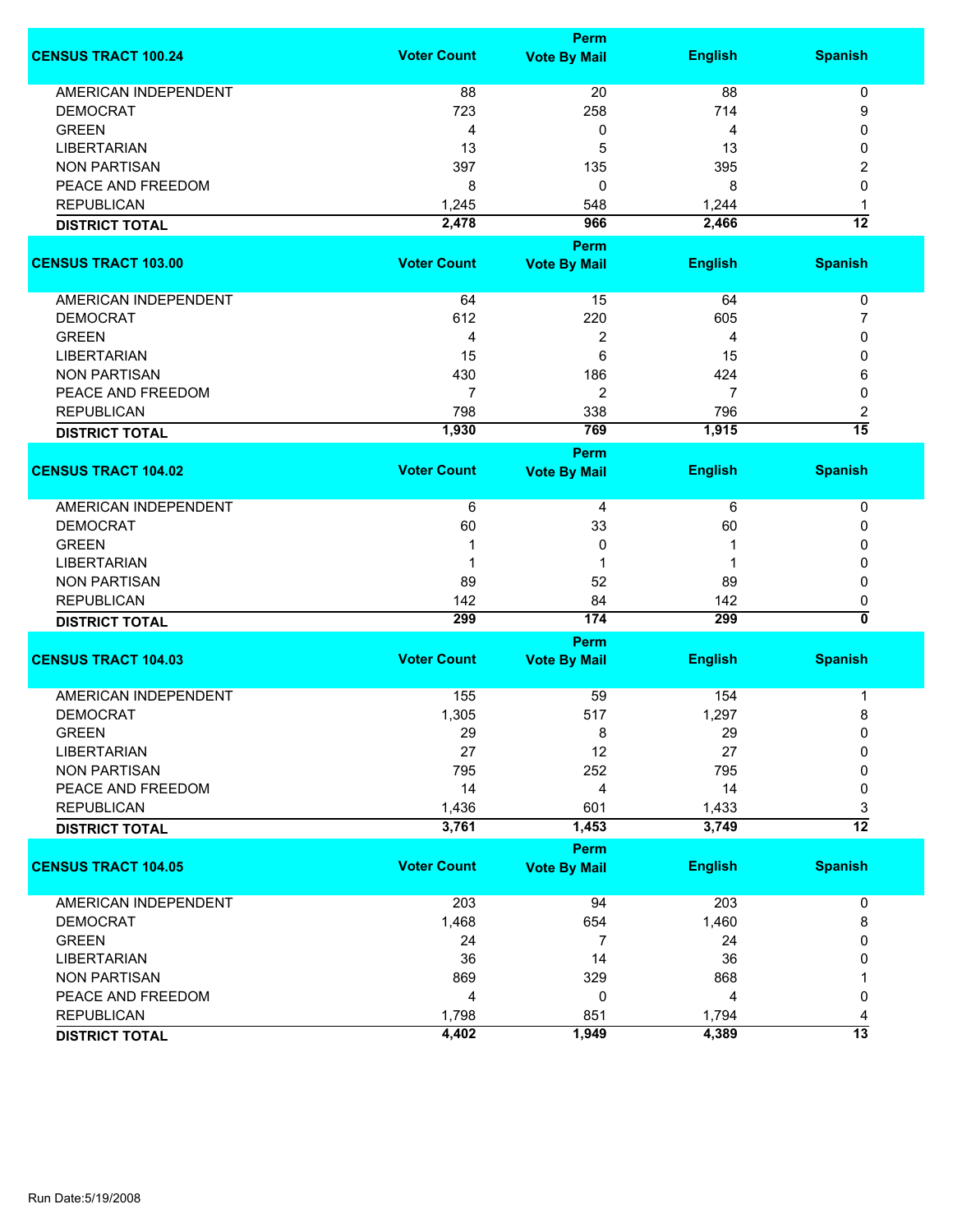|                             |                    | <b>Perm</b>         |                |                         |
|-----------------------------|--------------------|---------------------|----------------|-------------------------|
| <b>CENSUS TRACT 104.09</b>  | <b>Voter Count</b> | <b>Vote By Mail</b> | <b>English</b> | <b>Spanish</b>          |
| <b>AMERICAN INDEPENDENT</b> | 59                 | 20                  | 59             | $\pmb{0}$               |
| <b>DEMOCRAT</b>             | 393                | 160                 | 392            | 1                       |
| <b>GREEN</b>                | 8                  | 3                   | 8              | 0                       |
| <b>LIBERTARIAN</b>          | 10                 | 3                   | 10             | 0                       |
|                             |                    |                     |                |                         |
| <b>NON PARTISAN</b>         | 253                | 72                  | 253            | 0                       |
| PEACE AND FREEDOM           | 4                  | 1                   | 4              | 0                       |
| <b>REPUBLICAN</b>           | 465                | 165                 | 465            | 0                       |
| <b>DISTRICT TOTAL</b>       | 1,192              | 424                 | 1,191          | $\overline{\mathbf{1}}$ |
|                             |                    | Perm                |                |                         |
| <b>CENSUS TRACT 104.10</b>  | <b>Voter Count</b> | <b>Vote By Mail</b> | <b>English</b> | <b>Spanish</b>          |
| AMERICAN INDEPENDENT        | 60                 | 25                  | 60             | 0                       |
| <b>DEMOCRAT</b>             | 423                | 135                 | 423            | 0                       |
| <b>GREEN</b>                | 7                  | $\overline{c}$      | 7              | 0                       |
| <b>LIBERTARIAN</b>          | $\overline{7}$     |                     | 7              |                         |
|                             |                    | 3                   |                | 0                       |
| <b>NON PARTISAN</b>         | 262                | 66                  | 262            | 0                       |
| PEACE AND FREEDOM           | 6                  | 1                   | 6              | 0                       |
| <b>REPUBLICAN</b>           | 536                | 218                 | 535            | 1                       |
| <b>DISTRICT TOTAL</b>       | 1,301              | 450                 | 1,300          | $\overline{1}$          |
|                             |                    | Perm                |                |                         |
| <b>CENSUS TRACT 104.11</b>  | <b>Voter Count</b> | <b>Vote By Mail</b> | <b>English</b> | <b>Spanish</b>          |
| AMERICAN INDEPENDENT        | 121                | 32                  | 121            | 0                       |
| <b>DEMOCRAT</b>             | 897                | 384                 | 892            | 5                       |
| <b>GREEN</b>                | 20                 | 9                   | 20             | 0                       |
| <b>LIBERTARIAN</b>          | 14                 | 3                   | 14             | 0                       |
| <b>NON PARTISAN</b>         | 522                | 167                 | 520            | 2                       |
| PEACE AND FREEDOM           | 3                  | 1                   | 3              | $\mathbf 0$             |
| <b>REPUBLICAN</b>           | 1,428              | 623                 | 1,426          | 2                       |
|                             | 3,005              | 1,219               | 2,996          | $\overline{9}$          |
| <b>DISTRICT TOTAL</b>       |                    |                     |                |                         |
|                             |                    | Perm                |                |                         |
| <b>CENSUS TRACT 104.12</b>  | <b>Voter Count</b> | <b>Vote By Mail</b> | <b>English</b> | <b>Spanish</b>          |
| <b>AMERICAN INDEPENDENT</b> | 140                | 36                  | 140            | 0                       |
| <b>DEMOCRAT</b>             | 1,148              | 466                 | 1,144          | 4                       |
| <b>GREEN</b>                | 10                 | 5                   | 10             | 0                       |
| <b>LIBERTARIAN</b>          | 17                 | 2                   | 17             | 0                       |
| <b>NON PARTISAN</b>         | 713                | 206                 | 710            | 3                       |
| PEACE AND FREEDOM           | 3                  | 1                   | 3              | 0                       |
|                             |                    |                     |                |                         |
| <b>REPUBLICAN</b>           | 2,150              | 923                 | 2,146          | 4                       |
| <b>DISTRICT TOTAL</b>       | 4,181              | 1,639               | 4,170          | $\overline{11}$         |
|                             |                    | <b>Perm</b>         |                |                         |
| <b>CENSUS TRACT 104.13</b>  | <b>Voter Count</b> | <b>Vote By Mail</b> | <b>English</b> | <b>Spanish</b>          |
| AMERICAN INDEPENDENT        | 83                 | 38                  | 83             | 0                       |
| <b>DEMOCRAT</b>             | 682                | 275                 | 676            | 6                       |
| <b>GREEN</b>                | 10                 | 3                   | 10             | 0                       |
| <b>LIBERTARIAN</b>          | 11                 | $\overline{2}$      | 10             | 1                       |
| <b>NON PARTISAN</b>         | 412                | 125                 | 410            | 2                       |
| PEACE AND FREEDOM           | 4                  | 0                   | 4              | 0                       |
| <b>REPUBLICAN</b>           | 894                | 405                 | 892            | $\overline{2}$          |
|                             | 2,096              | 848                 | 2,085          | $\overline{11}$         |
| <b>DISTRICT TOTAL</b>       |                    |                     |                |                         |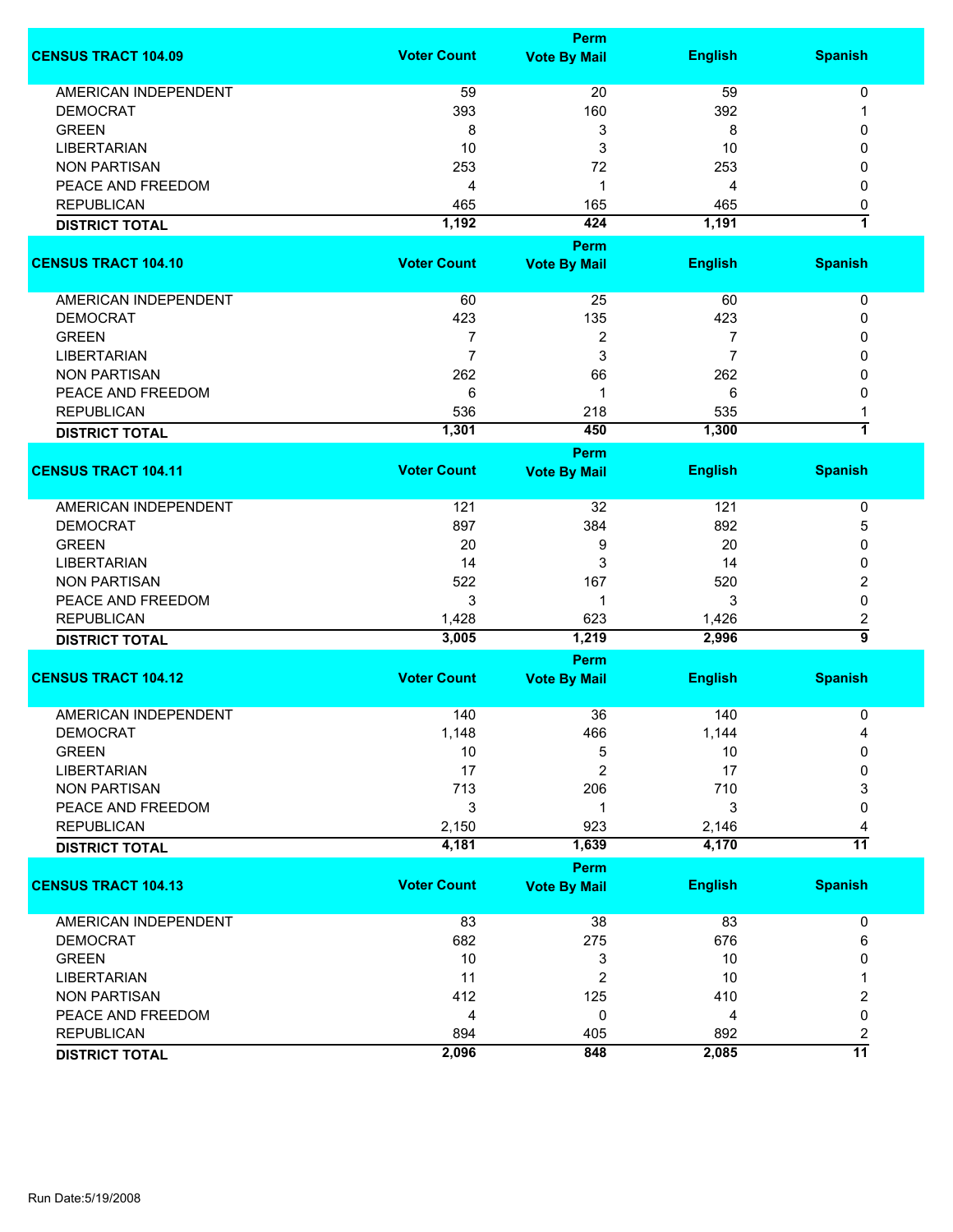|                             |                    | <b>Perm</b>         |                |                         |
|-----------------------------|--------------------|---------------------|----------------|-------------------------|
| <b>CENSUS TRACT 104.14</b>  | <b>Voter Count</b> | <b>Vote By Mail</b> | <b>English</b> | <b>Spanish</b>          |
| <b>AMERICAN INDEPENDENT</b> | 68                 | 19                  | 68             | $\pmb{0}$               |
| <b>DEMOCRAT</b>             | 562                | 185                 | 561            | 1                       |
| <b>GREEN</b>                | 11                 | 5                   | 11             | 0                       |
| <b>LIBERTARIAN</b>          | 12                 | 4                   | 12             | 0                       |
| <b>NON PARTISAN</b>         | 418                | 107                 | 418            | 0                       |
| PEACE AND FREEDOM           | 10                 | 2                   | 10             | 0                       |
| <b>REPUBLICAN</b>           | 777                | 251                 | 776            |                         |
|                             |                    | 573                 |                | $\overline{\mathbf{2}}$ |
| <b>DISTRICT TOTAL</b>       | 1,858              |                     | 1,856          |                         |
|                             |                    | Perm                |                |                         |
| <b>CENSUS TRACT 104.15</b>  | <b>Voter Count</b> | <b>Vote By Mail</b> | <b>English</b> | <b>Spanish</b>          |
| AMERICAN INDEPENDENT        | 46                 | 21                  | 46             | 0                       |
| <b>DEMOCRAT</b>             | 493                | 171                 | 491            | 2                       |
| <b>GREEN</b>                | 6                  | 1                   | 6              | 0                       |
| <b>LIBERTARIAN</b>          | 4                  | 1                   | 4              | 0                       |
| <b>NON PARTISAN</b>         | 458                | 124                 | 457            |                         |
| PEACE AND FREEDOM           | 3                  | 1                   | 3              | 0                       |
| <b>REPUBLICAN</b>           |                    |                     | 804            |                         |
|                             | 811                | 294                 |                | 7<br>$\overline{10}$    |
| <b>DISTRICT TOTAL</b>       | 1,821              | 613                 | 1,811          |                         |
|                             |                    | <b>Perm</b>         |                |                         |
| <b>CENSUS TRACT 104.16</b>  | <b>Voter Count</b> | <b>Vote By Mail</b> | <b>English</b> | <b>Spanish</b>          |
| <b>AMERICAN INDEPENDENT</b> | 55                 | 27                  | 55             | 0                       |
| <b>DEMOCRAT</b>             | 452                | 219                 | 450            | 2                       |
| <b>GREEN</b>                | 24                 | 11                  | 24             | 0                       |
| <b>LIBERTARIAN</b>          | 12                 | 5                   | 12             | 0                       |
| <b>NON PARTISAN</b>         | 293                | 92                  | 293            | 0                       |
| PEACE AND FREEDOM           | 6                  | $\overline{2}$      | 6              | 0                       |
| <b>REPUBLICAN</b>           | 645                | 320                 | 645            | 0                       |
| <b>DISTRICT TOTAL</b>       | 1,487              | 676                 | 1,485          | $\overline{2}$          |
|                             |                    | Perm                |                |                         |
| <b>CENSUS TRACT 105.00</b>  | <b>Voter Count</b> | <b>Vote By Mail</b> | <b>English</b> | <b>Spanish</b>          |
| <b>AMERICAN INDEPENDENT</b> | 26                 |                     | 26             |                         |
|                             |                    | 8                   |                | 0                       |
| <b>DEMOCRAT</b>             | 242                | 137                 | 240            | $\overline{\mathbf{c}}$ |
| <b>GREEN</b>                |                    | 0                   |                | 0                       |
| <b>LIBERTARIAN</b>          | 5                  | 0                   | 5              | 0                       |
| <b>NON PARTISAN</b>         | 97                 | 42                  | 97             | 0                       |
| <b>REPUBLICAN</b>           | 326                | 173                 | 326            | 0                       |
| <b>DISTRICT TOTAL</b>       | 697                | 360                 | 695            | $\overline{2}$          |
|                             |                    | <b>Perm</b>         |                |                         |
| <b>CENSUS TRACT 106.00</b>  | <b>Voter Count</b> | <b>Vote By Mail</b> | <b>English</b> | <b>Spanish</b>          |
| <b>AMERICAN INDEPENDENT</b> | 15                 | 6                   | 15             | 0                       |
| <b>DEMOCRAT</b>             | 213                | 64                  | 212            | 1                       |
| <b>NON PARTISAN</b>         | 83                 | 27                  | 83             | 0                       |
| PEACE AND FREEDOM           | $\mathbf 1$        | 0                   | 1              | 0                       |
| <b>REPUBLICAN</b>           | 134                | 59                  | 133            | 1                       |
| <b>DISTRICT TOTAL</b>       | 446                | 156                 | 444            | $\overline{2}$          |
|                             |                    |                     |                |                         |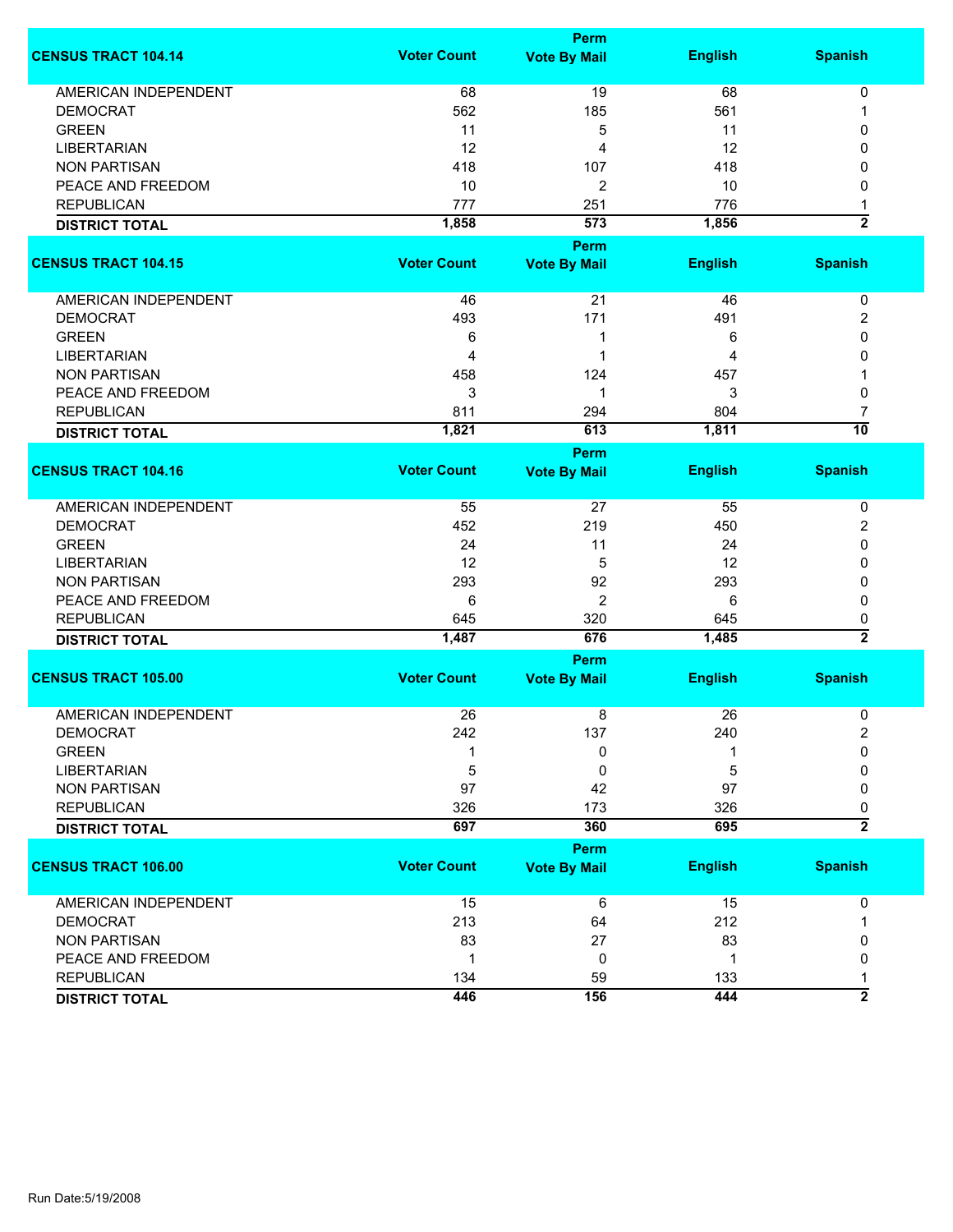|                             |                    | <b>Perm</b>                        |                |                      |
|-----------------------------|--------------------|------------------------------------|----------------|----------------------|
| <b>CENSUS TRACT 107.00</b>  | <b>Voter Count</b> | <b>Vote By Mail</b>                | <b>English</b> | <b>Spanish</b>       |
| <b>AMERICAN INDEPENDENT</b> | 71                 | 23                                 | 71             | 0                    |
| <b>DEMOCRAT</b>             | 618                | 212                                | 612            | 6                    |
| <b>GREEN</b>                | -1                 | 0                                  | 1              | 0                    |
| <b>LIBERTARIAN</b>          | 8                  | 1                                  | 8              | 0                    |
| <b>NON PARTISAN</b>         | 276                | 59                                 | 276            | 0                    |
|                             |                    |                                    |                |                      |
| PEACE AND FREEDOM           | 6                  | 1                                  | 6              | 0                    |
| <b>REPUBLICAN</b>           | 423                | 150                                | 423            | 0                    |
| <b>DISTRICT TOTAL</b>       | 1,403              | 446                                | 1,397          | $\overline{\bf 6}$   |
|                             |                    | <b>Perm</b>                        |                |                      |
| <b>CENSUS TRACT 108.01</b>  | <b>Voter Count</b> | <b>Vote By Mail</b>                | <b>English</b> | <b>Spanish</b>       |
| AMERICAN INDEPENDENT        | 116                | 34                                 | 116            | $\pmb{0}$            |
| <b>DEMOCRAT</b>             | 1,107              | 426                                | 1,102          | 5                    |
| <b>GREEN</b>                | 24                 | 5                                  | 23             | 1                    |
| <b>LIBERTARIAN</b>          | 31                 | $\overline{7}$                     | 31             | 0                    |
| <b>NON PARTISAN</b>         | 573                | 167                                | 572            |                      |
| PEACE AND FREEDOM           | 10                 | 3                                  | 10             | 0                    |
| <b>REPUBLICAN</b>           |                    | 723                                |                |                      |
|                             | 1,862              |                                    | 1,858          | 4<br>$\overline{11}$ |
| <b>DISTRICT TOTAL</b>       | 3,723              | 1,365                              | 3,712          |                      |
| <b>CENSUS TRACT 108.02</b>  | <b>Voter Count</b> | Perm                               |                |                      |
|                             |                    | <b>Vote By Mail</b>                | <b>English</b> | <b>Spanish</b>       |
| <b>AMERICAN INDEPENDENT</b> | 99                 | 33                                 | 99             | 0                    |
| <b>DEMOCRAT</b>             | 797                | 315                                | 794            | 3                    |
| <b>GREEN</b>                | 17                 | 6                                  | 17             | 0                    |
| <b>LIBERTARIAN</b>          | 24                 | $\overline{7}$                     | 24             | 0                    |
| <b>NON PARTISAN</b>         | 413                | 132                                | 413            | 0                    |
| PEACE AND FREEDOM           | 5                  | 1                                  | 5              | 0                    |
|                             |                    |                                    |                |                      |
| <b>REPUBLICAN</b>           | 1,297              | 522                                | 1,295<br>2,647 | 2<br>$\overline{5}$  |
| <b>DISTRICT TOTAL</b>       | 2,652              | 1,016                              |                |                      |
| <b>CENSUS TRACT 109.00</b>  | <b>Voter Count</b> | <b>Perm</b><br><b>Vote By Mail</b> | <b>English</b> | <b>Spanish</b>       |
|                             |                    |                                    |                |                      |
| <b>AMERICAN INDEPENDENT</b> | 143                | 45                                 | 143            | 0                    |
| <b>DEMOCRAT</b>             | 1,282              | 492                                | 1,279          | 3                    |
| <b>GREEN</b>                | 32                 | 7                                  | 32             | 0                    |
| <b>LIBERTARIAN</b>          | 31                 | 13                                 | 31             | 0                    |
| <b>NON PARTISAN</b>         | 855                | 296                                | 854            |                      |
| PEACE AND FREEDOM           | 11                 | 2                                  | 11             | 0                    |
| <b>REPUBLICAN</b>           | 3,314              | 1,505                              | 3,305          | 9                    |
| <b>DISTRICT TOTAL</b>       | 5,668              | 2,360                              | 5,655          | $\overline{13}$      |
|                             |                    | <b>Perm</b>                        |                |                      |
| <b>CENSUS TRACT 110.00</b>  | <b>Voter Count</b> | <b>Vote By Mail</b>                | <b>English</b> | <b>Spanish</b>       |
| <b>AMERICAN INDEPENDENT</b> | 60                 | 22                                 | 60             | 0                    |
| <b>DEMOCRAT</b>             | 613                | 259                                | 605            | 8                    |
| <b>GREEN</b>                | 13                 | 6                                  | 13             | 0                    |
| <b>LIBERTARIAN</b>          | 18                 | 9                                  | 18             | 0                    |
| <b>NON PARTISAN</b>         | 334                | 110                                | 332            | 2                    |
| PEACE AND FREEDOM           | $\overline{7}$     | 1                                  | 7              | 0                    |
| <b>REPUBLICAN</b>           | 1,132              | 514                                | 1,129          | 3                    |
|                             | 2,177              | 921                                | 2,164          | $\overline{13}$      |
| <b>DISTRICT TOTAL</b>       |                    |                                    |                |                      |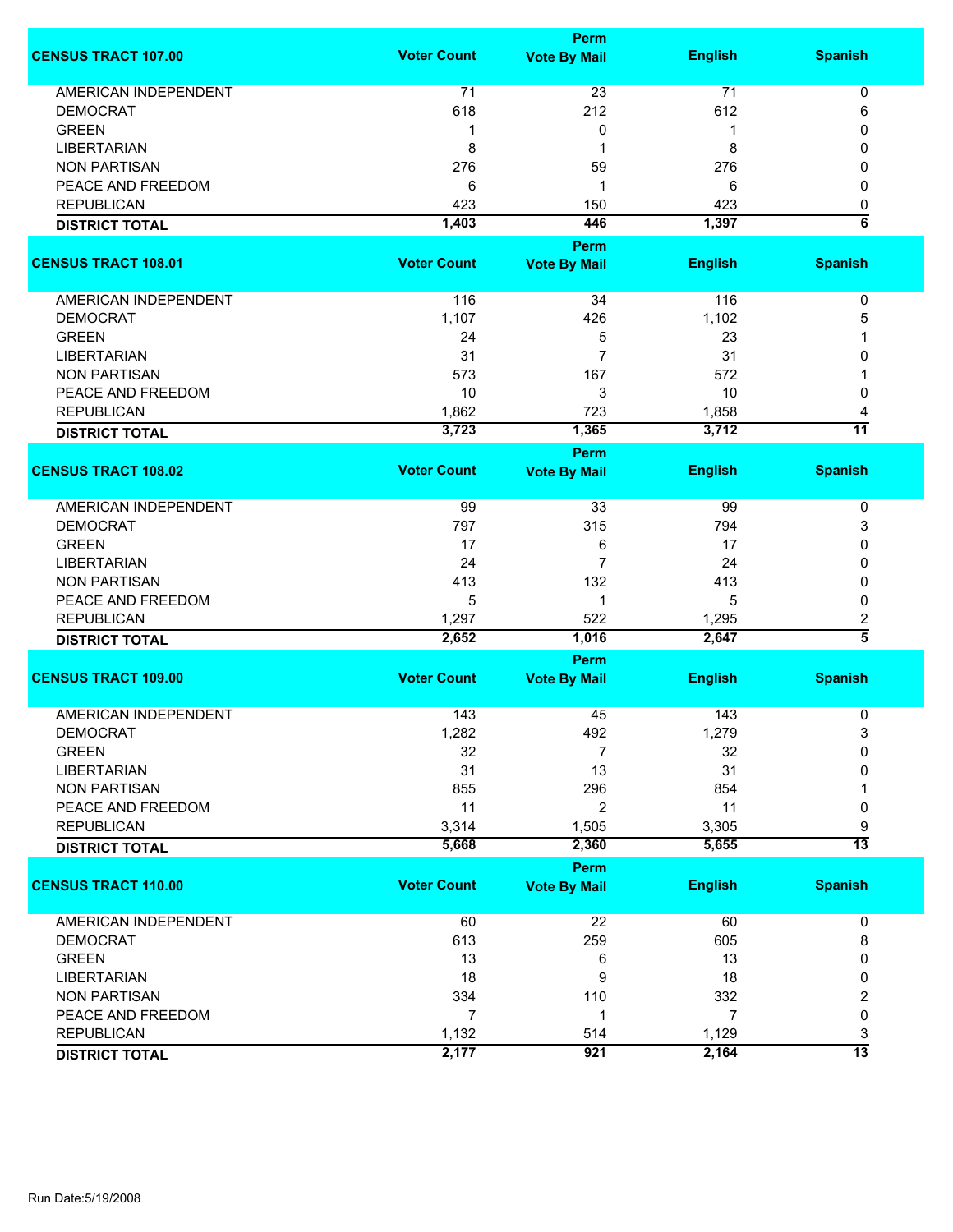|                             |                    | <b>Perm</b>         |                |                              |
|-----------------------------|--------------------|---------------------|----------------|------------------------------|
| <b>CENSUS TRACT 111.00</b>  | <b>Voter Count</b> | <b>Vote By Mail</b> | <b>English</b> | <b>Spanish</b>               |
| <b>AMERICAN INDEPENDENT</b> | 100                | 22                  | 100            | 0                            |
| <b>DEMOCRAT</b>             | 910                | 347                 | 908            | 2                            |
| <b>GREEN</b>                |                    | 11                  |                | 0                            |
|                             | 31                 |                     | 31             |                              |
| <b>LIBERTARIAN</b>          | 26                 | 11                  | 26             | 0                            |
| <b>NON PARTISAN</b>         | 578                | 157                 | 578            | 0                            |
| PEACE AND FREEDOM           | 4                  | 1                   | 4              | 0                            |
| <b>REPUBLICAN</b>           | 1,715              | 611                 | 1,715          | 0                            |
| <b>DISTRICT TOTAL</b>       | 3,364              | 1,160               | 3,362          | $\overline{2}$               |
|                             |                    | <b>Perm</b>         |                |                              |
| <b>CENSUS TRACT 112.01</b>  | <b>Voter Count</b> | <b>Vote By Mail</b> | <b>English</b> | <b>Spanish</b>               |
| AMERICAN INDEPENDENT        | 49                 | 13                  | 49             | 0                            |
| <b>DEMOCRAT</b>             | 440                | 183                 | 439            | 1                            |
| <b>GREEN</b>                | 11                 | 2                   | 11             | 0                            |
| <b>LIBERTARIAN</b>          | 18                 | 6                   | 18             | 0                            |
|                             |                    |                     |                |                              |
| <b>NON PARTISAN</b>         | 245                | 87                  | 244            |                              |
| PEACE AND FREEDOM           | 1                  | 0                   | 1              | 0                            |
| <b>REPUBLICAN</b>           | 1,075              | 495                 | 1,075          | 0                            |
| <b>DISTRICT TOTAL</b>       | 1,839              | 786                 | 1,837          | $\overline{2}$               |
|                             |                    | <b>Perm</b>         |                |                              |
| <b>CENSUS TRACT 112.02</b>  | <b>Voter Count</b> | <b>Vote By Mail</b> | <b>English</b> | <b>Spanish</b>               |
| <b>AMERICAN INDEPENDENT</b> | 30                 | 8                   | 30             | 0                            |
| <b>DEMOCRAT</b>             | 329                | 133                 | 326            | 3                            |
| <b>GREEN</b>                | 10                 | 4                   | 10             | 0                            |
| <b>LIBERTARIAN</b>          | 10                 | $\overline{2}$      | 10             | 0                            |
|                             |                    |                     |                |                              |
| <b>NON PARTISAN</b>         | 215                | 49                  | 215            | 0                            |
| PEACE AND FREEDOM           | 4                  | 1                   | 4              | 0                            |
| <b>REPUBLICAN</b>           | 629                | 287                 | 628            | 1                            |
| <b>DISTRICT TOTAL</b>       | 1,227              | 484                 | 1,223          | $\overline{4}$               |
|                             |                    | Perm                |                |                              |
| <b>CENSUS TRACT 113.00</b>  | <b>Voter Count</b> | <b>Vote By Mail</b> | <b>English</b> | <b>Spanish</b>               |
| <b>AMERICAN INDEPENDENT</b> | 36                 | 15                  | 36             | 0                            |
| <b>DEMOCRAT</b>             | 277                | 113                 | 275            | 2                            |
| <b>GREEN</b>                | 5                  |                     | 5              | 0                            |
| <b>LIBERTARIAN</b>          | 7                  | 3                   | 7              | 0                            |
| <b>NON PARTISAN</b>         | 145                | 54                  | 144            |                              |
| PEACE AND FREEDOM           | $\mathbf 1$        | 0                   | 1              | 0                            |
|                             |                    |                     |                |                              |
| <b>REPUBLICAN</b>           | 493<br>964         | 228<br>414          | 493<br>961     | 0<br>$\overline{\mathbf{3}}$ |
| <b>DISTRICT TOTAL</b>       |                    |                     |                |                              |
|                             |                    | Perm                |                |                              |
| <b>CENSUS TRACT 114.00</b>  | <b>Voter Count</b> | <b>Vote By Mail</b> | <b>English</b> | <b>Spanish</b>               |
| AMERICAN INDEPENDENT        | 212                | 64                  | 212            | 0                            |
| <b>DEMOCRAT</b>             | 1,572              | 563                 | 1,565          | 7                            |
| <b>GREEN</b>                | 38                 | 10                  | 38             | 0                            |
| <b>LIBERTARIAN</b>          | 42                 | 14                  | 42             | 0                            |
| <b>NON PARTISAN</b>         | 1,067              | 318                 | 1,065          | 2                            |
| PEACE AND FREEDOM           | 17                 | 3                   | 17             | 0                            |
| <b>REPUBLICAN</b>           |                    |                     |                |                              |
|                             | 2,622              | 1,099               | 2,620          | 2                            |
| <b>DISTRICT TOTAL</b>       | 5,570              | 2,071               | 5,559          | 11                           |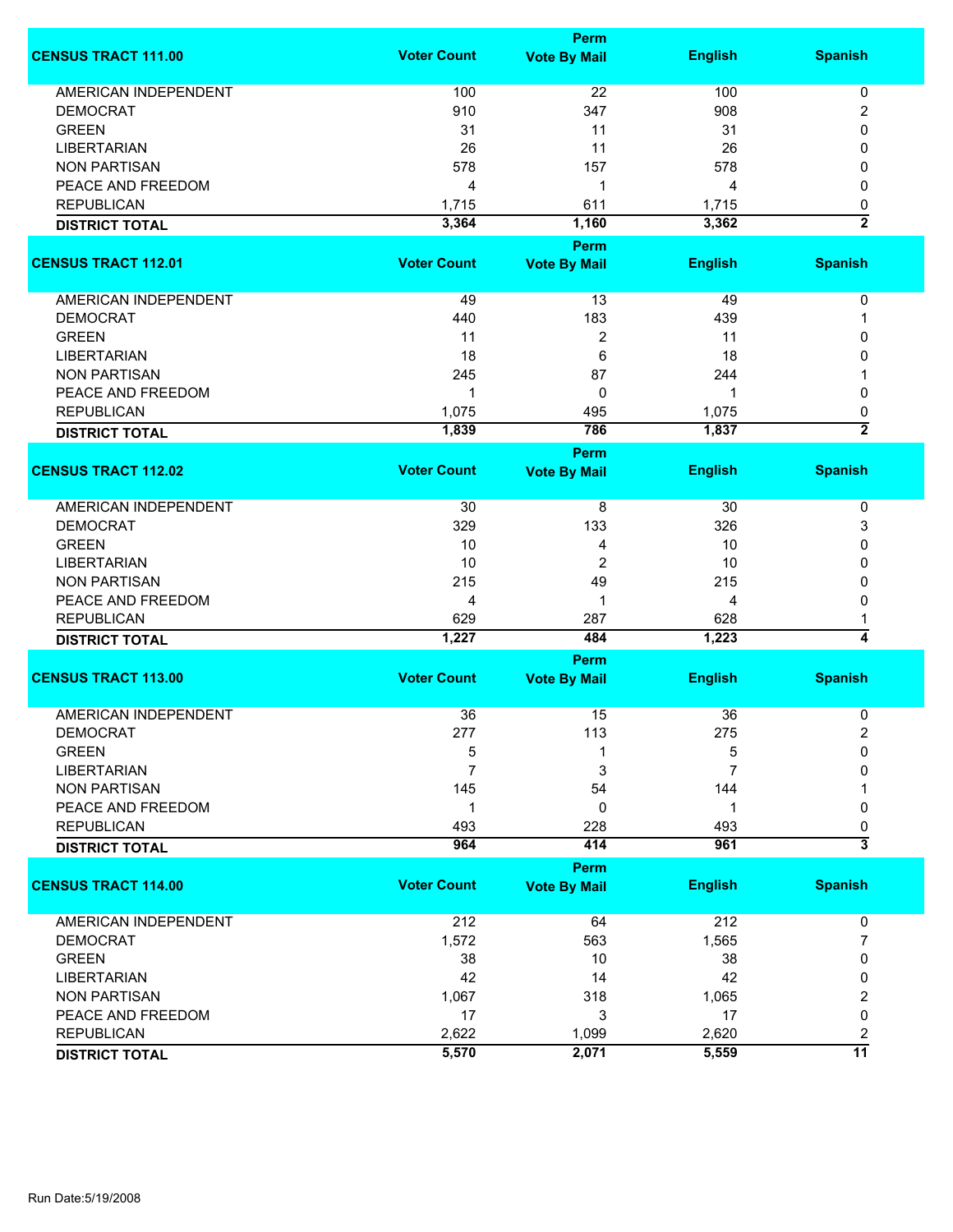|                             |                    | Perm                        |                         |                         |
|-----------------------------|--------------------|-----------------------------|-------------------------|-------------------------|
| <b>CENSUS TRACT 115.00</b>  | <b>Voter Count</b> | <b>Vote By Mail</b>         | <b>English</b>          | <b>Spanish</b>          |
| <b>AMERICAN INDEPENDENT</b> | 44                 | 17                          | 44                      | 0                       |
| <b>DEMOCRAT</b>             | 310                | 97                          | 310                     | 0                       |
| <b>GREEN</b>                | 16                 |                             | 16                      | 0                       |
|                             |                    | 5                           |                         |                         |
| <b>LIBERTARIAN</b>          | 8                  | 3                           | 8                       | 0                       |
| <b>NON PARTISAN</b>         | 211                | 60                          | 211                     | 0                       |
| PEACE AND FREEDOM           | 6                  | 1                           | 6                       | 0                       |
| <b>REPUBLICAN</b>           | 571                | 215                         | 570                     | 1                       |
| <b>DISTRICT TOTAL</b>       | 1,166              | 398                         | 1,165                   | $\overline{\mathbf{1}}$ |
|                             |                    | Perm                        |                         |                         |
| <b>CENSUS TRACT 116.00</b>  | <b>Voter Count</b> | <b>Vote By Mail</b>         | <b>English</b>          | <b>Spanish</b>          |
| AMERICAN INDEPENDENT        | 96                 | 35                          | 96                      | 0                       |
| <b>DEMOCRAT</b>             | 974                | 377                         | 966                     | 8                       |
| <b>GREEN</b>                | 4                  | 2                           | 4                       | 0                       |
| <b>LIBERTARIAN</b>          | 27                 | 6                           | 27                      | 0                       |
| <b>NON PARTISAN</b>         | 531                | 163                         | 531                     | 0                       |
| PEACE AND FREEDOM           | 5                  | 2                           | 5                       | 0                       |
|                             |                    | 733                         |                         |                         |
| <b>REPUBLICAN</b>           | 1,816              |                             | 1,814                   | 2<br>$\overline{10}$    |
| <b>DISTRICT TOTAL</b>       | 3,453              | 1,318                       | 3,443                   |                         |
|                             |                    | Perm                        |                         |                         |
| <b>CENSUS TRACT 117.00</b>  | <b>Voter Count</b> | <b>Vote By Mail</b>         | <b>English</b>          | <b>Spanish</b>          |
| <b>AMERICAN INDEPENDENT</b> | 22                 | 19                          | 22                      | 0                       |
| <b>DEMOCRAT</b>             | 139                | 127                         | 138                     | -1                      |
| <b>GREEN</b>                | 1                  | 1                           | 1                       | 0                       |
| <b>LIBERTARIAN</b>          | $\overline{2}$     | 2                           | 2                       | 0                       |
| <b>NON PARTISAN</b>         | 86                 | 72                          | 85                      | 1                       |
| PEACE AND FREEDOM           | 3                  | 3                           | 3                       | 0                       |
| <b>REPUBLICAN</b>           | 205                | 177                         | 204                     | 1                       |
| <b>DISTRICT TOTAL</b>       | 458                | 401                         | 455                     | 3                       |
|                             |                    |                             |                         |                         |
| <b>CENSUS TRACT 118.00</b>  | <b>Voter Count</b> | Perm<br><b>Vote By Mail</b> | <b>English</b>          | <b>Spanish</b>          |
|                             |                    |                             |                         |                         |
| <b>AMERICAN INDEPENDENT</b> | 113                | 26                          | 113                     | 0                       |
| <b>DEMOCRAT</b>             | 1,064              | 325                         | 1,052                   | 12                      |
| <b>GREEN</b>                | 6                  | 1                           | 6                       | 0                       |
| <b>LIBERTARIAN</b>          | 14                 | $\overline{2}$              | 14                      | 0                       |
| <b>NON PARTISAN</b>         | 577                | 125                         | 575                     | 2                       |
| PEACE AND FREEDOM           | $\overline{7}$     | 1                           | 7                       | 0                       |
| <b>REPUBLICAN</b>           | 1,146              | 406                         | 1,144                   | 2                       |
| <b>DISTRICT TOTAL</b>       | 2,927              | 886                         | 2,911                   | $\overline{16}$         |
|                             |                    | Perm                        |                         |                         |
| <b>CENSUS TRACT 119.00</b>  | <b>Voter Count</b> | <b>Vote By Mail</b>         | <b>English</b>          | <b>Spanish</b>          |
| <b>AMERICAN INDEPENDENT</b> | 66                 | 19                          | 65                      | 1                       |
| <b>DEMOCRAT</b>             | 479                | 140                         | 476                     | 3                       |
| <b>GREEN</b>                | 6                  | 1                           | 6                       | 0                       |
| <b>LIBERTARIAN</b>          | 13                 | 4                           | 13                      | 0                       |
| <b>NON PARTISAN</b>         | 283                | 77                          | 283                     | 0                       |
|                             |                    |                             |                         |                         |
| PEACE AND FREEDOM           | $\overline{2}$     | 0                           | $\overline{\mathbf{c}}$ | 0                       |
| <b>REPUBLICAN</b>           | 621                | 220                         | 620                     | 1                       |
| <b>DISTRICT TOTAL</b>       | 1,470              | 461                         | 1,465                   | $\overline{\bf{5}}$     |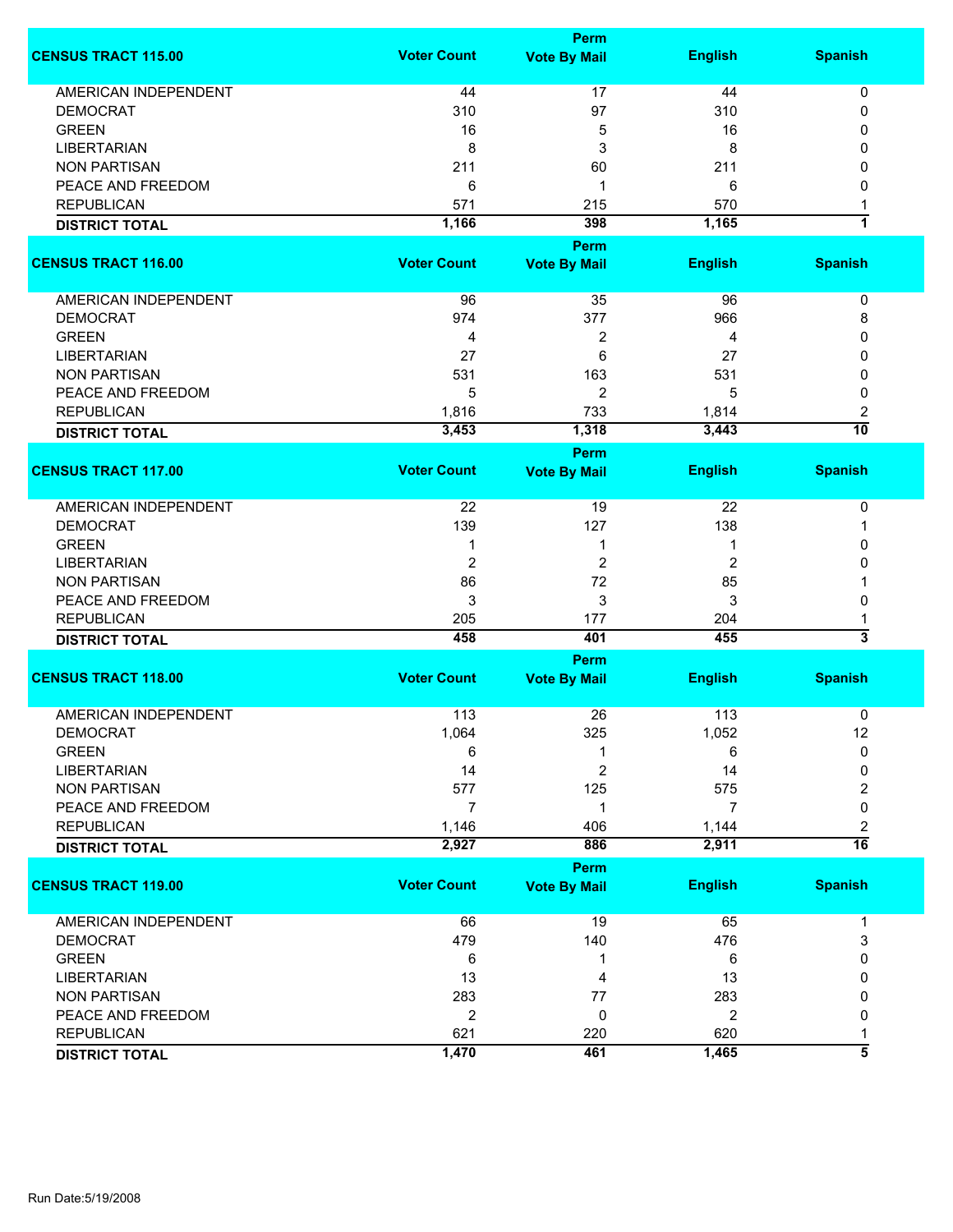|                             | <b>Perm</b>        |                                    |                |                         |  |
|-----------------------------|--------------------|------------------------------------|----------------|-------------------------|--|
| <b>CENSUS TRACT 120.00</b>  | <b>Voter Count</b> | <b>Vote By Mail</b>                | <b>English</b> | <b>Spanish</b>          |  |
| <b>AMERICAN INDEPENDENT</b> | 158                | 39                                 | 158            | 0                       |  |
| <b>DEMOCRAT</b>             | 1,843              | 461                                | 1,828          | 15                      |  |
| <b>GREEN</b>                | 10                 | 2                                  | 10             | 0                       |  |
| <b>LIBERTARIAN</b>          | 15                 | 4                                  | 15             | 0                       |  |
| <b>NON PARTISAN</b>         | 942                | 171                                | 934            | 8                       |  |
|                             |                    |                                    |                |                         |  |
| PEACE AND FREEDOM           | 8                  | 3                                  | 8              | 0                       |  |
| <b>REPUBLICAN</b>           | 1,561              | 449                                | 1,558          | 3                       |  |
| <b>DISTRICT TOTAL</b>       | 4,537              | 1,129                              | 4,511          | $\overline{26}$         |  |
|                             |                    | Perm                               |                |                         |  |
| <b>CENSUS TRACT 121.00</b>  | <b>Voter Count</b> | <b>Vote By Mail</b>                | <b>English</b> | <b>Spanish</b>          |  |
| AMERICAN INDEPENDENT        | 268                | 83                                 | 268            | $\mathbf 0$             |  |
| <b>DEMOCRAT</b>             | 1,885              | 712                                | 1,857          | 28                      |  |
| <b>GREEN</b>                | 27                 | 8                                  | 27             | 0                       |  |
| <b>LIBERTARIAN</b>          | 35                 | 8                                  | 35             | 0                       |  |
|                             |                    | 300                                | 997            |                         |  |
| <b>NON PARTISAN</b>         | 1,000              |                                    |                | 3                       |  |
| PEACE AND FREEDOM           | 17                 | 3                                  | 16             | 1                       |  |
| <b>REPUBLICAN</b>           | 3,283              | 1,311                              | 3,274          | 9                       |  |
| <b>DISTRICT TOTAL</b>       | 6,515              | 2,425                              | 6,474          | $\overline{41}$         |  |
|                             |                    | <b>Perm</b>                        |                |                         |  |
| <b>REGION 1A</b>            | <b>Voter Count</b> | <b>Vote By Mail</b>                | <b>English</b> | <b>Spanish</b>          |  |
| <b>AMERICAN INDEPENDENT</b> | 2,520              | 633                                | 2,508          | 12                      |  |
| <b>DEMOCRAT</b>             | 28,349             | 7,888                              | 27,795         | 554                     |  |
| <b>GREEN</b>                | 209                | 48                                 | 207            | $\overline{\mathbf{c}}$ |  |
| <b>LIBERTARIAN</b>          | 456                | 107                                | 454            | $\overline{2}$          |  |
| <b>NON PARTISAN</b>         | 14,282             | 3,180                              | 14,167         | 115                     |  |
|                             |                    |                                    |                |                         |  |
| PEACE AND FREEDOM           | 198                | 43                                 | 193            | 5                       |  |
| <b>REPUBLICAN</b>           | 30,692             | 10,265                             | 30,586         | 106                     |  |
| <b>DISTRICT TOTAL</b>       | 76,706             | 22,164                             | 75,910         | 796                     |  |
| <b>REGION 1B</b>            | <b>Voter Count</b> | <b>Perm</b><br><b>Vote By Mail</b> | <b>English</b> | <b>Spanish</b>          |  |
|                             |                    |                                    |                |                         |  |
| <b>AMERICAN INDEPENDENT</b> | 2,826              | 840                                | 2,817          | 9                       |  |
| <b>DEMOCRAT</b>             | 27,136             | 8,699                              | 26,741         | 395                     |  |
| <b>GREEN</b>                | 248                | 62                                 | 246            | 2                       |  |
| <b>LIBERTARIAN</b>          | 399                | 111                                | 398            | 1                       |  |
| <b>NON PARTISAN</b>         | 14,415             | 3,530                              | 14,325         | 90                      |  |
| PEACE AND FREEDOM           | 239                | 48                                 | 236            | 3                       |  |
| <b>REPUBLICAN</b>           | 37,972             | 13,990                             | 37,862         | 110                     |  |
| <b>DISTRICT TOTAL</b>       | 83,235             | 27,280                             | 82,625         | 610                     |  |
|                             |                    | Perm                               |                |                         |  |
| <b>REGION 2A</b>            | <b>Voter Count</b> | <b>Vote By Mail</b>                | <b>English</b> | <b>Spanish</b>          |  |
| <b>AMERICAN INDEPENDENT</b> | 1,866              | 492                                | 1,853          | 13                      |  |
| <b>DEMOCRAT</b>             | 30,109             | 8,556                              | 29,669         | 440                     |  |
| <b>GREEN</b>                | 326                | 80                                 | 325            | 1                       |  |
| <b>LIBERTARIAN</b>          | 327                | 80                                 | 326            | 1                       |  |
|                             |                    |                                    |                |                         |  |
| <b>NON PARTISAN</b>         | 14,376             | 3,348                              | 14,265         | 111                     |  |
| PEACE AND FREEDOM           | 194                | 36                                 | 191            | 3                       |  |
| <b>REPUBLICAN</b>           | 35,847             | 12,942                             | 35,703         | 144                     |  |
| <b>DISTRICT TOTAL</b>       | 83,045             | 25,534                             | 82,332         | $\overline{713}$        |  |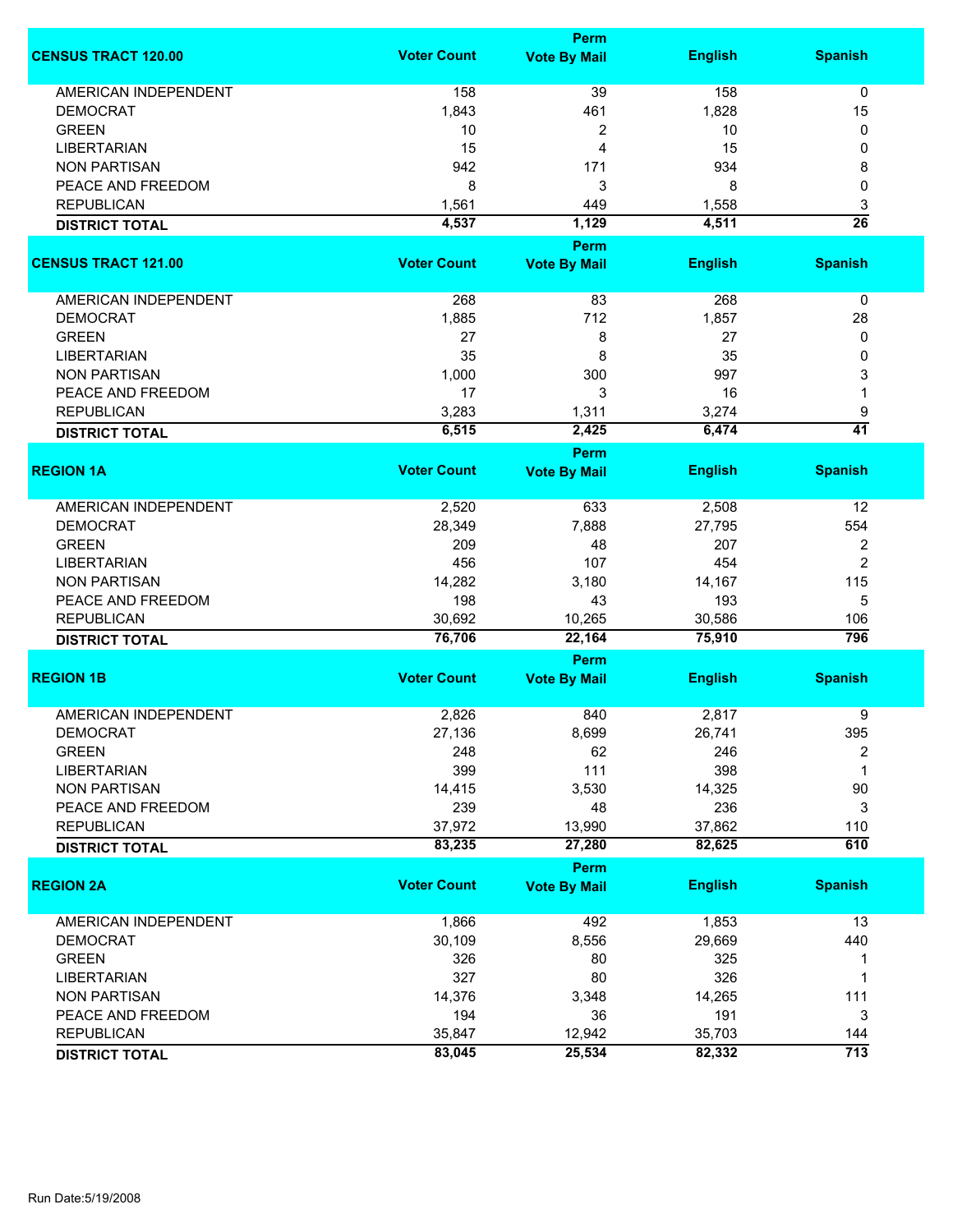|                             |                    | <b>Perm</b>                        |                |                         |
|-----------------------------|--------------------|------------------------------------|----------------|-------------------------|
| <b>REGION 2B</b>            | <b>Voter Count</b> | <b>Vote By Mail</b>                | <b>English</b> | <b>Spanish</b>          |
| <b>AMERICAN INDEPENDENT</b> | 2,140              | 466                                | 2,113          | 27                      |
| <b>DEMOCRAT</b>             | 43,631             | 10,122                             | 42,159         | 1,472                   |
| <b>GREEN</b>                | 316                | 51                                 | 312            | 4                       |
| <b>LIBERTARIAN</b>          | 333                | 58                                 | 324            | 9                       |
| <b>NON PARTISAN</b>         | 17,933             | 3,606                              | 17,591         | 342                     |
| PEACE AND FREEDOM           | 381                | 56                                 | 365            | 16                      |
|                             |                    |                                    |                |                         |
| <b>REPUBLICAN</b>           | 33,706             | 9,830                              | 33,409         | 297<br>2,167            |
| <b>DISTRICT TOTAL</b>       | 98,440             | 24,189                             | 96,273         |                         |
| <b>REGION 3A</b>            | <b>Voter Count</b> | <b>Perm</b>                        | <b>English</b> | <b>Spanish</b>          |
|                             |                    | <b>Vote By Mail</b>                |                |                         |
| AMERICAN INDEPENDENT        | 2,808              | 683                                | 2,797          | 11                      |
| <b>DEMOCRAT</b>             | 40,260             | 11,415                             | 39,707         | 553                     |
| <b>GREEN</b>                | 434                | 89                                 | 432            | $\overline{\mathbf{c}}$ |
| <b>LIBERTARIAN</b>          | 471                | 123                                | 469            | $\overline{c}$          |
| <b>NON PARTISAN</b>         | 17,987             | 4,077                              | 17,874         | 113                     |
|                             | 314                | 51                                 | 308            |                         |
| PEACE AND FREEDOM           |                    |                                    |                | 6                       |
| <b>REPUBLICAN</b>           | 45,023             | 14,882                             | 44,892         | 131                     |
| <b>DISTRICT TOTAL</b>       | 107,297            | 31,320                             | 106,479        | 818                     |
|                             |                    | Perm                               |                |                         |
| <b>REGION 3B</b>            | <b>Voter Count</b> | <b>Vote By Mail</b>                | <b>English</b> | <b>Spanish</b>          |
| <b>AMERICAN INDEPENDENT</b> | 2,367              | 713                                | 2,365          | $\overline{2}$          |
| <b>DEMOCRAT</b>             | 20,270             | 7,394                              | 20,134         | 136                     |
| <b>GREEN</b>                | 389                | 106                                | 388            | 1                       |
| <b>LIBERTARIAN</b>          | 454                | 135                                | 453            | 1                       |
| <b>NON PARTISAN</b>         | 11,709             | 3,400                              | 11,682         | 27                      |
|                             |                    |                                    |                |                         |
| PEACE AND FREEDOM           | 134                | 28                                 | 134            | 0                       |
| <b>REPUBLICAN</b>           | 34,885             | 13,632                             | 34,830         | 55                      |
| <b>DISTRICT TOTAL</b>       | 70,208             | 25,408                             | 69,986         | $\overline{222}$        |
| <b>REGION 4A</b>            | <b>Voter Count</b> | <b>Perm</b><br><b>Vote By Mail</b> | <b>English</b> | <b>Spanish</b>          |
|                             |                    |                                    |                |                         |
| <b>AMERICAN INDEPENDENT</b> | 1,129              | 273                                | 1,121          | 8                       |
| <b>DEMOCRAT</b>             | 19,775             | 5,553                              | 19,400         | 375                     |
| <b>GREEN</b>                | 167                | 43                                 | 165            | 2                       |
| <b>LIBERTARIAN</b>          | 237                | 65                                 | 236            | 1                       |
| <b>NON PARTISAN</b>         | 10,514             | 2,583                              | 10,426         | 88                      |
| PEACE AND FREEDOM           | 133                | 20                                 | 129            | 4                       |
| <b>REPUBLICAN</b>           | 24,290             | 7,934                              | 24,198         | 92                      |
| <b>DISTRICT TOTAL</b>       | 56,245             | 16,471                             | 55,675         | 570                     |
|                             |                    | <b>Perm</b>                        |                |                         |
| <b>REGION 4B</b>            | <b>Voter Count</b> | <b>Vote By Mail</b>                | <b>English</b> | <b>Spanish</b>          |
| <b>AMERICAN INDEPENDENT</b> | 1,562              | 354                                | 1,549          | 13                      |
| <b>DEMOCRAT</b>             | 33,641             | 8,509                              | 32,406         | 1,235                   |
| <b>GREEN</b>                | 290                | 72                                 | 288            | 2                       |
| <b>LIBERTARIAN</b>          | 299                | 76                                 | 292            | 7                       |
|                             |                    |                                    |                |                         |
| <b>NON PARTISAN</b>         | 12,477             | 2,599                              | 12,226         | 251                     |
| PEACE AND FREEDOM           | 256                | 30                                 | 251            | 5                       |
| <b>REPUBLICAN</b>           | 26,155             | 8,063                              | 25,951         | 204                     |
| <b>DISTRICT TOTAL</b>       | 74,680             | 19,703                             | 72,963         | 1,717                   |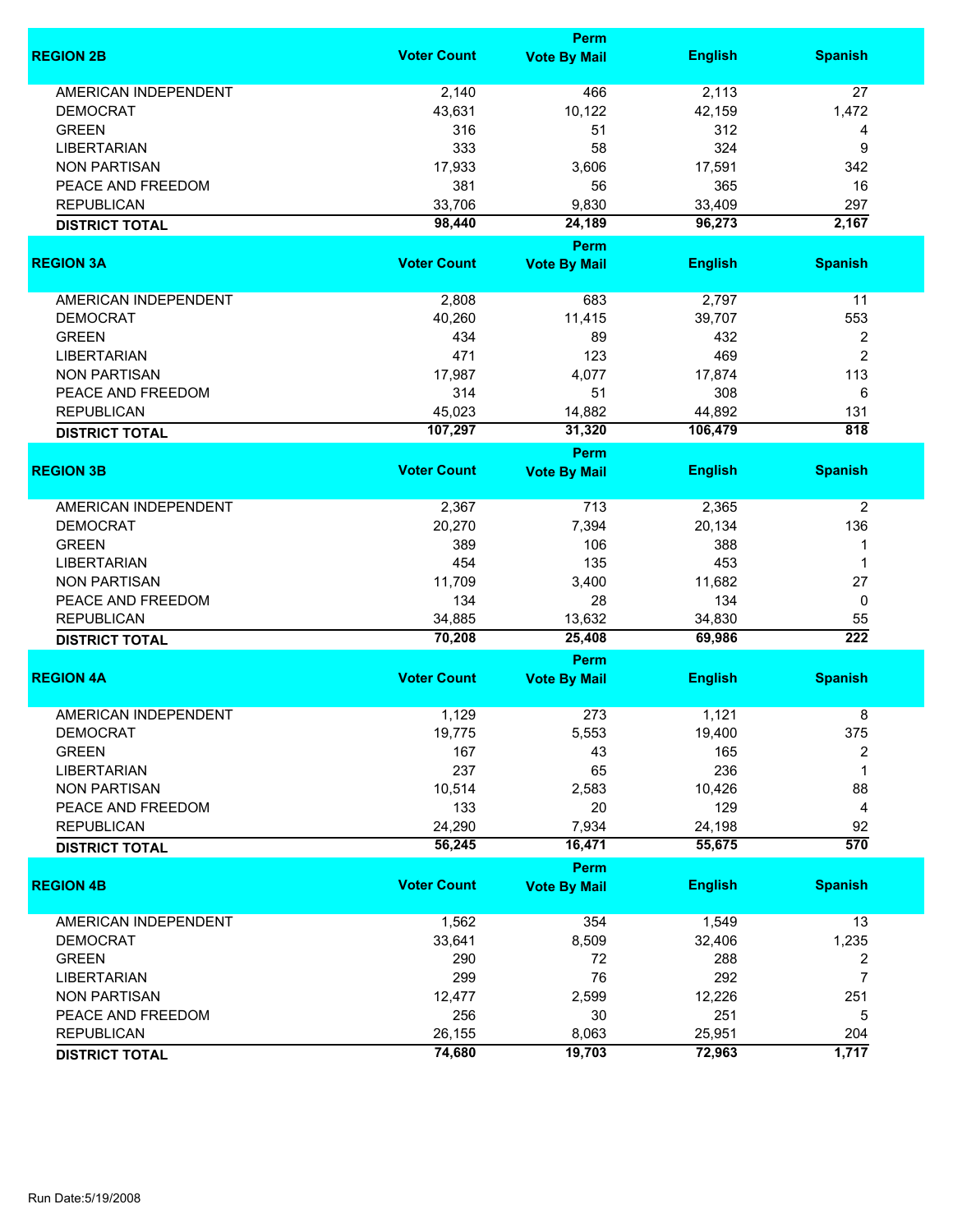|                             |                         | <b>Perm</b>                        |                         |                           |
|-----------------------------|-------------------------|------------------------------------|-------------------------|---------------------------|
| <b>REGION 5A</b>            | <b>Voter Count</b>      | <b>Vote By Mail</b>                | <b>English</b>          | <b>Spanish</b>            |
| <b>AMERICAN INDEPENDENT</b> | 1,068                   | 192                                | 1,050                   | 18                        |
| <b>DEMOCRAT</b>             | 27,247                  | 6,020                              | 26,194                  | 1,053                     |
| <b>GREEN</b>                | 131                     | 22                                 | 130                     | 1                         |
| <b>LIBERTARIAN</b>          | 160                     | 32                                 | 157                     | 3                         |
| <b>NON PARTISAN</b>         | 8,134                   | 1,395                              | 7,921                   | 213                       |
| PEACE AND FREEDOM           | 242                     | 38                                 | 239                     | 3                         |
| <b>REPUBLICAN</b>           |                         |                                    |                         |                           |
|                             | 14,487                  | 3,254                              | 14,342                  | 145                       |
| <b>DISTRICT TOTAL</b>       | 51,469                  | 10,953<br><b>Perm</b>              | 50,033                  | 1,436                     |
| <b>REGION 5B</b>            | <b>Voter Count</b>      | <b>Vote By Mail</b>                | <b>English</b>          | <b>Spanish</b>            |
| AMERICAN INDEPENDENT        | 1,157                   | 221                                | 1,146                   | 11                        |
| <b>DEMOCRAT</b>             | 21,384                  | 4,823                              | 20,738                  | 646                       |
| <b>GREEN</b>                | 148                     | 26                                 | 148                     | 0                         |
| <b>LIBERTARIAN</b>          | 145                     | 25                                 | 142                     | 3                         |
| <b>NON PARTISAN</b>         | 7,209                   | 1,297                              | 7,063                   | 146                       |
|                             | 200                     | 33                                 | 198                     |                           |
| PEACE AND FREEDOM           |                         |                                    |                         | $\overline{2}$            |
| <b>REPUBLICAN</b>           | 13,254                  | 3,105                              | 13,163                  | 91                        |
| <b>DISTRICT TOTAL</b>       | 43,497                  | 9,530                              | 42,598                  | 899                       |
| <b>ALTA LOMA AREA</b>       | <b>Voter Count</b>      | <b>Perm</b><br><b>Vote By Mail</b> | <b>English</b>          | <b>Spanish</b>            |
|                             |                         |                                    |                         |                           |
| AMERICAN INDEPENDENT        |                         | 0                                  |                         | 0                         |
| <b>DEMOCRAT</b>             |                         | 1                                  |                         | 0                         |
| <b>NON PARTISAN</b>         |                         | 1                                  |                         | 0                         |
| <b>REPUBLICAN</b>           | 23                      | 20                                 | 23                      | 0                         |
| <b>DISTRICT TOTAL</b>       | 26                      | $\overline{22}$                    | 26                      | $\overline{\mathfrak{o}}$ |
|                             |                         | <b>Perm</b>                        |                         |                           |
| <b>AMBOY AREA</b>           | <b>Voter Count</b>      | <b>Vote By Mail</b>                | <b>English</b>          | <b>Spanish</b>            |
| <b>NON PARTISAN</b>         | 0                       | 0                                  | 0                       | 0                         |
| <b>REPUBLICAN</b>           | 3                       | 3                                  | 3                       | 0                         |
| <b>DISTRICT TOTAL</b>       | $\overline{\mathbf{3}}$ | $\overline{\mathbf{3}}$            | $\overline{\mathbf{3}}$ | $\overline{\mathfrak{o}}$ |
|                             |                         | <b>Perm</b>                        |                         |                           |
| <b>ARGUS AREA</b>           | <b>Voter Count</b>      | <b>Vote By Mail</b>                | <b>English</b>          | <b>Spanish</b>            |
| <b>AMERICAN INDEPENDENT</b> | 4                       | $\mathbf{1}$                       | 4                       | 0                         |
| <b>DEMOCRAT</b>             | 41                      | 11                                 | 41                      | 0                         |
| <b>LIBERTARIAN</b>          | $\overline{2}$          | 0                                  | 2                       | 0                         |
| <b>NON PARTISAN</b>         | 18                      | 4                                  | 18                      | 0                         |
| <b>REPUBLICAN</b>           | 36                      | 9                                  | 36                      | 0                         |
| <b>DISTRICT TOTAL</b>       | 101                     | $\overline{25}$                    | 101                     | ō                         |
|                             |                         | Perm                               |                         |                           |
| <b>ARROWHEAD FARMS AREA</b> | <b>Voter Count</b>      | <b>Vote By Mail</b>                | <b>English</b>          | <b>Spanish</b>            |
| <b>AMERICAN INDEPENDENT</b> | 50                      | 23                                 | 49                      | 1                         |
| <b>DEMOCRAT</b>             | 521                     | 156                                | 510                     | 11                        |
| <b>GREEN</b>                | 9                       | 6                                  | 9                       | 0                         |
| <b>LIBERTARIAN</b>          | 5                       | 1                                  | 5                       | 0                         |
| <b>NON PARTISAN</b>         | 243                     | 73                                 | 238                     | 5                         |
| PEACE AND FREEDOM           | 4                       | 2                                  | 4                       | 0                         |
| <b>REPUBLICAN</b>           | 483                     | 190                                | 479                     | 4                         |
|                             | 1,315                   | 451                                | 1,294                   | $\overline{21}$           |
| <b>DISTRICT TOTAL</b>       |                         |                                    |                         |                           |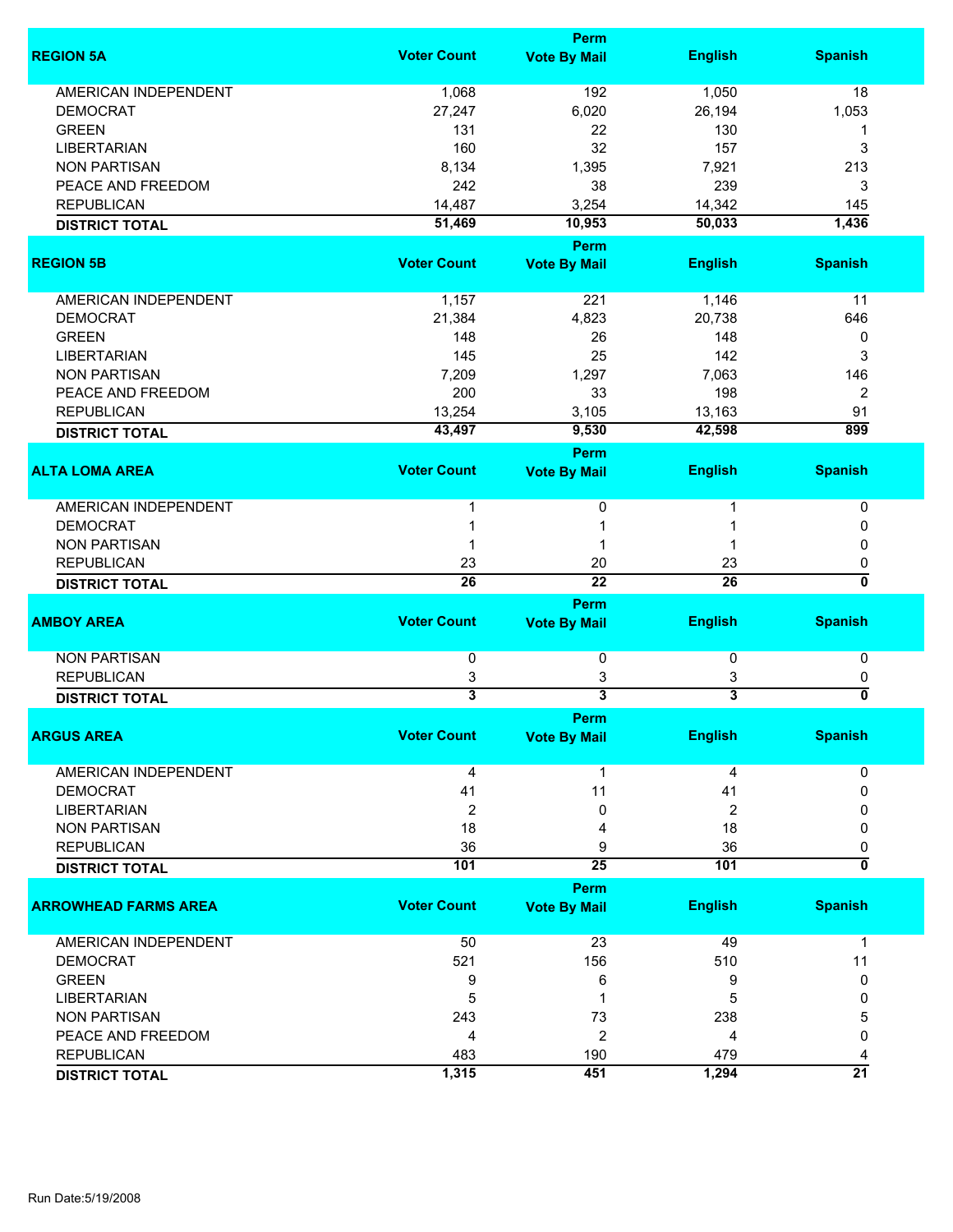|                             |                    | <b>Perm</b>                 |                  |                           |
|-----------------------------|--------------------|-----------------------------|------------------|---------------------------|
| <b>BAKER AREA</b>           | <b>Voter Count</b> | <b>Vote By Mail</b>         | <b>English</b>   | <b>Spanish</b>            |
|                             |                    |                             |                  |                           |
| <b>AMERICAN INDEPENDENT</b> | 6                  | 0                           | 6                | 0                         |
| <b>DEMOCRAT</b>             | 47                 | 7                           | 46               | 1                         |
| <b>GREEN</b>                | 1                  | 0                           | 1                | 0                         |
| <b>NON PARTISAN</b>         | 47                 | 11                          | 43               |                           |
| PEACE AND FREEDOM           | 1                  | 1                           | 1                | 0                         |
| <b>REPUBLICAN</b>           | 41                 | 9                           | 41               | 0                         |
| <b>DISTRICT TOTAL</b>       | 143                | $\overline{28}$             | $\overline{138}$ | $\overline{\bf 5}$        |
|                             |                    | <b>Perm</b>                 |                  |                           |
| <b>BALDY MESA AREA</b>      | <b>Voter Count</b> | <b>Vote By Mail</b>         | <b>English</b>   | <b>Spanish</b>            |
| AMERICAN INDEPENDENT        | 156                | 42                          | 155              | $\mathbf{1}$              |
| <b>DEMOCRAT</b>             | 1,095              | 353                         | 1,085            | 10                        |
| <b>GREEN</b>                | 13                 | 4                           | 13               | 0                         |
| <b>LIBERTARIAN</b>          | 31                 | 5                           | 31               | 0                         |
| <b>NON PARTISAN</b>         | 734                | 189                         | 730              | 4                         |
| PEACE AND FREEDOM           | 9                  | 1                           | 8                | 1                         |
| <b>REPUBLICAN</b>           | 2,265              | 826                         | 2,263            | 2                         |
| <b>DISTRICT TOTAL</b>       | 4,303              | 1,420                       | 4,285            | $\overline{18}$           |
|                             |                    |                             |                  |                           |
| <b>BEAR VALLEY AREA</b>     | <b>Voter Count</b> | Perm<br><b>Vote By Mail</b> | <b>English</b>   | <b>Spanish</b>            |
| <b>AMERICAN INDEPENDENT</b> | 15                 | 10                          | 15               | 0                         |
| <b>DEMOCRAT</b>             | 130                | 57                          | 129              | 1                         |
| <b>GREEN</b>                | $\overline{2}$     | 0                           | 2                | 0                         |
| <b>LIBERTARIAN</b>          | $\mathbf 1$        | 1                           | 1                | 0                         |
| <b>NON PARTISAN</b>         | 65                 | 27                          | 64               |                           |
|                             |                    |                             |                  |                           |
| <b>REPUBLICAN</b>           | 216                | 115                         | 216              | 0                         |
| <b>DISTRICT TOTAL</b>       | 429                | 210                         | 427              | $\overline{2}$            |
| <b>BEECHER AREA</b>         | <b>Voter Count</b> | <b>Perm</b>                 | <b>English</b>   | <b>Spanish</b>            |
|                             |                    | <b>Vote By Mail</b>         |                  |                           |
| <b>AMERICAN INDEPENDENT</b> | 1                  | 1                           | 1                | 0                         |
| <b>DEMOCRAT</b>             | 2                  | 2                           | 2                | 0                         |
| <b>NON PARTISAN</b>         | 3                  | 3                           | 3                | 0                         |
| <b>REPUBLICAN</b>           | 6                  | 6                           | 6                | 0                         |
| <b>DISTRICT TOTAL</b>       | $\overline{12}$    | $\overline{12}$             | $\overline{12}$  | $\overline{\mathfrak{o}}$ |
|                             |                    | <b>Perm</b>                 |                  |                           |
| <b>BELL MOUNTAIN AREA</b>   | <b>Voter Count</b> | <b>Vote By Mail</b>         | <b>English</b>   | <b>Spanish</b>            |
|                             |                    |                             |                  |                           |
| <b>AMERICAN INDEPENDENT</b> | $\overline{7}$     | 3                           | $\overline{7}$   | 0                         |
| <b>DEMOCRAT</b>             | 44                 | 27                          | 43               | 1                         |
| <b>GREEN</b>                | $\boldsymbol{2}$   | 0                           | 2                | 0                         |
| <b>LIBERTARIAN</b>          | 5                  | 3                           | 5                | 0                         |
| <b>NON PARTISAN</b>         | 20                 | 13                          | 20               | 0                         |
| PEACE AND FREEDOM           | $\mathbf{1}$       | 1                           | $\mathbf 1$      | 0                         |
| <b>REPUBLICAN</b>           | 89                 | 50                          | 89               | 0                         |
|                             | 168                | 97                          | 167              | 7                         |
| <b>DISTRICT TOTAL</b>       |                    | <b>Perm</b>                 |                  |                           |
| <b>BIG BEAR CITY AREA</b>   | <b>Voter Count</b> | <b>Vote By Mail</b>         | <b>English</b>   | <b>Spanish</b>            |
|                             |                    |                             |                  |                           |
| AMERICAN INDEPENDENT        | 235                | 71                          | 235              | 0                         |
| <b>DEMOCRAT</b>             | 1,726              | 625                         | 1,718            | 8                         |
| <b>GREEN</b>                | 41                 | 11                          | 41               | 0                         |
| <b>LIBERTARIAN</b>          | 49                 | 17                          | 49               | 0                         |
| <b>NON PARTISAN</b>         | 1,149              | 346                         | 1,147            | 2                         |
| PEACE AND FREEDOM           | 18                 | 3                           | 18               | 0                         |
| <b>REPUBLICAN</b>           | 2,918              | 1,227                       | 2,916            | 2                         |
| <b>DISTRICT TOTAL</b>       | 6,136              | 2,300                       | 6,124            | $\overline{12}$           |
|                             |                    |                             |                  |                           |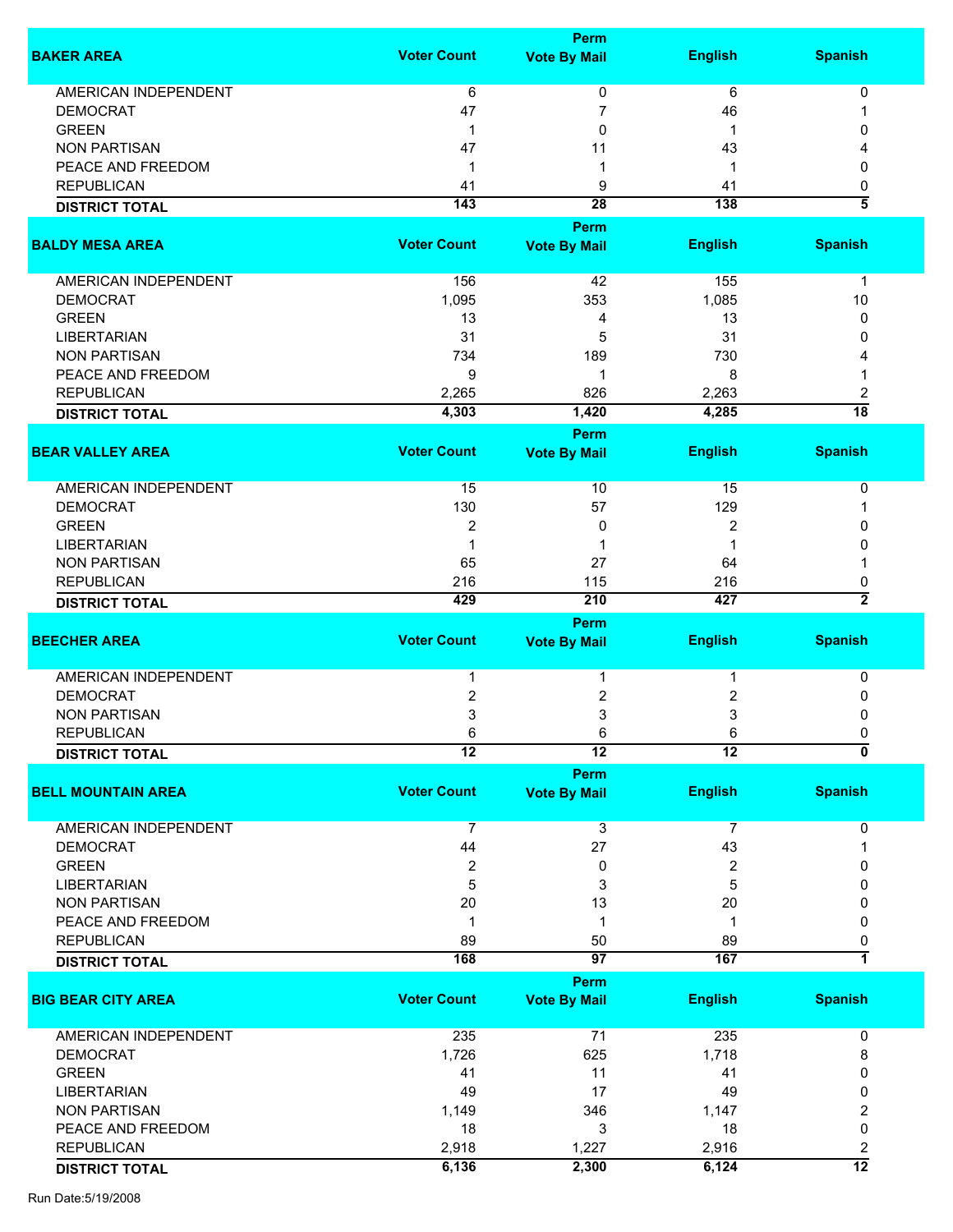|                             |                    | <b>Perm</b>                        |                |                           |
|-----------------------------|--------------------|------------------------------------|----------------|---------------------------|
| <b>BLOOMINGTON AREA</b>     | <b>Voter Count</b> | <b>Vote By Mail</b>                | <b>English</b> | <b>Spanish</b>            |
| <b>AMERICAN INDEPENDENT</b> | 143                | 22                                 | 139            | 4                         |
| <b>DEMOCRAT</b>             | 3,072              | 589                                | 2,910          | 162                       |
| <b>GREEN</b>                | 20                 | 1                                  | 20             | 0                         |
| <b>LIBERTARIAN</b>          | 24                 | 3                                  | 21             | 3                         |
|                             |                    |                                    |                |                           |
| <b>NON PARTISAN</b>         | 1,089              | 176                                | 1,041          | 48                        |
| PEACE AND FREEDOM           | 27                 | 5                                  | 24             | 3                         |
| <b>REPUBLICAN</b>           | 2,164              | 422                                | 2,136          | 28                        |
| <b>DISTRICT TOTAL</b>       | 6,539              | 1,218                              | 6,291          | $\frac{1}{248}$           |
|                             |                    | <b>Perm</b>                        |                |                           |
| <b>BLUE JAY AREA</b>        | <b>Voter Count</b> | <b>Vote By Mail</b>                | <b>English</b> | <b>Spanish</b>            |
| AMERICAN INDEPENDENT        | 5                  | $\mathbf{1}$                       | 5              | 0                         |
| <b>DEMOCRAT</b>             | 35                 | 17                                 | 34             | 1                         |
| <b>GREEN</b>                | 1                  | 1                                  | 1              | 0                         |
| <b>LIBERTARIAN</b>          | 3                  | 1                                  | 3              | 0                         |
| <b>NON PARTISAN</b>         | 22                 | 6                                  | 22             | 0                         |
|                             | $\mathbf{1}$       | 0                                  | $\mathbf 1$    | 0                         |
| PEACE AND FREEDOM           |                    |                                    |                |                           |
| <b>REPUBLICAN</b>           | 73                 | 30                                 | 73             | 0                         |
| <b>DISTRICT TOTAL</b>       | 140                | 56                                 | 139            | 7                         |
| <b>CEDAR GLEN AREA</b>      | <b>Voter Count</b> | <b>Perm</b><br><b>Vote By Mail</b> | <b>English</b> | <b>Spanish</b>            |
|                             |                    |                                    |                |                           |
| <b>AMERICAN INDEPENDENT</b> | 11                 | 3                                  | 11             | 0                         |
| <b>DEMOCRAT</b>             | 76                 | 21                                 | 75             | 1                         |
| <b>GREEN</b>                | 1                  | 0                                  | 1              | 0                         |
| <b>LIBERTARIAN</b>          | 2                  | 2                                  | $\overline{2}$ | 0                         |
| <b>NON PARTISAN</b>         | 56                 | 11                                 | 55             |                           |
| PEACE AND FREEDOM           | 2                  | 0                                  | $\overline{2}$ | 0                         |
| <b>REPUBLICAN</b>           | 110                | 29                                 | 109            | 1                         |
|                             | 258                | 66                                 | 255            | $\overline{\mathbf{3}}$   |
| <b>DISTRICT TOTAL</b>       |                    | <b>Perm</b>                        |                |                           |
| <b>CEDARPINES PARK AREA</b> | <b>Voter Count</b> | <b>Vote By Mail</b>                | <b>English</b> | <b>Spanish</b>            |
|                             |                    |                                    |                |                           |
| <b>AMERICAN INDEPENDENT</b> | 25                 | 10                                 | 25             | 0                         |
| <b>DEMOCRAT</b>             | 197                | 77                                 | 197            | 0                         |
| <b>GREEN</b>                | 2                  | 0                                  | 2              | 0                         |
| <b>LIBERTARIAN</b>          | 6                  | 1                                  | 6              | 0                         |
| <b>NON PARTISAN</b>         | 80                 | 22                                 | 80             | 0                         |
| PEACE AND FREEDOM           | $\mathbf 1$        | 1                                  | 1              | 0                         |
| <b>REPUBLICAN</b>           | 306                | 114                                | 306            | 0                         |
| <b>DISTRICT TOTAL</b>       | 617                | 225                                | 617            | $\overline{\mathfrak{o}}$ |
|                             |                    | <b>Perm</b>                        |                |                           |
| <b>CENTRAL AREA</b>         | <b>Voter Count</b> | <b>Vote By Mail</b>                | <b>English</b> | <b>Spanish</b>            |
| AMERICAN INDEPENDENT        | 50                 | 11                                 | 49             | $\mathbf 1$               |
| <b>DEMOCRAT</b>             | 1,007              | 243                                | 969            | 38                        |
| <b>GREEN</b>                | 6                  | 1                                  | 6              | 0                         |
| <b>LIBERTARIAN</b>          | $\overline{7}$     | 2                                  | 7              | 0                         |
| <b>NON PARTISAN</b>         | 387                | 59                                 | 379            | 8                         |
| PEACE AND FREEDOM           | 13                 | 1                                  | 12             | 1                         |
| <b>REPUBLICAN</b>           | 681                | 194                                | 676            | 5                         |
|                             | 2,151              | 511                                | 2,098          | $\overline{53}$           |
| <b>DISTRICT TOTAL</b>       |                    |                                    |                |                           |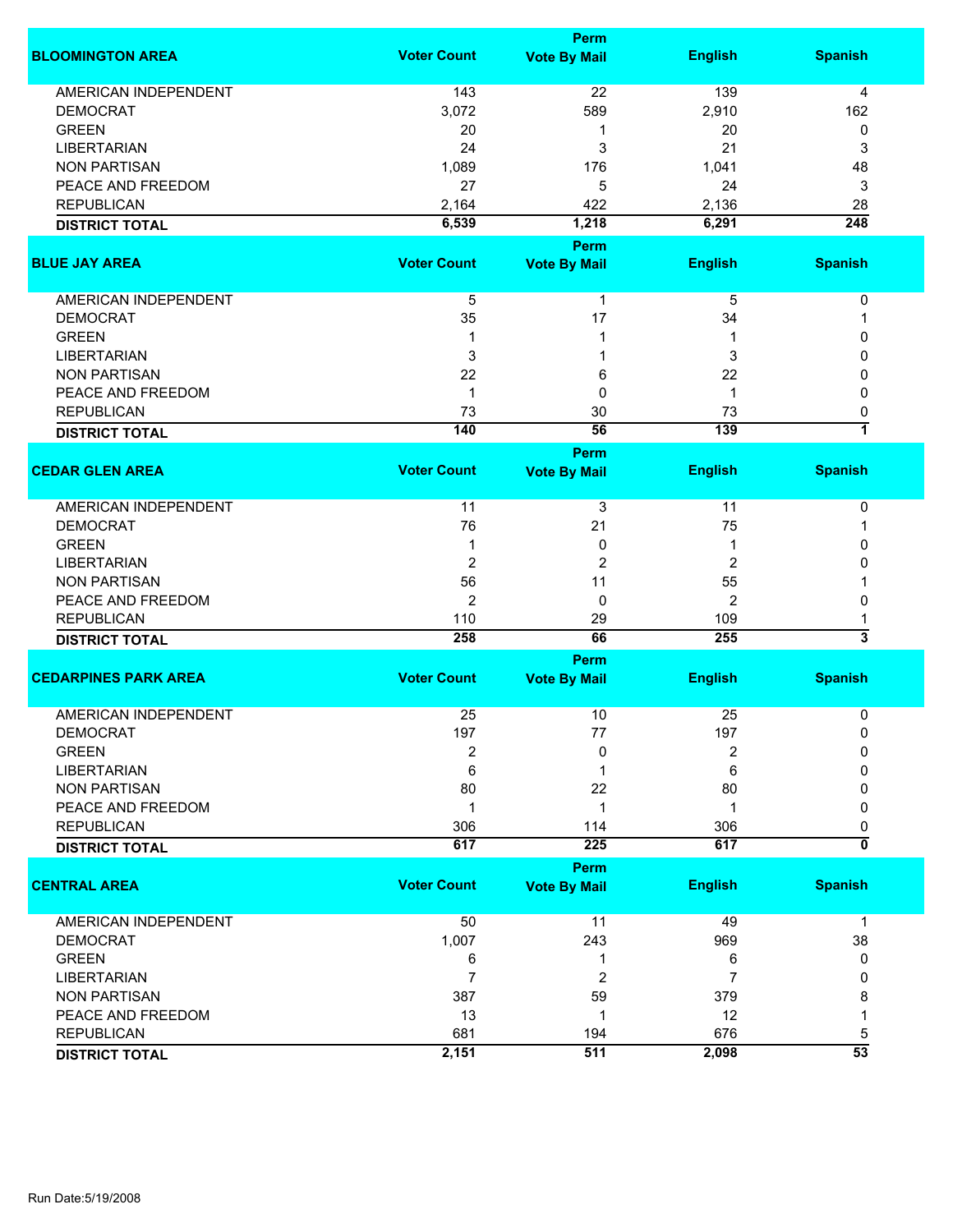|                             |                    | Perm                |                         |                              |
|-----------------------------|--------------------|---------------------|-------------------------|------------------------------|
| <b>CIMA AREA</b>            | <b>Voter Count</b> | <b>Vote By Mail</b> | <b>English</b>          | <b>Spanish</b>               |
| <b>DEMOCRAT</b>             |                    |                     |                         | 0                            |
| <b>NON PARTISAN</b>         |                    |                     |                         | $\mathbf{0}$                 |
| <b>REPUBLICAN</b>           |                    |                     |                         |                              |
|                             | 3                  | 3                   | $\overline{\mathbf{3}}$ | 0<br>$\overline{\mathbf{0}}$ |
| <b>DISTRICT TOTAL</b>       |                    | Perm                |                         |                              |
| <b>CRAFTON AREA</b>         | <b>Voter Count</b> | <b>Vote By Mail</b> | <b>English</b>          | <b>Spanish</b>               |
| <b>AMERICAN INDEPENDENT</b> | 31                 | 10                  | 31                      | 0                            |
| <b>DEMOCRAT</b>             | 349                | 109                 | 345                     | Δ                            |
| <b>GREEN</b>                | 5                  | 0                   | 5                       | 0                            |
| <b>LIBERTARIAN</b>          | 3                  | 3                   | 3                       | O                            |
| <b>NON PARTISAN</b>         | 206                | 66                  | 205                     |                              |
| PEACE AND FREEDOM           | 1                  | 0                   | 1                       | 0                            |
| <b>REPUBLICAN</b>           | 579                | 240                 | 579                     | 0                            |
|                             | 1,174              | 428                 | 1,169                   | $\overline{\bf 5}$           |
| <b>DISTRICT TOTAL</b>       |                    |                     |                         |                              |
| <b>CRESTLINE AREA</b>       | <b>Voter Count</b> | Perm                |                         | <b>Spanish</b>               |
|                             |                    | <b>Vote By Mail</b> | <b>English</b>          |                              |
| <b>AMERICAN INDEPENDENT</b> | 138                | 41                  | 138                     | 0                            |
| <b>DEMOCRAT</b>             | 1,275              | 493                 | 1,270                   | 5                            |
| <b>GREEN</b>                | 29                 | 6                   | 28                      |                              |
| <b>LIBERTARIAN</b>          | 43                 | 12                  | 43                      |                              |
| <b>NON PARTISAN</b>         | 710                | 211                 | 709                     |                              |
| PEACE AND FREEDOM           | 12                 | 3                   | 12                      | 0                            |
| <b>REPUBLICAN</b>           | 2,211              | 862                 | 2,207                   |                              |
|                             | 4,418              | 1,628               | 4,407                   | $\overline{11}$              |
| <b>DISTRICT TOTAL</b>       |                    |                     |                         |                              |
|                             |                    | Perm                |                         |                              |
| <b>DAGGETT AREA</b>         | <b>Voter Count</b> | <b>Vote By Mail</b> | <b>English</b>          | <b>Spanish</b>               |
| AMERICAN INDEPENDENT        | 10                 | 8                   | 10                      | 0                            |
| <b>DEMOCRAT</b>             | 71                 | 59                  | 70                      |                              |
| <b>LIBERTARIAN</b>          | $\overline{2}$     | 2                   | 2                       | 0                            |
| <b>NON PARTISAN</b>         | 38                 | 27                  | 38                      | 0                            |
| PEACE AND FREEDOM           | 1                  | 1                   | 1                       | 0                            |
| <b>REPUBLICAN</b>           | 70                 | 58                  | $70\,$                  | U                            |
| <b>DISTRICT TOTAL</b>       | 192                | 155                 | 191                     | $\overline{1}$               |
|                             |                    | Perm                |                         |                              |
| <b>DEL ROSA AREA</b>        | <b>Voter Count</b> | <b>Vote By Mail</b> | <b>English</b>          | <b>Spanish</b>               |
| <b>AMERICAN INDEPENDENT</b> | 119                | 53                  | 119                     | 0                            |
| <b>DEMOCRAT</b>             | 1,836              | 765                 | 1,799                   | 37                           |
| <b>GREEN</b>                | 11                 | 6                   | 11                      | 0                            |
| <b>LIBERTARIAN</b>          | 9                  | 4                   | 9                       | 0                            |
| <b>NON PARTISAN</b>         | 646                | 211                 | 641                     | 5                            |
| PEACE AND FREEDOM           | 14                 | 5                   | 14                      | 0                            |
| <b>REPUBLICAN</b>           | 1,532              | 689                 | 1,525                   | 7                            |
| <b>DISTRICT TOTAL</b>       | 4,167              | 1,733               | 4,118                   | $\overline{49}$              |
|                             |                    | Perm                |                         |                              |
| <b>DEVORE AREA</b>          | <b>Voter Count</b> | <b>Vote By Mail</b> | <b>English</b>          | <b>Spanish</b>               |
| AMERICAN INDEPENDENT        | 36                 | 14                  | 36                      | 0                            |
| <b>DEMOCRAT</b>             | 320                | 151                 | 319                     |                              |
| <b>GREEN</b>                | 5                  | 1                   | 5                       | 0                            |
| <b>LIBERTARIAN</b>          | 3                  | 1                   | 3                       | 0                            |
| <b>NON PARTISAN</b>         | 180                | 80                  | 179                     |                              |
| PEACE AND FREEDOM           | 1                  | 0                   | 1                       | 0                            |
| <b>REPUBLICAN</b>           | 567                | 267                 | 566                     |                              |
| <b>DISTRICT TOTAL</b>       | 1,112              | 514                 | 1,109                   | $\overline{\mathbf{3}}$      |
|                             |                    |                     |                         |                              |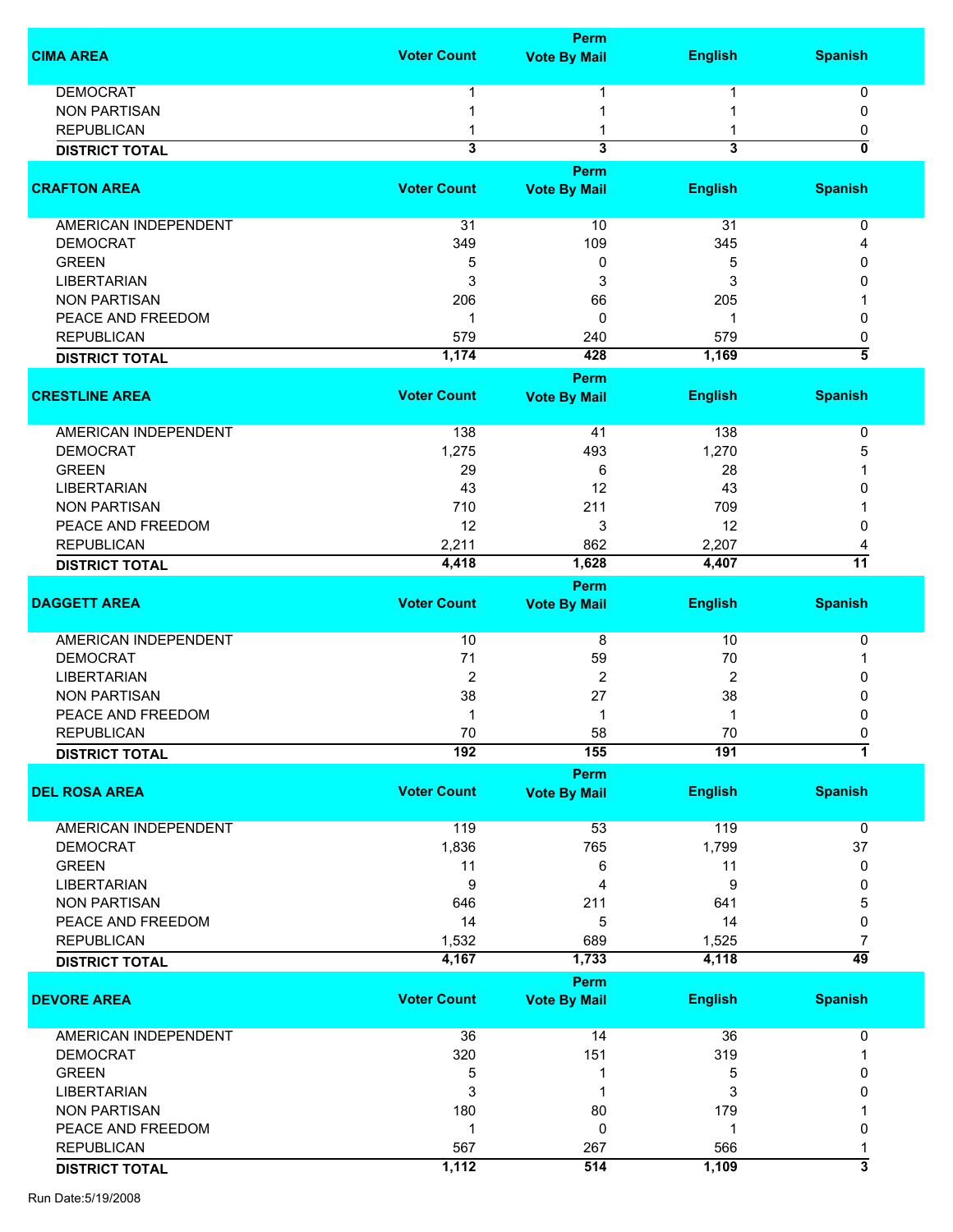|                                   |                    | Perm                        |                |                           |
|-----------------------------------|--------------------|-----------------------------|----------------|---------------------------|
| <b>APPLE VALLEY EAST AREA</b>     | <b>Voter Count</b> | <b>Vote By Mail</b>         | <b>English</b> | <b>Spanish</b>            |
|                                   |                    |                             |                |                           |
| <b>AMERICAN INDEPENDENT</b>       | 83                 | 23                          | 83             | 0                         |
| <b>DEMOCRAT</b>                   | 515                | 180                         | 506            | 9                         |
| <b>GREEN</b>                      | 5                  | 1                           | 5              | 0                         |
| <b>LIBERTARIAN</b>                | 13                 | 5                           | 13             | 0                         |
| <b>NON PARTISAN</b>               | 405                | 109                         | 403            | 2                         |
| PEACE AND FREEDOM                 | 5                  | 1                           | 3              | 2                         |
| <b>REPUBLICAN</b>                 | 1,019              | 371                         | 1,018          | 1                         |
| <b>DISTRICT TOTAL</b>             | 2,045              | 690                         | 2,031          | $\overline{14}$           |
|                                   |                    | <b>Perm</b>                 |                |                           |
| <b>BARSTOW EAST AREA</b>          | <b>Voter Count</b> | <b>Vote By Mail</b>         | <b>English</b> | <b>Spanish</b>            |
| AMERICAN INDEPENDENT              | 1                  | 0                           | 1              | 0                         |
| <b>DEMOCRAT</b>                   | 22                 | 8                           | 22             | 0                         |
| <b>GREEN</b>                      | 2                  | 2                           | 2              | 0                         |
| <b>NON PARTISAN</b>               | 9                  | 3                           | 9              | 0                         |
| <b>REPUBLICAN</b>                 | 47                 | 26                          | 47             | 0                         |
| <b>DISTRICT TOTAL</b>             | 81                 | 39                          | 81             | $\overline{\mathfrak{o}}$ |
|                                   |                    | Perm                        |                |                           |
| <b>EL MIRAGE AREA</b>             | <b>Voter Count</b> | <b>Vote By Mail</b>         | <b>English</b> | <b>Spanish</b>            |
|                                   |                    |                             |                |                           |
| AMERICAN INDEPENDENT              | 13                 | 6                           | 13             | 0                         |
| <b>DEMOCRAT</b>                   | 81                 | 30                          | 77             | 4                         |
| <b>LIBERTARIAN</b>                | 4                  | 2                           | 4              | 0                         |
| <b>NON PARTISAN</b>               | 60                 | 13                          | 59             |                           |
| PEACE AND FREEDOM                 | 3                  | 1                           | $\overline{2}$ |                           |
| <b>REPUBLICAN</b>                 | 129                | 50                          | 128            |                           |
| <b>DISTRICT TOTAL</b>             | 290                | 102                         | 283            | 7                         |
|                                   |                    | Perm                        |                |                           |
| <b>HIGHLAND EAST AREA</b>         | <b>Voter Count</b> | <b>Vote By Mail</b>         | <b>English</b> | <b>Spanish</b>            |
| <b>NON PARTISAN</b>               | 0                  | 0                           | 0              | 0                         |
| <b>DISTRICT TOTAL</b>             | $\overline{0}$     | $\overline{0}$              | $\overline{0}$ | $\overline{\mathbf{0}}$   |
|                                   |                    | Perm                        |                |                           |
| <b>TWENTYNINE PALMS EAST AREA</b> | <b>Voter Count</b> | <b>Vote By Mail</b>         | <b>English</b> | <b>Spanish</b>            |
| <b>AMERICAN INDEPENDENT</b>       | 28                 | 11                          | 28             | 0                         |
| <b>DEMOCRAT</b>                   | 189                | 84                          | 188            |                           |
| <b>GREEN</b>                      | 4                  | 1                           | 4              | 0                         |
| <b>NON PARTISAN</b>               | 98                 | 29                          | 98             | $\Omega$                  |
| <b>REPUBLICAN</b>                 | 162                | 53                          | 162            | 0                         |
| <b>DISTRICT TOTAL</b>             | 481                | 178                         | 480            | 1                         |
|                                   |                    | Perm                        |                |                           |
| <b>ENCHANTMENT AREA</b>           | <b>Voter Count</b> | <b>Vote By Mail</b>         | <b>English</b> | <b>Spanish</b>            |
| <b>AMERICAN INDEPENDENT</b>       | 37                 | 12                          | 37             | 0                         |
| <b>DEMOCRAT</b>                   | 257                | 87                          | 254            | 3                         |
| <b>GREEN</b>                      | 5                  | 3                           | 5              | 0                         |
| <b>LIBERTARIAN</b>                | 4                  | 1                           | 4              | 0                         |
| <b>NON PARTISAN</b>               | 144                | 44                          | 144            | 0                         |
| PEACE AND FREEDOM                 | 1                  | 0                           | 1              | 0                         |
| <b>REPUBLICAN</b>                 | 409                | 124                         | 408            |                           |
|                                   | 857                | $\overline{271}$            | 853            | 4                         |
| <b>DISTRICT TOTAL</b>             |                    |                             |                |                           |
| <b>ETIWANDA AREA</b>              | <b>Voter Count</b> | Perm<br><b>Vote By Mail</b> | <b>English</b> | <b>Spanish</b>            |
| <b>NON PARTISAN</b>               | 0                  | 0                           | 0              | $\mathbf 0$               |
| <b>REPUBLICAN</b>                 | 9                  |                             | 9              |                           |
|                                   | $\overline{9}$     | 9<br>$\overline{9}$         | $\overline{9}$ | 0<br>0                    |
| <b>DISTRICT TOTAL</b>             |                    |                             |                |                           |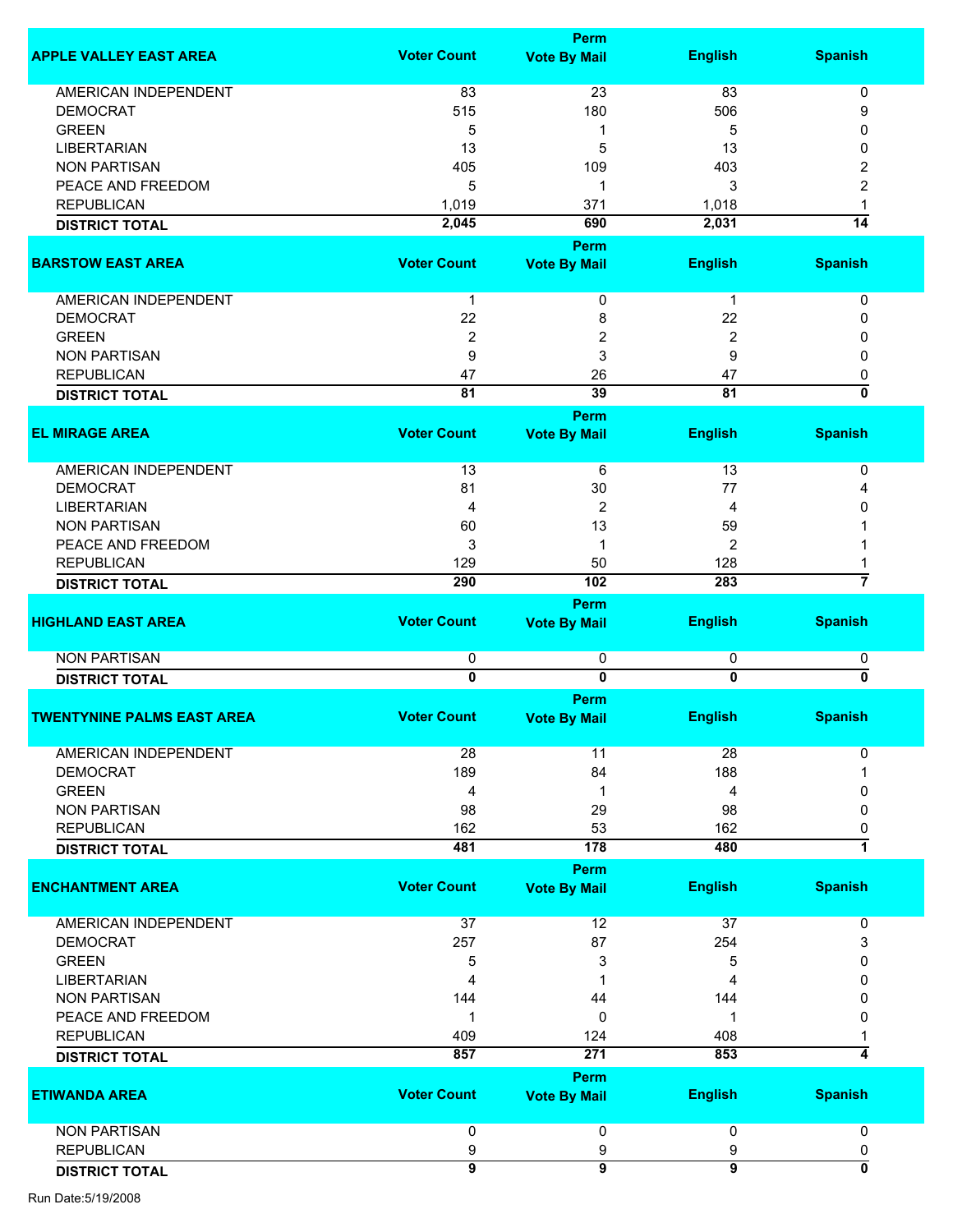|                               |                    | <b>Perm</b>             |                 |                           |
|-------------------------------|--------------------|-------------------------|-----------------|---------------------------|
| <b>ESSEX AREA</b>             | <b>Voter Count</b> | <b>Vote By Mail</b>     | <b>English</b>  | <b>Spanish</b>            |
| <b>DEMOCRAT</b>               | 6                  | 6                       | 6               | 0                         |
| <b>GREEN</b>                  |                    | 1                       |                 | 0                         |
| <b>NON PARTISAN</b>           | 3                  | 3                       | 3               | 0                         |
| <b>REPUBLICAN</b>             | 7                  | 7                       |                 | 0                         |
| <b>DISTRICT TOTAL</b>         | $\overline{17}$    | $\overline{17}$         | $\overline{17}$ | $\overline{\mathbf{0}}$   |
|                               |                    | <b>Perm</b>             |                 |                           |
| <b>FLAMINGO HEIGHTS AREA</b>  | <b>Voter Count</b> | <b>Vote By Mail</b>     | <b>English</b>  | <b>Spanish</b>            |
| AMERICAN INDEPENDENT          | 29                 | 13                      | 29              | 0                         |
| <b>DEMOCRAT</b>               | 226                | 91                      | 224             | 2                         |
| <b>GREEN</b>                  | 5                  | 0                       | 5               | 0                         |
| <b>LIBERTARIAN</b>            | 4                  | 1                       | 4               | 0                         |
| <b>NON PARTISAN</b>           | 139                | 51                      | 139             | 0                         |
| <b>REPUBLICAN</b>             | 240                | 89                      | 240             | 0                         |
| <b>DISTRICT TOTAL</b>         | 643                | 245                     | 641             | $\overline{2}$            |
|                               |                    | <b>Perm</b>             |                 |                           |
| <b>FOREST HOME AREA</b>       | <b>Voter Count</b> | <b>Vote By Mail</b>     | <b>English</b>  | <b>Spanish</b>            |
| <b>AMERICAN INDEPENDENT</b>   | 23                 | $\overline{7}$          | 23              | 0                         |
| <b>DEMOCRAT</b>               | 203                | 60                      | 203             | 0                         |
| <b>GREEN</b>                  | 8                  | 2                       | 8               | 0                         |
| <b>LIBERTARIAN</b>            | 6                  | 3                       | 6               | 0                         |
| <b>NON PARTISAN</b>           | 141                | 37                      | 141             | 0                         |
| PEACE AND FREEDOM             | 4                  | 1                       | 4               | 0                         |
| <b>REPUBLICAN</b>             | 317                | 105                     | 317             | 0                         |
| <b>DISTRICT TOTAL</b>         | 702                | 215                     | 702             | 0                         |
|                               |                    | <b>Perm</b>             |                 |                           |
| <b>GREEN VALLEY LAKE AREA</b> | <b>Voter Count</b> | <b>Vote By Mail</b>     | <b>English</b>  | <b>Spanish</b>            |
|                               |                    |                         |                 |                           |
| <b>AMERICAN INDEPENDENT</b>   | 11                 | 2                       | 11              | 0                         |
| <b>DEMOCRAT</b>               | 64                 | 19                      | 64              | 0                         |
| <b>GREEN</b>                  | 3                  | 0                       | 3               | 0                         |
| <b>LIBERTARIAN</b>            | 5                  | 0                       | 5               | 0                         |
| <b>NON PARTISAN</b>           | 43                 | 8                       | 43              | 0                         |
| <b>REPUBLICAN</b>             | 136                | 51                      | 136             | 0                         |
| <b>DISTRICT TOTAL</b>         | 262                | 80                      | 262             | $\overline{\mathfrak{o}}$ |
|                               |                    | <b>Perm</b>             |                 |                           |
| <b>HAVASU LAKE AREA</b>       | <b>Voter Count</b> | <b>Vote By Mail</b>     | <b>English</b>  | <b>Spanish</b>            |
| AMERICAN INDEPENDENT          | $\boldsymbol{2}$   | $\overline{\mathbf{c}}$ | $\overline{c}$  | 0                         |
| <b>DEMOCRAT</b>               | 52                 | 50                      | 52              | 0                         |
| <b>NON PARTISAN</b>           | 19                 | 17                      | 19              | 0                         |
| <b>REPUBLICAN</b>             | 55                 | 46                      | 55              | 0                         |
| <b>DISTRICT TOTAL</b>         | 128                | 115                     | 128             | ō                         |
|                               |                    | <b>Perm</b>             |                 |                           |
| <b>HELENDALE AREA</b>         | <b>Voter Count</b> | <b>Vote By Mail</b>     | <b>English</b>  | <b>Spanish</b>            |
| <b>AMERICAN INDEPENDENT</b>   | 84                 | 37                      | 84              | 0                         |
| <b>DEMOCRAT</b>               | 824                | 337                     | 821             |                           |
|                               |                    |                         |                 | 3                         |
| <b>GREEN</b>                  | 3                  | 2                       | 3               | 0                         |
| <b>LIBERTARIAN</b>            | 20                 | 5                       | 20              | 0                         |
| <b>NON PARTISAN</b>           | 401                | 143                     | 401             | 0                         |
| PEACE AND FREEDOM             | 3                  | 1                       | 3               | 0                         |
| <b>REPUBLICAN</b>             | 1,629              | 703                     | 1,627           | 2<br>$\overline{5}$       |
| <b>DISTRICT TOTAL</b>         | 2,964              | 1,228                   | 2,959           |                           |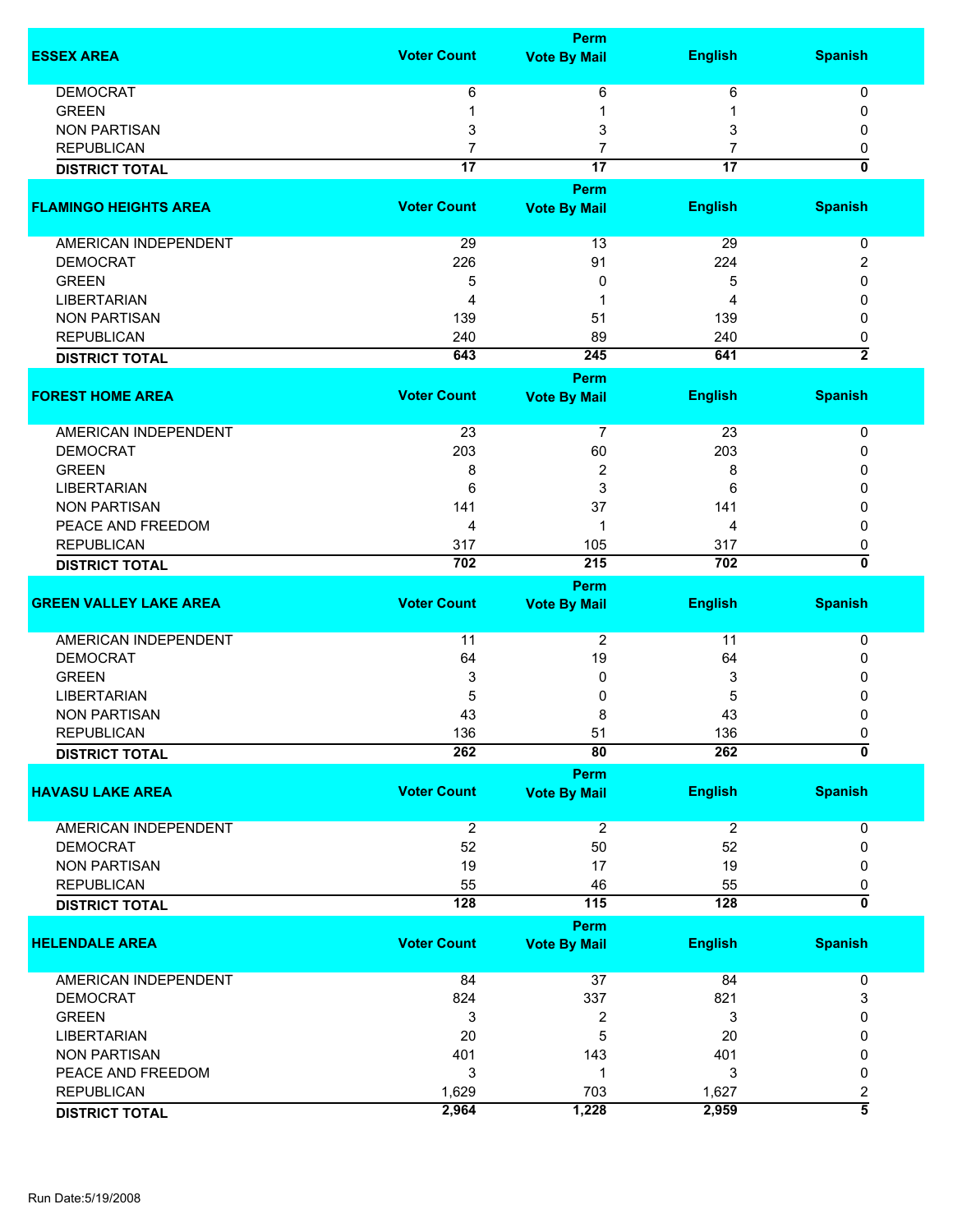|                             |                         | Perm                               |                 |                           |
|-----------------------------|-------------------------|------------------------------------|-----------------|---------------------------|
| <b>HINKLEY AREA</b>         | <b>Voter Count</b>      | <b>Vote By Mail</b>                | <b>English</b>  | <b>Spanish</b>            |
| AMERICAN INDEPENDENT        | 44                      | 14                                 | 44              | 0                         |
| <b>DEMOCRAT</b>             | 255                     | 91                                 | 250             | 5                         |
| <b>GREEN</b>                | 2                       | 0                                  | 2               | 0                         |
| <b>LIBERTARIAN</b>          | 10                      | 4                                  | 10              | 0                         |
| <b>NON PARTISAN</b>         | 151                     | 48                                 | 151             | 0                         |
| PEACE AND FREEDOM           | 1                       | 0                                  | 1               | 0                         |
| <b>REPUBLICAN</b>           | 325                     | 123                                | 325             | 0                         |
|                             | 788                     | 280                                | 783             | 3                         |
| <b>DISTRICT TOTAL</b>       |                         |                                    |                 |                           |
| <b>FORT IRWIN AREA</b>      | <b>Voter Count</b>      | <b>Perm</b><br><b>Vote By Mail</b> | <b>English</b>  | <b>Spanish</b>            |
|                             |                         |                                    |                 |                           |
| AMERICAN INDEPENDENT        | 9                       | 4                                  | 9               | 0                         |
| <b>DEMOCRAT</b>             | 157                     | 82                                 | 157             | 0                         |
| <b>LIBERTARIAN</b>          | 1                       | 1                                  | 1               | O                         |
| <b>NON PARTISAN</b>         | 143                     | 91                                 | 142             |                           |
| PEACE AND FREEDOM           | 4                       | 0                                  | 4               | 0                         |
| <b>REPUBLICAN</b>           | 171                     | 107                                | 171             | 0                         |
| <b>DISTRICT TOTAL</b>       | 485                     | 285                                | 484             | 1                         |
|                             |                         | Perm                               |                 |                           |
| <b>IVANPAH AREA</b>         | <b>Voter Count</b>      | <b>Vote By Mail</b>                | <b>English</b>  | <b>Spanish</b>            |
| AMERICAN INDEPENDENT        | 1                       | 1                                  |                 | 0                         |
| <b>DEMOCRAT</b>             | 4                       |                                    |                 | 0                         |
|                             | 3                       | 4                                  | 4               |                           |
| <b>NON PARTISAN</b>         |                         | 3                                  | 3               | 0                         |
| <b>REPUBLICAN</b>           | 3                       | 3                                  | 3               | 0<br>0                    |
| <b>DISTRICT TOTAL</b>       | $\overline{11}$         | $\overline{11}$                    | $\overline{11}$ |                           |
|                             | <b>Voter Count</b>      | Perm                               |                 |                           |
| <b>JOHNSON VALLEY AREA</b>  |                         | <b>Vote By Mail</b>                | <b>English</b>  | <b>Spanish</b>            |
| <b>AMERICAN INDEPENDENT</b> | $\overline{7}$          | 6                                  | $\overline{7}$  | 0                         |
| <b>DEMOCRAT</b>             | 72                      | 68                                 | 72              | 0                         |
| <b>GREEN</b>                | $\overline{2}$          | $\overline{2}$                     | 2               | 0                         |
| <b>LIBERTARIAN</b>          |                         | 0                                  |                 | 0                         |
| <b>NON PARTISAN</b>         | 41                      | 33                                 | 41              | 0                         |
| <b>REPUBLICAN</b>           | 92                      | 85                                 | 92              | 0                         |
| <b>DISTRICT TOTAL</b>       | 215                     | 194                                | 215             | $\overline{\mathfrak{o}}$ |
|                             |                         | <b>Perm</b>                        |                 |                           |
| <b>JOSHUA TREE AREA</b>     | <b>Voter Count</b>      | <b>Vote By Mail</b>                | <b>English</b>  | <b>Spanish</b>            |
| <b>AMERICAN INDEPENDENT</b> | 162                     | 67                                 | 161             | 1                         |
| <b>DEMOCRAT</b>             | 1,358                   | 565                                | 1,348           | 10                        |
| <b>GREEN</b>                | 40                      | 16                                 | 40              | 0                         |
| <b>LIBERTARIAN</b>          | 28                      | 13                                 | 28              | 0                         |
| <b>NON PARTISAN</b>         | 816                     | 269                                | 816             | 0                         |
|                             | 15                      |                                    | 15              |                           |
| PEACE AND FREEDOM           |                         | 5                                  |                 | 0                         |
| <b>REPUBLICAN</b>           | 1,487                   | 660                                | 1,484           | 3                         |
| <b>DISTRICT TOTAL</b>       | 3,906                   | 1,595                              | 3,892           | $\overline{14}$           |
|                             |                         | Perm                               |                 |                           |
| <b>KELSO AREA</b>           | <b>Voter Count</b>      | <b>Vote By Mail</b>                | <b>English</b>  | <b>Spanish</b>            |
| <b>DEMOCRAT</b>             | 1                       | 0                                  |                 | 0                         |
| <b>NON PARTISAN</b>         | 1                       | 1                                  |                 | 0                         |
| <b>REPUBLICAN</b>           | 2                       | 2                                  | 2               | 0                         |
|                             | $\overline{\mathbf{4}}$ | $\overline{\mathbf{3}}$            | 4               | $\overline{\mathfrak{o}}$ |
| <b>DISTRICT TOTAL</b>       |                         |                                    |                 |                           |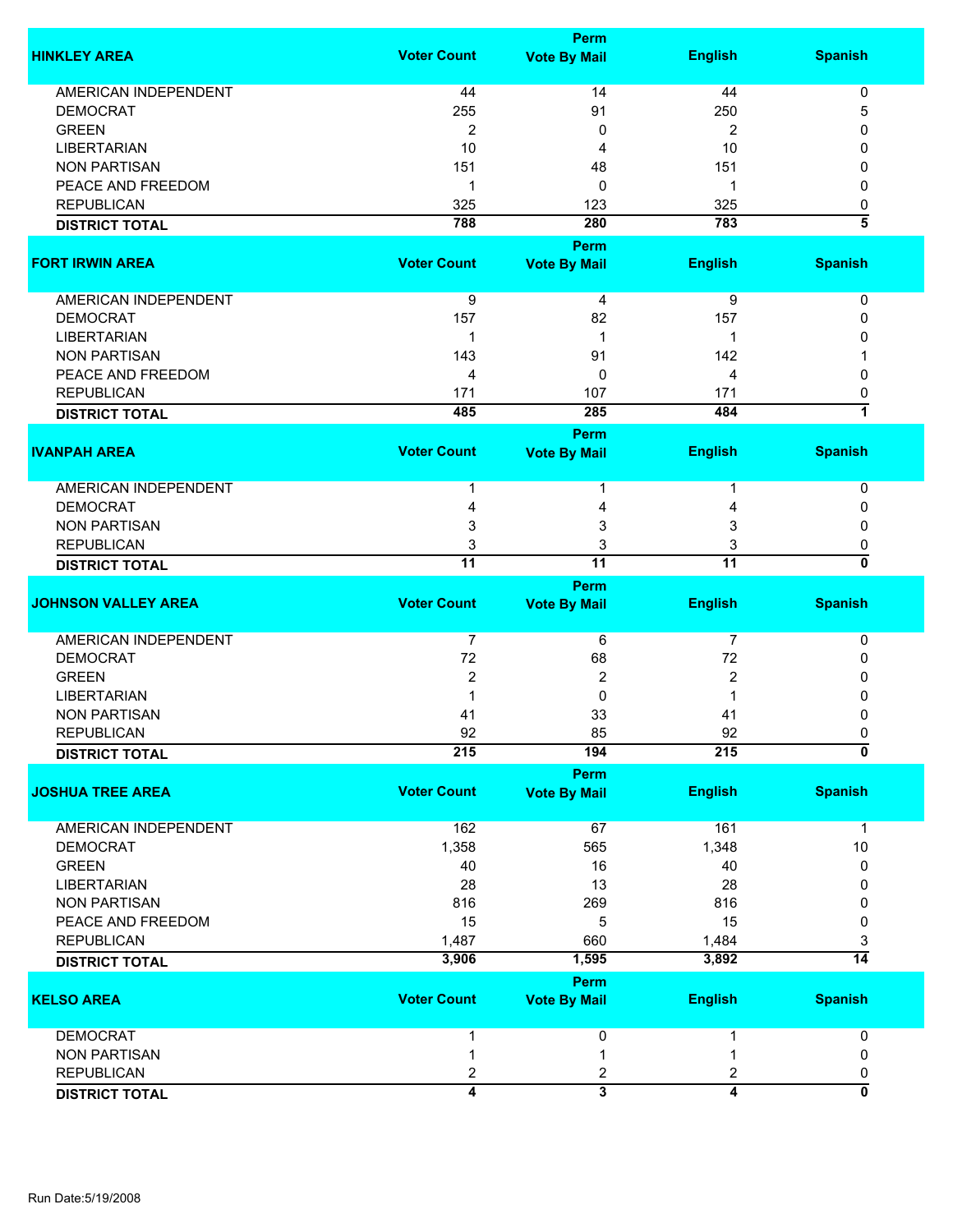|                             | <b>Perm</b>             |                         |                         |                           |  |
|-----------------------------|-------------------------|-------------------------|-------------------------|---------------------------|--|
| <b>LAKE ARROWHEAD AREA</b>  | <b>Voter Count</b>      | <b>Vote By Mail</b>     | <b>English</b>          | <b>Spanish</b>            |  |
| <b>AMERICAN INDEPENDENT</b> | 102                     | 38                      | 102                     | 0                         |  |
| <b>DEMOCRAT</b>             | 1,130                   | 450                     | 1,128                   | 2                         |  |
| <b>GREEN</b>                | 32                      | 7                       | 32                      | 0                         |  |
| <b>LIBERTARIAN</b>          | 25                      | 10                      | 25                      | 0                         |  |
| <b>NON PARTISAN</b>         | 678                     | 245                     | 678                     | 0                         |  |
| PEACE AND FREEDOM           | 9                       | 2                       | 9                       | 0                         |  |
| <b>REPUBLICAN</b>           |                         | 1,381                   |                         |                           |  |
|                             | 2,859                   |                         | 2,853                   | 6<br>$\overline{\bf 8}$   |  |
| <b>DISTRICT TOTAL</b>       | 4,835                   | 2,133                   | 4,827                   |                           |  |
|                             |                         | <b>Perm</b>             |                         |                           |  |
| <b>LANDERS AREA</b>         | <b>Voter Count</b>      | <b>Vote By Mail</b>     | <b>English</b>          | <b>Spanish</b>            |  |
| AMERICAN INDEPENDENT        | 66                      | 30                      | 66                      | 0                         |  |
| <b>DEMOCRAT</b>             | 377                     | 135                     | 375                     | 2                         |  |
| <b>GREEN</b>                | 6                       | 2                       | 6                       | 0                         |  |
| <b>LIBERTARIAN</b>          | 10                      | 5                       | 10                      | 0                         |  |
| <b>NON PARTISAN</b>         | 234                     | 79                      | 233                     |                           |  |
|                             |                         |                         |                         |                           |  |
| PEACE AND FREEDOM           | 2                       | 0                       | $\overline{2}$          | 0                         |  |
| <b>REPUBLICAN</b>           | 407                     | 176                     | 407                     | 0                         |  |
| <b>DISTRICT TOTAL</b>       | 1,102                   | 427                     | 1,099                   | $\overline{\overline{3}}$ |  |
|                             |                         | <b>Perm</b>             |                         |                           |  |
| <b>LENWOOD AREA</b>         | <b>Voter Count</b>      | <b>Vote By Mail</b>     | <b>English</b>          | <b>Spanish</b>            |  |
| <b>AMERICAN INDEPENDENT</b> | 103                     | 23                      | 103                     | 0                         |  |
| <b>DEMOCRAT</b>             | 948                     | 296                     | 936                     | 12                        |  |
| <b>GREEN</b>                | 5                       | 1                       | 5                       | 0                         |  |
| <b>LIBERTARIAN</b>          | 14                      | 3                       | 14                      | 0                         |  |
| <b>NON PARTISAN</b>         | 505                     | 111                     | 503                     | 2                         |  |
| PEACE AND FREEDOM           | 6                       | 2                       | 6                       | 0                         |  |
|                             |                         |                         |                         |                           |  |
| <b>REPUBLICAN</b>           | 1,015                   | 377                     | 1,013                   | 2<br>$\overline{16}$      |  |
| <b>DISTRICT TOTAL</b>       | 2,596                   | 813                     | 2,580                   |                           |  |
|                             |                         | Perm                    |                         |                           |  |
| <b>LUCERNE VALLEY AREA</b>  | <b>Voter Count</b>      | <b>Vote By Mail</b>     | <b>English</b>          | <b>Spanish</b>            |  |
| <b>AMERICAN INDEPENDENT</b> | 137                     | 42                      | 137                     | 0                         |  |
| <b>DEMOCRAT</b>             | 768                     | 274                     | 757                     | 11                        |  |
| <b>GREEN</b>                | 17                      | 3                       | 17                      | $\Omega$                  |  |
| <b>LIBERTARIAN</b>          | 14                      | $\overline{2}$          | 14                      | 0                         |  |
| <b>NON PARTISAN</b>         | 406                     | 104                     | 405                     |                           |  |
| PEACE AND FREEDOM           | 6                       | 0                       | 6                       | 0                         |  |
| <b>REPUBLICAN</b>           | 1,129                   | 438                     | 1,121                   | 8                         |  |
|                             | 2,477                   | 863                     | 2,457                   | $\overline{20}$           |  |
| <b>DISTRICT TOTAL</b>       |                         | <b>Perm</b>             |                         |                           |  |
| <b>LUDLOW AREA</b>          | <b>Voter Count</b>      | <b>Vote By Mail</b>     | <b>English</b>          | <b>Spanish</b>            |  |
|                             |                         |                         |                         |                           |  |
| AMERICAN INDEPENDENT        | $\overline{\mathbf{c}}$ | $\overline{\mathbf{c}}$ | $\overline{\mathbf{c}}$ | 0                         |  |
| <b>NON PARTISAN</b>         | 0                       | 0                       | 0                       | 0                         |  |
| <b>REPUBLICAN</b>           | 3                       | 3                       | 3                       | 0                         |  |
| <b>DISTRICT TOTAL</b>       | $\overline{5}$          | $\overline{5}$          | $\overline{5}$          | 0                         |  |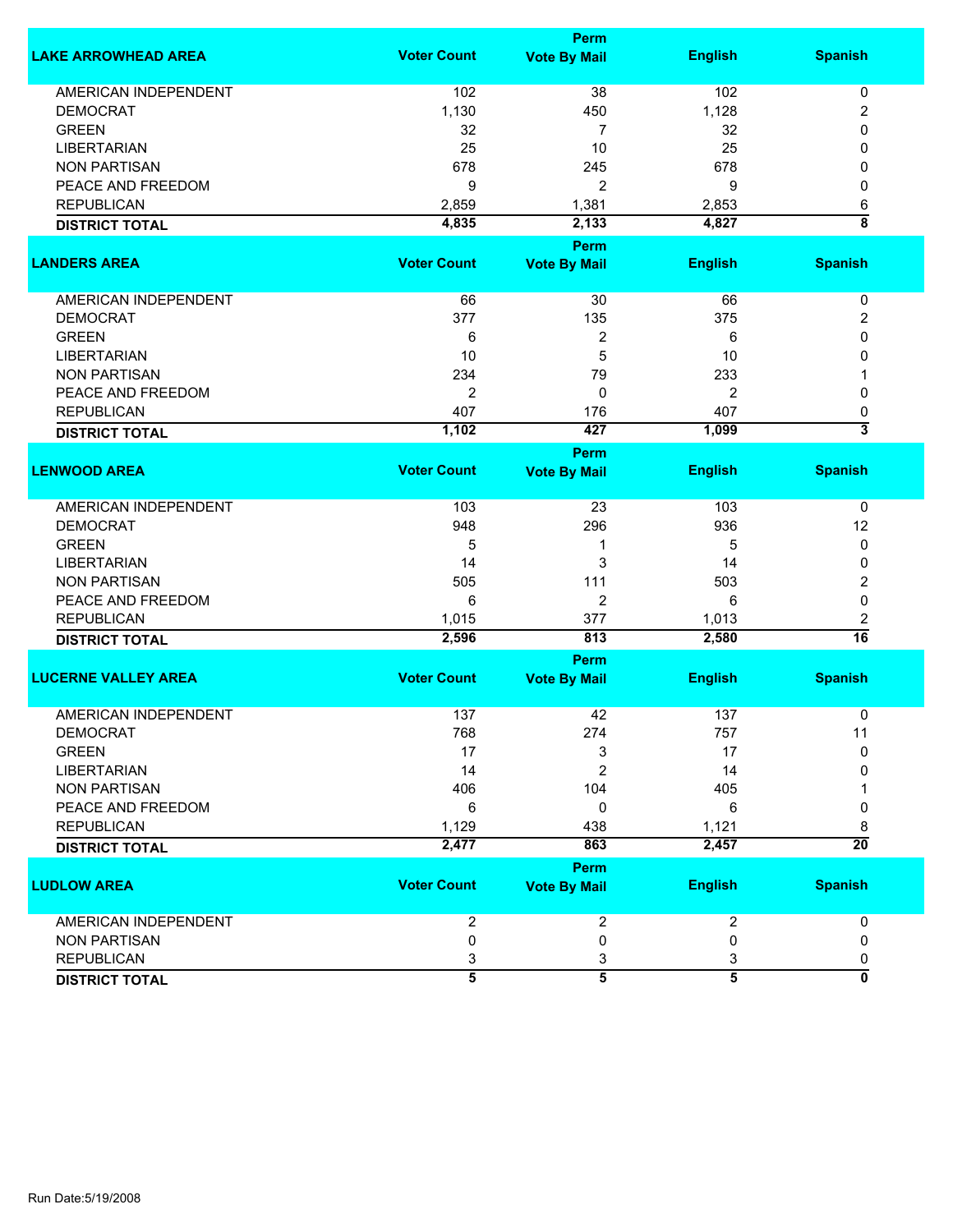|                             |                              | <b>Perm</b>                          |                              |                     |
|-----------------------------|------------------------------|--------------------------------------|------------------------------|---------------------|
| <b>MENTONE AREA</b>         | <b>Voter Count</b>           | <b>Vote By Mail</b>                  | <b>English</b>               | <b>Spanish</b>      |
| <b>AMERICAN INDEPENDENT</b> | 98                           | 27                                   | 98                           | $\mathbf 0$         |
|                             |                              |                                      |                              |                     |
| <b>DEMOCRAT</b>             | 1,001                        | 284                                  | 991                          | 10                  |
| <b>GREEN</b>                | 9                            | $\overline{\mathbf{c}}$              | 9                            | 0                   |
| <b>LIBERTARIAN</b>          | 22                           | 5                                    | 21                           |                     |
| <b>NON PARTISAN</b>         | 501                          | 118                                  | 500                          |                     |
| PEACE AND FREEDOM           | 5                            | 0                                    | 5                            | 0                   |
| <b>REPUBLICAN</b>           | 1,453                        | 475                                  | 1,452                        | -1                  |
| <b>DISTRICT TOTAL</b>       | 3,089                        | 911                                  | 3,076                        | $\overline{13}$     |
|                             |                              | Perm                                 |                              |                     |
| <b>MISSION AREA</b>         | <b>Voter Count</b>           | <b>Vote By Mail</b>                  | <b>English</b>               | <b>Spanish</b>      |
| <b>AMERICAN INDEPENDENT</b> |                              |                                      |                              |                     |
|                             | $\ensuremath{\mathsf{3}}$    | 3                                    | 3                            | 0                   |
| <b>DEMOCRAT</b>             | 73                           | 63                                   | 73                           | 0                   |
| <b>LIBERTARIAN</b>          | 1                            | 1                                    | 1                            | 0                   |
| <b>NON PARTISAN</b>         | 38                           | 31                                   | 38                           | 0                   |
| <b>REPUBLICAN</b>           | 116                          | 104                                  | 115                          |                     |
| <b>DISTRICT TOTAL</b>       | 231                          | 202                                  | 230                          | $\overline{1}$      |
|                             |                              | <b>Perm</b>                          |                              |                     |
| <b>MOJAVE RIVER AREA</b>    | <b>Voter Count</b>           | <b>Vote By Mail</b>                  | <b>English</b>               | <b>Spanish</b>      |
|                             |                              |                                      |                              |                     |
| <b>NON PARTISAN</b>         | 0<br>$\overline{\mathbf{0}}$ | $\pmb{0}$<br>$\overline{\mathbf{0}}$ | 0<br>$\overline{\mathbf{0}}$ | 0<br>0              |
| <b>DISTRICT TOTAL</b>       |                              |                                      |                              |                     |
| <b>MORONGO VALLEY AREA</b>  | <b>Voter Count</b>           | <b>Perm</b><br><b>Vote By Mail</b>   | <b>English</b>               | <b>Spanish</b>      |
|                             |                              |                                      |                              |                     |
| <b>AMERICAN INDEPENDENT</b> | 60                           | 21                                   | 60                           | 0                   |
| <b>DEMOCRAT</b>             | 587                          | 228                                  | 583                          | 4                   |
| <b>GREEN</b>                | 8                            | $\overline{c}$                       | 8                            | 0                   |
| <b>LIBERTARIAN</b>          | 18                           | 4                                    | 18                           | 0                   |
| <b>NON PARTISAN</b>         | 330                          | 100                                  | 330                          | 0                   |
| PEACE AND FREEDOM           | 1                            | 0                                    | 1                            | 0                   |
|                             |                              |                                      |                              |                     |
| <b>REPUBLICAN</b>           | 726                          | 295                                  | 723                          | 3<br>$\overline{7}$ |
| <b>DISTRICT TOTAL</b>       | 1,730                        | 650                                  | 1,723                        |                     |
|                             |                              | Perm                                 |                              |                     |
| <b>MOUNTAIN PASS AREA</b>   | <b>Voter Count</b>           | <b>Vote By Mail</b>                  | <b>English</b>               | <b>Spanish</b>      |
| <b>DEMOCRAT</b>             | 4                            | 4                                    | 4                            | 0                   |
| <b>GREEN</b>                |                              |                                      |                              | 0                   |
| <b>LIBERTARIAN</b>          |                              |                                      |                              |                     |
| <b>NON PARTISAN</b>         | 6                            | 6                                    | 6                            | 0                   |
| <b>REPUBLICAN</b>           | 6                            | 6                                    | 6                            | 0                   |
| <b>DISTRICT TOTAL</b>       | $\overline{18}$              | $\overline{18}$                      | $\overline{18}$              | 0                   |
|                             |                              | Perm                                 |                              |                     |
| <b>MT BALDY AREA</b>        | <b>Voter Count</b>           | <b>Vote By Mail</b>                  | <b>English</b>               | <b>Spanish</b>      |
|                             |                              |                                      |                              |                     |
| <b>AMERICAN INDEPENDENT</b> | 10                           | 2                                    | 10                           | 0                   |
| <b>DEMOCRAT</b>             | 117                          | 23                                   | 115                          | 2                   |
| <b>GREEN</b>                | 8                            | 0                                    | 8                            | 0                   |
| <b>LIBERTARIAN</b>          | 4                            | 0                                    | 4                            | 0                   |
| <b>NON PARTISAN</b>         | 49                           | 6                                    | 49                           | 0                   |
| PEACE AND FREEDOM           | 1                            | 0                                    | 1                            | 0                   |
| <b>REPUBLICAN</b>           |                              |                                      |                              |                     |
|                             | 119                          | 40<br>$\overline{71}$                | 119                          | 0<br>$\overline{2}$ |
| <b>DISTRICT TOTAL</b>       | 308                          |                                      | 306                          |                     |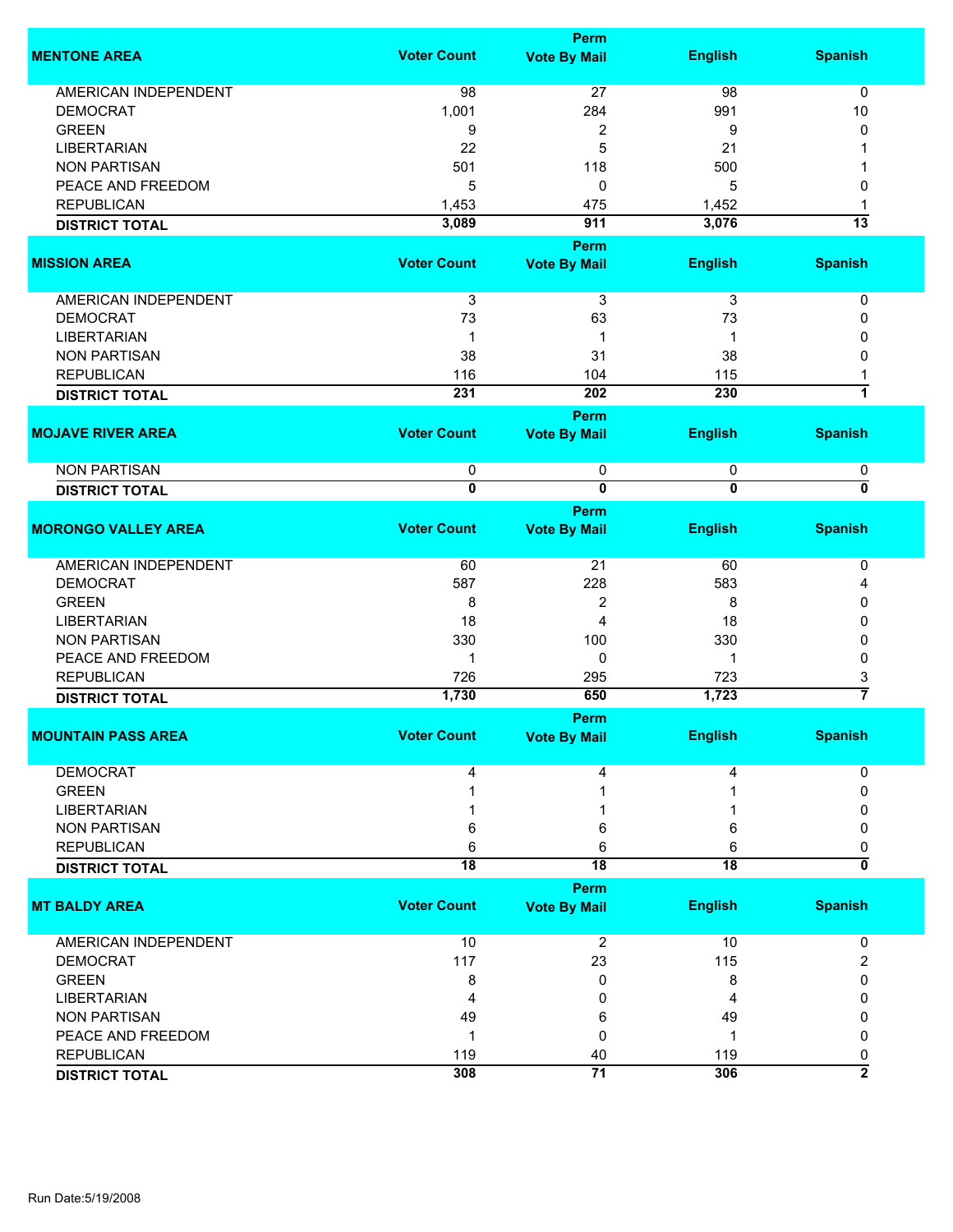|                              | <b>Perm</b>        |                     |                 |                      |  |
|------------------------------|--------------------|---------------------|-----------------|----------------------|--|
| <b>MUSCOY AREA</b>           | <b>Voter Count</b> | <b>Vote By Mail</b> | <b>English</b>  | <b>Spanish</b>       |  |
| AMERICAN INDEPENDENT         | 79                 | 12                  | 78              | $\mathbf 1$          |  |
| <b>DEMOCRAT</b>              | 1,276              | 221                 | 1,213           | 63                   |  |
| <b>GREEN</b>                 | 8                  | 2                   | 8               | 0                    |  |
| <b>LIBERTARIAN</b>           | 12                 | $\overline{c}$      | 12              | 0                    |  |
| <b>NON PARTISAN</b>          | 560                | 90                  | 544             | 16                   |  |
| PEACE AND FREEDOM            | 21                 | 4                   | 21              | 0                    |  |
| <b>REPUBLICAN</b>            | 897                |                     | 894             |                      |  |
|                              |                    | 176                 |                 | 3<br>$\overline{83}$ |  |
| <b>DISTRICT TOTAL</b>        | 2,853              | 507                 | 2,770           |                      |  |
|                              |                    | Perm                |                 |                      |  |
| <b>NEWBERRY SPRINGS AREA</b> | <b>Voter Count</b> | <b>Vote By Mail</b> | <b>English</b>  | <b>Spanish</b>       |  |
| AMERICAN INDEPENDENT         | 41                 | $\overline{7}$      | 41              | 0                    |  |
| <b>DEMOCRAT</b>              | 323                | 91                  | 317             | 6                    |  |
| <b>GREEN</b>                 | $\mathbf 1$        | 0                   | 1               | 0                    |  |
| <b>LIBERTARIAN</b>           | 10                 | 3                   | 10              | 0                    |  |
| <b>NON PARTISAN</b>          | 182                | 56                  | 181             |                      |  |
| PEACE AND FREEDOM            | $\mathbf 1$        | 1                   | 1               |                      |  |
| <b>REPUBLICAN</b>            |                    |                     |                 | 0                    |  |
|                              | 448                | 143                 | 446             | 2<br>$\overline{9}$  |  |
| <b>DISTRICT TOTAL</b>        | 1,006              | 301                 | 997             |                      |  |
|                              |                    | <b>Perm</b>         |                 |                      |  |
| <b>BARSTOW NORTH AREA</b>    | <b>Voter Count</b> | <b>Vote By Mail</b> | <b>English</b>  | <b>Spanish</b>       |  |
| <b>AMERICAN INDEPENDENT</b>  | 43                 | 11                  | 42              | 1                    |  |
| <b>DEMOCRAT</b>              | 401                | 119                 | 400             | 1                    |  |
| <b>GREEN</b>                 | 5                  | 1                   | 5               | 0                    |  |
| <b>LIBERTARIAN</b>           | $\overline{7}$     | 0                   | 7               | 0                    |  |
| <b>NON PARTISAN</b>          | 218                | 54                  | 218             | 0                    |  |
| PEACE AND FREEDOM            | 3                  | 1                   | 3               | 0                    |  |
| <b>REPUBLICAN</b>            | 447                | 160                 | 444             | 3                    |  |
| <b>DISTRICT TOTAL</b>        | 1,124              | 346                 | 1,119           | $\overline{5}$       |  |
|                              |                    |                     |                 |                      |  |
|                              |                    | Perm                |                 |                      |  |
| <b>CHINO NORTH AREA</b>      | <b>Voter Count</b> | <b>Vote By Mail</b> | <b>English</b>  | <b>Spanish</b>       |  |
| <b>AMERICAN INDEPENDENT</b>  | 32                 | 5                   | 32              | 0                    |  |
| <b>DEMOCRAT</b>              | 540                | 126                 | 514             | 26                   |  |
| <b>GREEN</b>                 | 4                  | 1                   | 4               | $\Omega$             |  |
| <b>LIBERTARIAN</b>           | 6                  | 0                   | 6               | 0                    |  |
| <b>NON PARTISAN</b>          | 257                | 57                  | 253             |                      |  |
| PEACE AND FREEDOM            | 4                  | 0                   | 4               | 0                    |  |
| <b>REPUBLICAN</b>            | 659                | 188                 | 659             | 0                    |  |
|                              | 1,502              | 377                 | 1,472           | $\overline{30}$      |  |
| <b>DISTRICT TOTAL</b>        |                    |                     |                 |                      |  |
|                              |                    | <b>Perm</b>         |                 |                      |  |
| <b>NEEDLES NORTH AREA</b>    | <b>Voter Count</b> | <b>Vote By Mail</b> | <b>English</b>  | <b>Spanish</b>       |  |
| <b>AMERICAN INDEPENDENT</b>  | $\mathbf{1}$       | 1                   | $\mathbf{1}$    | 0                    |  |
| <b>DEMOCRAT</b>              | 11                 | 9                   | 11              | 0                    |  |
| <b>NON PARTISAN</b>          | 3                  | 3                   | 3               | 0                    |  |
| <b>REPUBLICAN</b>            | 3                  | 3                   | 3               | 0                    |  |
| <b>DISTRICT TOTAL</b>        | $\overline{18}$    | 16                  | $\overline{18}$ | Ō                    |  |
|                              |                    |                     |                 |                      |  |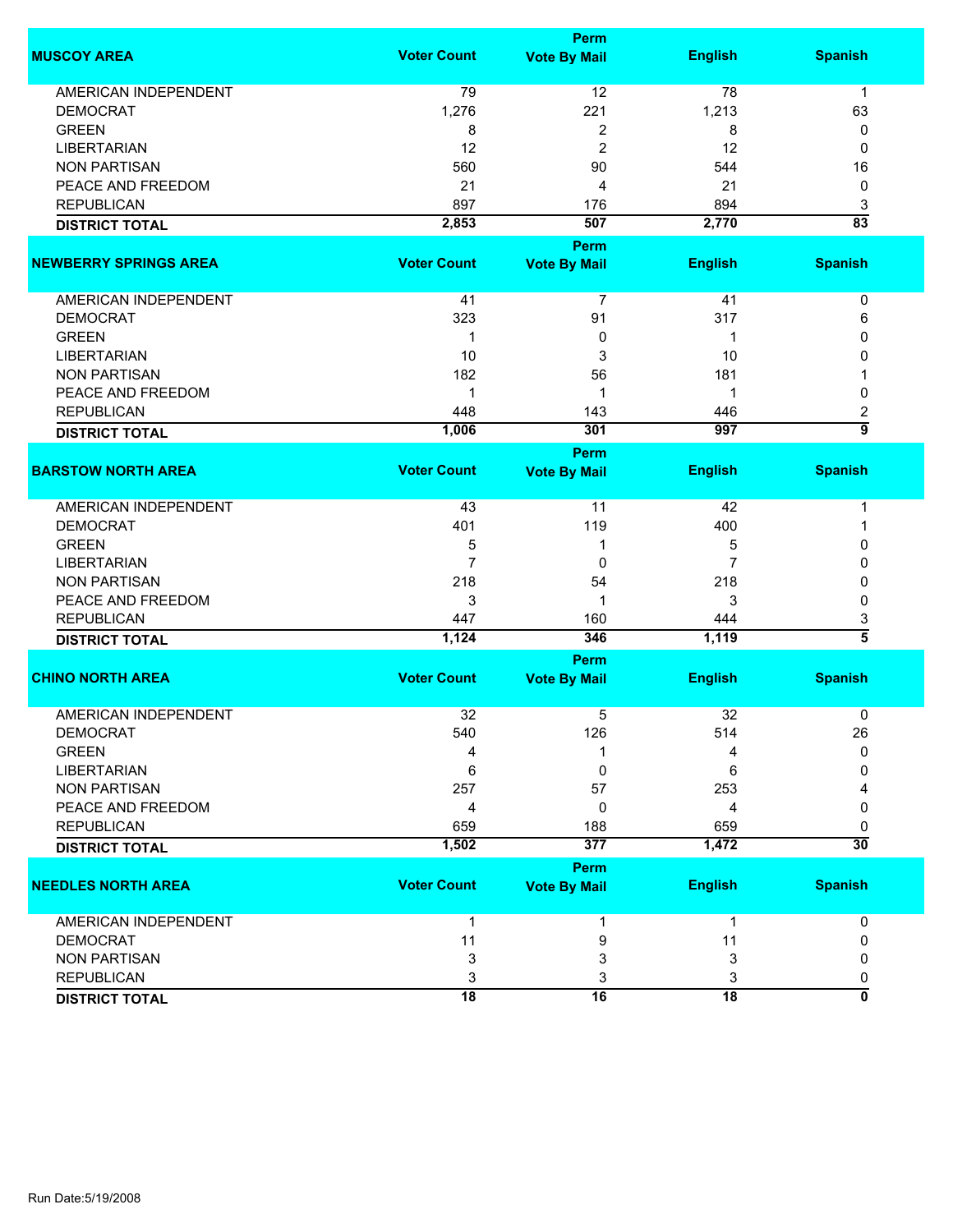|                                    |                         | <b>Perm</b>             |                       |                           |
|------------------------------------|-------------------------|-------------------------|-----------------------|---------------------------|
| <b>RIALTO NORTH AREA</b>           | <b>Voter Count</b>      | <b>Vote By Mail</b>     | <b>English</b>        | <b>Spanish</b>            |
|                                    |                         |                         |                       |                           |
| <b>AMERICAN INDEPENDENT</b>        | 61                      | 17                      | 61                    | $\mathbf 0$               |
| <b>DEMOCRAT</b>                    | 977                     | 280                     | 958                   | 19                        |
| <b>GREEN</b>                       | $\overline{2}$          | 0                       | 2                     | 0                         |
| <b>LIBERTARIAN</b>                 | 9                       | 1                       | 9                     | 0                         |
| <b>NON PARTISAN</b>                | 297                     | 74                      | 292                   | 5                         |
| PEACE AND FREEDOM                  | $\overline{7}$          | 0                       | 7                     | 0                         |
| <b>REPUBLICAN</b>                  | 870                     | 335                     | 862                   | 8                         |
| <b>DISTRICT TOTAL</b>              | 2,223                   | 707                     | 2,191                 | $\overline{32}$           |
| <b>TWENTYNINE PALMS NORTH AREA</b> | <b>Voter Count</b>      | Perm                    |                       |                           |
|                                    |                         | <b>Vote By Mail</b>     | <b>English</b>        | <b>Spanish</b>            |
| AMERICAN INDEPENDENT               | 24                      | 10                      | 24                    | 0                         |
| <b>DEMOCRAT</b>                    | 159                     | 62                      | 159                   | 0                         |
| <b>GREEN</b>                       | 4                       | 0                       | 4                     | 0                         |
| <b>LIBERTARIAN</b>                 | 8                       | 4                       | 8                     | 0                         |
| <b>NON PARTISAN</b>                | 118                     | 31                      | 118                   | 0                         |
| PEACE AND FREEDOM                  | -1                      | 0                       | 1                     | 0                         |
| <b>REPUBLICAN</b>                  | 217                     | 91                      | 217                   | 0                         |
|                                    | 531                     | 198                     | 531                   | $\overline{\mathfrak{o}}$ |
| <b>DISTRICT TOTAL</b>              |                         |                         |                       |                           |
| <b>VICTORVILLE NORTH AREA</b>      | <b>Voter Count</b>      | <b>Perm</b>             | <b>English</b>        | <b>Spanish</b>            |
|                                    |                         | <b>Vote By Mail</b>     |                       |                           |
| <b>NON PARTISAN</b>                | 0                       | 0                       | 0                     | 0                         |
| <b>REPUBLICAN</b>                  | $\overline{\mathbf{c}}$ | 2                       | 2                     | 0                         |
| <b>DISTRICT TOTAL</b>              | $\overline{2}$          | $\overline{\mathbf{2}}$ | $\overline{2}$        | 70                        |
|                                    |                         | Perm                    |                       |                           |
| <b>RIMFOREST AREA</b>              | <b>Voter Count</b>      | <b>Vote By Mail</b>     | <b>English</b>        | <b>Spanish</b>            |
|                                    |                         |                         |                       |                           |
| AMERICAN INDEPENDENT               | 3                       | 0                       | 3                     | 0                         |
| <b>DEMOCRAT</b>                    | 63                      | 18                      | 60                    | 3                         |
| <b>LIBERTARIAN</b>                 | 1                       | 0                       | 1                     | 0                         |
| <b>NON PARTISAN</b>                | 38                      | 9                       | 38                    | 0                         |
| PEACE AND FREEDOM                  | 3                       | 0                       | 3                     | 0                         |
| <b>REPUBLICAN</b>                  | 127                     | 50                      | 127                   | 0                         |
| <b>DISTRICT TOTAL</b>              | 235                     | 77                      | 232                   | 3                         |
|                                    |                         | <b>Perm</b>             |                       |                           |
| <b>YUCAIPA NORTH AREA</b>          | <b>Voter Count</b>      | <b>Vote By Mail</b>     | <b>English</b>        | <b>Spanish</b>            |
| <b>DEMOCRAT</b>                    | 8                       | 8                       | 7                     | 1                         |
| <b>NON PARTISAN</b>                | 4                       | 4                       | 4                     | 0                         |
| <b>REPUBLICAN</b>                  | 25                      | 23                      |                       |                           |
|                                    | $\overline{37}$         | $\overline{35}$         | 25<br>$\overline{36}$ | 0<br>7                    |
| <b>DISTRICT TOTAL</b>              |                         | Perm                    |                       |                           |
| <b>OAK GLEN AREA</b>               | <b>Voter Count</b>      | <b>Vote By Mail</b>     | <b>English</b>        | <b>Spanish</b>            |
|                                    |                         |                         |                       |                           |
| <b>AMERICAN INDEPENDENT</b>        | 11                      | 3                       | 11                    | 0                         |
| <b>DEMOCRAT</b>                    | 58                      | 24                      | 57                    | 1                         |
| <b>GREEN</b>                       | $\boldsymbol{2}$        | 2                       | 2                     | 0                         |
| <b>LIBERTARIAN</b>                 | $\overline{2}$          | 1                       | 2                     | 0                         |
| <b>NON PARTISAN</b>                | 54                      | 22                      | 54                    | 0                         |
| PEACE AND FREEDOM                  | 4                       | 0                       | 4                     | 0                         |
| <b>REPUBLICAN</b>                  | 236                     | 109                     | 236                   | 0                         |
| <b>DISTRICT TOTAL</b>              | 367                     | 161                     | 366                   | 7                         |
|                                    |                         |                         |                       |                           |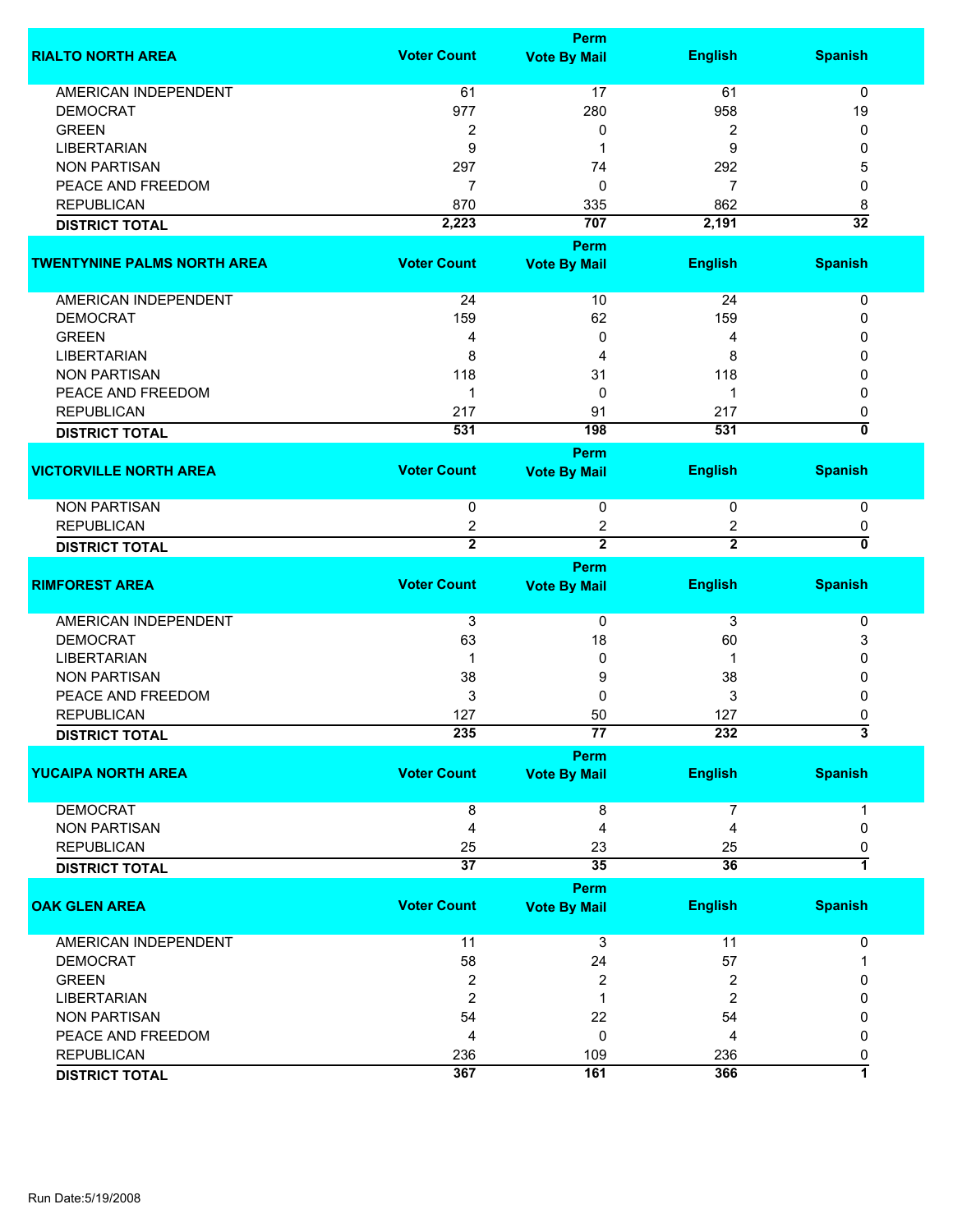|                             | <b>Perm</b>             |                             |                         |                                |  |
|-----------------------------|-------------------------|-----------------------------|-------------------------|--------------------------------|--|
| <b>ORO GRANDE AREA</b>      | <b>Voter Count</b>      | <b>Vote By Mail</b>         | <b>English</b>          | <b>Spanish</b>                 |  |
| <b>AMERICAN INDEPENDENT</b> | 8                       | $\overline{8}$              | $\overline{8}$          | 0                              |  |
| <b>DEMOCRAT</b>             | 94                      | 89                          | 92                      | 2                              |  |
| <b>GREEN</b>                | 1                       | 1                           |                         | 0                              |  |
| <b>LIBERTARIAN</b>          | -1                      |                             |                         | 0                              |  |
| <b>NON PARTISAN</b>         | 58                      | 50                          | 57                      |                                |  |
| PEACE AND FREEDOM           | $\overline{2}$          | 2                           | $\overline{c}$          | 0                              |  |
| <b>REPUBLICAN</b>           | 108                     | 91                          | 107                     |                                |  |
| <b>DISTRICT TOTAL</b>       | 272                     | 242                         | 268                     | 4                              |  |
|                             |                         |                             |                         |                                |  |
| <b>PATTON AREA</b>          | <b>Voter Count</b>      | Perm<br><b>Vote By Mail</b> | <b>English</b>          | <b>Spanish</b>                 |  |
| AMERICAN INDEPENDENT        | $\overline{2}$          | $\overline{2}$              | $\overline{2}$          | 0                              |  |
| <b>DEMOCRAT</b>             | 21                      | 19                          | 21                      | 0                              |  |
| <b>NON PARTISAN</b>         | 6                       | 6                           | 6                       | 0                              |  |
| <b>REPUBLICAN</b>           | 8                       | 6                           | 8                       |                                |  |
|                             | $\overline{37}$         | 33                          | $\overline{37}$         | 0<br>$\overline{\mathfrak{o}}$ |  |
| <b>DISTRICT TOTAL</b>       |                         |                             |                         |                                |  |
|                             |                         | Perm                        |                         |                                |  |
| <b>PHELAN AREA</b>          | <b>Voter Count</b>      | <b>Vote By Mail</b>         | <b>English</b>          | <b>Spanish</b>                 |  |
| <b>AMERICAN INDEPENDENT</b> | 246                     | 60                          | 245                     | 1                              |  |
| <b>DEMOCRAT</b>             | 1,484                   | 469                         | 1,465                   | 19                             |  |
| <b>GREEN</b>                | 12                      | 2                           | 12                      | 0                              |  |
| <b>LIBERTARIAN</b>          | 39                      | 8                           | 39                      | 0                              |  |
| <b>NON PARTISAN</b>         | 954                     | 241                         | 951                     | 3                              |  |
| PEACE AND FREEDOM           | 15                      | 5                           | 15                      | $\mathbf{0}$                   |  |
| <b>REPUBLICAN</b>           | 2,668                   | 995                         | 2,664                   | 4                              |  |
| <b>DISTRICT TOTAL</b>       | 5,418                   | 1,780                       | 5,391                   | $\overline{27}$                |  |
|                             |                         |                             |                         |                                |  |
| <b>PINON HILLS AREA</b>     | <b>Voter Count</b>      | Perm<br><b>Vote By Mail</b> | <b>English</b>          | <b>Spanish</b>                 |  |
|                             |                         |                             |                         |                                |  |
| <b>AMERICAN INDEPENDENT</b> | 116                     | 35                          | 116                     | 0                              |  |
| <b>DEMOCRAT</b>             | 788                     | 289                         | 780                     | 8                              |  |
| <b>GREEN</b>                | 14                      | 3                           | 14                      | 0                              |  |
| <b>LIBERTARIAN</b>          | 44                      | 11                          | 44                      | 0                              |  |
| <b>NON PARTISAN</b>         | 552                     | 162                         | 550                     | $\overline{\mathbf{c}}$        |  |
| PEACE AND FREEDOM           | 10                      | 3                           | 10                      | 0                              |  |
| <b>REPUBLICAN</b>           | 1,620                   | 617                         | 1,617                   | 3                              |  |
| <b>DISTRICT TOTAL</b>       | 3,144                   | 1,120                       | 3,131                   | $\overline{13}$                |  |
|                             |                         | Perm                        |                         |                                |  |
| <b>PIONEER POINT AREA</b>   | <b>Voter Count</b>      | <b>Vote By Mail</b>         | <b>English</b>          | <b>Spanish</b>                 |  |
| <b>AMERICAN INDEPENDENT</b> | 25                      | $\overline{5}$              | 25                      | 0                              |  |
| <b>DEMOCRAT</b>             | 168                     | 44                          | 168                     | 0                              |  |
| <b>GREEN</b>                |                         |                             |                         |                                |  |
| <b>LIBERTARIAN</b>          | $\overline{\mathbf{c}}$ | 2                           | $\overline{\mathbf{c}}$ | 0                              |  |
|                             | $\overline{7}$          | 0                           | $\overline{7}$          | 0                              |  |
| <b>NON PARTISAN</b>         | 83                      | 17                          | 83                      | 0                              |  |
| <b>REPUBLICAN</b>           | 171                     | 54                          | 171                     | 0                              |  |
| <b>DISTRICT TOTAL</b>       | 456                     | 122                         | 456                     | $\overline{\mathfrak{o}}$      |  |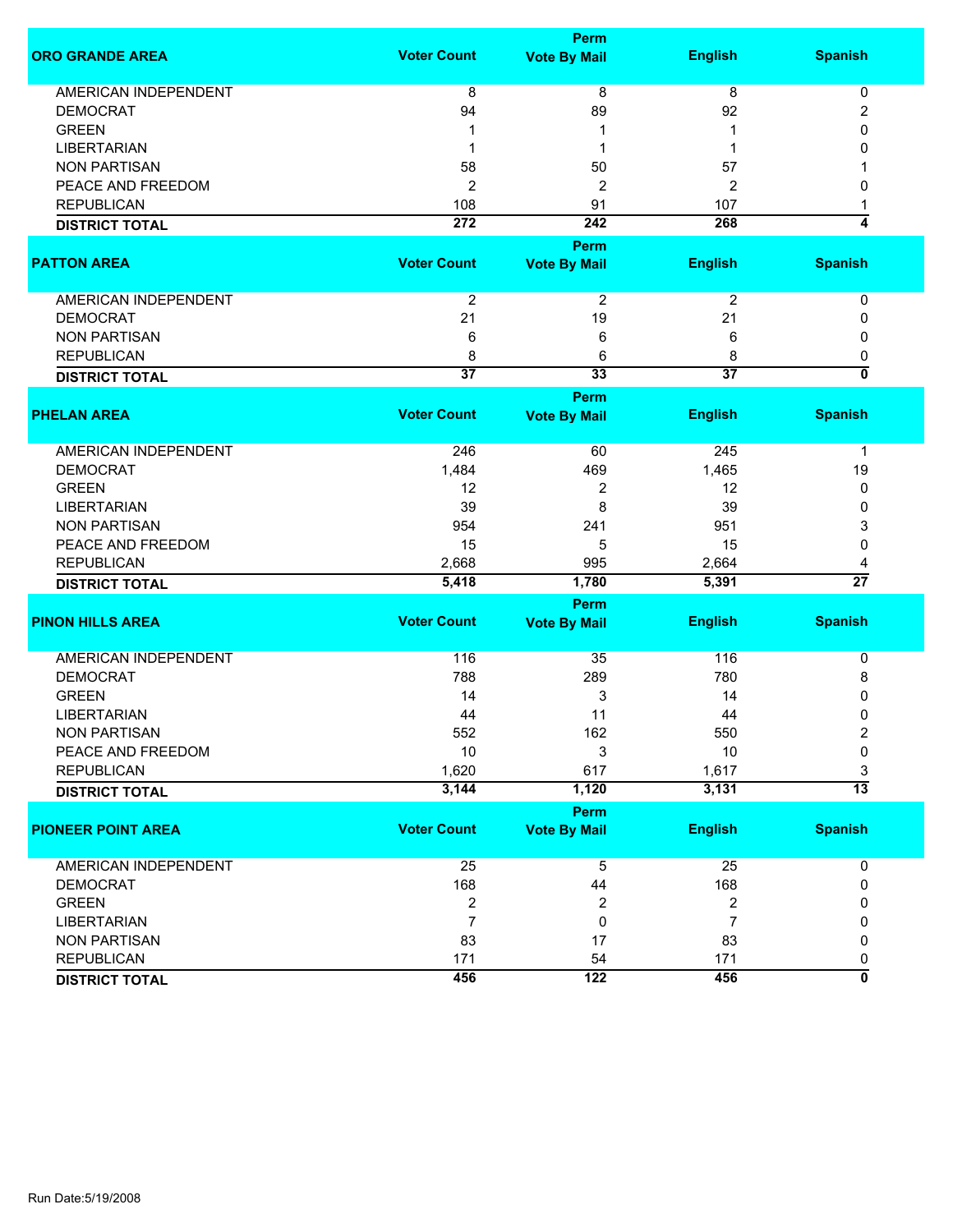|                                 | <b>Perm</b>        |                     |                |                                |  |
|---------------------------------|--------------------|---------------------|----------------|--------------------------------|--|
| <b>PIONEERTOWN AREA</b>         | <b>Voter Count</b> | <b>Vote By Mail</b> | <b>English</b> | <b>Spanish</b>                 |  |
| <b>AMERICAN INDEPENDENT</b>     | 22                 | 19                  | 22             | 0                              |  |
| <b>DEMOCRAT</b>                 | 103                | 94                  | 103            | 0                              |  |
| <b>GREEN</b>                    | 1                  | 1                   | 1              | 0                              |  |
| <b>LIBERTARIAN</b>              | 3                  | 3                   | 3              | 0                              |  |
| <b>NON PARTISAN</b>             | 64                 |                     | 64             |                                |  |
|                                 |                    | 50                  |                | 0                              |  |
| PEACE AND FREEDOM               | 1                  | 0                   | 1              | 0                              |  |
| <b>REPUBLICAN</b>               | 153                | 141                 | 153            | 0                              |  |
| <b>DISTRICT TOTAL</b>           | 347                | 308                 | 347            | $\mathbf{0}$                   |  |
|                                 |                    | <b>Perm</b>         |                |                                |  |
| <b>RED MOUNTAIN AREA</b>        | <b>Voter Count</b> | <b>Vote By Mail</b> | <b>English</b> | <b>Spanish</b>                 |  |
| AMERICAN INDEPENDENT            | $\overline{2}$     | $\mathbf{1}$        | $\overline{2}$ | 0                              |  |
| <b>DEMOCRAT</b>                 | 18                 | 17                  | 18             | 0                              |  |
| <b>LIBERTARIAN</b>              |                    | 1                   |                | 0                              |  |
| <b>NON PARTISAN</b>             | 3                  | 3                   | 3              | 0                              |  |
| <b>REPUBLICAN</b>               |                    |                     |                |                                |  |
|                                 | 26                 | 25                  | 26             | 0<br>$\overline{\mathfrak{o}}$ |  |
| <b>DISTRICT TOTAL</b>           | $\overline{50}$    | $\overline{47}$     | 50             |                                |  |
|                                 |                    | <b>Perm</b>         |                |                                |  |
| <b>RUNNING SPRINGS AREA</b>     | <b>Voter Count</b> | <b>Vote By Mail</b> | <b>English</b> | <b>Spanish</b>                 |  |
| <b>AMERICAN INDEPENDENT</b>     | 89                 | 20                  | 89             | 0                              |  |
| <b>DEMOCRAT</b>                 | 839                | 324                 | 837            | 2                              |  |
| <b>GREEN</b>                    | 28                 | 11                  | 28             | 0                              |  |
| <b>LIBERTARIAN</b>              | 21                 | 11                  | 21             | 0                              |  |
| <b>NON PARTISAN</b>             | 533                | 149                 | 533            |                                |  |
| PEACE AND FREEDOM               |                    |                     |                | 0                              |  |
|                                 | 4                  | 1                   | 4              | 0                              |  |
| <b>REPUBLICAN</b>               | 1,568              | 555                 | 1,568          | 0                              |  |
| <b>DISTRICT TOTAL</b>           | 3,082              | 1,071               | 3,080          | $\overline{2}$                 |  |
|                                 |                    | Perm                |                |                                |  |
| <b>SAN ANTONIO HEIGHTS AREA</b> | <b>Voter Count</b> | <b>Vote By Mail</b> | <b>English</b> | <b>Spanish</b>                 |  |
| <b>AMERICAN INDEPENDENT</b>     | 55                 | 16                  | 55             | 0                              |  |
| <b>DEMOCRAT</b>                 | 496                | 150                 | 492            | 4                              |  |
| <b>GREEN</b>                    | 10                 | 2                   | 10             | 0                              |  |
| LIBERTARIAN                     | 18                 | 6                   | 18             | 0                              |  |
| <b>NON PARTISAN</b>             | 378                | 90                  | 378            | O                              |  |
| PEACE AND FREEDOM               | 2                  | 0                   | 2              | 0                              |  |
| <b>REPUBLICAN</b>               | 1,223              | 466                 | 1,222          |                                |  |
|                                 | 2,182              | 730                 | 2,177          | 5                              |  |
| <b>DISTRICT TOTAL</b>           |                    |                     |                |                                |  |
|                                 |                    | <b>Perm</b>         |                |                                |  |
| <b>SEVEN OAKS AREA</b>          | <b>Voter Count</b> | <b>Vote By Mail</b> | <b>English</b> | <b>Spanish</b>                 |  |
| AMERICAN INDEPENDENT            | 20                 | $\overline{9}$      | 20             | 0                              |  |
| <b>DEMOCRAT</b>                 | 90                 | 33                  | 90             | 0                              |  |
| <b>GREEN</b>                    | 8                  | 3                   | 8              | 0                              |  |
| <b>LIBERTARIAN</b>              | 2                  | 0                   | 2              | 0                              |  |
| <b>NON PARTISAN</b>             | 54                 | 17                  | 54             | 0                              |  |
| PEACE AND FREEDOM               | 2                  | 0                   | 2              | 0                              |  |
| <b>REPUBLICAN</b>               | 174                | 61                  | 173            |                                |  |
| <b>DISTRICT TOTAL</b>           | 350                | 123                 | 349            | $\mathbf{1}$                   |  |
|                                 |                    |                     |                |                                |  |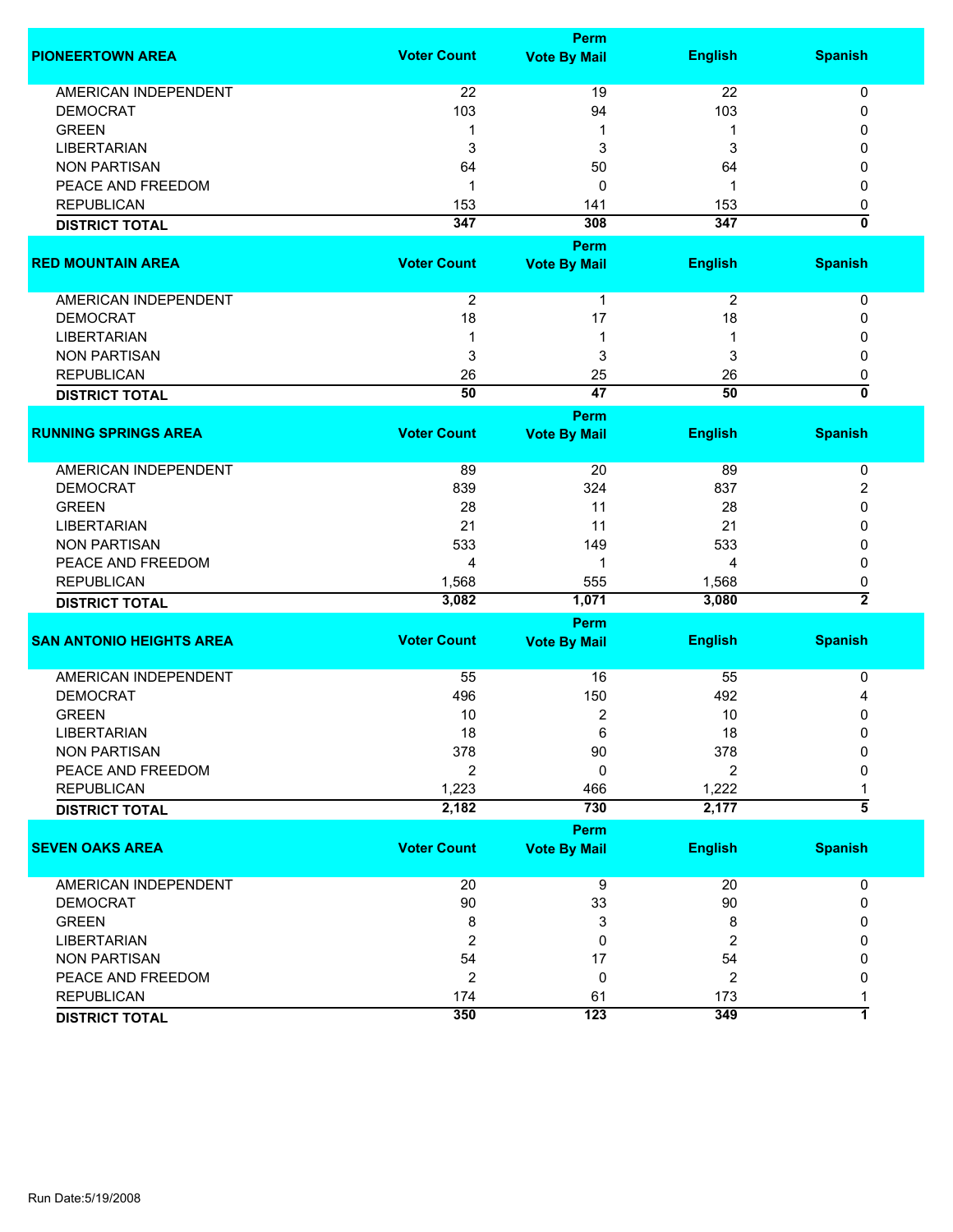|                                    | Perm                    |                         |                         |                           |  |
|------------------------------------|-------------------------|-------------------------|-------------------------|---------------------------|--|
| <b>SKYFOREST AREA</b>              | <b>Voter Count</b>      | <b>Vote By Mail</b>     | <b>English</b>          | <b>Spanish</b>            |  |
| <b>AMERICAN INDEPENDENT</b>        | 24                      | 5                       | 24                      | 0                         |  |
| <b>DEMOCRAT</b>                    | 202                     | 78                      | 200                     | 2                         |  |
| <b>GREEN</b>                       |                         |                         |                         | 0                         |  |
|                                    | 7                       | 4                       | 7                       |                           |  |
| <b>LIBERTARIAN</b>                 | 6                       | 3                       | 6                       | 0                         |  |
| <b>NON PARTISAN</b>                | 107                     | 32                      | 106                     |                           |  |
| PEACE AND FREEDOM                  | 1                       | $\mathbf 1$             | 1                       | 0                         |  |
| <b>REPUBLICAN</b>                  | 325                     | 110                     | 323                     | $\overline{\mathbf{c}}$   |  |
| <b>DISTRICT TOTAL</b>              | 672                     | 233                     | 667                     | $\overline{\bf{5}}$       |  |
|                                    |                         | <b>Perm</b>             |                         |                           |  |
| <b>APPLE VALLEY SOUTH AREA</b>     | <b>Voter Count</b>      | <b>Vote By Mail</b>     | <b>English</b>          | <b>Spanish</b>            |  |
| AMERICAN INDEPENDENT               | 64                      | 20                      | 64                      |                           |  |
|                                    |                         |                         |                         | 0                         |  |
| <b>DEMOCRAT</b>                    | 383                     | 130                     | 383                     | 0                         |  |
| <b>GREEN</b>                       | 9                       | 1                       | 9                       | 0                         |  |
| <b>LIBERTARIAN</b>                 | 20                      | 5                       | 20                      | 0                         |  |
| <b>NON PARTISAN</b>                | 289                     | 83                      | 289                     | 0                         |  |
| PEACE AND FREEDOM                  | 5                       | 0                       | 5                       | 0                         |  |
| <b>REPUBLICAN</b>                  | 925                     | 346                     | 925                     | 0                         |  |
| <b>DISTRICT TOTAL</b>              | 1,695                   | 585                     | 1,695                   | $\overline{\mathfrak{o}}$ |  |
|                                    |                         | <b>Perm</b>             |                         |                           |  |
| <b>CHINO SOUTH AREA</b>            | <b>Voter Count</b>      |                         | <b>English</b>          | <b>Spanish</b>            |  |
|                                    |                         | <b>Vote By Mail</b>     |                         |                           |  |
| <b>AMERICAN INDEPENDENT</b>        | 14                      | 3                       | 14                      | 0                         |  |
| <b>DEMOCRAT</b>                    | 310                     | 91                      | 303                     | 7                         |  |
| <b>GREEN</b>                       | 5                       | $\overline{2}$          | 4                       | 1                         |  |
| <b>LIBERTARIAN</b>                 | 5                       | $\mathbf 0$             | 5                       | 0                         |  |
| <b>NON PARTISAN</b>                | 132                     | 21                      | 129                     |                           |  |
|                                    |                         |                         |                         | 3                         |  |
| PEACE AND FREEDOM                  | $\overline{2}$          | $\mathbf{0}$            | $\overline{2}$          | 0                         |  |
| <b>REPUBLICAN</b>                  | 426                     | 151                     | 425                     |                           |  |
| <b>DISTRICT TOTAL</b>              | 894                     | 268                     | 882                     | $\overline{12}$           |  |
|                                    |                         | <b>Perm</b>             |                         |                           |  |
| <b>MONTCLAIR SOUTH AREA</b>        | <b>Voter Count</b>      | <b>Vote By Mail</b>     | <b>English</b>          | <b>Spanish</b>            |  |
| <b>AMERICAN INDEPENDENT</b>        | 26                      | 5                       | 25                      | 1                         |  |
| <b>DEMOCRAT</b>                    | 748                     | 145                     | 697                     | 51                        |  |
| <b>GREEN</b>                       | 4                       |                         |                         |                           |  |
|                                    |                         | 3                       | 4                       | 0                         |  |
| <b>LIBERTARIAN</b>                 | 3                       |                         | 3                       | 0                         |  |
| <b>NON PARTISAN</b>                | 263                     | 42                      | 252                     | 11                        |  |
| PEACE AND FREEDOM                  | 9                       | 1                       | 8                       | -1                        |  |
| <b>REPUBLICAN</b>                  | 500                     | 126                     | 492                     | 8                         |  |
| <b>DISTRICT TOTAL</b>              | 1,553                   | 323                     | 1,481                   | $\overline{72}$           |  |
|                                    |                         | <b>Perm</b>             |                         |                           |  |
| <b>TWENTYNINE PALMS SOUTH AREA</b> | <b>Voter Count</b>      | <b>Vote By Mail</b>     | <b>English</b>          | <b>Spanish</b>            |  |
| <b>NON PARTISAN</b>                | 0                       | 0                       | 0                       | 0                         |  |
| <b>REPUBLICAN</b>                  | 3                       | 0                       | 3                       | 0                         |  |
| <b>DISTRICT TOTAL</b>              | $\overline{\mathbf{3}}$ | $\overline{0}$          | $\overline{\mathbf{3}}$ | $\overline{0}$            |  |
|                                    |                         | Perm                    |                         |                           |  |
| <b>VICTORVILLE SOUTH AREA</b>      | <b>Voter Count</b>      | <b>Vote By Mail</b>     | <b>English</b>          | <b>Spanish</b>            |  |
| AMERICAN INDEPENDENT               | 1                       | 1                       | 1                       | 0                         |  |
| <b>DEMOCRAT</b>                    | 4                       | $\overline{\mathbf{c}}$ | 4                       | 0                         |  |
| <b>NON PARTISAN</b>                | 3                       | 3                       | 3                       | 0                         |  |
| <b>REPUBLICAN</b>                  |                         | $\overline{7}$          |                         |                           |  |
|                                    | 9                       |                         | 9                       | 0                         |  |
| <b>DISTRICT TOTAL</b>              | $\overline{17}$         | $\overline{13}$         | $\overline{17}$         | $\overline{0}$            |  |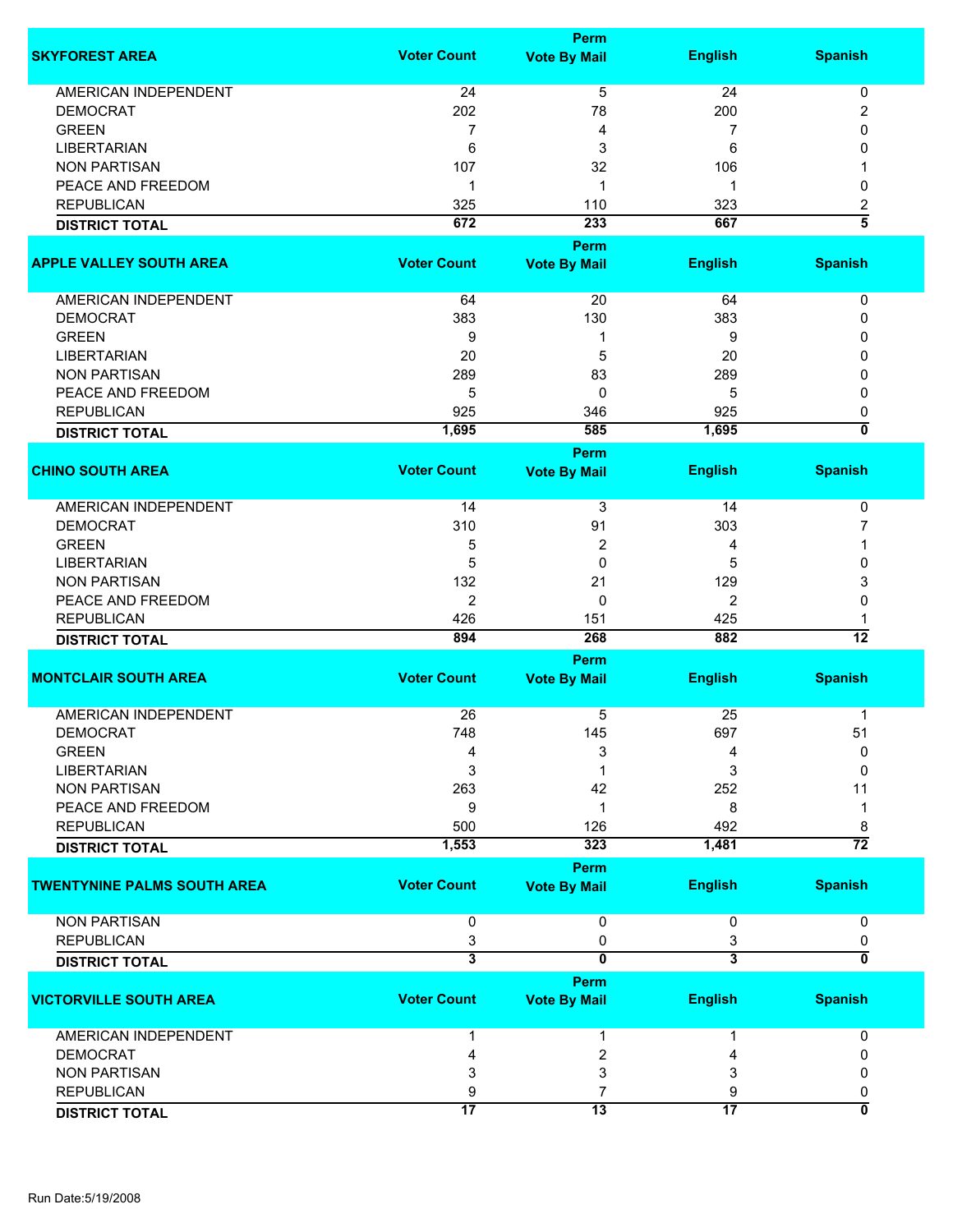|                                  |                    | <b>Perm</b>             |                         |                           |
|----------------------------------|--------------------|-------------------------|-------------------------|---------------------------|
| YUCCA VALLEY SOUTH AREA          | <b>Voter Count</b> | <b>Vote By Mail</b>     | <b>English</b>          | <b>Spanish</b>            |
| <b>NON PARTISAN</b>              | 0                  | 0                       | 0                       | 0                         |
| <b>DISTRICT TOTAL</b>            | 0                  | 0                       | $\mathbf 0$             | 0                         |
|                                  |                    | Perm                    |                         |                           |
| <b>SPRING VALLEY LAKE AREA</b>   | <b>Voter Count</b> | <b>Vote By Mail</b>     | <b>English</b>          | <b>Spanish</b>            |
|                                  |                    |                         |                         |                           |
| AMERICAN INDEPENDENT             | 105                | 38                      | 105                     | 0                         |
| <b>DEMOCRAT</b>                  | 1,132              | 393                     | 1,124                   | 8                         |
| <b>GREEN</b>                     | 8                  | 2                       | 8                       | 0                         |
| <b>LIBERTARIAN</b>               | $\overline{7}$     | $\overline{c}$          | 7                       | 0                         |
| <b>NON PARTISAN</b>              | 588                | 172                     | 587                     |                           |
| PEACE AND FREEDOM                | 3                  | 1                       | 3                       | 0                         |
| <b>REPUBLICAN</b>                | 2,390              | 988                     | 2,384                   | 6                         |
| <b>DISTRICT TOTAL</b>            | 4,233              | 1,596                   | 4,218                   | $\overline{15}$           |
|                                  |                    | Perm                    |                         |                           |
| <b>SUMMIT AREA</b>               | <b>Voter Count</b> | <b>Vote By Mail</b>     | <b>English</b>          | <b>Spanish</b>            |
|                                  |                    |                         |                         |                           |
| AMERICAN INDEPENDENT             | $\overline{3}$     | $\overline{2}$          | 3                       | 0                         |
| <b>DEMOCRAT</b>                  | 45                 | 38                      | 44                      | 1                         |
| <b>LIBERTARIAN</b>               | 4                  | $\overline{\mathbf{c}}$ | 4                       | 0                         |
| <b>NON PARTISAN</b>              | 33                 | 21                      | 33                      | $\mathbf{0}$              |
| <b>REPUBLICAN</b>                | 138                | 124                     | 138                     | 0                         |
| <b>DISTRICT TOTAL</b>            | 223                | 187                     | 222                     | 7                         |
|                                  |                    | Perm                    |                         |                           |
| <b>TERRACE AREA</b>              | <b>Voter Count</b> | <b>Vote By Mail</b>     | <b>English</b>          | <b>Spanish</b>            |
|                                  |                    |                         |                         |                           |
| <b>NON PARTISAN</b>              | 0                  | 0                       | 0                       | 0                         |
| <b>DISTRICT TOTAL</b>            | $\overline{0}$     | $\overline{\mathbf{0}}$ | $\overline{0}$          | $\overline{\mathfrak{o}}$ |
|                                  |                    | Perm                    |                         |                           |
| <b>TRONA AREA</b>                | <b>Voter Count</b> | <b>Vote By Mail</b>     | <b>English</b>          | <b>Spanish</b>            |
|                                  |                    |                         |                         |                           |
| <b>AMERICAN INDEPENDENT</b>      | 9                  | 3                       | 9                       | 0                         |
| <b>DEMOCRAT</b>                  | 59                 | 18                      | 57                      | 2                         |
| <b>GREEN</b>                     | 1                  | 0                       |                         | 0                         |
| <b>NON PARTISAN</b>              | 33                 | 5                       | 33                      | 0                         |
| REPUBLICAN                       | 53                 | 20                      | 53                      | 0                         |
| <b>DISTRICT TOTAL</b>            | 155                | 46                      | 153                     | $\overline{2}$            |
|                                  |                    | Perm                    |                         |                           |
| <b>TWENTYNINE PALMS MCB AREA</b> | <b>Voter Count</b> | <b>Vote By Mail</b>     | <b>English</b>          | <b>Spanish</b>            |
|                                  |                    |                         |                         |                           |
| <b>NON PARTISAN</b>              | 0                  | 0                       | 0                       | 0                         |
| <b>DISTRICT TOTAL</b>            | $\overline{0}$     | $\overline{\mathbf{0}}$ | $\overline{\mathbf{0}}$ | $\overline{\mathfrak{o}}$ |
|                                  |                    |                         |                         |                           |
|                                  | <b>Voter Count</b> | Perm                    |                         |                           |
| <b>TWIN PEAKS AREA</b>           |                    | <b>Vote By Mail</b>     | <b>English</b>          | <b>Spanish</b>            |
| AMERICAN INDEPENDENT             | 45                 | 12                      | 45                      | 0                         |
| <b>DEMOCRAT</b>                  | 244                | 74                      | 242                     |                           |
|                                  |                    |                         |                         | 2                         |
| <b>GREEN</b>                     | 3                  | 1                       | 3                       | 0                         |
| <b>LIBERTARIAN</b>               | 10                 | 5                       | 10                      | 0                         |
| <b>NON PARTISAN</b>              | 227                | 72                      | 226                     |                           |
| PEACE AND FREEDOM                | 1                  | 0                       | -1                      | 0                         |
| <b>REPUBLICAN</b>                | 734                | 270                     | 731                     | 3                         |
| <b>DISTRICT TOTAL</b>            | 1,264              | 434                     | 1,258                   | $\overline{\mathbf{6}}$   |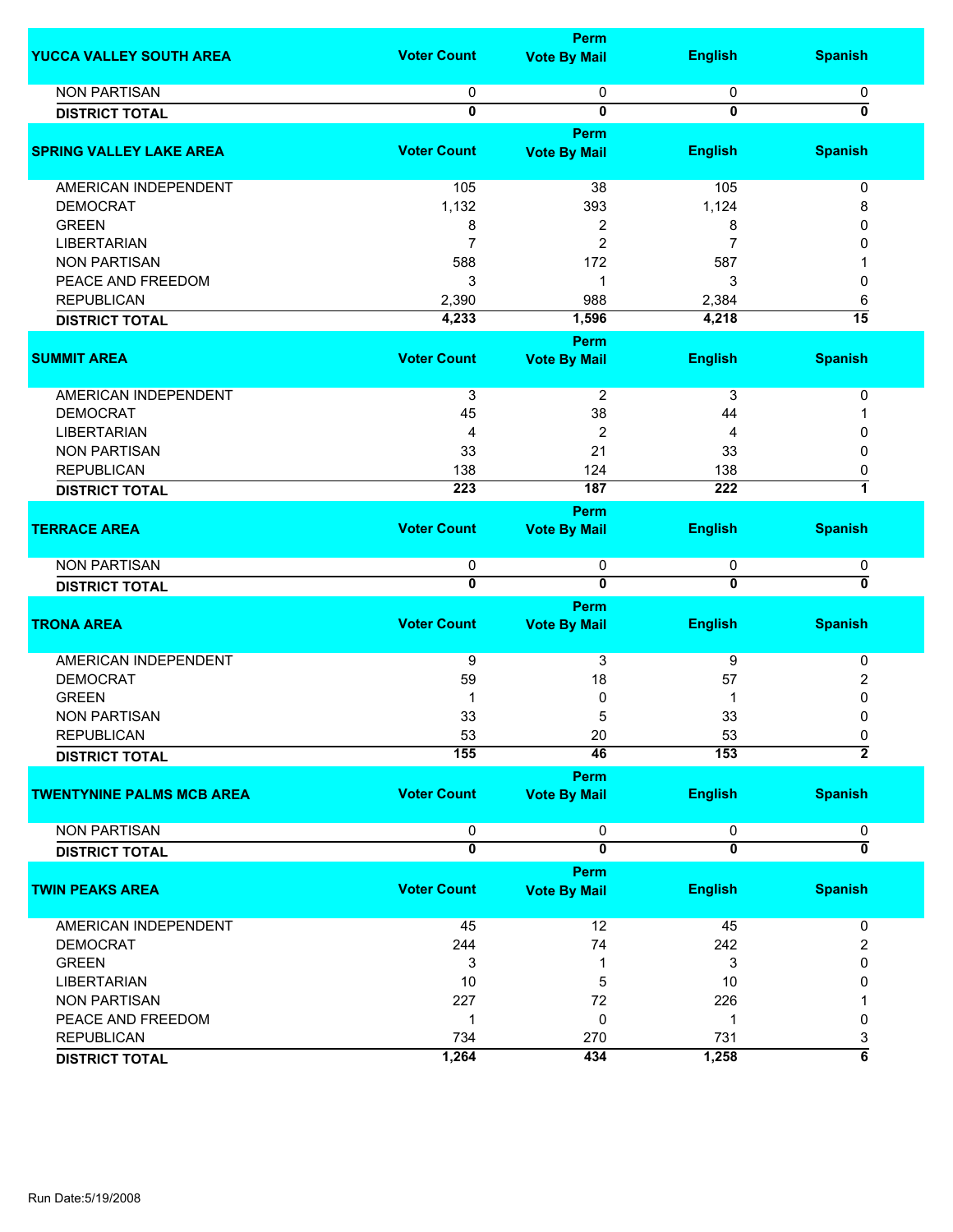|                               |                         | Perm                               |                |                  |
|-------------------------------|-------------------------|------------------------------------|----------------|------------------|
| <b>COLTON WEST AREA</b>       | <b>Voter Count</b>      | <b>Vote By Mail</b>                | <b>English</b> | <b>Spanish</b>   |
| <b>AMERICAN INDEPENDENT</b>   | 20                      | $\overline{2}$                     | 18             | 2                |
| <b>DEMOCRAT</b>               | 431                     | 111                                | 418            | 13               |
| <b>LIBERTARIAN</b>            | $\overline{c}$          | 1                                  | 1              | 1                |
|                               |                         |                                    |                |                  |
| <b>NON PARTISAN</b>           | 121                     | 18                                 | 114            | 7                |
| PEACE AND FREEDOM             | 1                       | -1                                 | 1              | 0                |
| <b>REPUBLICAN</b>             | 225                     | 66                                 | 222            | 3                |
| <b>DISTRICT TOTAL</b>         | 800                     | 199                                | 774            | $\overline{26}$  |
|                               |                         | Perm                               |                |                  |
| <b>FONTANA WEST AREA</b>      | <b>Voter Count</b>      | <b>Vote By Mail</b>                | <b>English</b> | <b>Spanish</b>   |
| AMERICAN INDEPENDENT          | 137                     | 24                                 | 133            | 4                |
| <b>DEMOCRAT</b>               | 2,921                   | 521                                | 2,725          | 196              |
| <b>GREEN</b>                  | 21                      | 2                                  | 21             | 0                |
| <b>LIBERTARIAN</b>            | 28                      | 3                                  | 25             | 3                |
|                               |                         |                                    |                |                  |
| <b>NON PARTISAN</b>           | 1,085                   | 153                                | 1,048          | 37               |
| PEACE AND FREEDOM             | 41                      | $\overline{7}$                     | 39             | 2                |
| <b>REPUBLICAN</b>             | 1,249                   | 221                                | 1,214          | 35               |
| <b>DISTRICT TOTAL</b>         | 5,482                   | 931                                | 5,205          | $\overline{277}$ |
|                               |                         | Perm                               |                |                  |
| <b>HESPERIA WEST AREA</b>     | <b>Voter Count</b>      | <b>Vote By Mail</b>                | <b>English</b> | <b>Spanish</b>   |
| AMERICAN INDEPENDENT          | 61                      | 16                                 | 61             | 0                |
| <b>DEMOCRAT</b>               | 445                     | 149                                | 438            | 7                |
| <b>GREEN</b>                  | 7                       | 1                                  | 6              | 1                |
| LIBERTARIAN                   | 9                       | 3                                  | 9              | 0                |
| <b>NON PARTISAN</b>           | 250                     | 54                                 | 248            | 2                |
|                               |                         | 1                                  |                |                  |
| PEACE AND FREEDOM             | 6                       |                                    | 6              | 0                |
| <b>REPUBLICAN</b>             | 840                     | 278                                | 837            | 3                |
| <b>DISTRICT TOTAL</b>         | 1,618                   | 502                                | 1,605          | $\overline{13}$  |
| <b>NEEDLES WEST AREA</b>      | <b>Voter Count</b>      | <b>Perm</b><br><b>Vote By Mail</b> | <b>English</b> | <b>Spanish</b>   |
|                               |                         |                                    |                |                  |
| <b>AMERICAN INDEPENDENT</b>   | $\overline{\mathbf{c}}$ | 2                                  | 2              | 0                |
| <b>DEMOCRAT</b>               | 1                       | 1                                  | 1              | 0                |
| NON PARTISAN                  | 0                       | 0                                  | 0              | 0                |
| <b>REPUBLICAN</b>             | 6                       | 6                                  | 6              | 0                |
| <b>DISTRICT TOTAL</b>         | $\overline{9}$          | $\overline{9}$                     | $\overline{9}$ | ō                |
|                               |                         | Perm                               |                |                  |
| <b>VICTORVILLE WEST AREA</b>  | <b>Voter Count</b>      | <b>Vote By Mail</b>                | <b>English</b> | <b>Spanish</b>   |
| <b>AMERICAN INDEPENDENT</b>   | 45                      | 10                                 | 45             | $\mathbf 0$      |
| <b>DEMOCRAT</b>               | 680                     | 179                                | 669            | 11               |
| <b>GREEN</b>                  | 10                      |                                    | 10             | 0                |
|                               |                         |                                    |                |                  |
| <b>LIBERTARIAN</b>            | 8                       | $\overline{c}$                     | 8              | 0                |
| <b>NON PARTISAN</b>           | 329                     | 69                                 | 325            |                  |
| PEACE AND FREEDOM             | 5                       | -1                                 | 5              | 0                |
| <b>REPUBLICAN</b>             | 642                     | 197                                | 641            | 1                |
| <b>DISTRICT TOTAL</b>         | 1,719                   | 459                                | 1,703          | $\overline{16}$  |
|                               |                         | Perm                               |                |                  |
| <b>YUCCA VALLEY WEST AREA</b> | <b>Voter Count</b>      | <b>Vote By Mail</b>                | <b>English</b> | <b>Spanish</b>   |
| <b>DEMOCRAT</b>               | 10                      | 7                                  | 10             | 0                |
| <b>NON PARTISAN</b>           | 3                       |                                    | 3              | 0                |
| <b>REPUBLICAN</b>             | 2                       | 0                                  | 2              | 0                |
|                               | $\overline{15}$         | 8                                  | 15             | 0                |
| <b>DISTRICT TOTAL</b>         |                         |                                    |                |                  |